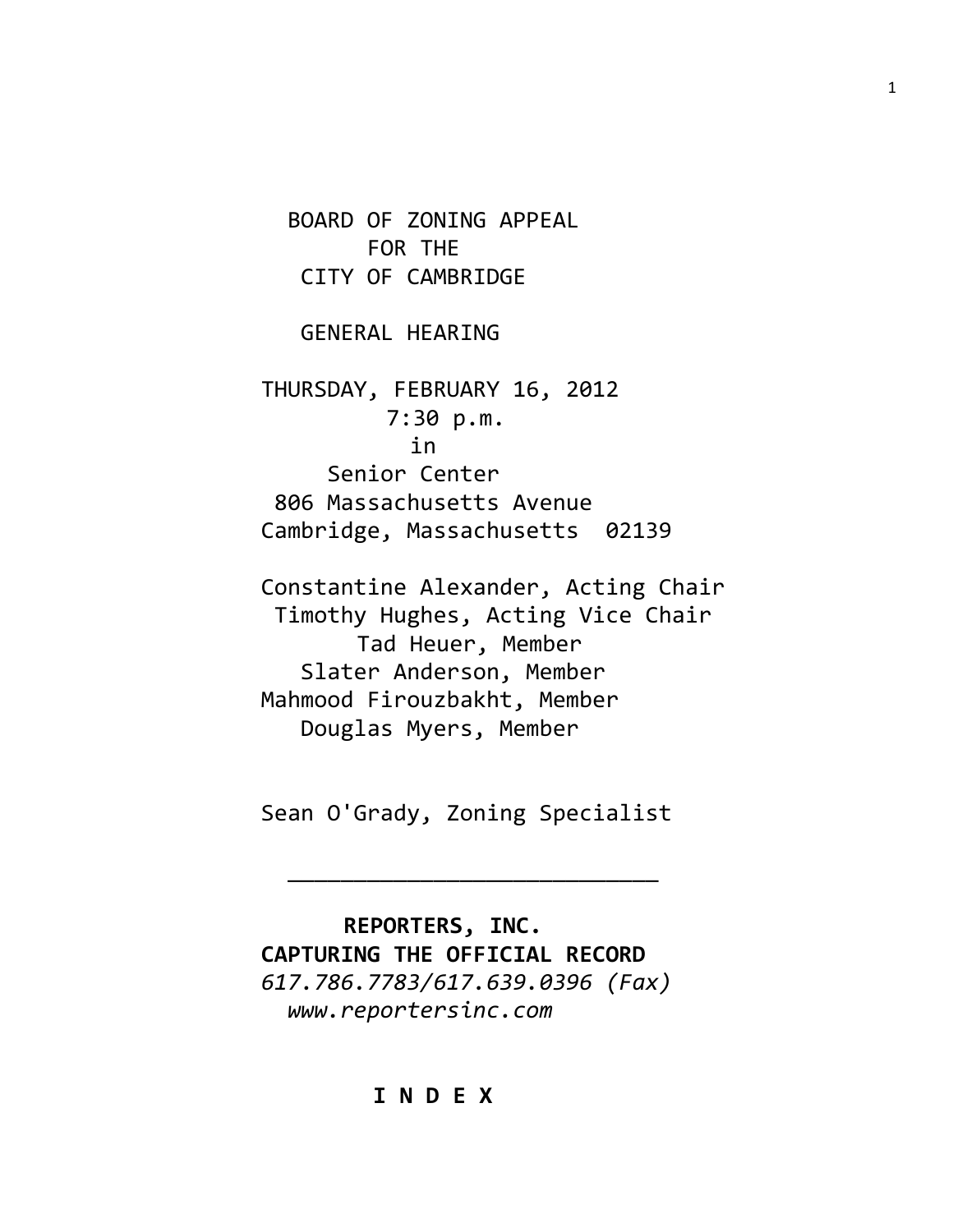**CASE PAGE**

|   | 3/281   | 10207 |  |
|---|---------|-------|--|
| 5 |         | 10211 |  |
|   | 23/161  | 10212 |  |
|   | 87      | 10213 |  |
|   | 158     | 10214 |  |
|   | 167     | 10215 |  |
|   | 212     | 10216 |  |
|   | 244/282 | 10217 |  |
|   | 259     | 10218 |  |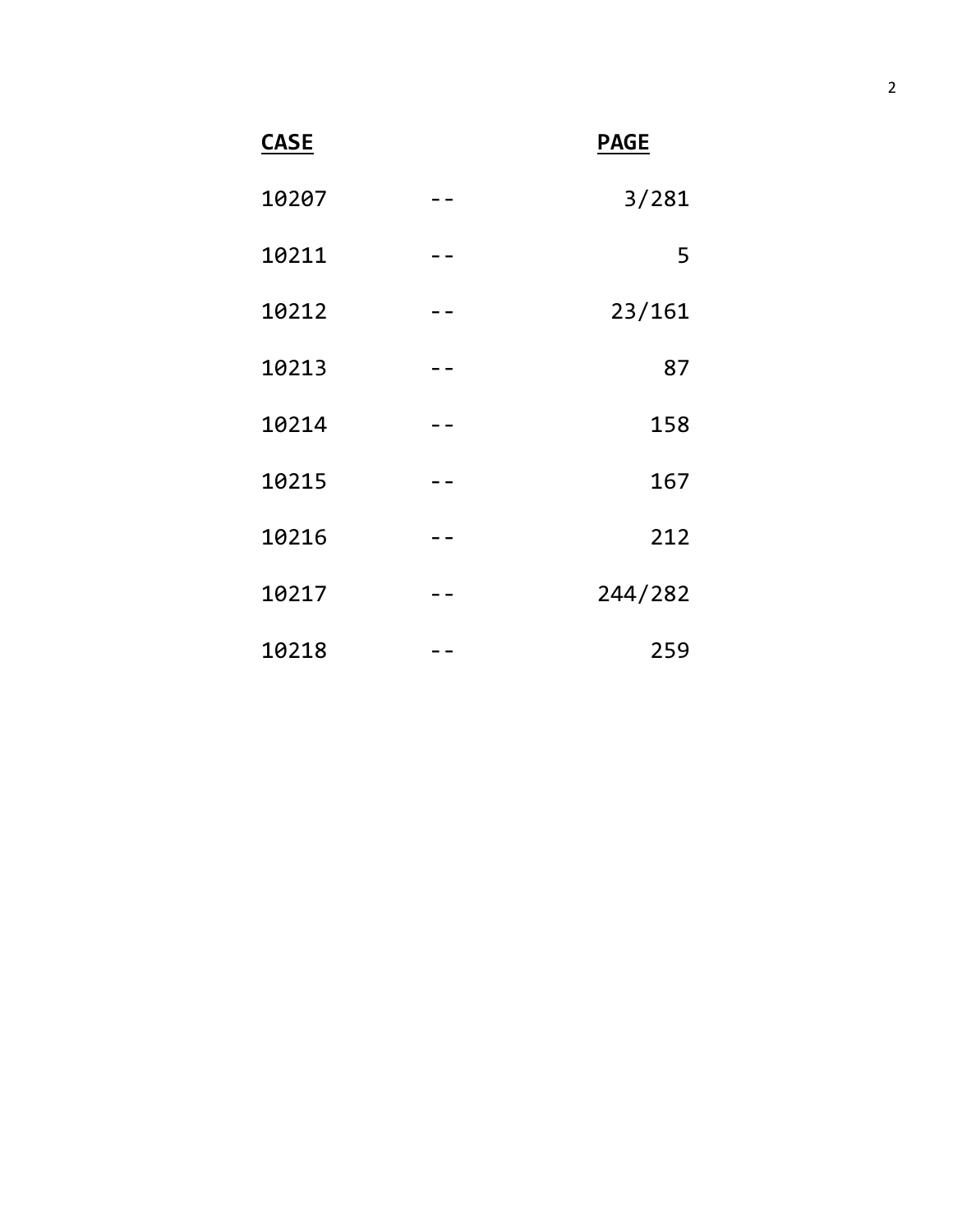## **P R O C E E D I N G S**

(Sitting Members: Constantine Alexander, Tad Heuer, Slater Anderson, Douglas Myers, Mahmood Firouzbakht.)

CONSTANTINE ALEXANDER: The Acting Chair will call this meeting of the Board of Zoning Appeals to order. We start with our continued cases. We only have one on our agenda, it is case No. 10207, 140 Columbia Street.

Come forward, Mr. Rafferty, as much as we're going to hear this case on the regular agenda, it would make sense for us to hear the continued case after we hear the regular case unless you feel otherwise.

ATTORNEY JAMES RAFFERTY: I feel exactly that way. Thank you. That was the postering. As you recall, there was an issue around the adequacy of the description of the work so we filed a second case and we would request that the second case be heard which is scheduled for later in the evening get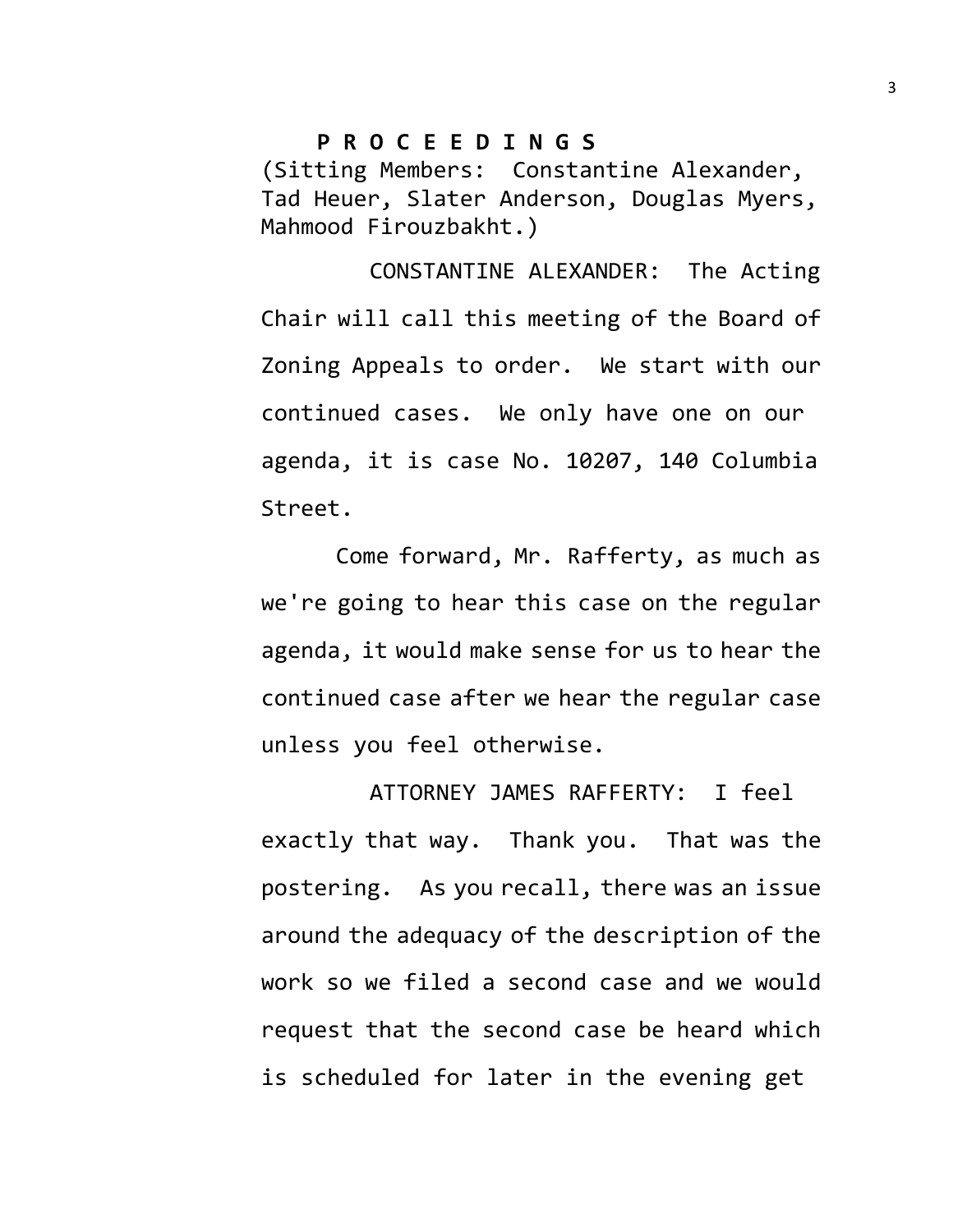heard before this case.

CONSTANTINE ALEXANDER: Okay. I don't think we need a motion on this. Just a matter of process, we'll take this case up after the other Columbia Street.

ATTORNEY JAMES RAFFERTY: That's true.

TIMOTHY HUGHES: We don't have to continue it until ten o'clock?

CONSTANTINE ALEXANDER: No, we're just taking a case out of order that's all.

Okay, we'll go to the regular agenda, and the first case is 10211, 17 Francis Avenue. And I'm going to recuse myself from that case. So Mr. Hughes will take over as Acting Acting Chair.

(7:30 p.m.)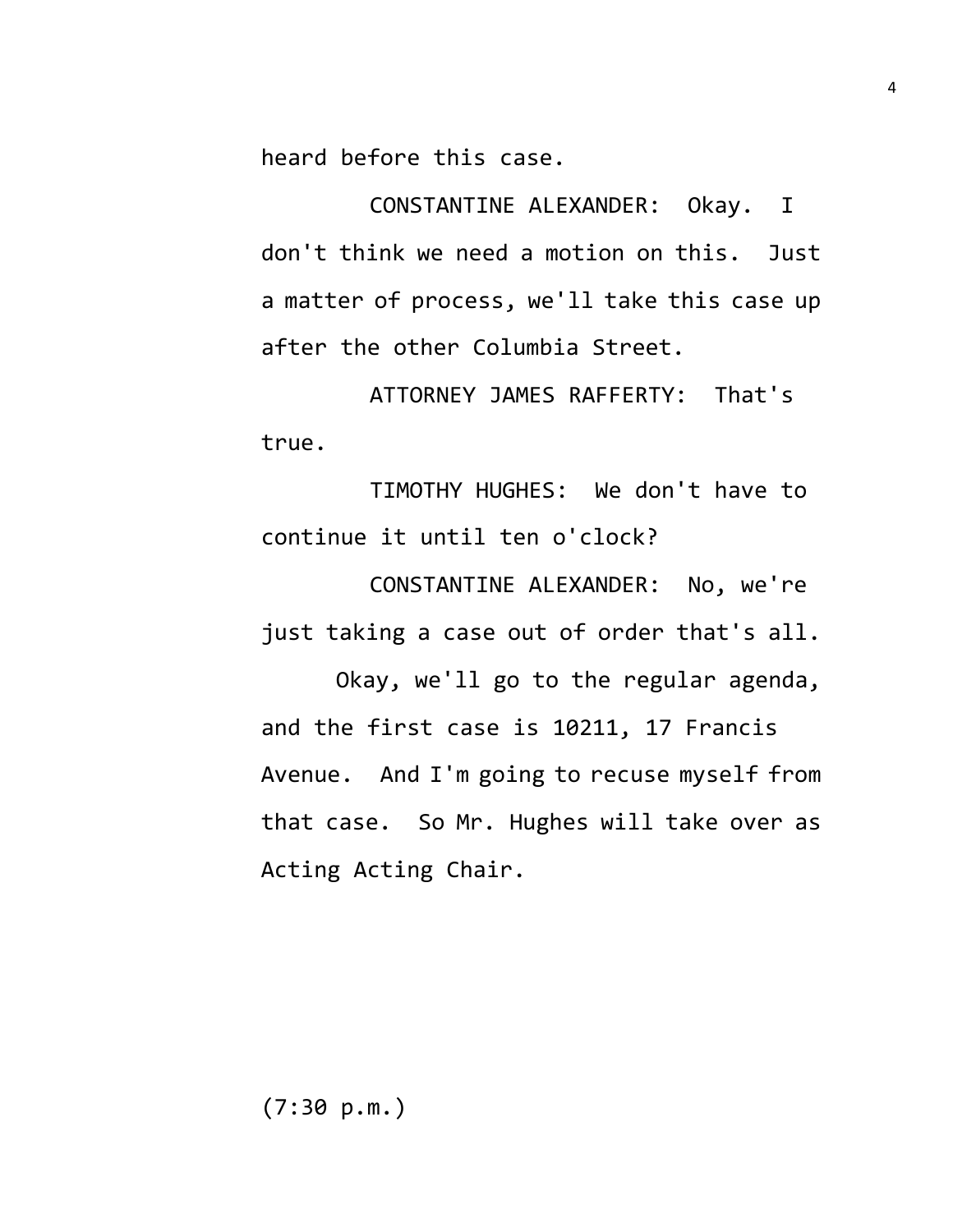(Sitting Members: Timothy Hughes, Tad Heuer, Slater Anderson, Douglas Myers, Mahmood Firouzbakht.)

TIMOTHY HUGHES: The Acting Acting Chair will call case No. 10211, 17 Francis Ave.

ATTORNEY JAMES RAFFERTY: Good evening. James Rafferty on behalf of the applicant Janet Green. This is an application filed by Ms. Green in her capacity as trustee of the real estate at 17 Francis Ave. She lives next-door to this home and has lived there for decades and was very good friends with Hilda Shea. Ms. Shea was the applicant in an earlier case. This case was -- or this property was granted a Variance in 1995.

TIMOTHY HUGHES: Can I interrupt you for a second?

> ATTORNEY JAMES RAFFERTY: Sure. TIMOTHY HUGHES: I should probably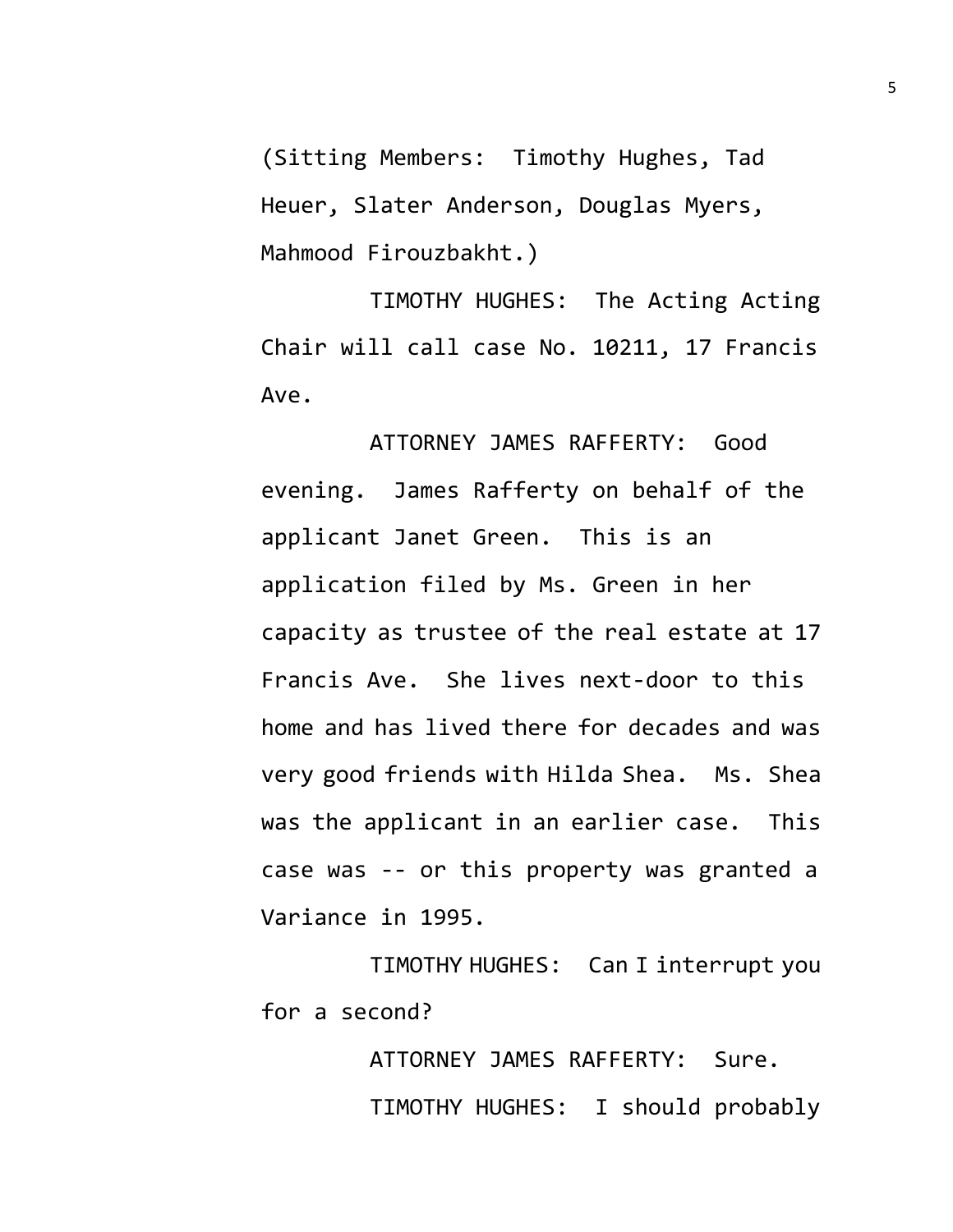say for full disclosure that I worked for Hilda Shea -- I was one of those graduate students back in the late seventies, early eighties for about six years. So I know the situation. But I don't know anything about the apartment which came much later.

DOUGLAS MYERS: While we're making disclosures, I should also say that I know Janet Green. I am a member of one committee that meets at wildly spaced intervals at her house, but I have no social or personal relationship with her.

ATTORNEY JAMES RAFFERTY: Okay, well I've never had the pleasure of meeting Janet Green so you're one step ahead of me, but I appreciate the disclosure. Certainly from the Applicant's perspective we don't see that as a cause for concern.

As I noted, there was an -- and I'm sure the Board has familiarized itself with the fact that there was a Variance granted in 1995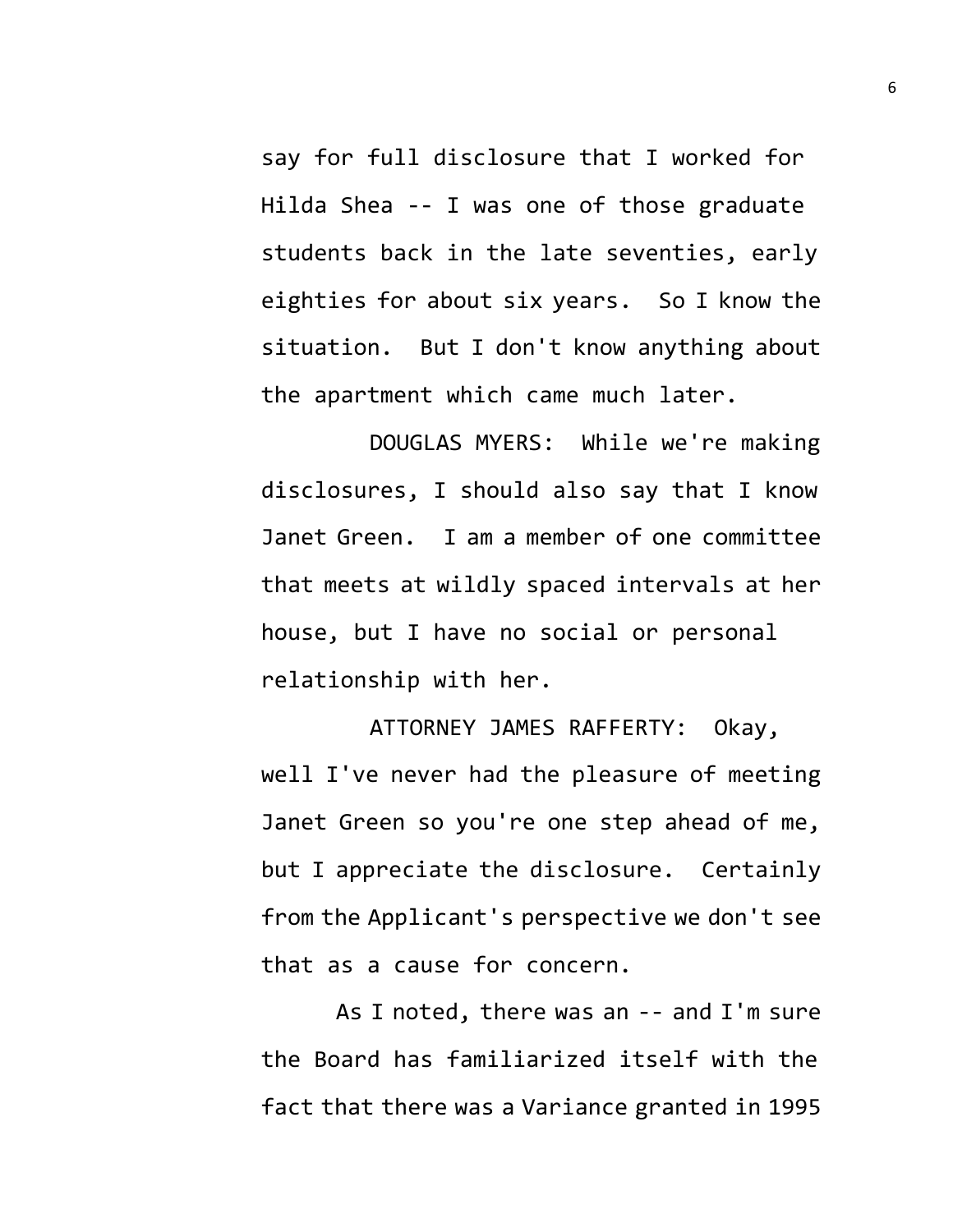at that time to allow for what essentially is an access into an accessory apartment into this single-family house on Francis Ave. And the reason that that relief was sought was because Ms. Shea had an adult son, who continues to live there, and he is an autistic adult and required caretakers. And the apartment was created to allow for a live-in caretaker at the home.

Ms. Shea has passed away, but the Variance itself had a time limitation upon it, which was during a brief period of not much enlightenment. That seemed to be a favored approach with the Board. So this case had a tail on it that says in 15 years, the Variance needs to be renewed, but the language itself says -- the condition is that the Variance be for a 15-year term and could be renewed at that time. So it is at that time, and it's frankly about a year after that time, and what has happened in the interim is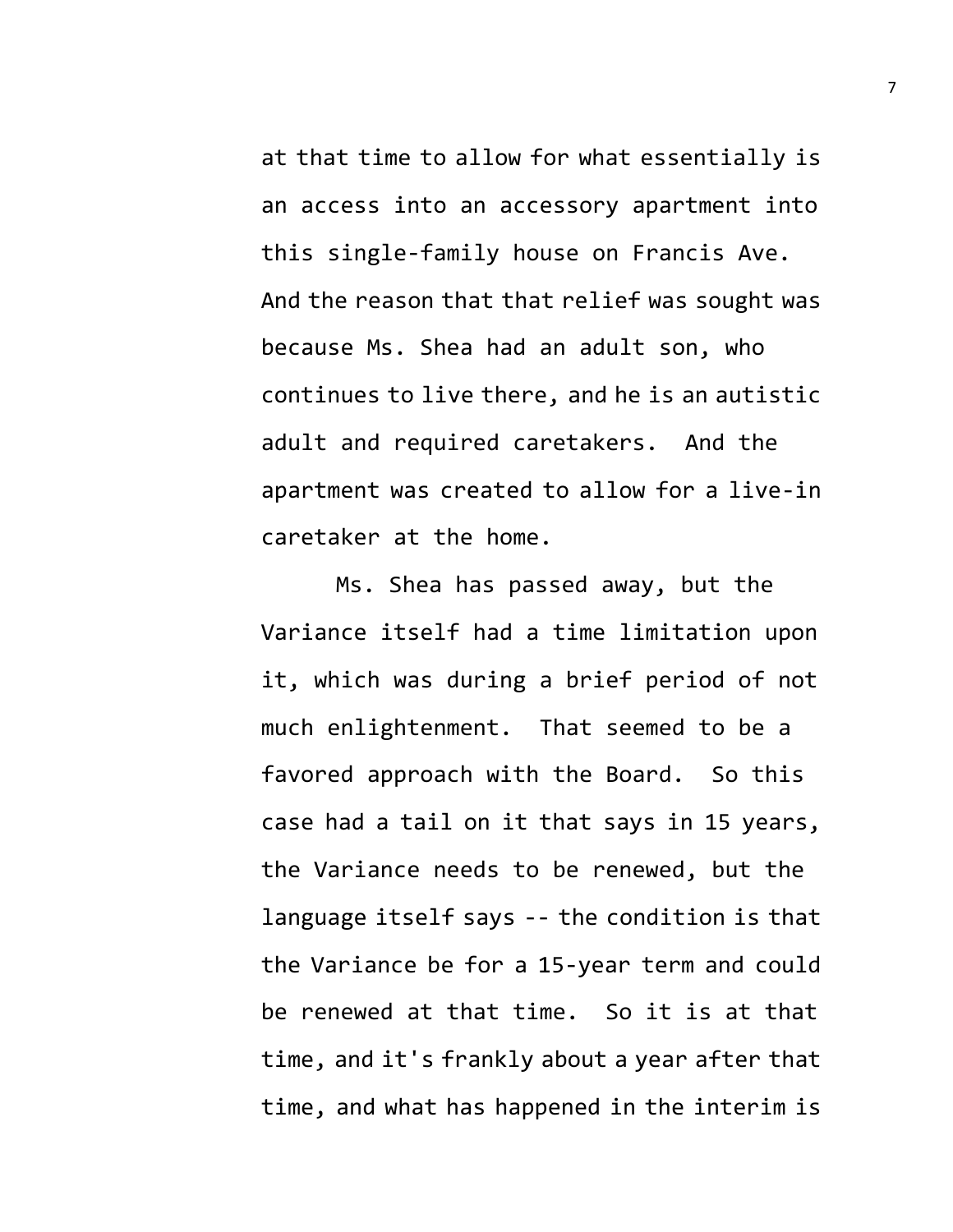Mrs. Shea has passed away. Ms. Green serves as the trustee of the property and also the guardian of Ms. Shea's son. So she has been very involved in his care in managing the people that provide that care. So in short, all of the conditions that were present in 1995 to justify the granting of the Variance continue to exist today, but for the fact at that the individual's mother is no longer living. Mrs. Green essentially is now the applicant because of her fiduciary role as trustee, and the guardianship role over this individual. So we're requesting that the Variance be extended or have the 15-year limitation removed.

TAD HEUER: So just so I have the -- who's living where and doing what; right? So is there currently a caretaker living in the accessory apartment now?

ATTORNEY JAMES RAFFERTY: Yes, I verified that with Ms. Green. I wasn't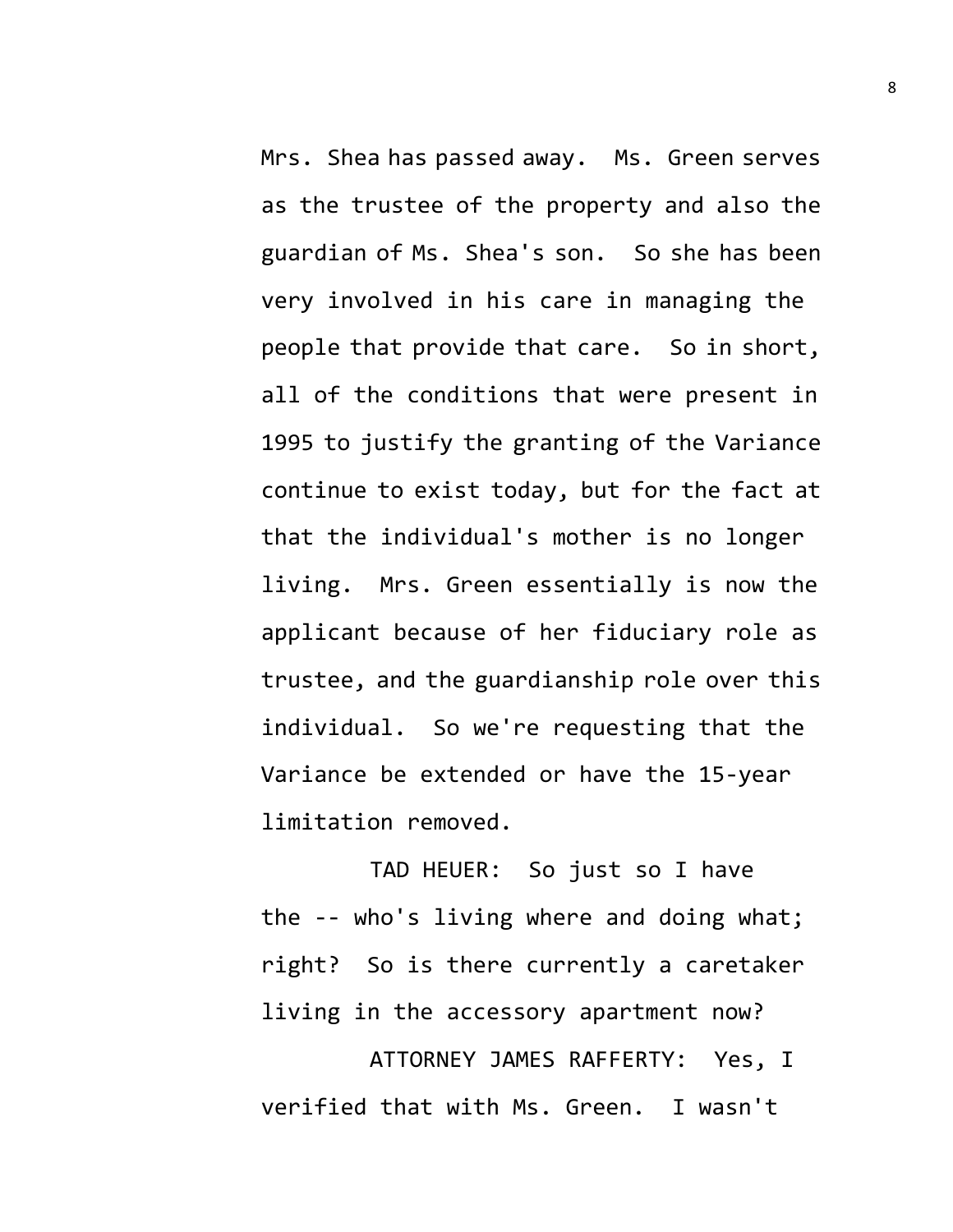quite sure who was living upstairs and who was living downstairs. I learned today that the caretaker continues to live downstairs in this apartment. And now Mr. -- young Mr. Shea lives in the main body of the house, but he has people who are with him. This allows the caretakers to rotate and allows one particular caretaker to live on the premises 24/7.

TAD HEUER: And is there still an apartment on the third floor? I seem to recall reading the transcript from the last go-round that there were questions about the third floor unit. It seemed to me that it was a rent-producing unit. Do you know if that's still the case?

ATTORNEY JAMES RAFFERTY: I don't. And I recall reading the transcript, and frankly that escapes me. I don't know -- I didn't --

MAHMOOD FIROUZBAKHT: The property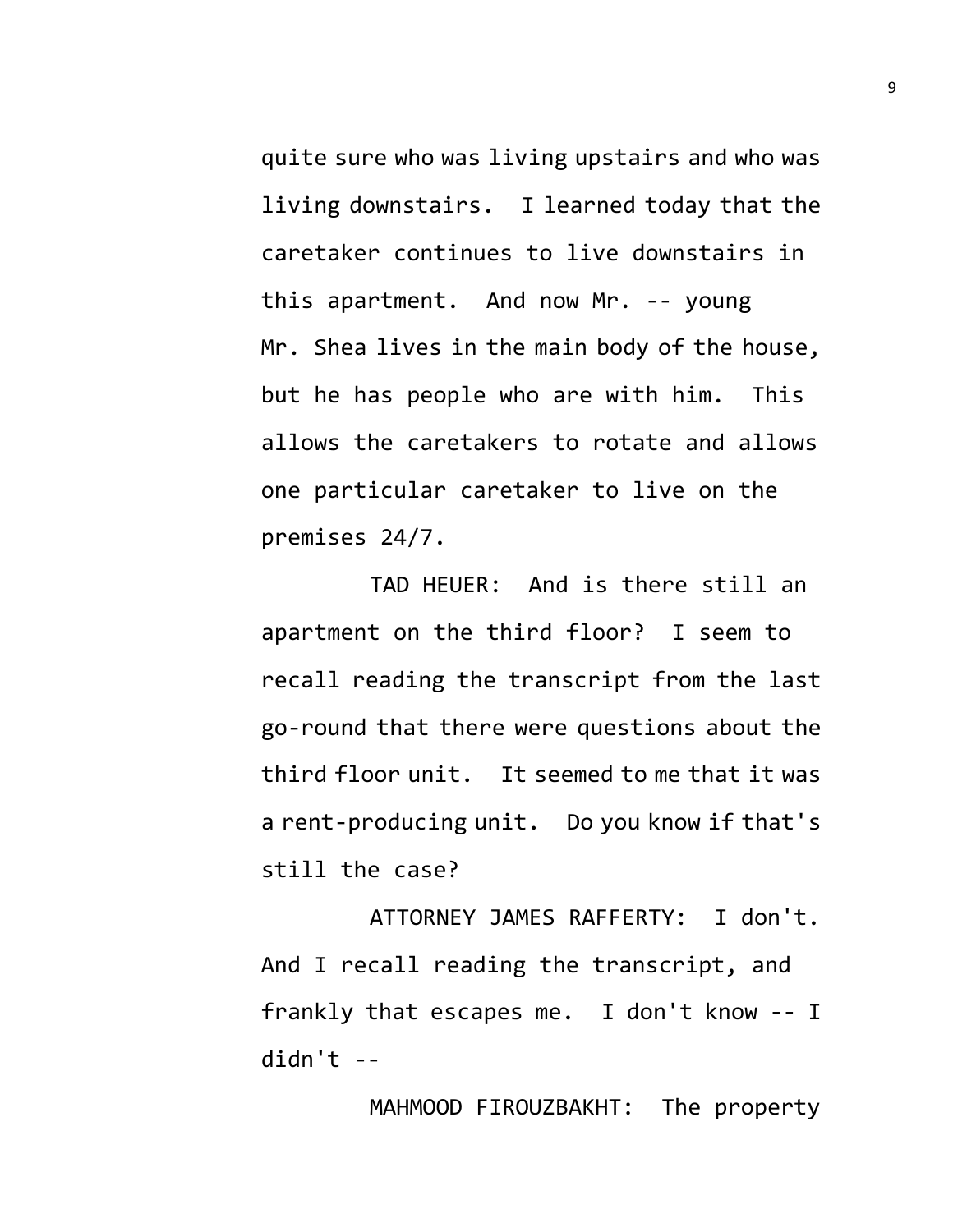is listed as a three-family on your

dimensional form.

TAD HEUER: Right.

ATTORNEY JAMES RAFFERTY: On the dimensional form?

MAHMOOD FIROUZBAKHT: Yes.

ATTORNEY JAMES RAFFERTY: Right, you're correct. And I used the dimensional form from the early case, so it does say a two-family. And the requested use at that time was for a three-family. So I imagine -- I haven't heard that there's been any change in that, so --

TAD HEUER: All right. I guess the only reason I ask is the question at the time, if I remember the transcript correctly, was when it had the caretaker live in the existing unit, third floor and the insinuation at the time from the petitioner was that was a rental unit that was providing income that was able to assist the care of Mr. Shea. And that the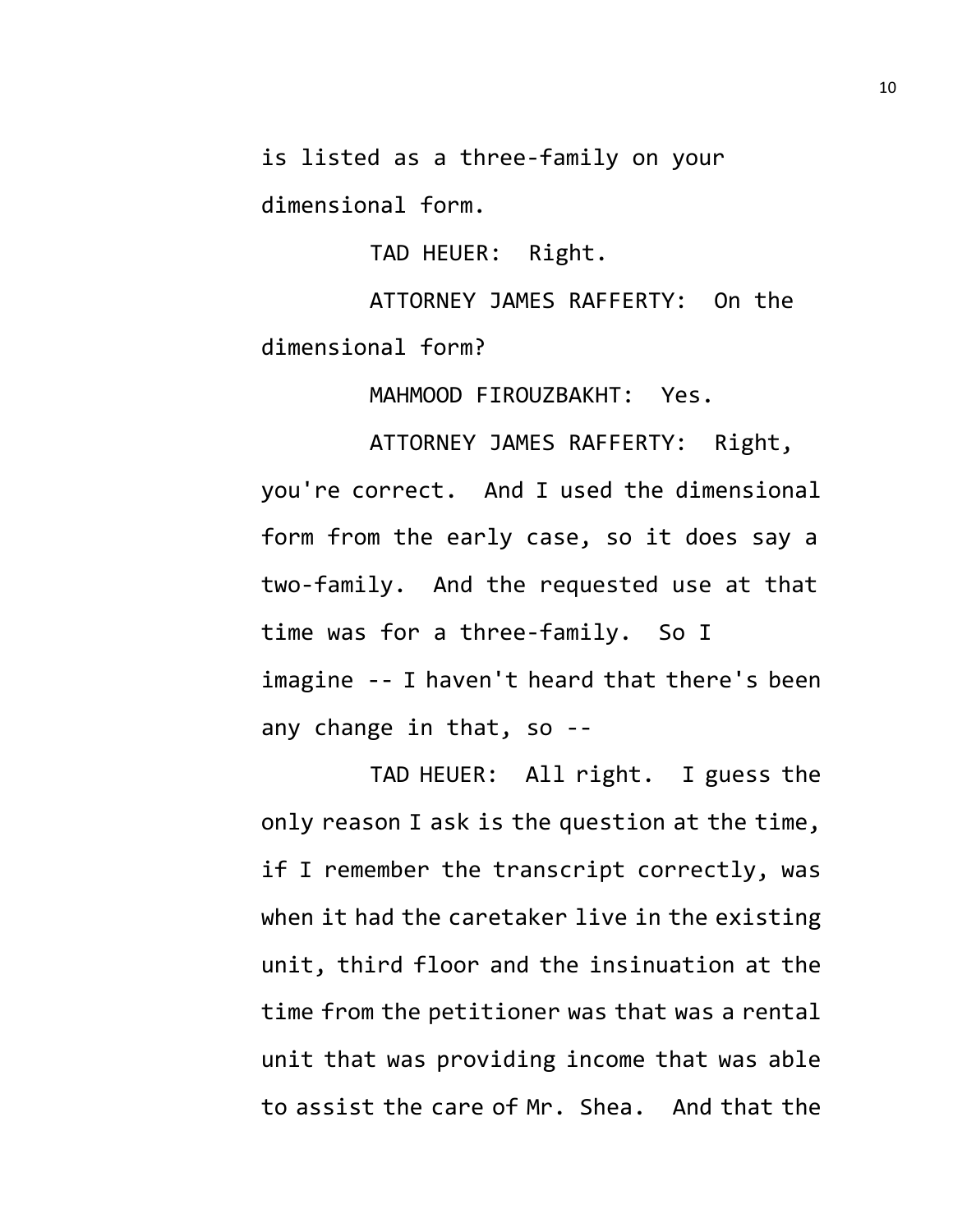reason they needed the additional apartment was because taking away that income-producing unit would provide for the caretaker. Albeit the purpose I think that was partly how the caretaker was being funding is my sense.

ATTORNEY JAMES RAFFERTY: I apologize, I don't have any knowledge of that.

TAD HEUER: And in terms of the extension. So you're -- I mean, ideally you're asking for it to be removed. Seeing as we have a two-family now and we've added the third in order to provide for the care of this individual, if I read the transcript correctly, there was discussion about whether that was even an appropriate hardship. The Board eventually determined that it was. And they also had a discussion about whether they could have it essentially as a life estate of a third unit; life meaning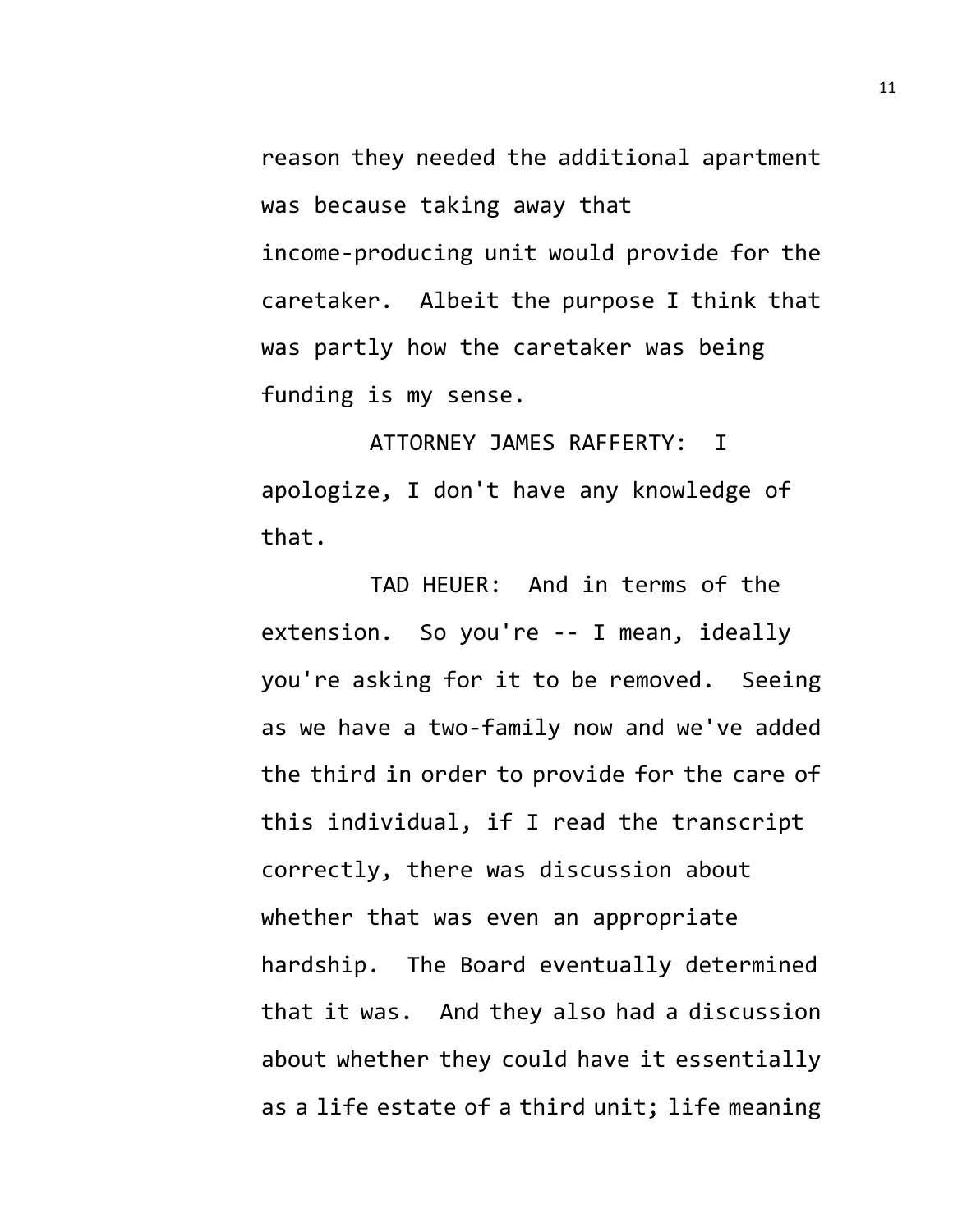life of the ward. They determined that attaching it to the life of the individual wouldn't be appropriate but they could put a time limitation on it. I presume the Petitioner would accept an extension of a time limitation if the goal of the Board were to have this apartment exist for the purpose of caring for Mr. Shea and then no longer in some future point when Mr. Shea is no longer in need of a caretaker, the second unit will revert back and be folded back in to create this as a two-family once again?

ATTORNEY JAMES RAFFERTY: I mean, I could see the logic in that. And I would say that if the Petitioner received the same relief from this Board as they did from the prior Board, that they would, they found that acceptable and that worked essentially and it did provide this opportunity to review the status and if the situation 15 years were to be that Mr. Shea was not there or a need for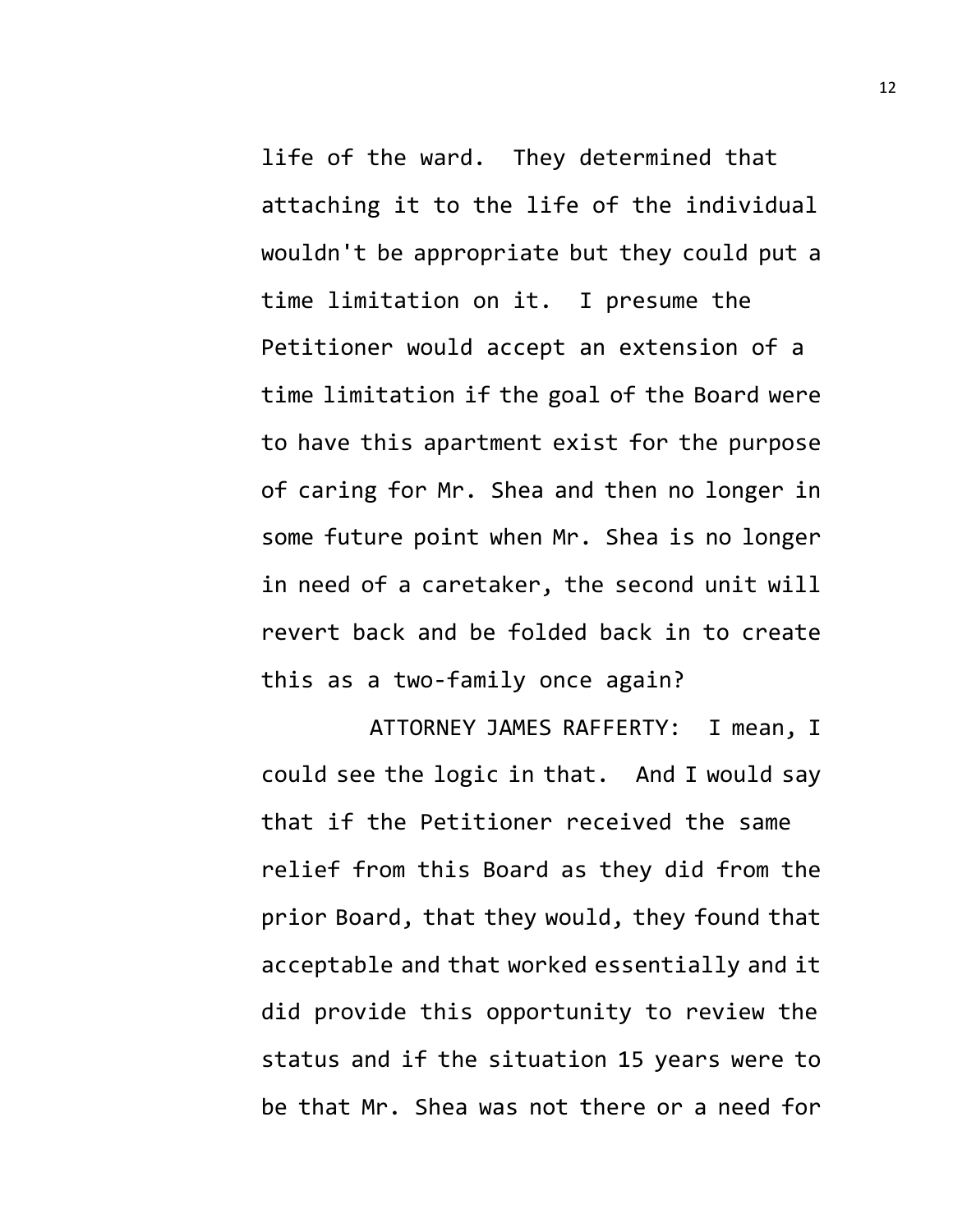a caretaker didn't exist, I would think then the right to have the third apartment would terminate.

TAD HEUER: Okay.

ATTORNEY JAMES RAFFERTY: I don't think one can quibble with the logic of that nor the consistency of it given the hardship as found in the prior case and the relief that was granted.

TAD HEUER: Right.

DOUGLAS MYERS: How old is Mr. Shea?

ATTORNEY JAMES RAFFERTY: I'm told he's in his forties, but I don't have his exact age.

TIMOTHY HUGHES: I think he's older than that.

ATTORNEY JAMES RAFFERTY: I was told by another neighbor so, who lives across the street.

TIMOTHY HUGHES: Because I'm sure he was older than me when I was a graduate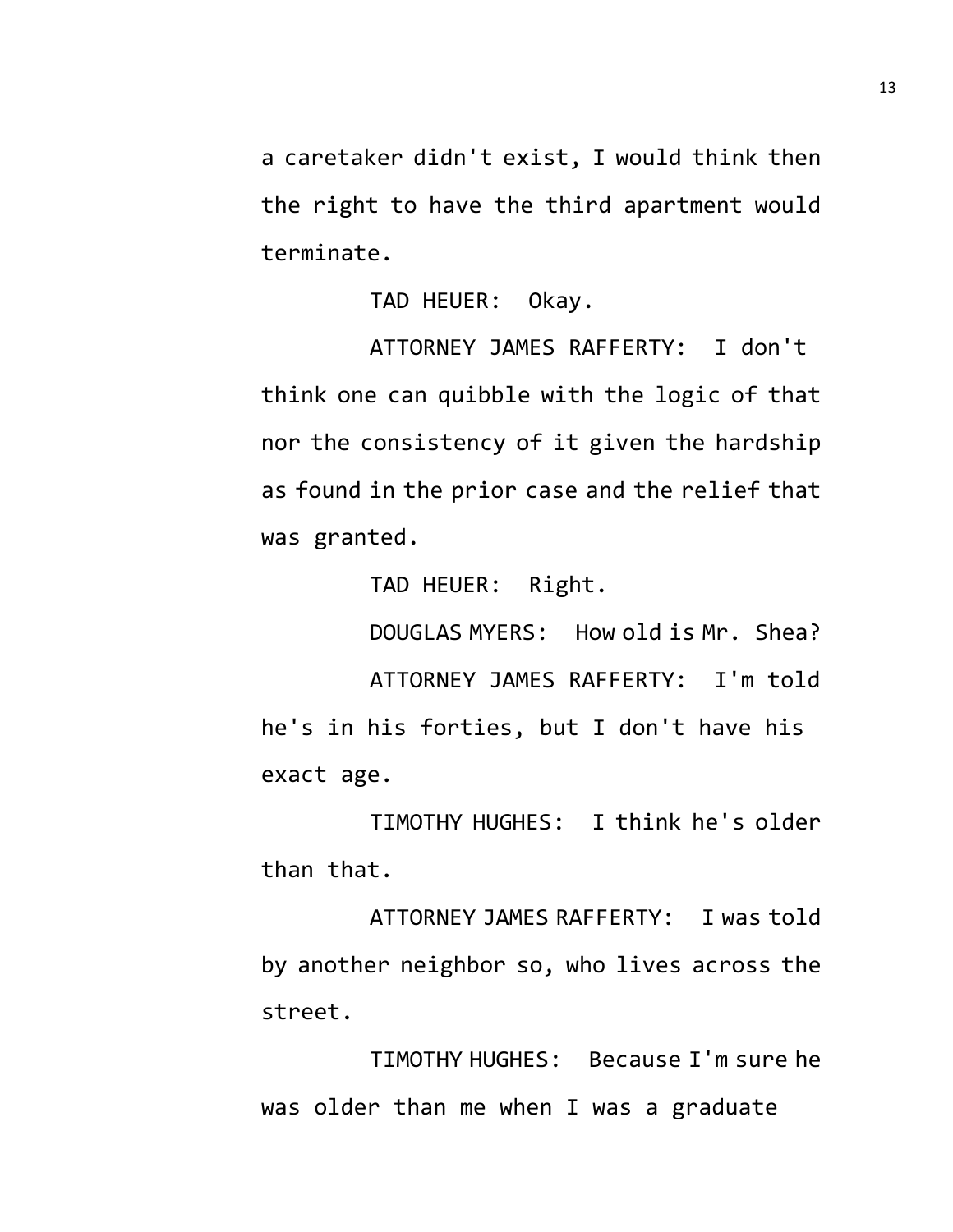student.

MAHMOOD FIROUZBAKHT: I thought he was 46 at the --

TIMOTHY HUGHES: At the '95 hearing. MAHMOOD FIROUZBAKHT: At the '95 hearing.

TIMOTHY HUGHES: That's possible.

ATTORNEY JAMES RAFFERTY: He looks young perhaps.

TIMOTHY HUGHES: That would make him early 60's, that's more accurate.

ATTORNEY JAMES RAFFERTY: That would say something about the Acting Acting Chair's age as well. It's surprising.

TIMOTHY HUGHES: Exactly, yes.

Any more questions?

I'll open it up to public testimony. Anybody want to be heard on this matter?

(No Response.)

TIMOTHY HUGHES: Seeing no one, I'll close public testimony.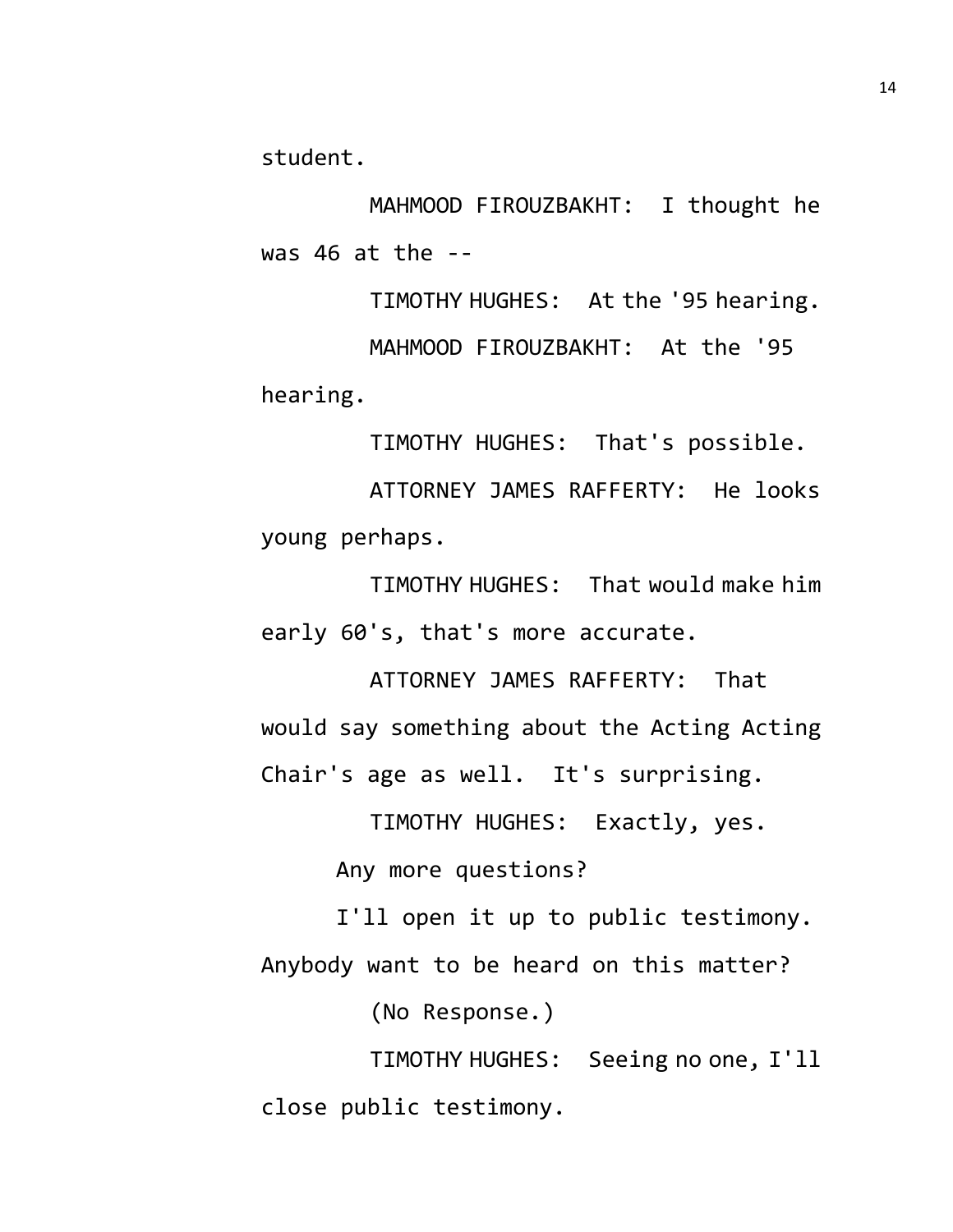Further questions? Issues? Are we clear on this?

TAD HEUER: My suggestion would be to add another reasonably long but finite time limit on it.

SLATER ANDERSON: I agree. I agree. Circumstances are such that -- there was a lot of deliberation that went on in the past, I don't think we need to reinvent.

DOUGLAS MYERS: It would be helpful to have Mr. Shea's age in terms of determining whether we -- it's reasonable to define a period as long as 15 years. If he were in his sixties, indeed we might say ten years would be sufficient.

TIMOTHY HUGHES: I think he's in his sixties. In fact, I know he's in his sixties. I don't know that ten years is going to be sufficient considering how long Hilda Shea lived and how long Hilda Shea's mother lived.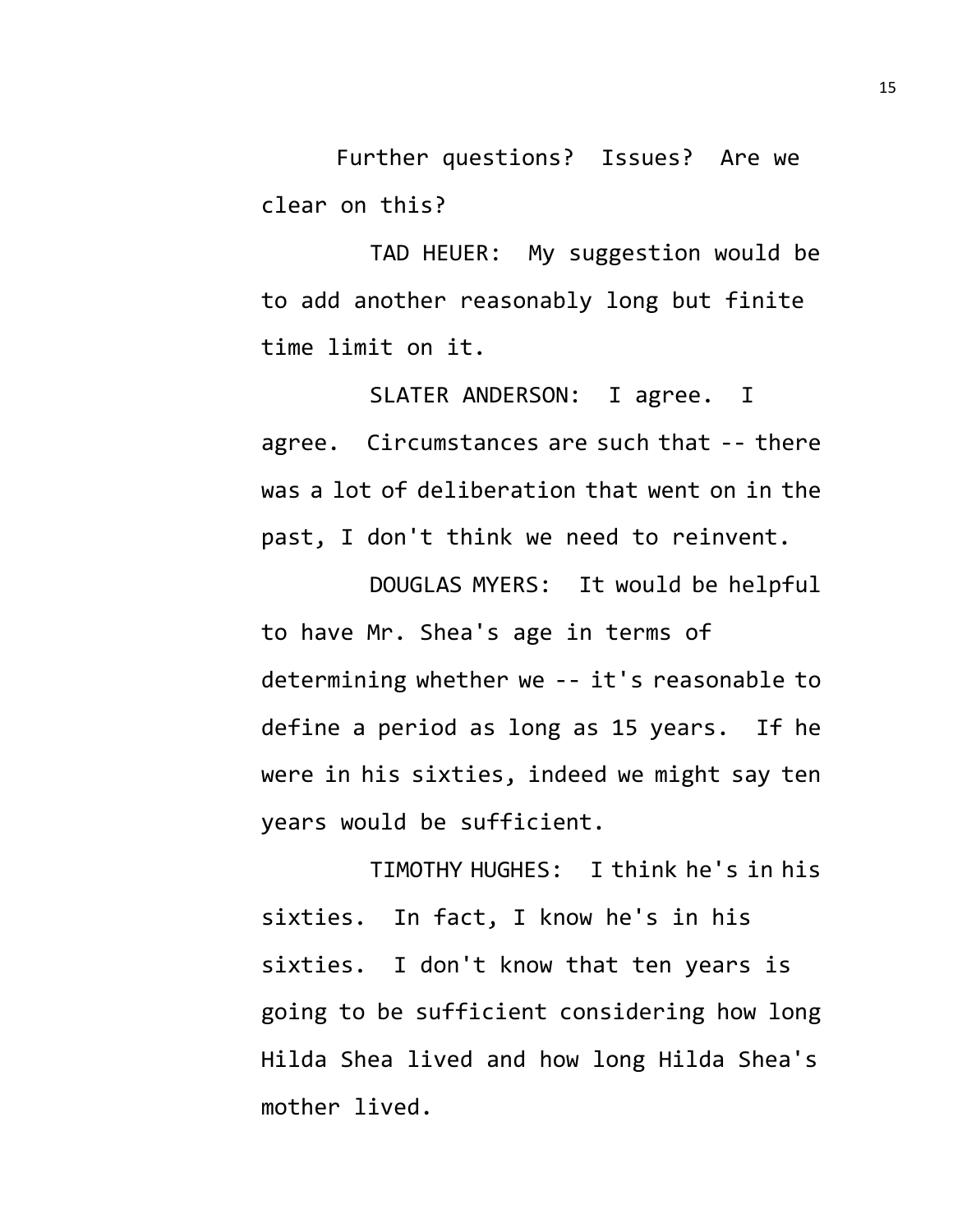ATTORNEY JAMES RAFFERTY: I hate to

make a 60-year-old person to make no plans.

TIMOTHY HUGHES: I'm pretty sure Richard has defied all odds up to this point anyway.

ATTORNEY JAMES RAFFERTY: I see your point, but I mean, there's a certain consistency with the prior term and there might be some benefit to that.

SLATER ANDERSON: Yes, I see this as renewing the extension that has now expired, but extending for the same period.

TIMOTHY HUGHES: Yes.

MAHMOOD FIROUZBAKHT: Yes, I agree with that logic. I guess the one question I have in my mind is there were some additional conditions that the previous Board put on their approval, and I wonder whether, you know, we keep, amend, or what we do with those additional conditions.

TAD HEUER: And are you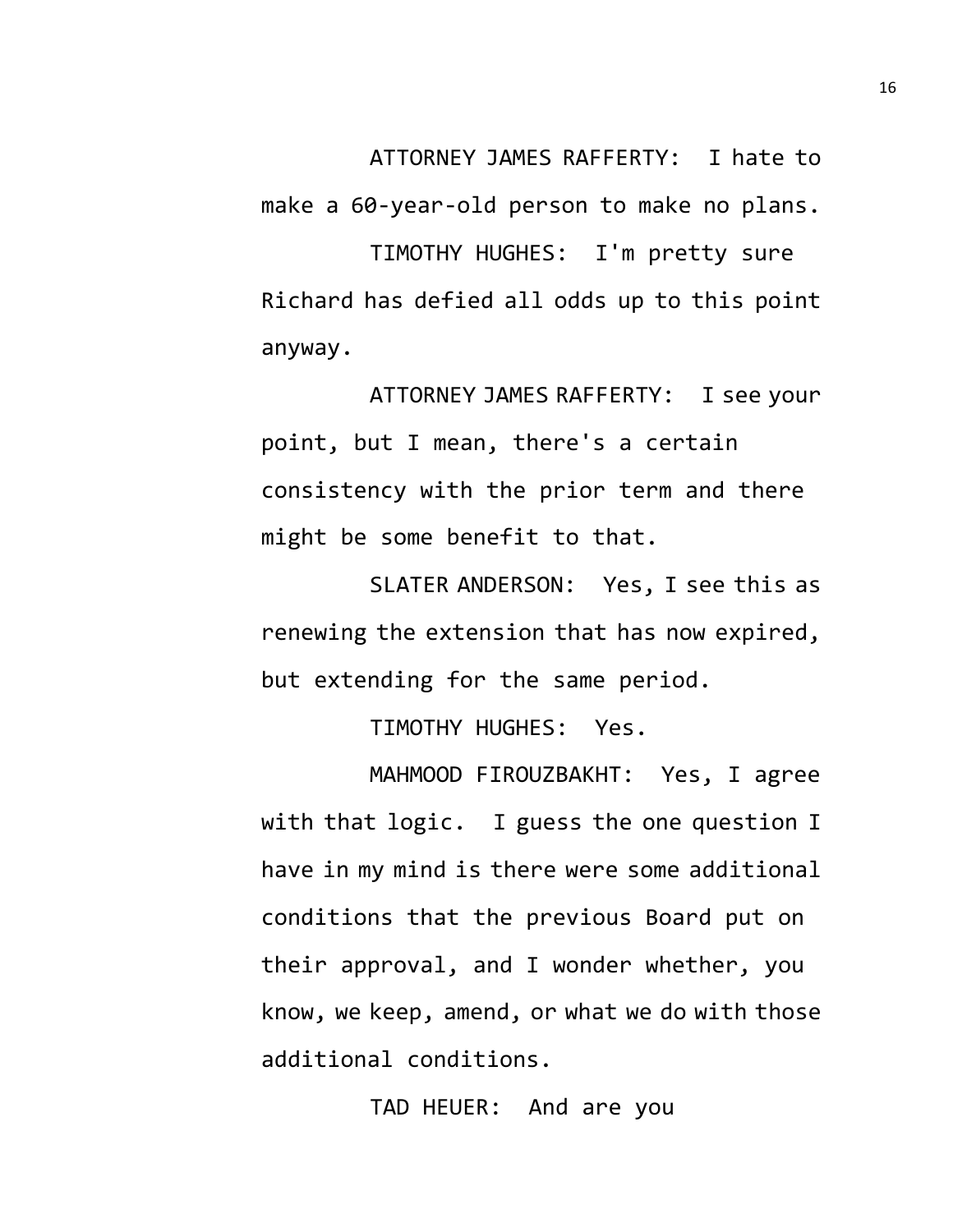thinking -- I'm thinking specifically of the one that states that it shall not be a unit for rental. Are there others?

MAHMOOD FIROUZBAKHT: I can't recall specifically what the conditions were.

ATTORNEY JAMES RAFFERTY: I think that was the only one; that it not be a separate rental and it be limited to 15 years.

MAHMOOD FIROUZBAKHT: Or separately purchased, yes.

ATTORNEY JAMES RAFFERTY: As I said, I think relief consistent with the prior relief is perfectly acceptable to the applicant.

MAHMOOD FIROUZBAKHT: I guess if there's comfort on the Board to --

TAD HEUER: Yes, my sense of the Board in 1995 wanted to create the unit essentially for this individual's care. They didn't want it to be a continual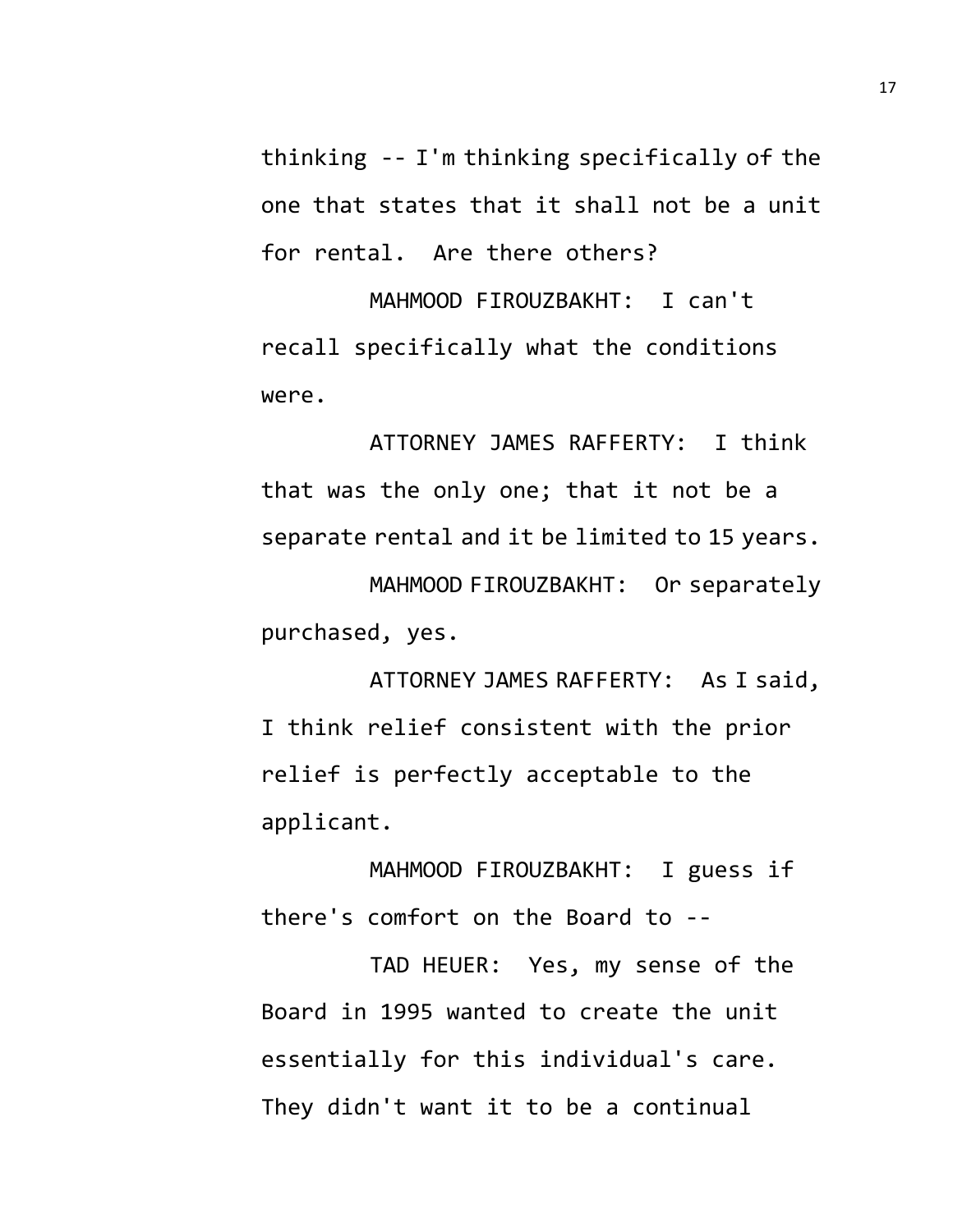three-unit well after that individual ceased needing that care and they didn't want to convert this from a two-family into a three-family on a permanent basis for that apartment to be used by anyone for income-creating purposes. So, I think that keeping those conditions would be logical and reasonable and if we're extending the term, to extend to extend the conditions that we applied to it in the first place.

MAHMOOD FIROUZBAKHT: Sounds fair. SLATER ANDERSON: We want anything in there about when Mr. Shea no longer lives there?

TAD HEUER: I don't think we can do that.

SLATER ANDERSON: We can't?

TAD HEUER: I think my sense was the first time around there was the discussion about do they just make it essentially a life estate? The existence of the unit being life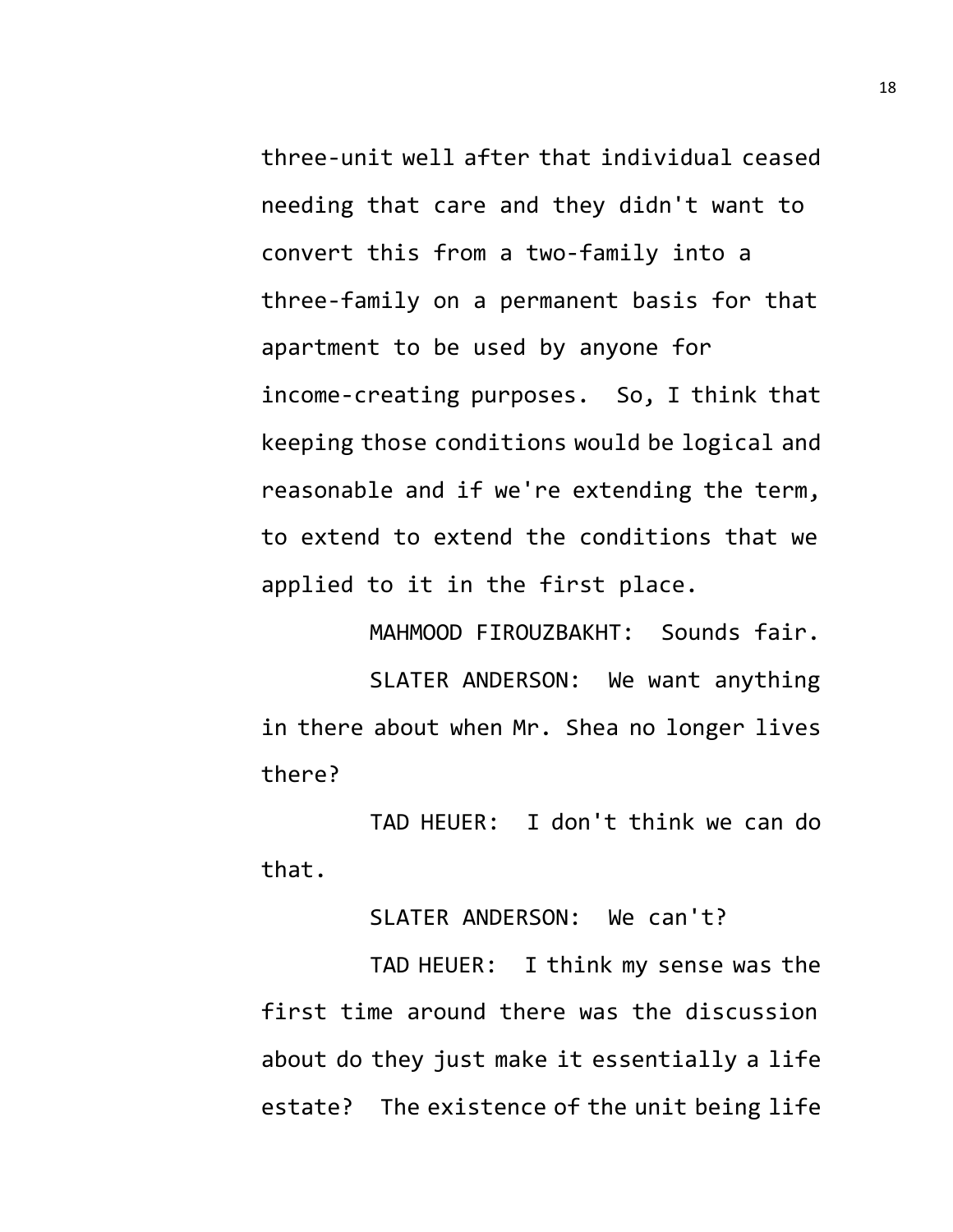estate in the life of the ward. And that came close to being a permissible condition adaptable under 40-A because instead -- it could be construed as a -- and particularly more so here now that the original owner has passed away and is in the care of a trustee, that it would be conditioned on the ownership of the property, and it would trend too far into that. So making it a numerical length that was not tied to the owner was more legally acceptable.

ATTORNEY JAMES RAFFERTY: To the credit of the thinking 15 years ago, the language of condition one does say that it can only be occupied by those providing direct service or employed by the occupant of the main dwelling. So if Mr. Shea were no longer to occupy, a new owner or occupant, if they weren't receiving service, really couldn't rely upon the relief of the Variance.

TIMOTHY HUGHES: Okay?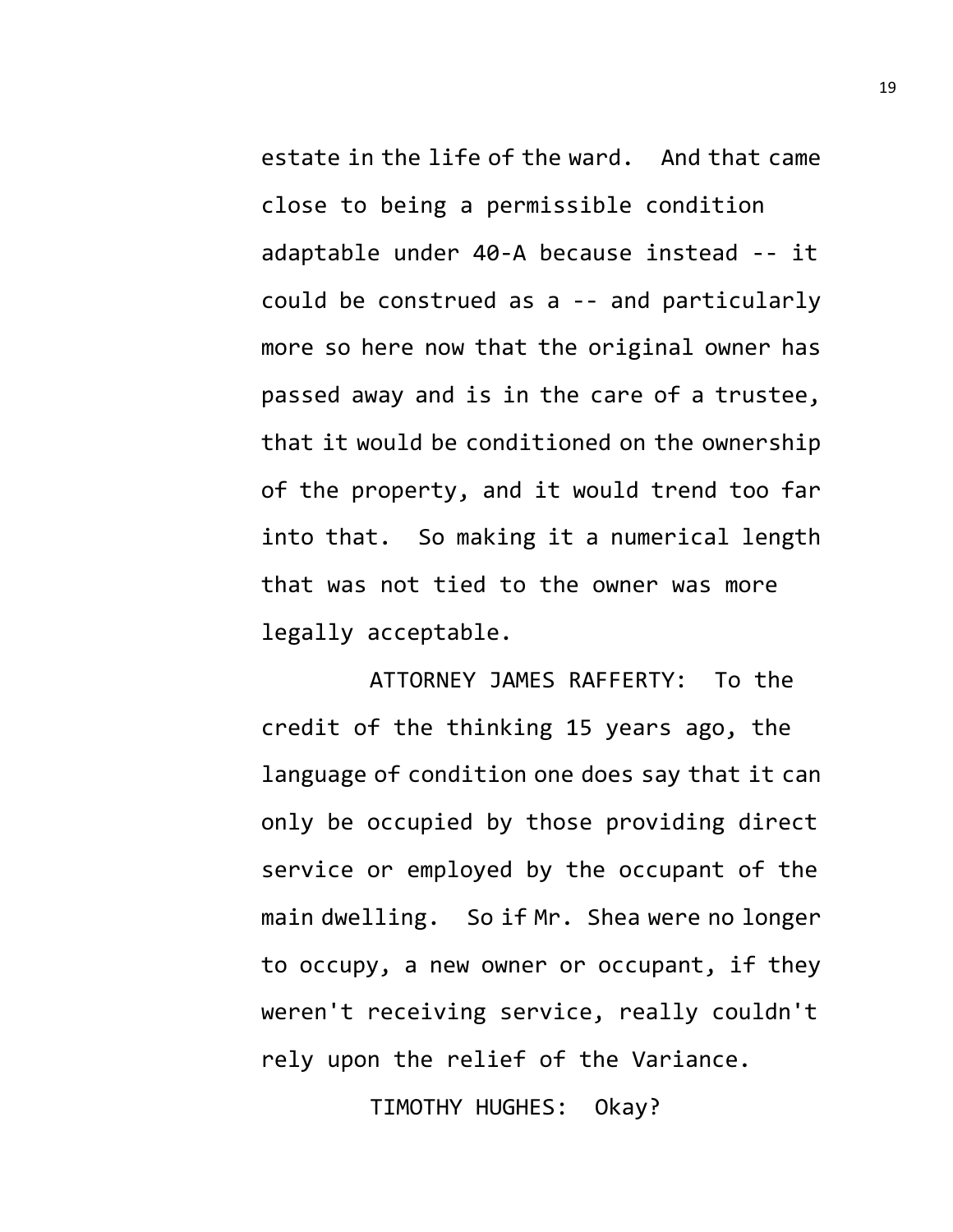All right, the Chair would move that the Variance be granted to allow the continuation of a unit, a third unit essentially created, third dwelling unit in the premises of 17 Francis Ave. be granted with the following conditions:

That the dwelling unit not be a rental unit or separately purchased, but be occupied only by those providing direct service or employed by the occupants of the main dwelling on the first and second floor.

And that the Variance be for a term of 15 years, it could be renewed at that time.

The Board finds the hardship caused to the Petitioner by the literal enforcement of the Ordinance. The hardship's owing to the shape and location of the structures and the land in which they're situated but does not affect -- gees, that's right out of the book, isn't it? Affect generally the Zoning District in which they're located.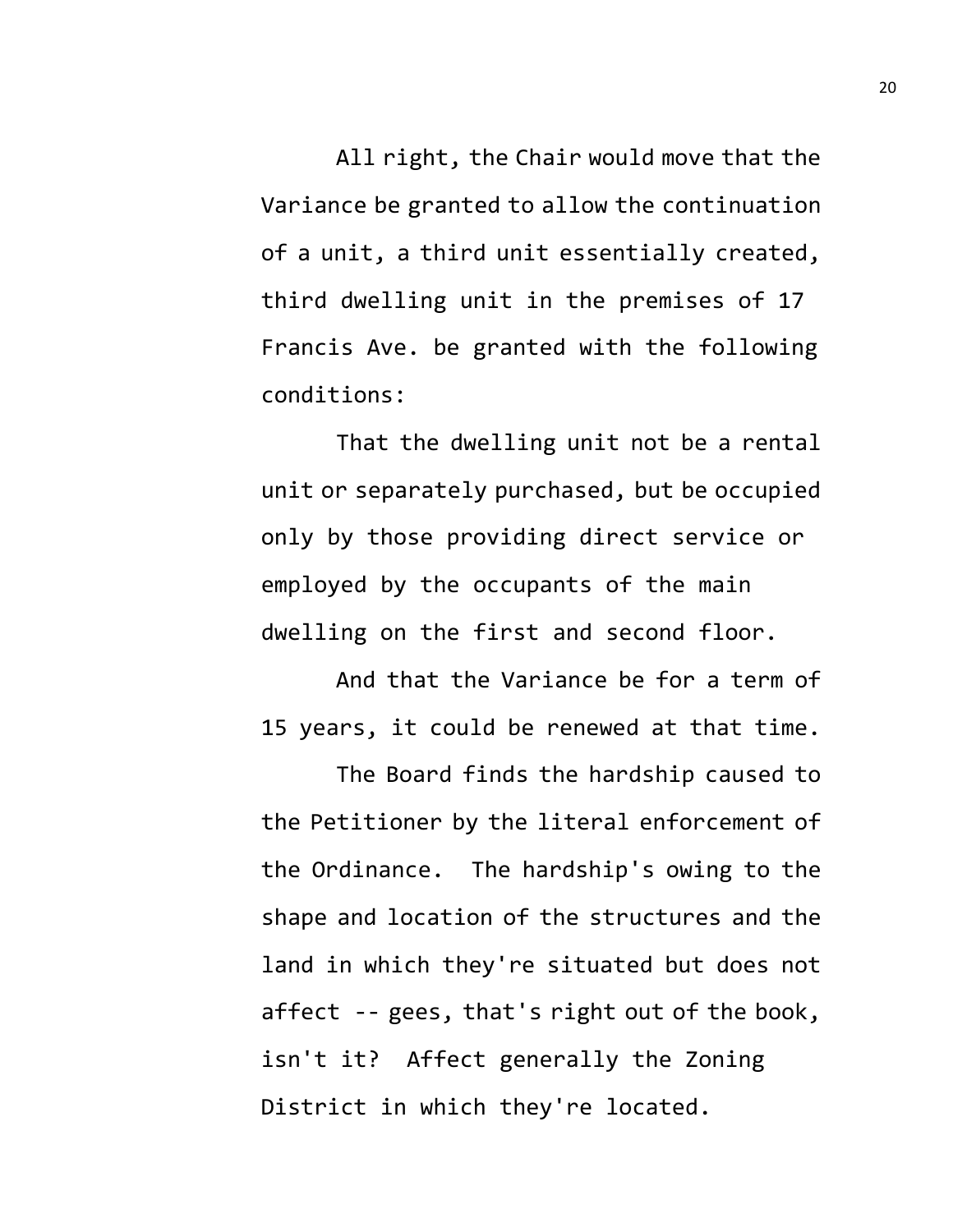Substantial detriment to the desired relief may be granted without either substantial detriment to the public good for the following reasons:

Actually, the living situation that's existed for Mr. Richard Shea there for his entire life would be continued and would maintain the stability of what has already been in the neighborhood for as long as anybody in this room can remember.

Relief may be granted without nullifying or substantially derogating from the intent or purpose of this Ordinance for the following reasons:

The extra unit would only be tied to the care of Richard Shea for the term of 15 years, which we have stated. And that the house would revert back to its original two-family status if anything was to change in that regard.

All those in favor?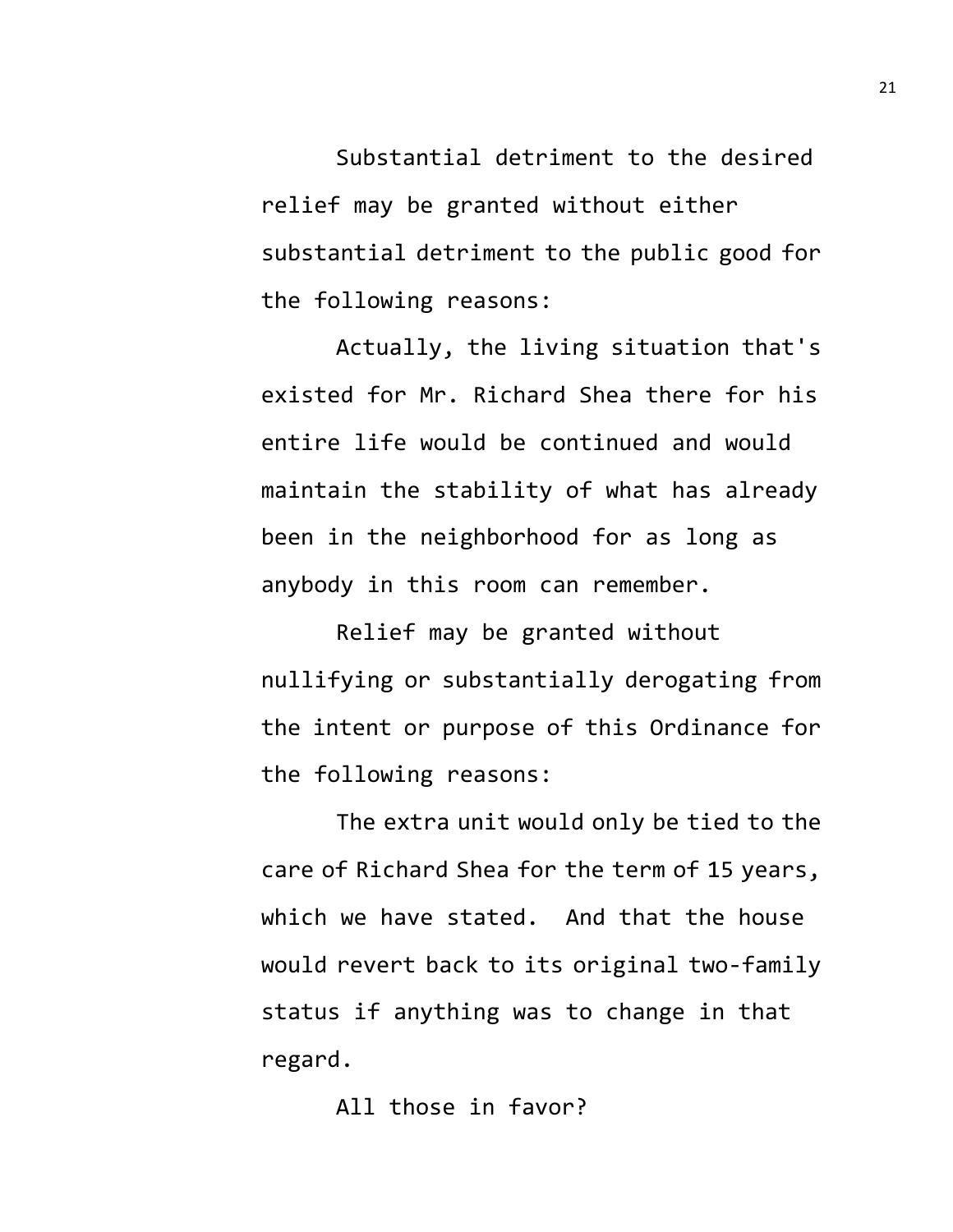(Show of hands).

TIMOTHY HUGHES: Five in favor.

(Hughes, Heuer, Anderson,

Firouzbakht, Myers.)

SEAN O'GRADY: Did you want to put in the conditions?

TIMOTHY HUGHES: I read them in, didn't I? I read them directly from the old transcript.

ATTORNEY JAMES RAFFERTY: Do you want a reference that they're consistent with the prior case?

TIMOTHY HUGHES: Did you get that? Yes.

ATTORNEY JAMES RAFFERTY: Thank you.

(7:45 p.m.) (Sitting Members: Constantine Alexander,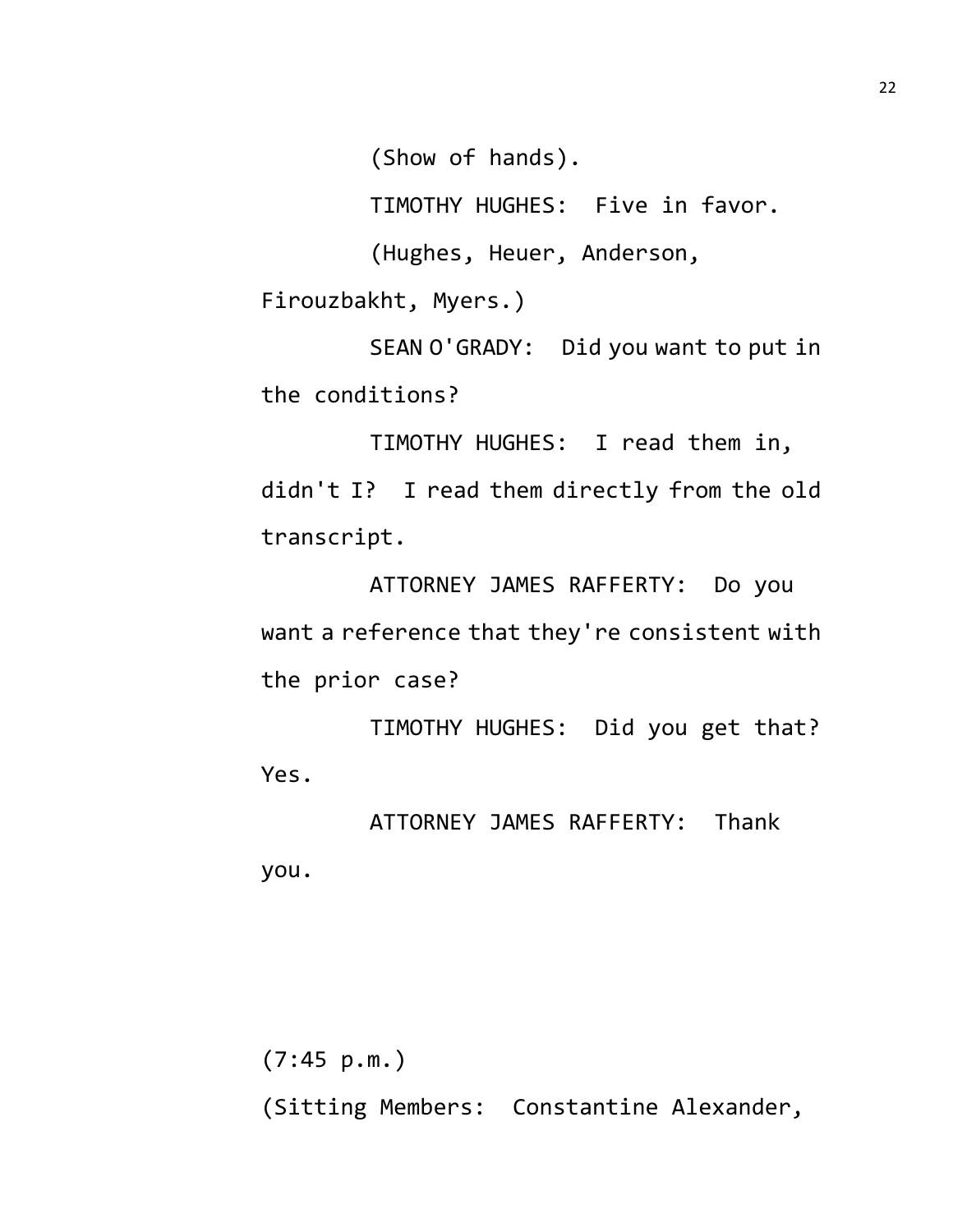Timothy Hughes, Tad Heuer, Slater Anderson, Douglas Myers.)

CONSTANTINE ALEXANDER: The Acting Chair will call case No. 10212, 60 Clifton Street.

Is there anyone here wishing to be heard on this matter?

ATTORNEY JAMES RAFFERTY: Good evening, Mr. Chairman, Members of the Board. James Rafferty on behalf of the Applicant. Seated to my right is Kevin Emery, E-m-e-r-y. And Mr. Emery is a principal of Emery Homes, LLC, and the owner of the subject property. And to Mr. Emery's right, and I ask you for the spelling.

EAMON FEE: First name is E-a-m-o-n. And last name is F-e-e.

ATTORNEY JAMES RAFFERTY: Eamon Fee.

Mr. Fee and Mr. Emery acquired this home within the past year?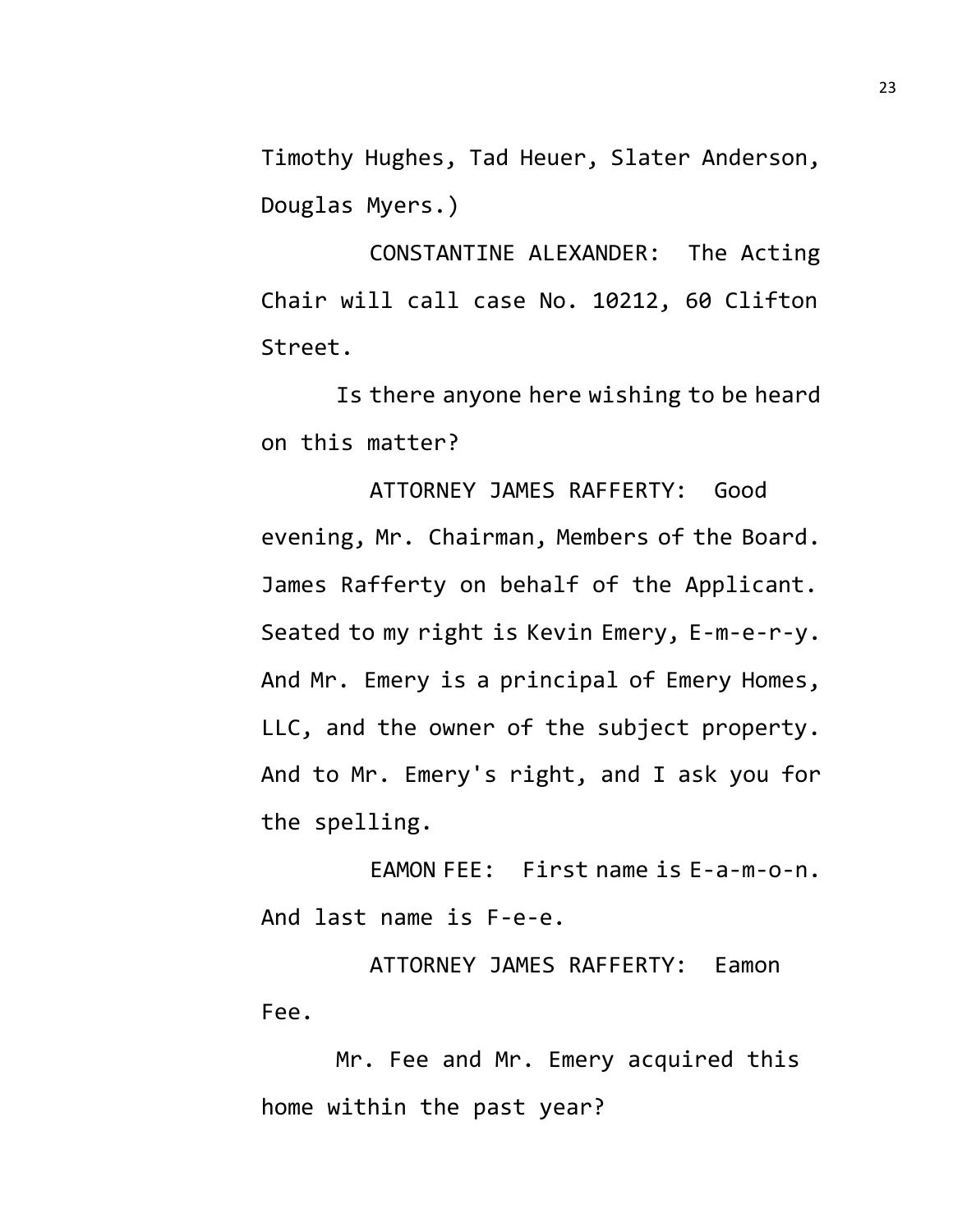KEVIN EMERY: About six months. Six months. About going on seven, eight months now.

ATTORNEY JAMES RAFFERTY: It's a single-family home in a Res B District of 5,000 -- 6,000 square foot lot. Their intention had been to demolish the home and construct a conforming two-family dwelling. When they went to seek relief or approval under the City's Demolition Delay Ordinance at the Historical Commission, their request was not acted upon favorably. And the ultimate -- and not only was it not acted upon favorably, a petition was filed for landmark the property. And that has the effect during the -- so a study period was initiated. So during the landmarking period it was as though the property was landmarked.

So essentially that process presents what is the basis for this hardship. The hardship is related nearly to the setback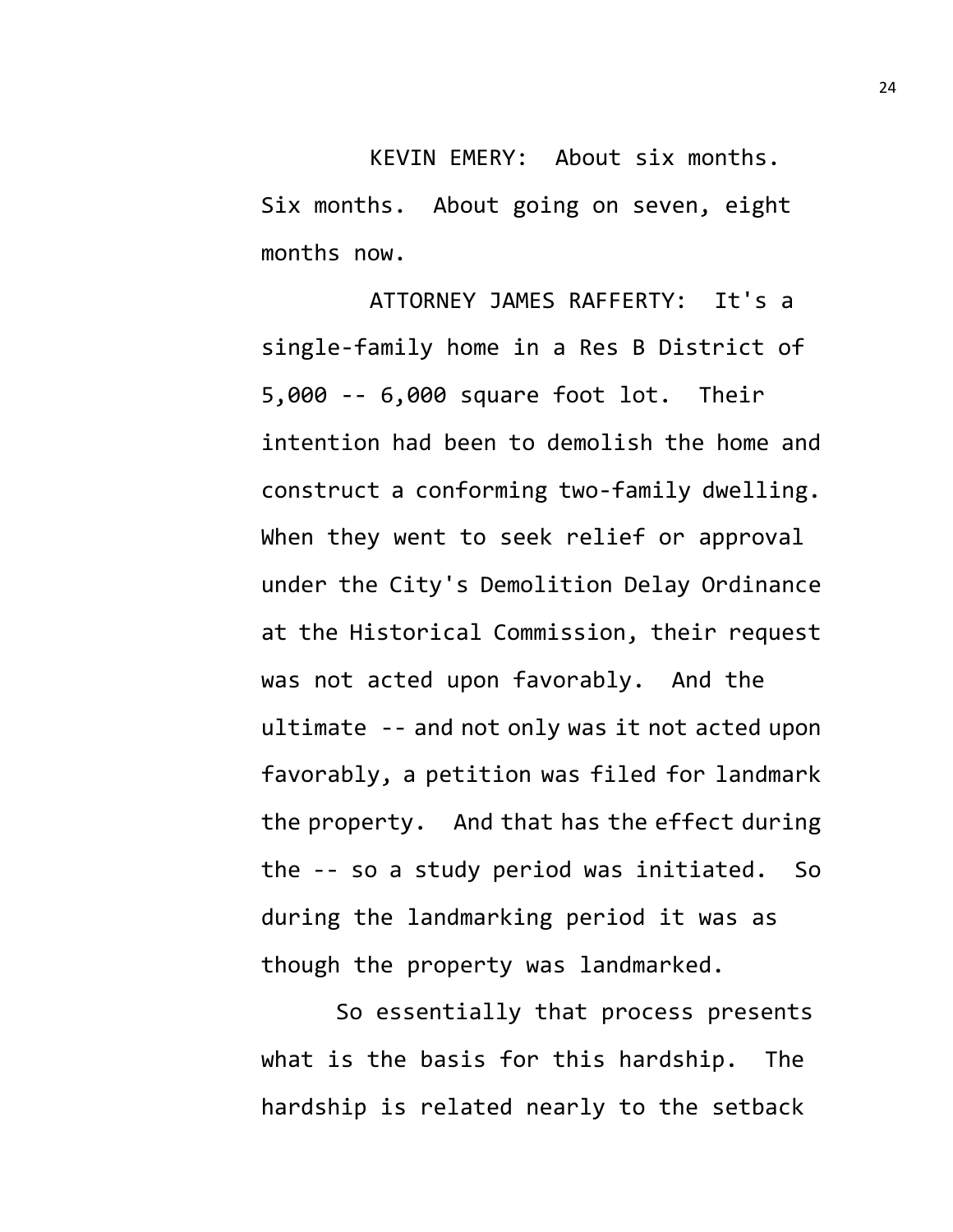with the second house. This is a structure that will have a lot that will have two structures. There had been, as I said, an original intention to build a conforming structure, a two-family dwelling, and then when this structure was found to not, found to be perfectly preserved in fact, the subject of landmarking then the Applicants explored putting an addition on this structure that would incorporate two units. That wasn't seen as favorable either by the Historical Commission. And the preference was for a two-family -- it's two separate structures. So the proposal involves an addition on the front building. And that addition is a permitted addition. It's a conforming addition to that building.

The second structure is located now closer to the rear setback and permitted, but there is a counter-balancing amenity in that the rear abutter is Russell Field which has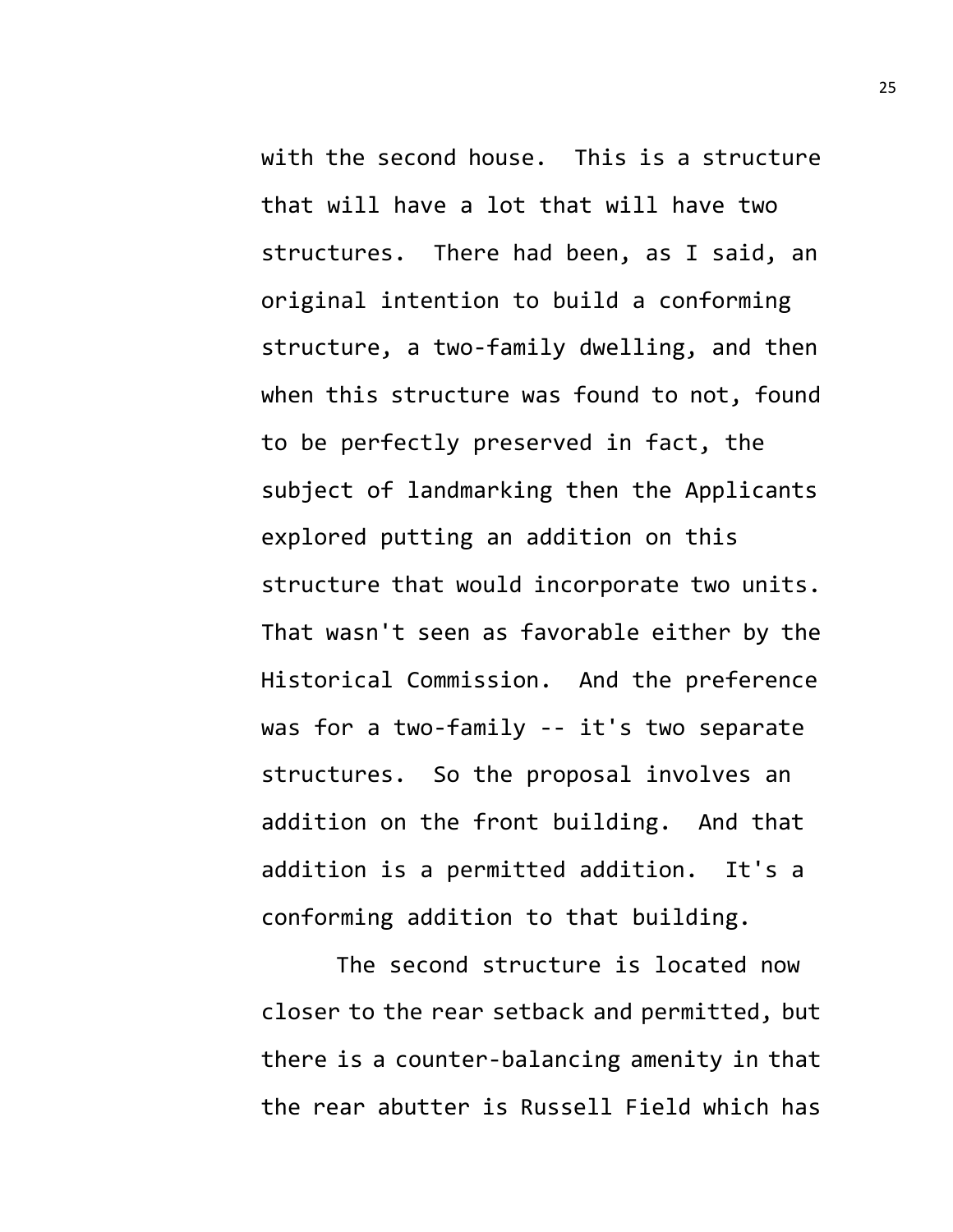acres of open space. So it is not as though an abutter entitled to setback is experiencing any infringement from this.

So it really, the hardship really is related to the city's desire to see structures of this scale and character preserved, and it is resulted in the owner having to modify the design approach here and come up with two buildings and a building -- and then the separation between the two buildings becomes relevant as well. So one of the things that was looked at well -- could the back building be brought closer to the front building?

CONSTANTINE ALEXANDER: Right.

ATTORNEY JAMES RAFFERTY: To accommodate the parking and to have a more reasonable relationship between them. And plus the City Ordinance requires ten feet between two structures on the same lot. For all of those reasons, the sighting of the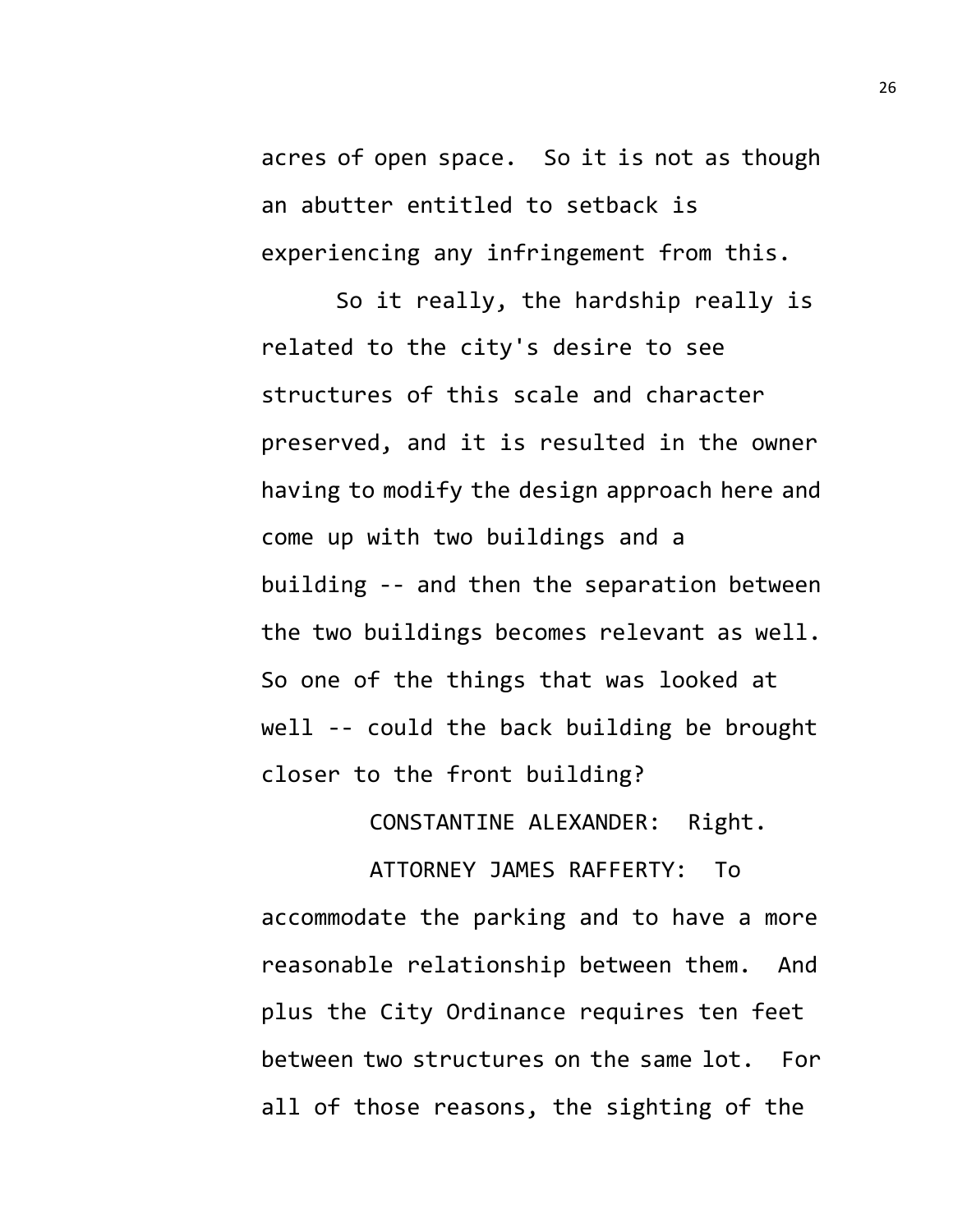building at this location was seen as preferable.

CONSTANTINE ALEXANDER: Was it preferable or you have no choice? It's very important distinction.

ATTORNEY JAMES RAFFERTY: Well, preferable in the eyes of the authority that has jurisdiction over the landmark status of the lot. They did not want them combined into a single.

CONSTANTINE ALEXANDER: No, no, I understand that. But could you relocate the new structure, fashion on the lot without -- and avoid any -- do it as a matter of right? Avoid any rear yard setback issue? Essentially moving forward.

TAD HEUER: It would have to be smaller.

CONSTANTINE ALEXANDER: Yes. Either smaller. If you can't move it forward, can you make a smaller structure?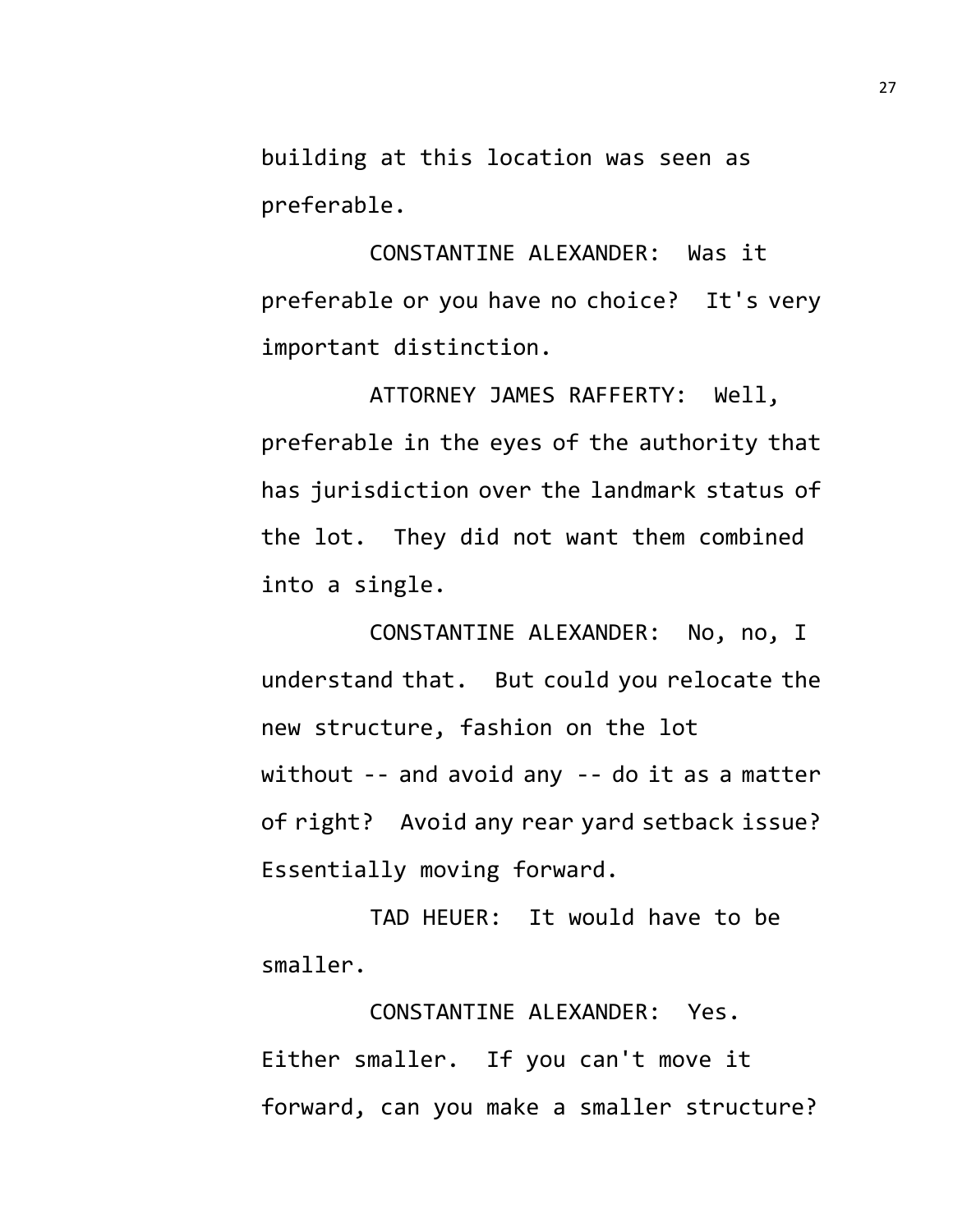ATTORNEY JAMES RAFFERTY: Well, you, I suppose you could always make a smaller structure, correct. But the setback, the setback relief at that location, the lot is more than 100 feet deep. So it has, I think, the required setback there is a few feet above what's typically expected.

KEVIN EMERY: 30 feet.

ATTORNEY JAMES RAFFERTY: Yes, it's 30 feet. It's an additional five feet beyond the 25 in the district. So the Petitioner doesn't have the ability to locate this structure closer to the main structure than 10 feet under the current Ordinance, and it's 15 feet apart now. So, if it was brought forward five feet, it would require less than the nature of rear setback relief, but --

CONSTANTINE ALEXANDER: But you would need relief. That's my -- I'm exploring if there's an as-of-right solution here that would avoid the need for us to grant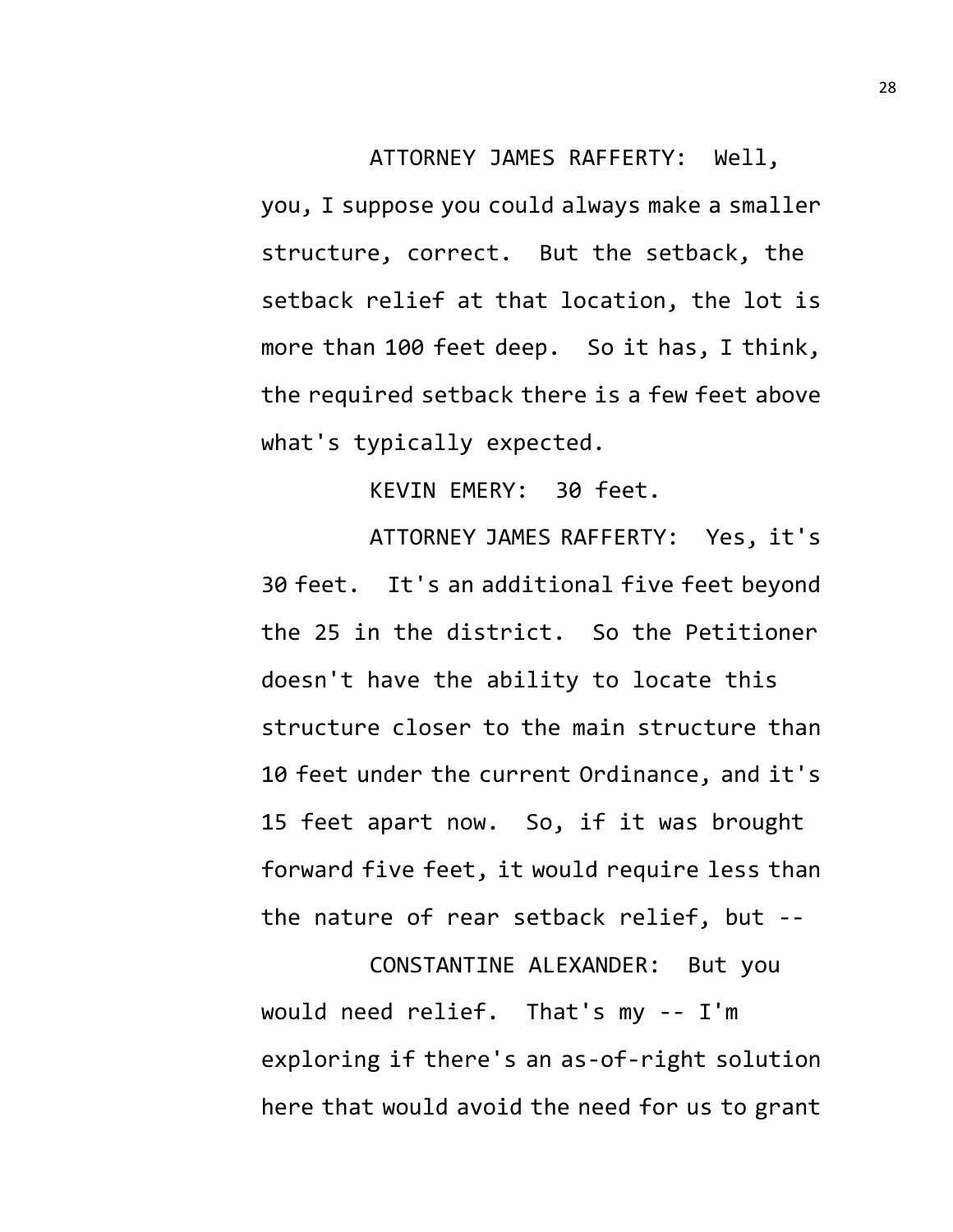you a Variance. And you can't, and as-of-right it's moved the structure forward. You're pointing out you can't move it forward enough without causing other Zoning issues.

ATTORNEY JAMES RAFFERTY: Correct.

CONSTANTINE ALEXANDER: The only other alternative would be to make a smaller structure. If we were to deny you relief, for example, tonight, you could go back and build a smaller structure as a matter of right. Is that not so?

ATTORNEY JAMES RAFFERTY: I believe that is correct. You could. You could build a structure less than what the permitted FAR is on the lot. They're obviously trying to build something that allows them to realize the full potential development on the lot.

KEVIN EMERY: Also -- Kevin Emery for the record. And I also want to -- this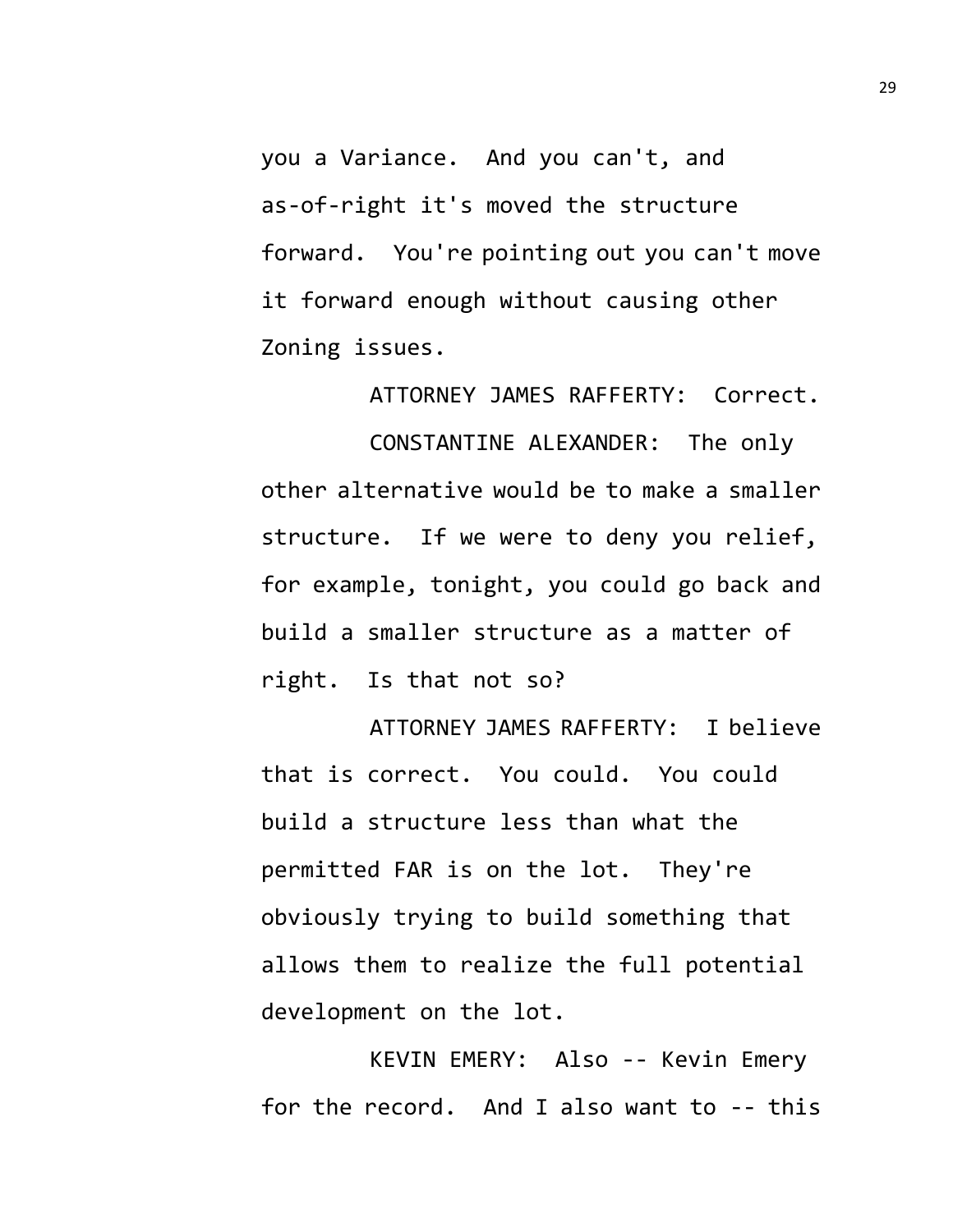plan has been going back and forth with Historical numerous times. We met with the architect. We met with Charlie Sullivan. And this is something they wanted, they wanted further apart. They don't want it attached at all.

CONSTANTINE ALEXANDER: Understood.

KEVIN EMERY: They want it further apart, and they want some designs similar to this design. And, you know --

CONSTANTINE ALEXANDER: Well, am I correct, though, Historical is only interested in the front house? They don't want the back house attached, understood.

KEVIN EMERY: Well, their interest is on everything what's going on on the property.

ATTORNEY JAMES RAFFERTY: The nature of the landmark petition encompasses the entire lot. So both structures -- to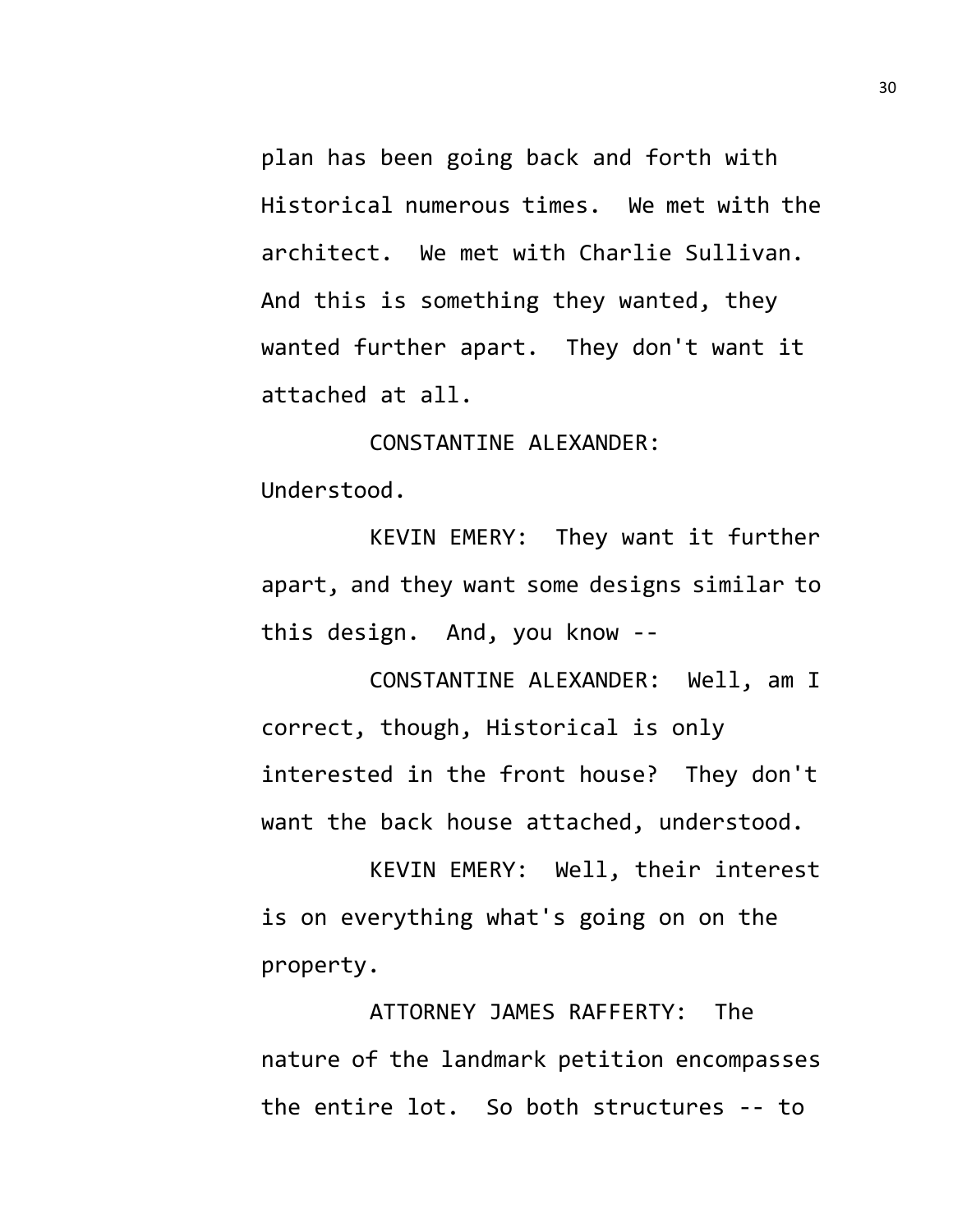construct a structure on a lot that's landmarked requires their approval as well. So they have reviewed and have weighed in with design elements on the second structure.

CONSTANTINE ALEXANDER: Although, the letter which I'll read into the file, only deals with the front building. That's what Historical is really interested in. To be sure they have the whole lot.

TAD HEUER: What's the nature of the landmarking petition?

ATTORNEY JAMES RAFFERTY: The nature?

TAD HEUER: Yes.

ATTORNEY JAMES RAFFERTY: I don't know what you're saying.

TAD HEUER: Like, basis. It's not just that it's an old house; right? There's something substantive.

KEVIN EMERY: Yeah, the house was -- the research on the house as far as it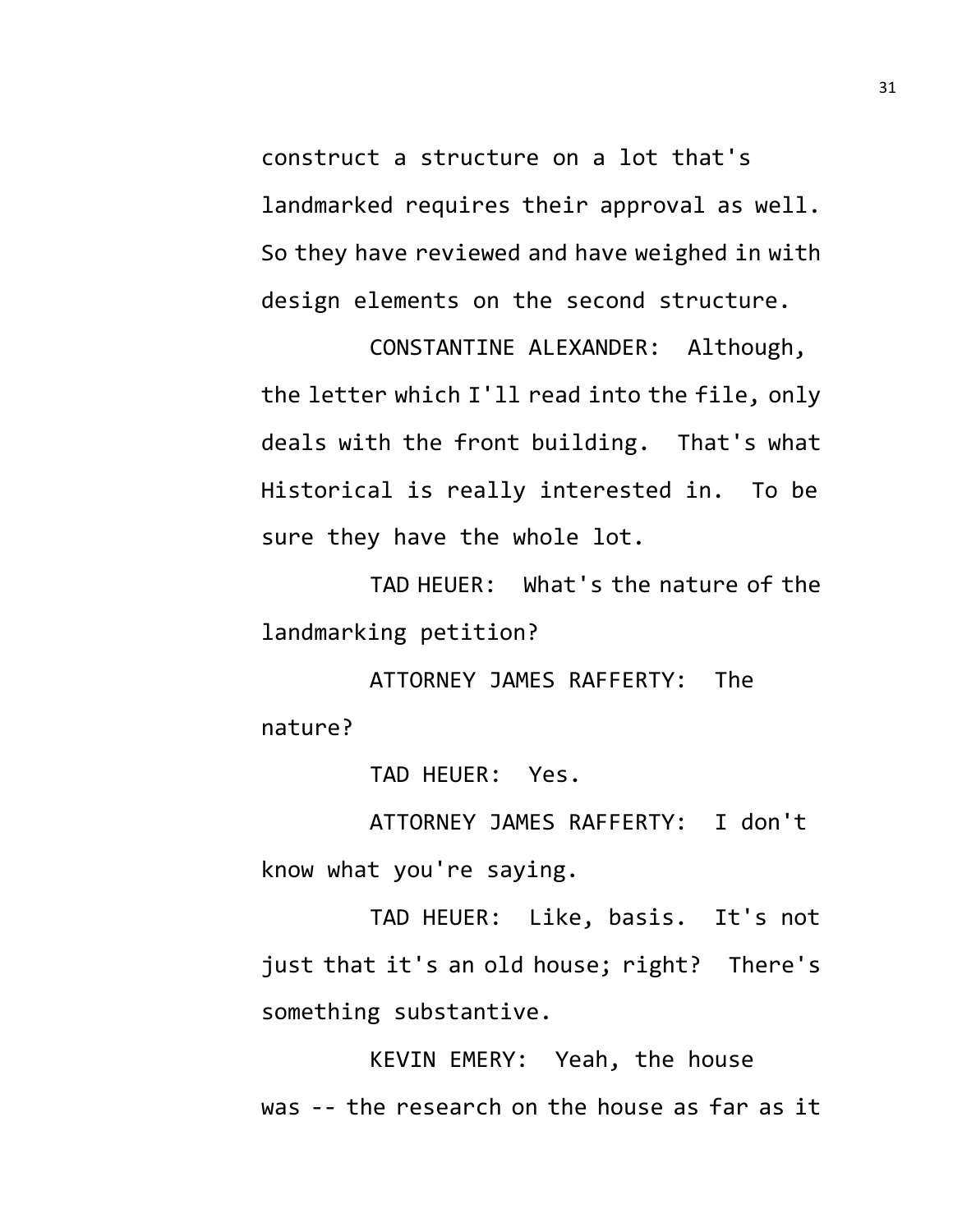was the first house that was built in that area in 1855. It was originally built (inaudible) and it eventually moved to where it is now. And so because of the history of it and because a lot of those Irish cottages were removed in that area, and this is one the oldest ones is why they were pretty much they were adamant they want to do whatever they can to save it.

TAD HEUER: And if it is indeed landmarked as a structure, that would preclude you from demolition at all, correct? ATTORNEY JAMES RAFFERTY: Absent a

Certificate of Appropriateness. But it is a very high bar to get an approval to raise a structure after it's been landmarked.

TAD HEUER: Right. And did you have any knowledge that this might have been a landmarkable structure when you made the purchase?

KEVIN EMERY: No, not at all. It's,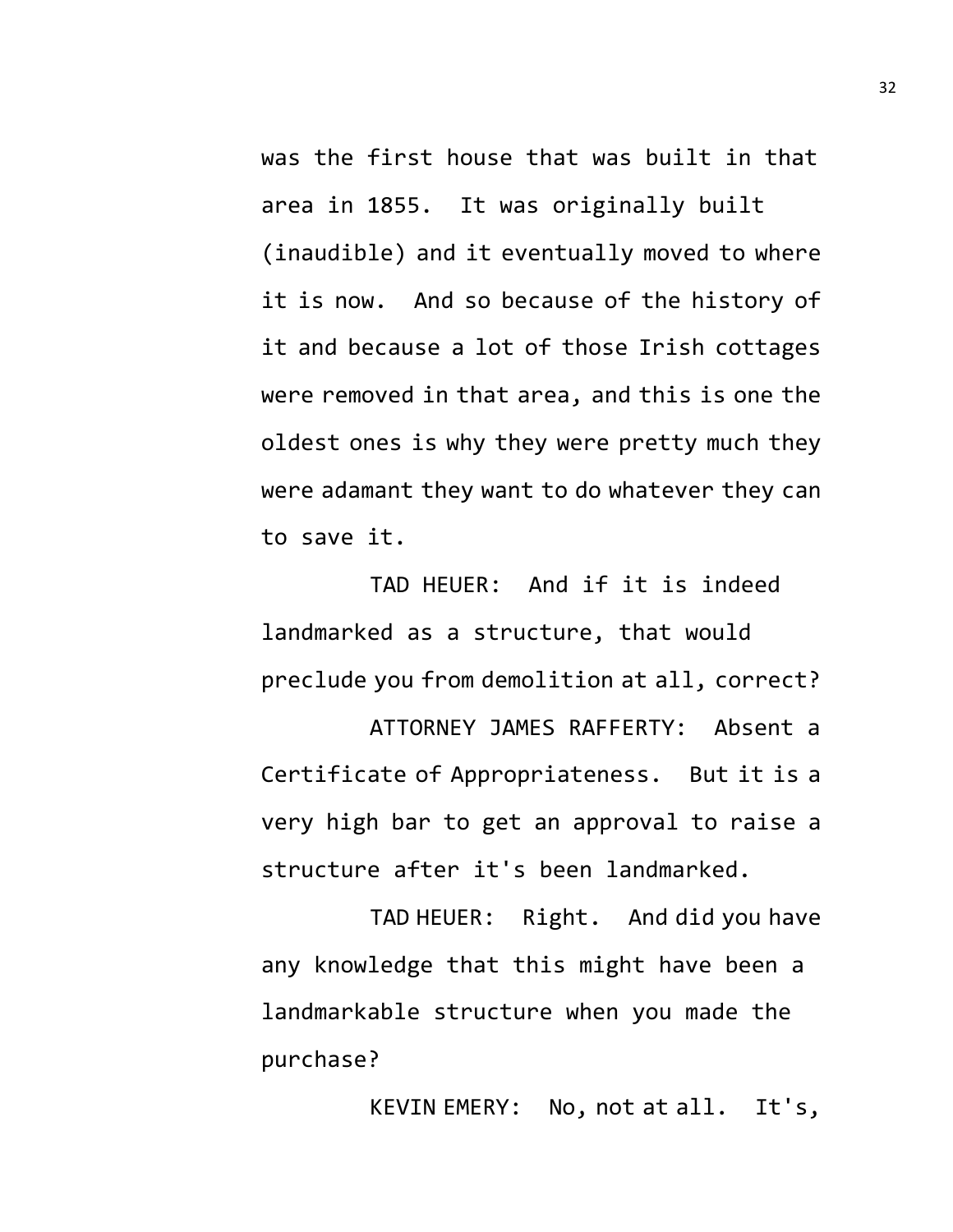it's been going on for a long time. What happens is with Historical is they give you six months delay and then they put back inside whether they want to landmark it. So we bought it, six months later we were waiting to see what we can do with it and then they landmark it. Now, you go back and we negotiate the design with them and what we can do. When we originally bought the building we go in, and we figure we go by the Zone it is now and knock the building down and build the house according to Zoning. But the hardship is we haven't been able to do that for eight months. And we finally got together with them and we got a plan that everyone's happy with.

CONSTANTINE ALEXANDER: You still need approval from the Planning Board, do you not as well?

ATTORNEY JAMES RAFFERTY: Yes, because there's a hearing scheduled in two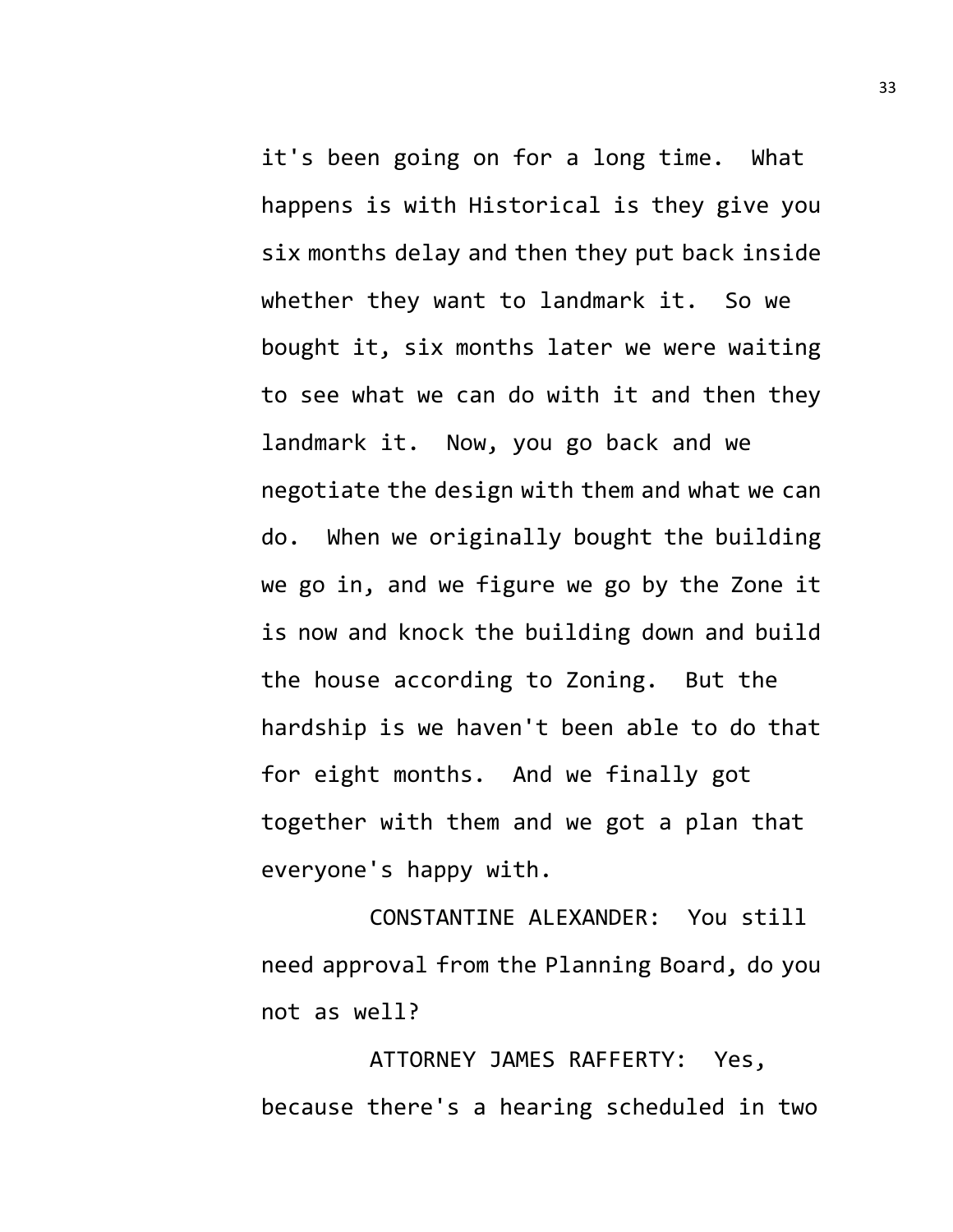weeks because of the two structure --

CONSTANTINE ALEXANDER: And what's before them is simply more than 75 feet setback from the street?

ATTORNEY JAMES RAFFERTY: Yes, that's right.

CONSTANTINE ALEXANDER: It's a different issue than what we're facing?

ATTORNEY JAMES RAFFERTY: It is a Special Permit. It should be noted that landmarking is ultimately within the purview of the City Council, and so it's never easy to say. And we only have, I mean, in my estimation I think we have less than 30 landmarked structures in the city in total. So I'm not sure how one could have anticipated that this particular structure would have found its way to this resolution. I don't know if the -- I didn't -- whether the Commissioner initiated the landmarking petition or whether it was a petition filed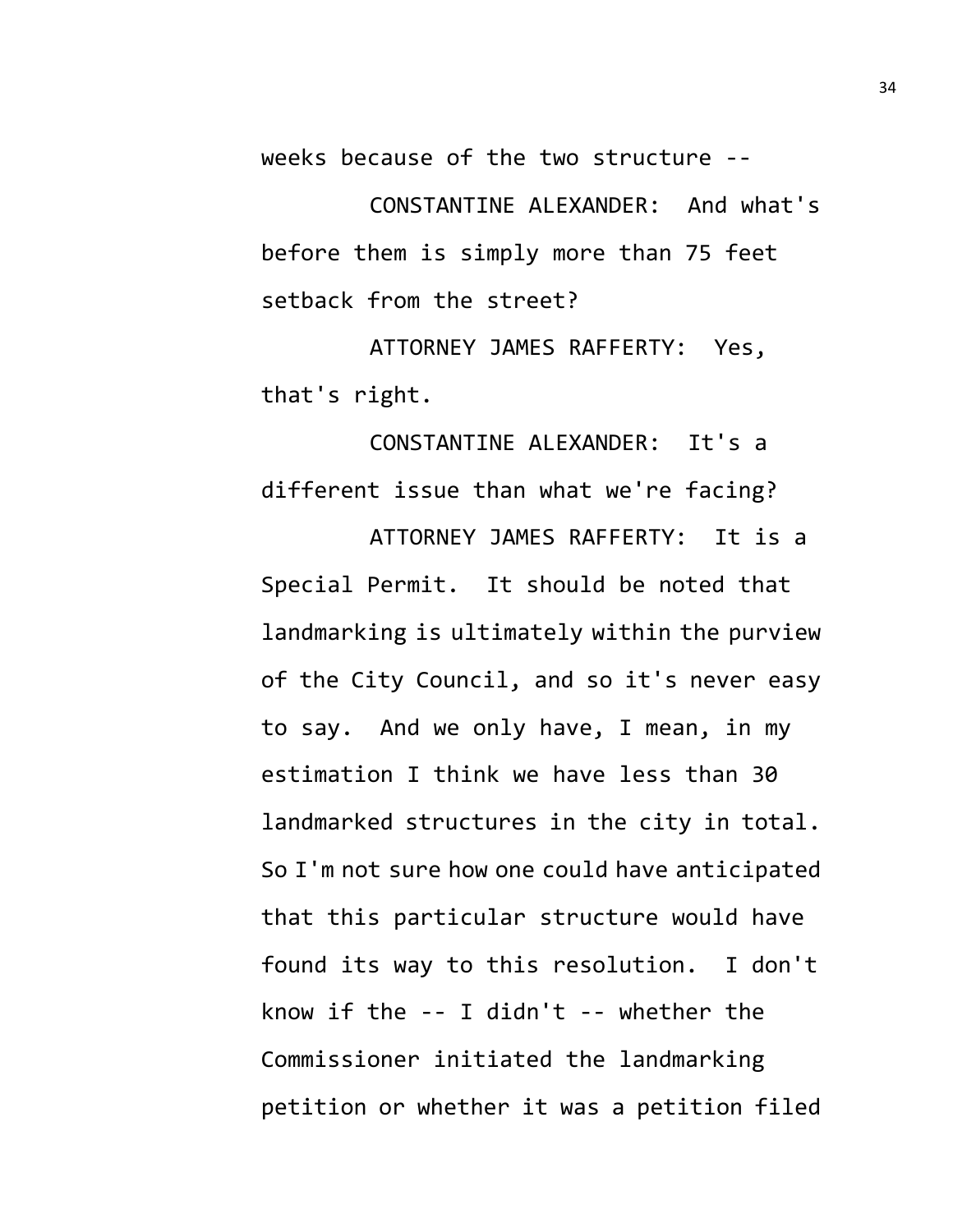by others.

KEVIN EMERY: The Commission on the advice of the Historical staff.

TAD HEUER: So one question I have is, so right now the lot on your right has two -- what looks like the lot on your right, I understand it's two lots. There's two structures on one, essentially in the front on a small lot, and then there's a larger structure in the rear which is technically on its own lot, it's a flag lot or a pork chop lot.

KEVIN EMERY: Correct. It's a single-family, four-family.

TAD HEUER: Right. So if -- I guess one question I have is if we grant this petition, do we end up with everyone with 6,000 square foot lots lined up along the street with these small cottages coming in and saying we'd like to build a second house in my backyard? So for instance, 36 Clifton,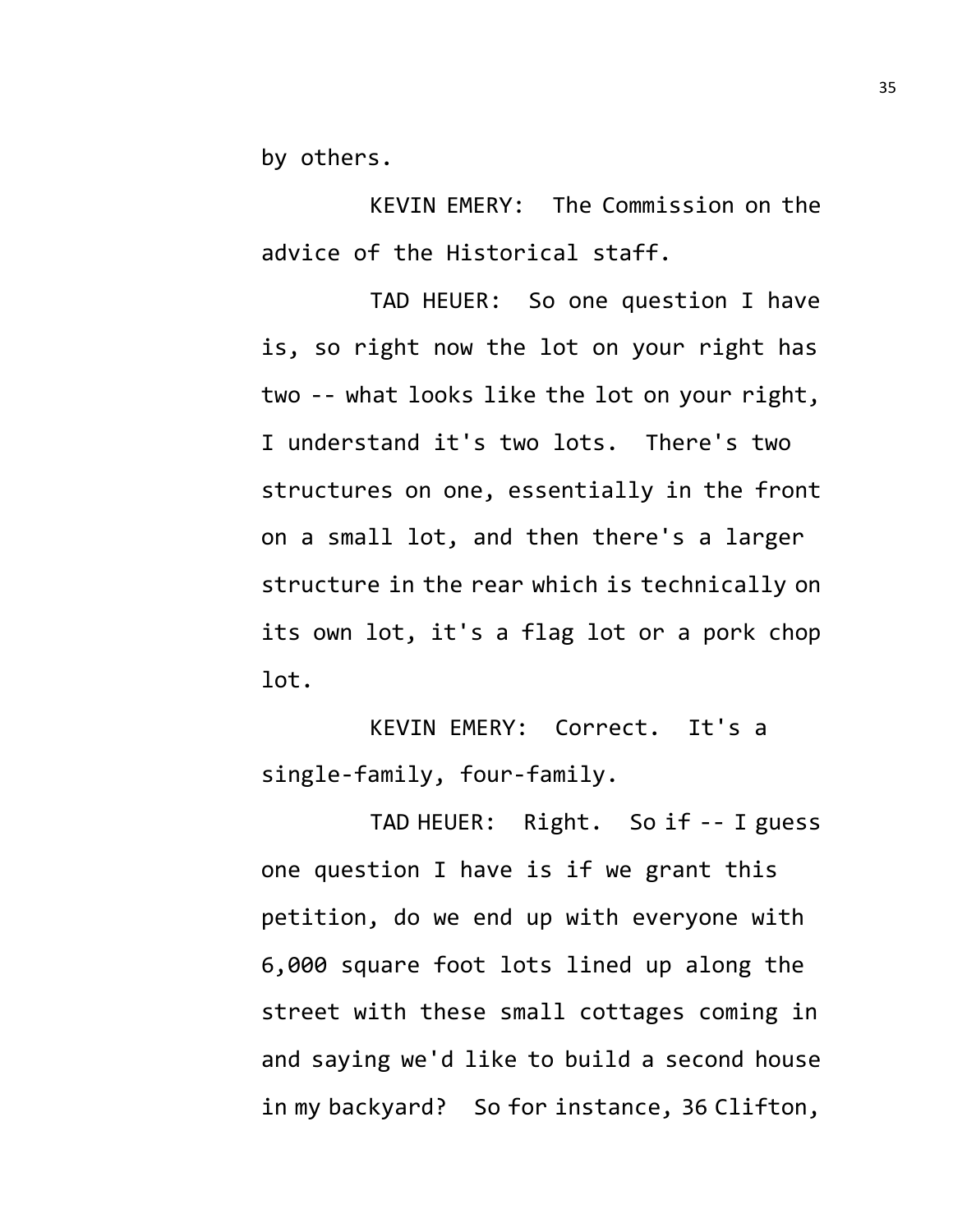so maybe four down on the left side of the square apartment building. Like, will we see a lot of these people coming in saying, you know, I've got a small FAR on my lot, I'd like to build a second house behind me. What's wrong with that? Or is this unique because --

ATTORNEY JAMES RAFFERTY: I would say no. Will we see a lot of people coming in doing this? I would say no. Because I think the reality is this has been a very lengthy process. It has been landmarked. It happens to be that the existing GFA on the lot is rather small. But I don't, I don't think it's likely that this establishes a precedent of allowing buildings in the rear setback. Which is ultimately the issue that's here before us. I think there are a unique set of circumstances affecting the landmark nature of the present structure. So in all candor, I don't see why this would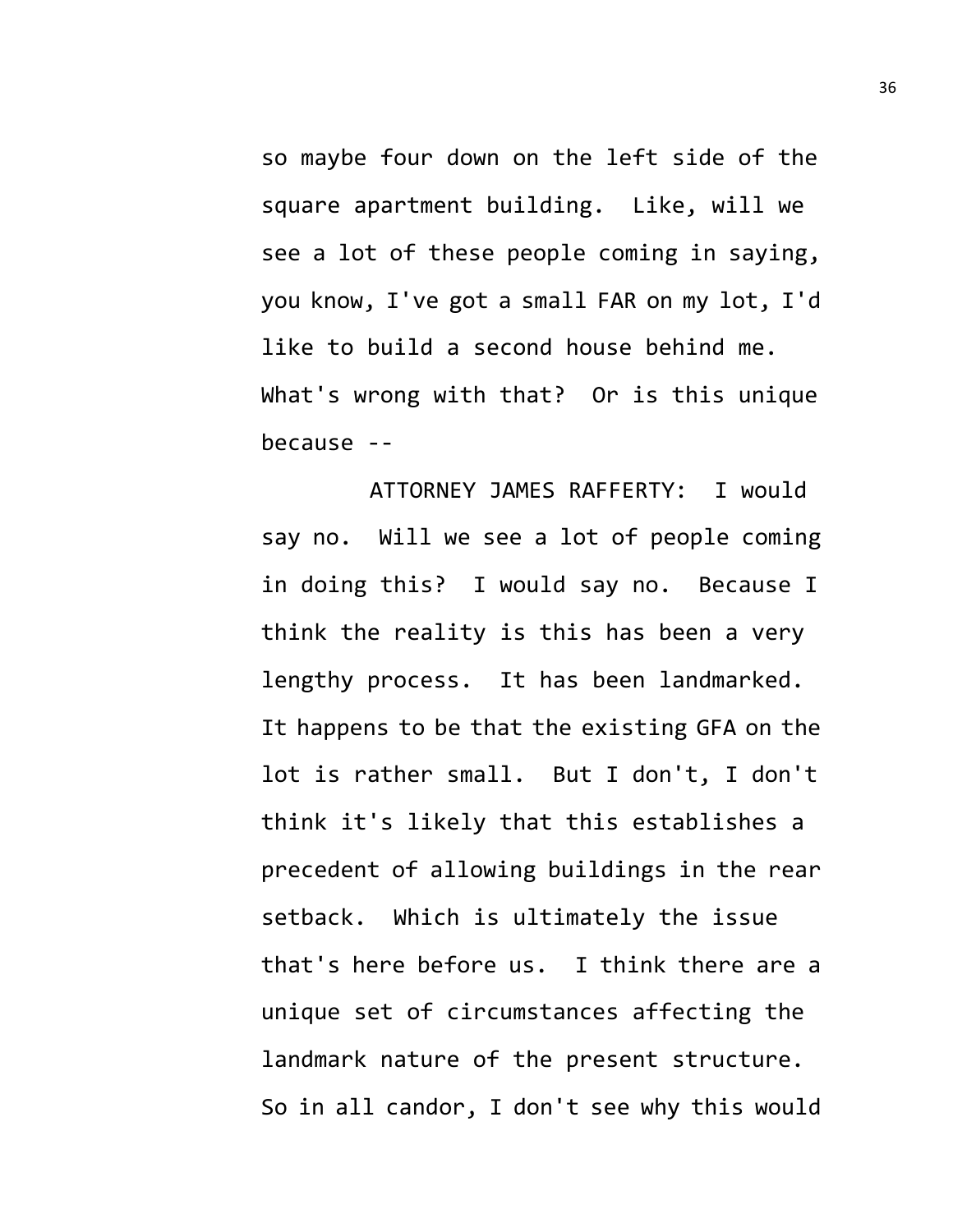be viewed as an opening for others to go around and do this. If you don't -- I mean given -- this house is particularly sited forward on the lot. That's a four-unit dwelling. I don't know how that was constructed. I look at the other -- the way they're set, I don't see how you could get in the backyard of some of these other properties.

KEVIN EMERY: Can I add something to that, too?

ATTORNEY JAMES RAFFERTY: Sure.

KEVIN EMERY: Also, you won't see this happening too often because if Historic wasn't involved, we would be attaching the second unit to the house. So if Historical didn't want this -- let us attach the units, then we wouldn't have a rear yard setback.

TAD HEUER: Right.

TIMOTHY HUGHES: Right. You wouldn't have a rear yard setback problem.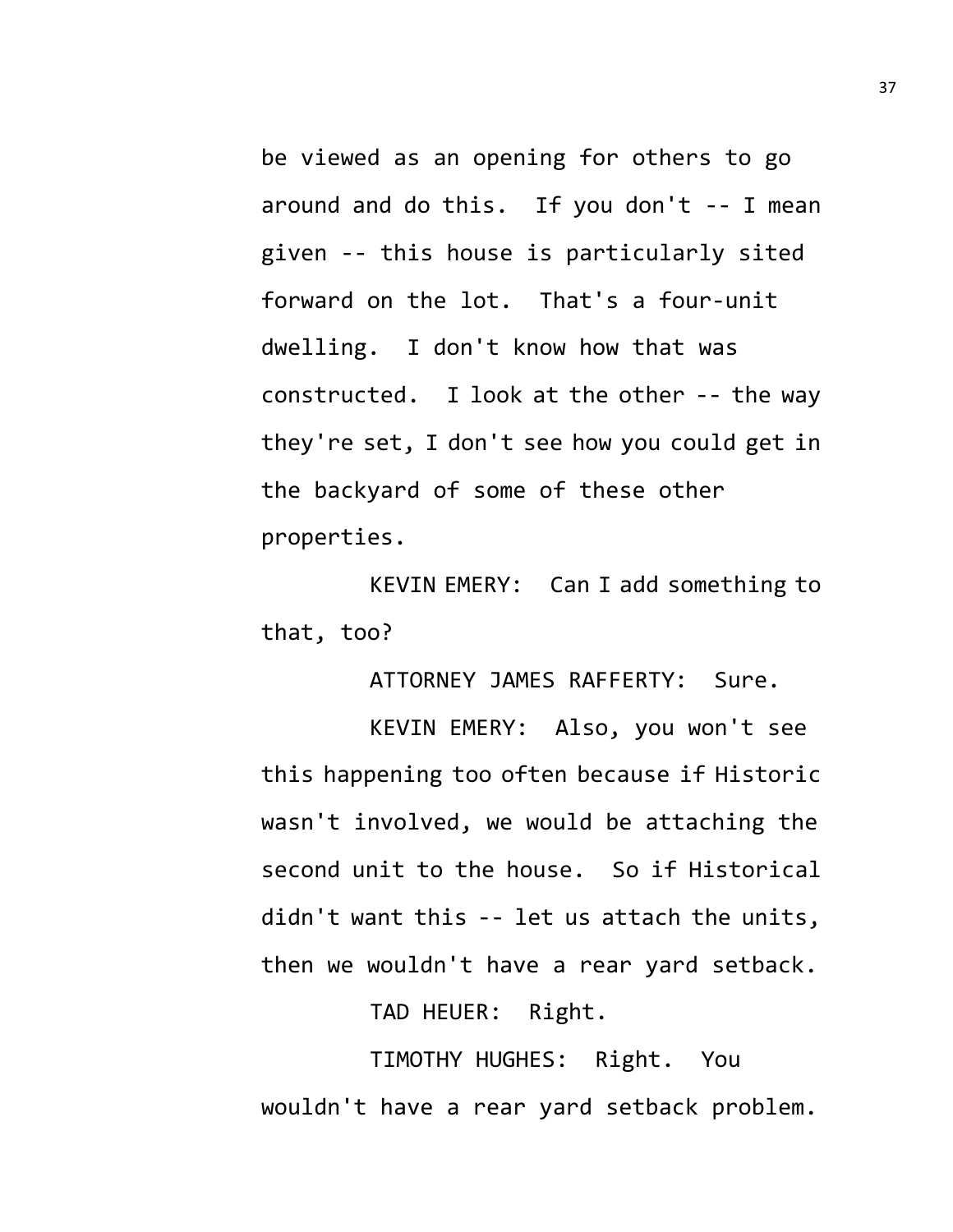KEVIN EMERY: Problem, right. Because you would design the house -- you would design the house that would fit without having a setback problem.

CONSTANTINE ALEXANDER: Just for the record, if we were to grant you relief, you will still have a setback of roughly 15 feet from the lot line, but you're required to have 30. So we're looking at -- to be very specific, you're looking at 15 feet of relief for the rear yard setback. So we're all clear as to what we're talking about.

Further questions at this point from Members of the Board?

TAD HEUER: This dimensional form says you have 700 square feet now; is that right?

KEVIN EMERY: 709.

ATTORNEY JAMES RAFFERTY: 704.

TAD HEUER: And that's from, with the exception of a house on John Bellis Circle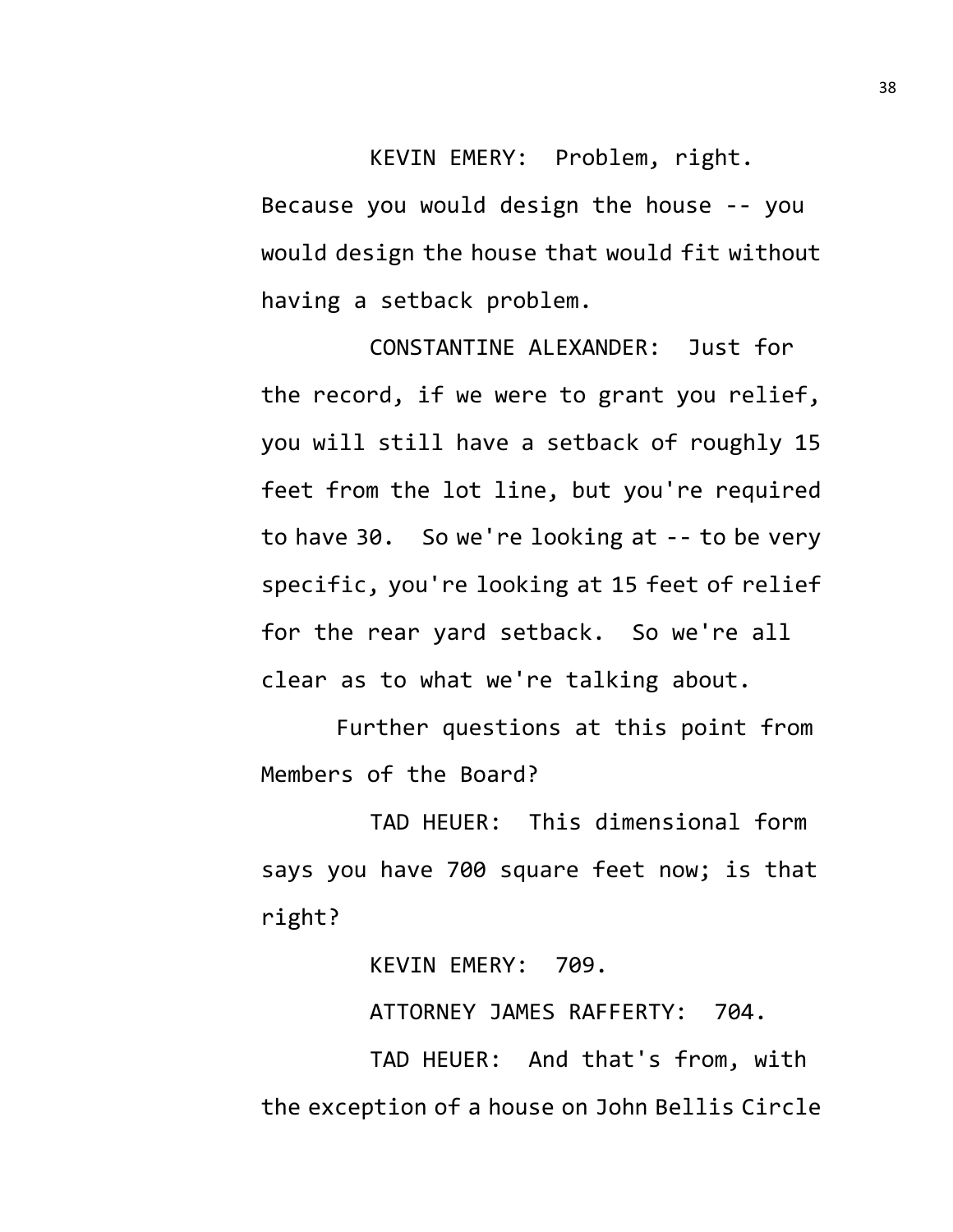and maybe one over on, like, Second, that's the smallest number I think I've ever seen. Is that because there's a basement and an attic that don't count or is it actually much smaller than it actually looks even from the outside.

KEVIN EMERY: That's the structure they want to see. There's been additions on for different reasons, different types of additions on the building over the years in which Historical has no interest in saving.

TAD HEUER: So the mobile home looking thing on the left isn't something they care about, and that's been taken out of that number?

KEVIN EMERY: Yeah. And on the right side there's a bulkhead that was taken out of it. And then there's a little kitchen that was added on in the back that was taken out of it, also.

TAD HEUER: Okay. So the number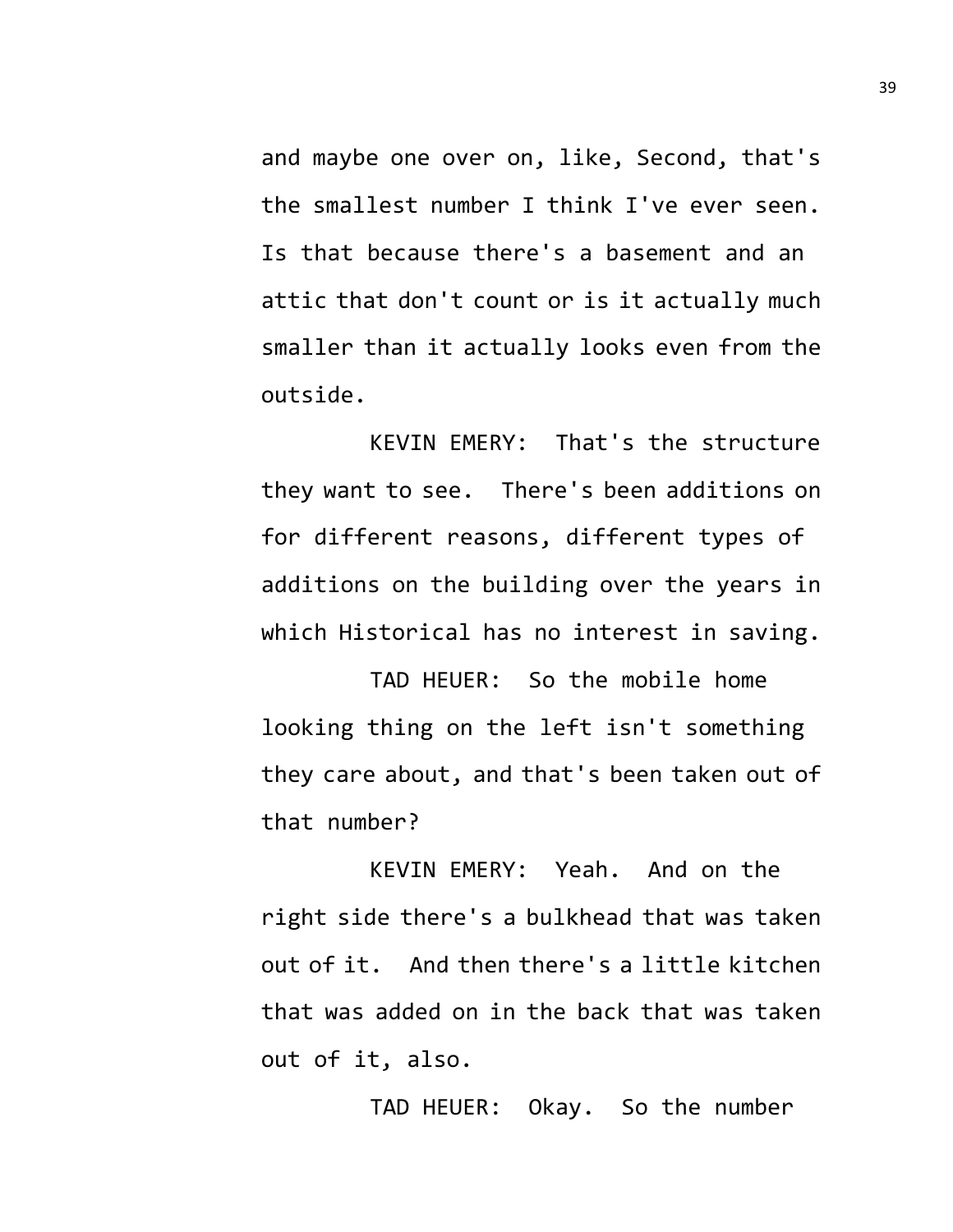we're starting from when we look at this is the structure that Historic wants to keep minus the additions that are there now that actually make it somewhat bigger.

ATTORNEY JAMES RAFFERTY: That number reflects the net square footage after the elements that Historic as authorized to be demolished.

TAD HEUER: Okay.

ATTORNEY JAMES RAFFERTY: It's an interesting number because the relief also involves more than 25 percent of the non-conforming structure, but it's actually more than 25 percent really shouldn't be based on the 74. The 25 percent should be based on a higher number, but they still require that relief.

TAD HEUER: And those were additions that were made, the non-conforming ones they want to lose are the ones that were made pre-dating the Ordinance anyway?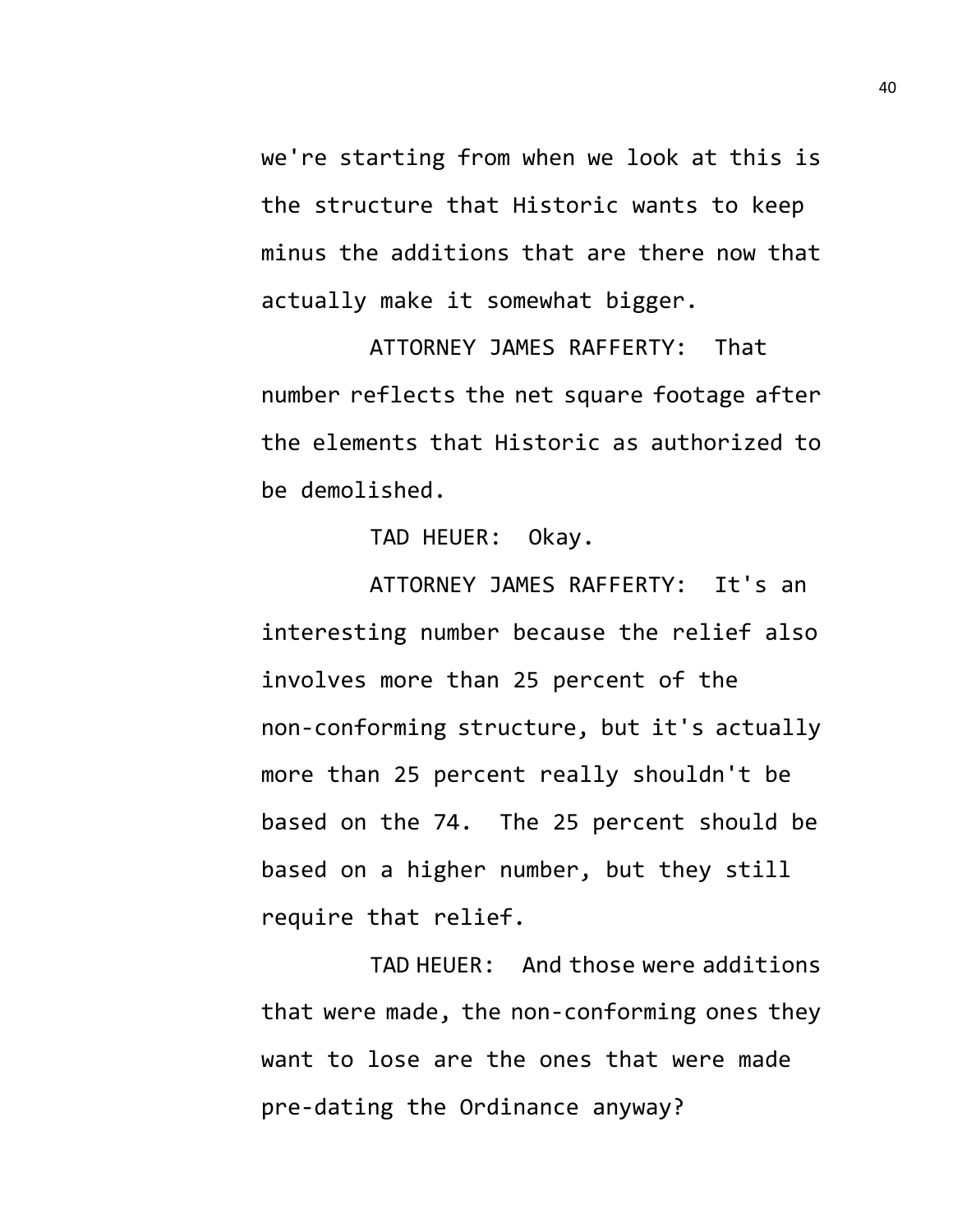ATTORNEY JAMES RAFFERTY: Well, I

think pre-dating some elements of the Ordinance.

TAD HEUER: Okay.

ATTORNEY JAMES RAFFERTY: At least the portion of what happened -- I mean, the house -- the front structure itself is only non-conforming towards the front setback.

TAD HEUER: Right.

ATTORNEY JAMES RAFFERTY: So I don't have a good answer as to when that nine-foot, seven. But you can average in this neighborhood depending on the Res B but the minimum is ten feet.

TAD HEUER: And then the rear building -- so the front building -- this is going to sound bad. The front building is cedar clapboard; is that right, that's what your planning on doing?

KEVIN EMERY: Yeah.

TAD HEUER: The rear building is all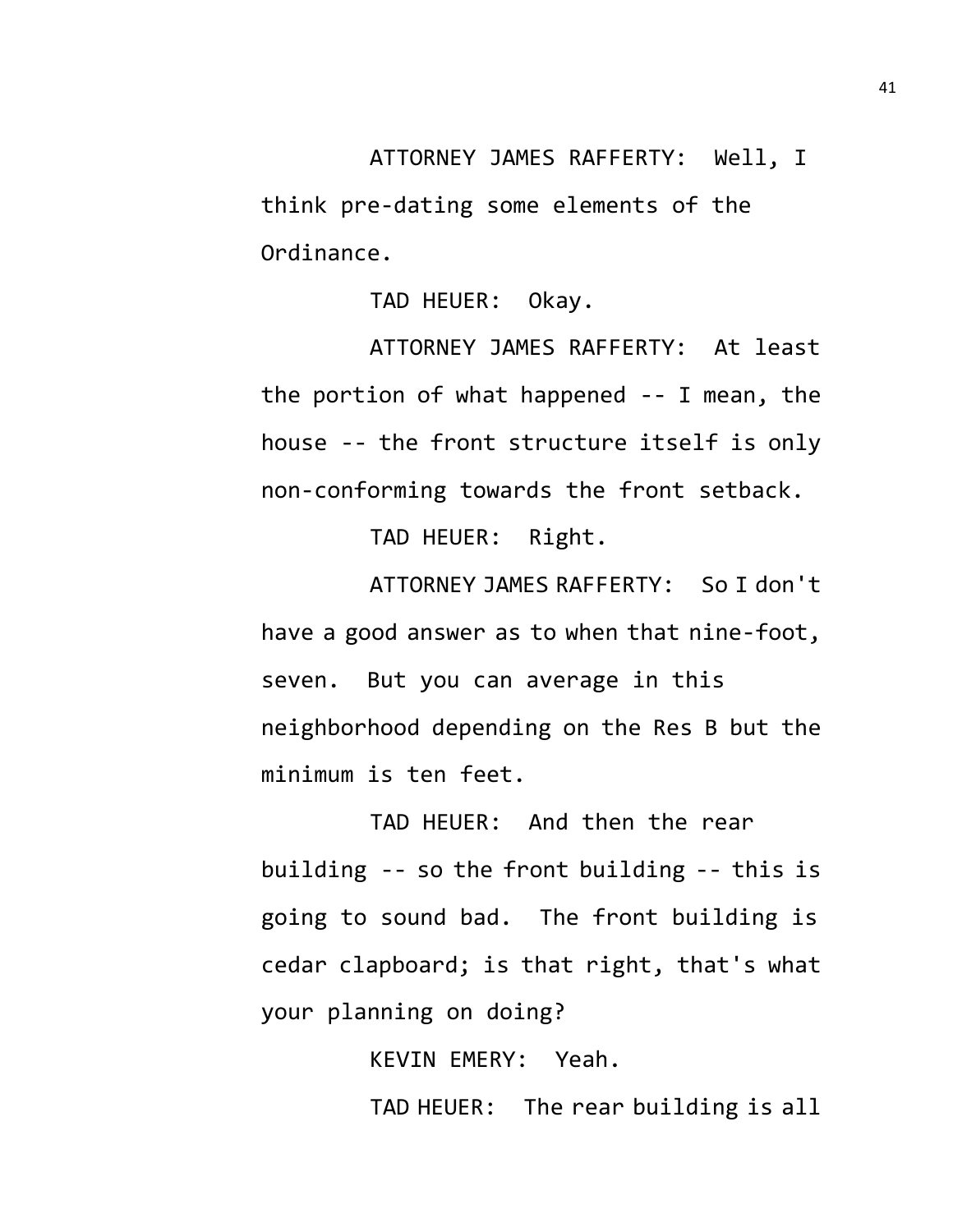vinyl?

KEVIN EMERY: No, all clapboard.

TAD HEUER: Okay, so where it's indicating vinyl siding, vinyl posts, vinyl everything else, that's going to be wooden --

KEVIN EMERY: Yes. That was a typo. We drew the plan for Historical which is after we submitted to you. That was all changed.

TAD HEUER: Okay.

ATTORNEY JAMES RAFFERTY: It was noticed by the Historical.

TAD HEUER: I imagine it would have been. Okay.

CONSTANTINE ALEXANDER: I'm going to open this matter up to public testimony.

Is there anyone here wishing to be heard?

Yes, Ma'am, come forward and give us your name and address.

CHERYL WEBB: Cheryl Webb, 64 Clifton Street, the monstrosity they're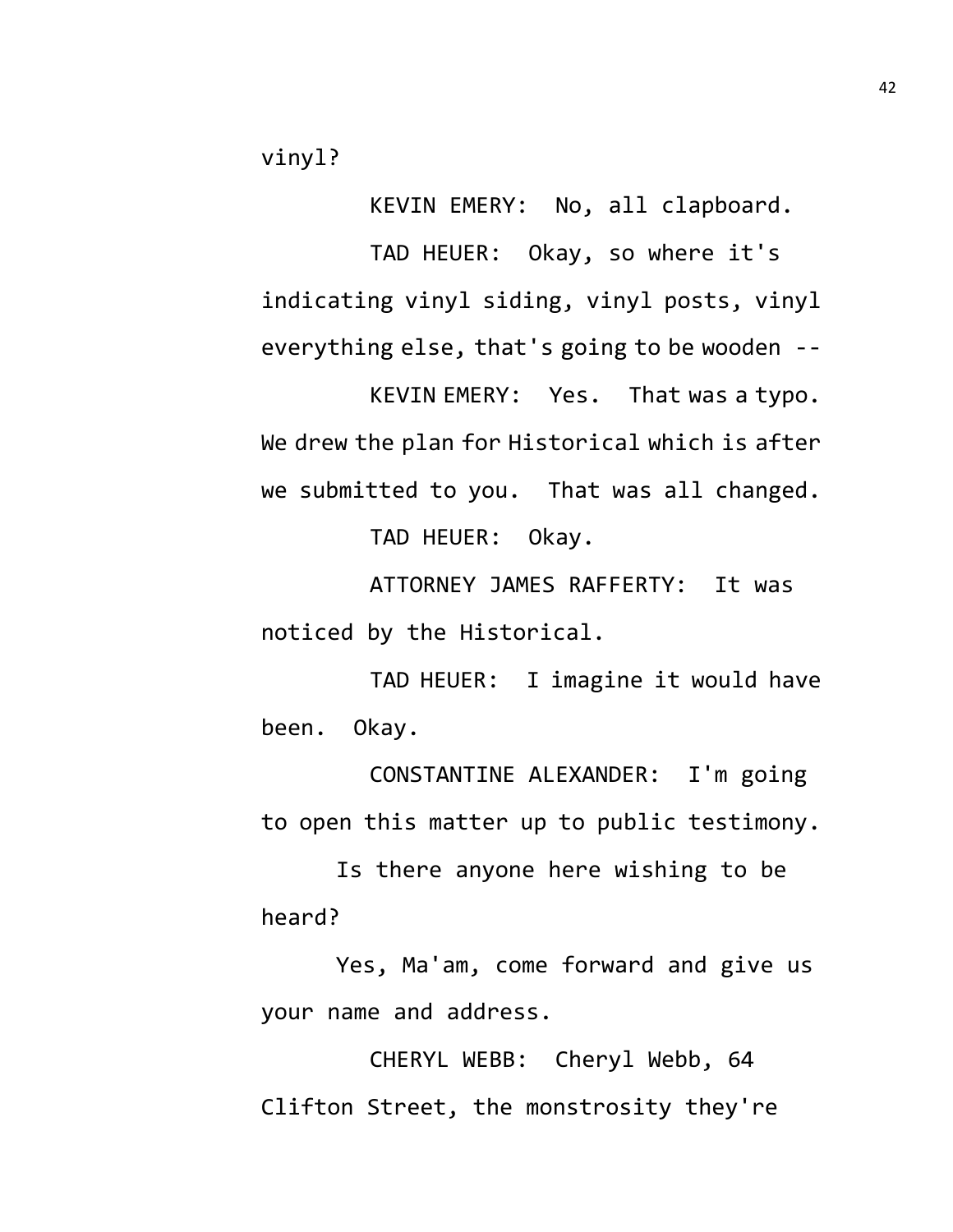talking about next to it. Actually, the house the reason why it's like that it was built that way. It was built in 1903. It's been there forever. The other house that you see on the other side, the orange one, is actually the first original house built on the street, and then they moved the -- this 60 Clifton Street over about four or five years later when they needed more room up on Rindge Ave. So basically it was considered a cluster of older houses. The two oldest are the blue one and the orange one which is 66. Ours the Historical Society gave us money to improve it and bring it back to its natural state about -- I'd say 12 years ago. So that's why the houses were considered historically unique, especially where the three of them were together.

One of my problems with the whole design from the beginning was you're going to lose the uniqueness of the blue house. I know it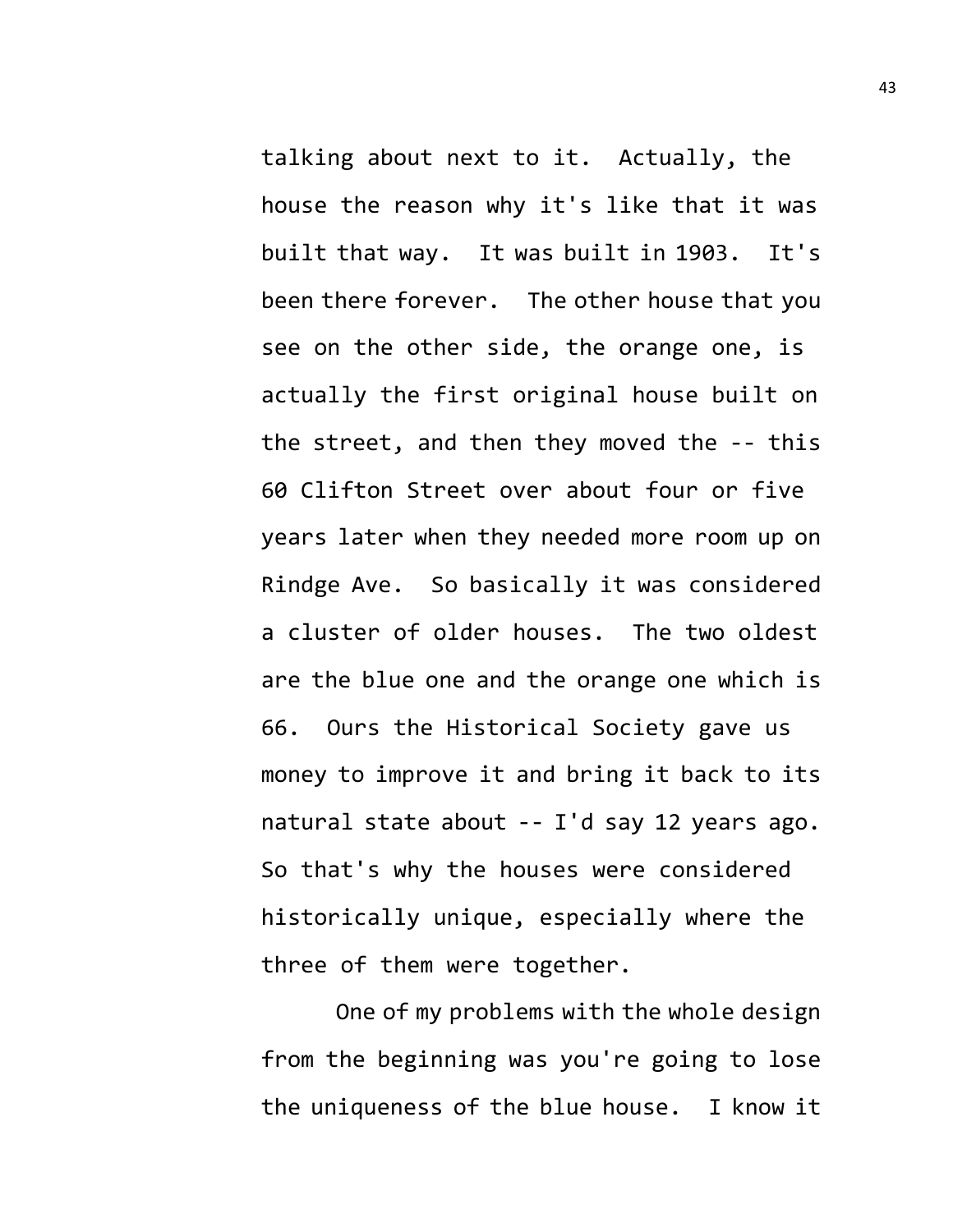looks ugly on the outside, but it was still structurally sound. And the orange house has been, once they're painting it, it's going to be all -- it had just been redone. So it was brought back and it was still in its original use except for a cutout porch.

The -- just tearing it down, I didn't want it to have happen. So him -- them going back and forth with the Historical Society in trying to figure out some way to do it, which was nice, because it was all -- the plan before was something that you still only had 25 feet and so many feet in the front, and it was a huge townhouse. And it was just taking away the character of the neighborhood which it was still in one existing structure. So they got to push all the boundaries that they probably could with the big structure. By preserving the house, you're keeping a little bit of history. I would have preferred if they had just kept one house, though, on the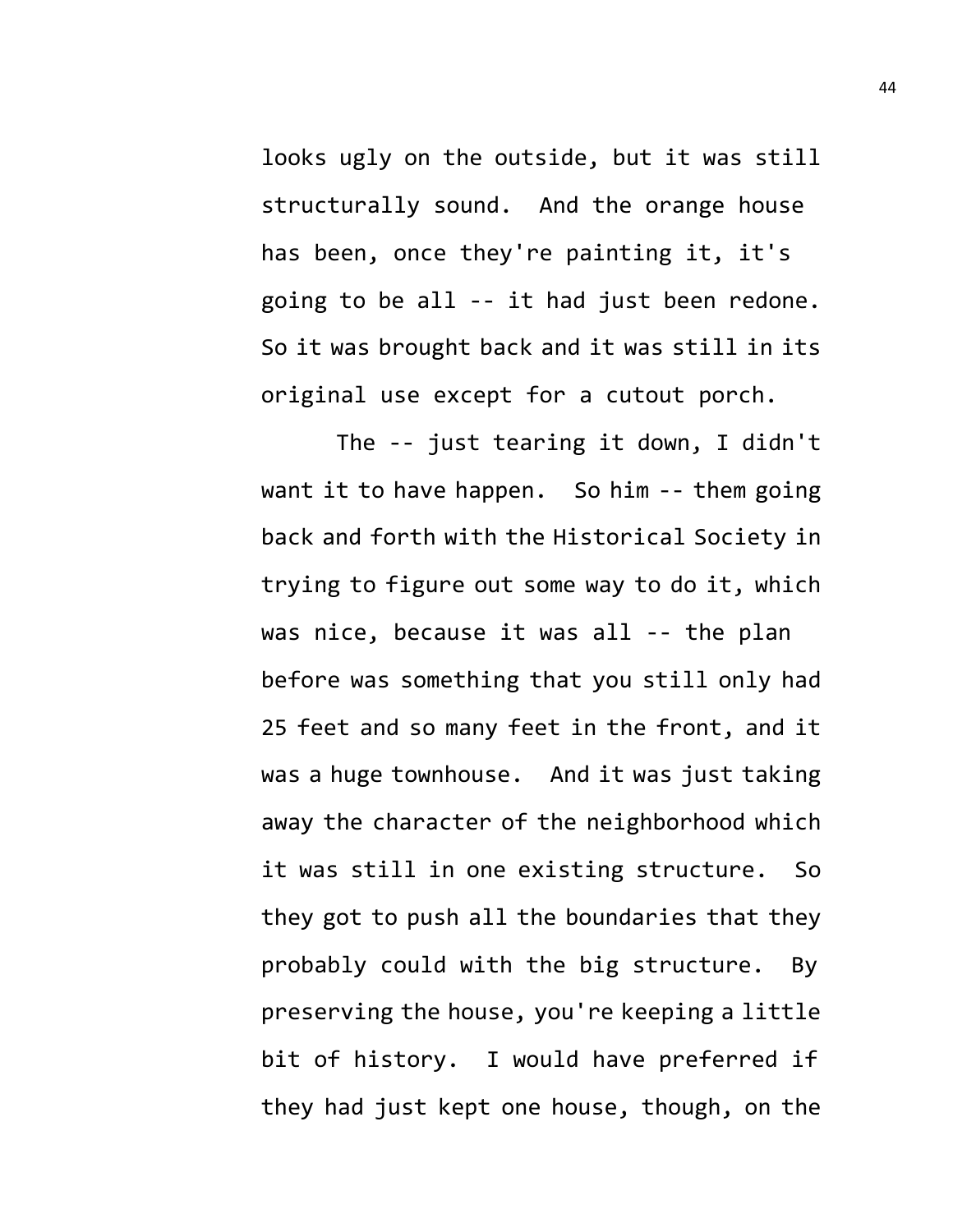lot. And the suggestion, the abutter with the suggestion about the second house, when we were talking about that, we were still talking about something of a similar scope and size of the front house in the front, not pushing the boundaries still to get, you know, I figured you'd still have the 30-foot lot in the back, the nice backyard and everything like that, even if you did a house if it was a smaller size. One of the things, you know, people will say, well, your house doesn't have a lot of backyard. I do have a big backyard. It might not look like that on the map, but I have a nice big backyard and I have a huge side yard. So I still have a lot of green space. I have space for a garden, grape arbor, everything back there. Barbecues, you could fit 100 people back in my yard for a barbecue. Having something that's only 15 feet and then you're encroaching on trees and stuff that are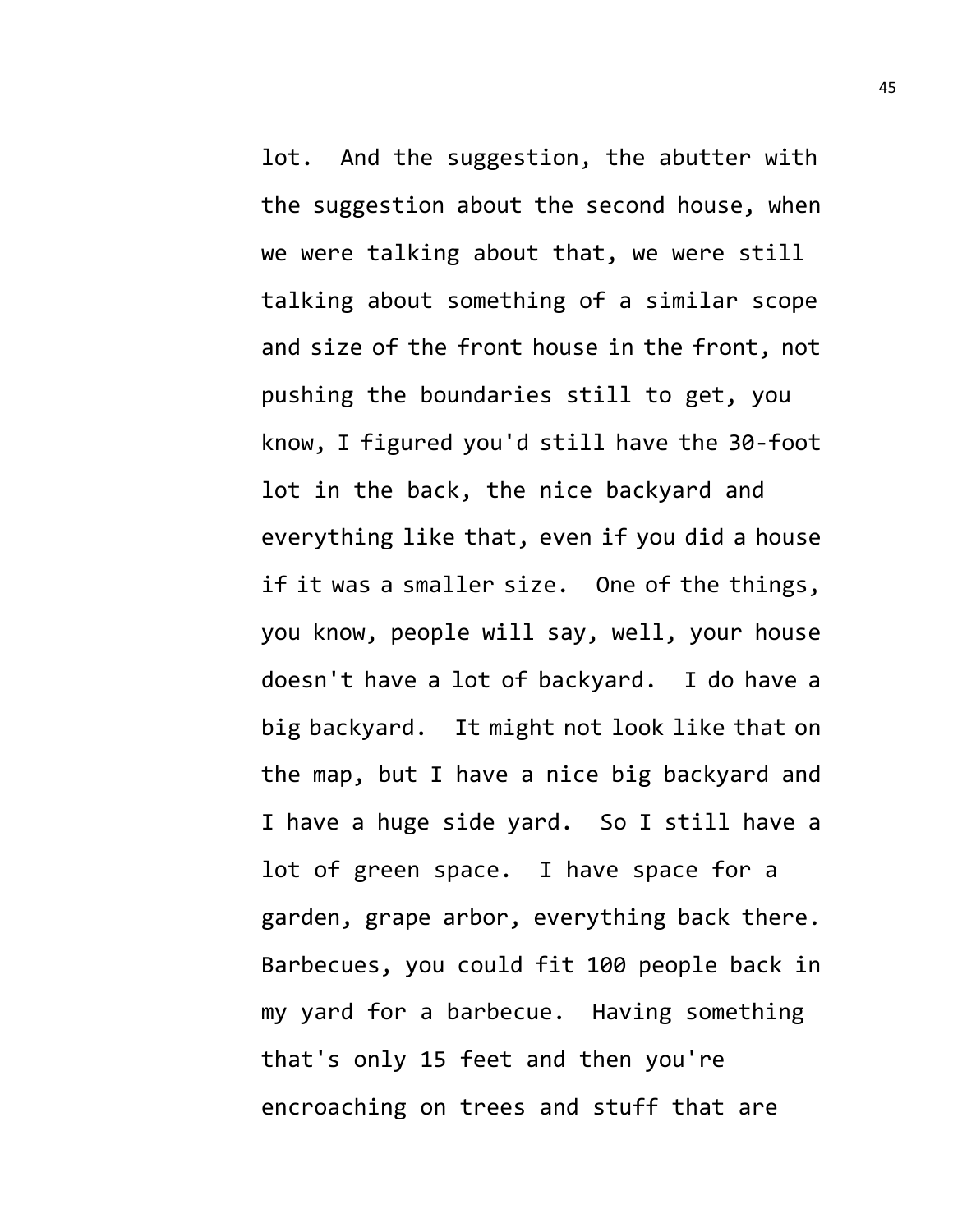already there, it's just -- it's putting whatever you can cram onto the lot which is -- I'm glad that they're starting to maybe change it a little bit and the front house is going to be saved hopefully, the portion of it that's historical. The big addition they're building on the back, I don't know how it's gonna look. I mean, I look at it in plans, but it's -- it just looks like there's this big wing now in the back of a little tiny part of the front of the house. And I'm just trying to preserve -- and then when you asked the question about back yards, further down there are -- there was a big thing with on the corner of Dudley and Clifton where they had saved, you know, they saved the existing house, and they built a bunch of town houses in there. But even further down, about two houses, three houses before that, there is a

thing where they put a house in front of a house and there is no yard. And that's where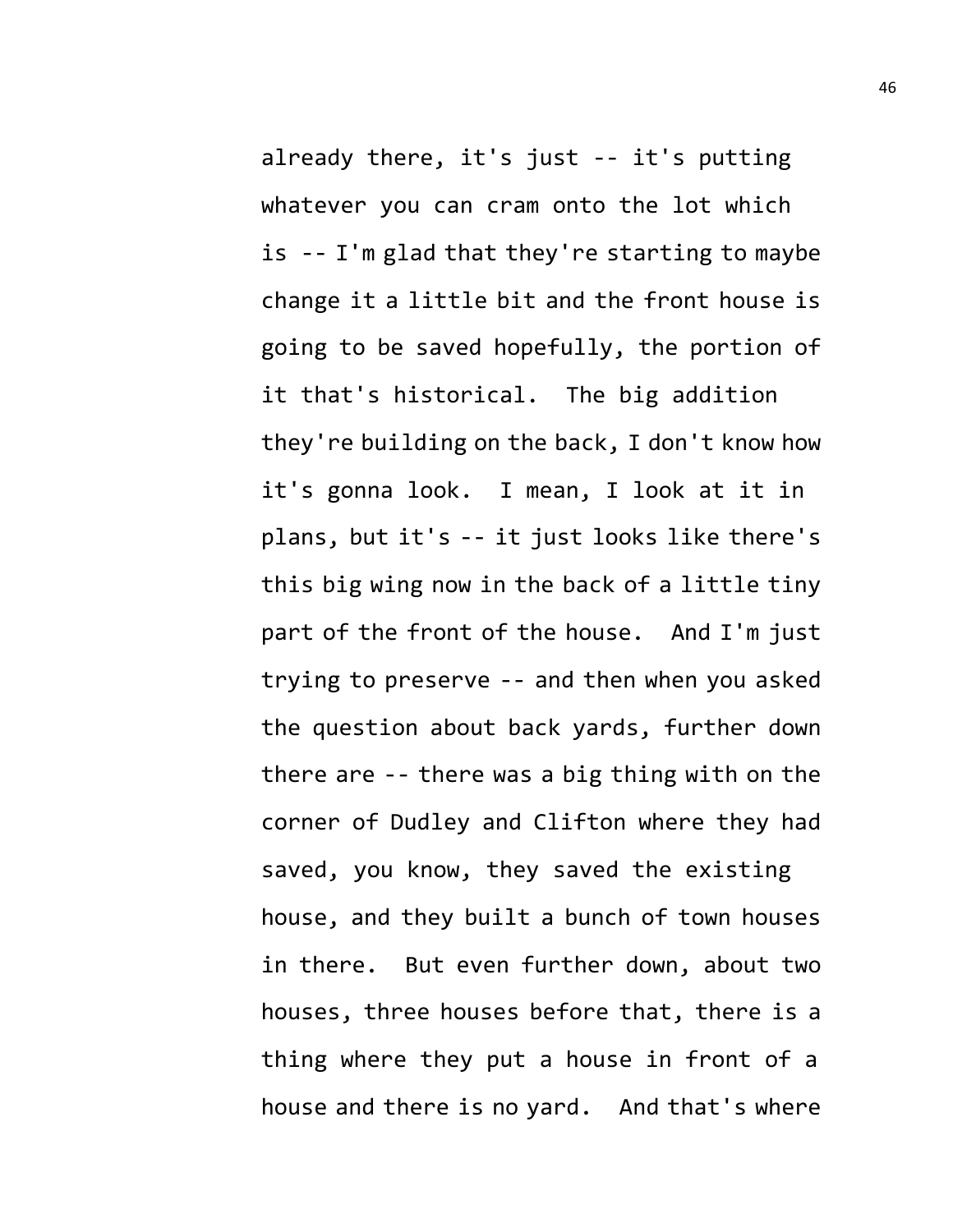the 30 -- I believe the 30-yard or the 30-foot rule came in because people were starting to put houses behind houses on our street. There's already a case of one or two cases of that and that's why the 30-foot rule came into play. So I mean, I'm still not totally opposed to a second structure. I would rather they just did one structure that wasn't huge, but still you should play within the 30-foot law. It could be scaled down. As I say to Mr. Emery I'm very sorry that he overpaid for a piece of property, but there was already research done on the property. He maybe wasn't aware of it. But they already knew how old that house was. They already knew how old 66 Clifton Street was. And the Historical Society knew all that because they had done all the information when we got the grant for our house, which is 62-64-A Clifton Street. So there was previous paperwork already existing on the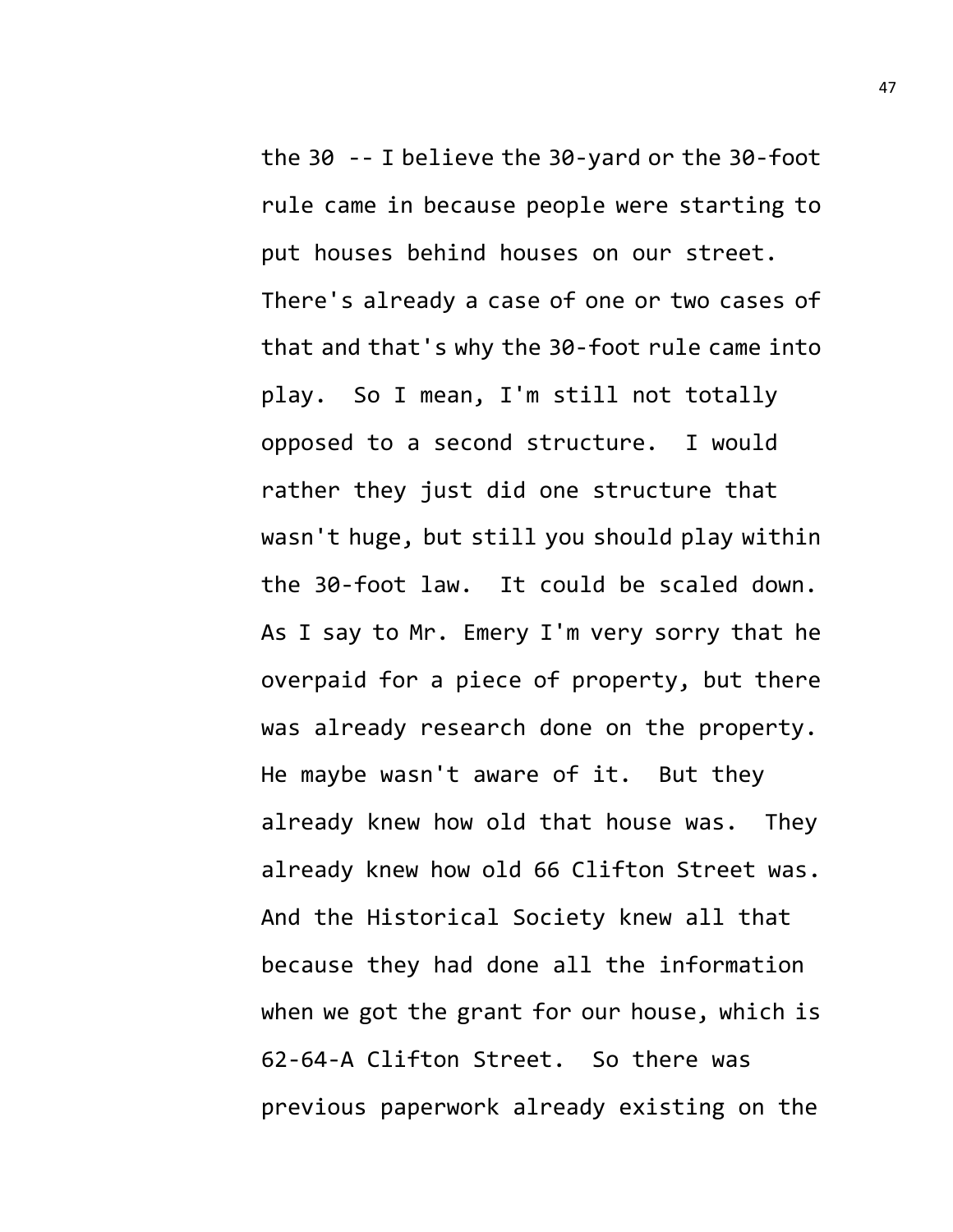historical part of that whole neighborhood.

CONSTANTINE ALEXANDER: Thank you. Anyone else wishing to be heard? Sir?

RICHARD CLAREY: My name is Richard Clarey, Brookford Street, Cambridge. I'm Chairman of the North Cambridge Stabilization Committee. With the blower in the ceiling it's very difficult for people sitting back where we sit to hear all the exchanges that take place between the Board and the applicants, but I thought I heard one member of the Board ask who initiated the landmark study? And I think the answer was that it was initiated by the Commission. In fact, it was initiated by a large petition of citizens, a copy of which I have here, at one of the Historical Commission hearings. And the business plan of Mr. Emery and Mr. Fee has presented our neighborhood with a challenge for some, I believe as much as 15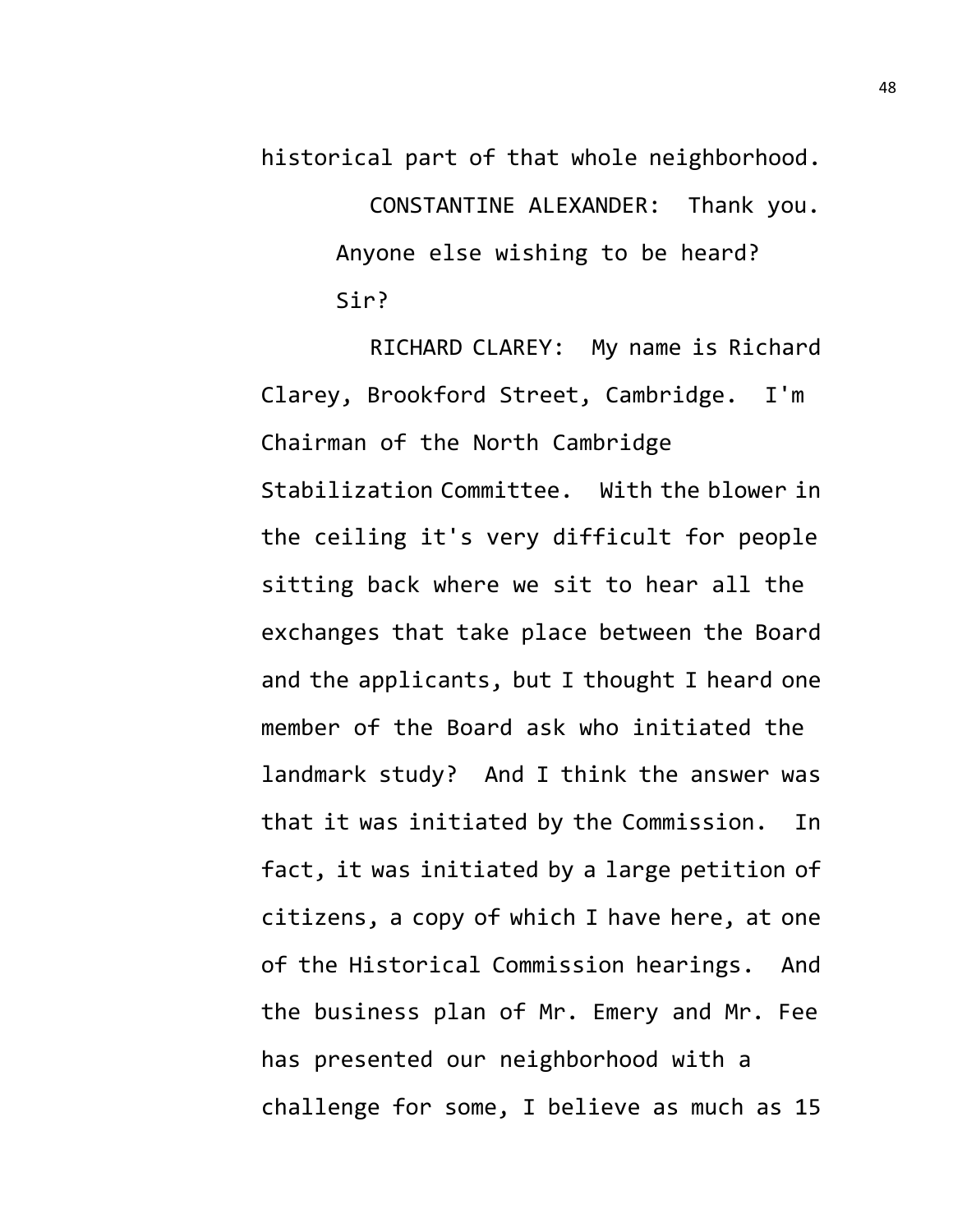years. Because they go around the neighborhood, and I guess I think in other communities also, seeking out lots that are not built to the maximum and then seeking to build them to the maximum thus depriving the neighborhood of open space. And so we are constantly resisting that attempt. And although the tools we have are not nearly as adequate as we like them to be, we would certainly appreciate any failure of this applicant to comply with the requirements for a Variance to be used --

CONSTANTINE ALEXANDER:

Mr. Clarey, you appreciate --

RICHARD CLAREY: -- in favor of the community.

CONSTANTINE ALEXANDER: You appreciate that the amount of open space, if we grant relief, the amount of open space complies with our Zoning By-Law. The issue is simply rear yard, and year yard being that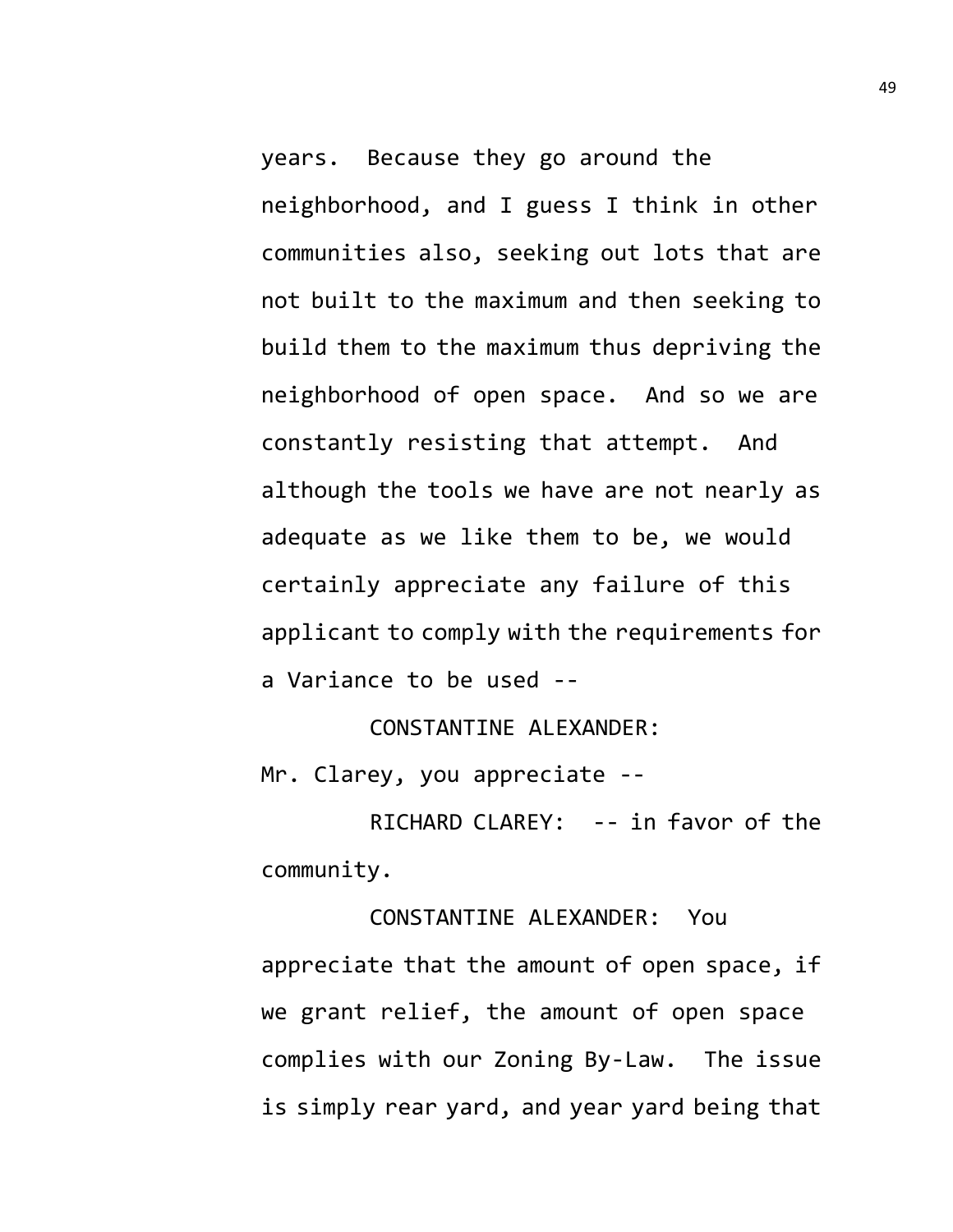portion of the lot that abuts Russell Field.

RICHARD CLAREY: Right.

CONSTANTINE ALEXANDER: So it's not like you're not going to have not a lot of green space on the lot. You'll have as much as the Zoning Law requires. It's just the sighting of the second structure that raises the issue. So you're clear as to what's going on.

RICHARD CLAREY: I'm -- I'm not, I'm not as clear as I should be.

CONSTANTINE ALEXANDER: Okay.

RICHARD CLAREY: But I understand.

CONSTANTINE ALEXANDER: Okay.

Anyone else wishing to be heard?

Yes, Mr. Brandon.

MICHAEL BRANDON: Thank you,

Mr. Chairman, and thank you members of the Board. I don't think I've ever seen the room open, but happy Valentine's Day as the banner says.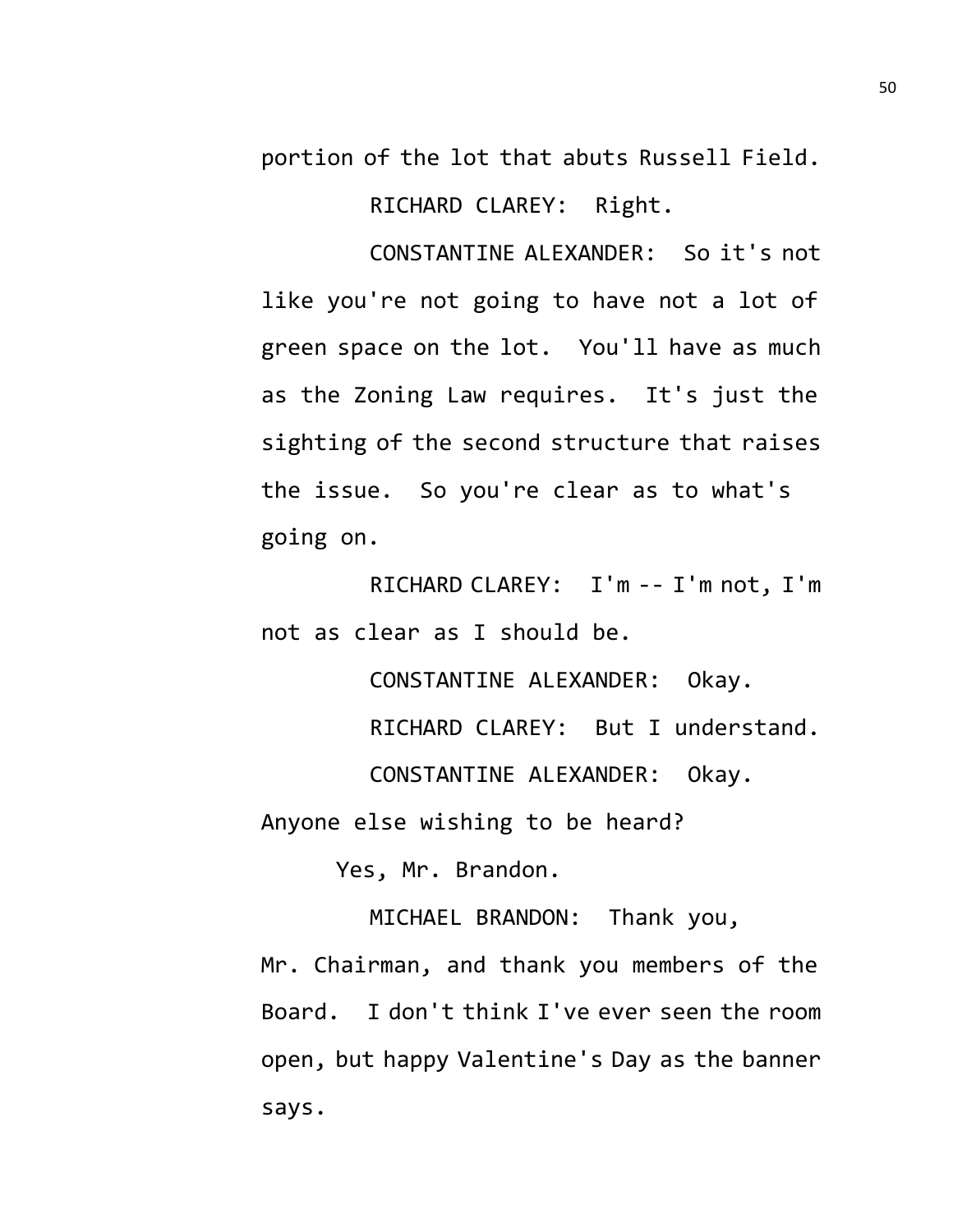CONSTANTINE ALEXANDER: Thank you.

MICHAEL BRANDON: My name is Michael Brandon, B-r-a-n-d-o-n. I live at No. 27 Seven Pines Avenue in North Cambridge and I'm the clerk for the North Cambridge Stabilization Committee. Mr. Clarey mentioned the difficulty in hearing, and I don't know, I had questions about some of the things that were being said. I had prepared some remarks based on the application, maybe I'll go through those first.

CONSTANTINE ALEXANDER: I have to apologize the room is what it is, it's not ideal. And so --

MICHAEL BRANDON: No, it's nothing that the Board can control. It's just the microphones and, you know, the way people are facing.

CONSTANTINE ALEXANDER: Go ahead.

MICHAEL BRANDON: And so I apologize if I misheard everything.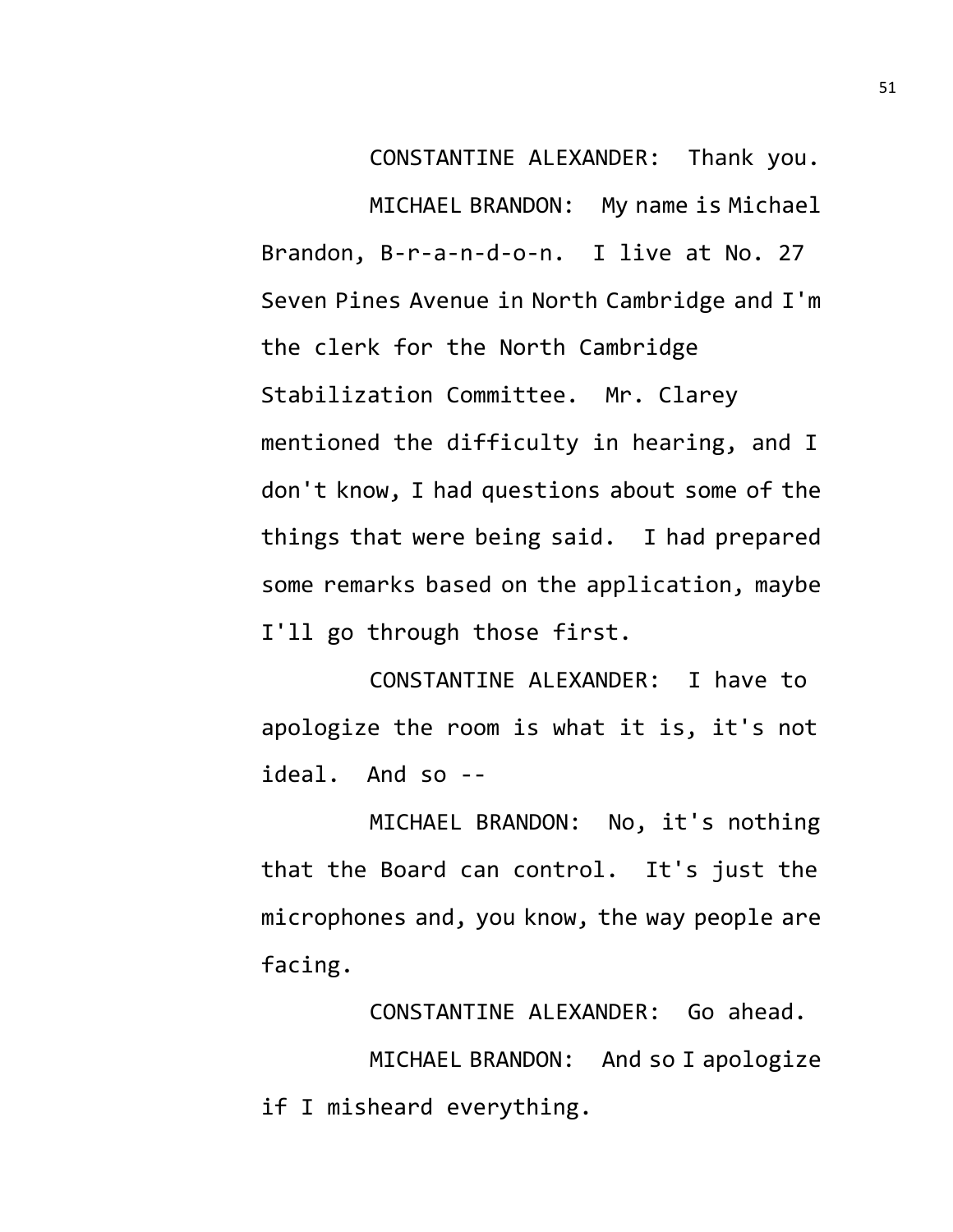long as you don't repeat remarks that people already made.

MICHAEL BRANDON: That's why I went last because I sometimes tend do that.

CONSTANTINE ALEXANDER: Yes, you do.

MICHAEL BRANDON: You remember me? Please call me if I'm going off on a tangent that I shouldn't be. I did jot down some notes which I don't always do which helps me from rambling too far afield.

So, what I was going to say was that as near as stabilization committee can tell, this proposal has no support from the immediate abutters or the broader neighborhood along Clifton Street or the wider neighborhood where this is a problem throughout North Cambridge of existing housing stock. Many of the houses historically and architecturally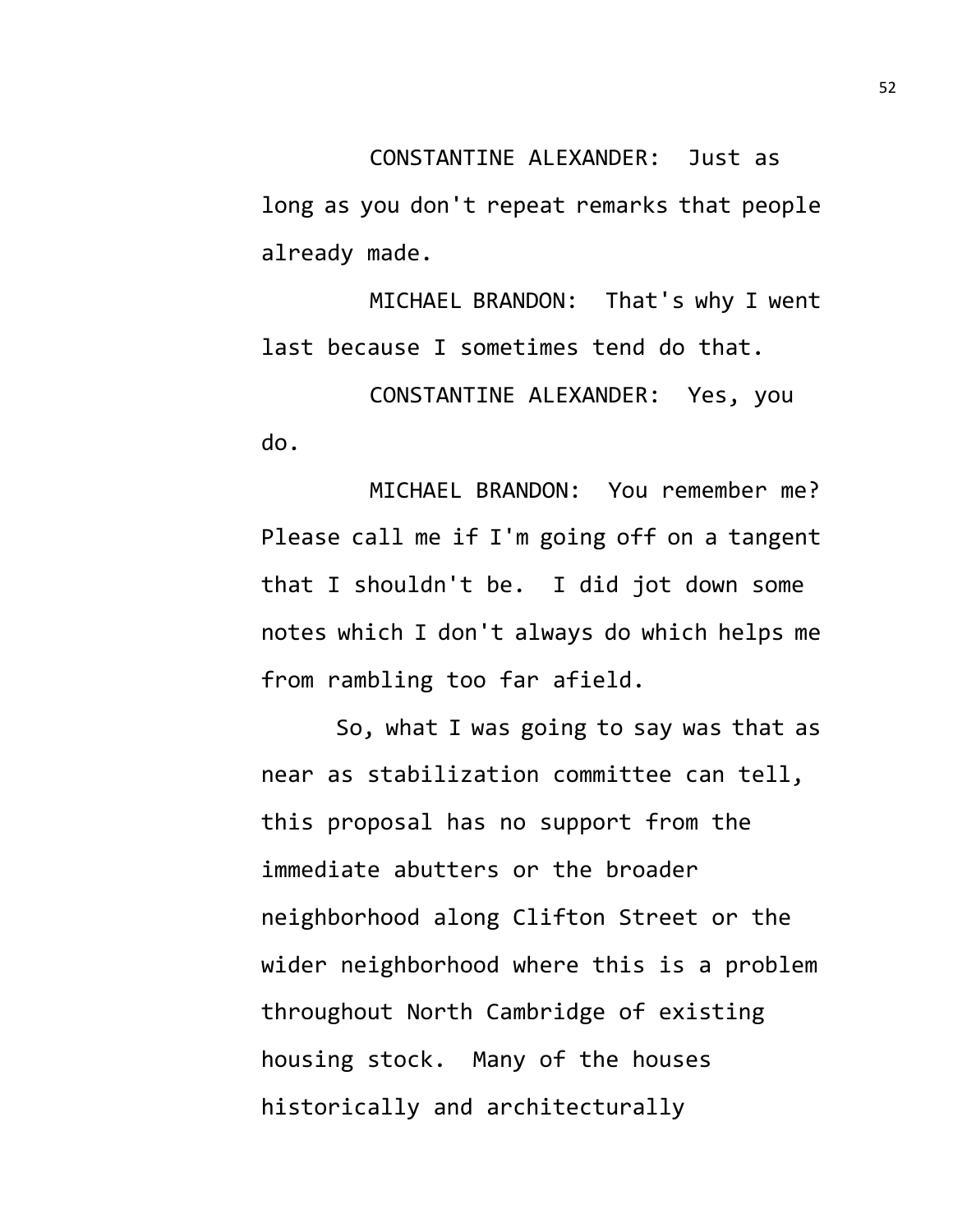significant being demoed or lots overbuilt. The discussion I heard,  $I - - mV$  sense was that it was really more appropriate for the Historical Commission or perhaps the Planning Board in the nature of the discussion rather than the Board of Zoning Appeal which is as you all know, you know, you have a specific jurisdiction and really should be focusing on the -- in my view, on the Zoning violation that would be potentially waived.

So one point I wanted to make is that the application, at least as far up to this afternoon, and I don't know when Mr. Rafferty took on this case, but it certainly did didn't look like it was his work, it was Mr. Emery's who I don't believe is an attorney. But it's incomplete and defective on its face in material ways. There is no -- the biggest flaw is that page 5, the supporting statement for a Variance, is not included there. So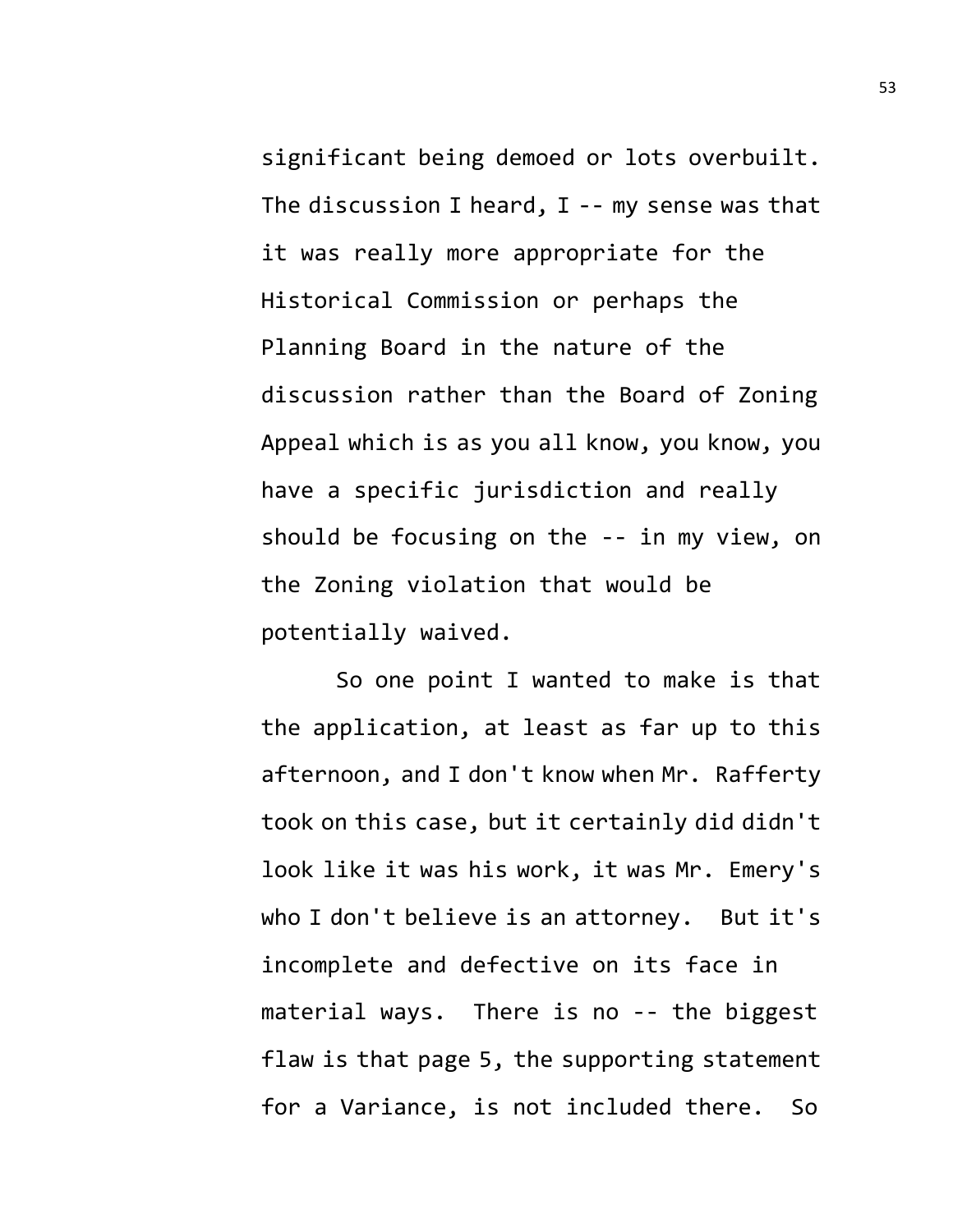it's very hard for us to prepare any kind of written comments on what they may be arguing or were going to present tonight. So we're kind of shooting from the hips.

Your rules and your application forms make it very clear that that form needs to be filled out for obvious reasons and so that the Board has, you know, very clear idea of what the response is to whether, you know, the application conforms with -- the project conforms with those criteria.

CONSTANTINE ALEXANDER:

Mr. Brandon, just to that point, I'm sorry to interrupt you.

MICHAEL BRANDON: Yeah.

CONSTANTINE ALEXANDER: There is in the file, there is a one-page supporting project narrative statement. It doesn't --

MICHAEL BRANDON: Yes.

CONSTANTINE ALEXANDER: What's that?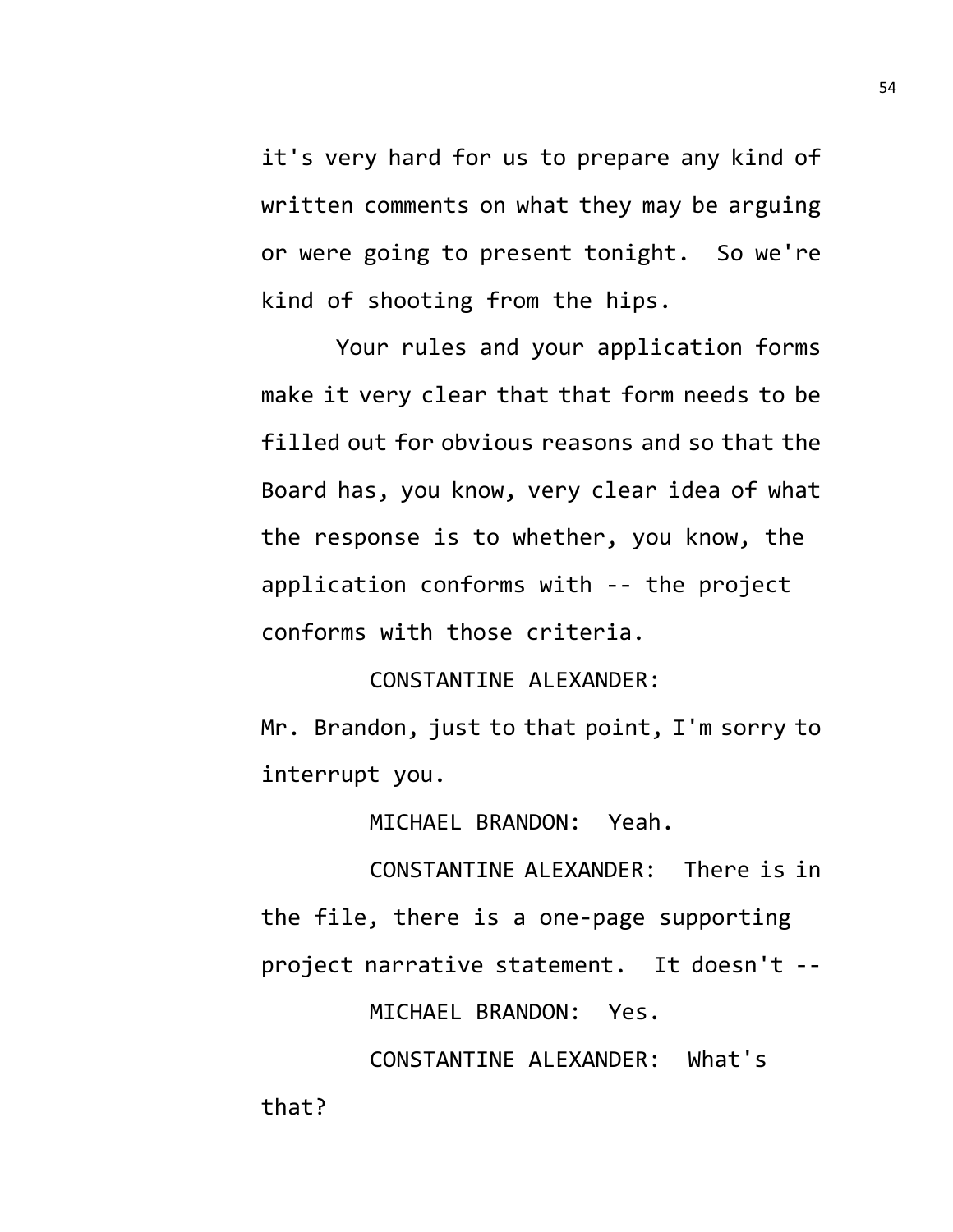ATTORNEY JAMES RAFFERTY: I was provided that by Mr. Emery when I met him on Friday.

CONSTANTINE ALEXANDER: It's not in our file.

But what it does is in a general way it accomplishes what would be in the statement that is not in the file. So it's not like it's completely -- we're in the dark, you're in the dark. There's nuts and bolts of the case is laid out in this one page.

MICHAEL BRANDON: If I may, Mr. Chair. I am familiar with that document, and I think it's titled and what it really is is a supporting statement for project.

SLATER ANDERSON: Project narrative I think it said.

MICHAEL BRANDON: Supporting project narrative. It's not supporting statement for the criteria. If you look at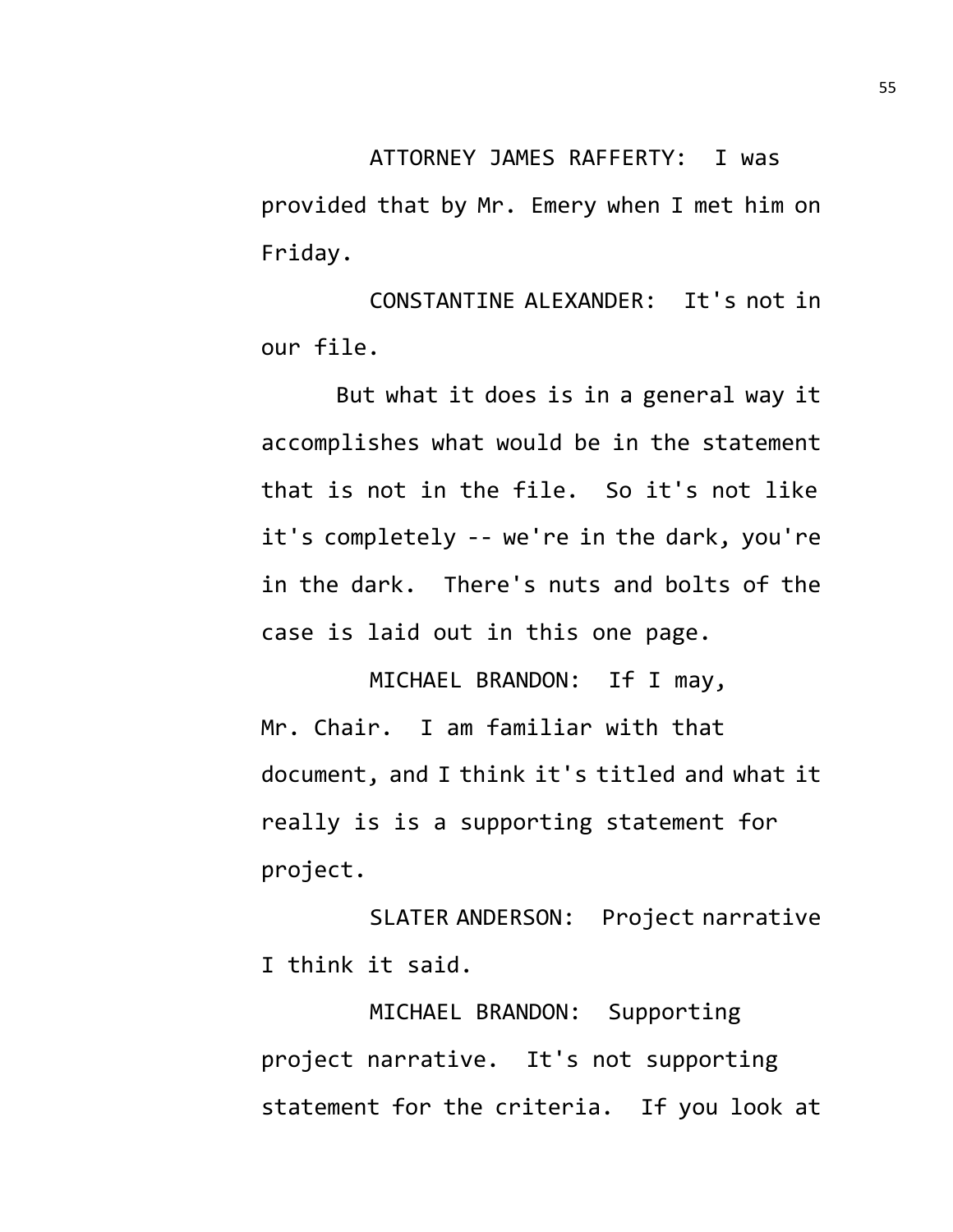another application, you'll see that the very specific requirements of the statute are -- and the Ordinance are listed there and those are not addressed there. So I still have uncertainty even hearing the presentation as to what precisely they are claiming -- the applicants are claiming is their hardship. I don't see a hardship. There's none claimed in the application. And it's supposed to be a substantial hardship, which I don't think is there. They have not made the case, or there's no case made in the submission that even tonight that this has anything to do with the topography or the soil conditions or even the shape of the buildings as we're talking about the new building. You know, it's really not the existing building.

So I don't know why that was accepted by the staff and scheduled for hearing, but I would hope that the Board would make a nudge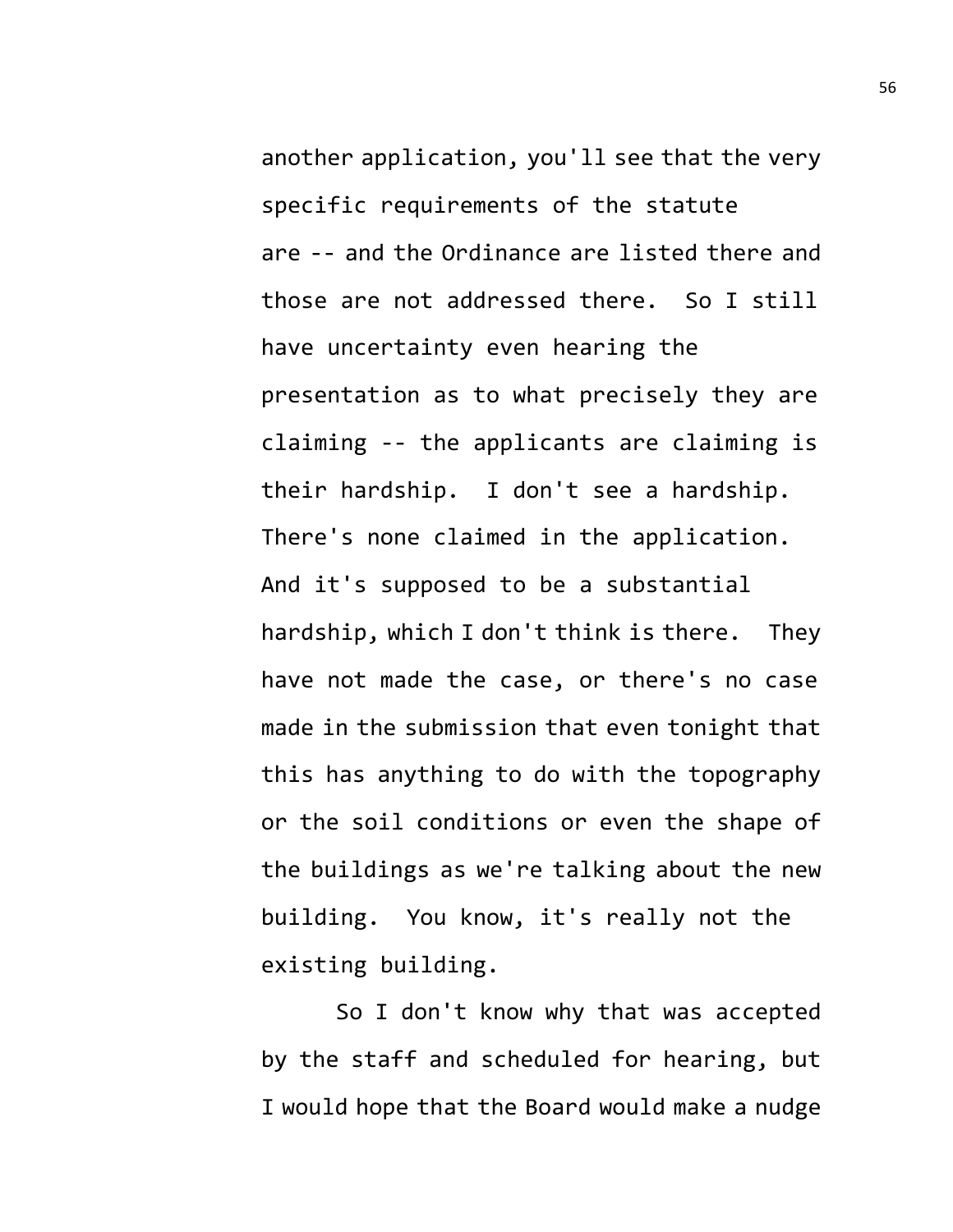to the staff to make sure that all the various forms are there because really prejudices the rights of the parties of interest who are here as well as the wider community who does have interest in these.

I also think that the matter is before the Board in an untimely fashion partly because the defective incomplete application, but also because the Historical Commission has not issued a Certificate of Appropriateness. There is a memo.

CONSTANTINE ALEXANDER: Memo. It's coming. And there's a support -- which I'm going to read into the record in a short while, a supporting statement from Mr. Sullivan.

MICHAEL BRANDON: And my position is that, especially based on your application forms, which call for resolution before the Historical Commission before matters come to you, to obviously to save time of this Board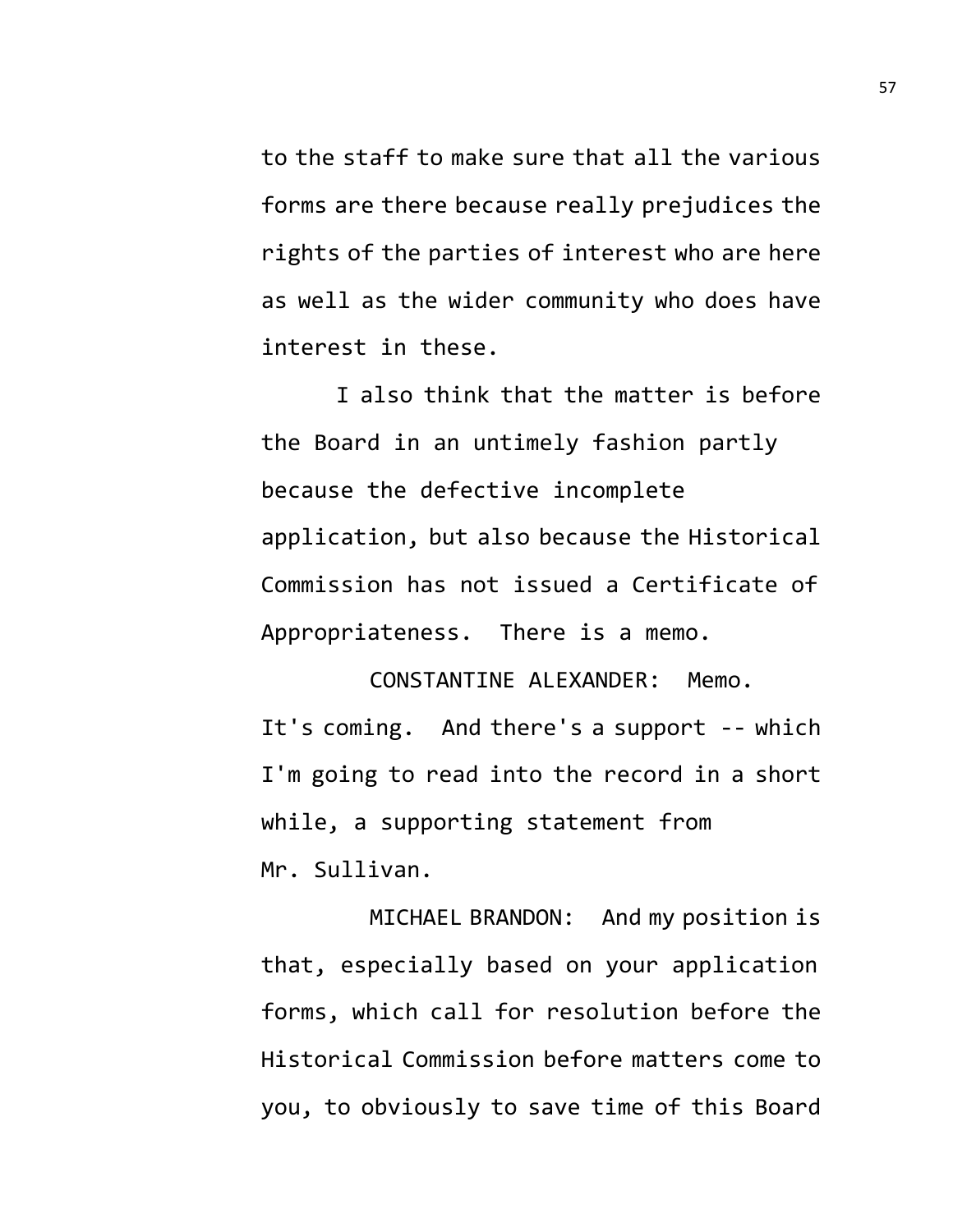and city resources, so that has not issued yet and it could be appealed. So, you know, again, it's premature, I think, to be here at least until, you know, the document is issued so people can see it. Especially since aspects of the historical preservation are being discussed and argued here.

The other item that was mentioned was that this also requires a Special Permit from the Planning Board, and they also have not conducted a hearing, let alone issue a decision. In order for this Board to make the necessary determinations, you have to find that the project doesn't -- isn't at odds with the Zoning Ordinance, and it currently is because what the Ordinance says is you're not allowed in the Residence B Zone to build a second structure, more than one structure, beyond 75 feet from the front lot line. There's a good reason why that was put in. Ms. Webb mentioned there was a period ten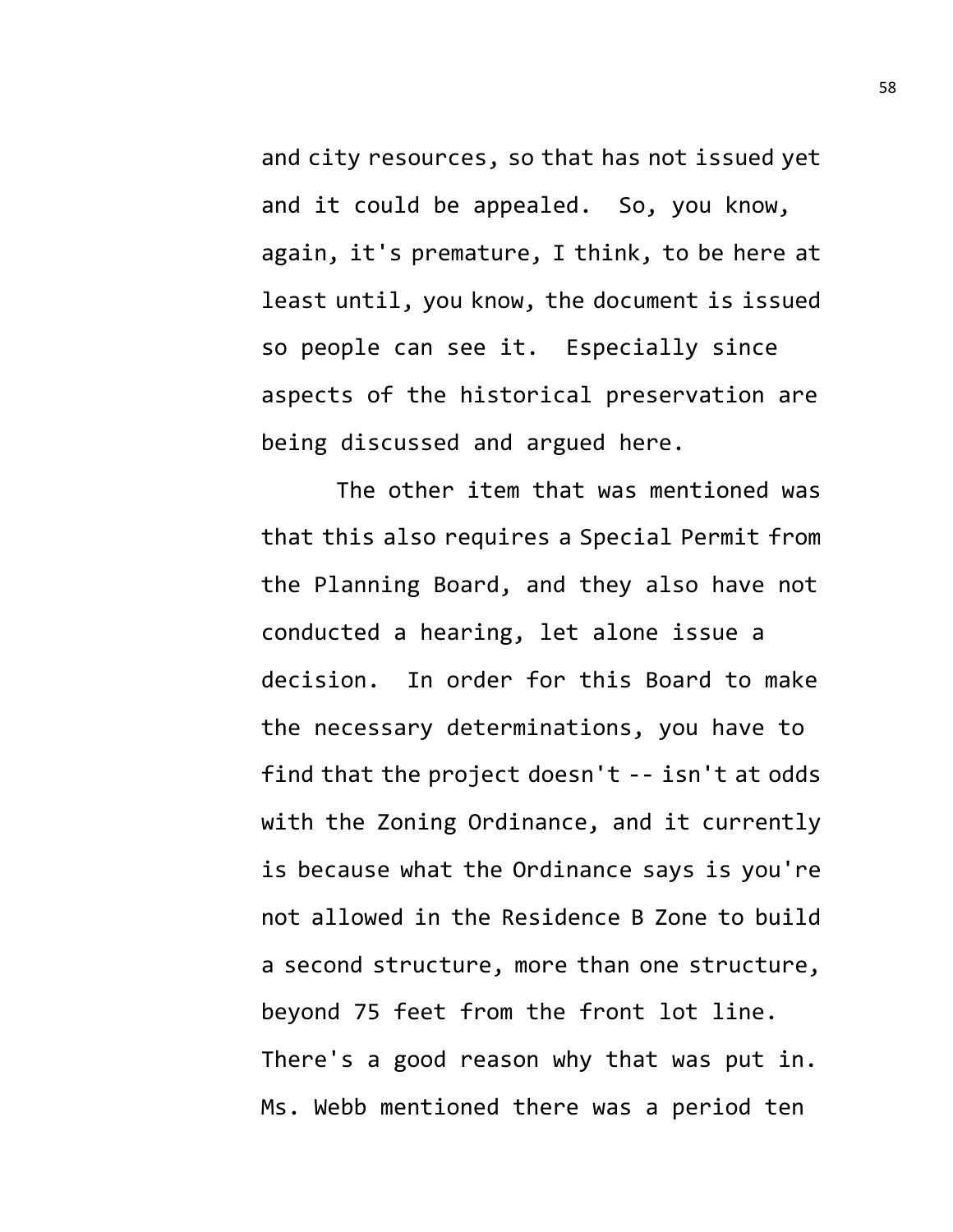years ago or so where the City Council became alarmed and heard from constituents that developers were coming in and plopping additional buildings under these beautiful backyards in what we called the race course neighborhood. These are especially valuable in historic -- in and of themselves because of these long lots that are longer than the usual hundred square feet standard. And, in fact -- and I'll turn to the specific issue that was identified, although I heard some others, I'm not sure is there the adequate ten feet between the buildings or is there not? But that's certainly not mentioned.

The issue that's cited in the application is the rear yard setback. And reduction from the current -- roughly 72 feet to 30 feet will be a significant loss of open space to the abutters and to the neighbors, the neighborhood as these properties are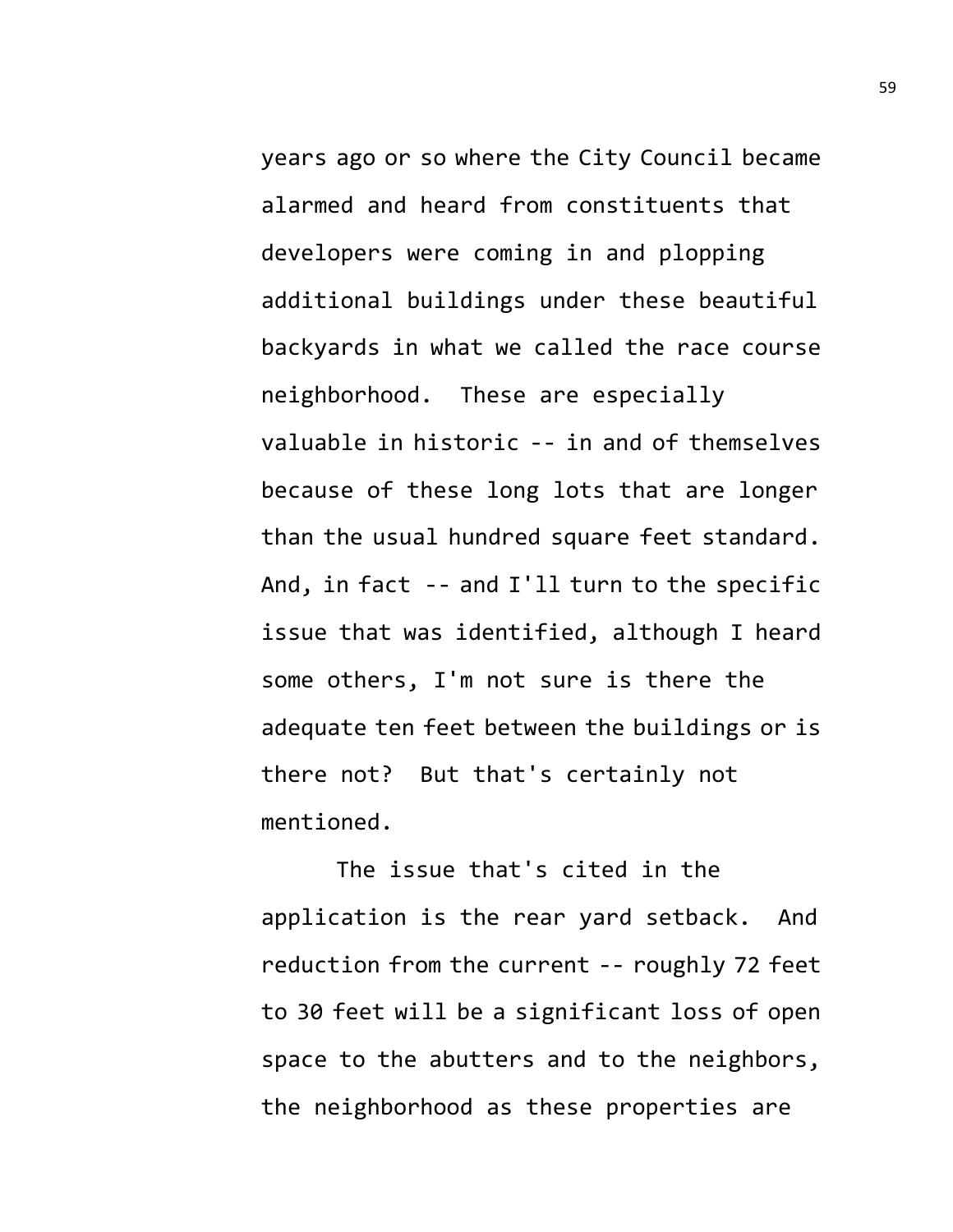increasingly being filled in and the yards disappearing. And even though as of right they could go to 30 feet, within 30 feet of the rear lot line, they're seeking to cut that by 50 percent. So that's a huge, you know, that's not a small thing because of the nature and the shape of the lot or where the building is. Yeah, they're building a new building and they just want to basically waive that very clear requirement. That requirement I'd also point out in Res B, the Council specifically created -- and a larger rear yard setback than is for the standard 100-foot deep lots in Res B and the extra, it's normally 25 feet, the extra five feet kicks in because this lot is longer, it's roughly 120 feet I think. And so clearly to waive any of that setback would violate the intent of the Ordinance and that, therefore, would not satisfy the third criterion that you have to find that -- or one of the criteria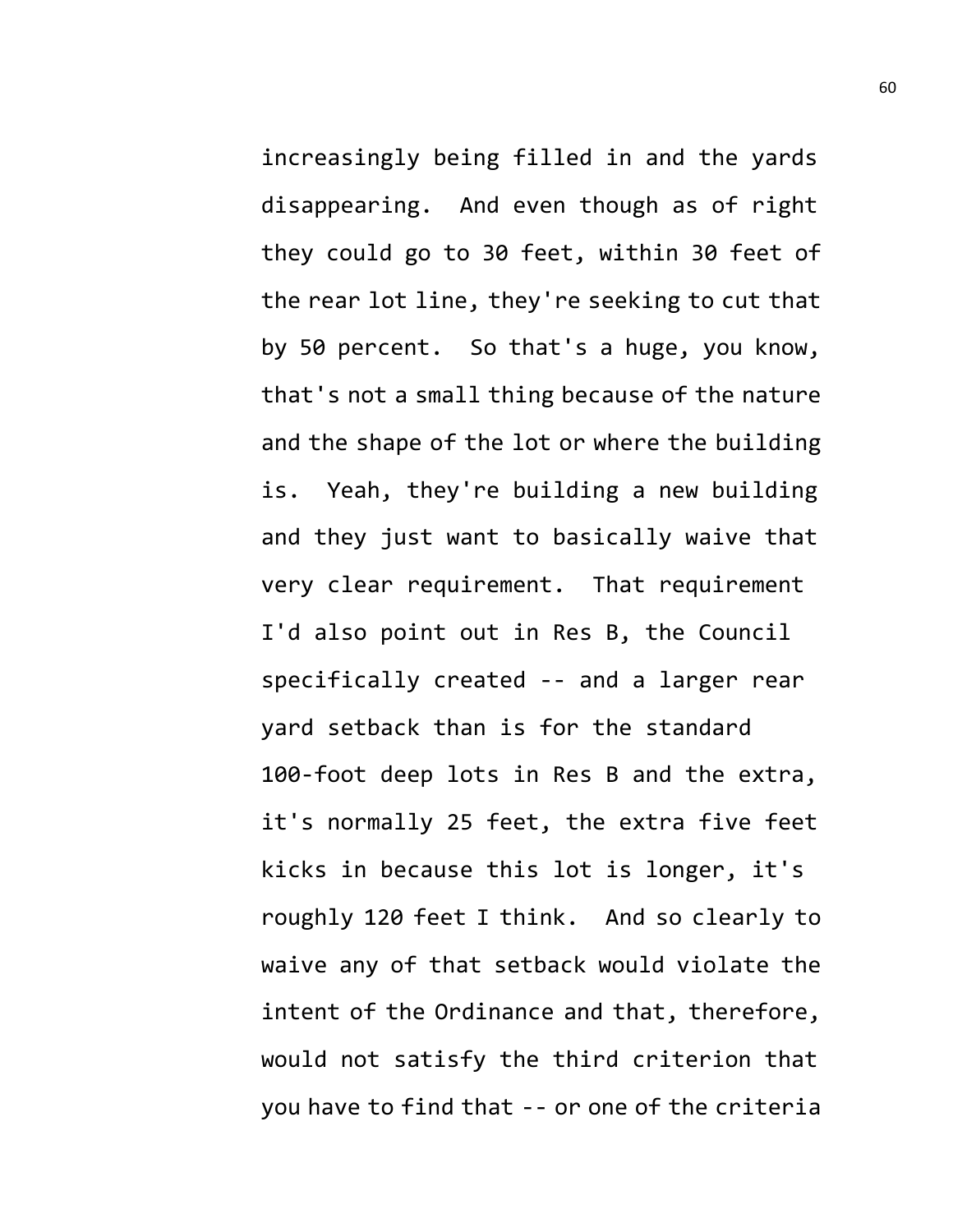that the proposed relief doesn't violate the intent of the Ordinance. That's the intent of the Ordinance because of that extra requirement beyond the standard rear yard setback.

In addition to potential negative impacts on future inhabitants and abutters of the property, there will be impacts on views, light, air, shadow effects, mature trees. I don't know if Ms. Webb mentioned that, but I know she has a concern about large trees in the rear yard that have been there for many, many years. That if they're allowed to develop that far back on the property, would apparently be lost, or at least one of them.

Basement flooding, rainwater runoff, ground percolation. Big problems in this specific neighborhood and along that street which I believe their submission indicates that this particular property is not in the hundred year flood plane, but it certainly,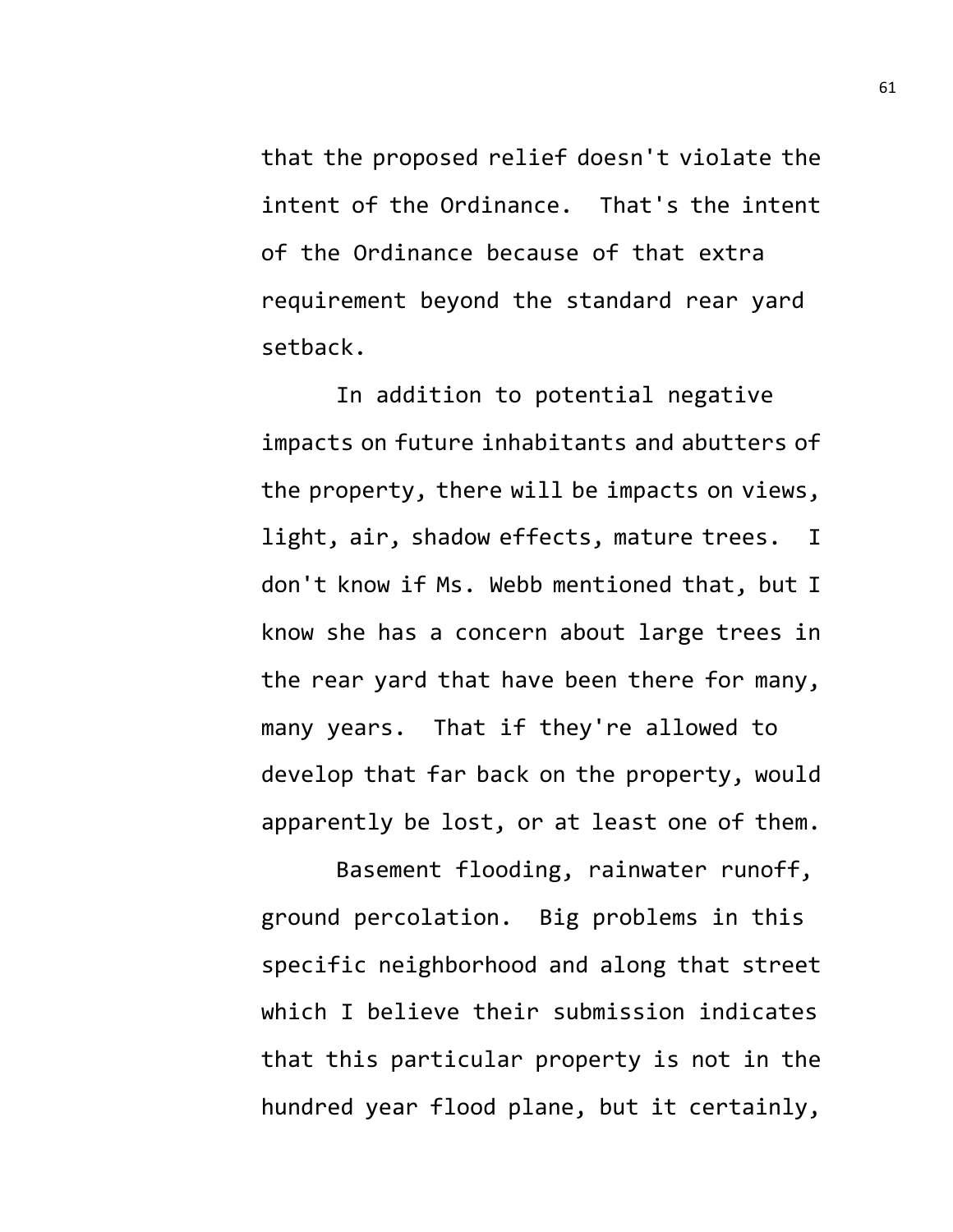like all the houses on that street are vulnerable.

Russell Field, which Mr. Rafferty mentioned, as though that's an amenity to serve as open space of a sort serving the private owner, I would view it the other way and I hope the Board will, too. That the public's interest is in not having buildings increasingly encroaching on our open spaces. That's an open space district. It's become an increasing problem in North Cambridge especially along the Linear Park which is gradually being canonized. In fact, there are petitions that are trying to address that problem. So my sense is that from the public standpoint, having the building set back, you know, at least to comply with the Ordinance, it serves the interest of the public.

And then just so on the few matters that I think heard come up in the testimony, I don't believe if the argument is that if the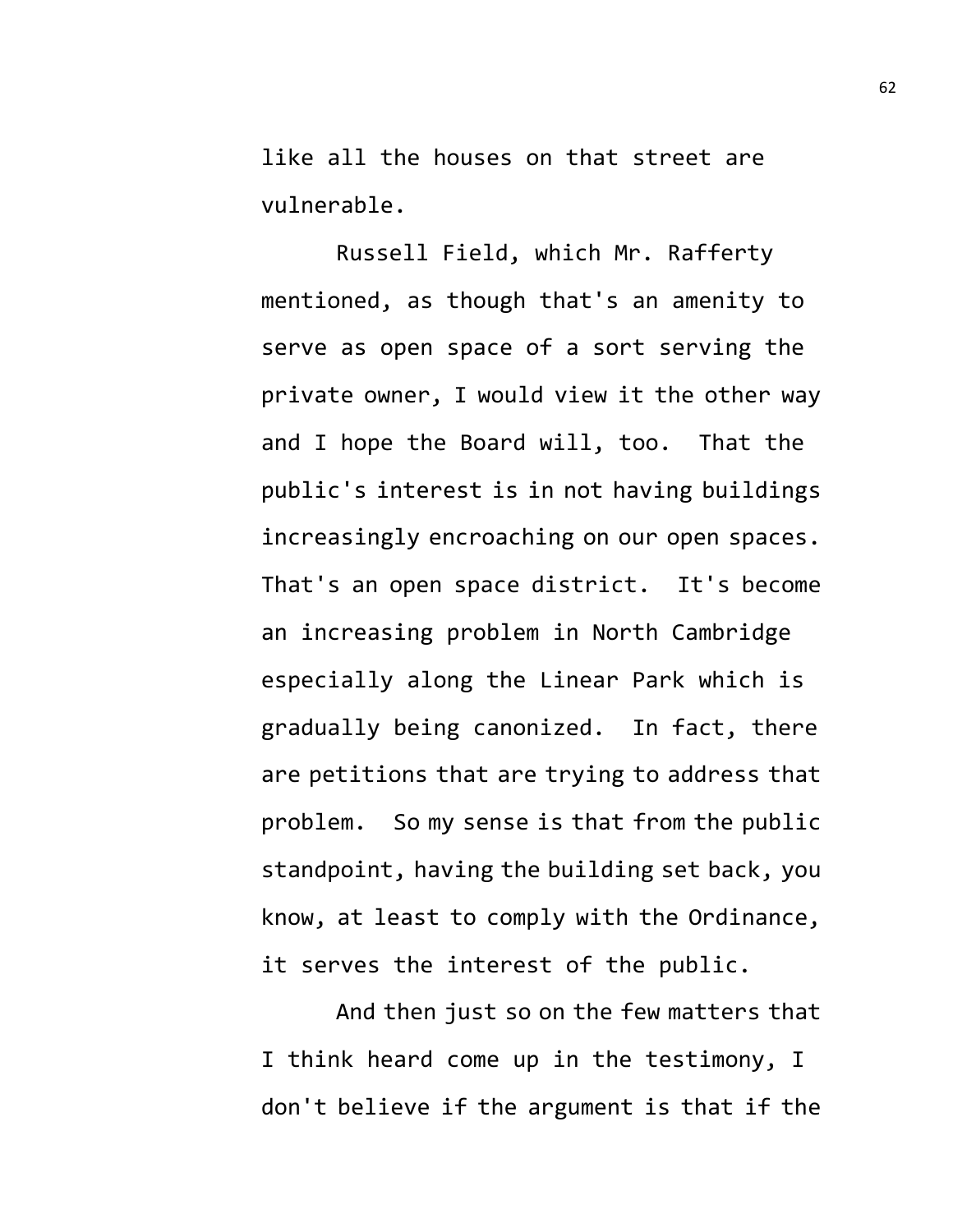historic nature of the property is a hardship, I disagree with that. First of all, it's not a landmark property. It's under temporary oversight by the Historical Commission. But as has been suggested, it's very likely that they won't recommend -- it's not very likely -- it's not necessarily or Mr. Rafferty thought it seemed unlikely, I think I heard him say that it would be landmarked? I may have misheard, but there are only 30 in the city and, you know, this isn't a highly visible project to -- on Mass. Ave., for instance, like some that have been recently landmarked. In any event, it has not been landmarked. And even though it's preferably preserved, it may lose that classification.

Also I'm sure I heard Mr. Emery say that he had no idea that -- or no, that's not his words, but he was not aware that this was an historic property or potentially historic.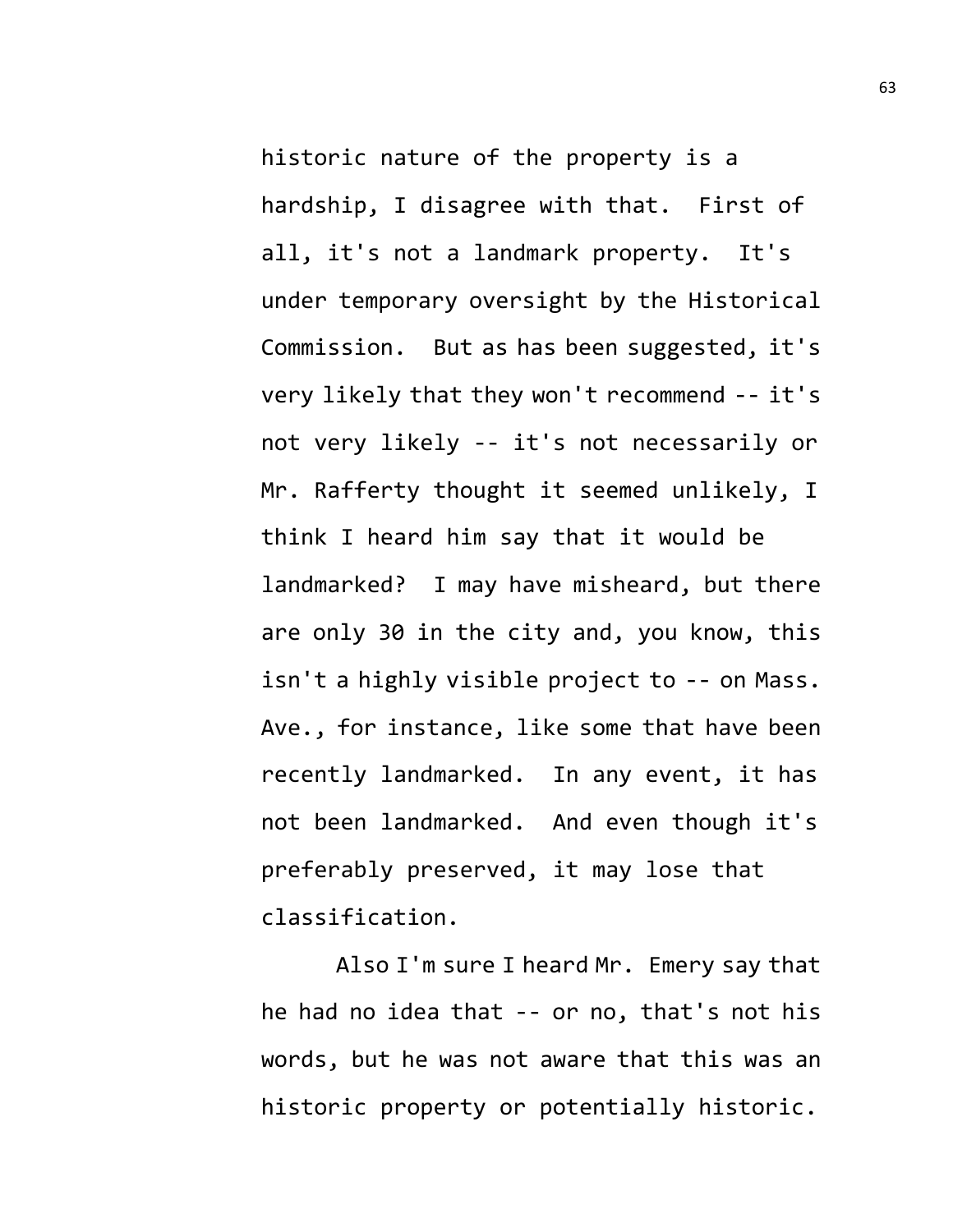And just to follow up on what Mr. Clarey was explaining, Mr. Emery and Mr. Fee have come into North Cambridge, I think it's actually more than 15 years ago, and on this particular street, on Harvey Street, and elsewhere in North Cambridge, have purchased properties with the specific intention of demolishing the existing buildings and maxing them out with -- as of right, townhouses. Sort of cookie-cutter designs. But that's what's going on. They have repeatedly been faced --

CONSTANTINE ALEXANDER: I'm going to stop you on this line of commentary. MICHAEL BRANDON: Okay, fine.

CONSTANTINE ALEXANDER: The character of this gentleman or what his -- MICHAEL BRANDON: Sorry. I  $d$ idn't --

CONSTANTINE ALEXANDER: Well, now wait a minute. Let me finish. His past practices were not relevant. And what he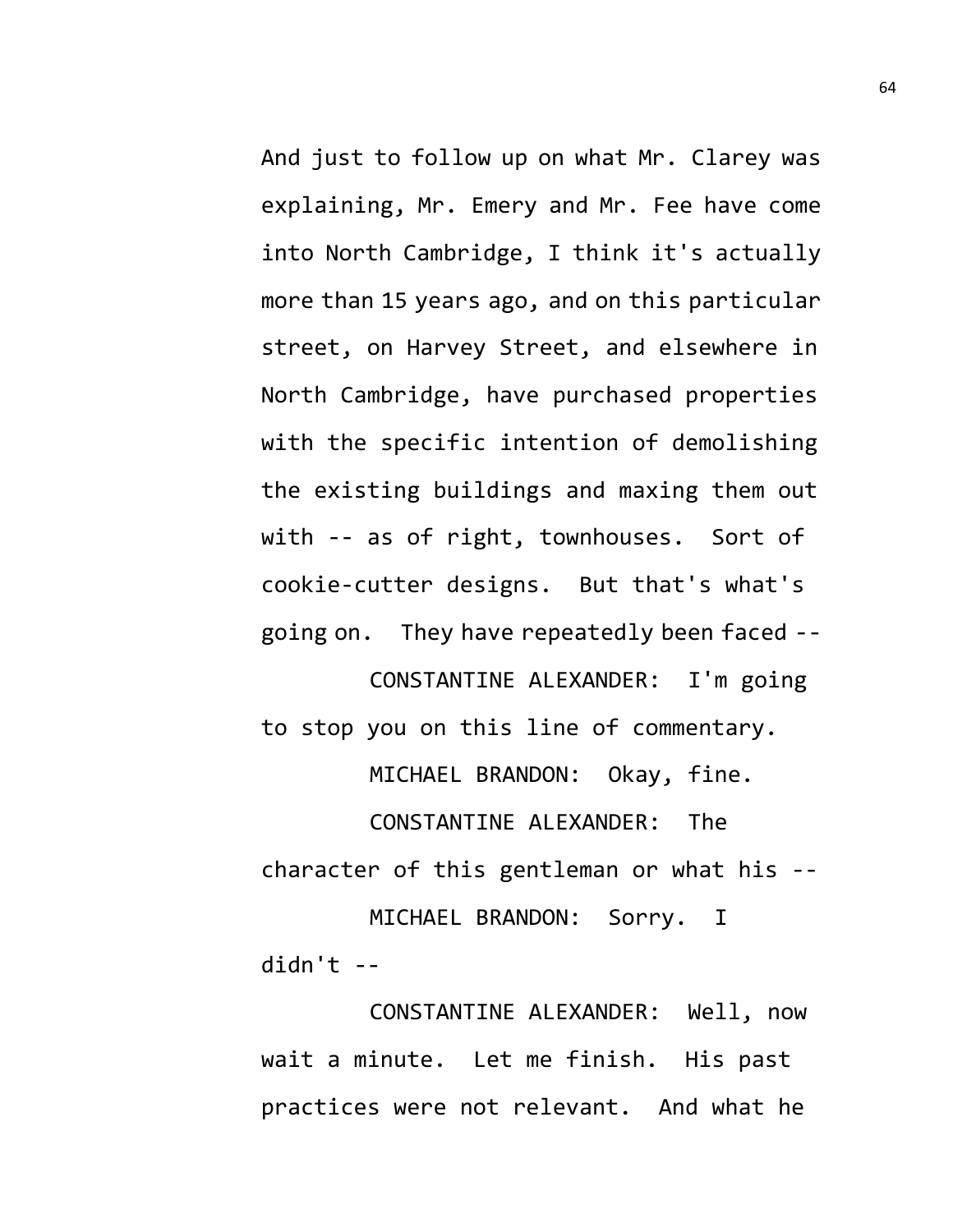knew or didn't know about this property is also not relevant. Before us tonight is a Variance and do they meet the legal requirements for a Variance.

MICHAEL BRANDON: Thank you, Mr. Chairman. I'm sorry, I only got on that because the question was raised and asked.

CONSTANTINE ALEXANDER: Anything further? Let's move on.

MICHAEL BRANDON: Um, Mr. Rafferty I think mentioned something about 20 percent expansion. I'm not sure if, I believe the Ordinance limits -- expansion of non-conforming pre-existing buildings.

CONSTANTINE ALEXANDER: That's not before us tonight.

MICHAEL BRANDON: Okay. I just heard him mention it. I didn't --

CONSTANTINE ALEXANDER: He did mention it, but it's not relevant.

MICHAEL BRANDON: Thank you.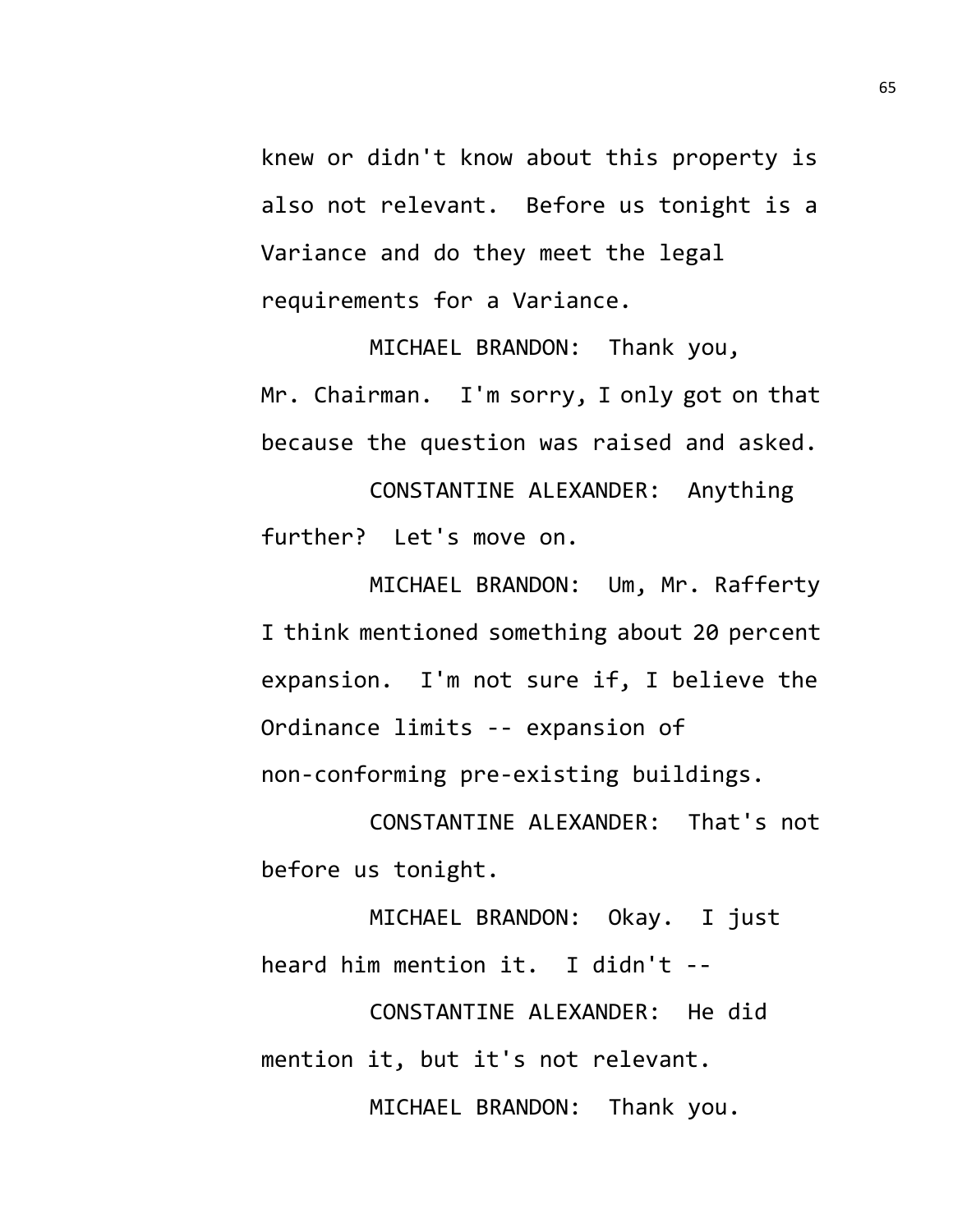ATTORNEY JAMES RAFFERTY: It is. CONSTANTINE ALEXANDER: I think you probably covered everything?

MICHAEL BRANDON: Yeah, I think so. So just to summarize, I would say that there's no demonstrated hardship. There are no soil conditions, no topographical aspect or anything about the building shape that effects this property and this yard that distinguish it from other nearby lots. And very similar historic structures inside the lot, same thing. If you were to grant this, it would nullify the Zoning.

Thank you very much.

CONSTANTINE ALEXANDER: Thank you. Anyone else wishing to be heard on this matter?

(No Response.)

CONSTANTINE ALEXANDER: The Chair notes that no one else wishes to be heard.

(A short recess was taken.)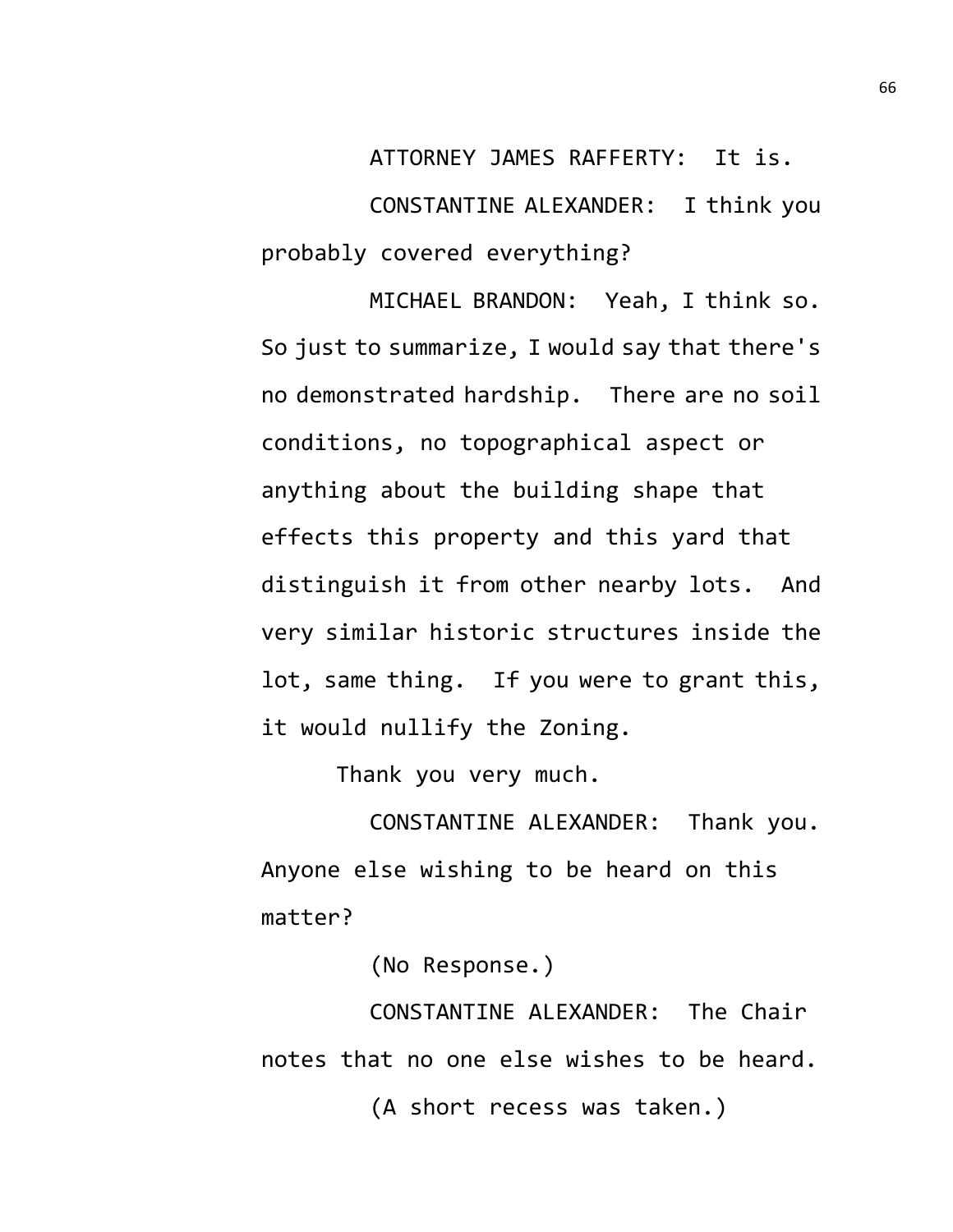CONSTANTINE ALEXANDER: Technical difficulties have been solved and I think we're at -- no one else wished to be heard so I'm going to close public testimony.

I'm going to read into the file, we have a letter from the Cambridge Historical Commission or a memo I should say, with regard to 60 Clifton Street. It states -- and then there's a letter attached, which I'm going to read as well because I think it's important to be part of the record and for everyone to have heard it. I'm reading from the Historical Commission's memo to us. (Reading) The building, an example of a typical North Cambridge worker's cottage is currently be studied for landmark designation after a demolition delay was in effect last year. The property owner has redesigned the project in a way that will preserve the main block of the historic house, construct an addition, and construct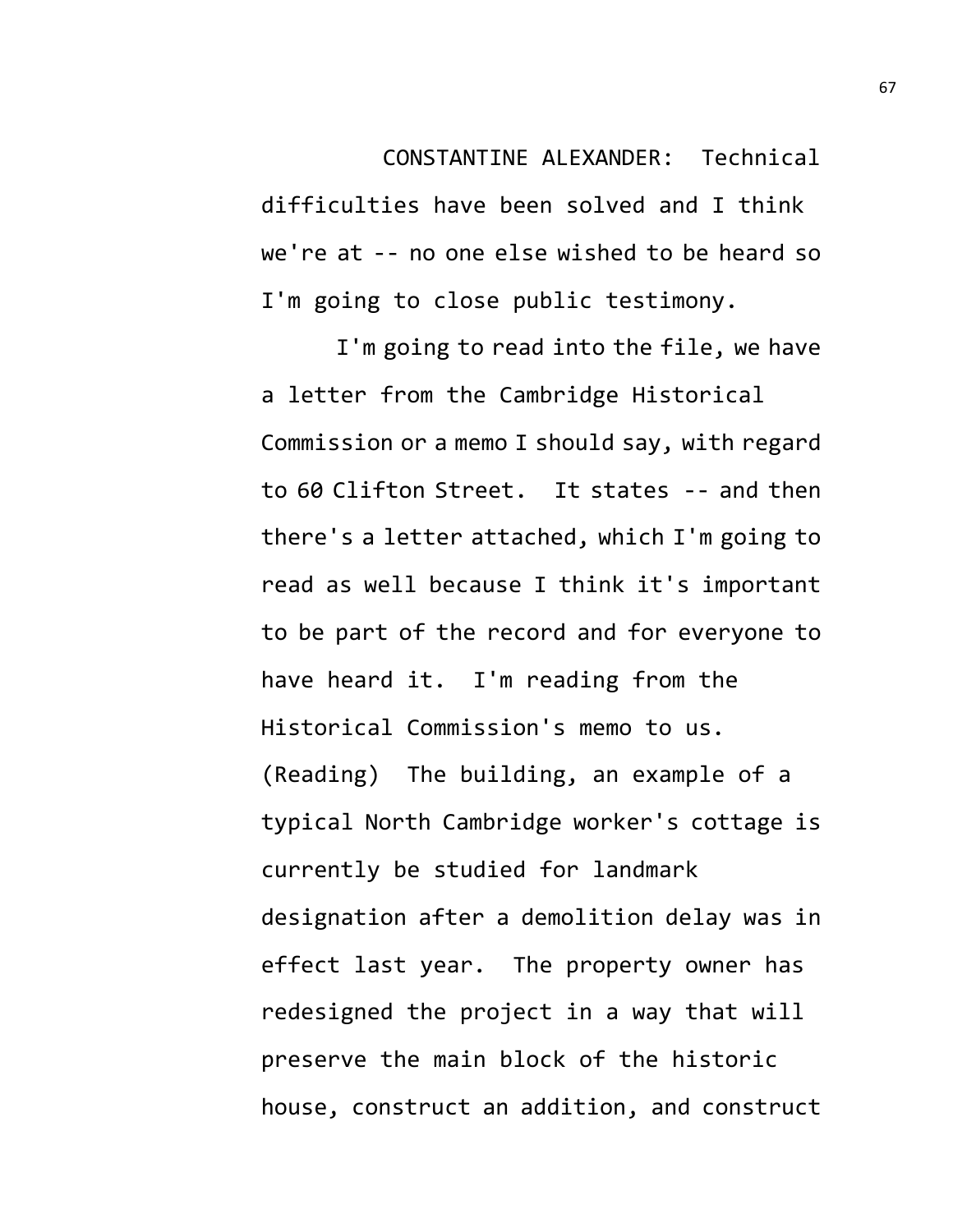a freestanding building behind it. A Certificate of Appropriateness was approved by the Historical Commission on February 2nd. A copy of the Certificate will be forwarded to the BZA file as soon as it is available.

It has not, as of right now, hasn't been sent to us.

There's also a letter to us, or actually addressed to Ranjit, dated February 15th from Charlie Sullivan regarding this property. And the letter says as follows: (Reading) The property at 60 Clifton falls under the Historical Commission's jurisdiction because it is currently being studied for landmark designation under Chapter 2.78, Article 3 of the City Code. The existing house, a worker's cottage that was built in 1851 and moved to this location shortly thereafter was found to be a "preferably preserved significant building" last year under the procedures of the Demolition Delay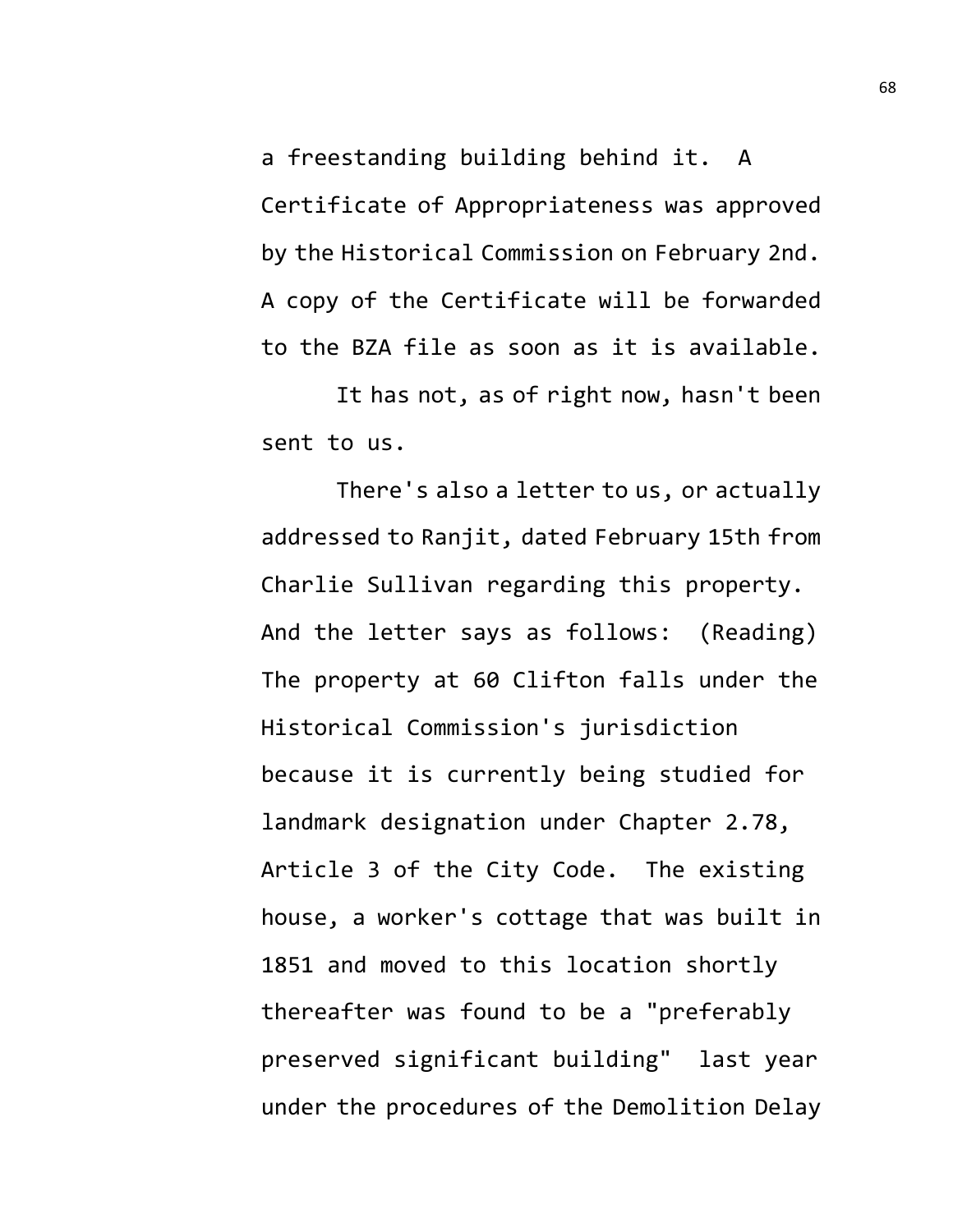Ordinance. Cottages like 60 Clifton Street are emblematic of a significant period in Cambridge history. When immigrants were arriving from Ireland in large numbers and finding employment in the clay pits and brickyards of North Cambridge, the familiar high basement worker's cottage evolved to meet the particular needs of this community which needed inexpensive housing in an area with a high water table and frequent flooding. This example with a footprint of only 14 feet by 22 feet is even smaller than most. Mr. Emery initially intended to demolish 60 Clifton and build townhouses. Once the Commission initiated a landmark study, he began to work with the CHC staff to develop a plan that would preserve the essential form of the house and allow additional development on the site. The Historical Commission granted his latest plan, a Certificate of Appropriateness, on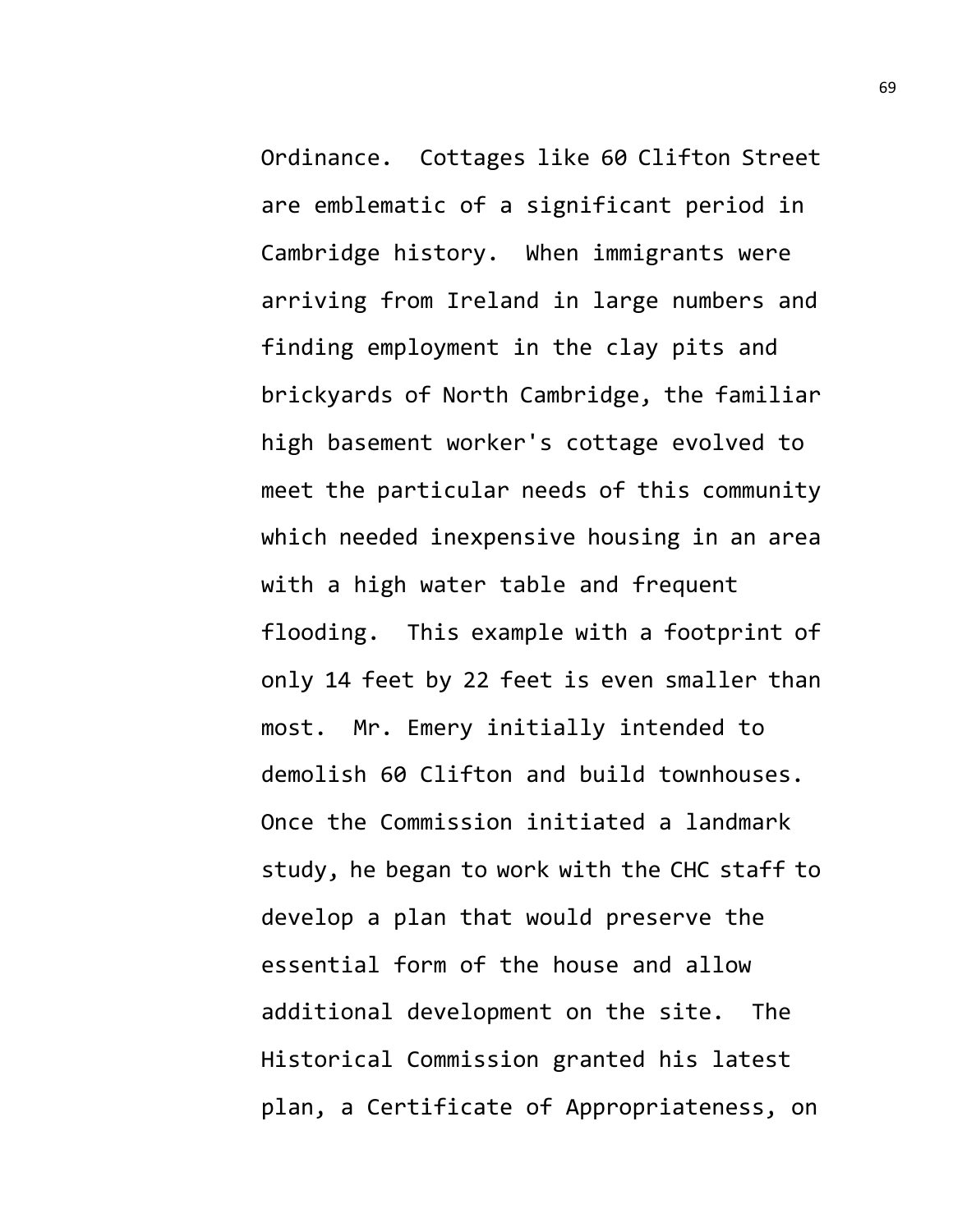February 2nd subject to staff review of construction details and materials. I urge the Board to grant Mr. Emery the relief requested. Worker's cottages are often threatened because they are difficult to adapt to modern living conditions, but Robert Connell, the architect has done an excellent job in this instance. And it's signed Charles Sullivan.

With that, Mr. Rafferty, any closing comments? But I want to ask you a question before your closing comments. If I look at your dimensional form, it would appear, am I correct that the new building, not the -- it's going to be about 2100, roughly 2150 square feet?

ATTORNEY JAMES RAFFERTY: No.

CONSTANTINE ALEXANDER: Okay. How big will the new building be?

EAMON FEE: 1425. 1,425.

TAD HEUER: They're going to add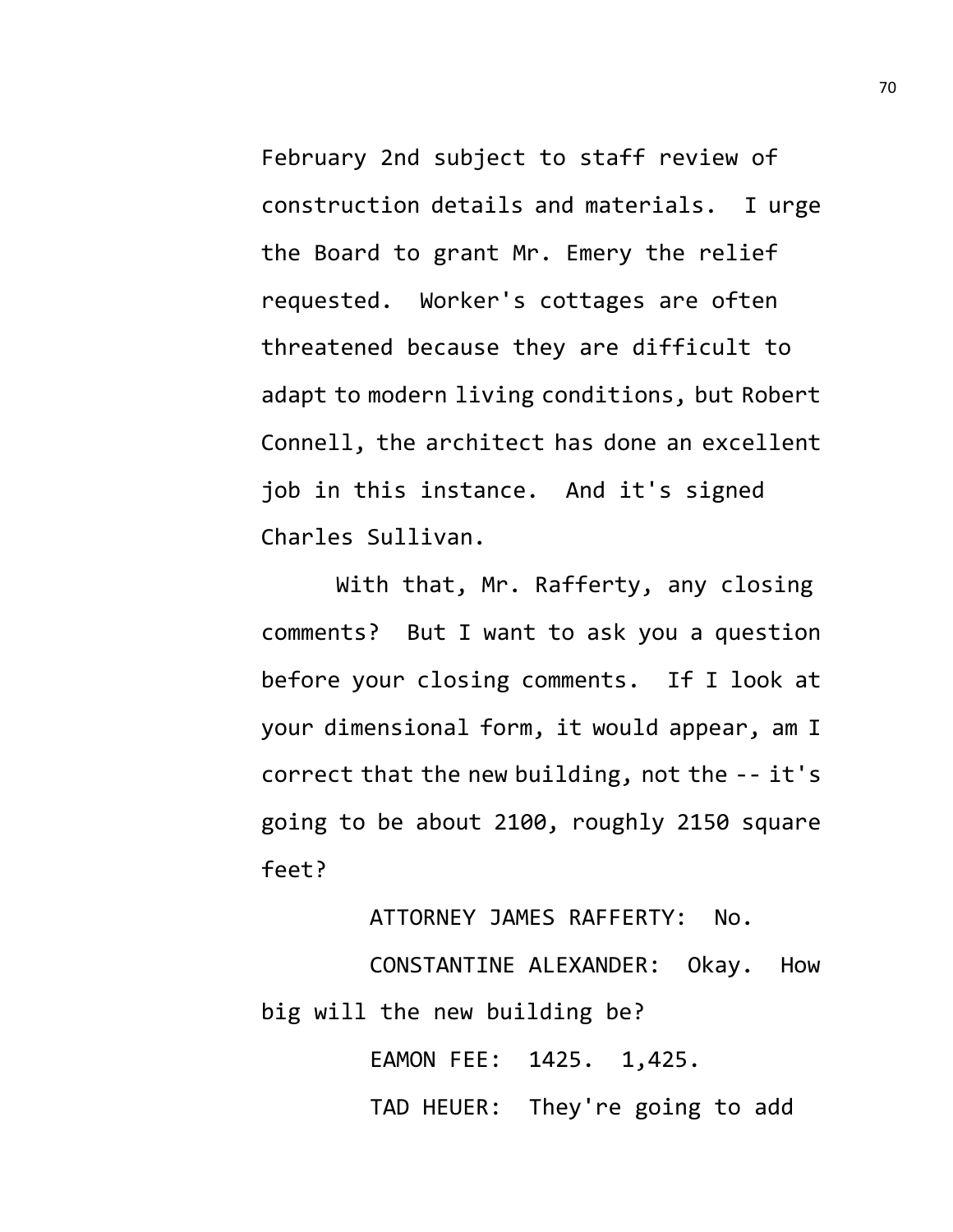more to that and they're going to have -- CONSTANTINE ALEXANDER: Right. So how big is it going to be? I'm sorry. EAMON FEE: 1425 feet.

TAD HEUER: Both buildings each? ATTORNEY JAMES RAFFERTY: They'll be comparable.

EAMON FEE: Will be 1400. CONSTANTINE ALEXANDER: Okay, now. ATTORNEY JAMES RAFFERTY: Just briefly, Mr. Chairman. And to be very clear, the hardship here is directly related

to the structure on the lot and the historic structure, that is the reason we're here. There has been a long process at the Historical Commission involving this house. And when the determination was made to impose a demolition delay and not allow the house to come down for at least six months, Mr. Emery did explore with Mr. Sullivan what would have been an as-of-right solution. And the Board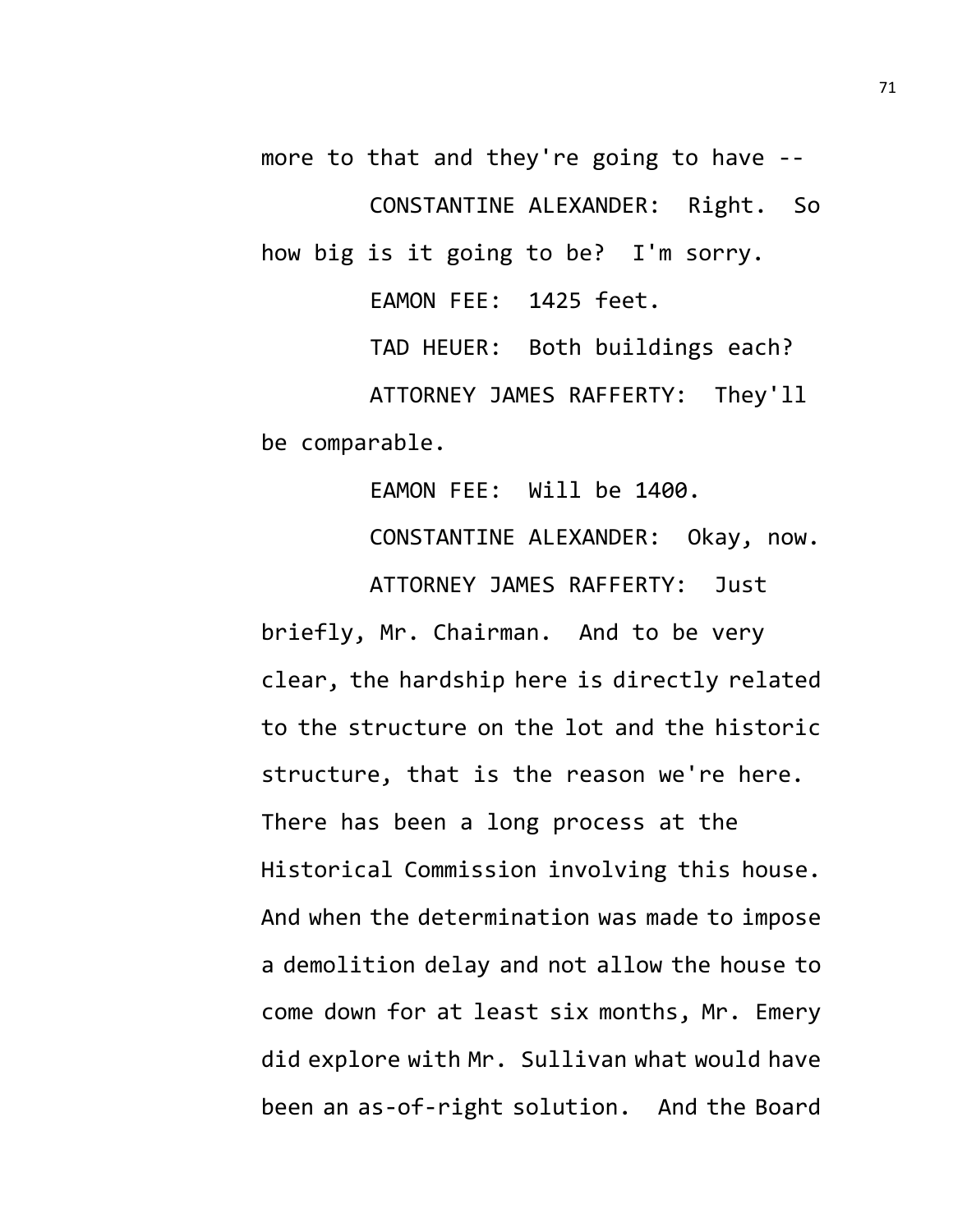can see it by looking at the site plan. You can lift that house up and move it back five feet. And the front house becomes a conforming house. And the addition proceeds within the dimensional restrictions of a Res B lot of 6,000 square feet. What's happening here is the 15 feet that isn't in the backyard is between the houses. And there's a tradeoff there. There's been a determination by the Historical Commission that the front house is better preserved as a freestanding structure without having a large attached addition gloved onto it. So that is definitely what the hardship is. With all due respect, it's a little disingenuous to pretend one doesn't know what the hardship is when they've been actively involved in understanding with what the Historical Commission process is.

So, the house needs relief for two reasons: The front house could be made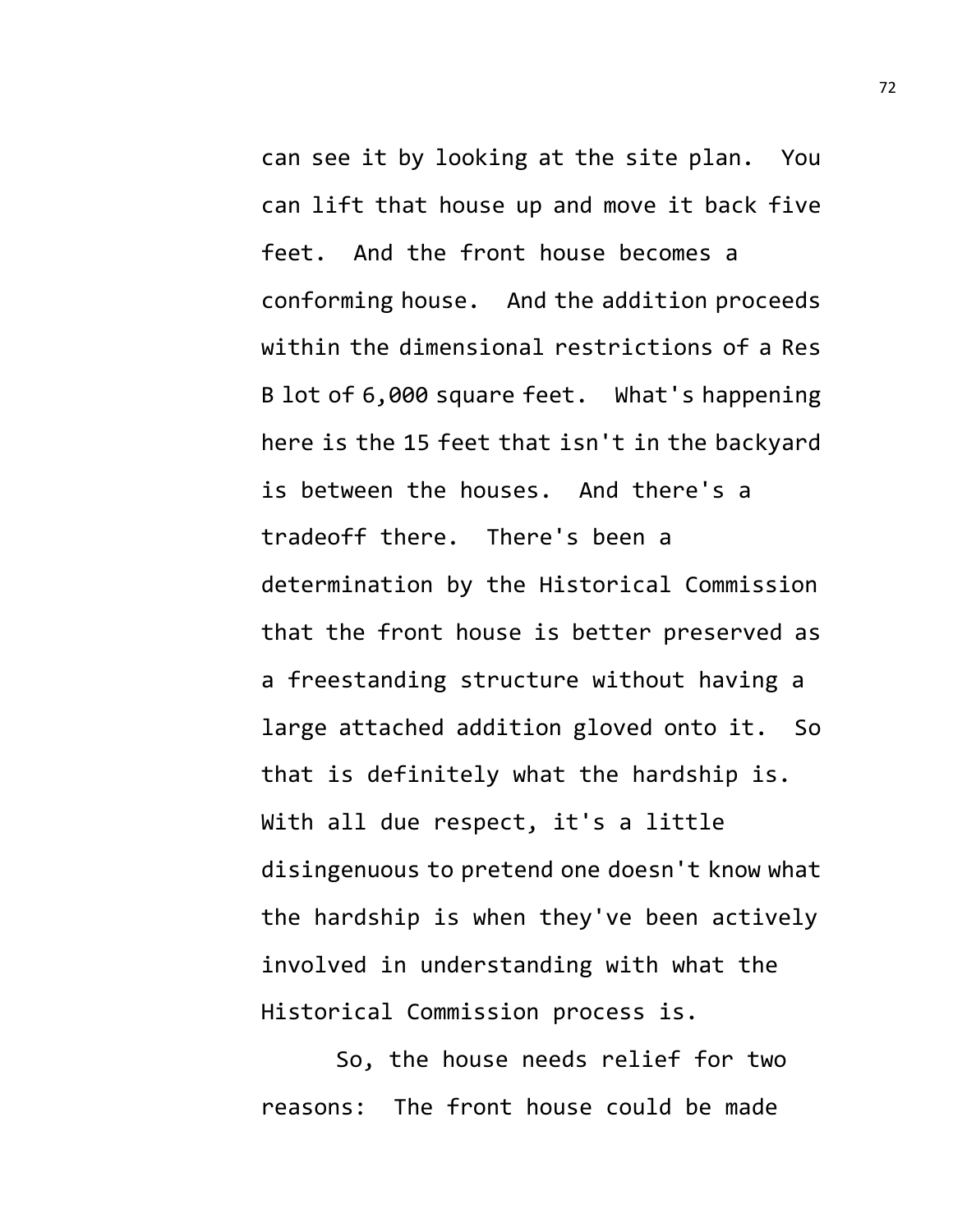conforming rather easily, but

the -- Mr. Emery was discouraged from doing that to make the house conforming. And it's two units. It's permitted at two units. It's within the FAR. But it is closer to the rear. And it's no small coincidence, the 15 feet that it's missing in the rear exists between the two structures. And the relief is based on determination by or at least a conclusion by the Historical Commission that the overall scale and context of the neighborhood is better served by this type of separation. That's the hardship, and that's the basis for the relief that's being requested to allow for this separation as two structures as opposed to a single structure.

So the notion that -- and then we also need the 75-foot relief. But to be clear, there are many cases that have concurrent jurisdiction between other Boards. In this case the practice was followed that the Board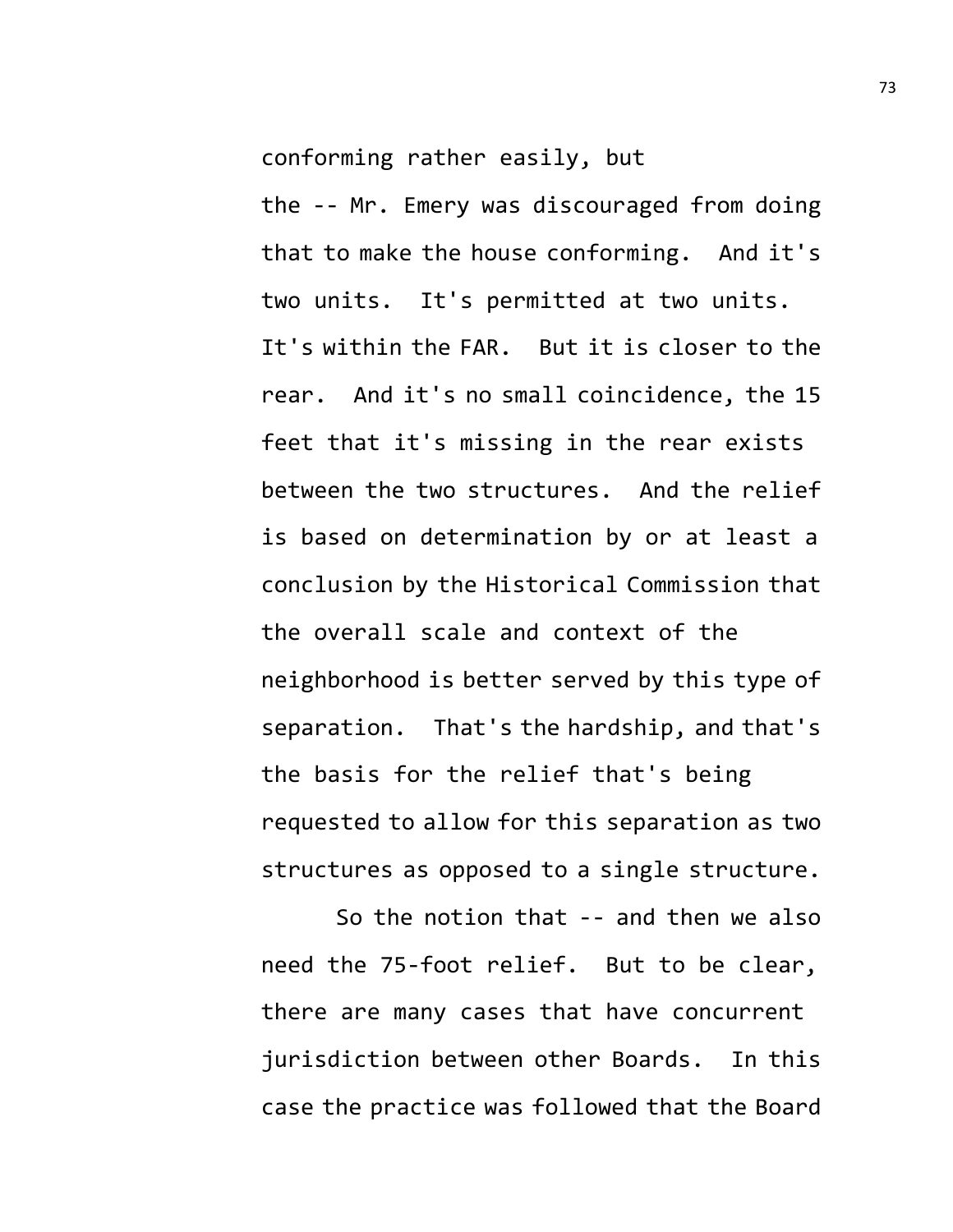wants to see the Historical Commission weigh in first, but to suggest that you can't get a Variance until you get a Special Permit, leads us to a chicken and egg scenario where you could show up a week from now and saying you can't get a Special Permit until the Board has granted you a Variance. The process here allows, I think, appropriately for the body that has overreaching control of the site at the moment to avoid, and I think the support letter of Mr. Sullivan is evidence of the hardship of the Petitioner is facing.

Thank you.

CONSTANTINE ALEXANDER: Thank you, Mr. Rafferty.

I'm going to close all commentary now. Comments from members of the Board?

TAD HEUER: I have some technical questions.

> CONSTANTINE ALEXANDER: Go ahead. TAD HEUER: I'm looking at the plans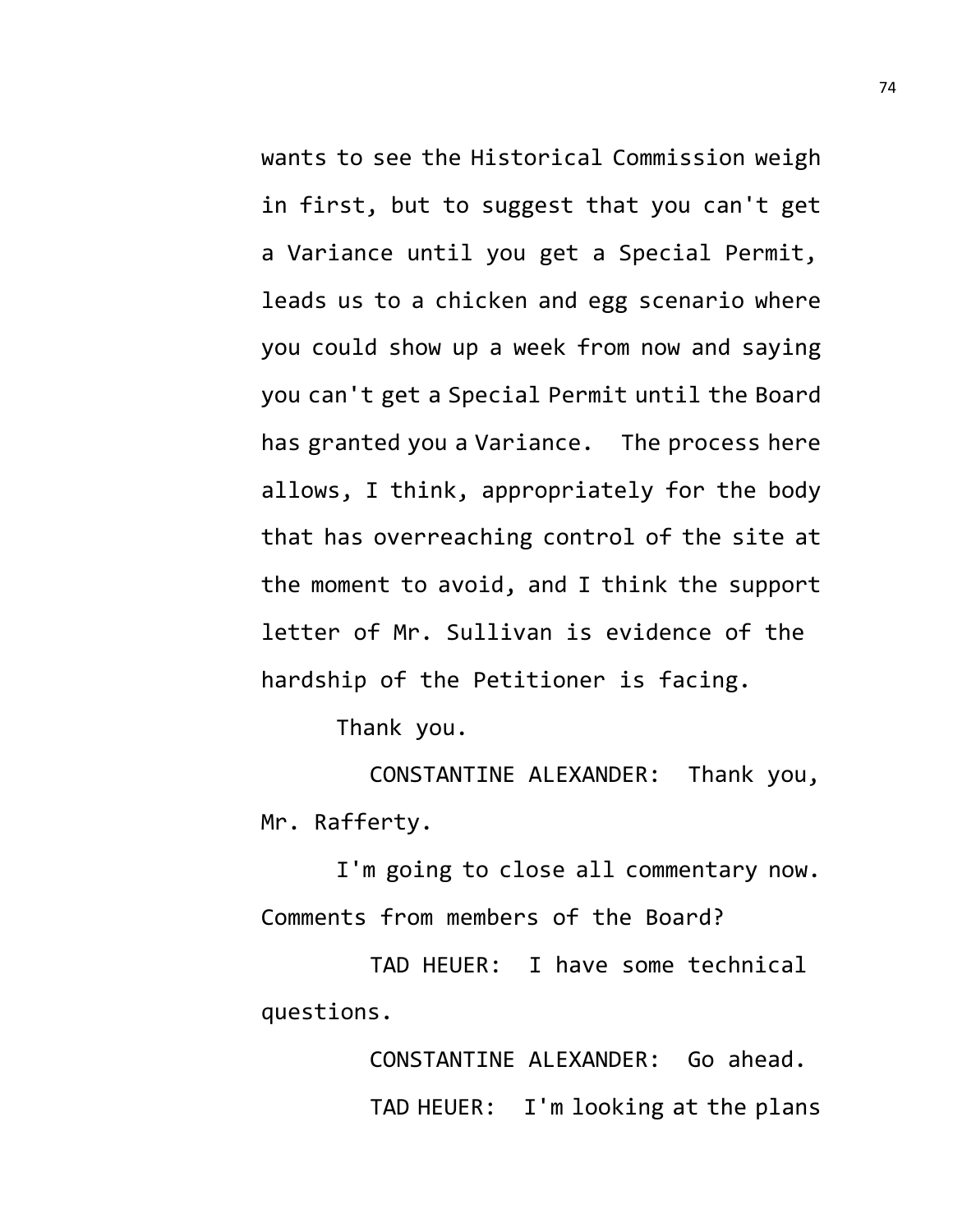that were submitted and I think this is just labeling. But I'm looking at sheet A2, A1, A2, A3. A1 is marked front elevation. That can't be right, is it?

> KEVIN EMERY: Which house is it? TAD HEUER: A1 the rear structure.

EAMON FEE: Yes, it's the rear. I believe the architect called it the front elevation, but really should be the side elevation.

TAD HEUER: Right, that's the left side, right?

ATTORNEY JAMES RAFFERTY: It's the elevation containing the front door, but it's not the elevation fronting the public way.

EAMON FEE: Vinyl siding. It's kind of a typo.

TAD HEUER: Right. So the front elevation should read left elevation.

And on A2, the one that reads left elevation, that should be front elevation?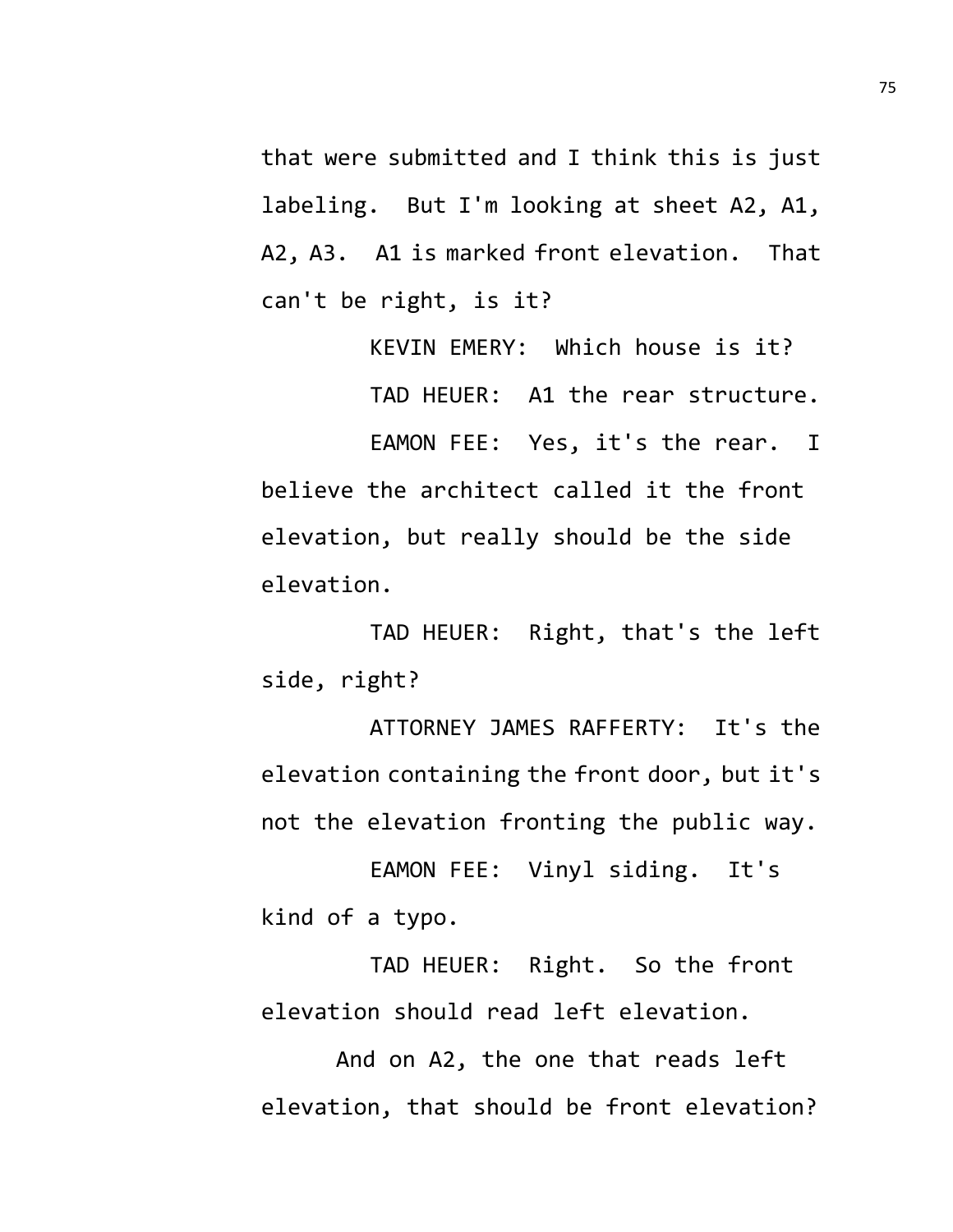Or that should be rear elevation? That's rear, correct? A2?

EAMON FEE: A2.

TAD HEUER: The one with the fenestration is rear?

EAMON FEE: Yeah. Where it says left side elevation, that would be rear.

KEVIN EMERY: Yeah.

TAD HEUER: All right.

The one that says right side elevation, that should be front?

EAMON FEE: Well, that should be I guess the front. That's the one between the two.

TAD HEUER: And facing the front of the lot?

KEVIN EMERY: It's facing the house, yeah.

EAMON FEE: It's facing the street.

TAD HEUER: Yes. Is there a reason that there's no fenestration on that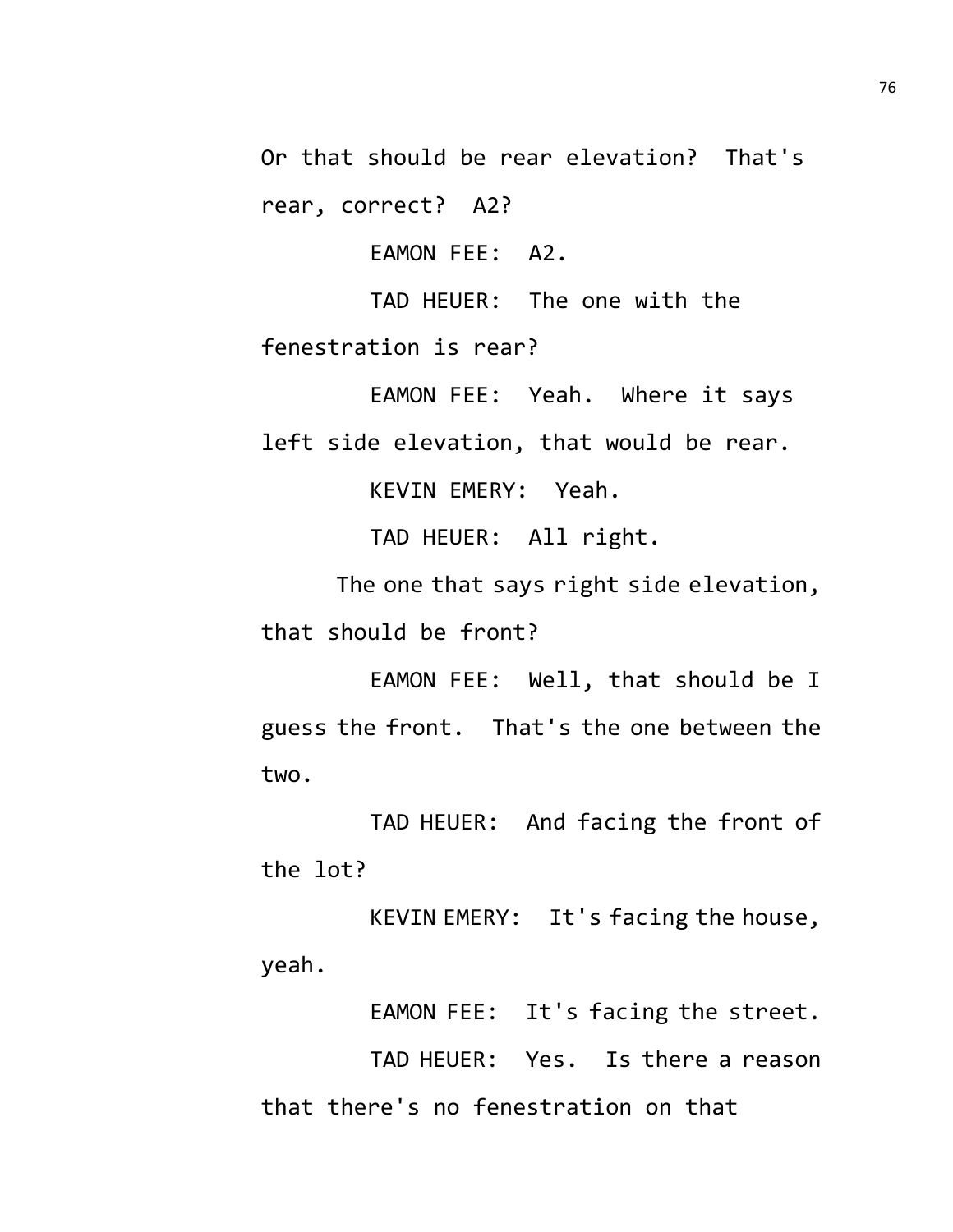whatsoever and that's the face that you would see if you were on the street looking and you happen to see around the back edge?

EAMON FEE: You're gonna see that the front building's gonna be there.

TAD HEUER: Right.

EAMON FEE: And then you're gonna have the 15 feet and then you're gonna have that gable.

TAD HEUER: Right. So I wouldn't -- is there any place where I would be on the public way where I would be walking passed -- I see front house, I keep walking, keep walking, keep walking --

KEVIN EMERY: You're looking at this?

TAD HEUER: Yes. Right, so let's say that I'm here. I have a site line to the rear units, front facing or I'm here, I'm looking across the driveway of the site line to the front, and I see no windows, I just see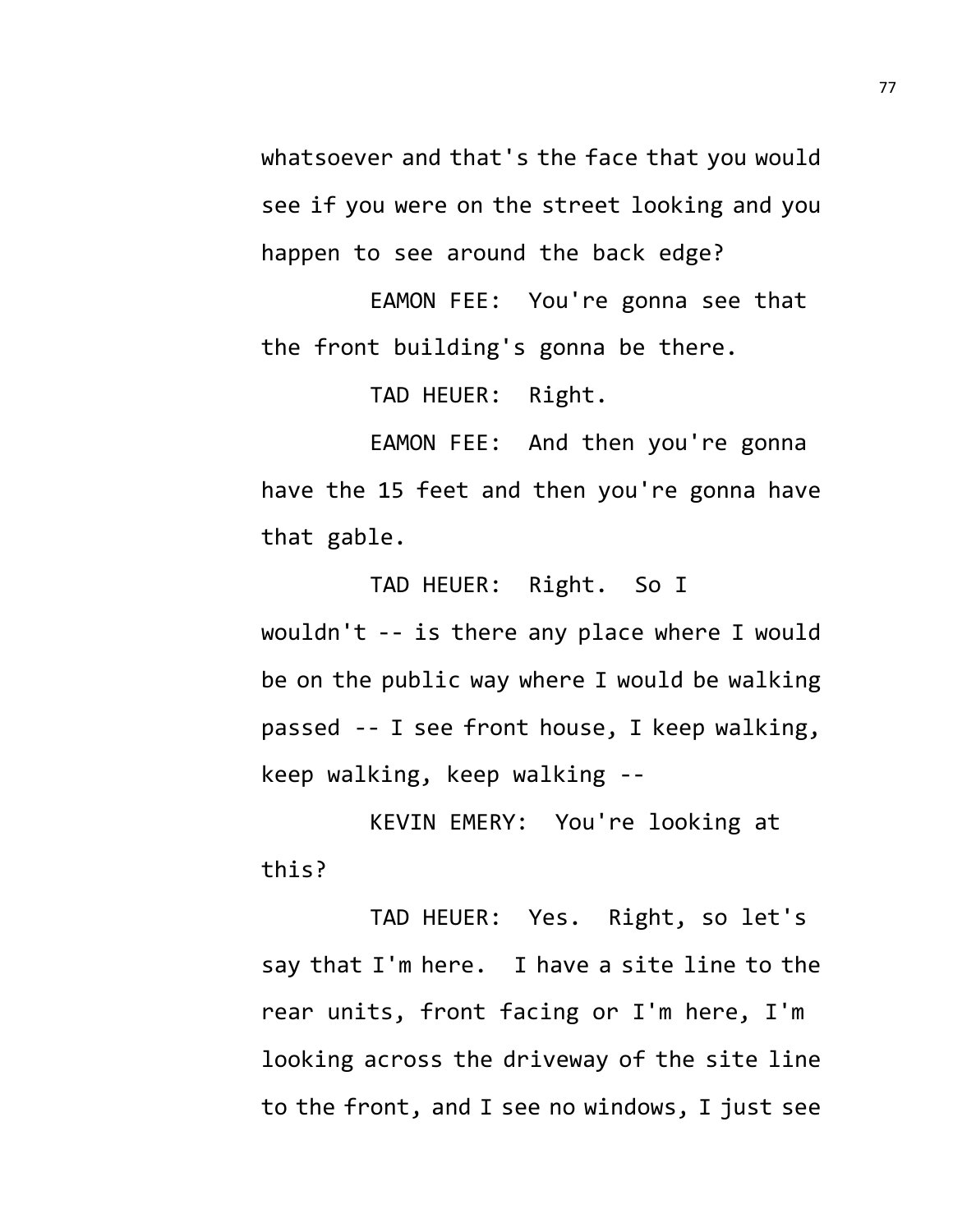a blank wall?

EAMON FEE: Well, you would be very hard pressed to actually see that gable from any direction.

TAD HEUER: Well, I mean the house isn't going to be hidden.

EAMON FEE: No, but the front corners of that building will obscure at least half that elevation. If you can picture like the site plan going this way.

TAD HEUER: Yes.

EAMON FEE: That corner would obscure 50 percent of this gable. And looking this way, this corner will obscure 50 percent.

KEVIN EMERY: I mean, it's very easy --

EAMON FEE: I mean, we can stick a window in there if you want.

TAD HEUER: Yes, I'm kind of looking at that as a huge blank wall facing the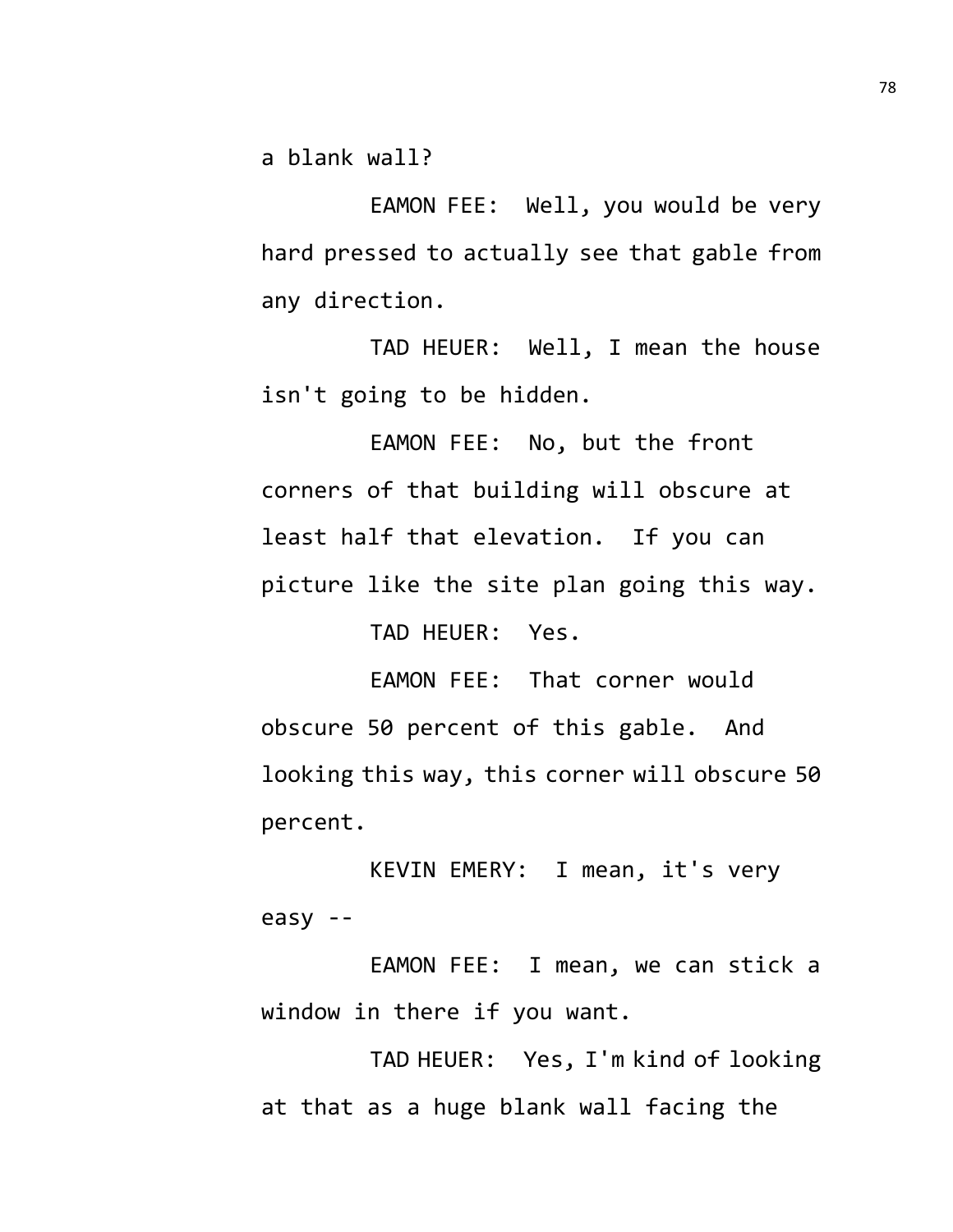street, and I'd like to see something on there even if it's false fronted or it's, you know, leads into a garage.

KEVIN EMERY: Add windows, yeah, sure.

ATTORNEY JAMES RAFFERTY: It is a garage, but I think they can easily add windows.

TAD HEUER: Right. With the counterbalance being, you know, usually when we have these issues of structures that are close to each other, we don't, you know, want significant windows where you can look into other people's houses. Here when this can be put into something like a garage and giving some fronting, and so a passerby would look at it and have some articulation but it wouldn't be necessarily detrimental to the  $-$ 

KEVIN EMERY: Agreed. It makes sense. Yes, it's something we can do.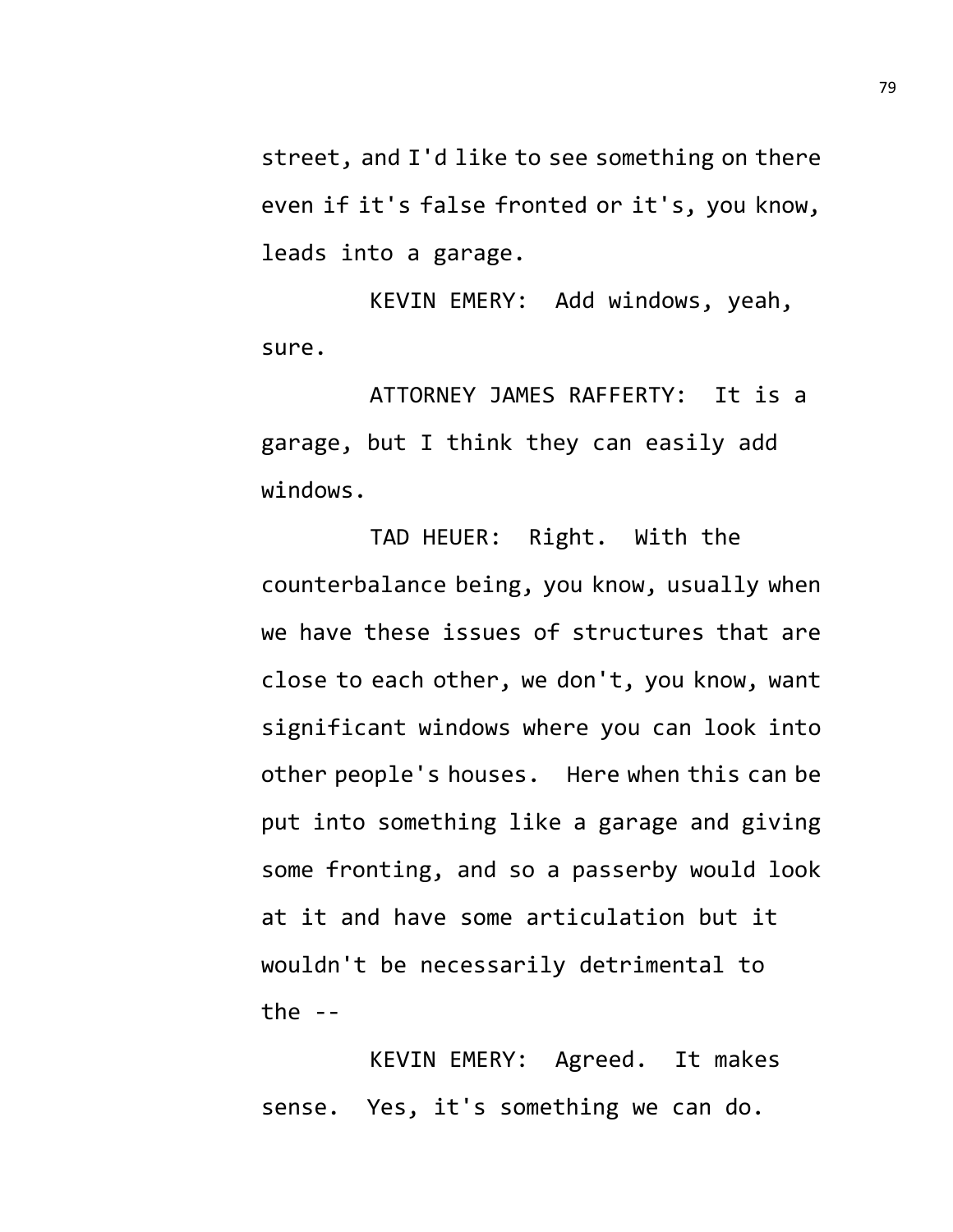TAD HEUER: Okay. And then finally on the A3 rear elevation should we, right; is that correct?

EAMON FEE: Fairness, yes, it would be the right.

TAD HEUER: And everything on here that says vinyl rail, vinyl siding, that should read cedar?

EAMON FEE: Yeah, clapboard.

TAD HEUER: Right. And then top cedar impression remains cedar impression?

EAMON FEE: That's going to be cedar shingles.

TAD HEUER: Okay.

EAMON FEE: Yeah, cedar shingles, not a vinyl product. We're going to cedar, cedar shingle.

TAD HEUER: Okay.

KEVIN EMERY: (Inaudible).

TAD HEUER: Right.

So I guess I would suggest to the Chair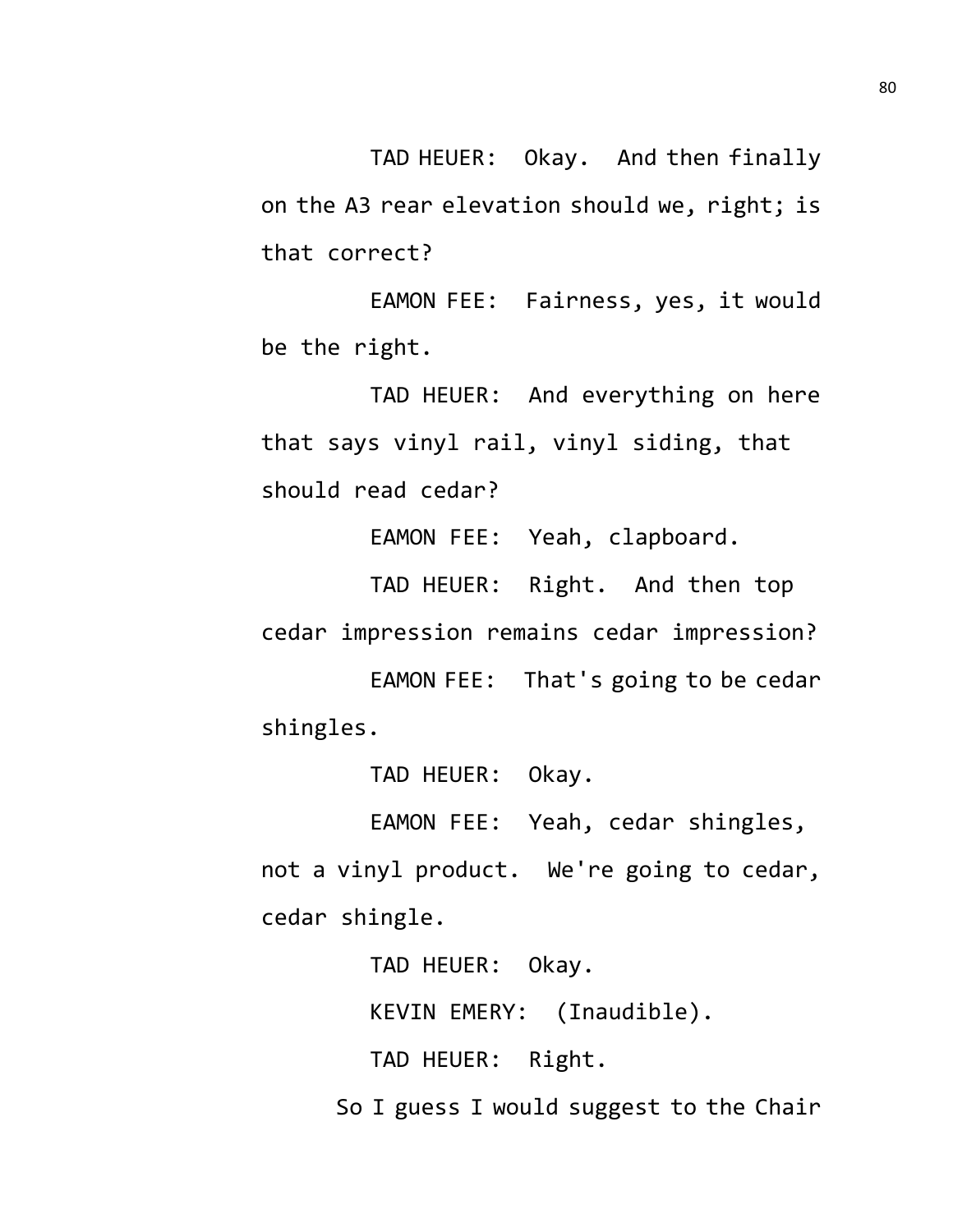that there are also a number of indications in the plans where dimensions have been changed and written in. I presume those changed dimensions are the correct ones. The old ones are whited out. But this plan I would think would be very difficult for inspectional to deal with as is.

SEAN O'GRADY: We don't -- are we talking about siding and stuff like that?

TAD HEUER: No, we're talking about dimensions. The dimensions are written in, not written. We have fronts that are lefts, lefts that are fronts. There are lots of crosses out on this plan. If we do grant relief, I would like to see a plan that is has full, no handwriting on it and is accurate.

CONSTANTINE ALEXANDER: Well, we need to have -- I'm not going to make any approval tonight if we don't have accurate plans.

TAD HEUER: Well, they're -- we have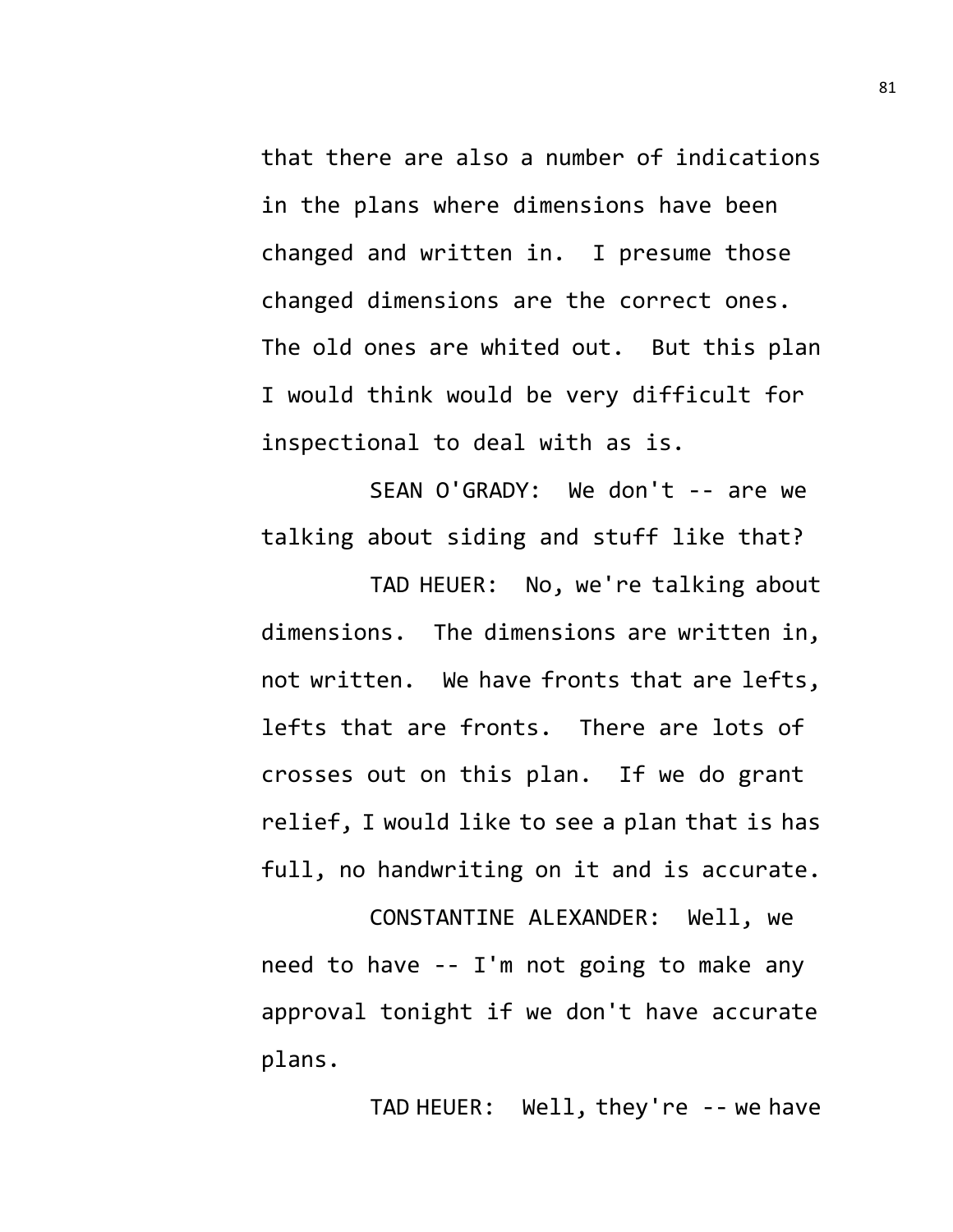those and we also have those types of things. And also on the dimensional, these types  $of - -$ 

CONSTANTINE ALEXANDER: I don't think that would prevent Mr. O'Grady from reviewing the plans should we grant relief.

SLATER ANDERSON: The survey's not marked up. They haven't changed dimensions on the survey.

TAD HEUER: No, although I do have a question actually -- thanks for mentioning that. On the survey it shows on the rear building, left side stairs down off the rear deck. And on the landscape -- rather, excuse me, on the -- I believe it's on A4 there are no stairs shown down into that left setback off the rear deck? One of those right or wrong? Or one of them's right or wrong. Which one's right or wrong?

EAMON FEE: You are 100 percent correct. The stairs go down into the left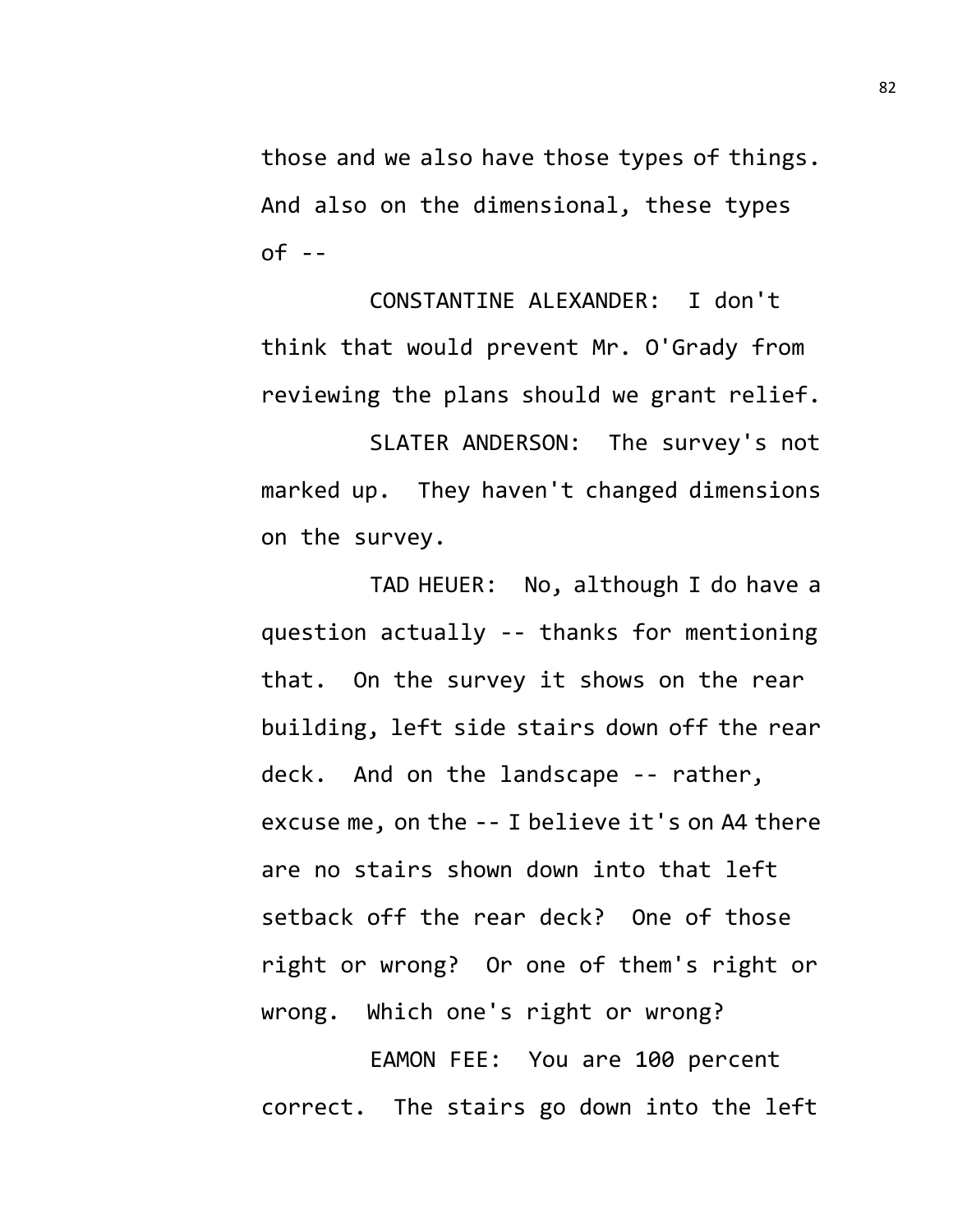setback, and are shown on the plot plan but are not shown on the actual dimensions of the house. But then again that's not a -- there's no violation there.

ATTORNEY JAMES RAFFERTY: Can't we go three feet in?

CONSTANTINE ALEXANDER: I'm a little troubled by -- we approve -- if we grant relief, we tie it to plans. And we're talking about plans that I'm told are now not accurate.

ATTORNEY JAMES RAFFERTY: Well, I think what's been pointed out is that it would appear that the plot plan doesn't show --

CONSTANTINE ALEXANDER: Right.

ATTORNEY JAMES RAFFERTY: -- a conforming stairs. We're not looking for relief on the stairs.

TAD HEUER: Correct. And just to correct, Mr. Rafferty, the plot plan shows it as accurately as I'm understanding. It's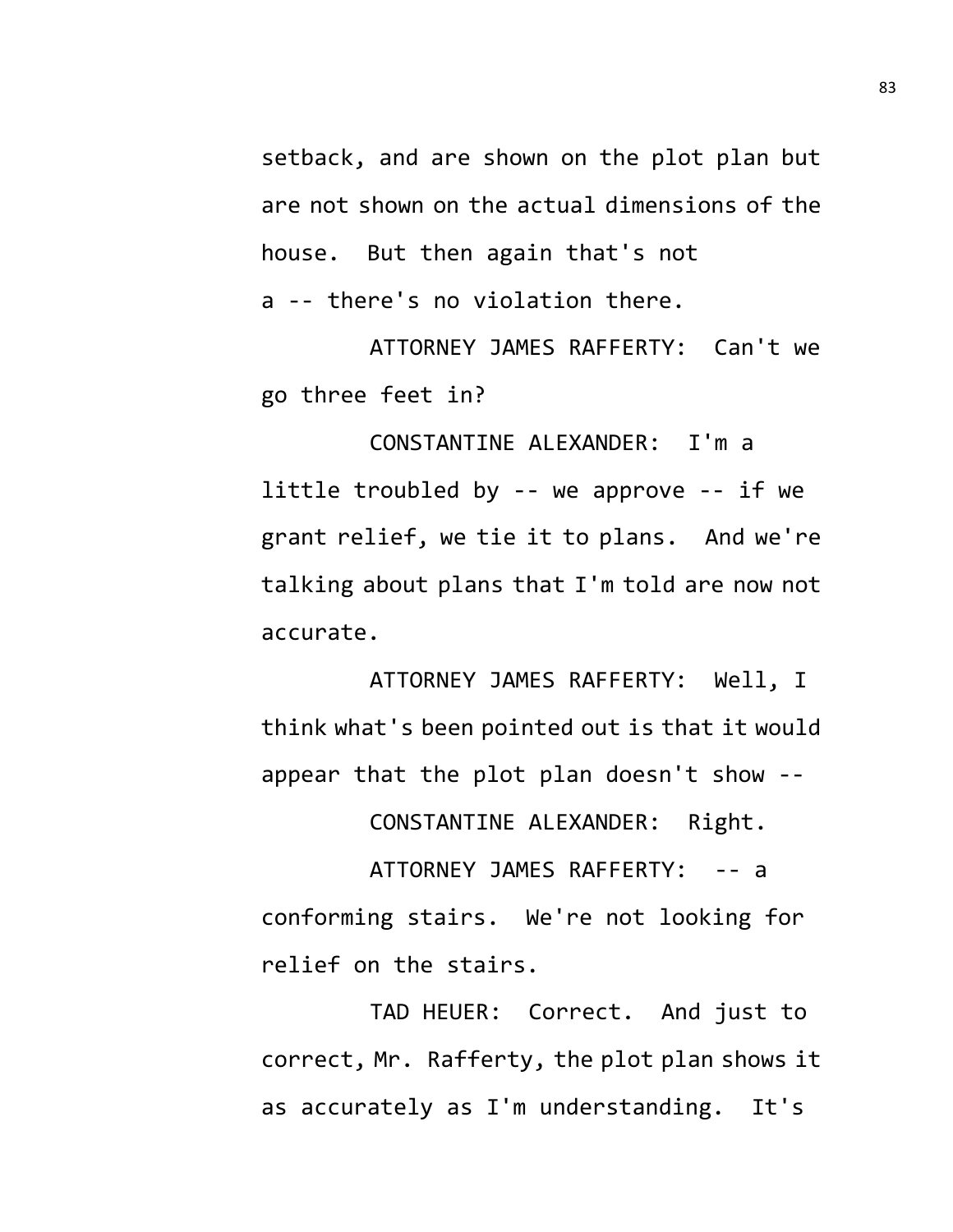the drawing doesn't show it.

ATTORNEY JAMES RAFFERTY: The drawing? Okay.

KEVIN EMERY: Well, we go with the drawing where the drawings drawn up. We wouldn't -- obviously the plot plan was done by the engineer. He put in --

ATTORNEY JAMES RAFFERTY: The plot plan was the right one.

TAD HEUER: Do you have stairs coming off that side or not? Yes? No? Yes?

KEVIN EMERY: On the plan we don't, but on the plot plan we do. We don't need one set of stairs, the other set of stairs, right.

CONSTANTINE ALEXANDER: Would you like a little time to go back and look at these plans and the plot plan and come back with the plans that you're really going to want to go forward with? I don't like the idea of granting relief tied to plans and, we're in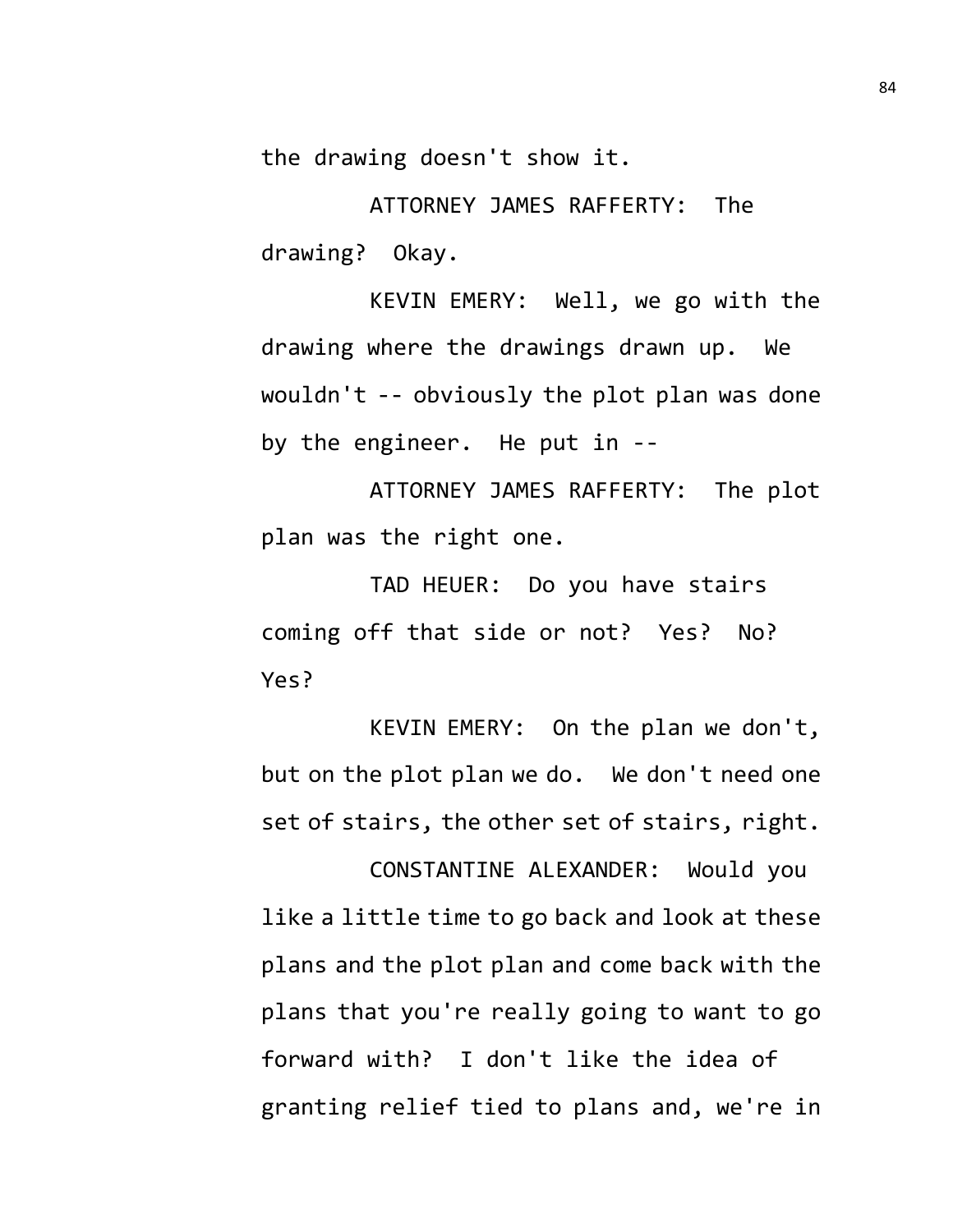a little bit of confusion here as to what the plans are.

ATTORNEY JAMES RAFFERTY: You're suggesting we could come back later this evening?

CONSTANTINE ALEXANDER: Yes.

ATTORNEY JAMES RAFFERTY: We would love to do that, yes.

CONSTANTINE ALEXANDER: We can just recess this case and hear other cases and come back with a set of plans showing us how you changed it from what we have in our file and we can proceed on that basis.

KEVIN EMERY: Okay. Also the Historical -- I mean, Historical made some minute changes on the plans, too. We'll make those notes on this also.

CONSTANTINE ALEXANDER: Well, if those changes have any Zoning impact.

KEVIN EMERY: No.

EAMON FEE: Just in here.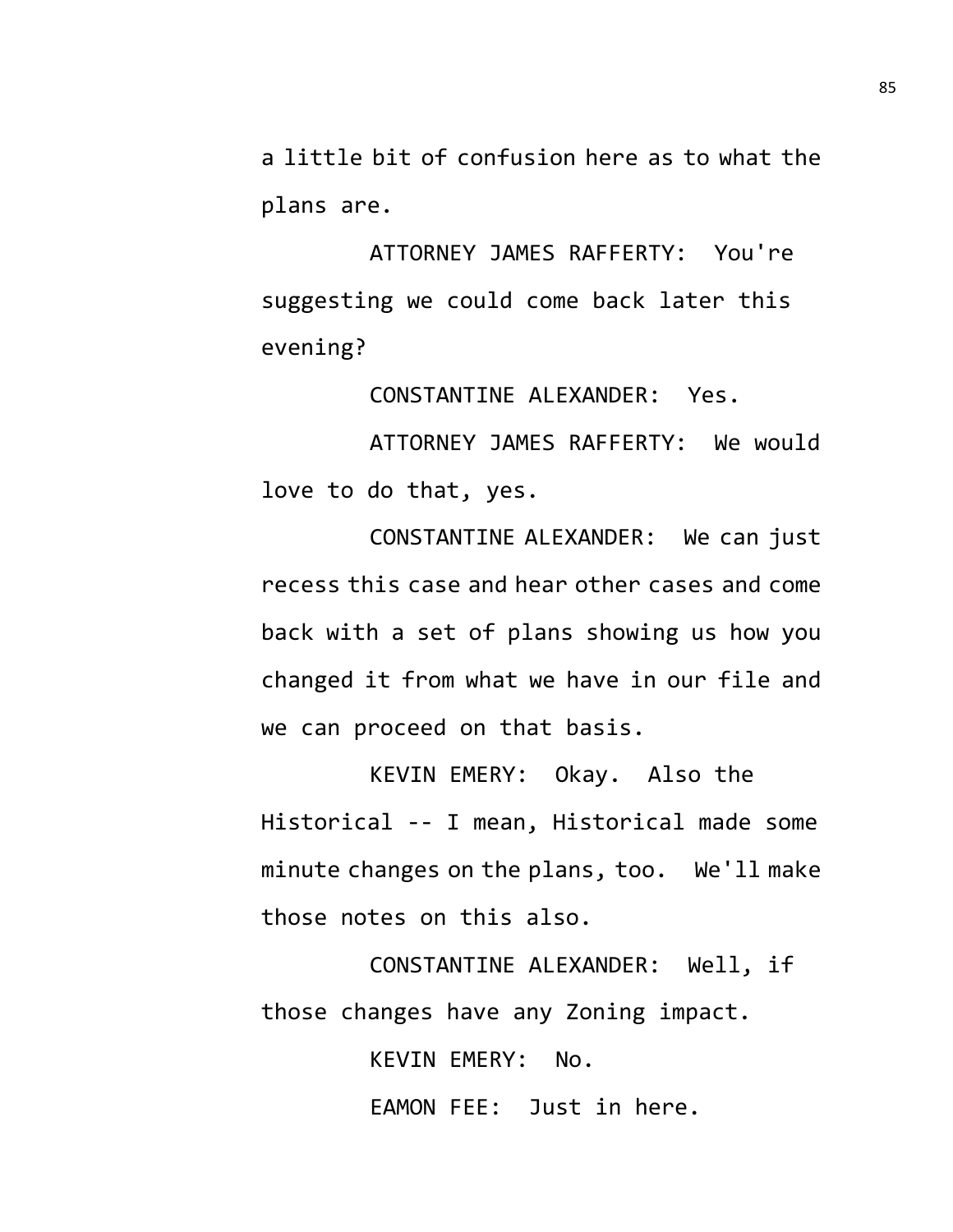CONSTANTINE ALEXANDER: Please.

We will recess this case until --

TAD HEUER: And the fenestration on that to the extent possible?

ATTORNEY JAMES RAFFERTY: Yes, good idea. Yes.

(Case Recessed.)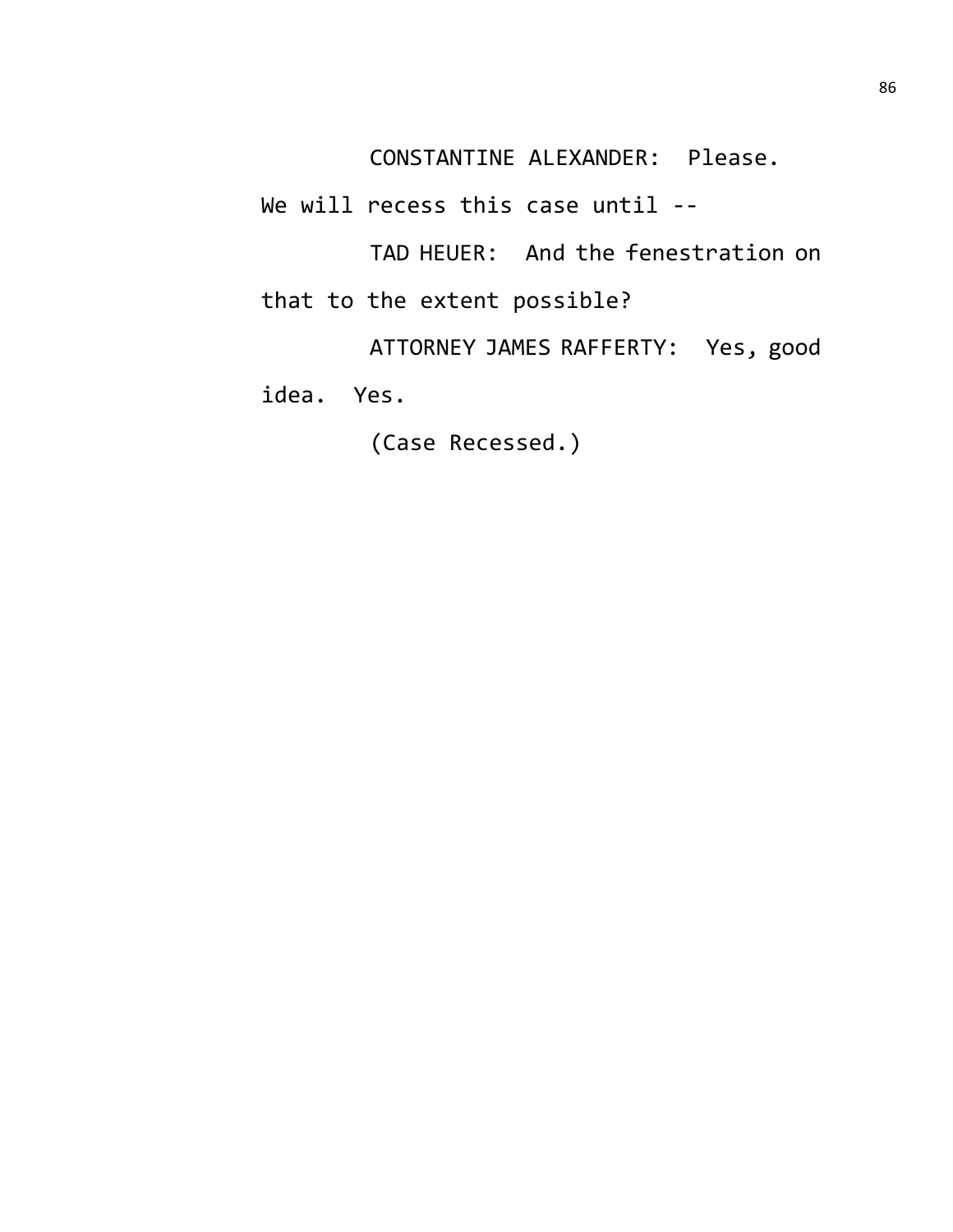(8:50 p.m.)

(Sitting Members: Constantine Alexander, Timothy Hughes, Slater Anderson, Douglas Myers, Mahmood Firouzbakht.)

CONSTANTINE ALEXANDER: We'll call case No. 10213, 6 Longfellow Park.

Is there anyone here wishing to be heard on this matter?

Excuse me, Mr. Rafferty, before we start. You submitted a revised set of plans and a dimensional form. They were paper clipped together, and the paperclip has gotten separated so I want to make sure I have in front of me the revised -- the new dimensional form. Do you have another copy with you?

ATTORNEY JAMES RAFFERTY: I do. But it has a red, it's printed in red and it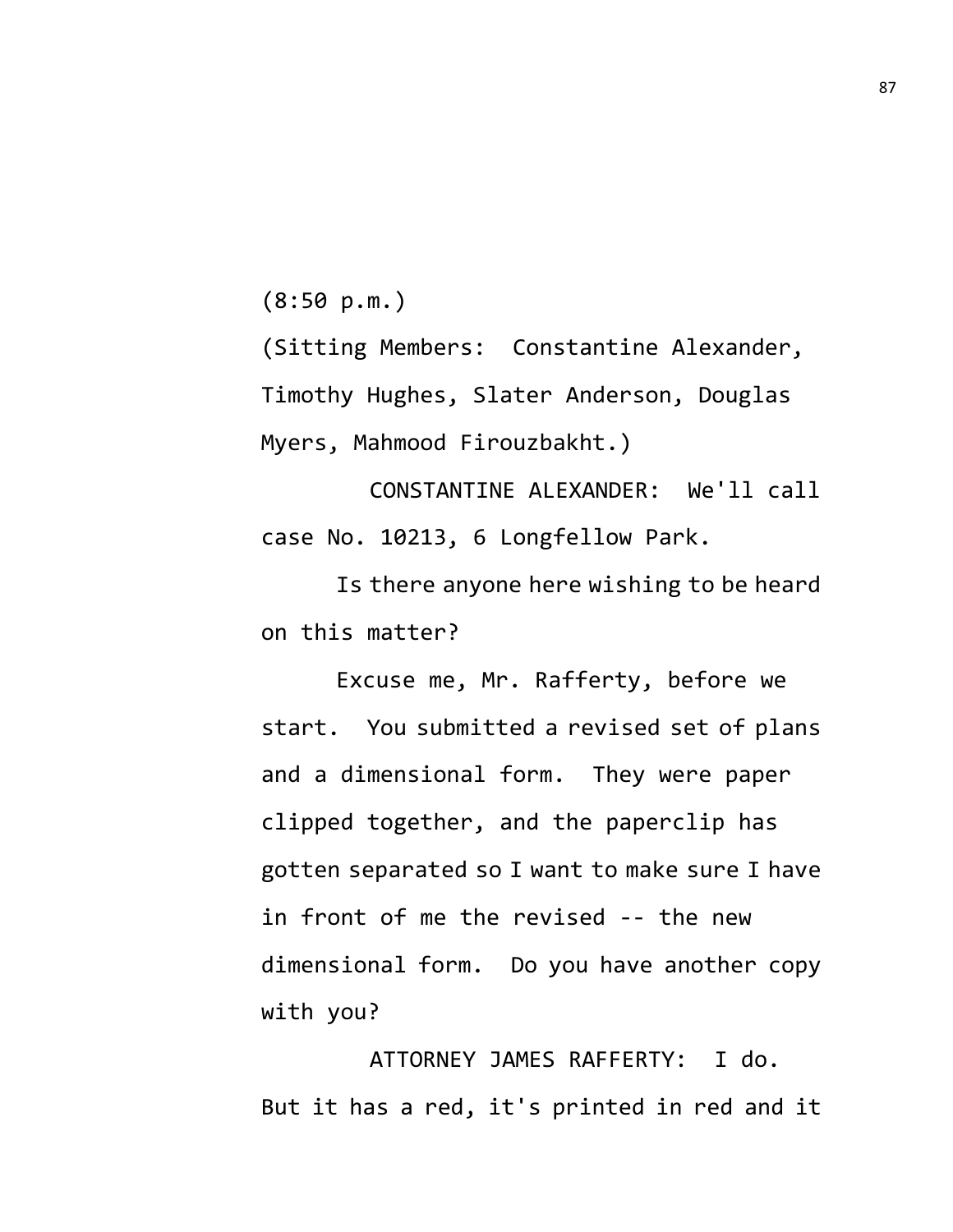says Revised at the top. And I have an extra copy. It looks like this.

CONSTANTINE ALEXANDER: I saw it in the file, but it's been separated so I'm having trouble finding it.

Now, Mr. Rafferty, you may proceed.

ATTORNEY JAMES RAFFERTY: Thank you, Mr. Chairman, members of the Board. For the record, James Rafferty on behalf of the applicants Jonathan and Margaret Seelig, S-e-e-l-i-g. And Mr. Seelig is seated to my left and Maggie would be to my far right. Mr. Hart is the architect, H-a-r-t.

Mr. Chairman, this is an application for a Variance to allow for some modifications to a single-family house in a Residence A-2 District, Longfellow Park. The neighborhood of historic significance in the Old Cambridge Historic District is such that proposed modifications have been reviewed by the Historical Commission a month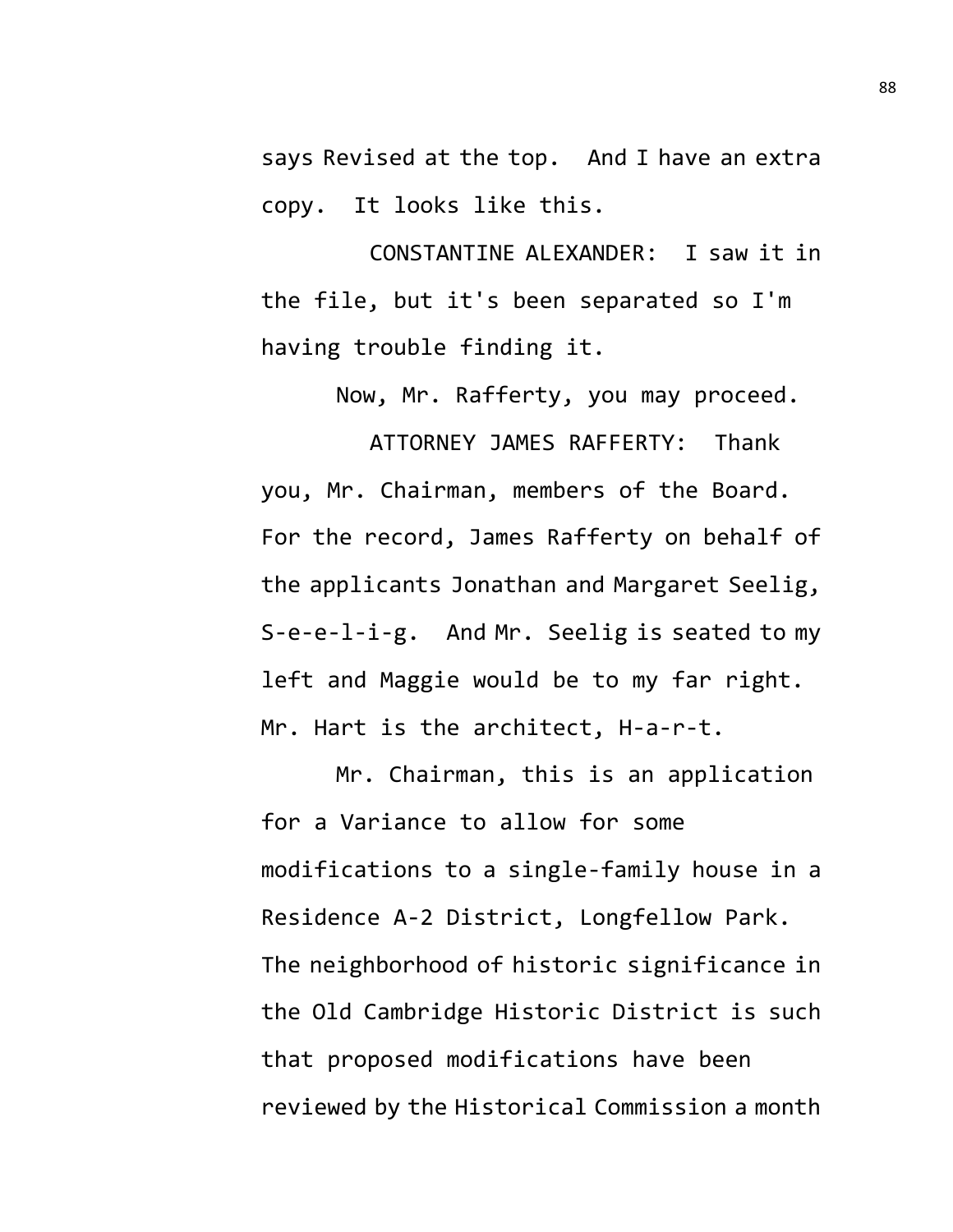ago and there's reference to them in the memo by Mr. Sullivan.

Mr. and Mrs. Seelig live currently around the corner with their three children. They purchased this house recently, and are excited about the opportunity to move here. One of the goals that they're attempting to achieve is to create handicap access into the house for Mrs. Seelig's father. He is confined to a wheelchair, and in order for him to get into the home, he will need to have handicap access. The home is proposed to contain an elevator if you've had an opportunity to review the floor plans. And Doctor Gould, Mrs. Seelig's father is anticipated to spend between three and four months a year living with his family. That essentially led to a lot of the decision making around the changes to the house itself. The house today is really non-conforming in a couple of ways. It's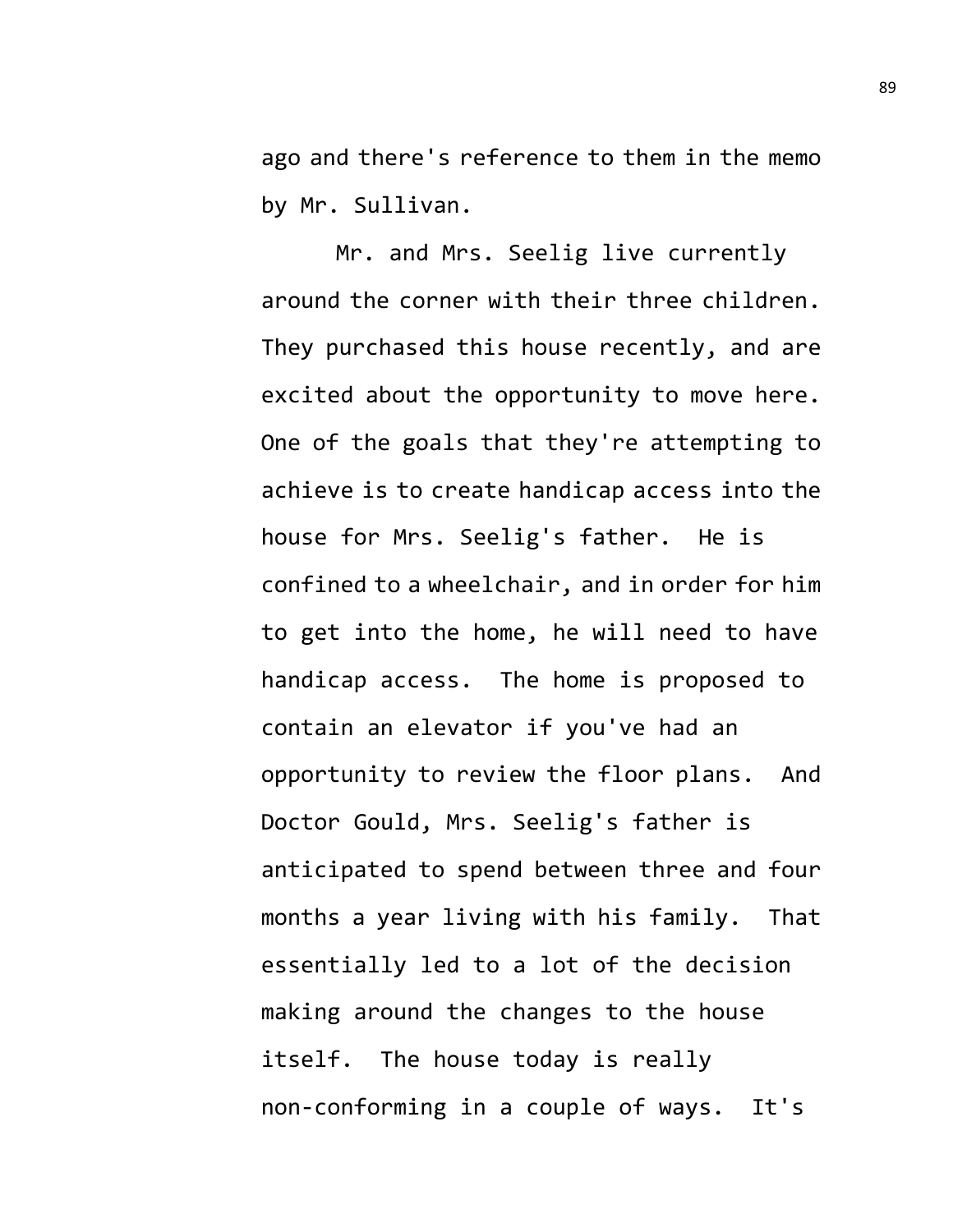large in terms of its permitted FAR than what the district would provide, but it also has rear setback violations. And we have spent a fair bit of time examining the rear of this house because that's where the majority of the changes are occurring. Just an overview of what's being proposed here are essentially three changes to the single-family house. The creation of a new front entry which is sometimes referred to as a side entry, but it -- presently there's -- the secondary entry to the house is down the end of a narrow, some narrow path. The proposal, which has been reviewed and approved by the Historical Commission, would put a porch there and a small mudroom addition that would allow access into the house, a new secondary means of access that would probably be the principal means of access for the Seelig family. As they use the house it would be at the end of the driveway.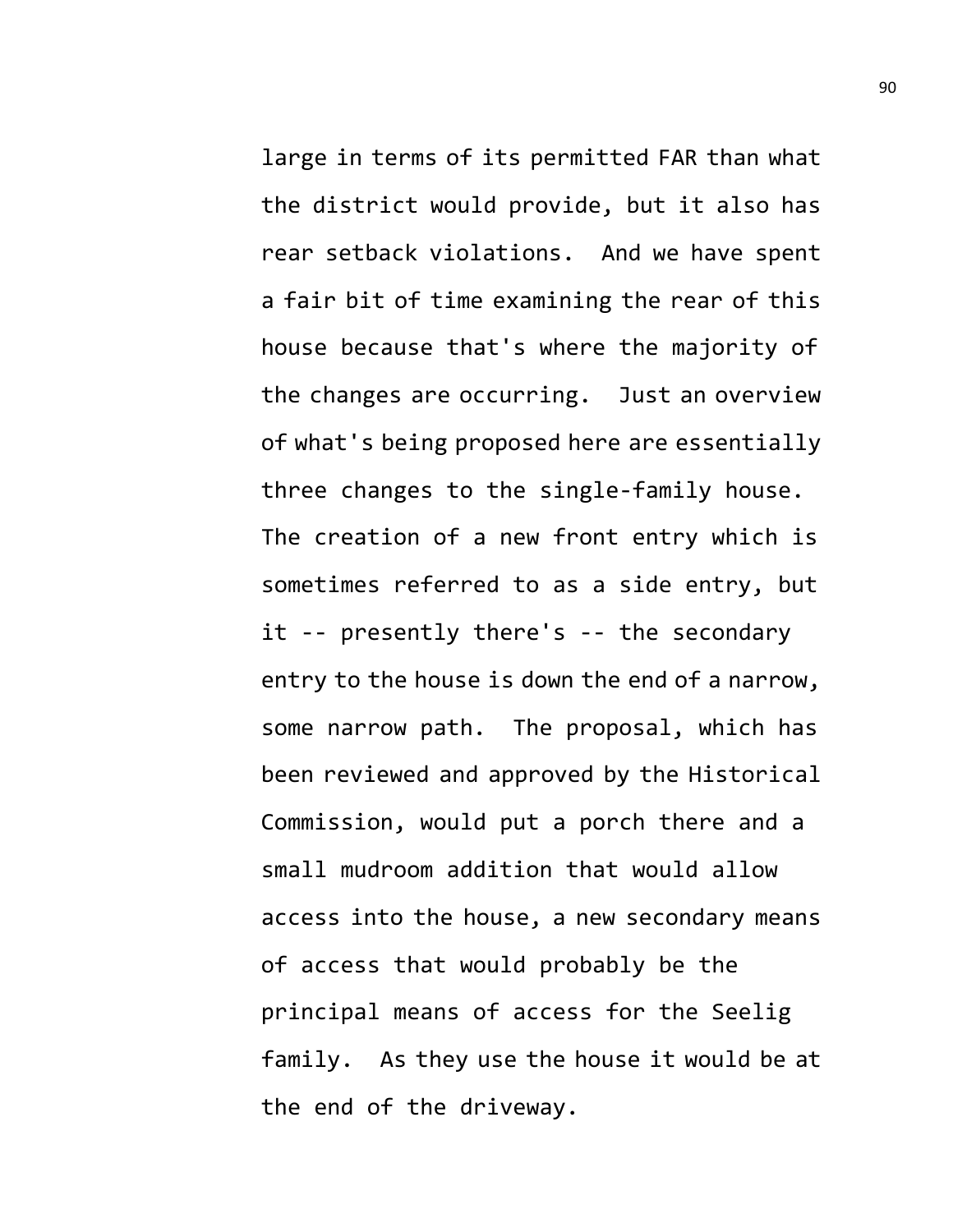The two other changes that are being proposed to the house are occurring in the rear. If you look at the site plan, you'll notice that the house today has a one-story room which we referred to in the submissions and in some of our writings, as an octagonal room it extends off the back of the house and it also, if you look at the floor plan, it's actually a recessed room, too. It's about four or five steps down off of the living room.

## MARGARET SEELIG: Up.

ATTORNEY JAMES RAFFERTY: Up. Excuse me. So it is not level with the living room, with the floor of the rest of the house. And as the Seeligs and their architect and I looked at what opportunities might be possible with the house, within the context of the Zoning requirements, one of the areas that was focussed on was replacing that octagonal room. And the intention was to and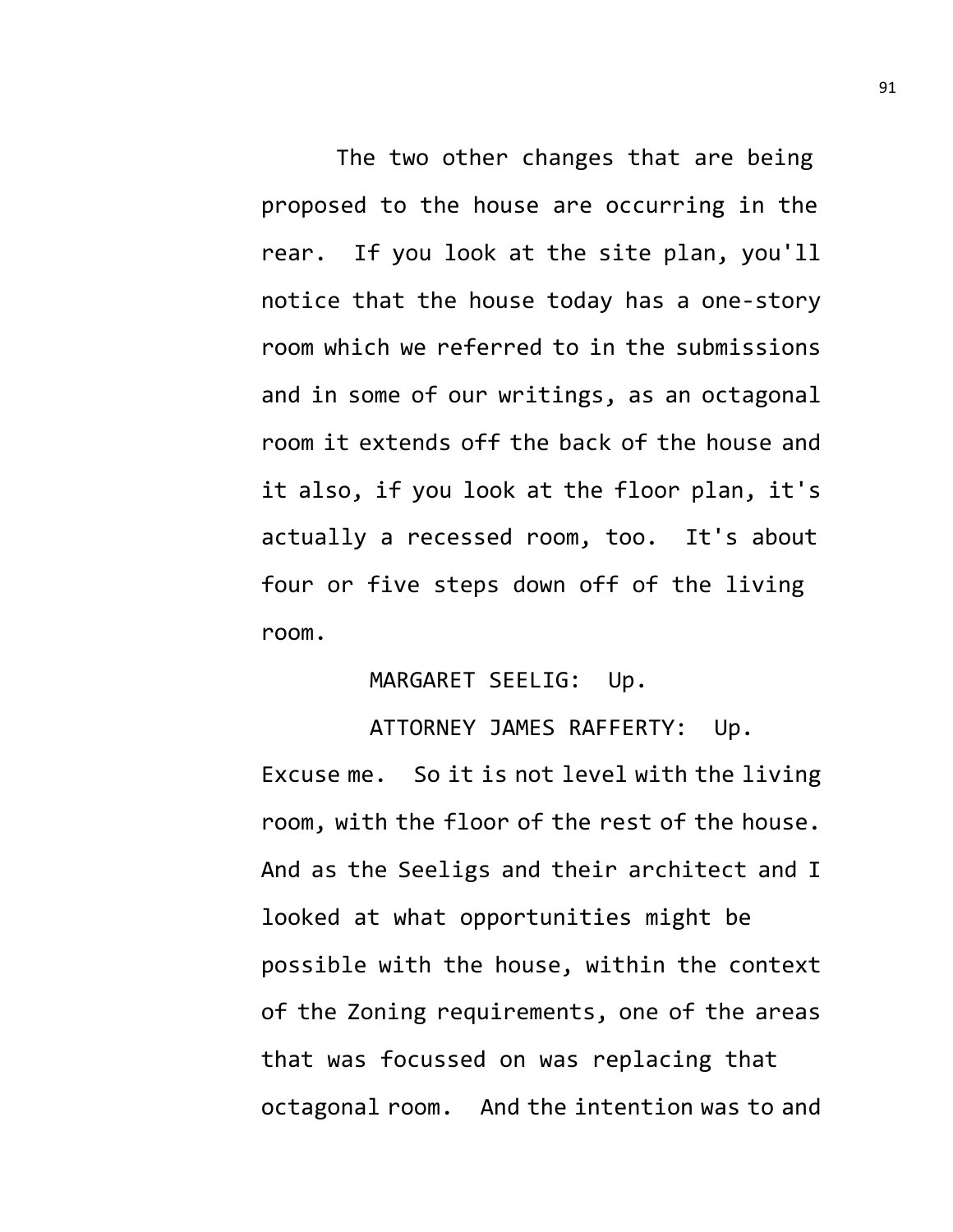is to remove that room and replace it with a comparably sized room adjacent to it. But that room will be more functional. It would be on the same level as the other floor of the house, and it would also provides for better circulation. And we did prepare an analysis, I think it's highly relevant in terms of understanding the impact that particular change has. There's a side-by-side comparison. I have a couple of copies. Mr. Hart has even more. That explains both the volumetric and setback differences when you remove the octagonal room and replace it with the rectangular room. In fact, because the rear lot line is not parallel to the street and slopes as you move in a direction towards the west?

STEPHEN HART: South.

ATTORNEY JAMES RAFFERTY: South. You actually increase, the setback becomes more generous. So as you look at the plan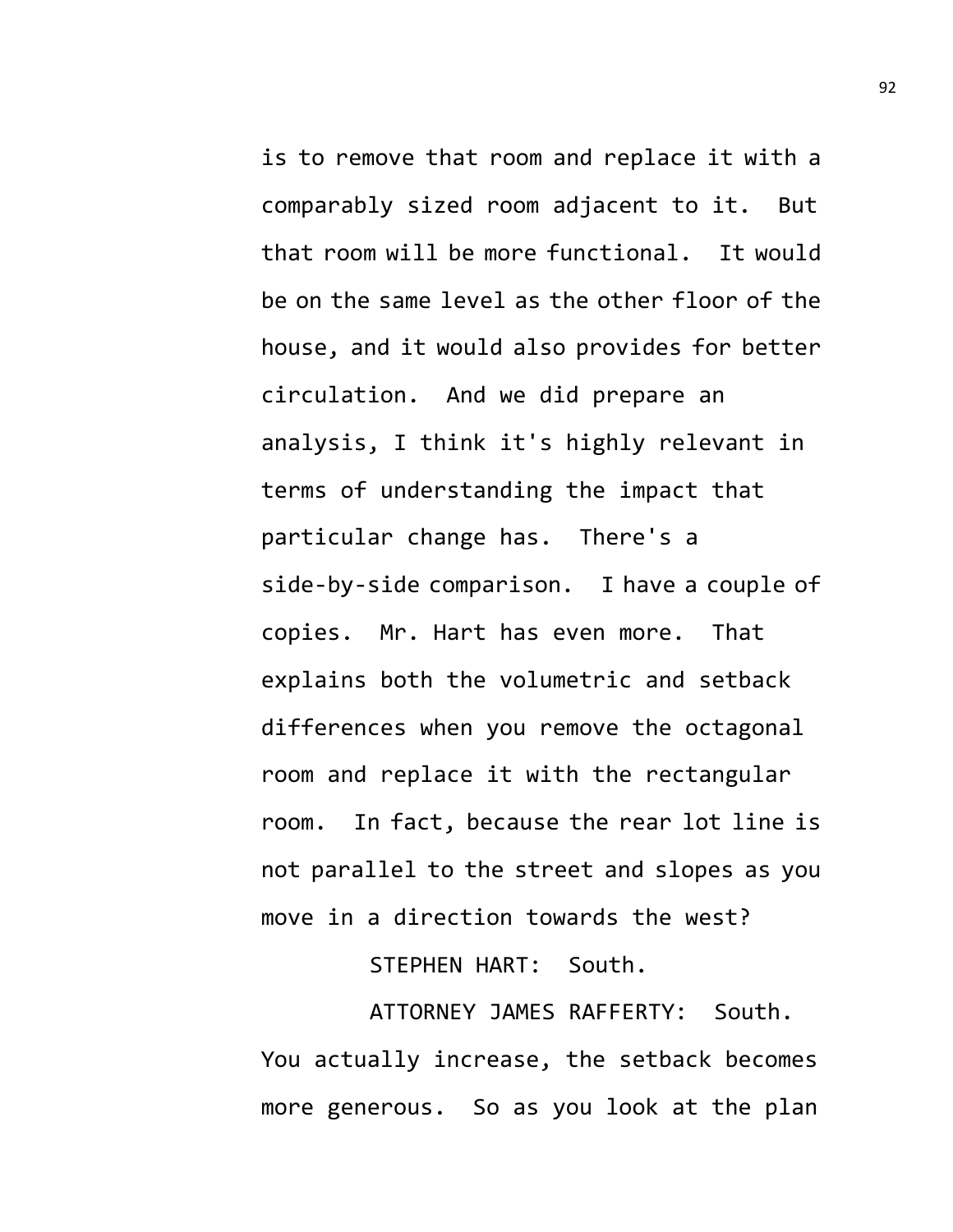here you'll see both in terms of volume and footprint, that this represents a change that reduces the non-conforming nature of the existing one-story room. It becomes more conforming in terms of setback, and less of that room is in the rear setback than the current room and the room that it is proposed to replace.

I think that's relevant for that particular portion of the application on a number of levels, and chief among them is to allow the Board to explore whether or not there are any new non-conformities being created as a result of this proposed change. This is a single-family house as you know, and there is a provision in Section 6 that says a determination -- if there's no intensification or addition to the non-conforming element, then there is a process for approving this based on a determination that there is -- that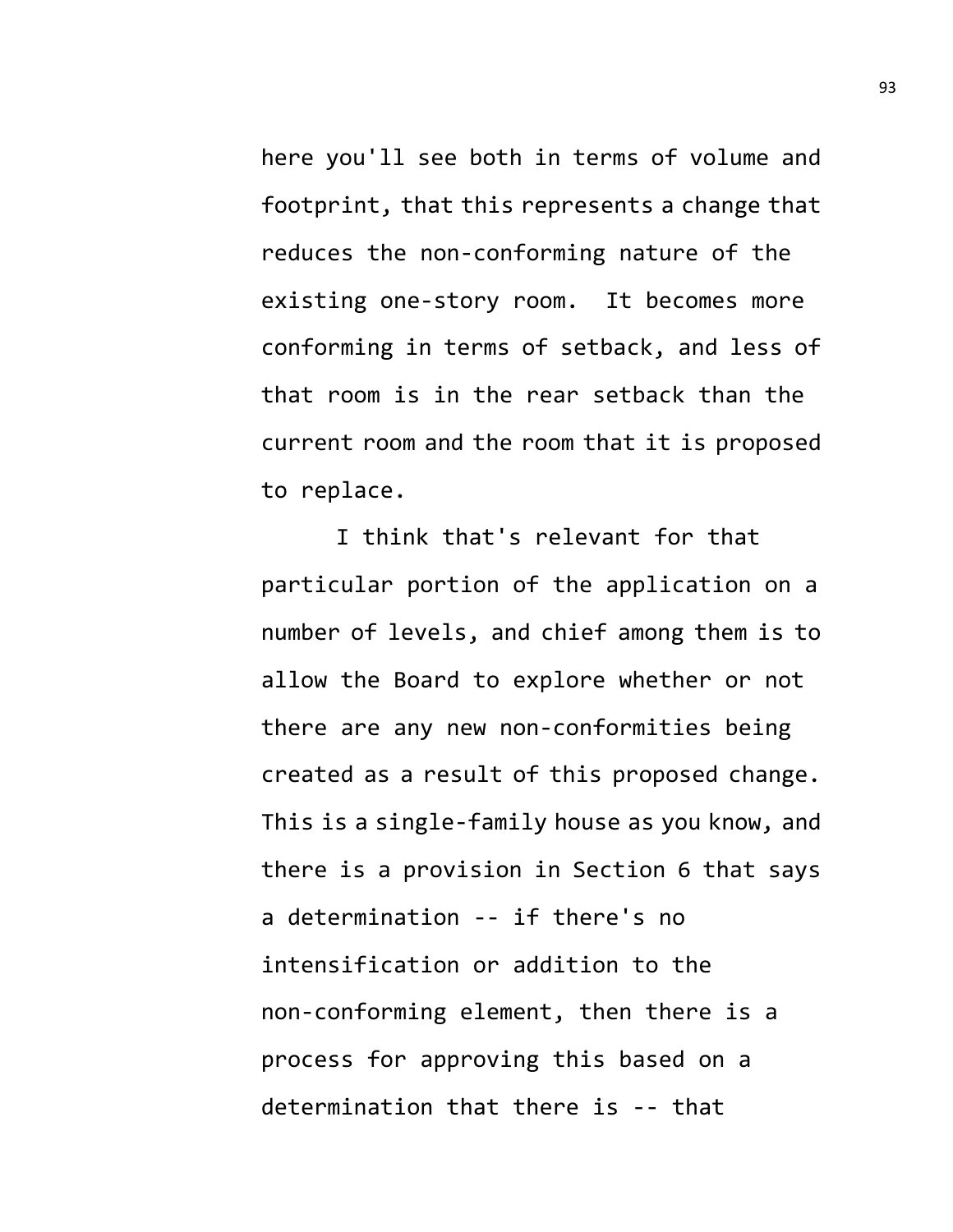this -- that the proposed alteration does not create a more intensification of the non-conformity. So in this case we will wind up with regard to the removal of that room, because that room in its current configuration has a full basement and the successor room doesn't have a basement, there's actually less GFA involved in that room. We also included a volumetric comparison of the height of that room, and Mr. Heart could probably pass that out, too, showing that the room for the successor room, in addition to being more conforming to the rear setback, is lower in height than its successor.

Now, the proposal when it was originally submitted also included a covered porch in the area next to this room. And as you know the presence of that roof would have meant additional GFA addition. And we've had some extensive conversations with the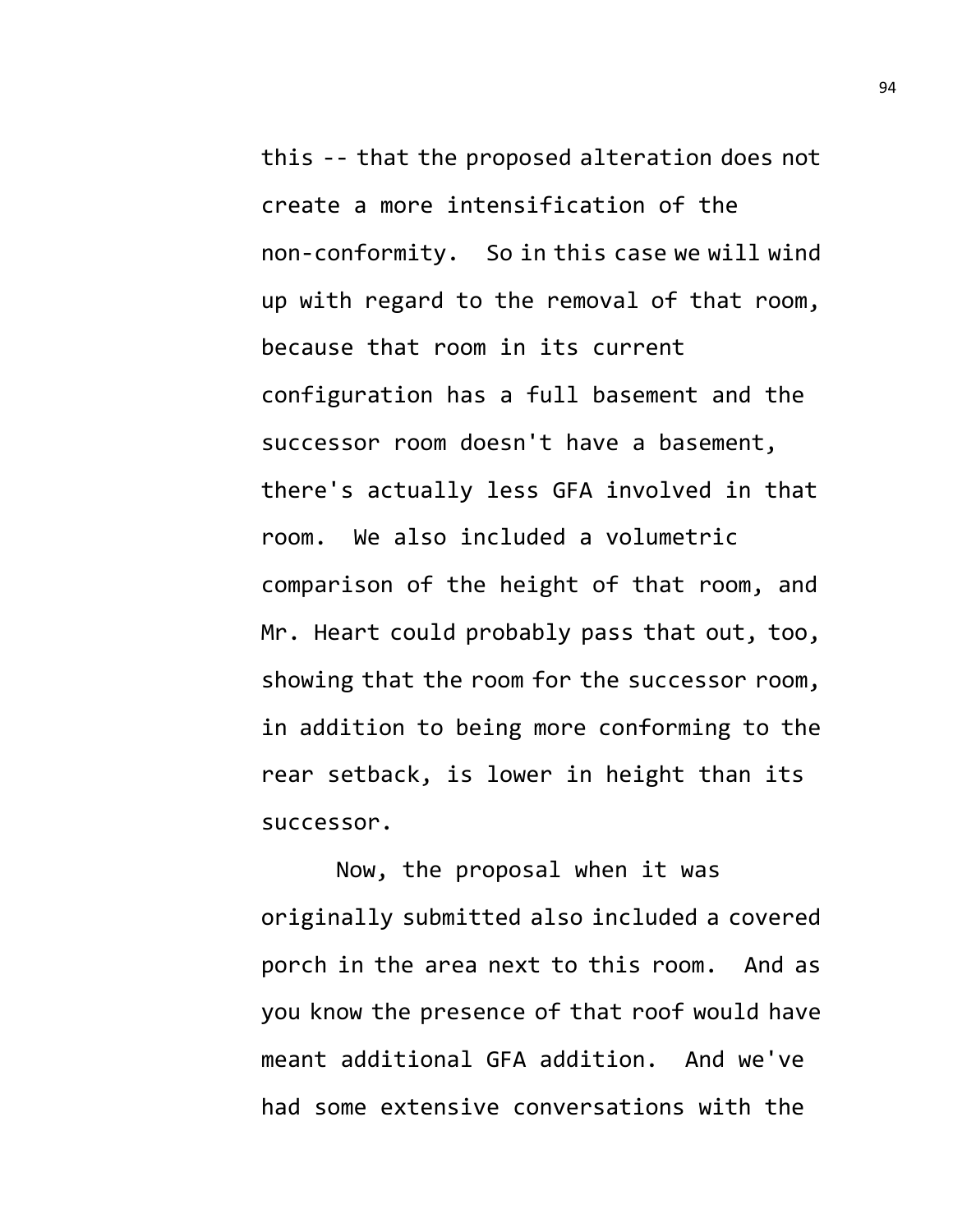rear abutter, and there's been a lot of focus on trying to mitigate and minimize any impacts that this change would have, as seen from that abutter's property, particularly their backyard. We did include a Google Earth photo that explains the relationship. So in looking at the covered porch, there was some expression that that covered porch, that even the roof of that might be problematic so that's been changed. So that represents now an as-of-right element.

The other significant change to the project as originally proposed involves the second portion of this addition. And you can again see that.

Through the use of the site plans to show you the changes what's before you. I hope everyone has one. What's before you are three site plans; the original is the existing conditions. The second one is -- CONSTANTINE ALEXANDER: I'm sorry,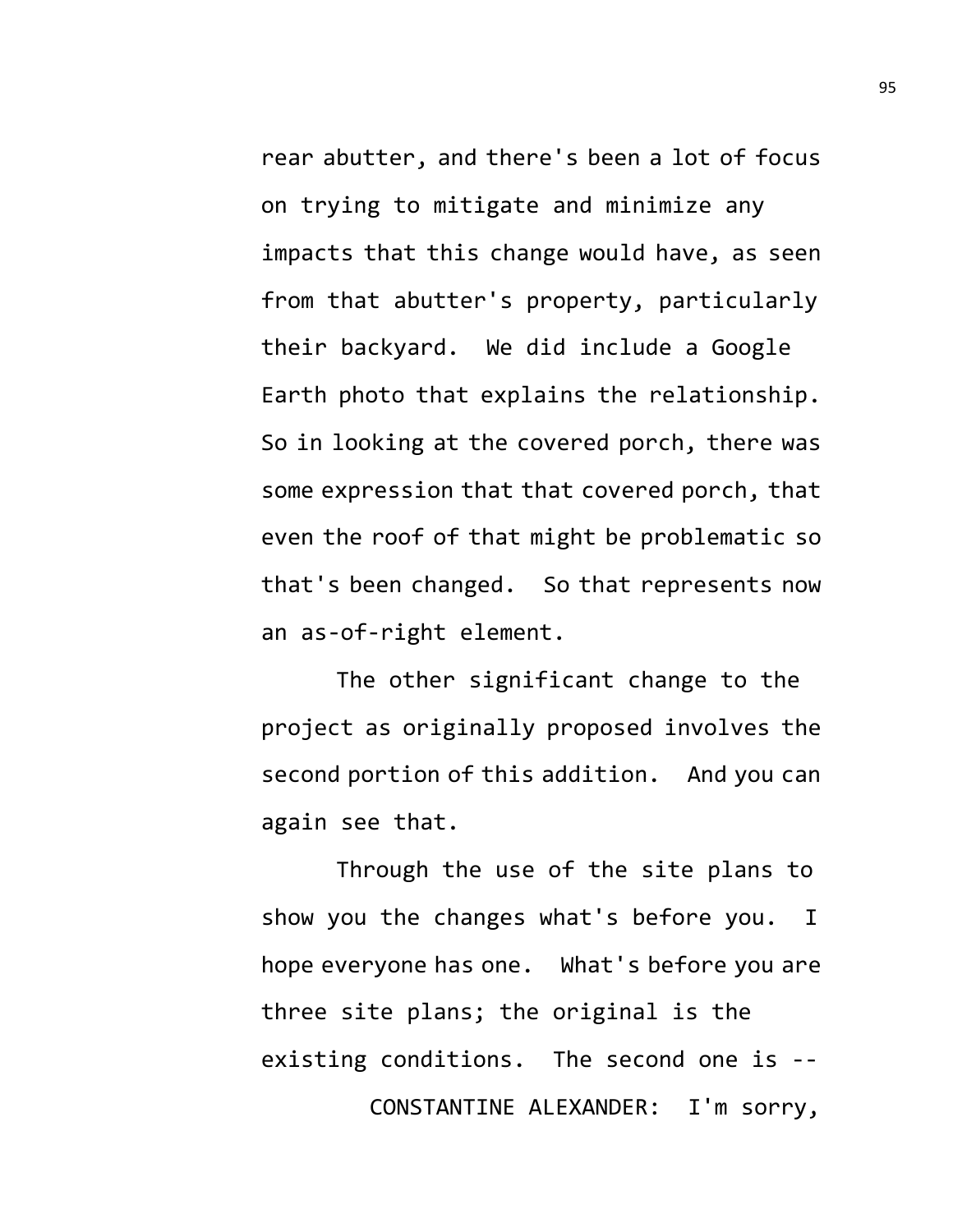Mr. Rafferty, looking through the files, which plans are you working with?

ATTORNEY JAMES RAFFERTY: We're on this package of three site plans.

So the three, you can see the existing conditions as they are in the first sheet.

CONSTANTINE ALEXANDER: Right.

ATTORNEY JAMES RAFFERTY: The second sheet shows the current proposal. And the third sheet, and the real reason I wanted to draw this to your attention, because the application as originally filed, included an additional element, and its relevance for the Board and their analysis of this case understand that that, the creation of that or the introduction of that element at the ground floor would have resulted in a new rear setback. It would have increased the non-conformity of the excessing setback because it would be by extending in that direction, and as I mentioned, the slope of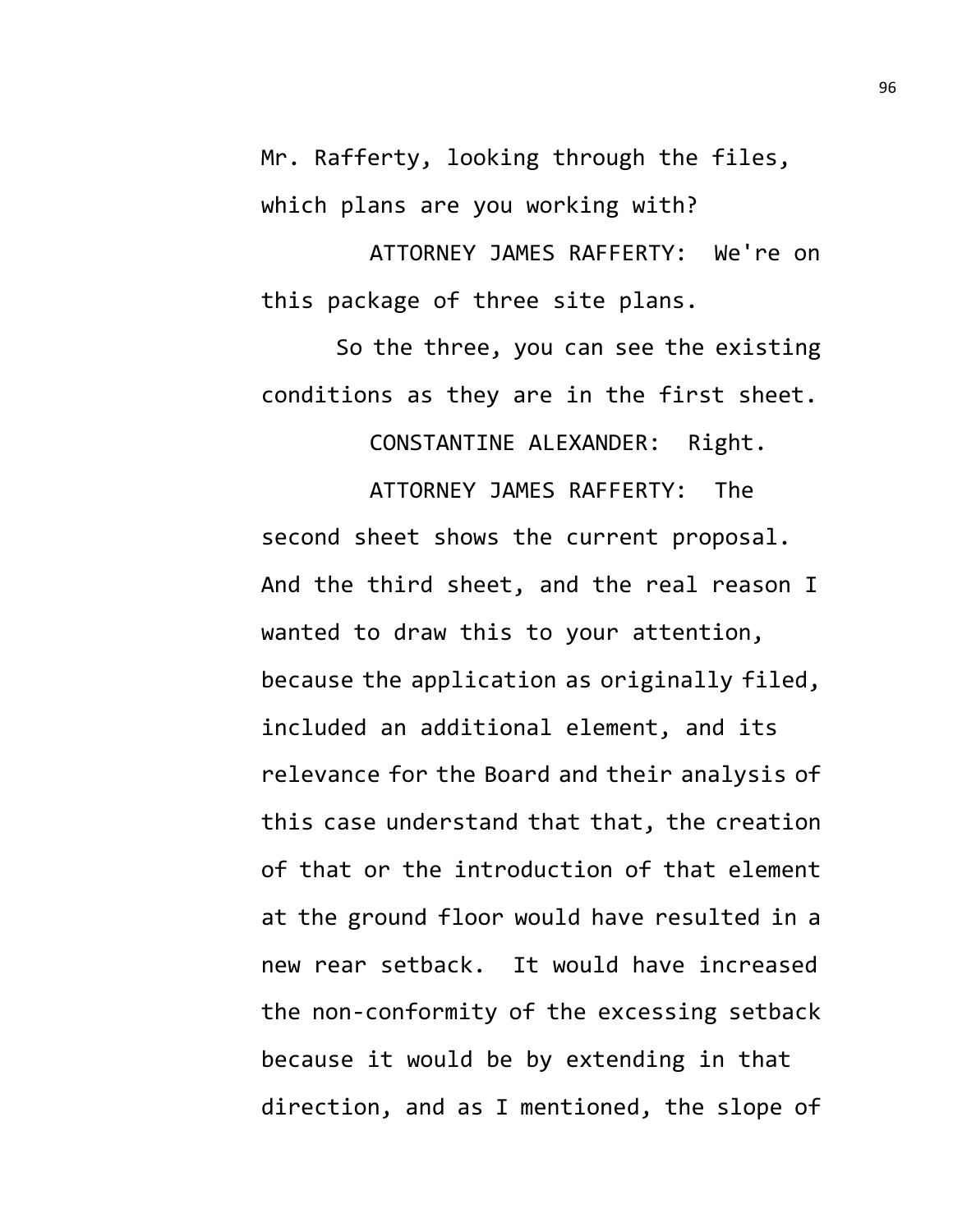the lot line, the original dimensional form showed that the setback then was going from seven feet, five inches to about six feet, eleven when that element was there.

CONSTANTINE ALEXANDER: Right.

ATTORNEY JAMES RAFFERTY: That has been removed now.

CONSTANTINE ALEXANDER: Right.

ATTORNEY JAMES RAFFERTY: So there is no change in the rear setback. The rear setback remains at the corner that's depicted if you compare the existing and the current, you'll see 7.6 or seven feet, six inches or 7.5 feet.

CONSTANTINE ALEXANDER: So, you're still non-conforming as to rear yard setback, but what you want to do doesn't increase the non-conformity. It's going to maintain the same non-conformity you had before?

ATTORNEY JAMES RAFFERTY: It doesn't change at all.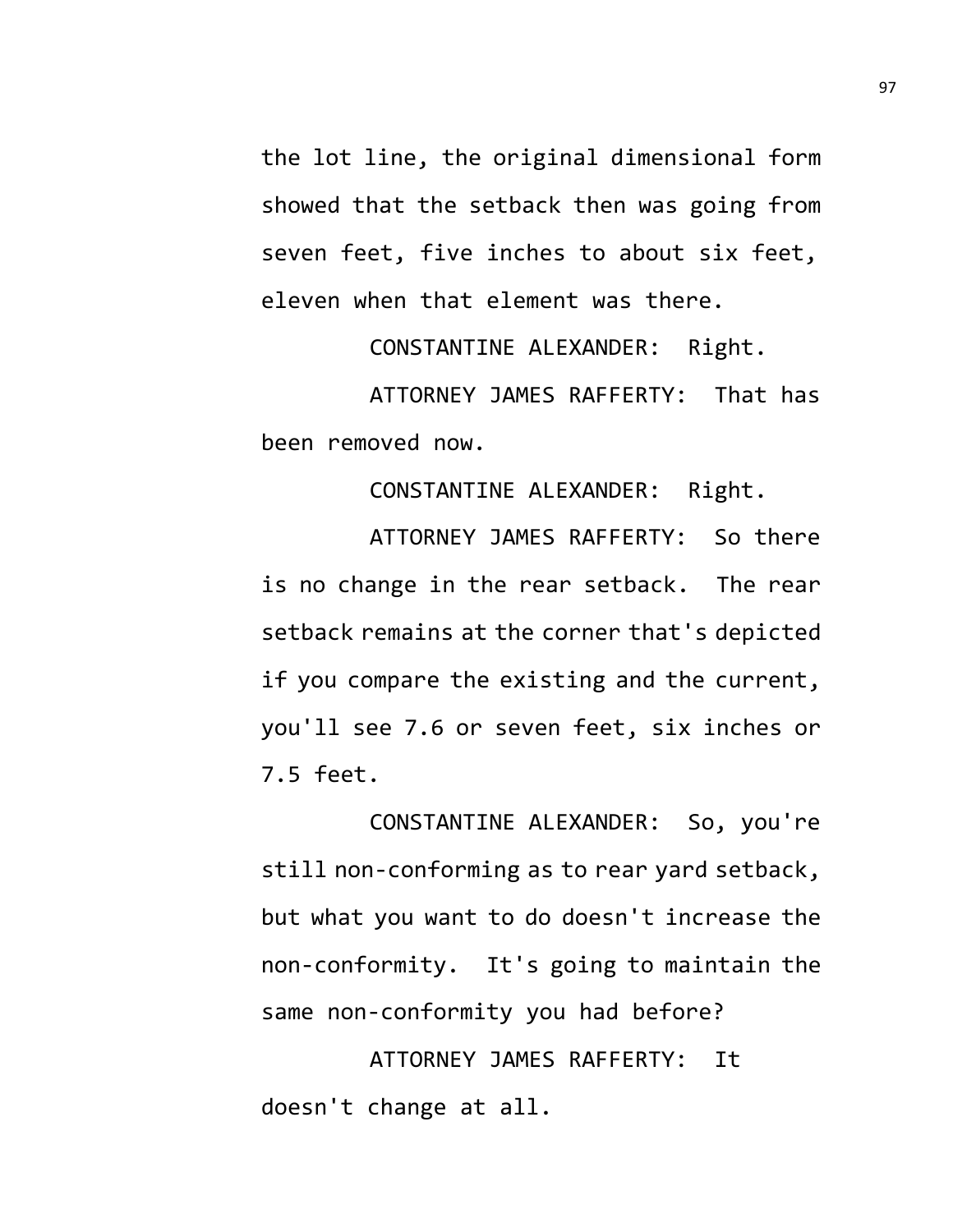CONSTANTINE ALEXANDER: It doesn't change at all?

ATTORNEY JAMES RAFFERTY: Yes. And we don't touch that -- there's no intensification --

CONSTANTINE ALEXANDER: Right.

ATTORNEY JAMES RAFFERTY: -- of the non-conformity here that the -- that the addition doesn't represent any intensity of the non-conforming element. So the non-conforming element, is at seven feet, six. It's defined, and you can see it in the photograph, it's defined by this. And we've done a volumetric comparison so the Board can understand what change is occurring there.

CONSTANTINE ALEXANDER: Swamped by paper here.

ATTORNEY JAMES RAFFERTY: Careful what you wish for. In the prior case we didn't have enough.

CONSTANTINE ALEXANDER: No, we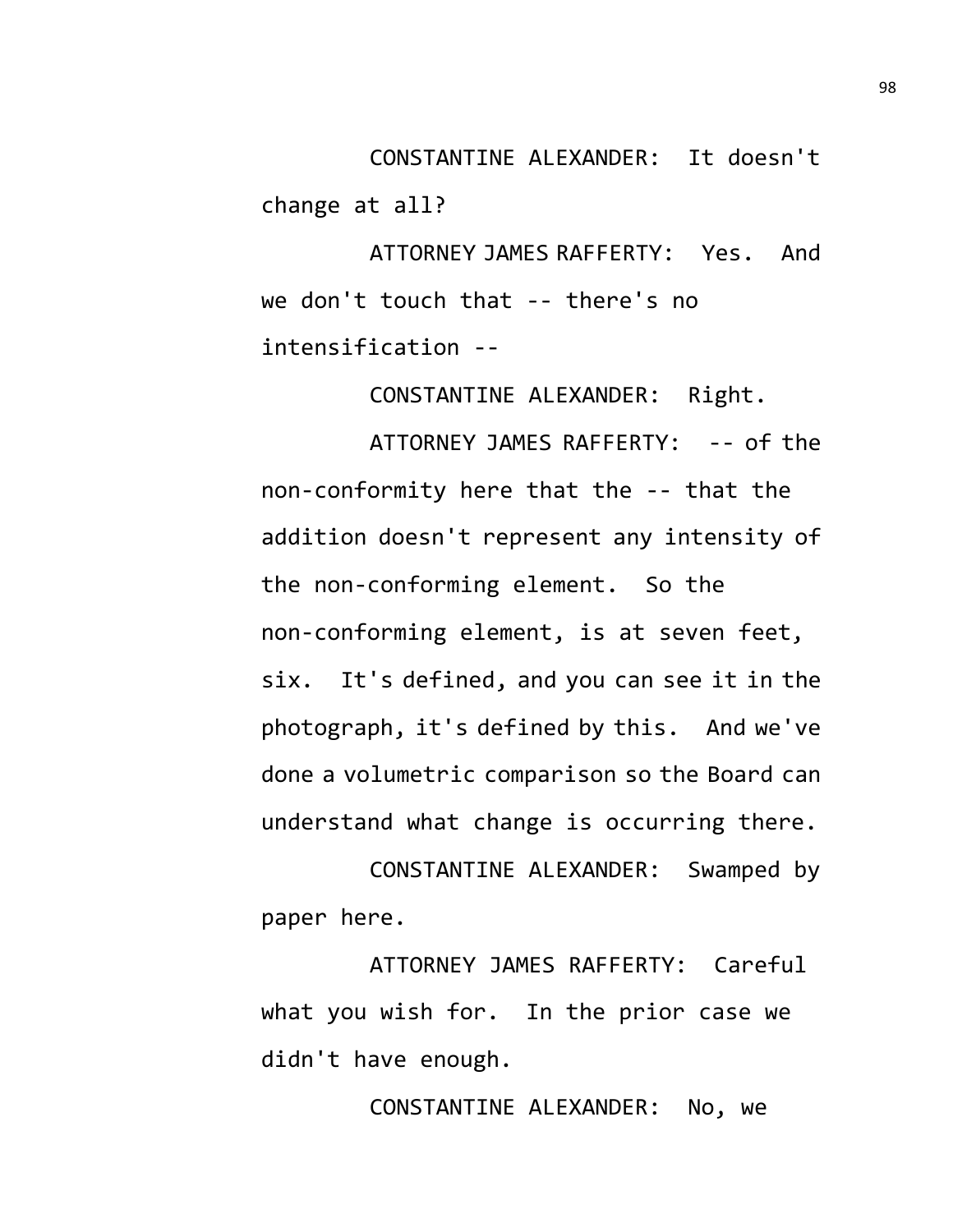didn't have it accurate.

ATTORNEY JAMES RAFFERTY: With Mr. Hart we don't suffer from that.

CONSTANTINE ALEXANDER: Stop with the paper now, okay?

ATTORNEY JAMES RAFFERTY: But what we provided in isolation is for the Board to understand now this second change to the proposal, to the house. And what's happening in this change is you can see, this enclosure right here which currently serves as an enclosure for a stairway into the basement, will get modified such that that non-conforming wall will increase in height in this area, but the distance is unchanged and thus the setback is unchanged. It's already included in GFA because the stairway goes to an occupied floor. So there is not a GFA change represented by this change. So as noted in the application, the net GFA at the end of the day is actually lower. And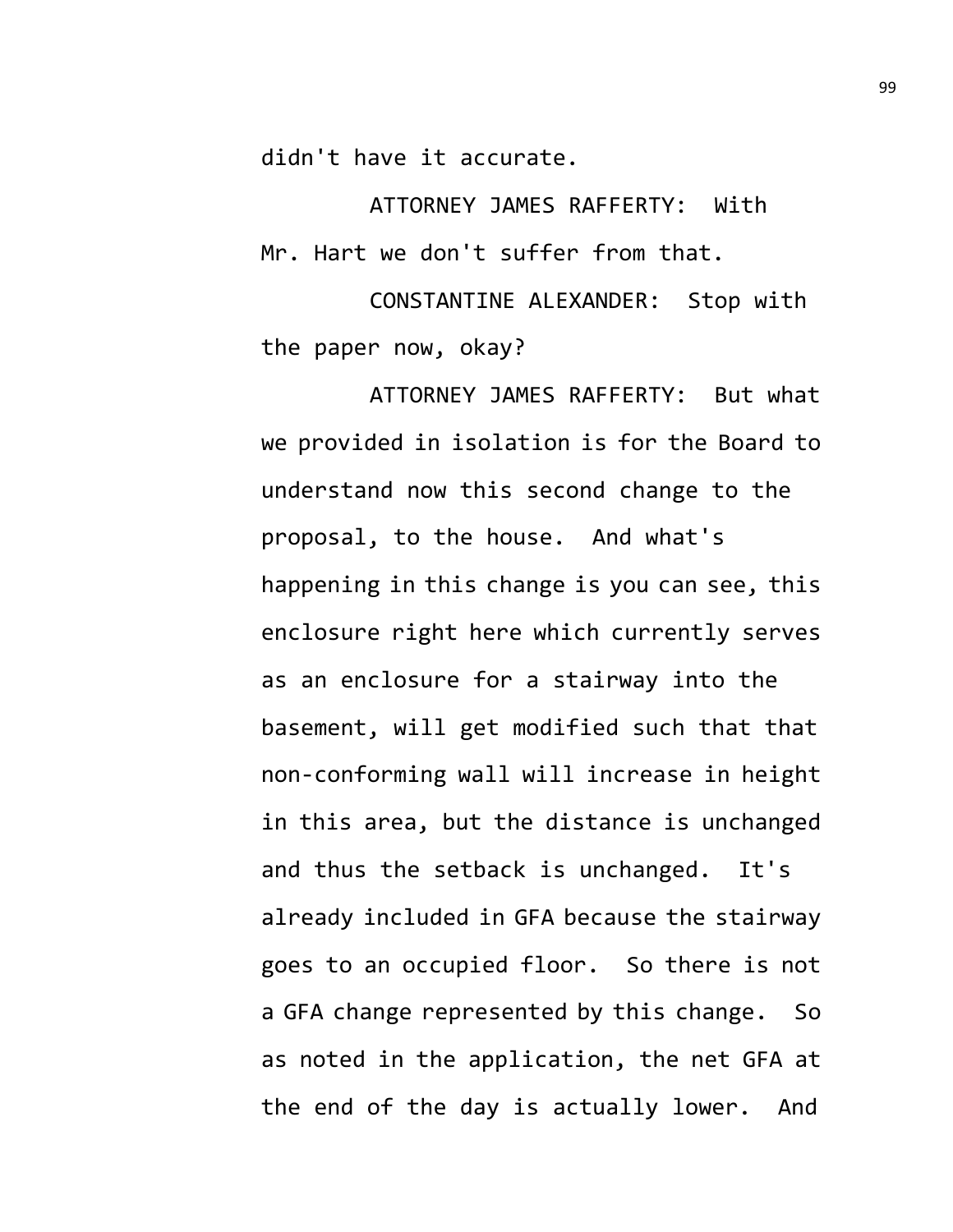that's not a result of a manipulation. That's simply a result of the removal of the basement and the use of mechanical equipment. There's no filling in basements here.

So we find ourselves in a situation now that unlike when the case was originally filed, we were looking for setback, rear setback relief because we were taking it a small distance. We were going from the seven foot, five to a six foot, nine. We are not looking for that relief in this case now. We are looking for relief to allow for these three changes that I've described, two in the rear and one in the back.

CONSTANTINE ALEXANDER: Why do you need relief for those three changes?

ATTORNEY JAMES RAFFERTY: We need relief for the changes for two reasons:

The first as I noted earlier, has to do with creating handicap accessibility into the structure. The floor of this room right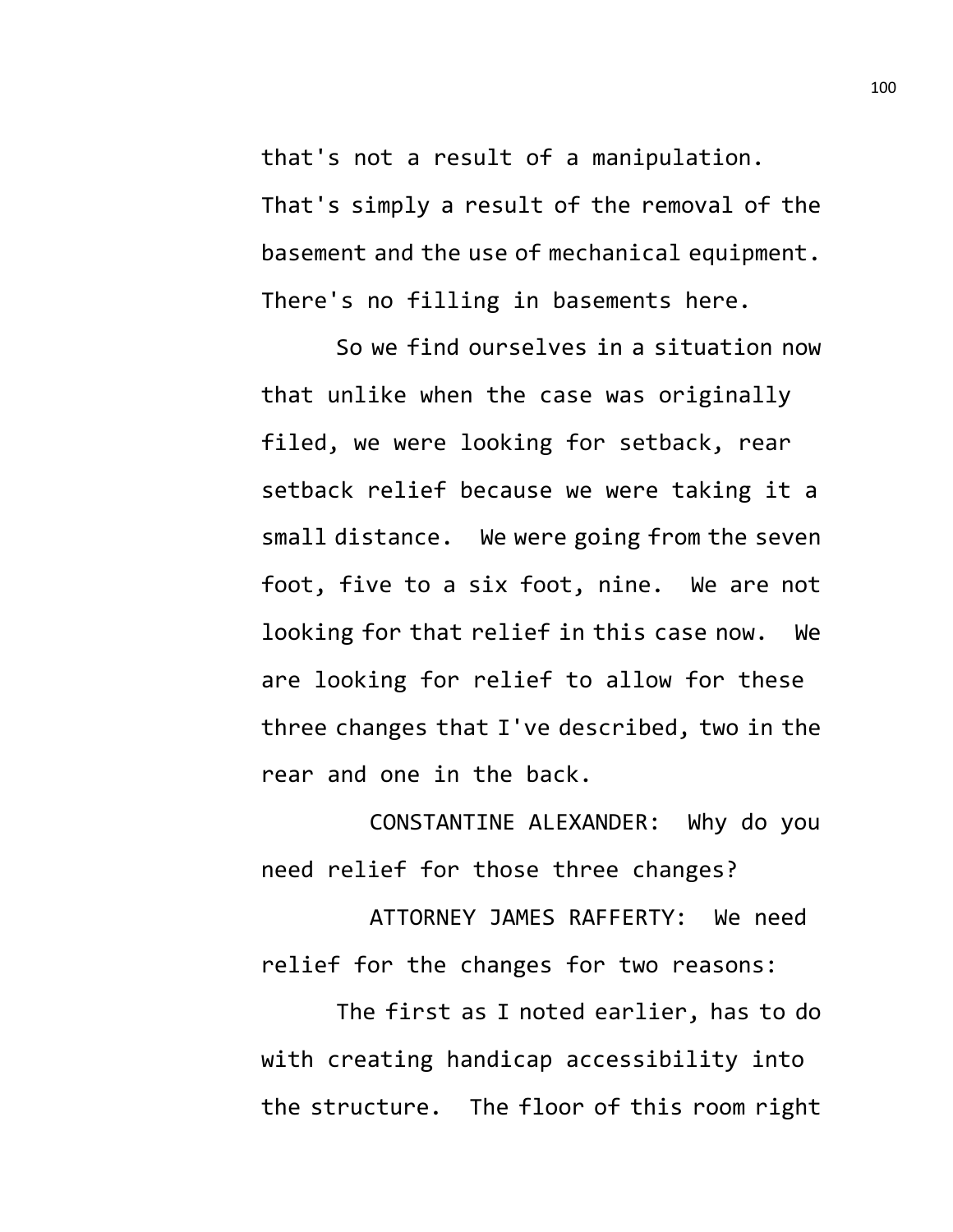here in this location is not level with the floors, it's not accessible. And the -- it becomes not usable for someone in a wheelchair.

The second, the expansion here doesn't change the GFA. What it does is allows for a slightly more generous family room or kitchen area.

CONSTANTINE ALEXANDER: What is the Zoning? You don't need Zoning relief for the rear yard setback?

ATTORNEY JAMES RAFFERTY: That's correct.

CONSTANTINE ALEXANDER: And you don't -- you have a GFA issue obviously. Although you're reducing the GFA, you're still when all is done, you went over the permissible GFA for the lot.

ATTORNEY JAMES RAFFERTY: But we would not have intensified the non-conforming GFA.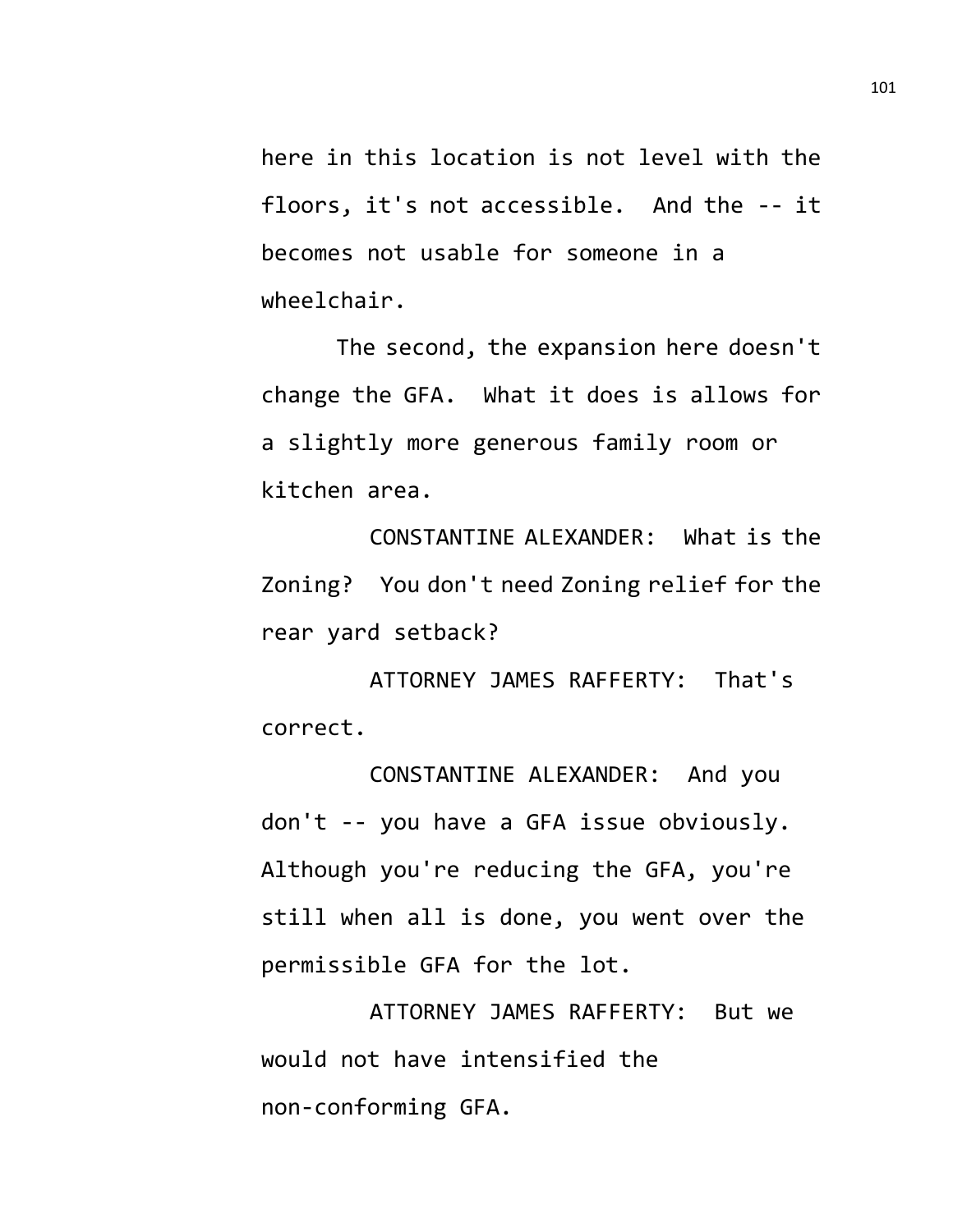CONSTANTINE ALEXANDER: To be sure. Anything else with the Zoning analysis?

ATTORNEY JAMES RAFFERTY: No. We have a change in the rear setback from the octagonal room to the rectangular replacement, but that also doesn't represent an increase. It does not represent an increase.

MARGARET SEELIG: It's a decrease.

ATTORNEY JAMES RAFFERTY: Right. So the issue before the Board --

CONSTANTINE ALEXANDER: Right.

ATTORNEY JAMES RAFFERTY: -- in the context of the relief is scaled back then as originally submitted.

CONSTANTINE ALEXANDER:

Understood.

MAHMOOD FIROUZBAKHT: You're building in the setback and that's the relief you're seeking?

ATTORNEY JAMES RAFFERTY: No.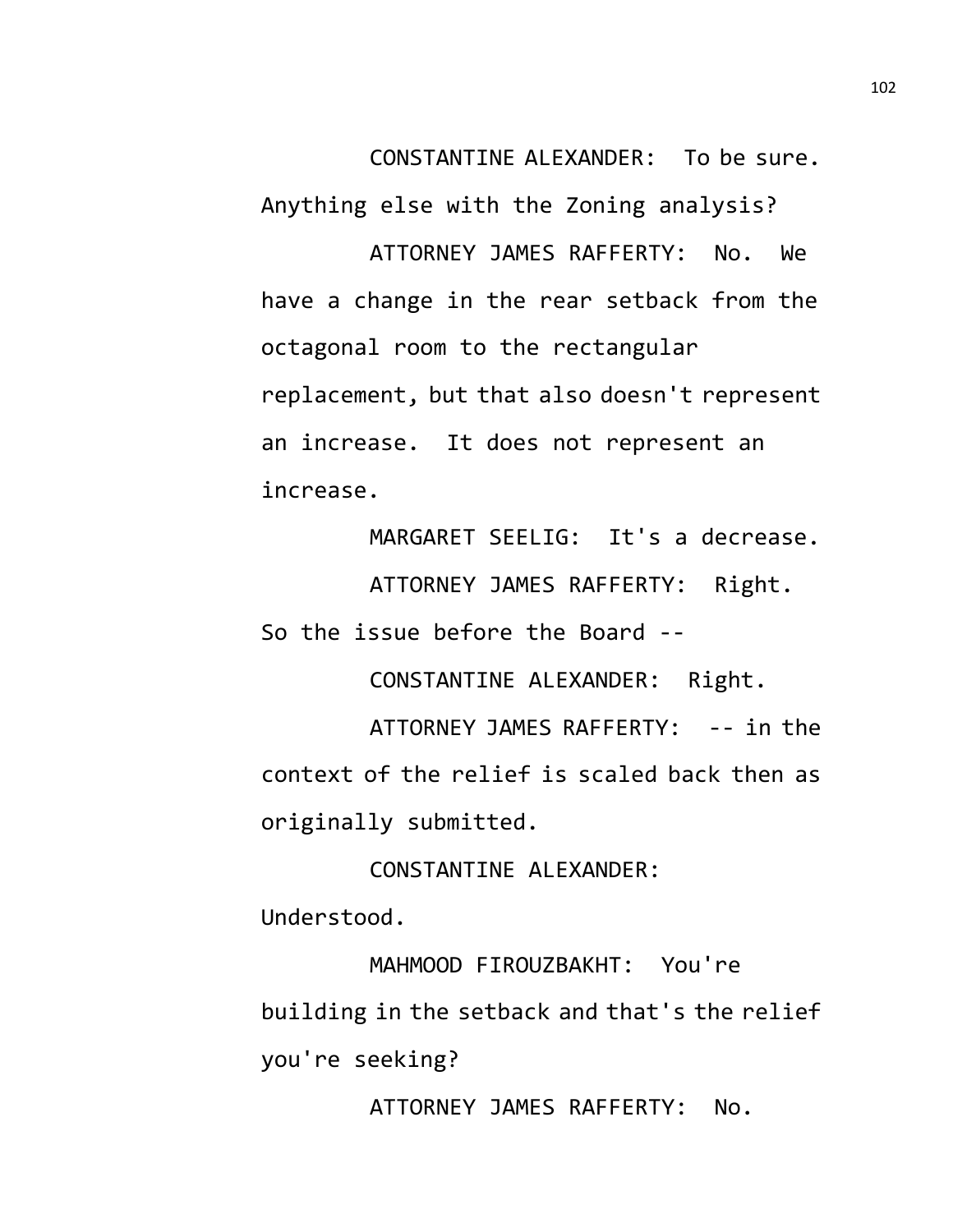We're already in the setback. And we're extending a wall. We're extending a wall that's already in the setback. So that's, that's the -- the relief located here is we're building a wall within the setback.

I think the rectangular is a very interesting issue as to whether or not there could be -- if there's a determination under the Section 6 standard that there hasn't been an intensification as a result of shifting that room, I'm not sure that it wouldn't qualify for a relief under Special Permit. But we applied for a Variance and that becomes our issue.

CONSTANTINE ALEXANDER: I'm sorry, I'm still a little confused. You are not -- you are seeking rear yard setback relief. You're not intruding any further into the rear yard, but because of the changes that you're proposing, you are still doing construction in the rear yard setback. Is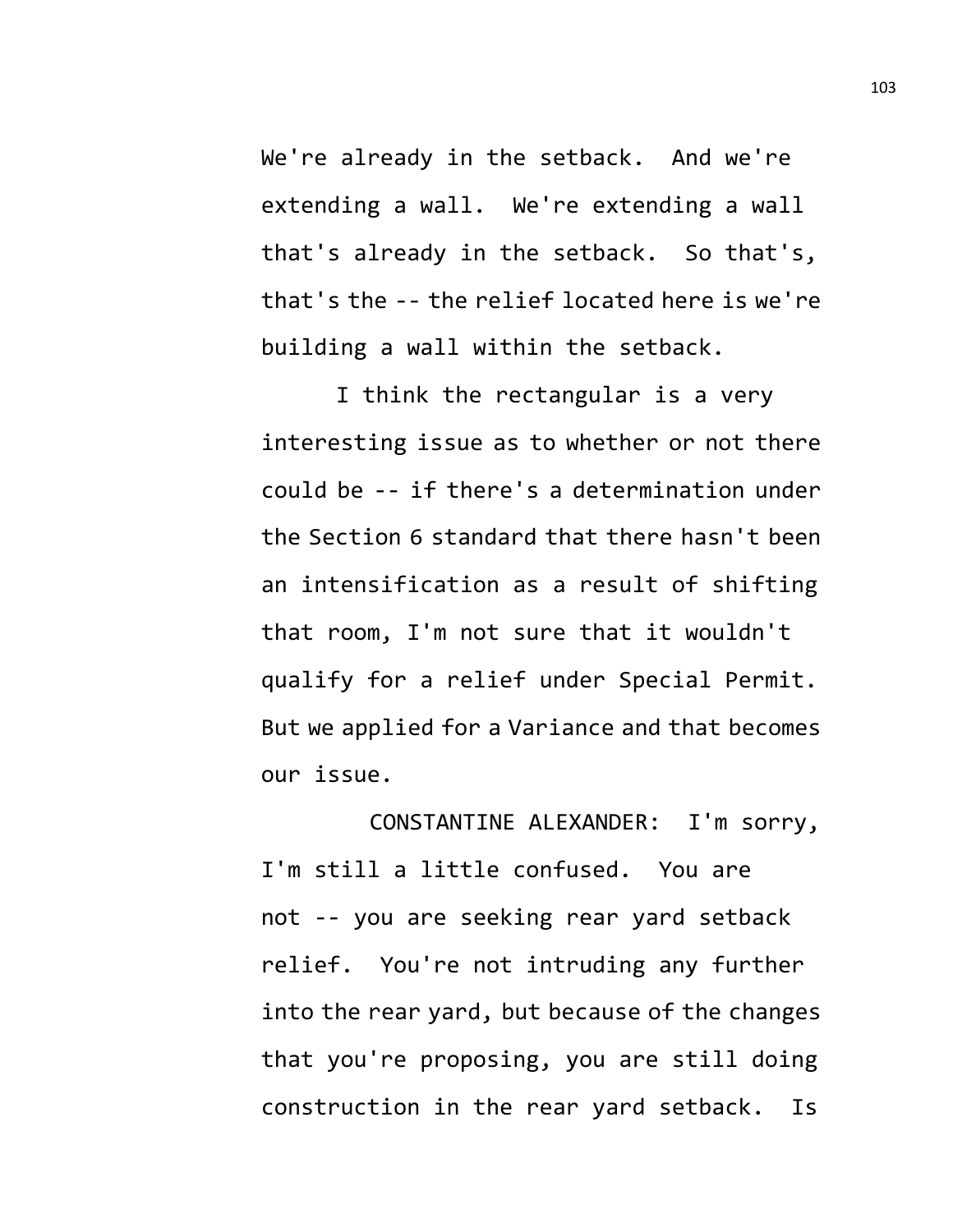that not right?

ATTORNEY JAMES RAFFERTY: Well, we're doing construction, that's correct. So as you can see from that early analysis, a portion of the new rectangular room is in the rear setback. So that's occurring within the setback. There is the element of Section 6, and that's why I introduce it. That says well, if the determination of whether or not, the mere fact that's in the setback, doesn't necessarily mean it does not qualify for

that  $-$ 

CONSTANTINE ALEXANDER: My reading of Section 6 and we're talking Section 6 in the General Laws not the Zoning Laws.

ATTORNEY JAMES RAFFERTY: Understood, right.

CONSTANTINE ALEXANDER: It's a little bit of apples and oranges. Either you come before us and seeking a Special Permit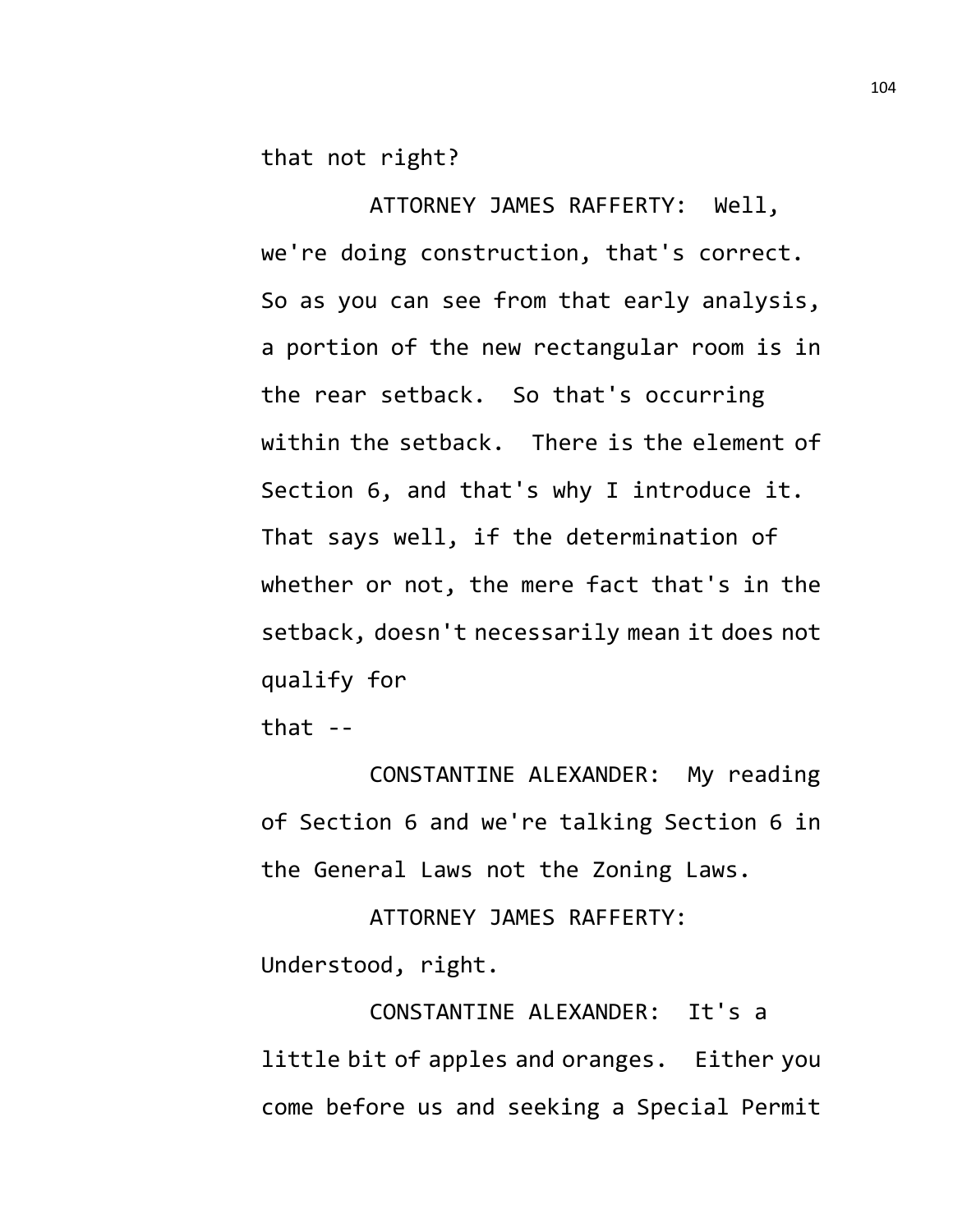under Section 6 and we apply the Section 6 standard, or you come before us, as you're doing tonight, seeking a Variance in which case you have to meet the requirements for a Variance under Chapter 40-A under our Zoning Ordinance. I don't think you can mix and go back and forth and pull in notions of Section 6 to justify a Variance. That's why I think you're confusing the Board. You're reference is to Section 6.

ATTORNEY JAMES RAFFERTY: Well, what I'm suggesting, and I apologize for the confusion, is with the change -- with the modification in the plan from the original application, which would have created a new encroachment into the rear setback.

CONSTANTINE ALEXANDER: Right.

ATTORNEY JAMES RAFFERTY: That I do think it's of some relevance, whether or not the Board makes a determination that what's happening here doesn't result or isn't the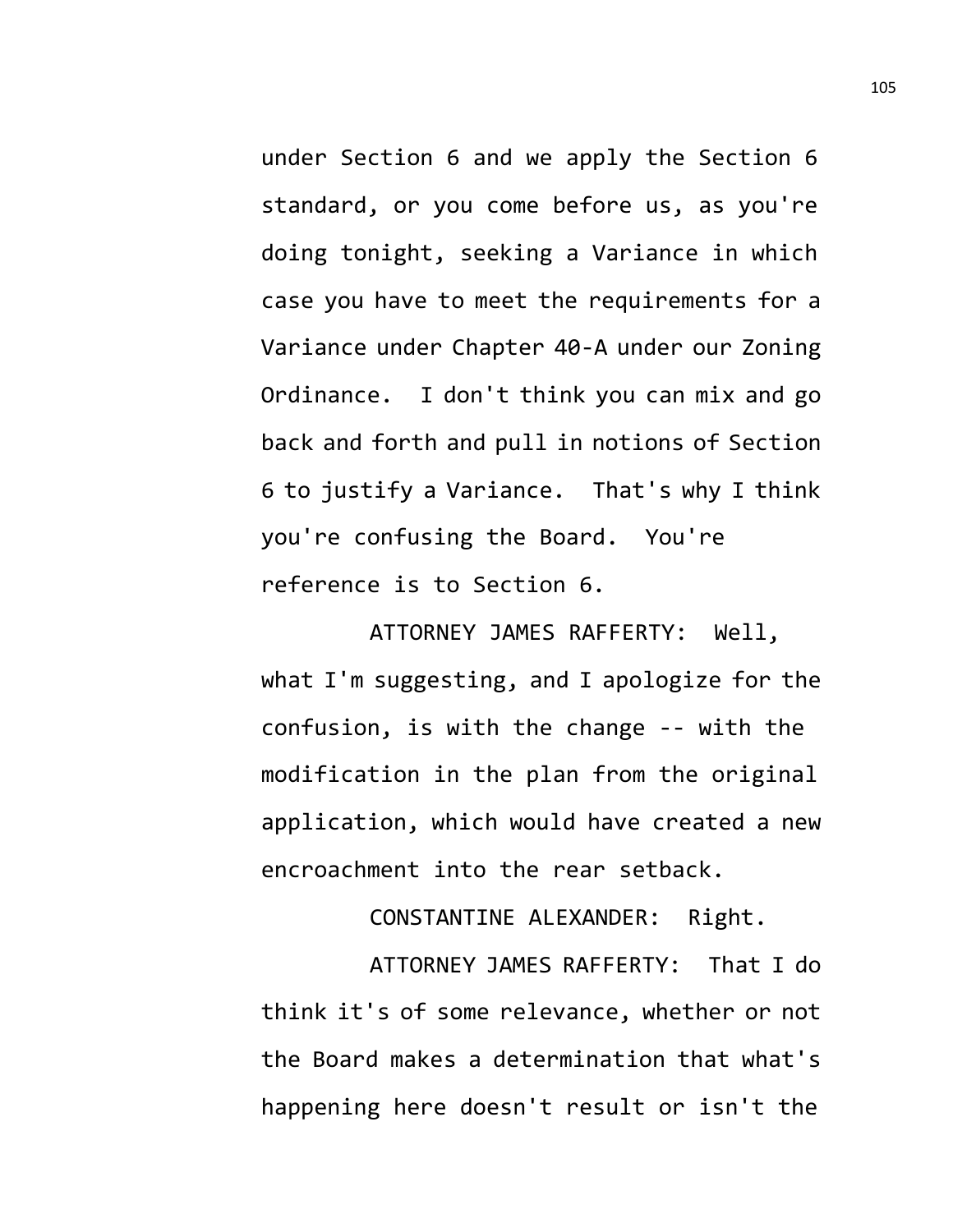result -- isn't leading to an intensification of a non-conformity. I have been over this with staff, and I think their conclusion is that we do need the Variance. We are, with the rectangular room, we are within the rear setback less so than the prior one. So we -- accepting that determination from the staff, we're here tonight for a Variance. We're mindful of the hardship requirements associated with the Variance, but one of the tests in analyzing the Variance, of course, is its impact, a derogation from the intent of the Ordinance.

CONSTANTINE ALEXANDER: And there the Section 6 analysis is relevant.

ATTORNEY JAMES RAFFERTY: That's my point.

CONSTANTINE ALEXANDER: I understand that.

> ATTORNEY JAMES RAFFERTY: Correct. CONSTANTINE ALEXANDER: I would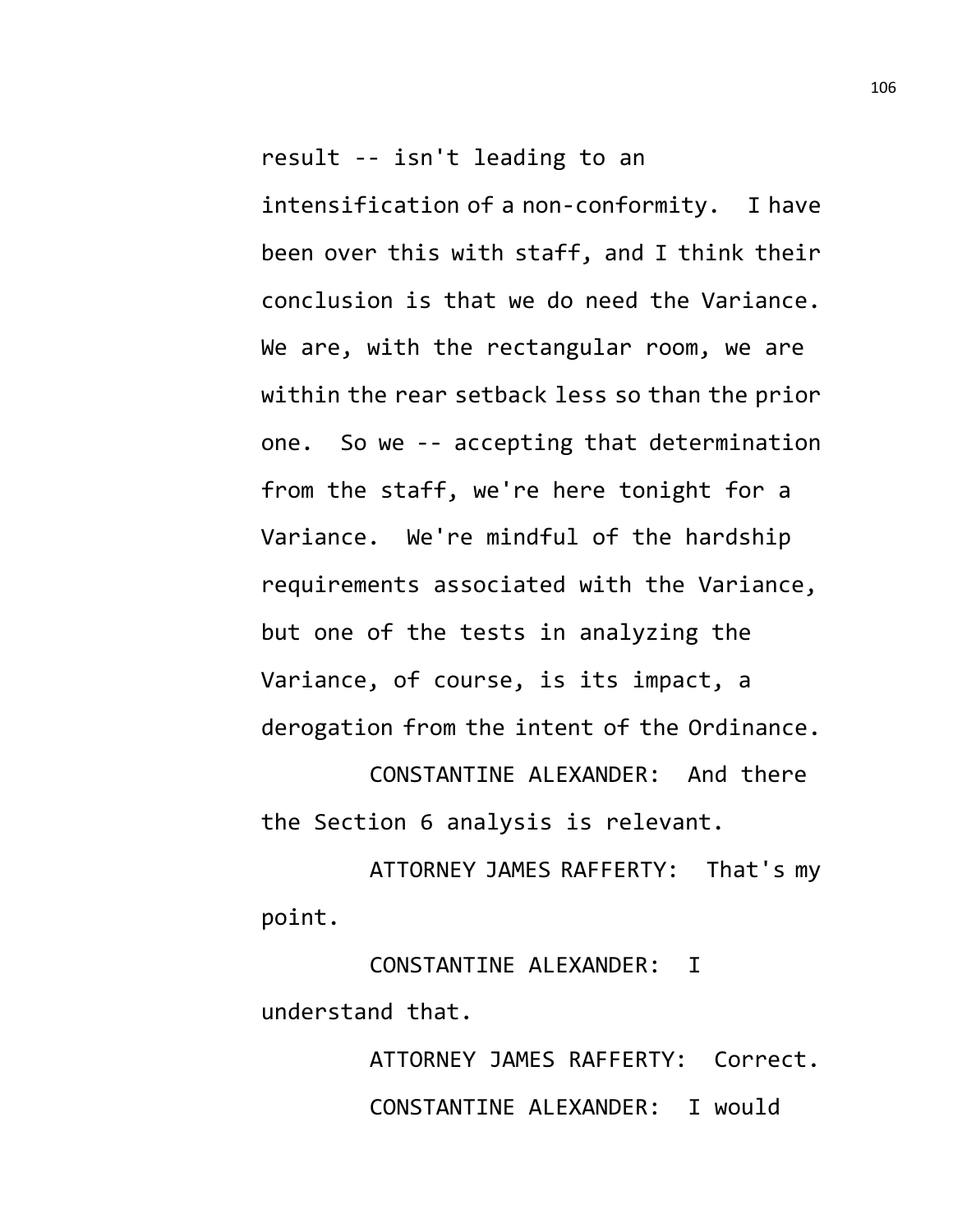agree with you. And I would have gotten there.

ATTORNEY JAMES RAFFERTY: Okay.

CONSTANTINE ALEXANDER: One thing you haven't dealt with yet is the special circumstances. The hardship you've identified, the need for handicap accessible ramp and elevators and all of that. And you talked to the derogation, the third test in terms of a Variance in terms of bringing in a Section 6 type of analysis. What are the special circumstances that justify or require or justify the granting of a Variance?

ATTORNEY JAMES RAFFERTY: Well, part of it has to do with the historic nature of the structure and making changes in its least sensitive publicly visible location. So there is a, there is a generous side yard which I'm sure if you had an opportunity to see the photographs, creating this handicap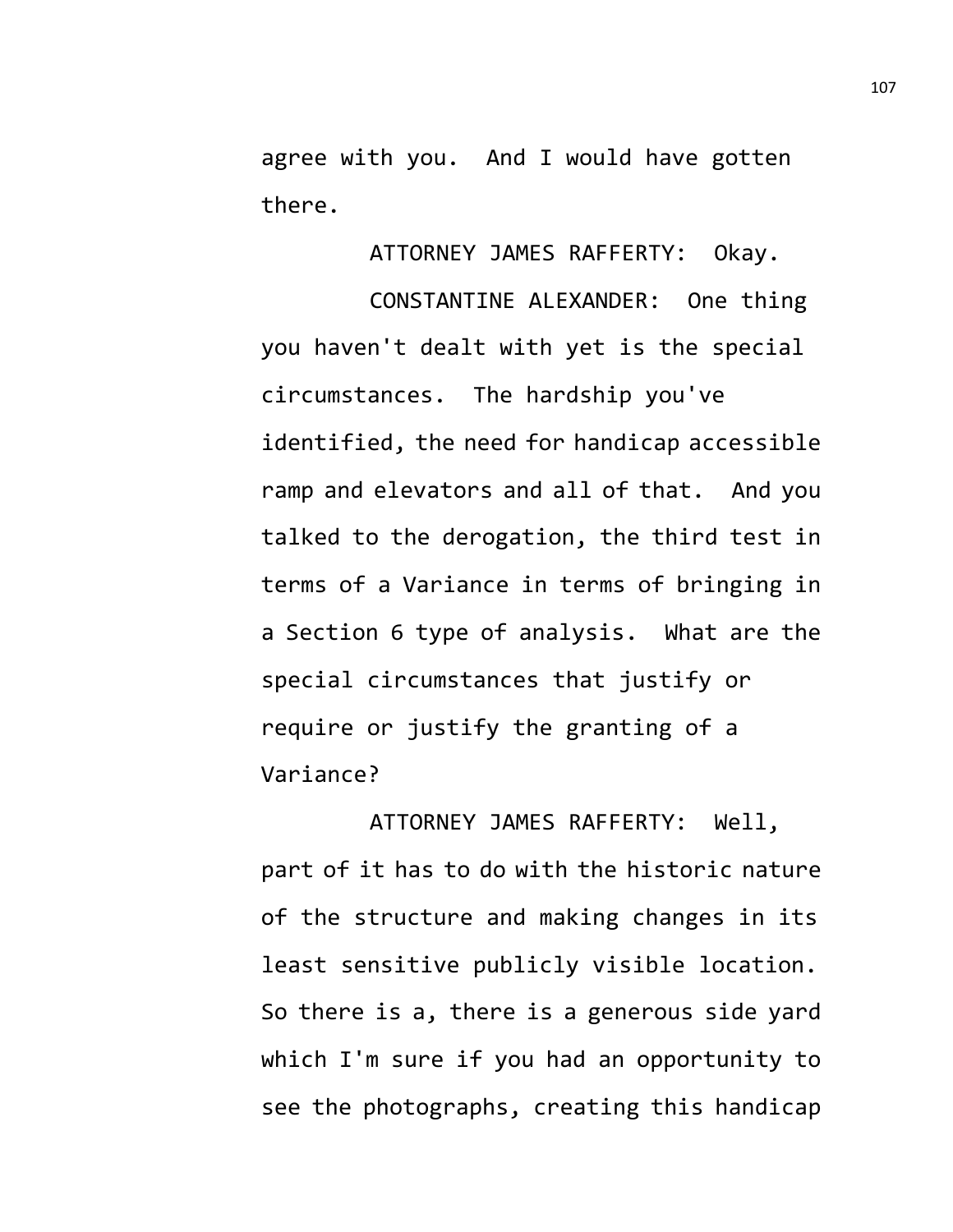accessibility in a location other than what is proposed would be more disruptive to the public facades of this property. In the other unique aspect of this is the fact that the floor, the layout of the octagonal room is not flush with the rest of the house. So we create this two-tiered flooring system that doesn't allow for that type of access. The house is unique like a lot of the houses around it by its history, by its siting on the lot, and by the fact that it has historically been viewed as preferable to put locations and additions of this size in this location. So there are other areas where the setback is more generous than one can envision an addition that might not create this level of hardship or this level of relief. But in this case, the unique circumstances have to do with -- we're dealing with an existing structure. And if you look at the proposed floor plans, there's little in the way of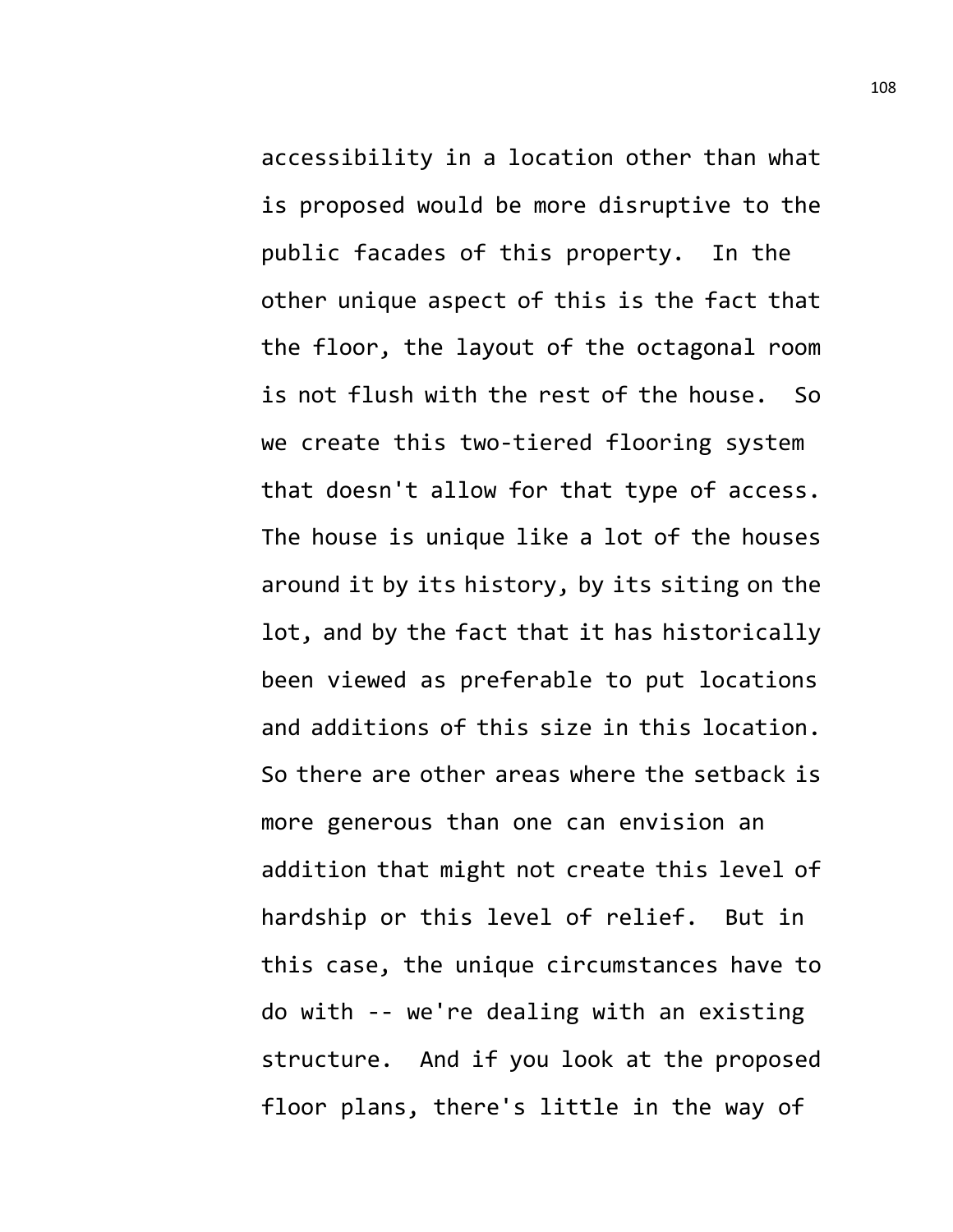disruption to what's happening here within the main body of the house. These are modest by any definition of what the Board sees by measurable definitions of GFA. They're actually a reduction. By setback dimensions it's no change at all. And the unique -- the uniqueness of this to the second part of that test has to do with the fact that there is an established point of access at the rear of the house where a family room and the kitchen feed off this deck in this location. And this is, this is an attempt to create a reasonable floor plan that accommodates a young family, a house that hasn't had significant changes to the kitchen and so that's, it's likely often seen, it's related to the structure and the historic aspect of it, the age of the structure, and some of the existing elements of the interior of the structure. Namely, that floor that I talked about.

We -- as you can see, we've -- there's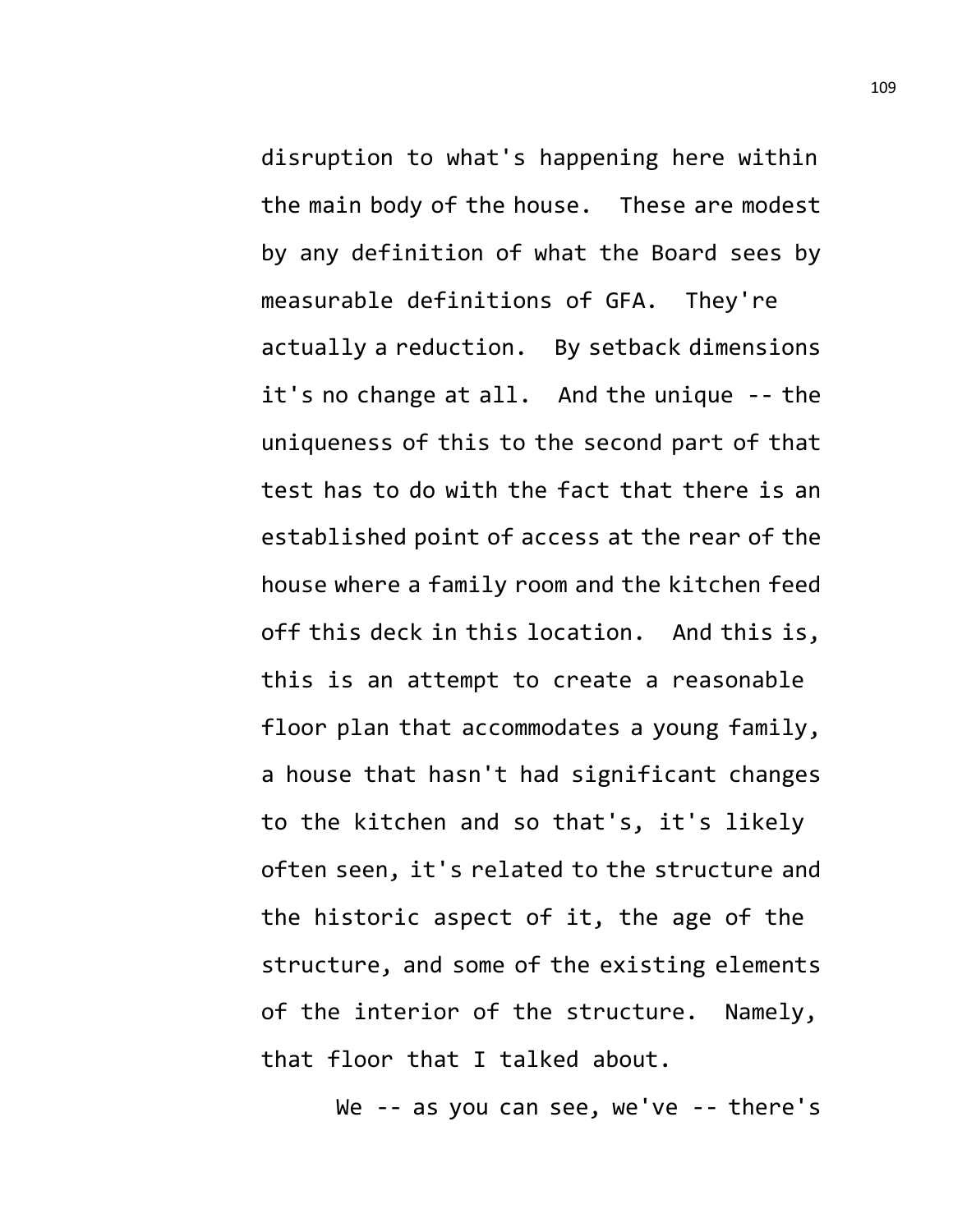been a lot of effort put in here to really understand its impact because we have had conversations with the rear abutter trying to make the case that in our view this has a modest impact and that the changes in some case actually can be seen as beneficial particularly when one looks at the swap between this particular analysis that suggests that this is a volumetrically height-wise, this is a -- and setback-wise, this is more an intrusion and represents more non-conformity than what we're proposing in way of alteration. So we could talk a bit more about it, but I imagine there's someone else here who wants to talk.

CONSTANTINE ALEXANDER: Questions from members of the Board at this point? Comments?

I'm going to open the matter up to public testimony.

Is there anyone wishing to be heard on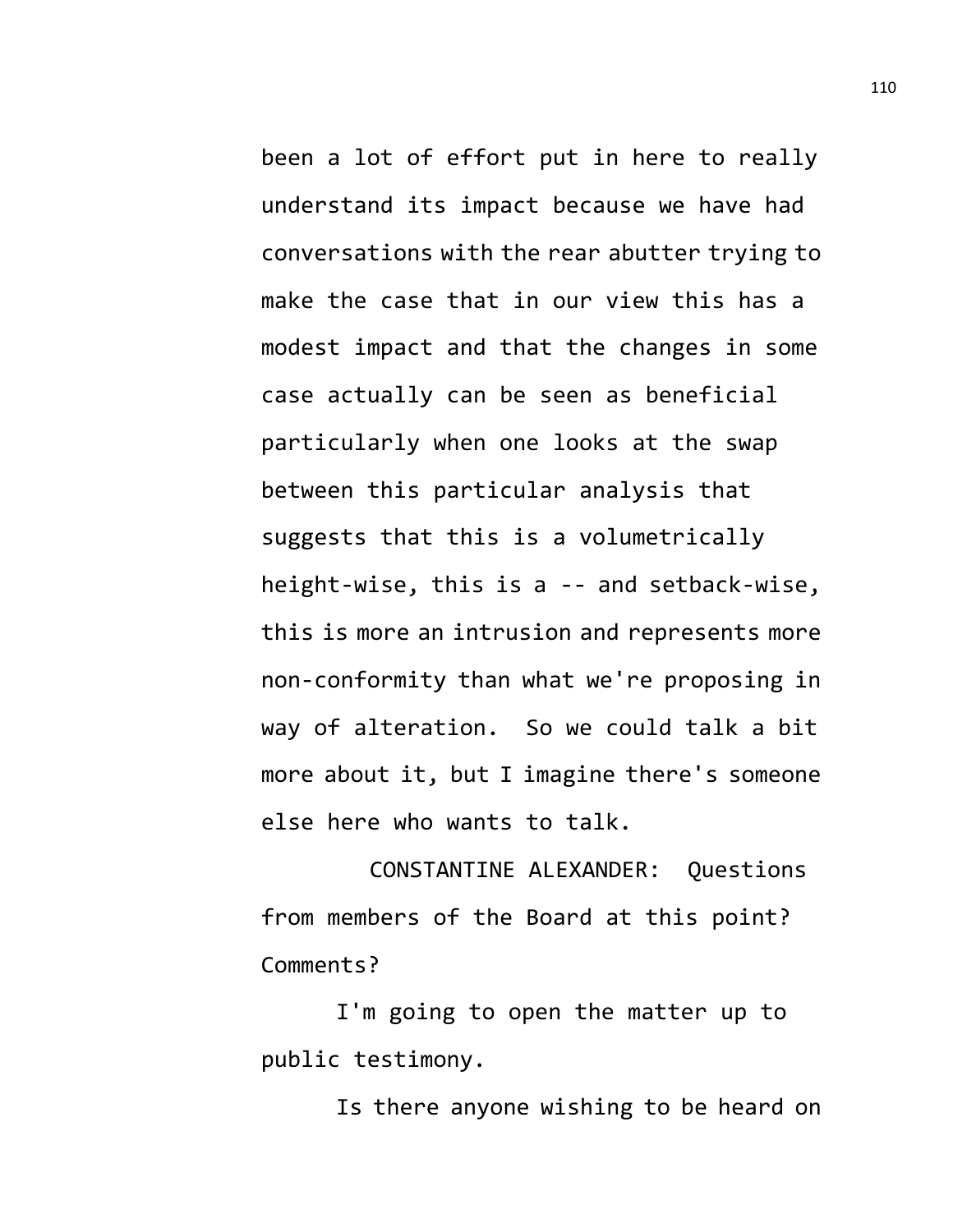this matter? We have a stenographer so give your name and address.

If you a lawyer.

ATTORNEY MARC GOLDSTEIN: I am. CONSTANTINE ALEXANDER: If you have a business card, that would make the stenographer's life a lot easier.

ATTORNEY MARC GOLDSTEIN: Good evening, Mr. Chairman.

CONSTANTINE ALEXANDER: Good evening.

ATTORNEY MARC GOLDSTEIN: Members of the Board. My name is Marc Goldstein. I'm an attorney with Beveridge and Diamond. We submitted a letter on behalf of our clients at 11 Hawthorn Street who is a direct abutter --

CONSTANTINE ALEXANDER: Can I ask you a question right at the outset? ATTORNEY MARC GOLDSTEIN: Yes. CONSTANTINE ALEXANDER: Your letter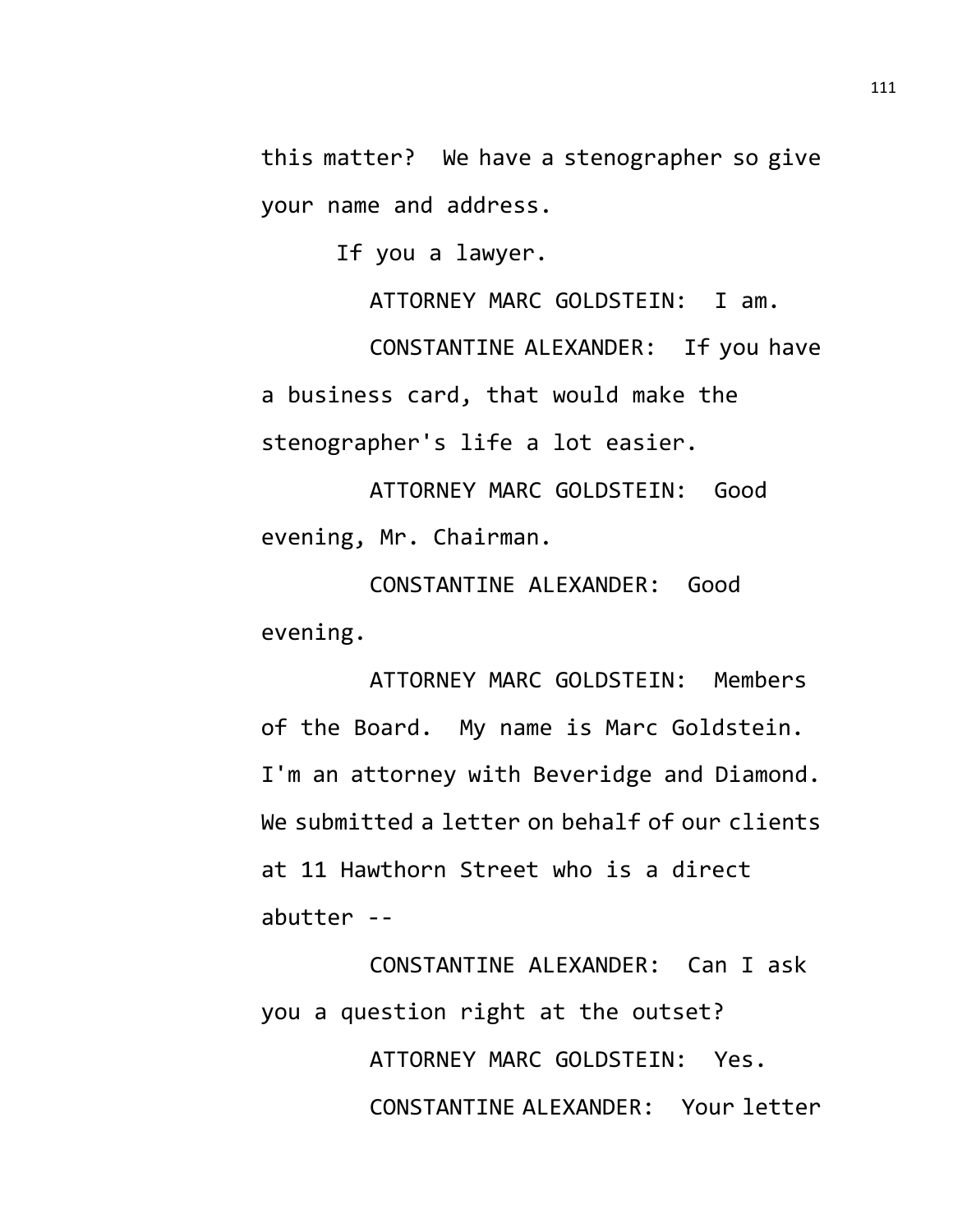that you have sent will be part of our record, part of our file. I don't propose to read it into the record because I assume you're going to cover whatever you covered in that letter orally right now.

ATTORNEY MARC GOLDSTEIN: Agreed. My clients are here tonight. Lynne Hess and Doctor Bill Appleton. Ms. Hess is going to speak after I for a couple minutes just to let her -- give her personal feelings about the impact of the project on her.

I think your confusion about the type of relief that's being sought is the same confusion that we have been suffering under since the proposal was filed with the Board. The initial proposal was failure to request for a Variance. There were intrusions with regards to rear setback. There have been a number of iterations, some of them being in conjunction with discussions with my clients. As I understand it, the request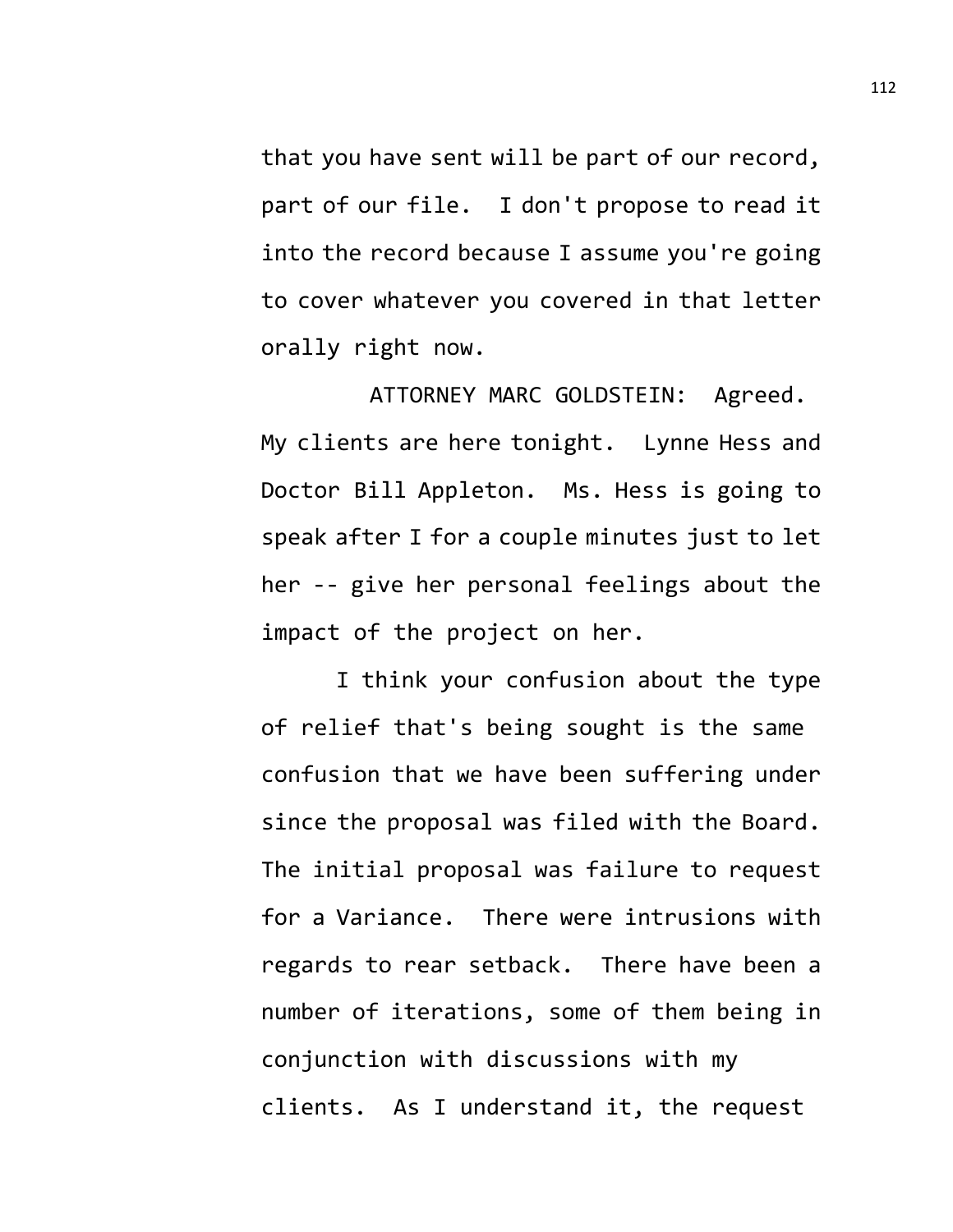continues to be for a Variance.

CONSTANTINE ALEXANDER: Yes, it is.

ATTORNEY MARC GOLDSTEIN: To the extent that that's, the application is before the Board and I will address the standards, for this proposal to meet. To the extent that this is really an expansion of a non-conformity, which I think also can be easily be viewed as, there are some serious questions about whether or not it could meet that standard. I don't know if you want me to talk to those, but my concern is to the extent that you're going to look at it under Section 6 as an expansion of the non-conformity as opposed to a request for a Variance, that the two parts of the building that are at issue, that are in the setback, they would need to be a demonstration that those are non-conformities as opposed to non-compliant structures and given the history that my clients have with the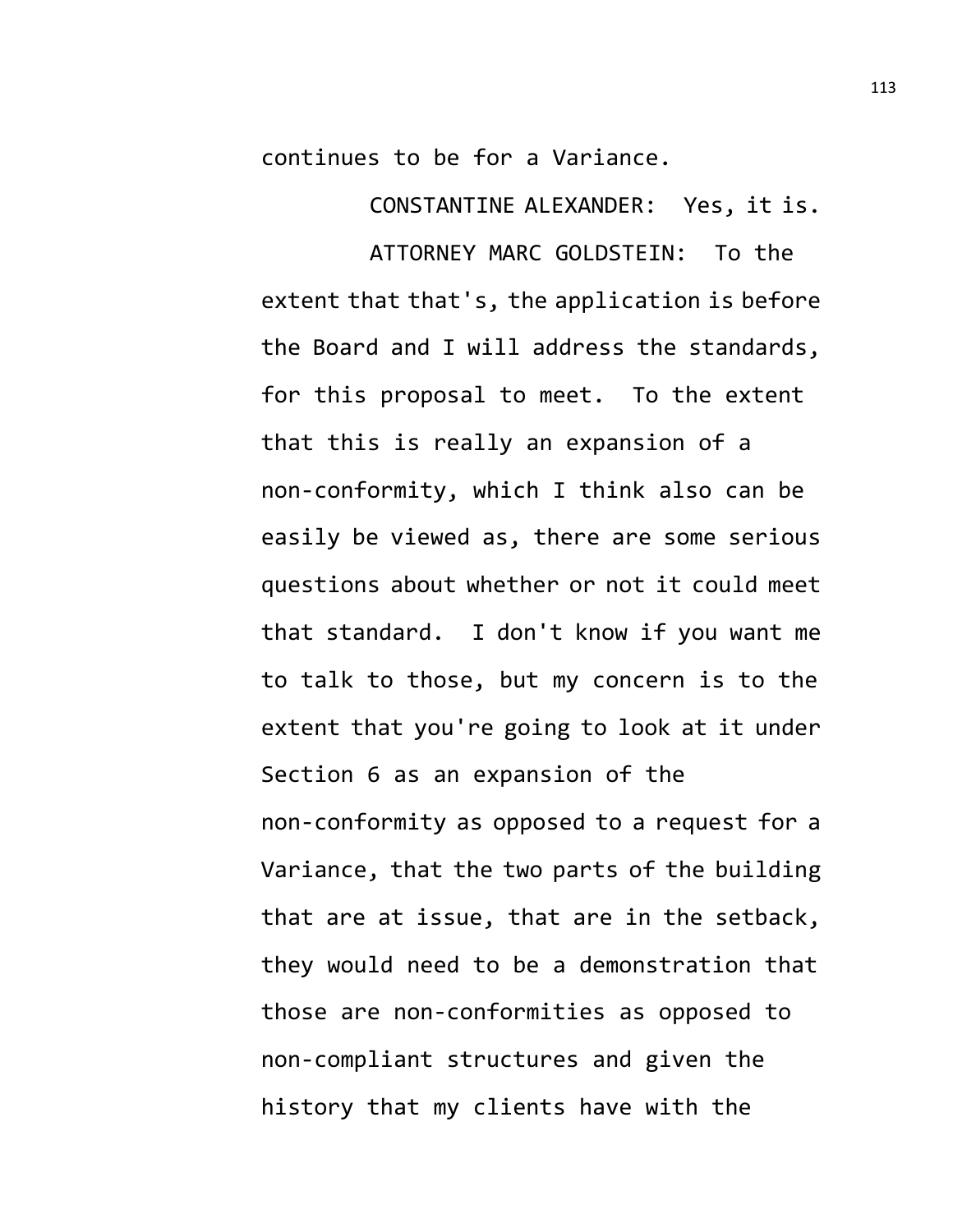property, my understanding is that those were added and may be outside of the statute of limitations in terms of Zoning enforcement, but that those are not legal structures.

CONSTANTINE ALEXANDER: I don't want to go there. That's ancient history.

ATTORNEY MARC GOLDSTEIN: Well, it's not ancient history to the extent that they're asking for a -- if they are asking for a Section 6 finding.

CONSTANTINE ALEXANDER: This case was not advertised for a Section 6, therefore, that's the point I was trying to make with Mr. Rafferty. Section 6 could have been before us tonight, but it is not.

ATTORNEY MARC GOLDSTEIN: I understand.

CONSTANTINE ALEXANDER: However, the point that Mr. Rafferty made and which I happen to agree with, is that one of the three tests for a Variance is derogation of intent,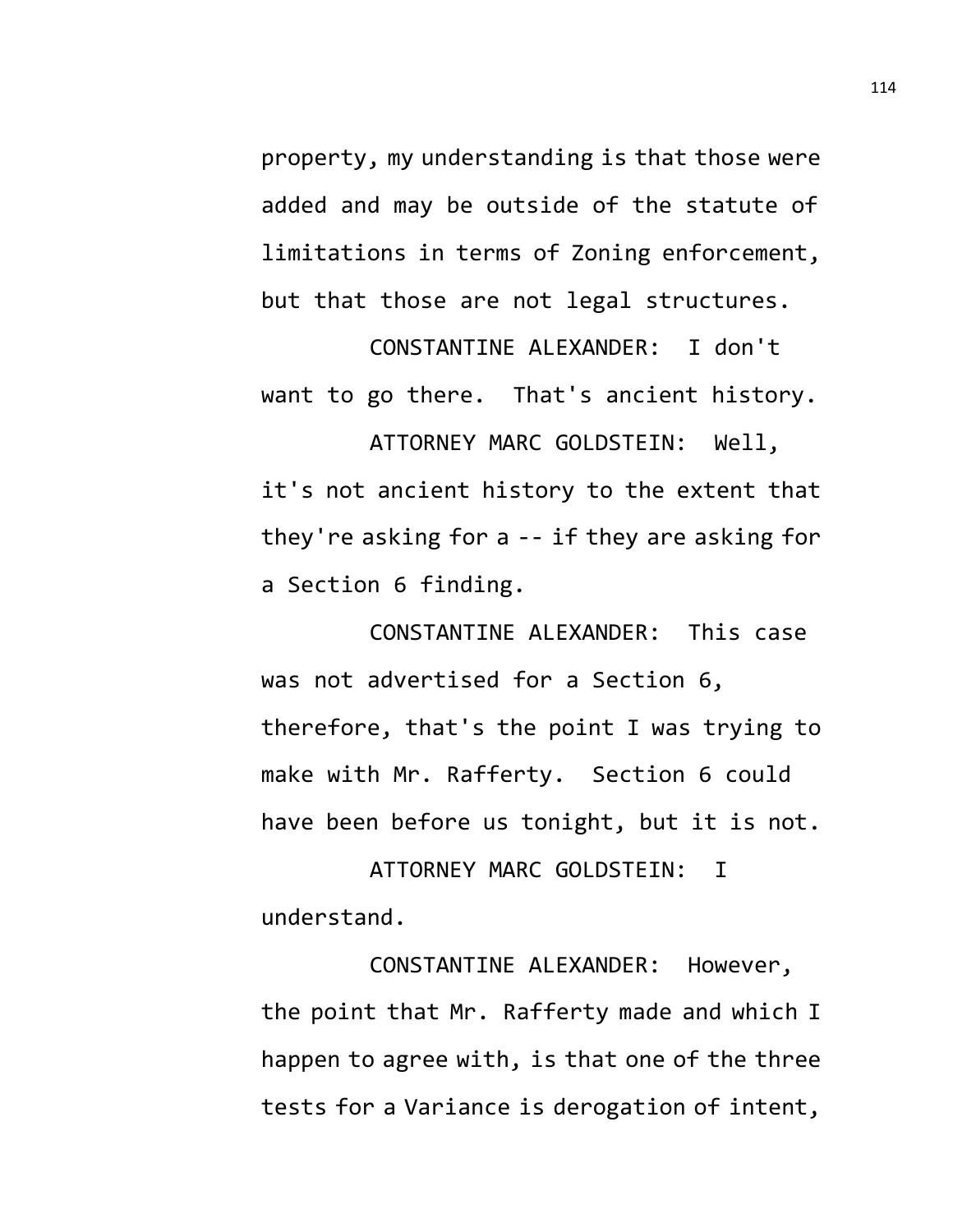and I think the policies that are annunciated, support Section 6 of Chapter 40-A are relevant to that test. So to that extent Section 6 is relevant, but we're not going to get into --

ATTORNEY MARC GOLDSTEIN: Okay. And I just want to be clear as to what the request for relief is tonight. It's clearly, it's noticed for a Variance.

CONSTANTINE ALEXANDER: It is a Variance.

ATTORNEY MARC GOLDSTEIN: It continues to be a Variance, it's not a Special Permit.

CONSTANTINE ALEXANDER: That's exactly right.

ATTORNEY MARC GOLDSTEIN: Okay. On that basis there's certainly a question about whether or not what the hardship is. And I think the difficulty here is we are clearly talking about a project that in partly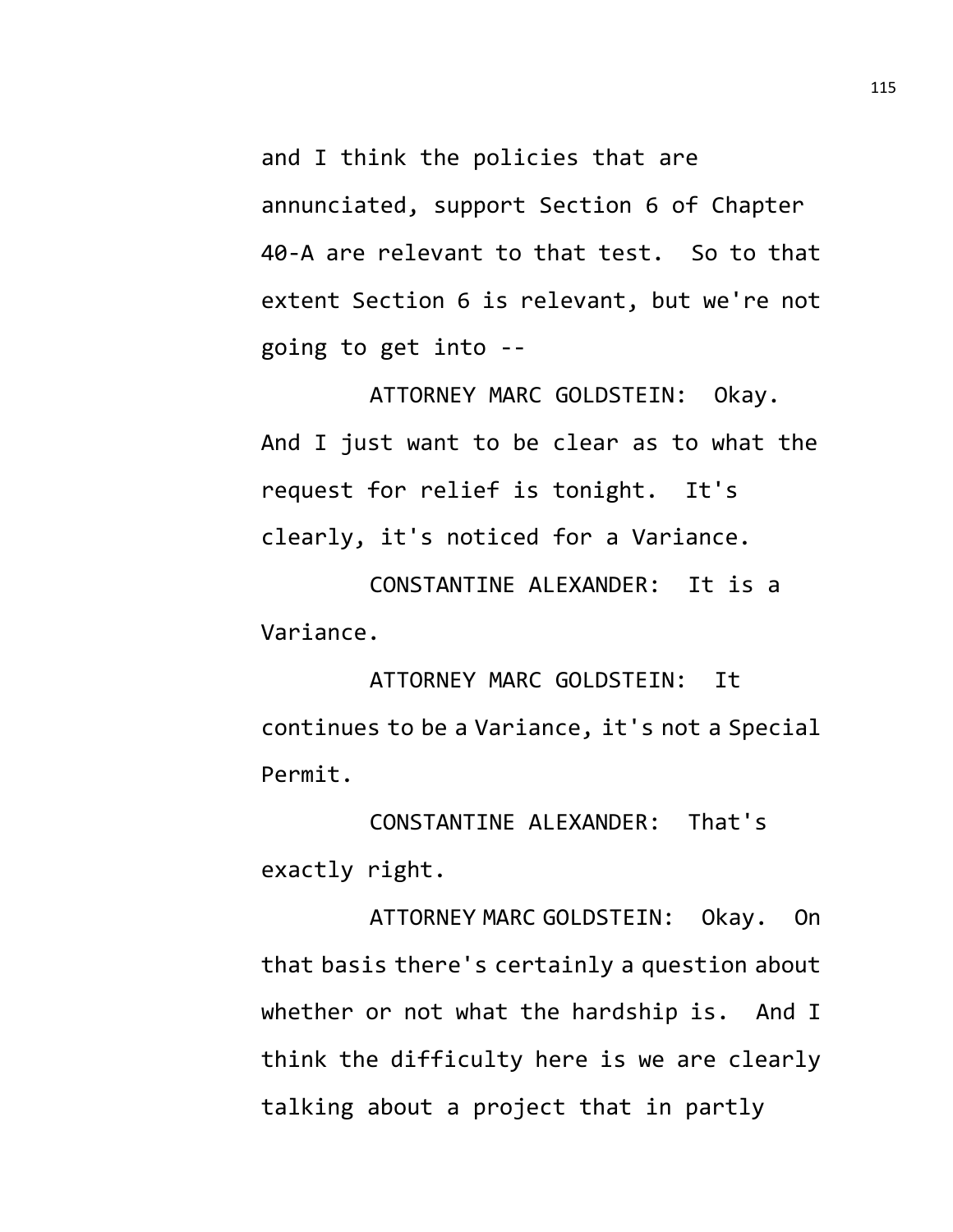designed to give this house handicapped accessibility. The parts of the house that are being expanded towards my client's property are not integral to the handicap accessibility. The handicap accessibility is the ramp that comes in and goes into the building. There's an elevator that's internal. But the areas that are constructed that are more intense into the back side yard are not in integral to that at all.

CONSTANTINE ALEXANDER: I'm sorry to interrupt you, but I want to make sure I understand. They may be more intense but they're not more intrusive in the sense of getting --

ATTORNEY MARC GOLDSTEIN: Yes, I agree with you.

CONSTANTINE ALEXANDER: I want to make sure I understand.

ATTORNEY MARC GOLDSTEIN: No, no,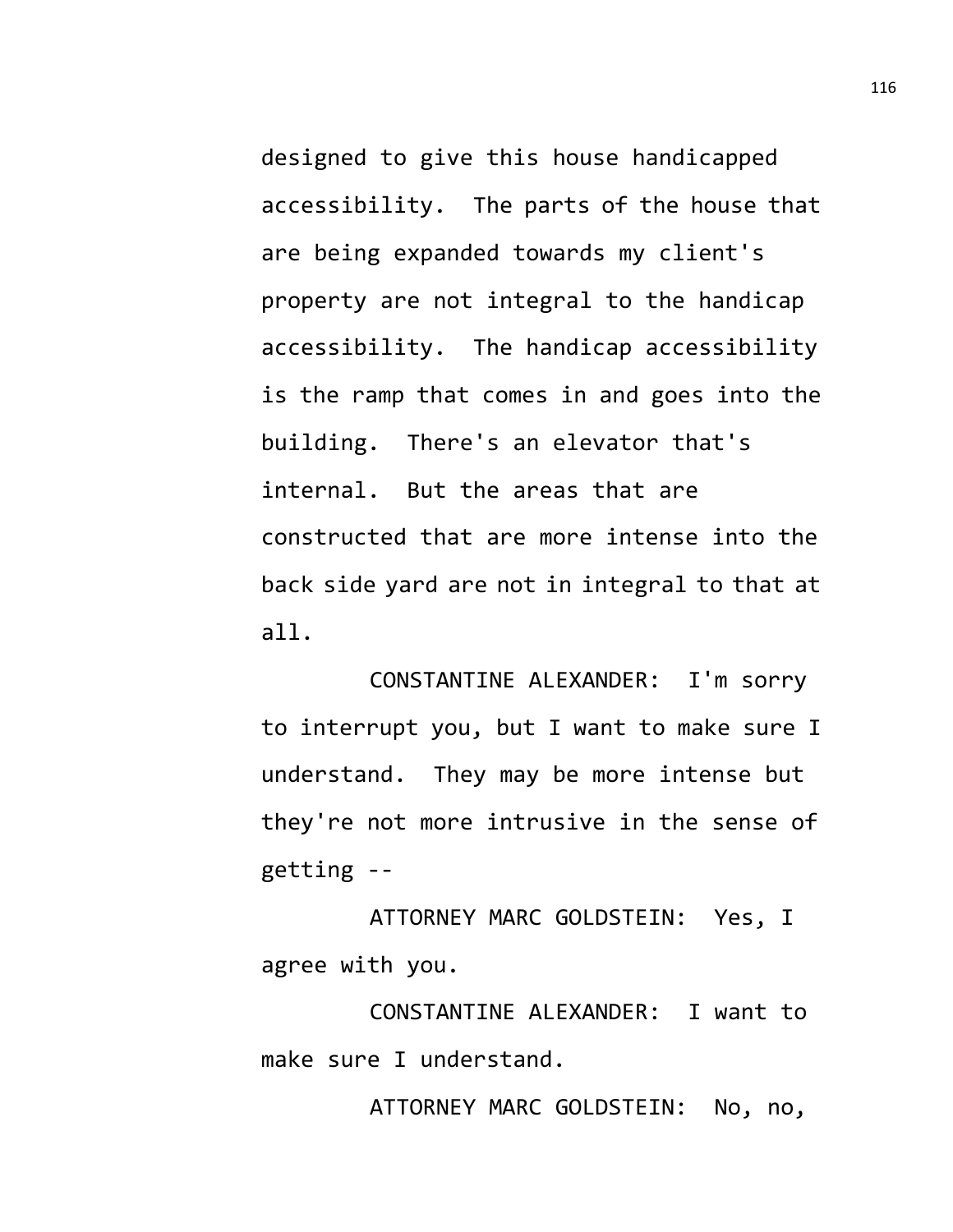no. The current proposal as I understand it, does not intrude further into the setback than the original building does at approximately seven foot, six and about 18.

CONSTANTINE ALEXANDER: It's just more massing.

ATTORNEY MARC GOLDSTEIN: Correct. The issue from my client's perspective and -- did you give them what you gave me tonight? The renderings?

ATTORNEY JAMES RAFFERTY: Yes. Hold on.

ATTORNEY MARC GOLDSTEIN: These guys?

STEPHEN HART: I have those.

ATTORNEY JAMES RAFFERTY: We will.

MARGARET SEELIG: They don't want more paper.

ATTORNEY JAMES RAFFERTY: We were overburdening them with paper.

ATTORNEY MARC GOLDSTEIN: Well, I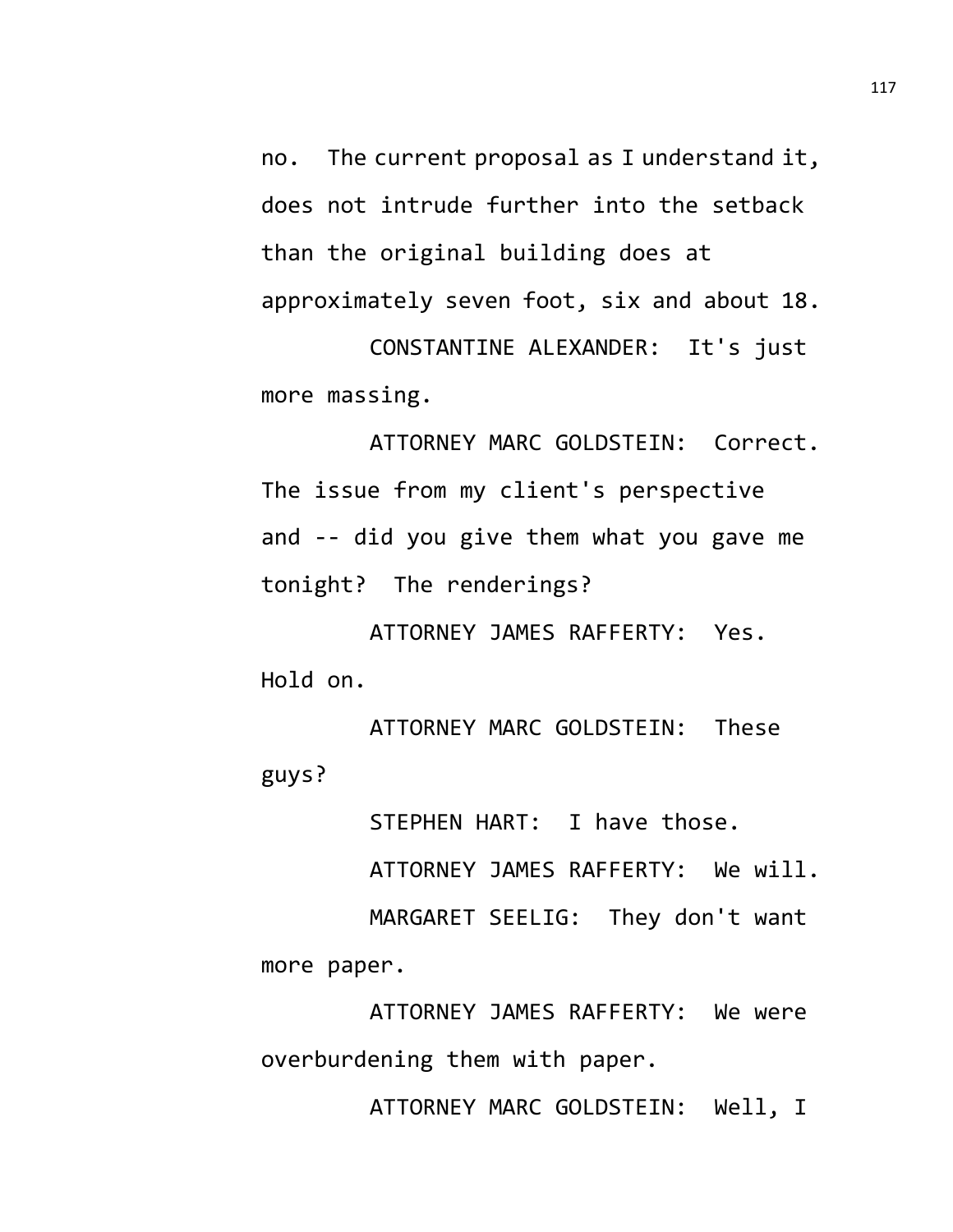apologize if I'm going to overburden you with paper. But Mr. Rafferty gave me some renderings that I think actually will help me explain from the perspective of Ms. Hess and Doctor Appleton what the view is going to be and what the impact on them is going to be. And you have extra copies of that?

STEPHEN HART: May I see what you have?

ATTORNEY MARC GOLDSTEIN: Yes, the current proposal.

ATTORNEY JAMES RAFFERTY: But that's not their view.

MARGARET SEELIG: That's not their view.

ATTORNEY MARC GOLDSTEIN: Well, I'm sure you'll have a chance to explain why that's not potentially accurate.

ATTORNEY JAMES RAFFERTY: Well, if you mischaracterize them I won't give them to you.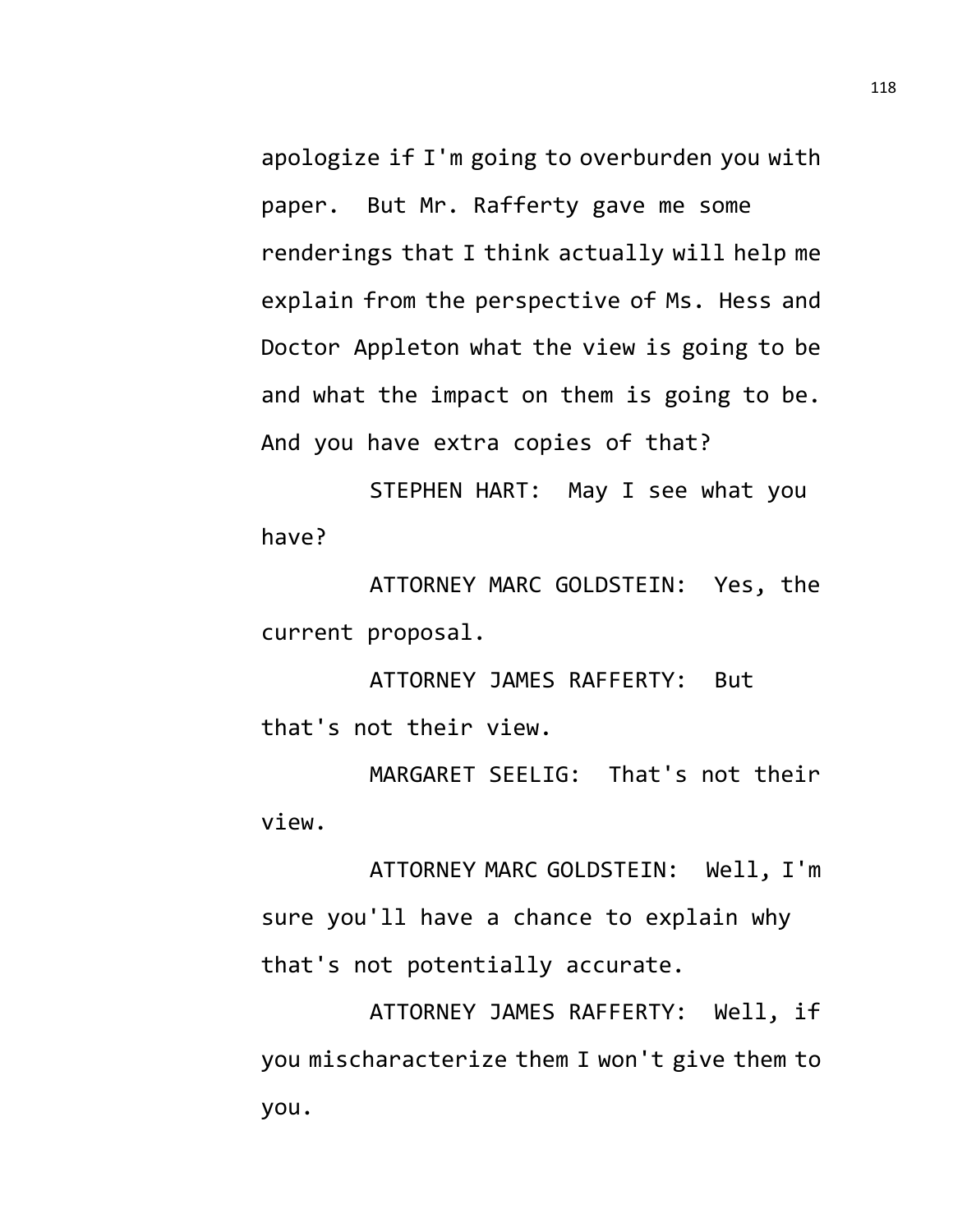finish and you'll have a chance to rebut.

## ATTORNEY MARC GOLDSTEIN:

Mr. Chairman, Mr. Rafferty gave me this this evening.

LYNNE HESS: This is our view.

ATTORNEY MARC GOLDSTEIN: And just so you can understand from the Appleton property, they're situated behind and at the closest point to the area that has been the closed stairway down which is now going to be a one floor enclosed area right behind their fence line. That's what's going to be the closest. It's going to be as close as the current structure is. The other -- I think the other way to look at it is the other document, which was the volumetric document that was prepared for you, Six Longfellow Park area and volume comparison. There are two of them. You gave them both, right? ATTORNEY JAMES RAFFERTY: Uh-huh.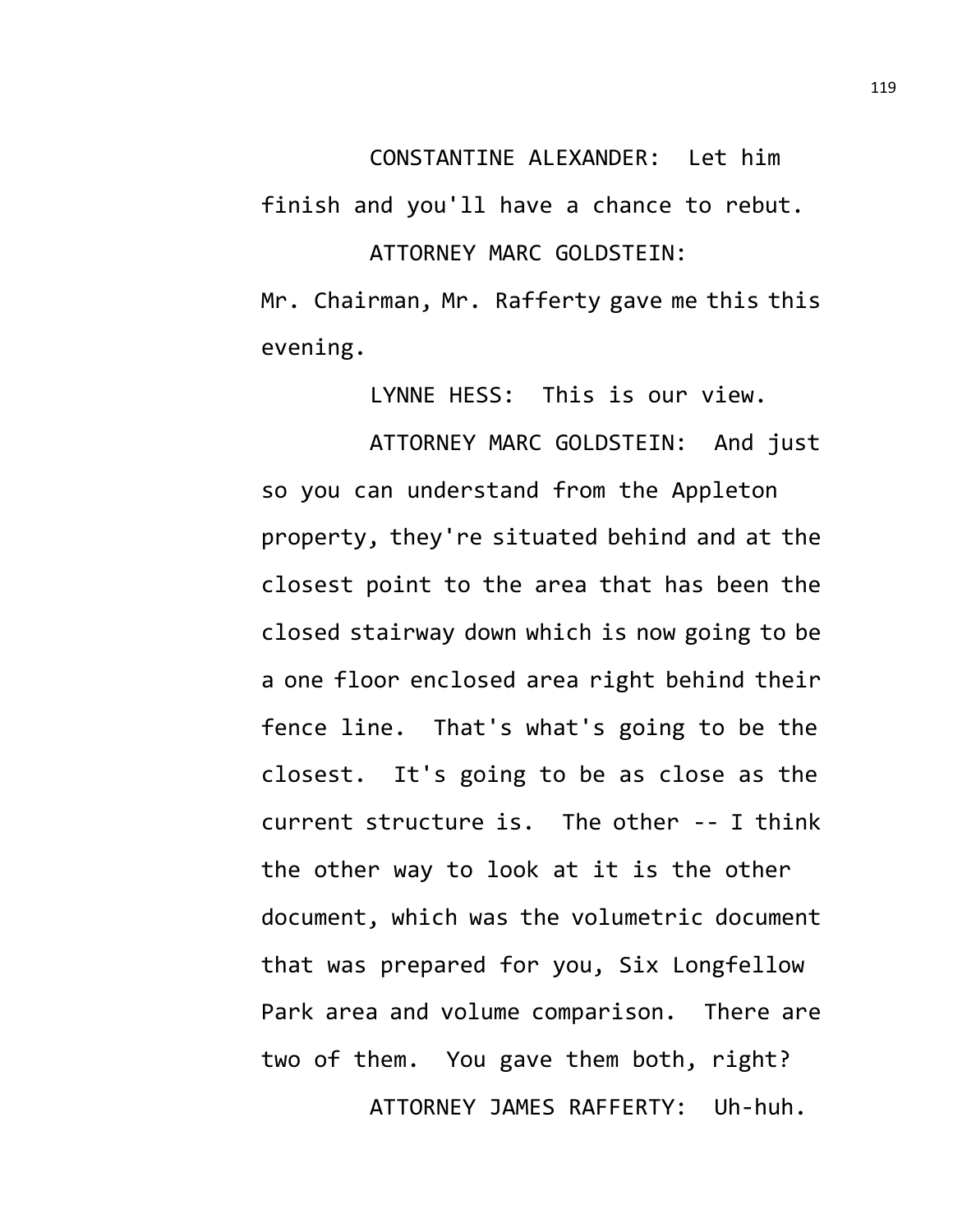ATTORNEY MARC GOLDSTEIN: They're identifying as a shed which is really an enclosed staircase. This is the area that's closest to the Appleton property. This is seven foot, six. What's shown on the right is the existing structure. And at the closest to them is seven foot, nine feet, and it's considerably less in terms of the width than what's proposed. The front wall is going to be now at nine foot, six and we'll now proceed from the entire 15 feet and one and three-quarter inches.

MARGARET SEELIG: No, that's not right.

ATTORNEY MARC GOLDSTEIN: That's a lot more mass from the perspective of somebody on the other side looking out. The reason I gave you the rendering is that the rest of what's being built there is also built in that corner area. It's further back from their property, there's no doubt, but again,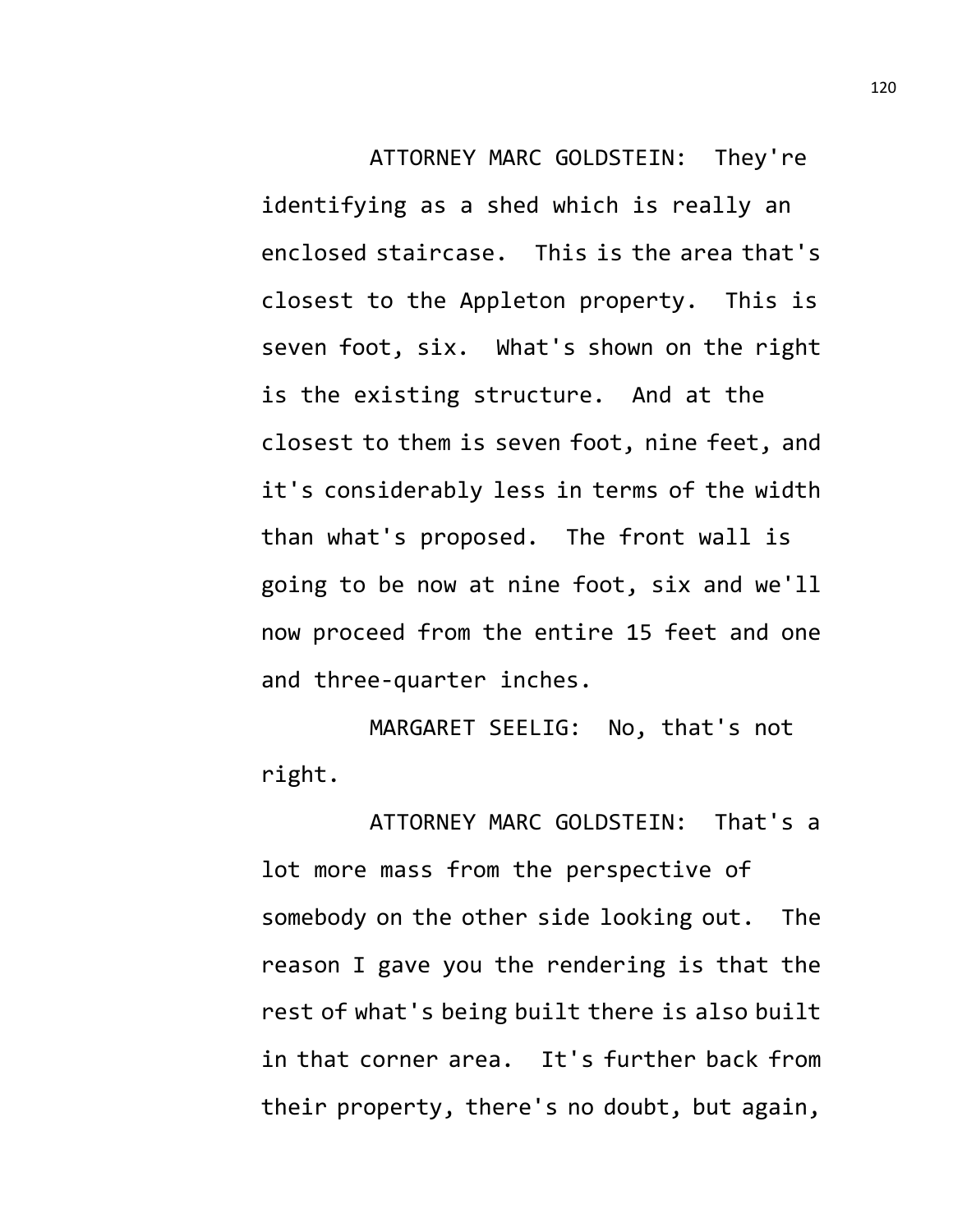it's all moving out in an area that was previously just deck work, approximately nine feet. And it's building, I think if I'm right, it's approximately 30 feet long even though it doesn't have a top on part of it where the octagonal room used to be. So all of the impact in terms of mass and coming closer to their property, it's all in that corner for them. So the intensity --

CONSTANTINE ALEXANDER: What about the mitigating, from Mr. Rafferty's point of view, the impact of removal of that octagonal building?

TIMOTHY HUGHES: Can I -- when you're talking about mass, are we using a cubic foot measurement, the volume? Is that the same thing? Are we talking about the same thing?

ATTORNEY MARC GOLDSTEIN: Yes. The difficulty is -- I mean, yes, you can certainly do a mathematical calculation.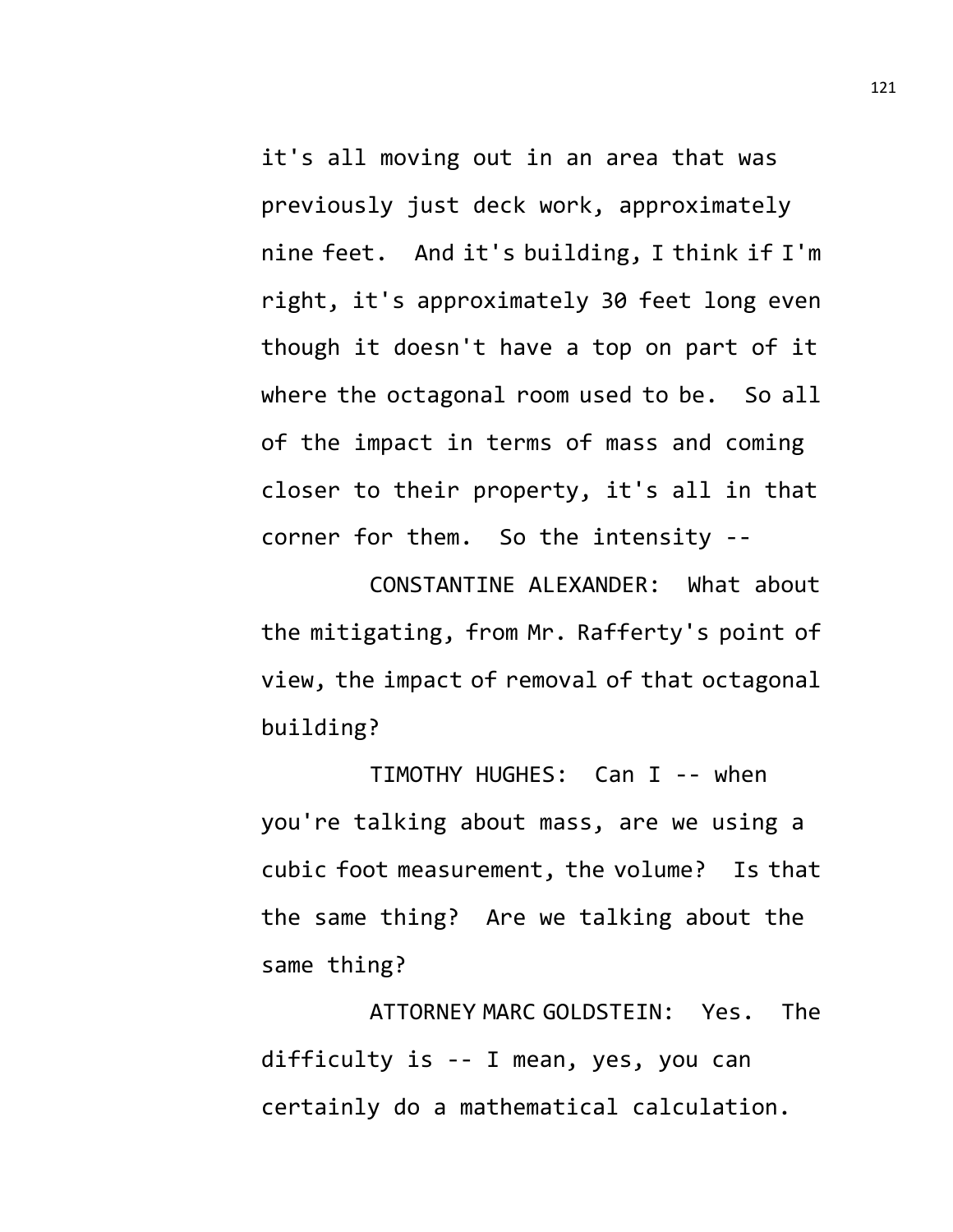TIMOTHY HUGHES: I could and I just did as a matter of fact. All right? ATTORNEY MARC GOLDSTEIN: And so

there's a mathematical calculation as to what's the ultimate volume that's enclosed. And then there's the volume also taking into account how close those buildings are.

TIMOTHY HUGHES: Understood.

ATTORNEY MARC GOLDSTEIN: So there's some adjustment that's made but I understand your point.

From the perspective of someone on their side of the fence, this is a lot of intensification. Basically it's close as possible to their part of the property. Their part of the property which also has some pretty intense uses similar to the church -- intensity of the church use next-door.

If I'm right -- I'm looking out at this. You asked about the octagonal room, from the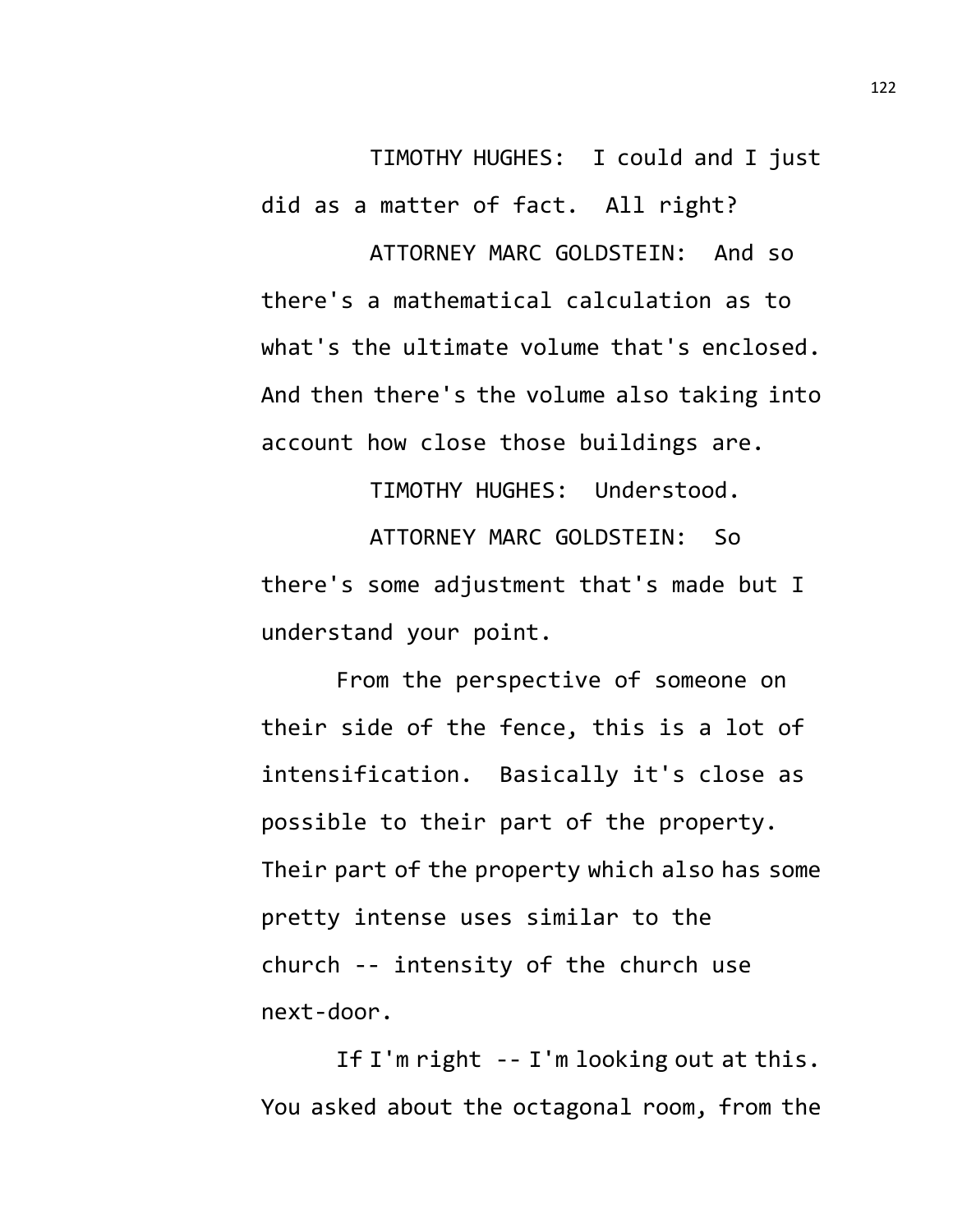perspective of the Appleton property, the octagonal room is actually considerably better from their perspective than what's proposed. The octagonal room is architecturally more interesting in that instance, but also more importantly it's slid considerably over so it's not directly behind their property, it's actually behind the Harvard property. So by transferring that volume much closer to their property, the intensity and feel is much more dramatic from their property than the octagonal was -- even though that octagonal room is arguably higher and more volumetric.

To the extent that they're seeking a Variance for this project, I don't think they can meet the standards that are required. I understand that part of the driver for this project is handicapped accessibility. But the changes that are being otherwise made either don't need to be made to accommodate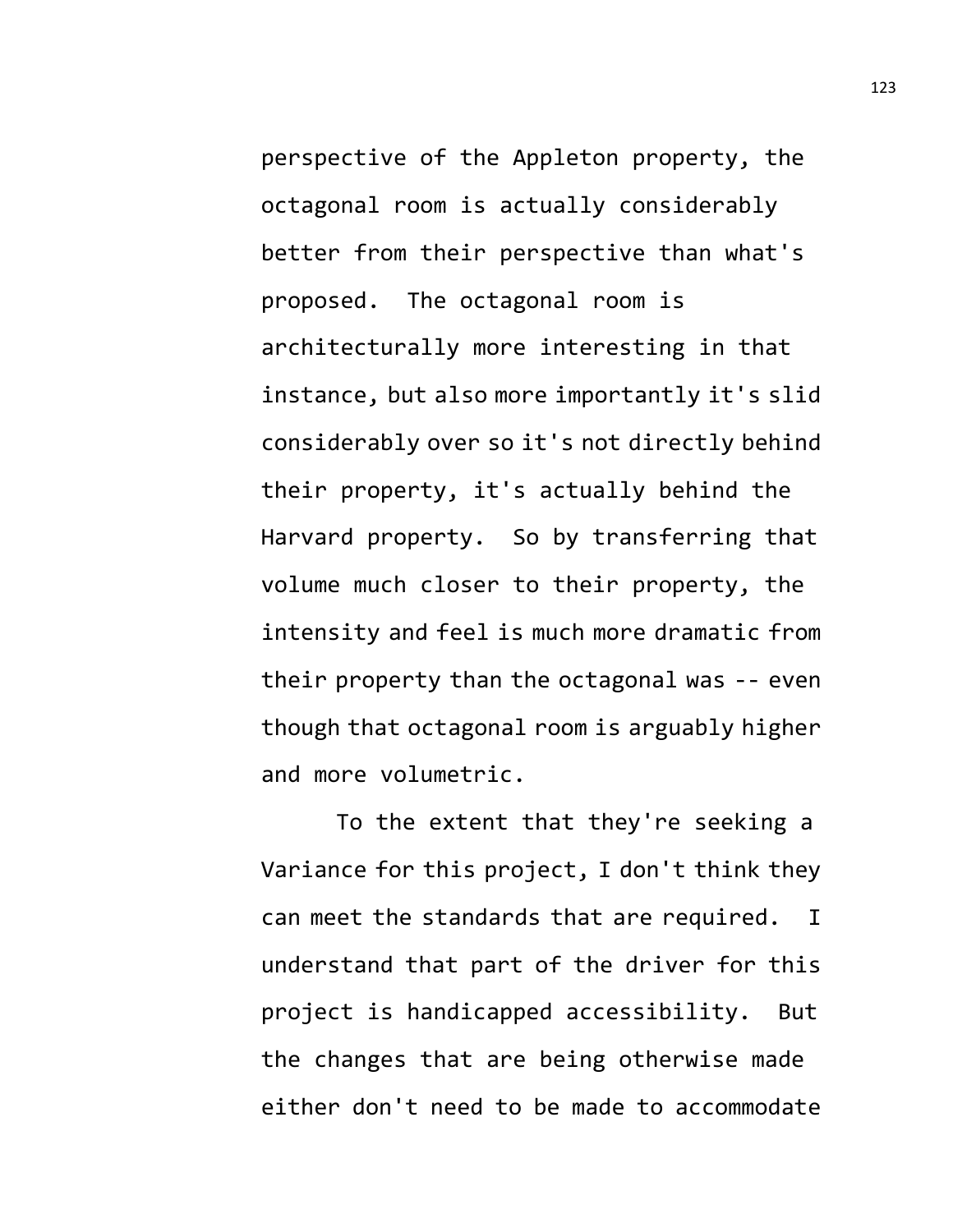handicap accessibility or could be made in other ways. For example, to the extent that they're talking about the difference of floor heights because of the octagonal room, I'm presuming that one can even out the floor heights of the octagonal room if that's what you wanted to do. There are lots of things that can be done and accomplished that none of the changes that are bumping towards the Appleton property need to be done or simply accommodate the handicap access. As a result, there's no hardship here. And to the extent that they want more room or more living space, there's ample space in order to do that that's not intruding into the setback.

There's really, there's nothing particularly about the property or the house or its situation that lead to the special circumstances that are required under the Ordinance or under Chapter 40-A.

. The location of the structure is not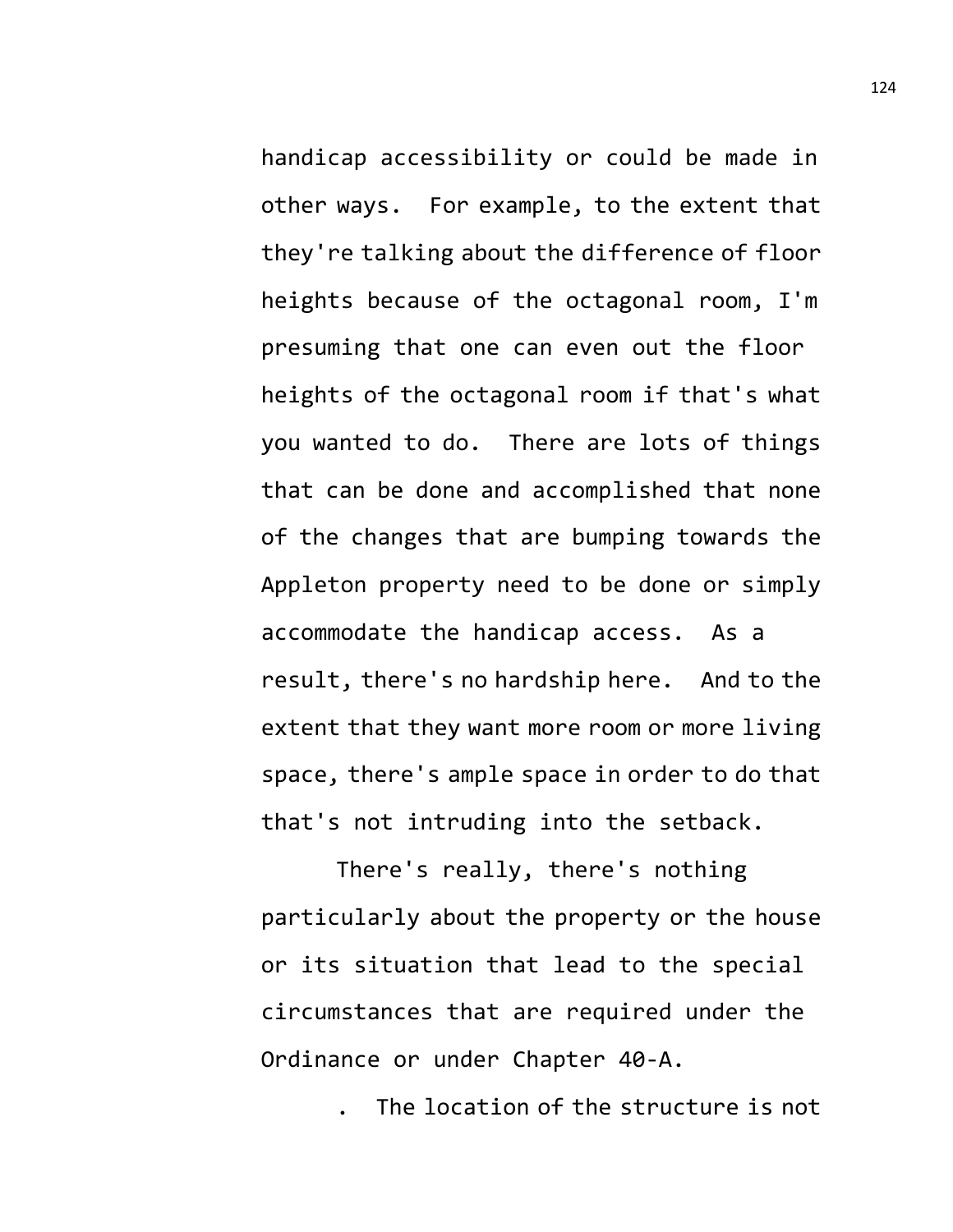different than the location of other structures in the Zoning District. It's nothing unique about the property or the lot which is a requirement under the statute and under the Ordinance.

And Ms. Hess will talk to this, there's an impact and a negative impact on the neighborhood and particularly on their property.

CONSTANTINE ALEXANDER: Well, maybe Miss Hess will do it. I've heard a lot of -- not yet. You'll have your chance.

ATTORNEY MARC GOLDSTEIN: Don't worry she wants to talk.

CONSTANTINE ALEXANDER: I heard a lot of technical stuff back and forth. I'm trying to get the nub of this. What's the problem? What is it that your client has a problem with respect to the project that is going forward?

ATTORNEY MARC GOLDSTEIN: Yes. And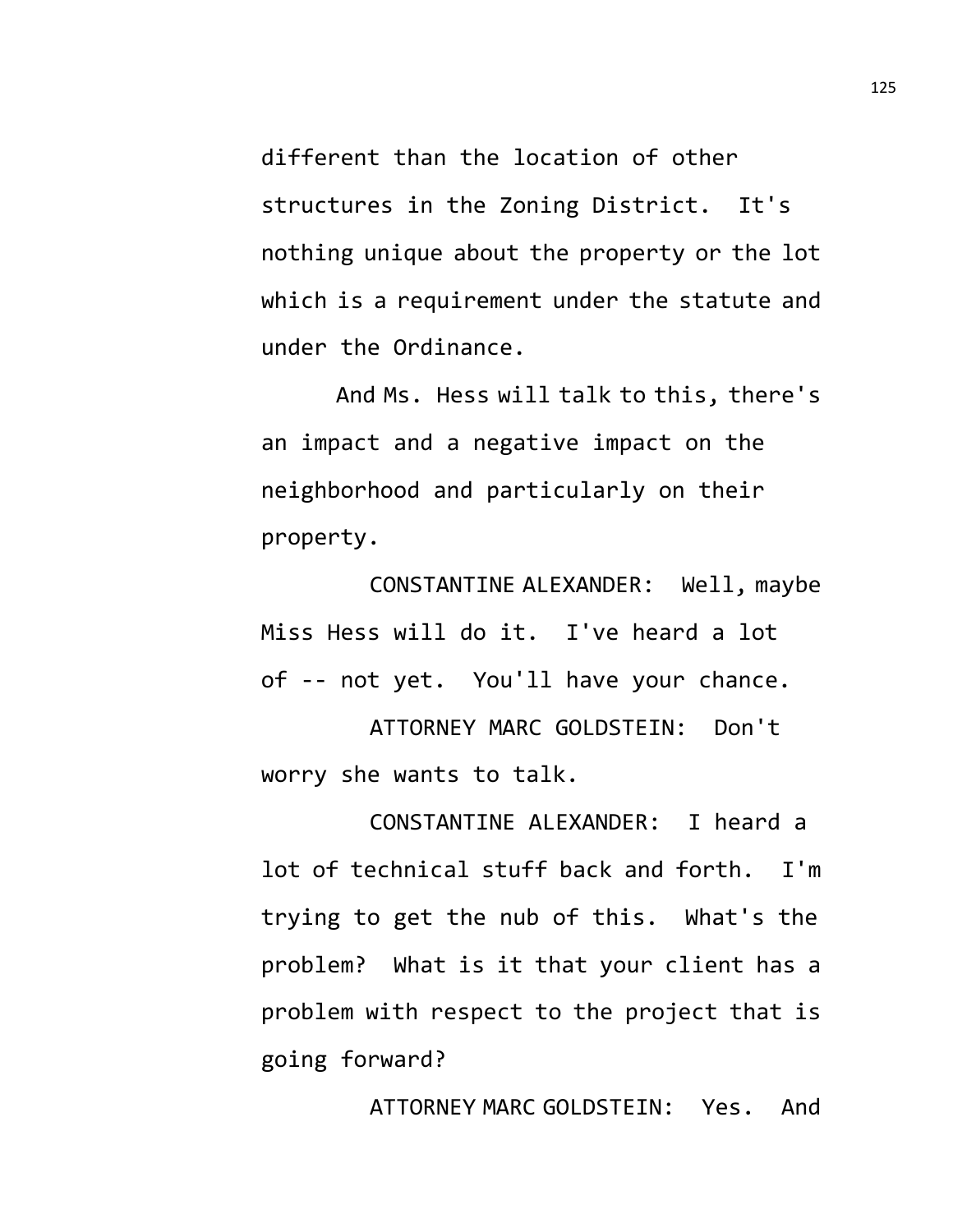it may sound technical, and perhaps Miss Hess will be able to sort of say it in a more heartfelt way than me as a lawyer can do, but the reality is what they're replacing, which is that enclosed structure which is quite close, but not all that massive. They're replacing that with something that is much larger from their perspective to the closest point of their backyard. They've lived in this house for 30 years. They use the backyard. They don't have a summer house. So they're in the backyard spring, summer, and fall. So to the extent that they are moving either mass or building closer and taller --

CONSTANTINE ALEXANDER: But they're moving a wall closer.

ATTORNEY MARC GOLDSTEIN: They are. CONSTANTINE ALEXANDER: Is the privacy of your client going to be impacted by the moving of the wall closer to the lot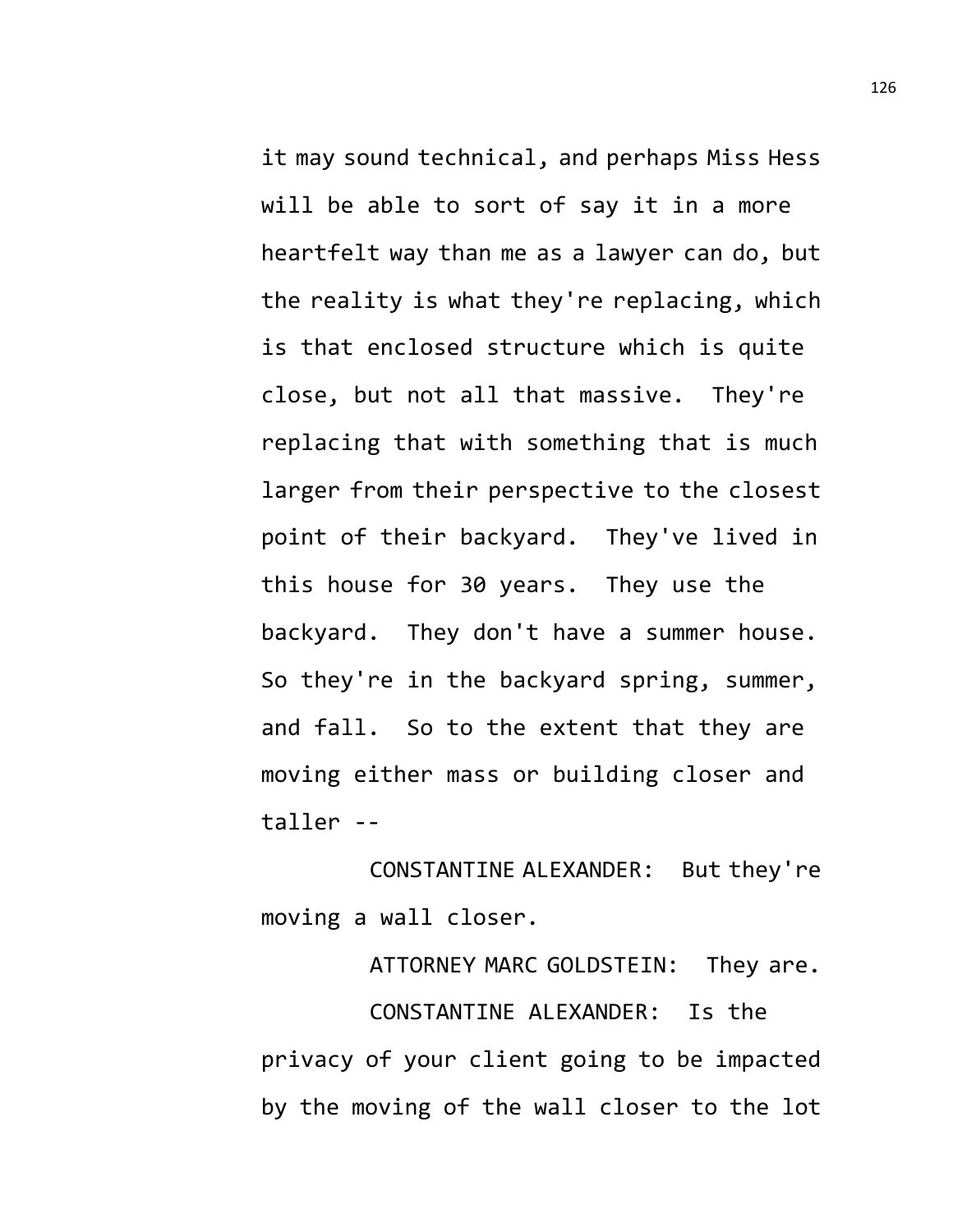line?

ATTORNEY MARC GOLDSTEIN: I don't think it's a privacy question.

CONSTANTINE ALEXANDER: Then what is the question?

ATTORNEY MARC GOLDSTEIN: Yes, I mean, it's really a -- you can put it as a claustrophobia questioning. I think it's probably overstating the problem.

ATTORNEY JAMES RAFFERTY: Point of information, we're not moving a wall closer. We are extending an existing wall.

CONSTANTINE ALEXANDER: I'm still having -- you'll have an opportunity.

ATTORNEY MARC GOLDSTEIN: There's a certain amount of semantics to this, but I think the pictures show you --

CONSTANTINE ALEXANDER: I know the semantics. That's not my problem. I'm not still not getting a handle on why your client has a problem with this project.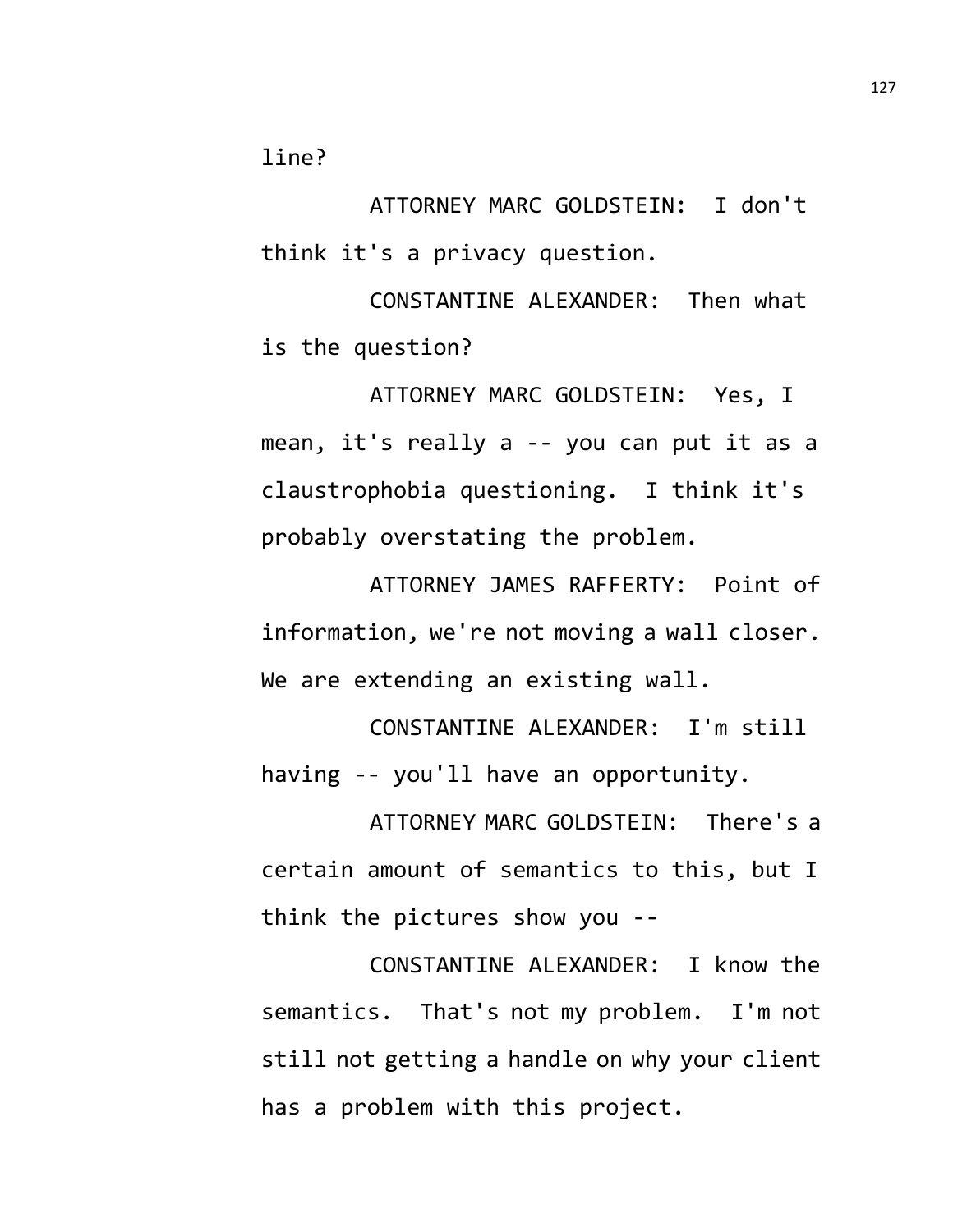ATTORNEY MARC GOLDSTEIN: Okay. If

you stand in their backyard --

CONSTANTINE ALEXANDER: Yes.

ATTORNEY MARC GOLDSTEIN: -- and you look at the property behind them, they have a fence.

ATTORNEY JAMES RAFFERTY: And we rendered these, the original proposal, the existing original, and directly on point with what Mr. Goldstein is speaking and that's what  $-$ 

MARGARET SEELIG: That's the original proposal.

MAHMOOD FIROUZBAKHT: So we're talking about this massing here being the issue?

ATTORNEY MARC GOLDSTEIN: And further in the corner. So, yes. I mean, it's this area here and then it's what's being constructed here. I mean, obviously, you know, that's a view from a particular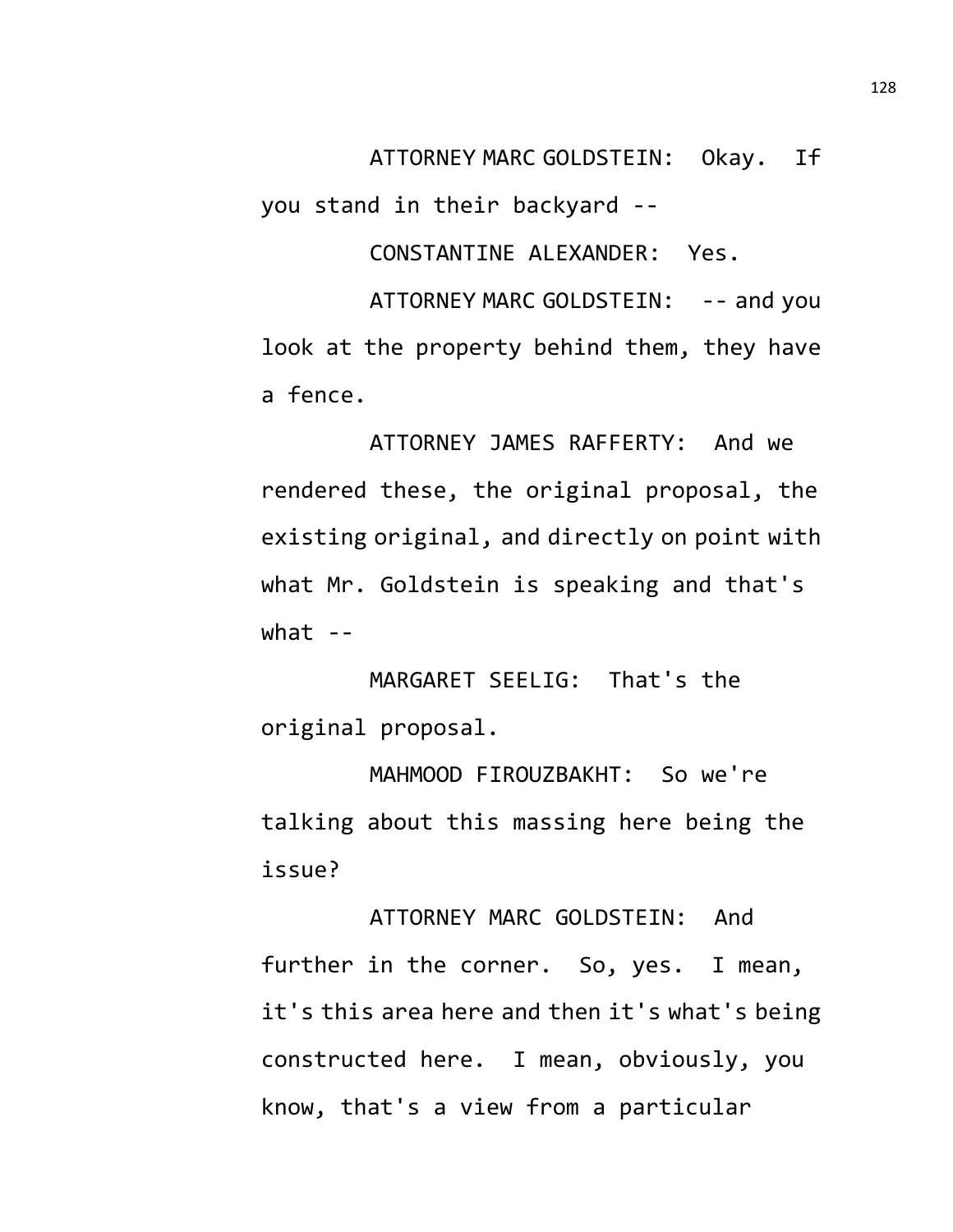perspective.

MARGARET SEELIG: That's the middle of the property.

MAHMOOD FIROUZBAKHT: This is the existing and this is the proposed?

ATTORNEY MARC GOLDSTEIN: Let me see. Right. Right.

Now, you know, it's rendered from a particular perspective just as Mr. Rafferty was not enthusiastic about the rendering that I showed you initially.

MAHMOOD FIROUZBAKHT: Would that particular perspective be if you're standing in the yard?

ATTORNEY JAMES RAFFERTY: Yes.

ATTORNEY MARC GOLDSTEIN: It would be as if you're standing pretty far back because obviously the get closer you get to the back rear line, the more you can see over the fence.

CONSTANTINE ALEXANDER: My visceral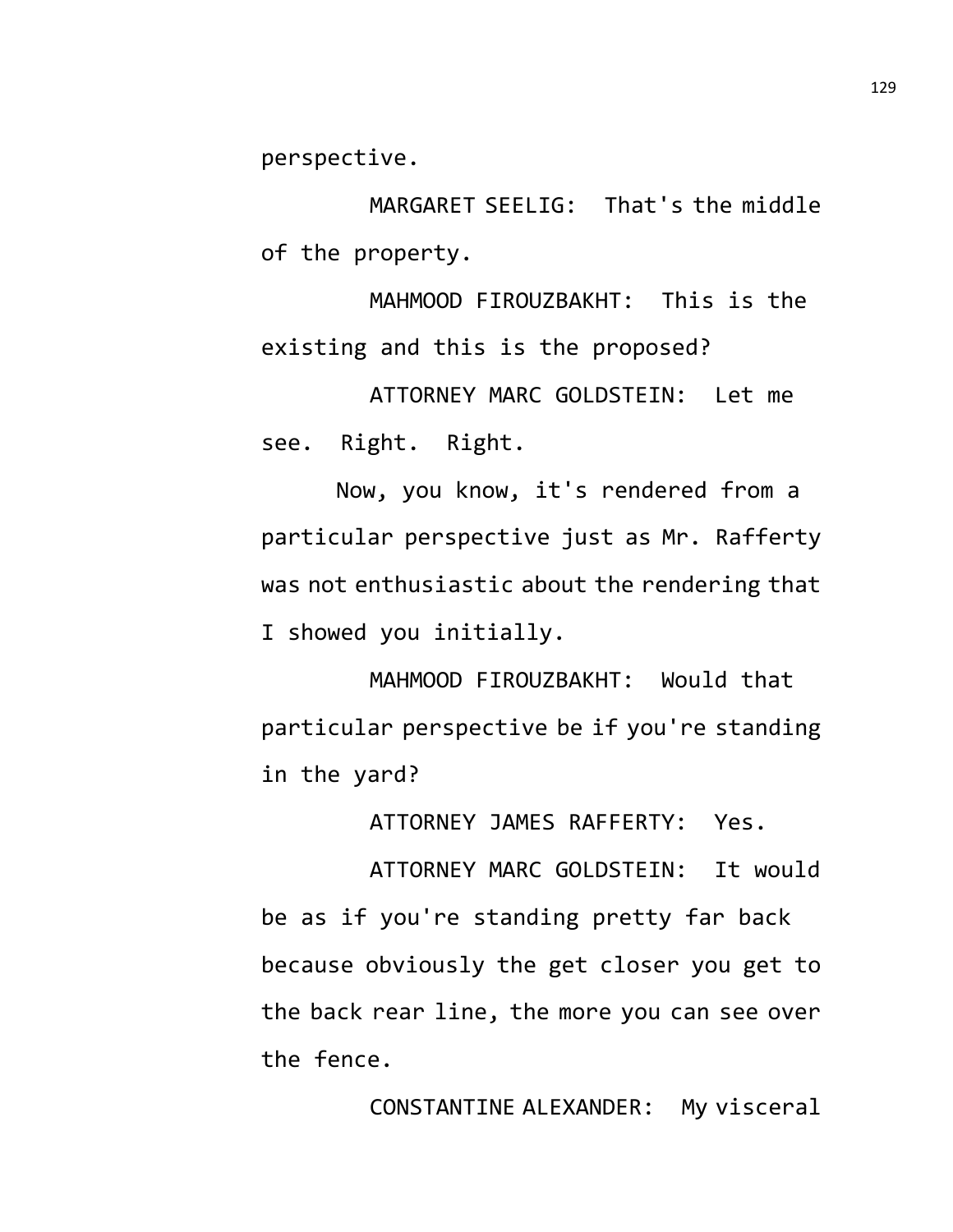reaction is that --

TIMOTHY HUGHES: The less than you can see.

CONSTANTINE ALEXANDER: -- pure visceral is that the impact on your client is less than the change than what is there right now. I mean, that -- I like to be similar to presuming I'm wrong. I mean, look at what the existing condition is. There's a big chimney over here that's gone.

MARGARET SEELIG: Which we did for them.

CONSTANTINE ALEXANDER: This is gone. This is gone. Octagonal building. And we've got a wall over here.

SLATER ANDERSON: How tall is the rear fence?

ATTORNEY MARC GOLDSTEIN: Their rear fence?

LYNNE HESS: Excuse me. 16. So the ten feet goes over the fence comes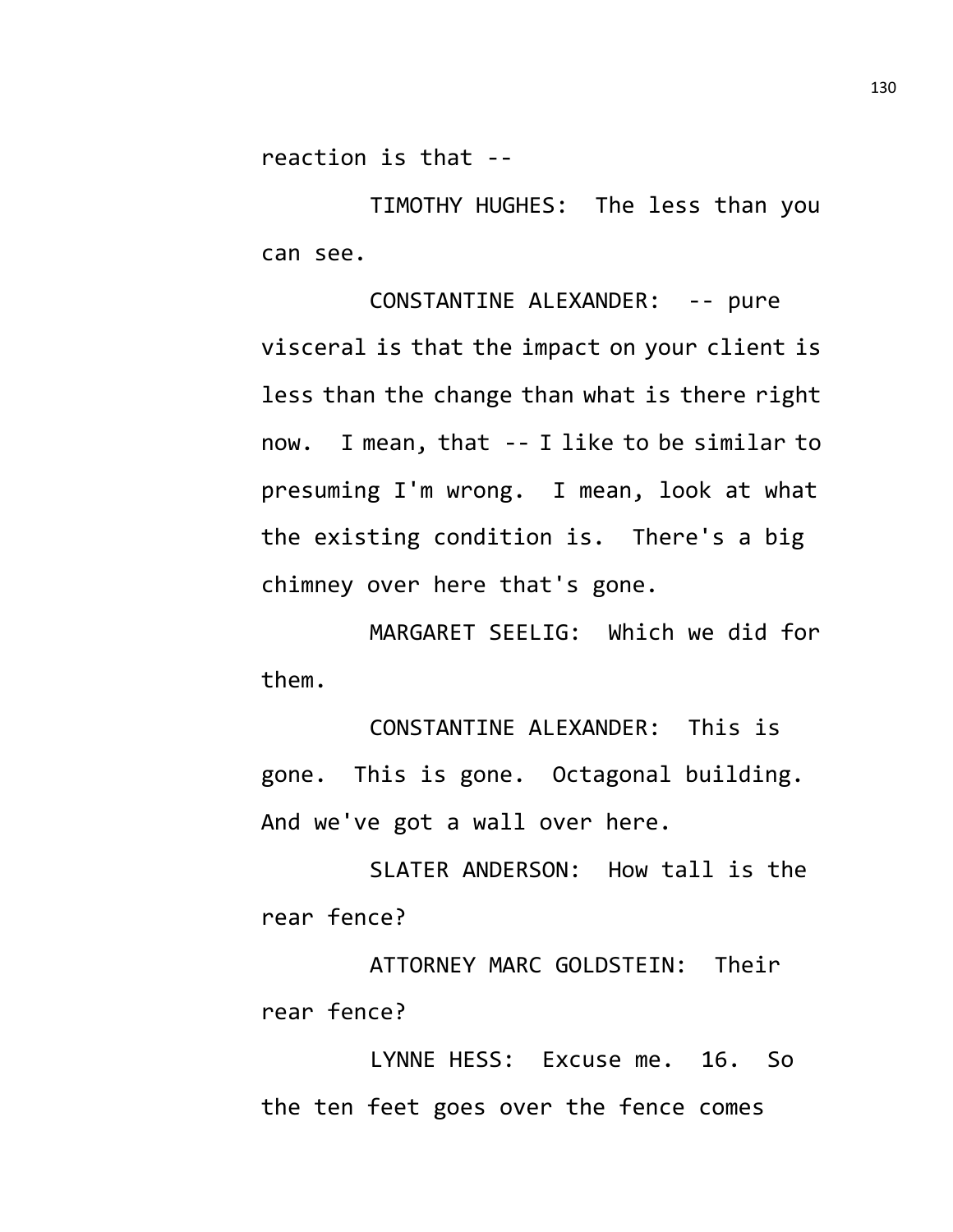right --

ATTORNEY JAMES RAFFERTY: Sitting on a wall.

MARGARET SEELIG: It's sitting on a wall.

ATTORNEY MARC GOLDSTEIN: So there's no doubt -- the renderings are from a particular perspective, and I don't know what that is.

ATTORNEY JAMES RAFFERTY: The fence is six feet, but it's two feet up off the deck. So it's an eight-foot fence.

CONSTANTINE ALEXANDER: I understand that.

ATTORNEY MARC GOLDSTEIN: The reality is the rendering shows from a particular perspective when you're standing on the property, you can see much more than that. And they have a table and chairs that's quite close to the line. You're standing back there. What you can see over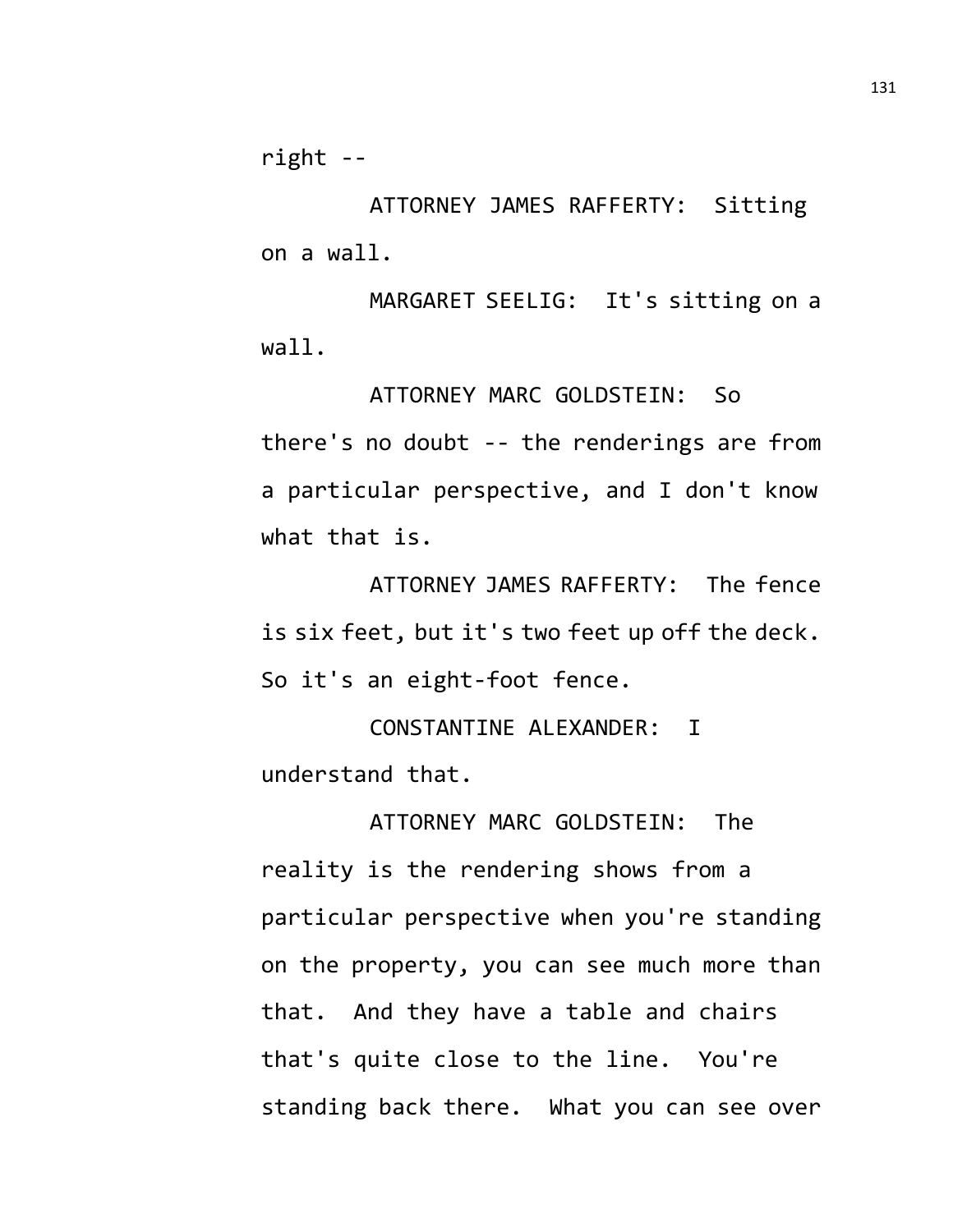that fence is considerably more -- has considerable more impact on that than what is shown in that rendering. That's the difficulty of having a rendering. Now perhaps if we were the developer, we could do our own rendering. We don't have the capacity to do that. The reality is, and Miss Hess will talk to it, and she lives there and she can tell you what she's able to see when she stands in her backyard.

CONSTANTINE ALEXANDER: I think it's time to hear from Miss Hess because she's going to have a heart attack pretty soon.

LYNNE HESS: My name is Lynne Hess. I'm married to Bill Appleton and we've lived at 11 Hawthorn Street there for 30 years. And the people before us lived there for 50 years. We have planted and picked out every tree in our backyard ourselves and. And we are very close to other properties. We are very close to the Mormon church. In fact,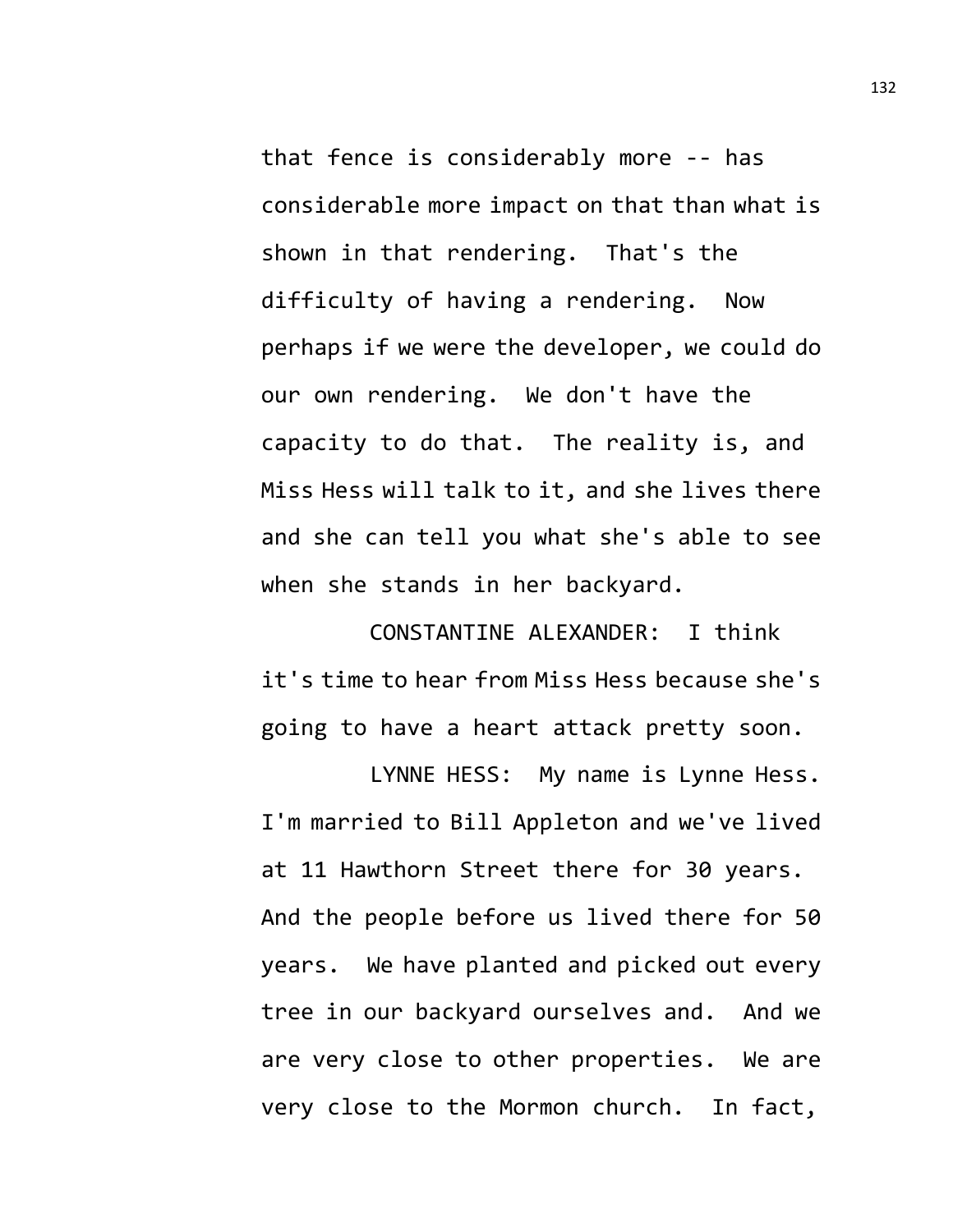Mr. Rafferty and I are always talking to one another because he got all the air conditioners on the Mormon church right on our side. The Mormon church is right up against one side of us. And Mr. Rafferty tried to get a Harvard Finals Club in the other 15 Hawthorn Street to live there. So we feel like we have this little house, this little piece of property, and we like it. The house that's in question we know very well. We knew our other neighbors well. And what this does is, the present structure that -- the bubble that comes up, is below our fence. The line comes below our fence. So we barely see it. This comes right out right above the fence so we see it and it comes closer.

The octagonal building is barely on our property. It's on the Harvard property at 15 Hawthorn Street. We don't see it. What we see is air and light and sky and a beautiful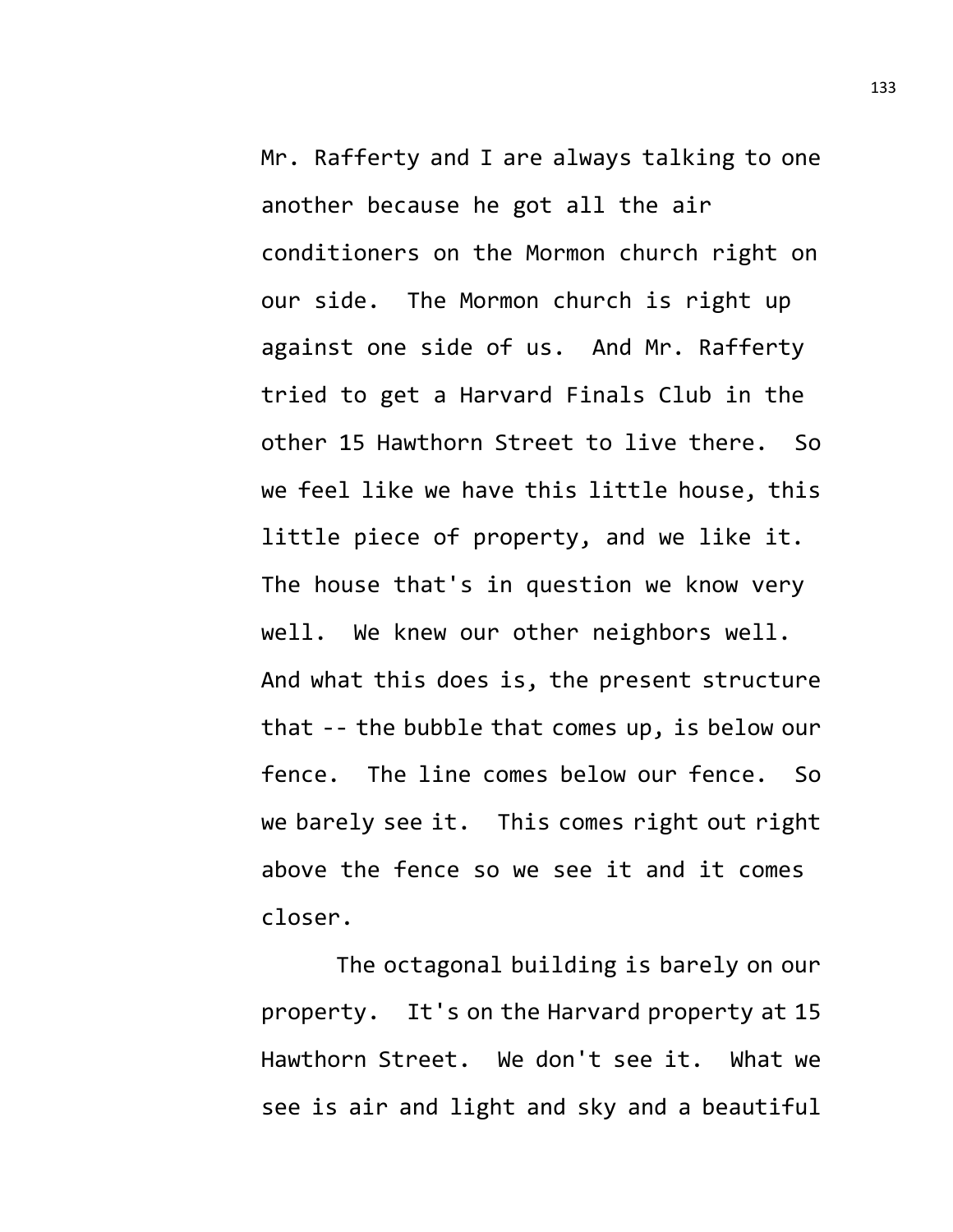Palladium window because we do live outside in our backyard and our porch ten months a year. I have nothing against -- and anybody who wants to build a ramp, but I feel like what they're building along with the ramp is just a bigger house. And if they want a bigger house, they can have it, but I wish they wouldn't do it so we won't have all this light and air that we're staring at in our backyard and we have this massive wall come at us. It is, you know, a little respite for us against the wall and we love it.

> CONSTANTINE ALEXANDER: Thank you. LYNNE HESS: Thank you.

CONSTANTINE ALEXANDER: Are you finished?

ATTORNEY MARC GOLDSTEIN: No, no. And that was a perfect opportunity. I think what I'd like to add is regardless of how much impact we can articulate, reality is they can't meet the rest of the standards for a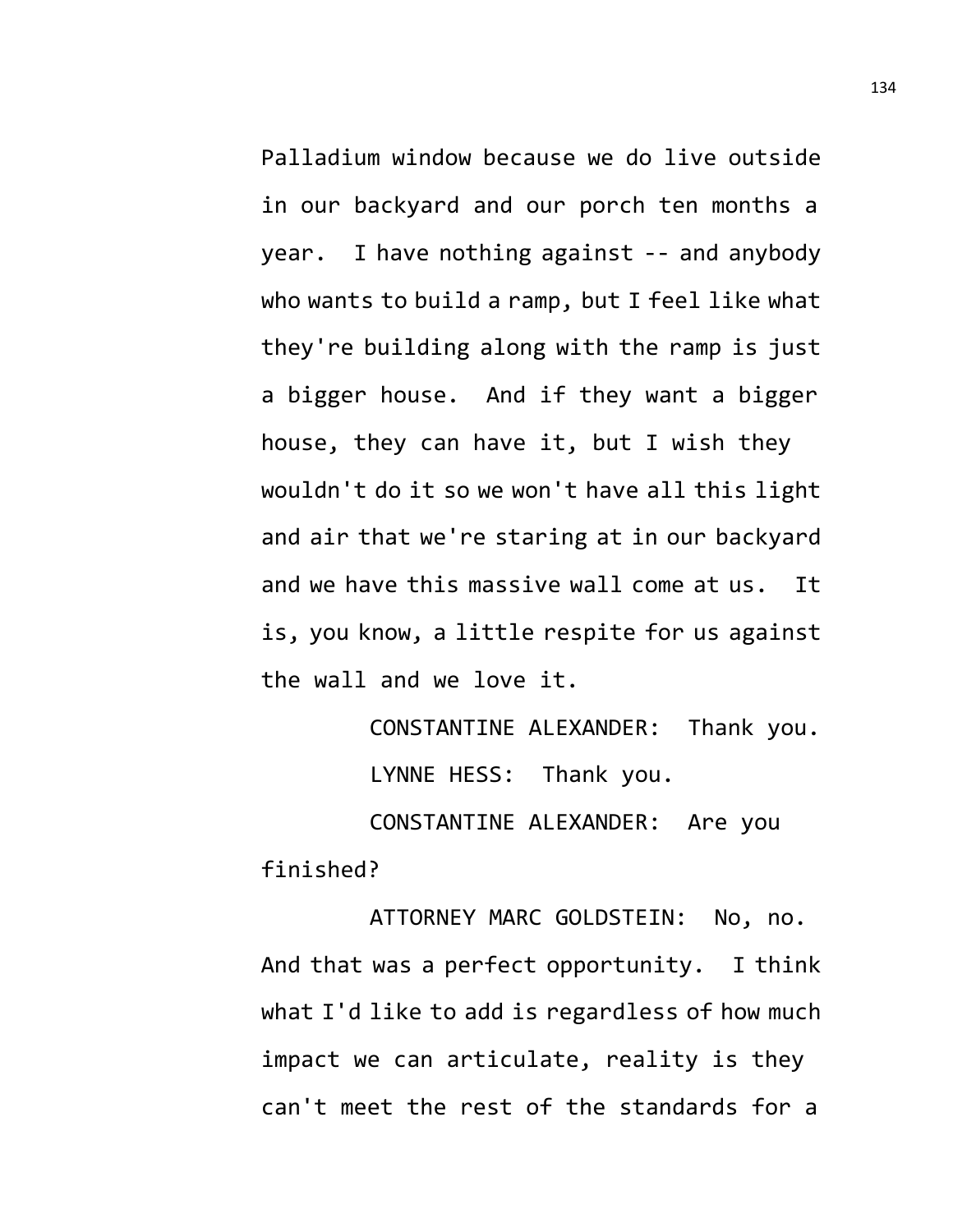Variance.

CONSTANTINE ALEXANDER: I understand that point. You've made that point.

ATTORNEY MARC GOLDSTEIN: And I think it's clear they can't make those standards and if we're going to move into a Special Permit, we can have a discussion about that in other hearing. I don't think they meet the standards, therefore, you can't grant the relief they're asking for.

Sir, you wanted to speak?

GORDON LOW: My name is Gordon Low. I represent the Church of Jesus Christ of Latter-Day Saints. I'm the President of the Cambridge Stake. We own the stake center. I'm sorry, we own the building at Longfellow Park. We are an abutter. Let me thank the Board here for the approval we had for the rebuilding of our chapel. That's been a great blessing for our members, and also for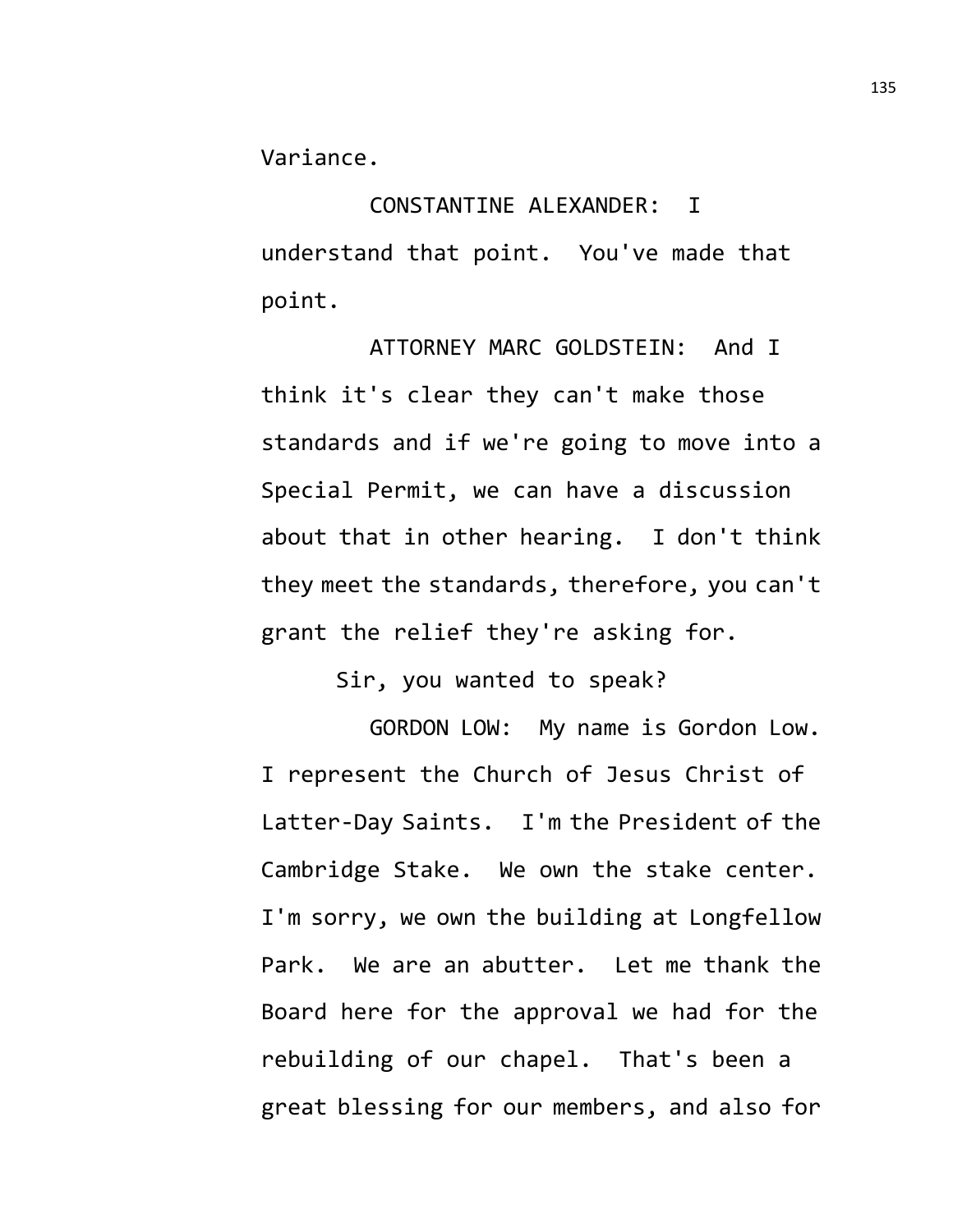the support we received from the city and from our abutters also in East Cambridge where we a couple years ago completed our building.

Our general position is to support the development and redevelopment of property owners when they have development which is to improve the property, the function, and things which are consistent with the standards of the neighborhood. We are also very supportive of providing handicap access. That's been important for us in our building, particularly at Longfellow Park to put the handicap access there that was done, and the Historical Commission gave us a Variance on that and that's actually given us a very good use. We don't have any position on the technical or aesthetic aspects of what they're doing. If we were to reach such an opinion, we would reach out to the architects that helped us with our chapel and that would be so covetous and they've done an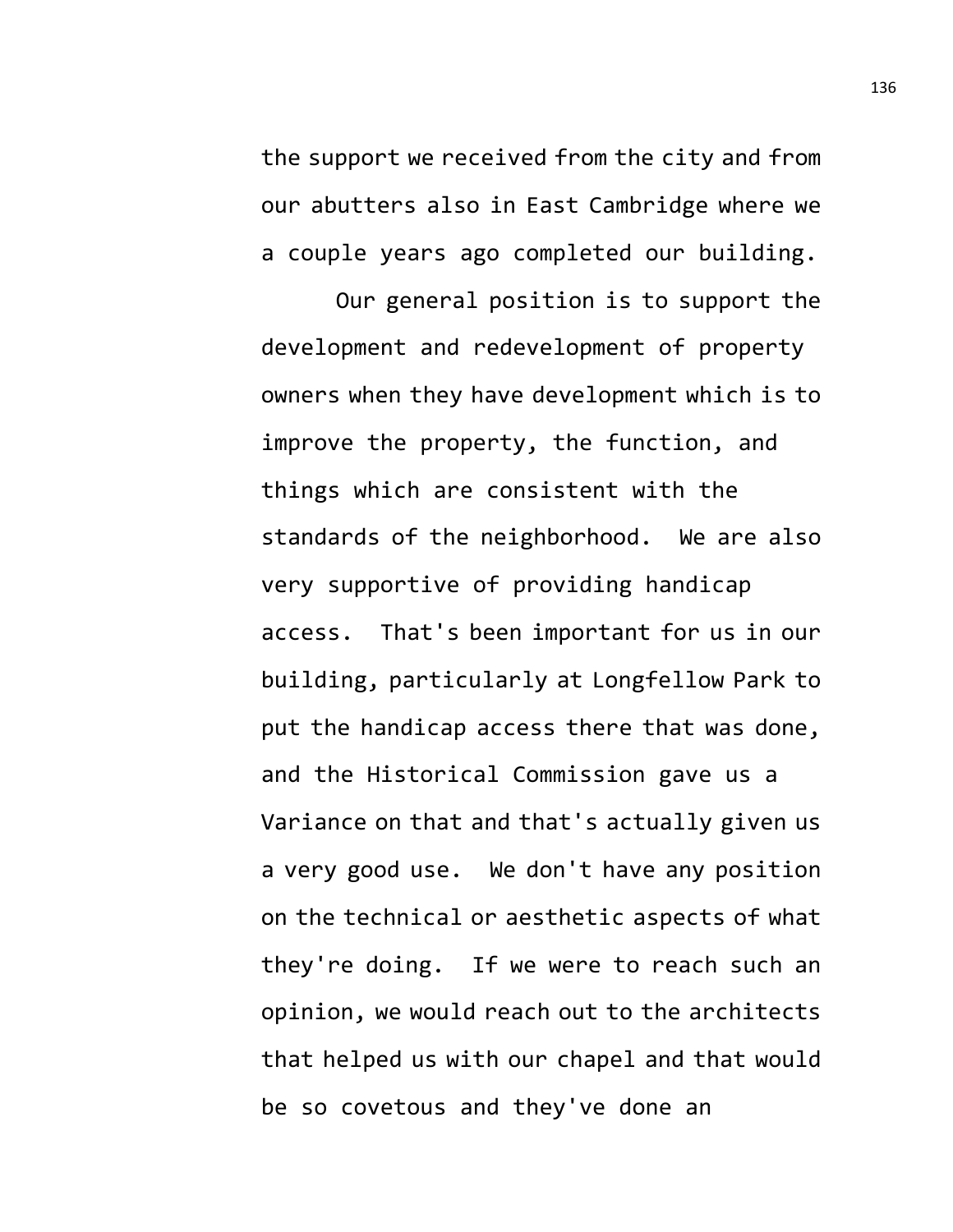outstanding job with us. We'd like to keep all good relations with all our neighbors and the abutters who were very supportive for us, both. The Harrises who lived in the home before and also the Appletons and Hesses who are very supportive of us.

CONSTANTINE ALEXANDER: Thank you. Anyone else wishing to be heard? WILLIAM APPLETON: Yes, please. CONSTANTINE ALEXANDER: Anyone else wishing to be heard?

WILLIAM APPLETON: My name is William Appleton and I am the guy that plants the trees. And I don't have a summer home. And I must say first of all, I think that this rendering gives the wrong idea. It looks like there's a fortress here. This is a very slight building with a curve, it is barely noticeable from our property. It is being replaced by a wall that's above the fence that will give us a further sense of being closed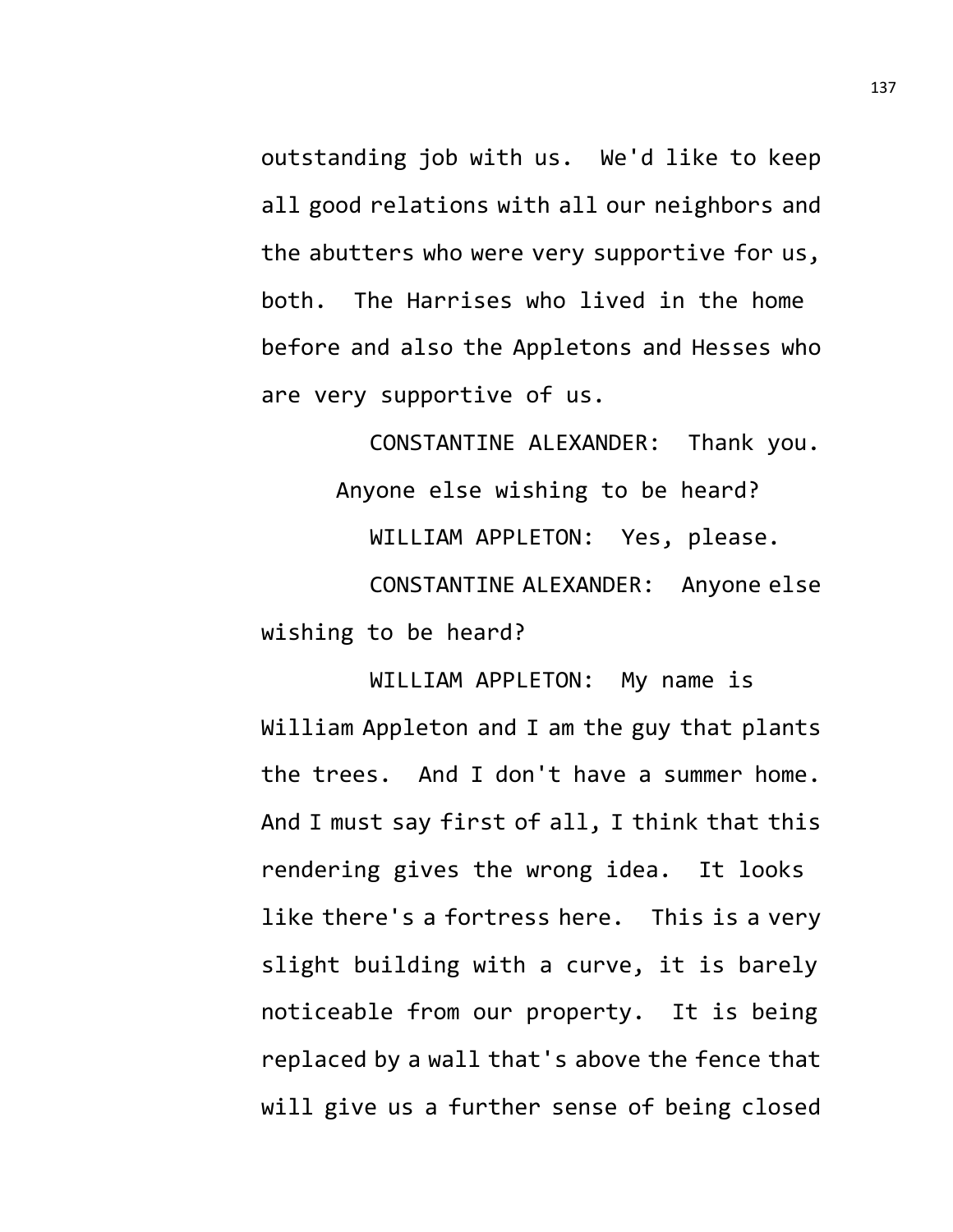in, which the more Mormon Church already does because it doesn't conform to modern standards and setback as you probably know. And so we are -- we have one side, we have one on the back, too, and now we're going to have another wall on the back closing off the air, the light, the sky, and my summer home. So I hope that you will take into consideration -- usually when we come, we come with an army because we are active in our community and we've seen you on other occasions with more people, but here we're the only ones affected. The man at Harvard next-door doesn't live there yet, and he doesn't -- and the Mormons are not taking a position because I don't blame them because I wouldn't want to go for one neighbor over another either. So, anyway, thank you for listening to me.

> CONSTANTINE ALEXANDER: Thank you. WILLIAM APPLETON: And keep my sky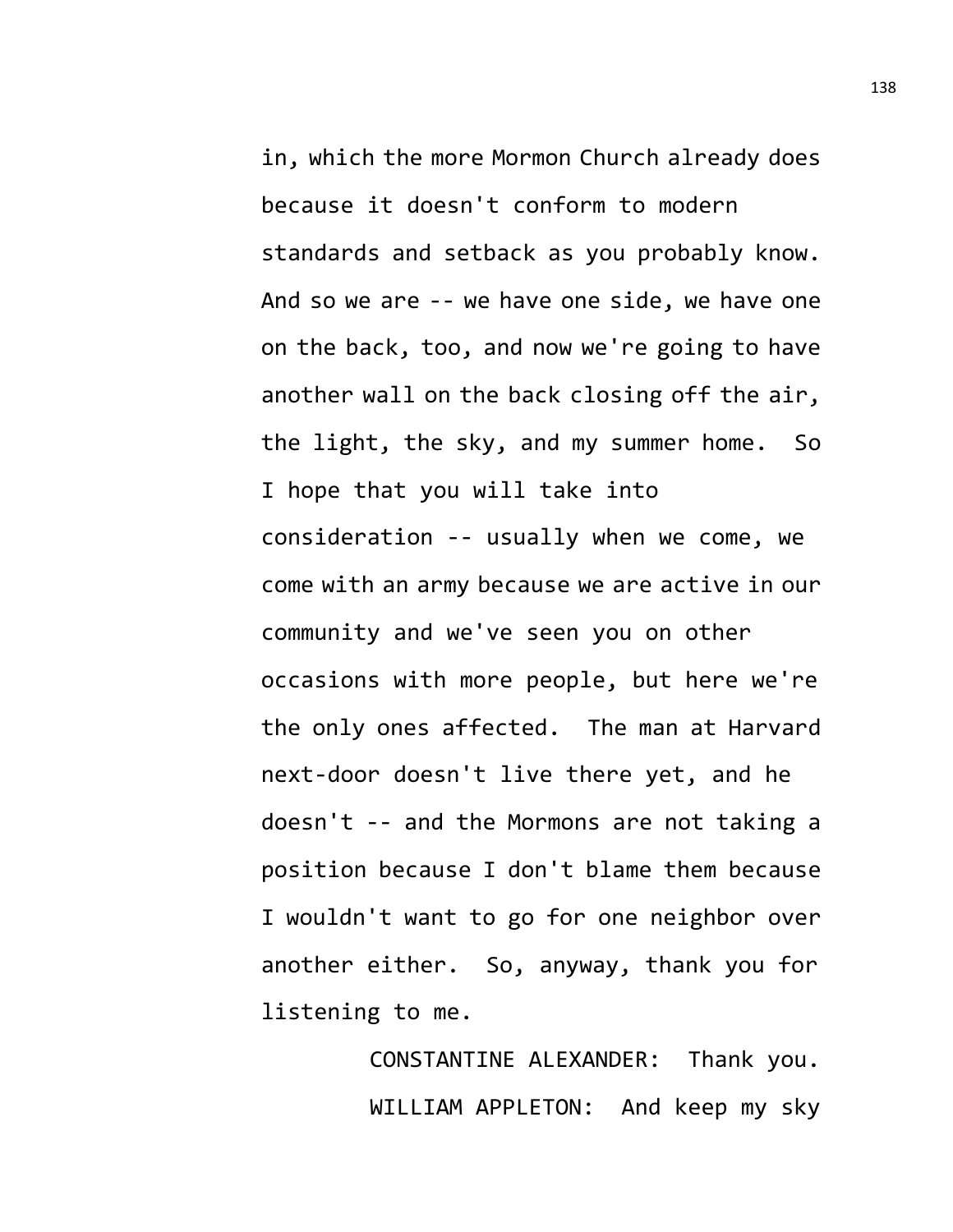open.

CONSTANTINE ALEXANDER: Anyone else wishing to be heard?

(No Response.)

CONSTANTINE ALEXANDER: The Chair notes that there's no one else wishing to be heard. We're going to close public testimony.

We do have letters in our files, which I will now read into the record in no particular order.

There is a letter from Henry Yager, Y-a-g-e-r and Felice Yager, Y-a-g-e-r, who apparently reside at 10 Longfellow Park, addressed to this Board. The letter is dated February 14th. (Reading) We have reviewed the proposed plans for renovation of the Seeligs' house at 6 Longfellow Park and we have no objection to this.

There is a letter to us from -- it would appear to be an architectural firm. The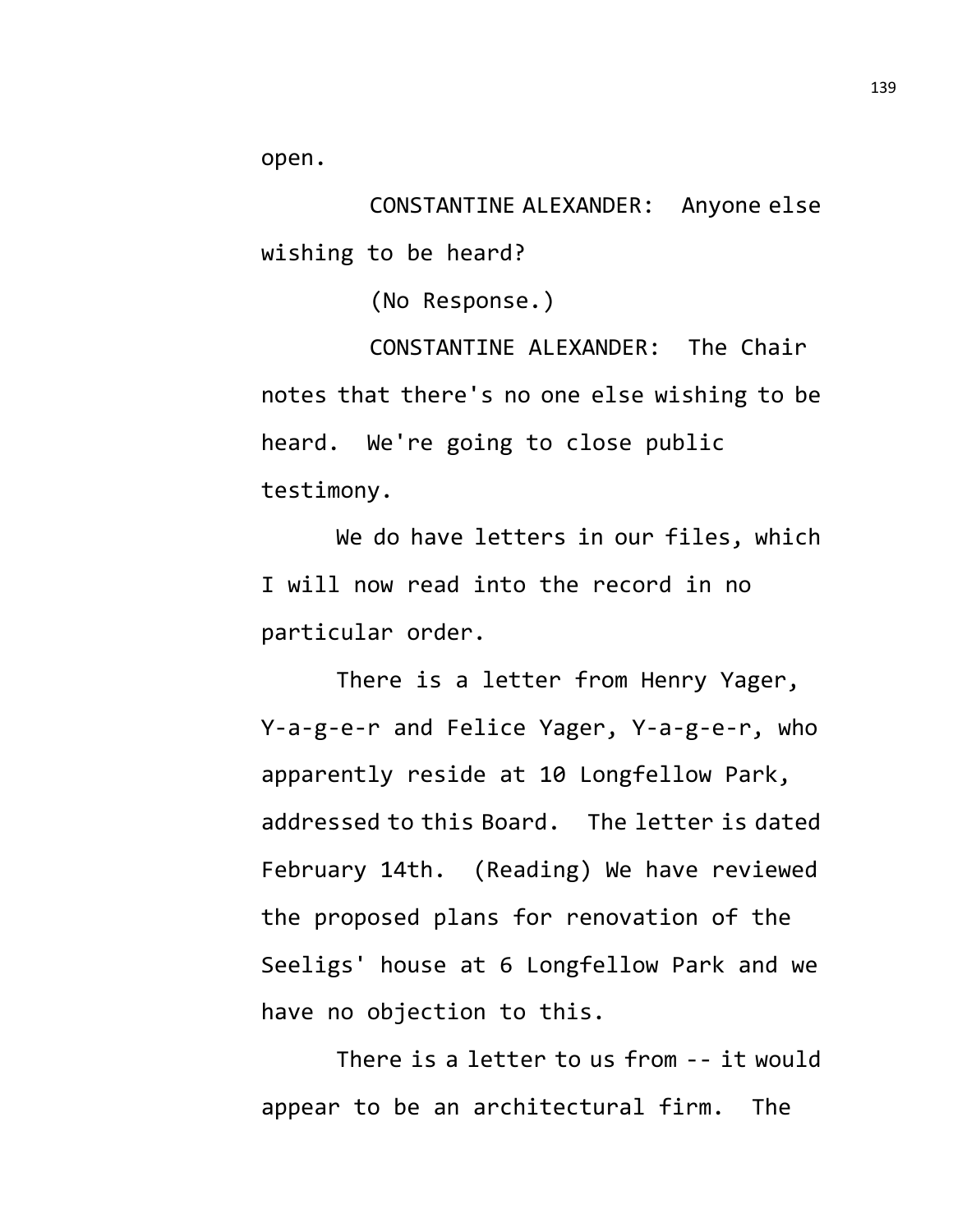letter is in poor condition, but it's sign by Ricard L. Kobus, K-o-b-u-s, FAIA, FACHA. These are the initials that appear after his name. He's a senior principal in the firm that appear to be TK&A. Well, anyway, the letter says, (Reading) I'm writing in support of the proposal made by Mr. and Mrs. Jonathan Seelig for alterations at their existing property at 6 Longfellow Park. My firm served as the architect of record for the rebuilding of the Longfellow Park Chapel belonging to the Church of Latter-Day Saints at 2 Longfellow Park in Cambridge following the fire several years ago. In our professional capacity during the process of rebuilding the fire-ravaged church, we interacted closely with all of the neighbors and specifically with the then abutters at both 11 Hawthorn Street and 6 Longfellow Park. As a result, we are very aware of the existing conditions of these homes as well as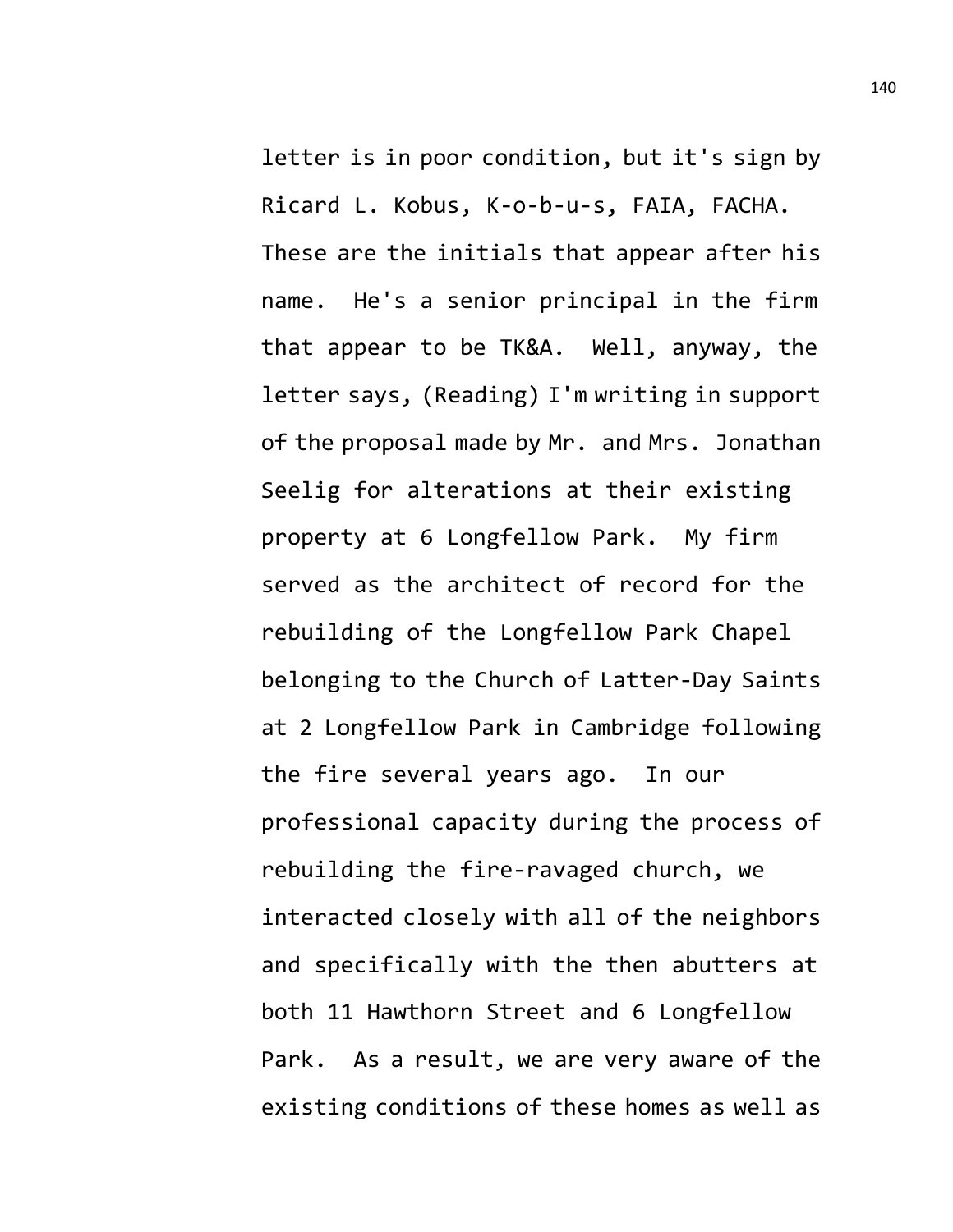the relationships between the properties abutting the church. I have reviewed the revised proposed plans submitted by Mr. and Mrs. Seelig for the alterations to 6 Longfellow Park. In my professional opinion a proposed alterations will have no negative impact on the neighboring properties. Further in reviewing the plans, I noted that the existing non-conformity with rear setback requirements is improved by the proposal. It appears that the existing volume in the rear will be replaced by a structure that increases the minimum setback by more than two feet, reduces the roof height by almost four feet, and slightly reduces the actual footprint and volume being built in the rear setback area, thereby improving on the existing and non-conformity.

Additionally I've been shown renderings on the property, and in my professional opinion the newly proposed configuration appears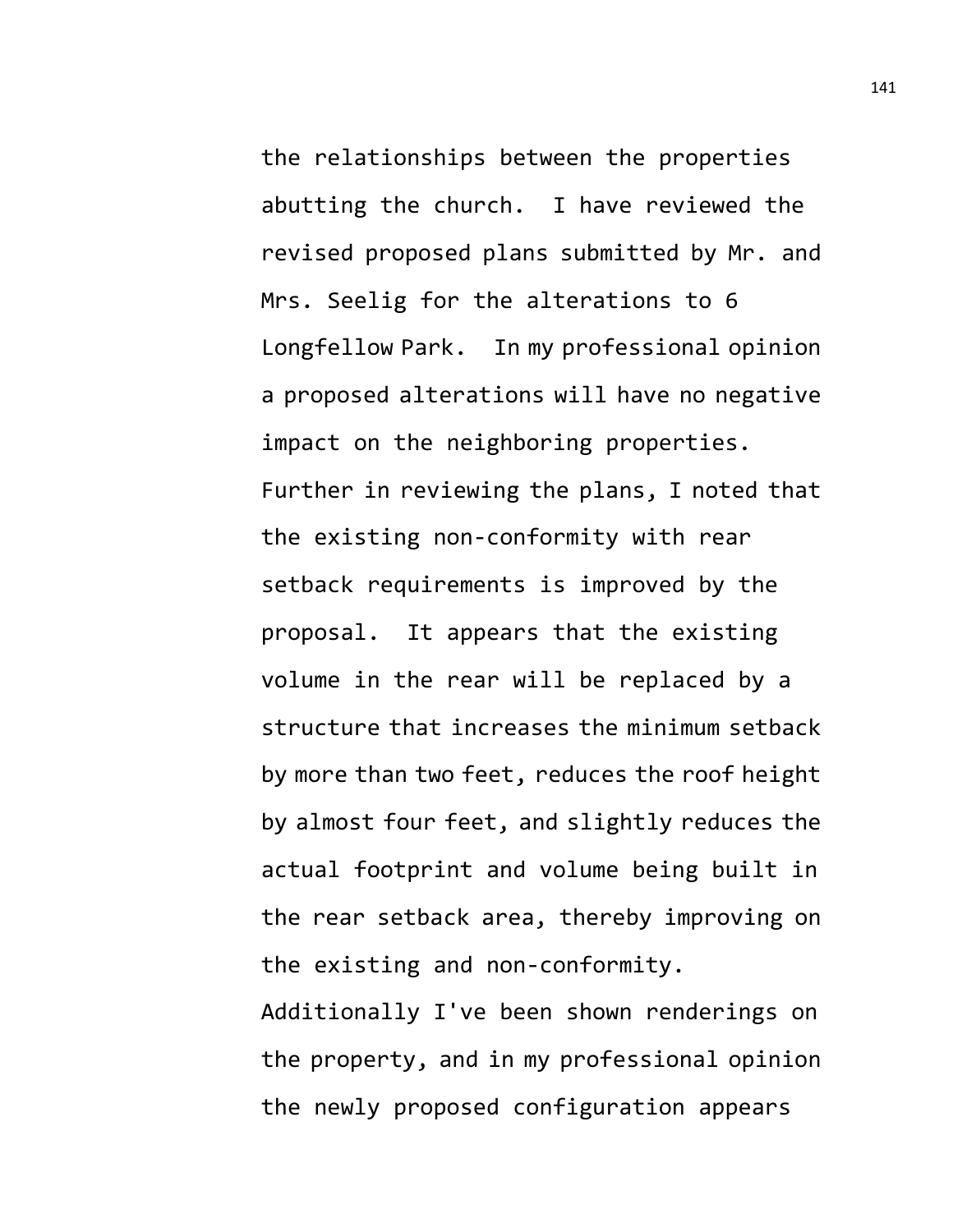smaller, less obtrusive, and more appropriate from all vantage points.

We are also in possession of a memorandum from the Cambridge Historical Commission and it reads as follows: (Reading) The property is located -- 6 Longfellow Park. The property is located in the old Cambridge Historic District where exterior alterations are subject to review and approval of the Historical Commission. Exterior alterations were reviewed and approved by the Historical Commission on February 2nd. A copy of the Certificate will be forwarded to the BZA file as soon as it's available.

Mr. Rafferty, on this I assume they were commenting on the old plans they reviewed?

LYNNE HESS: They were.

ATTORNEY JAMES RAFFERTY: That's right.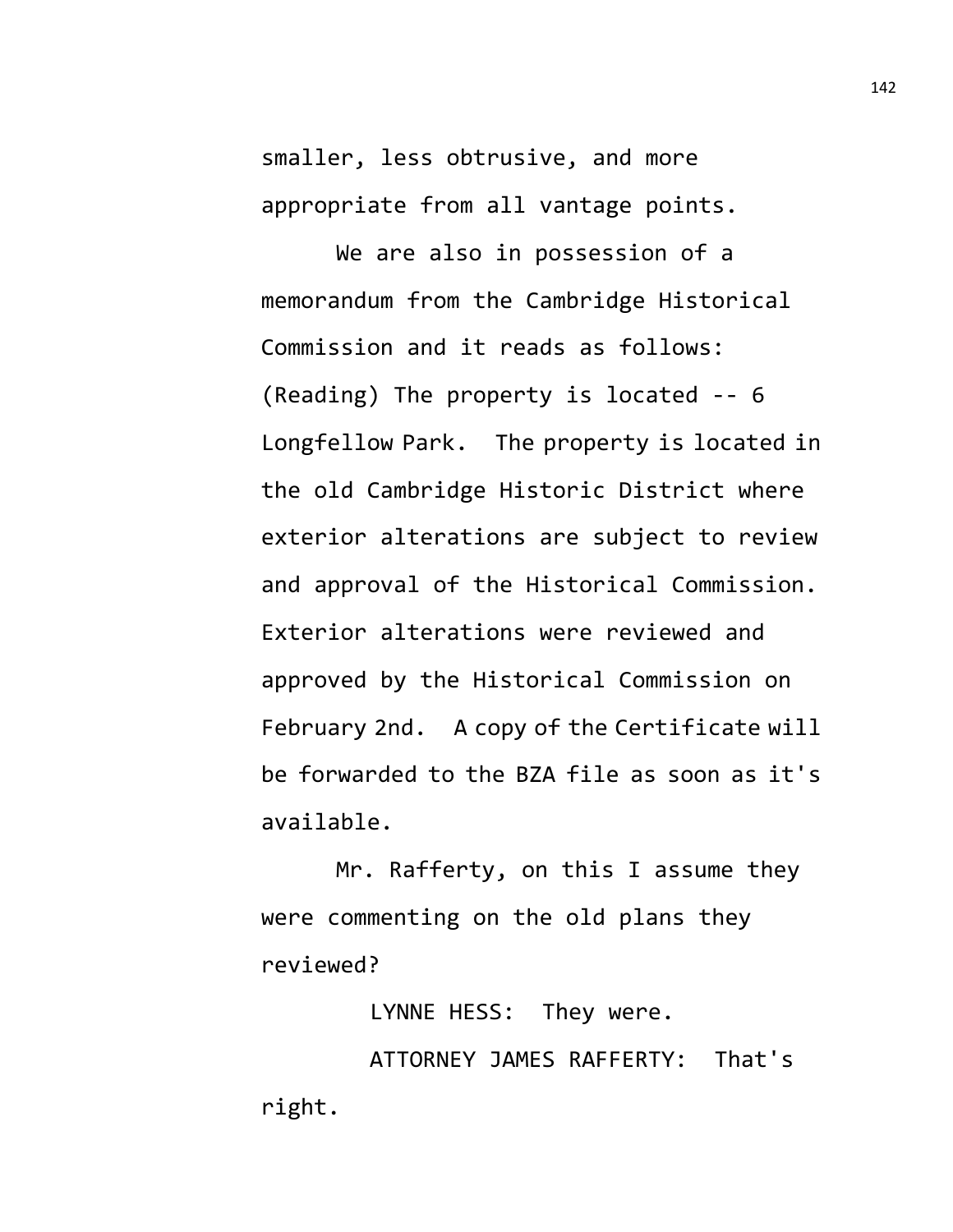CONSTANTINE ALEXANDER: You'll have to go back --

ATTORNEY JAMES RAFFERTY: We have a date scheduled.

CONSTANTINE ALEXANDER: You have a date scheduled. I saw it advertised in the paper. If we were to grant relief, you have to go back and get an amendment to your Certificate of Appropriateness.

ATTORNEY JAMES RAFFERTY: Correct. CONSTANTINE ALEXANDER: And alas we have a letter that I referred to earlier from counsel for Ms. Hess and Doctor Appleton from the firm of Beveridge and Diamond, Inc.

LYNNE HESS: You don't have to read the letter.

CONSTANTINE ALEXANDER: As I said before, I'm not going to read the letter. I'm just going to reference it and it will be part of our record.

And that is, I believe, all that we have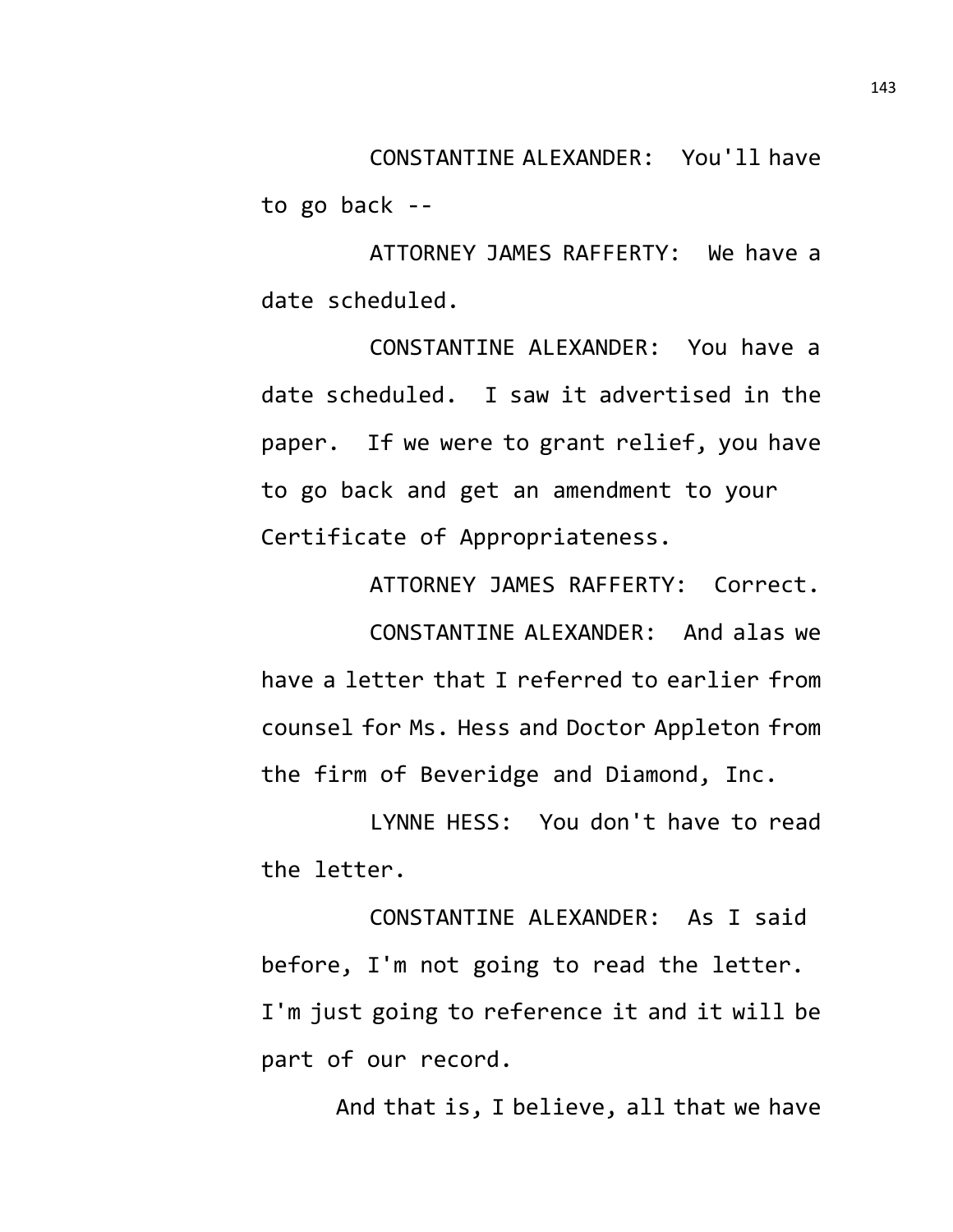in the file.

Mr. Rafferty, any concluding comments?

ATTORNEY JAMES RAFFERTY: Yes, just a few, both factual and of some process-oriented.

I just want to draw the Board's attention to the issues that we're here about tonight. We have had a very fruitful and honest discussion with the abutters for sometime now, and I think it's relevant for the Board to recognize the changes that were made in the proposal. Mr. Goldstein's letter characterizes things as massive and looming. Perhaps that might have been said by stretching those words to apply to the original submission, but we looked at that impact and that has been removed. So we really are now in a very discrete area.

There are a few procedural issues that I would suggest to the Board are relevant. First of all, the property,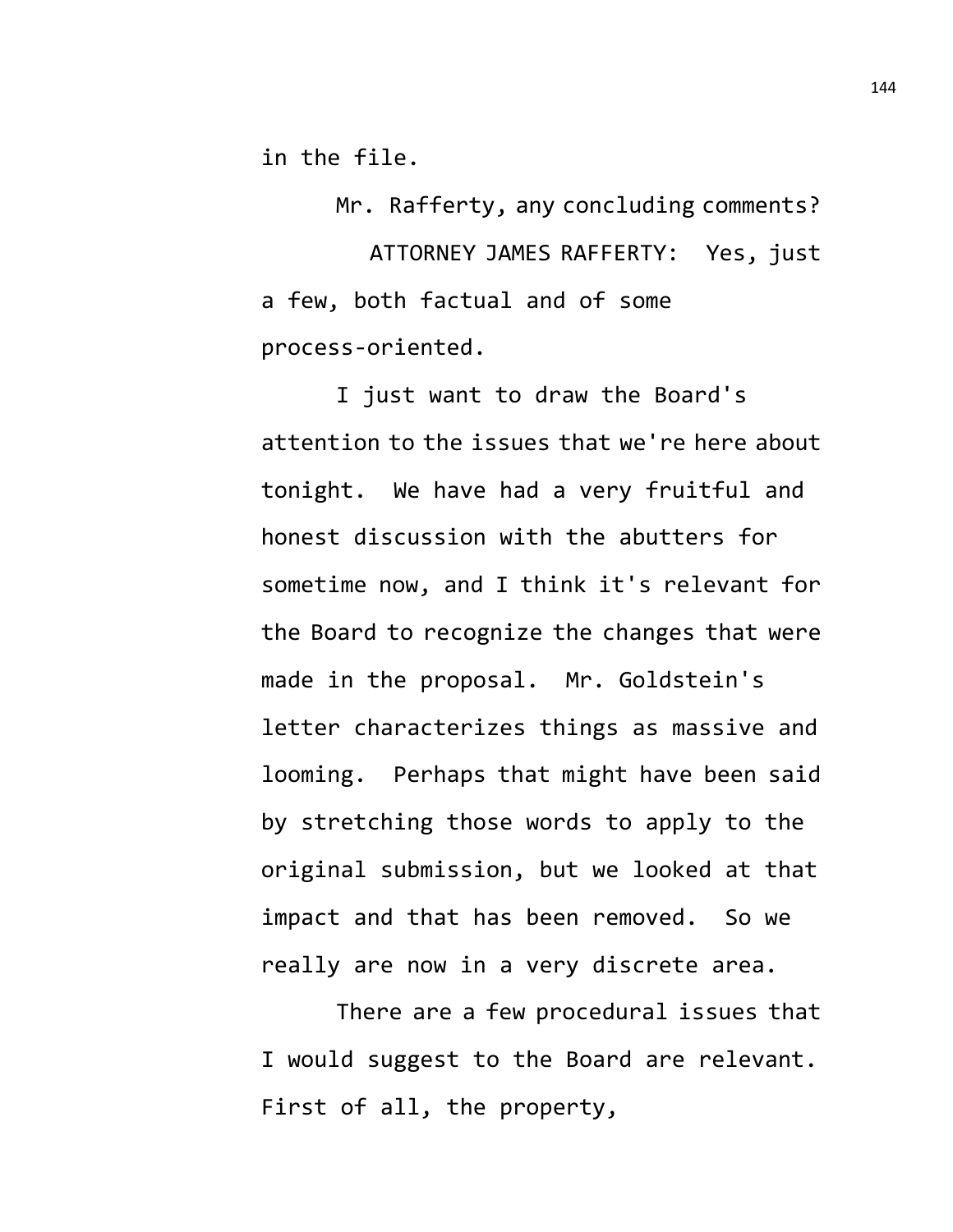Doctor Appleton's property, he made an observation that the Mormon church is too close to him. In fact, the Mormon church meets the setback requirements. It's a corner lot. That happens to be a --

CONSTANTINE ALEXANDER: Well, in any case it's not relevant to this particular --

ATTORNEY JAMES RAFFERTY: Well, it's relevant to this because the Appleton property in 1924 received a Variance -- in 1926, one of the first Variances and was permitted -- in those days it was an R-4 District which had a 20-foot rear setback requirement. They were permitted, their predecessors, in 1924 to have a seven-and-a-half-foot setback. So they went, that structure goes into the setback not as a pre-existing non-conforming but as a result of getting a Variance. More significantly in 1982, the abutters, Doctor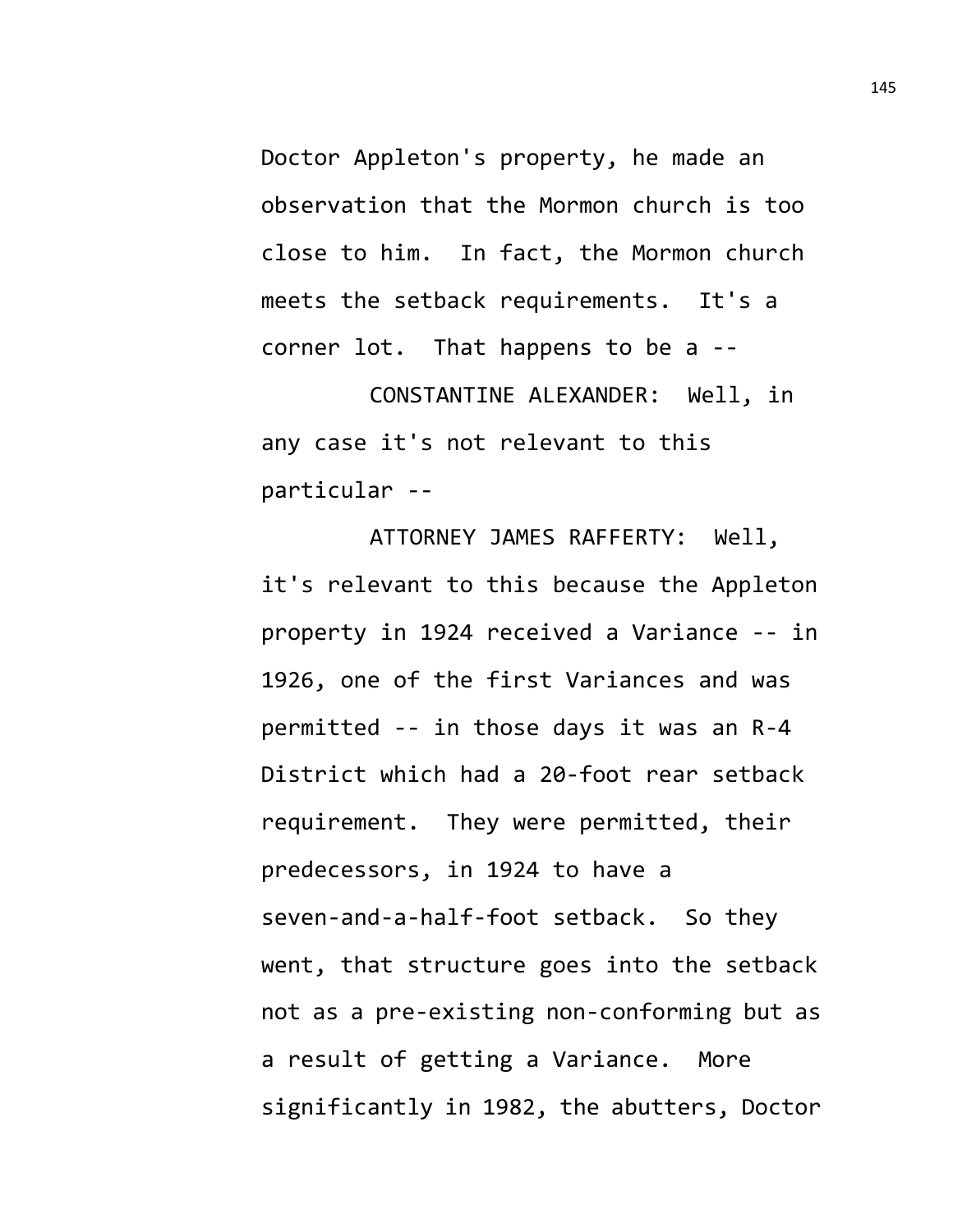Appleton and Ms. Hess, they applied to the Board, Mr. Sullivan being a member at the time, to introduce a stairway to create a further excursion into this rear setback which we now are concerned about preserving the integrity of the setbacks. It is relevant when abutting properties have obtained relief to go into -- from the very same dimensional requirements they're now asserting they're entitled to protection for. And the hardship in that case I note is that without the stairway, patients would have to walk through the petitioner's home. This is a hardship from the point of view of the patient and the petitioner.

I suggest -- I only offer that because there is some relevance to the nature of the relief and the form of the existing conditions that are out there today. The Appleton property has the benefit of two Variances allowing significant encouraging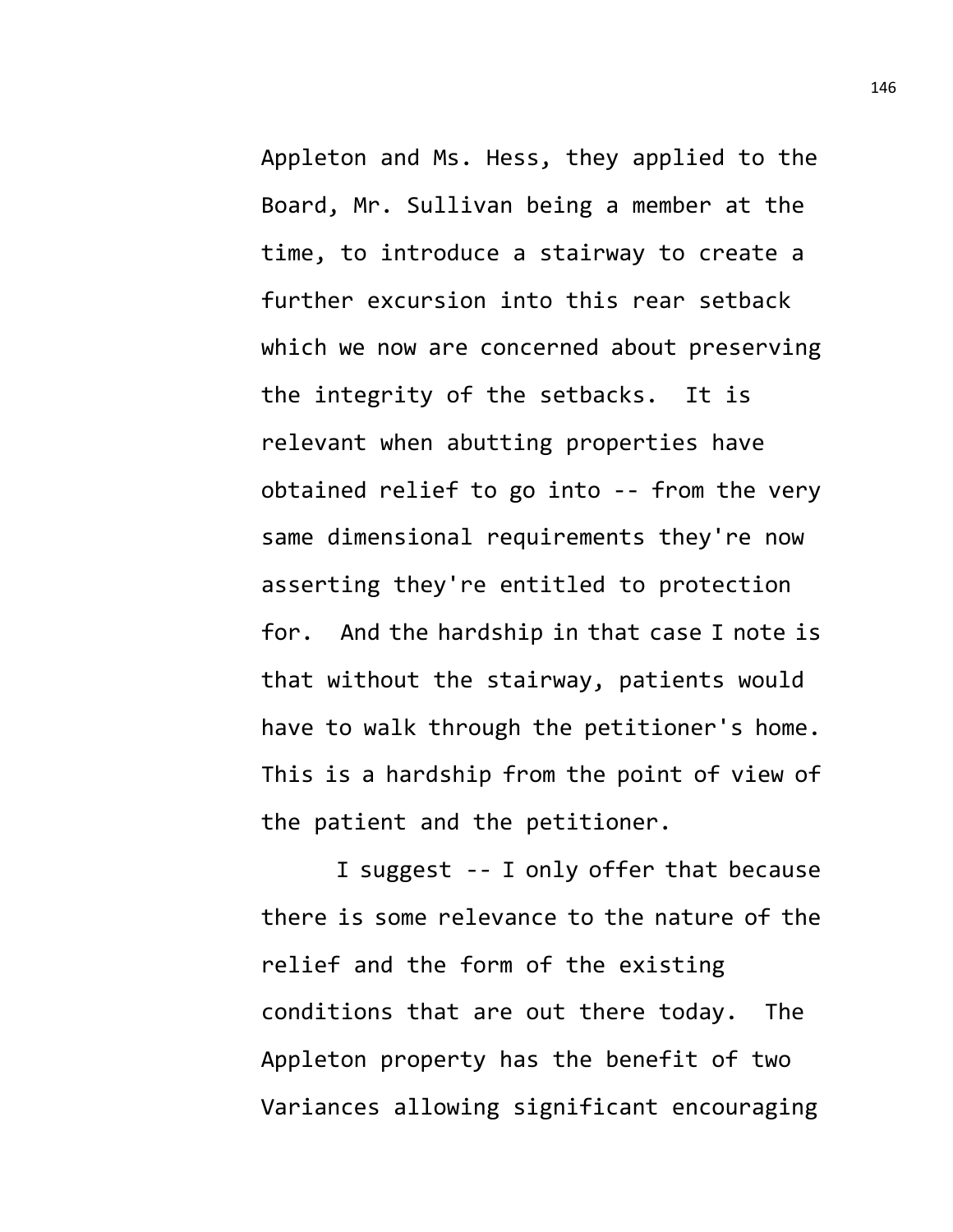into the setback. We are not going to change the relationship between the setback as it currently exists, and I do think that the unique nature of the siting this house in a way that does allow the Board to find that there is a hardship. And an element of a hardship, it doesn't need to be the most compelling hardship, is sufficient for the Board to make a determination. And I think the practice of the Board also in assessing that hardship has some relationship to the extent that the relief that's being sought here. I would say the relief is modest. The changes that are -- particularly when one analyzes the replacement structure, the octagonal with the rectangle. I don't know how one can arguably claim that that has any -- it is within the setback, but it doesn't have any impact upon the abutter that's different. It's more conforming than its current location. So for the reasons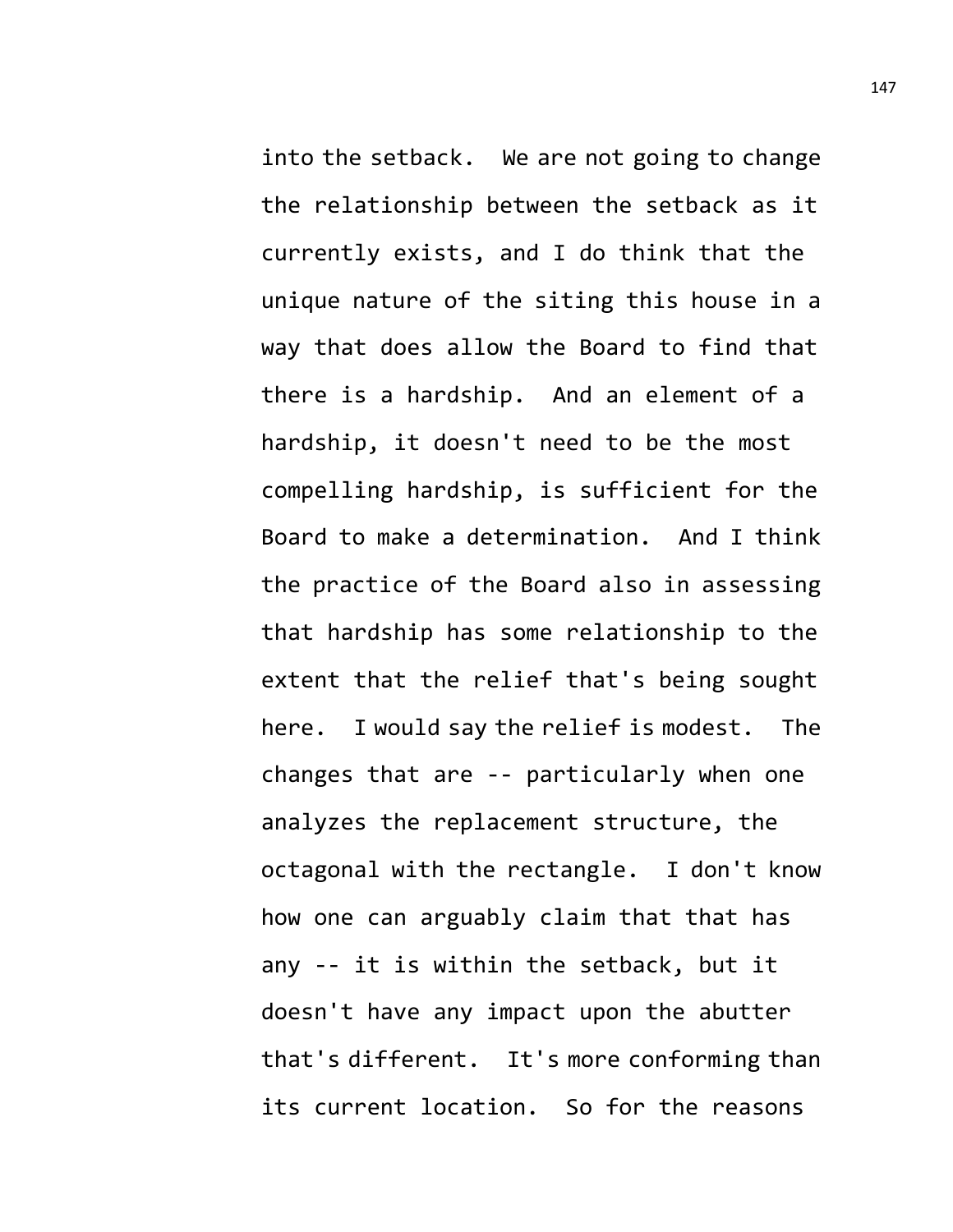stated, we would urge the Board to grant the relief as set forth in the application.

CONSTANTINE ALEXANDER: Thank you.

No, I've closed public testimony. Unless you feel there's a misstatement of --

ATTORNEY MARC GOLDSTEIN: The only statement I'll make, Mr. Chairman, is Mr. Rafferty knows as well as the Board does that  $-$ 

CONSTANTINE ALEXANDER: Come forward, please.

ATTORNEY MARC GOLDSTEIN: The Variances that were granted --

CONSTANTINE ALEXANDER: Stop, stop, stop. Wait a minute. I don't believe that the Variances that were granted are at all relevant. I'm going to disregard that. From my point of view, I'm going to disregard that. I didn't want to get into a debate with Mr. Rafferty. I don't believe they're relevant.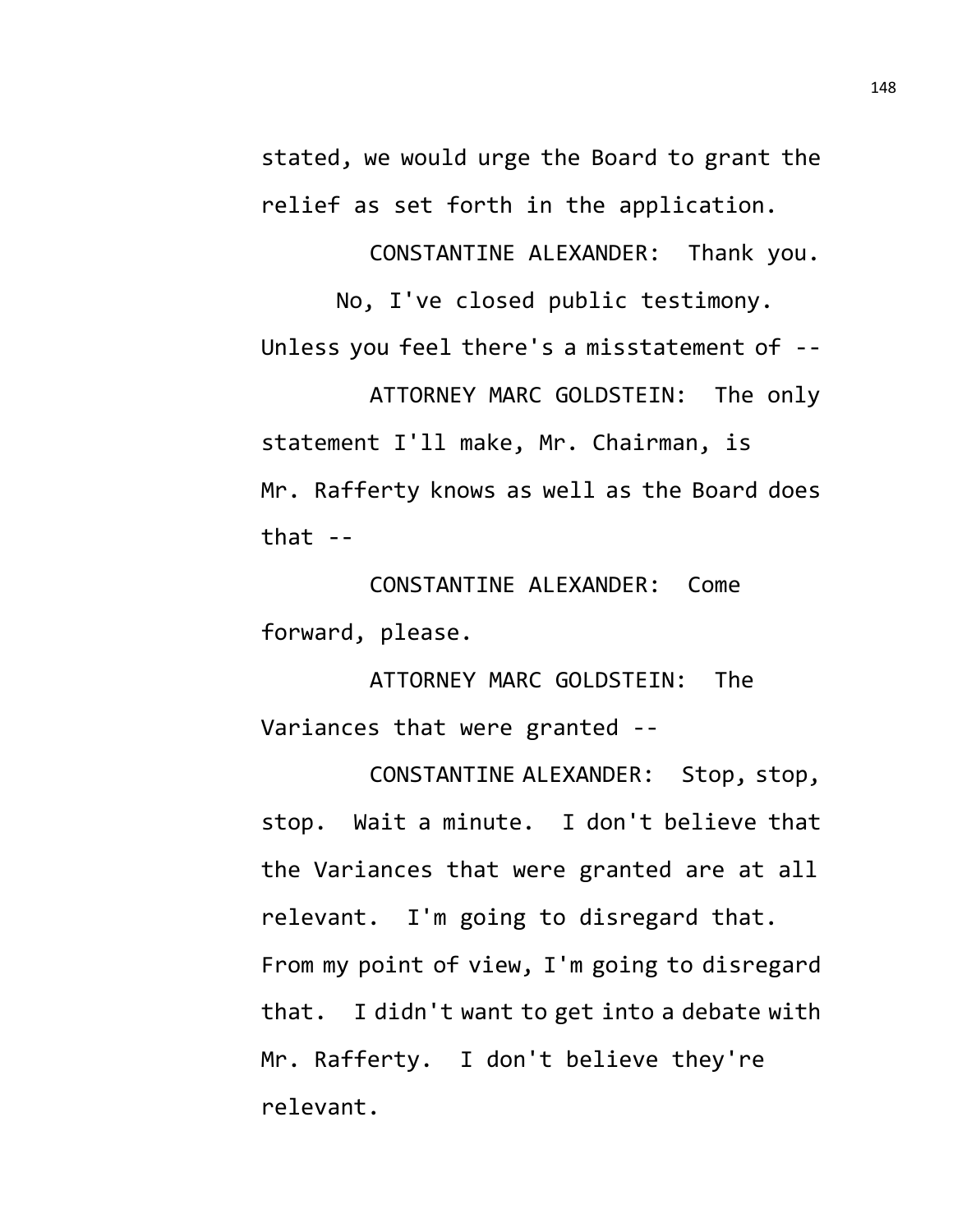ATTORNEY MARC GOLDSTEIN: Thank you.

CONSTANTINE ALEXANDER: Okay. At this point commentary from members of the Board? Questions?

TIMOTHY HUGHES: I don't have any questions. I do have commentary. I'm not a lawyer. I'm an English major and I do think that the lawyer Goldstein did kind of misuse in this regard the words massive and looming. You know, they don't resonate with me in this particular situation. I also live a couple blocks east of Inman Square so when Miss Hess uses the words close and small in regards to her property and how close it is, she doesn't know the meaning of the words until she's lived in my neighborhood, you know? And so I think that, you know, some people are exaggerating here. And I do think that -- once again, I'm going to go to definitions, with the word topography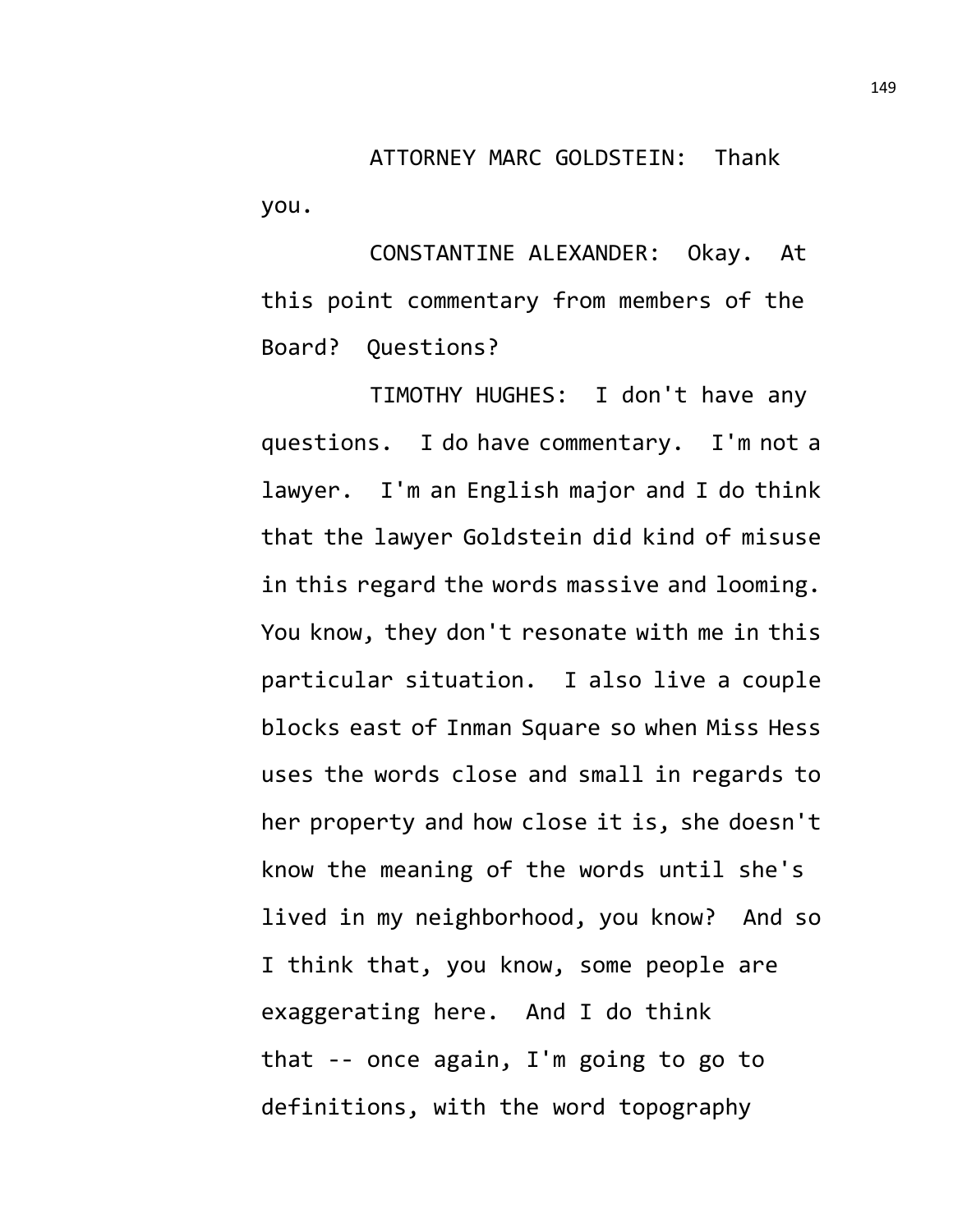showing up as it does and the definition of hardship, which is the configuration of natural and artificial physical elements on property that we can hinge a hardship on within the definition and the wording of the Ordinance. So I'm in favor.

CONSTANTINE ALEXANDER: Thank you. Anyone else want to speak next or we can go to a vote? What's your pleasure?

Slater?

SLATER ANDERSON: I'm ready for a vote.

CONSTANTINE ALEXANDER: You're ready for a vote. Okay.

Mahmood?

MAHMOOD FIROUZBAKHT: I think I have the good sense to the extent that we're going to vote, add to the record -- and I would say, you know, looking at the dimensional form and given the changes, the modifications to the proposed project, certainly a lot of effort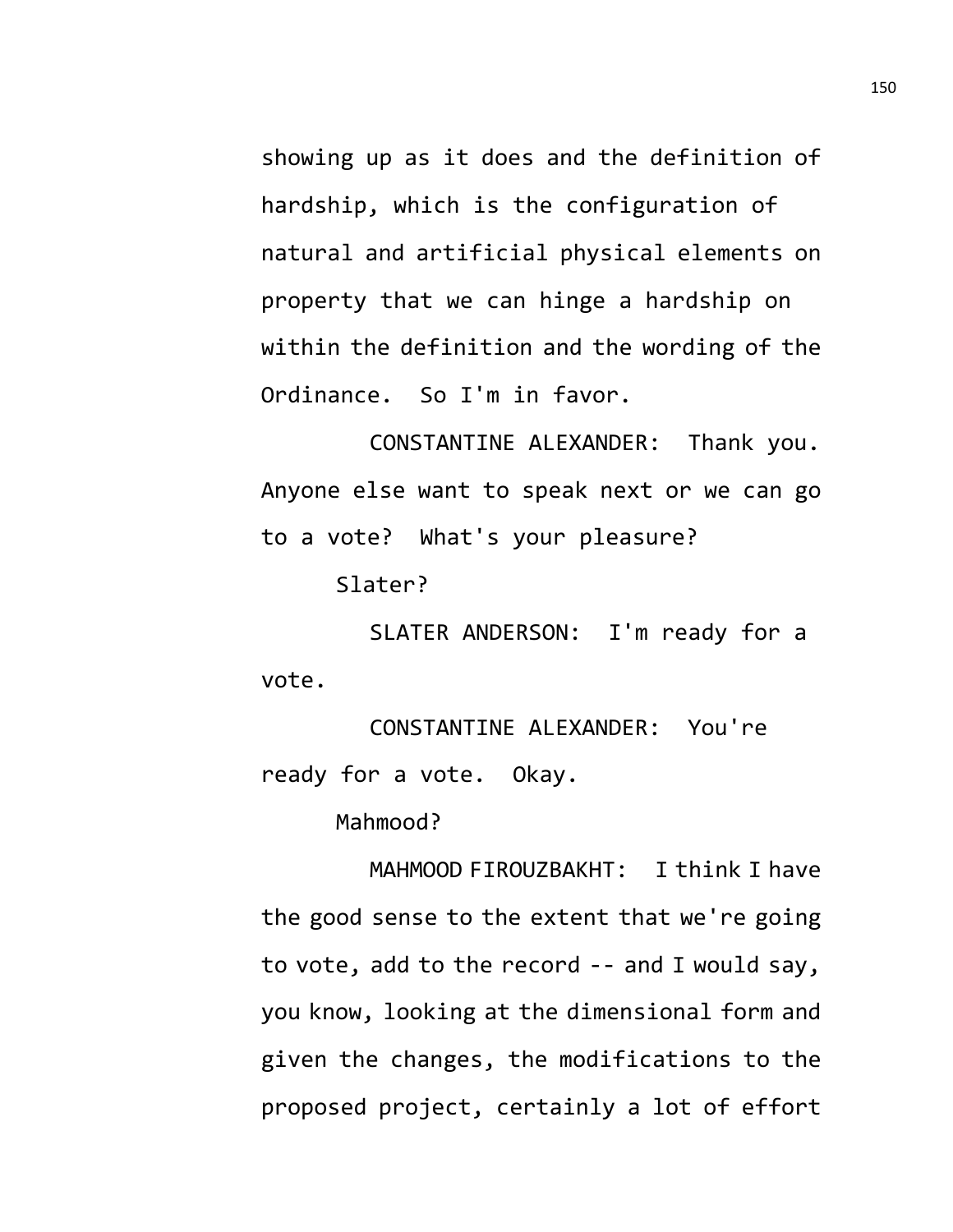has been made to meet the needs of, you know, the abutting neighbors and to limit the effect of this project on the abutters. I think for me it's significant that when you look at the dimensional form, there is really a reduction of impact with respect to the dimensional Variances that are required to the extent that there is a Variance required here. And so, you know, in that regard I think that there is a hardship as other members of the Board have indicated with respect to siting of the existing structure, the age of the existing structure, that there is a need, a family need to provide for a handicap accessibility to the building. That the proposed project provides for a better flow and access in the existing structure, and it's appropriately scaled. But I don't think that there is, you know, a real detriment to the intent of the code given the scope and size of what's being proposed.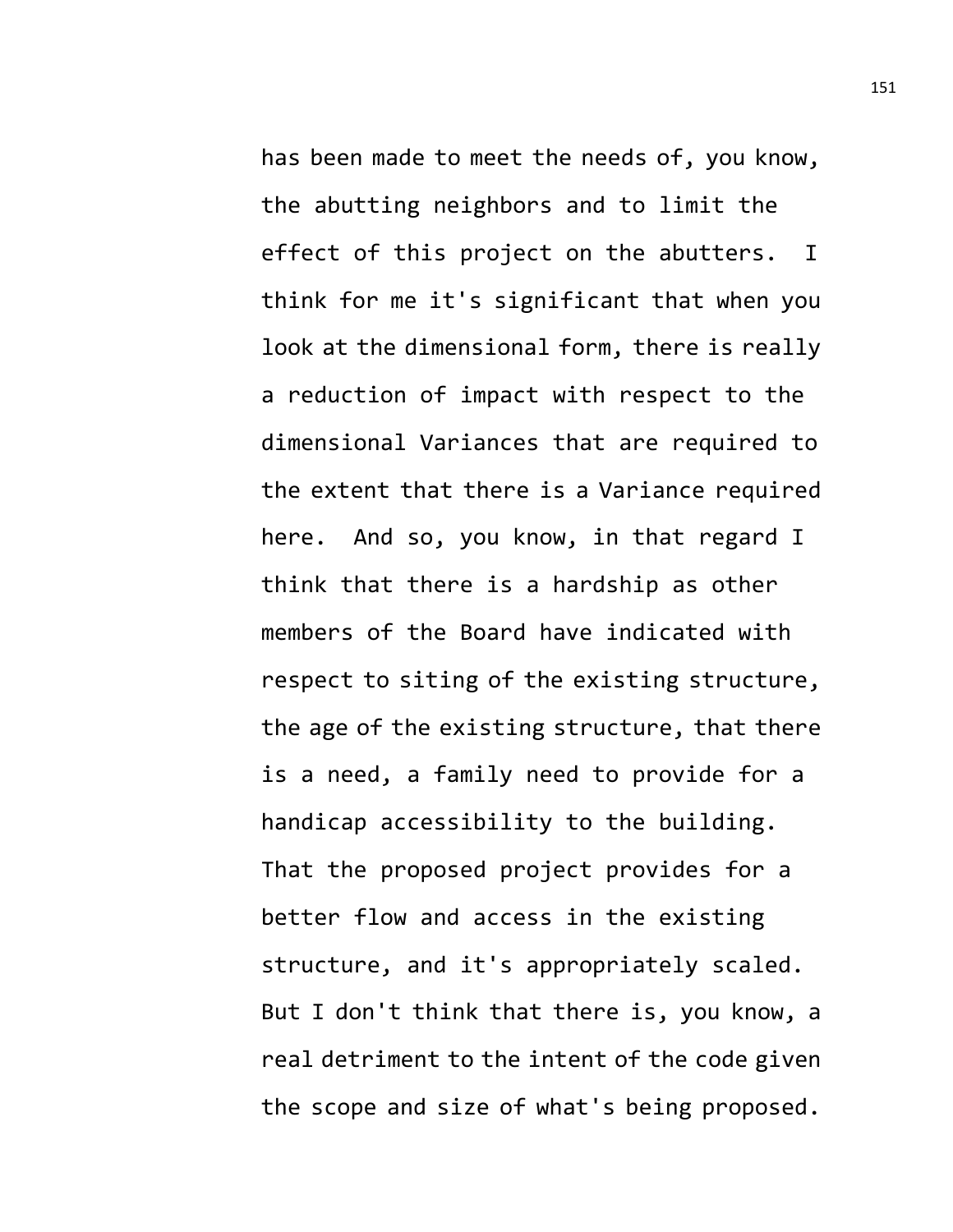CONSTANTINE ALEXANDER: Thank you, Mahmood.

Doug, anything to add?

DOUGLAS MYERS: I'll just add very briefly. I basically agreed with what Mahmood has said in every respect, and I just add that in addition to that that I think the impact on the abutter, the negative impact on the abutter is rather inconclusive. I don't sense that it's -- based on the evidence that I've heard, I just don't feel that there's a strong overtly negative impact on the abutter. From the abutter's point of view I can understand it's undesirable, but as a member of this Board, I'm not persuaded and I would vote for the application.

CONSTANTINE ALEXANDER: Thank you. And I as Chairman would not add anything more than what everybody else has said. I think any point that I would have made has already been made. So I'm going to take it to a vote.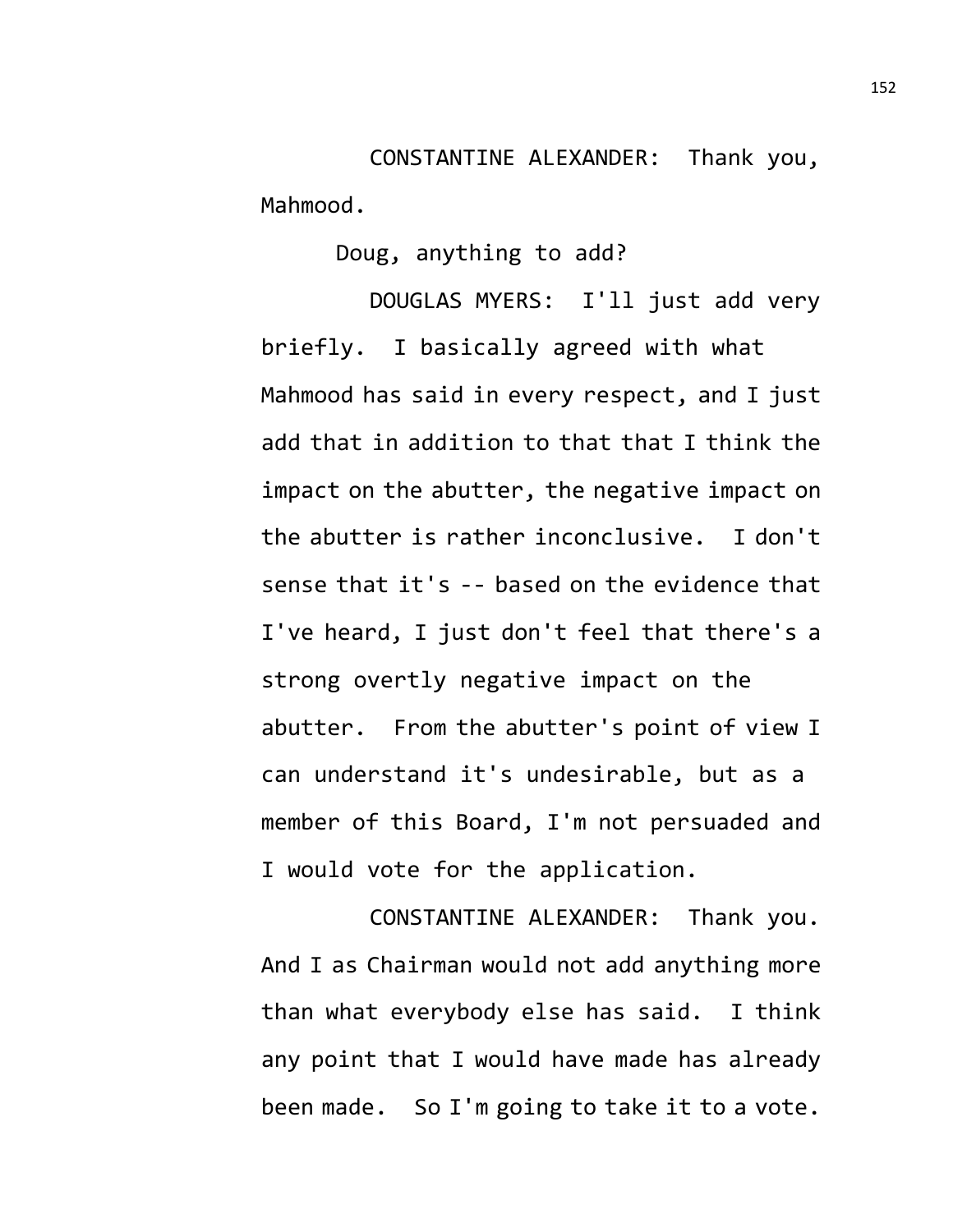Okay with everyone?

The Chair moves that we make the following findings with regard to this matter:

That a literal enforcement of the provisions of the Ordinance would involve a substantial hardship to the Petitioner. Such hardship being the need for -- given the family situation for a handicap accessible access to the property as proposed by the Petitioner.

That there is a hardship owing to the shape of the structure, the location of the structure, and the topography of the land that's special to this property. This property is a non-conforming structure located close to a lot line, and so any change requires Zoning relief. And these are special circumstances that relate to Petitioner's property.

The relief shall be granted without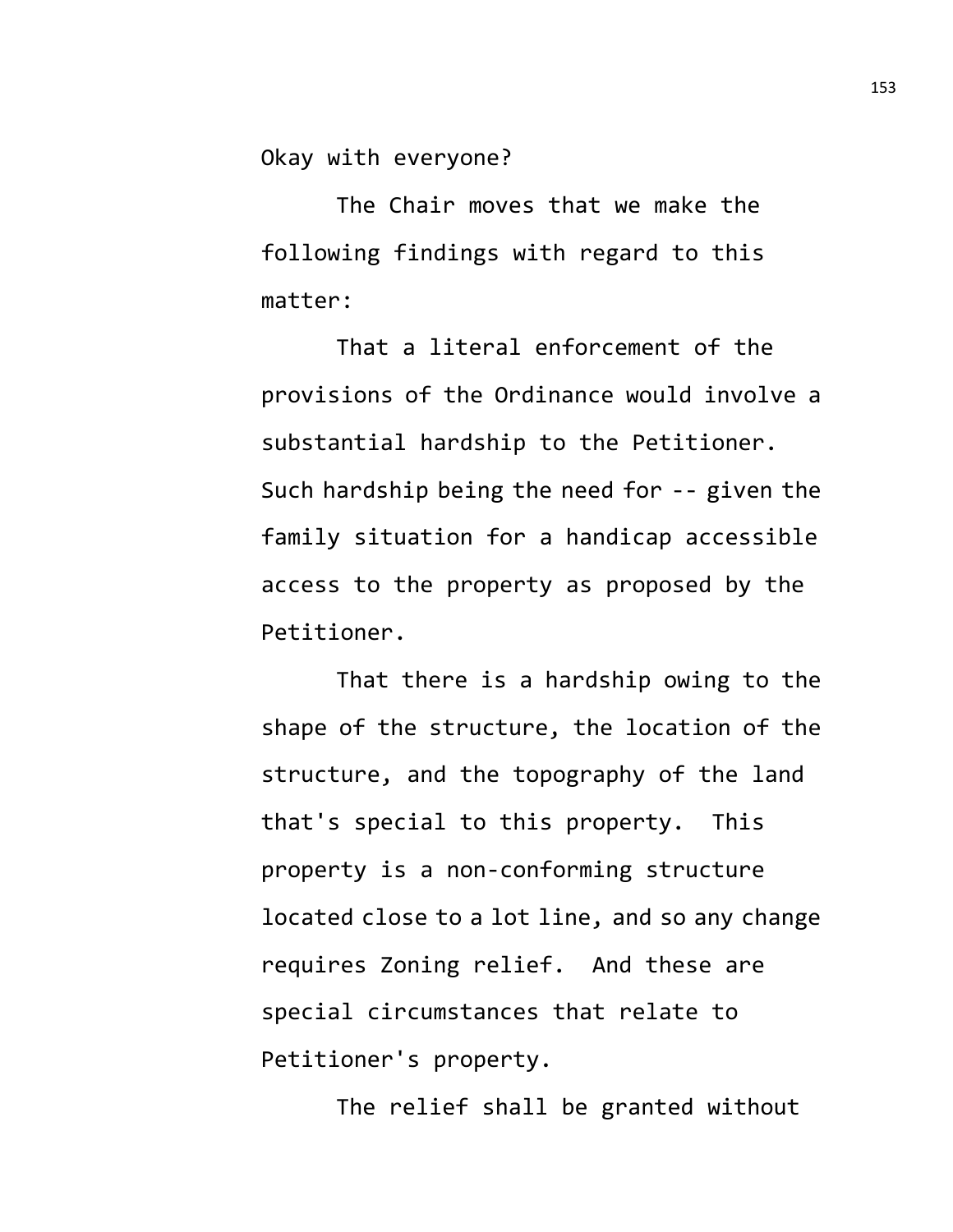substantial detriment to the public good or nullifying or substantially derogating from the intent or purpose of this Ordinance.

In support of that I would cite a number of things:

One, I think Section 6 of the General Laws does express a general policy in favor of or lessening standing when you want to make additions to non-conforming structures, it's really a desire to make sure the Commonwealth for many non-conforming structures, that structure be maintained or approved upon over time.

That this project has, except for the abutter, has support of the neighborhood and most importantly of the Cambridge Historical Commission.

That the impact on the abutting property owner, though I accept with faith their comments that there is substantial impact, I don't -- I think from a Zoning point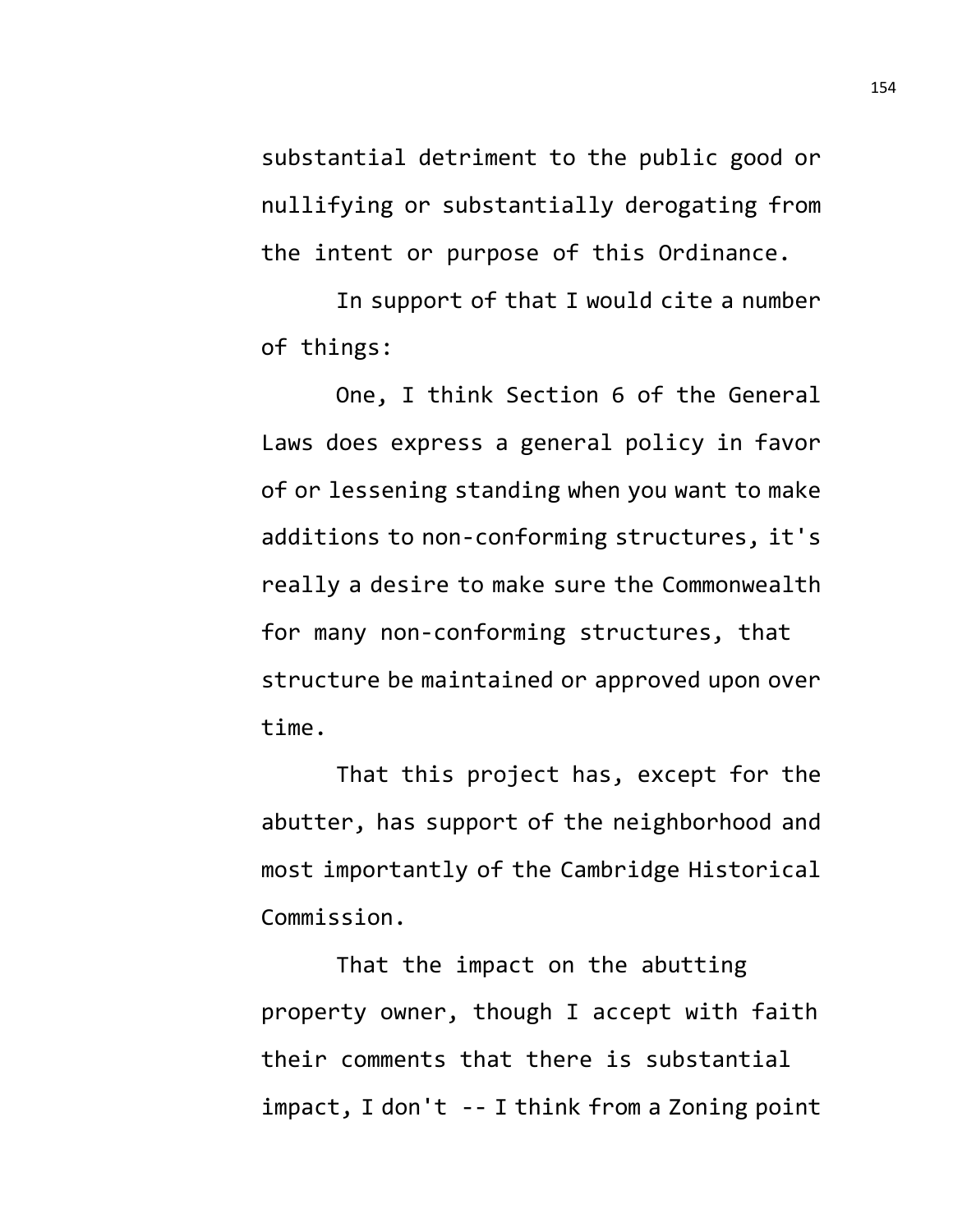of view, from an objective point of view, I think their comments are overreacting to what is being proposed.

I would note that what is being done it does not increase other than perhaps the massing, the non-conforming aspects. And in fact, it will bring with regard to some aspects bring the property more in conformance with our Zoning Law requirements.

On the basis of these findings, the Chair then moves to grant a Variance to the Petitioner on the grounds that the -- on the condition that the work proceed in accordance with the plans submitted by the Petitioner. It's a plan of land dated, revised as of February 13, 2012, initialed by the Chair. And also several pages, one, two, three, four additional pages. They are date stamped February 13th, and the first of the four pages having been initialed by the Chair.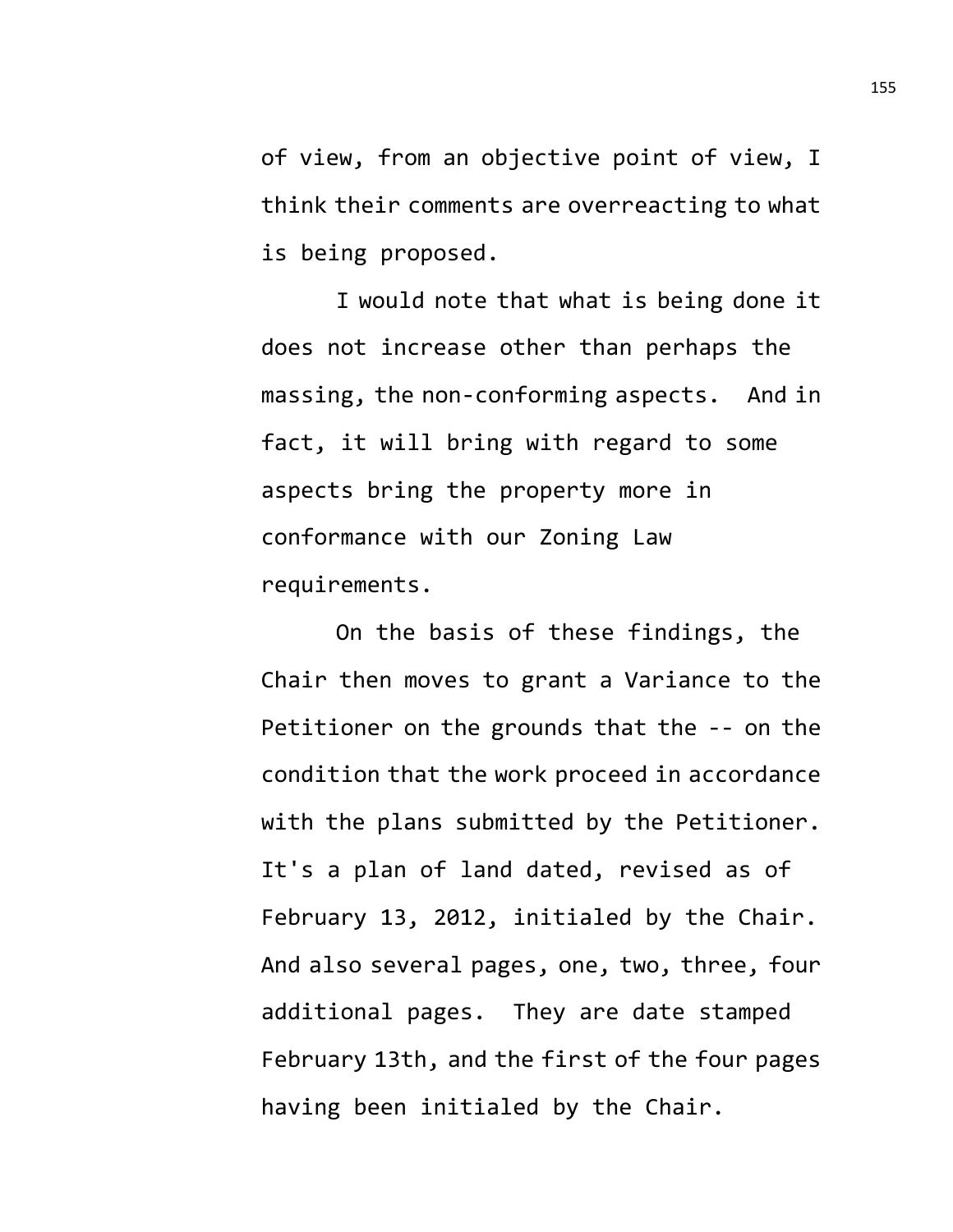All those in favor of granting the Variance say "Aye."

(Aye.)

CONSTANTINE ALEXANDER: Five in favor. Variance granted.

(Alexander, Hughes, Anderson, Firouzbakht, Myers.)

ATTORNEY JAMES RAFFERTY: I think there are other -- I think that's the just the GFA calculation. There are elevations and other items bearing the date February 3rd. They're in the file, but they have the February date.

CONSTANTINE ALEXANDER: Can I keep this?

ATTORNEY JAMES RAFFERTY: Yes, you may.

It's there. I think what you might have just referenced is the existing GFA calculation.

CONSTANTINE ALEXANDER: I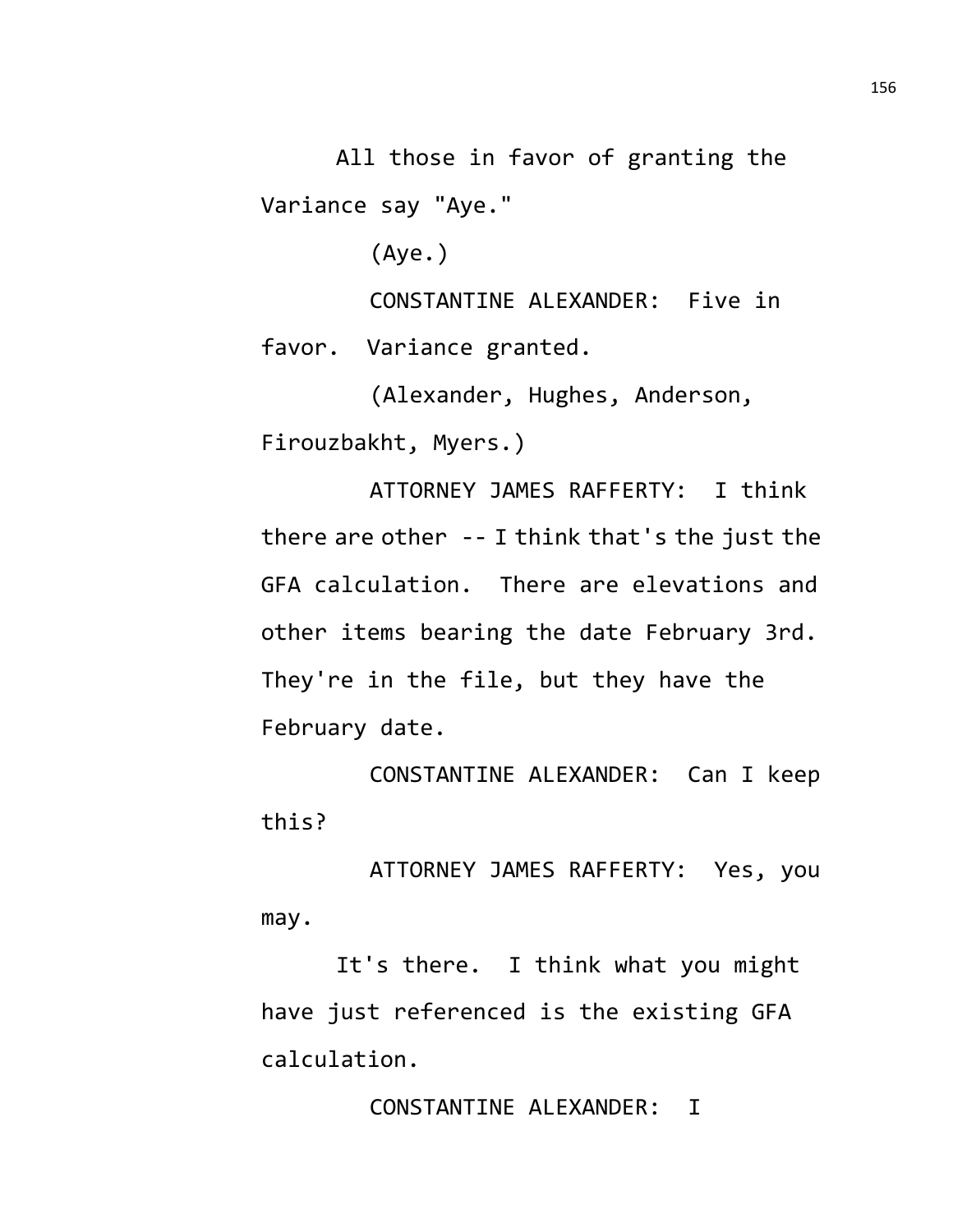understand that. But entered the conditions, further conditions that plans submitted by the Petitioner prepared by Hart Associates, Inc. Architect numbered A1.1, A1.2, A1.3, A1.4, A2.1 and A2.2. The first page which has been initialed by the Chair. And that's the further conditions. I think we've taken the vote and I think the Variance has been granted.

ATTORNEY JAMES RAFFERTY: Thank you very much.

MARGARET SEELIG: Thank you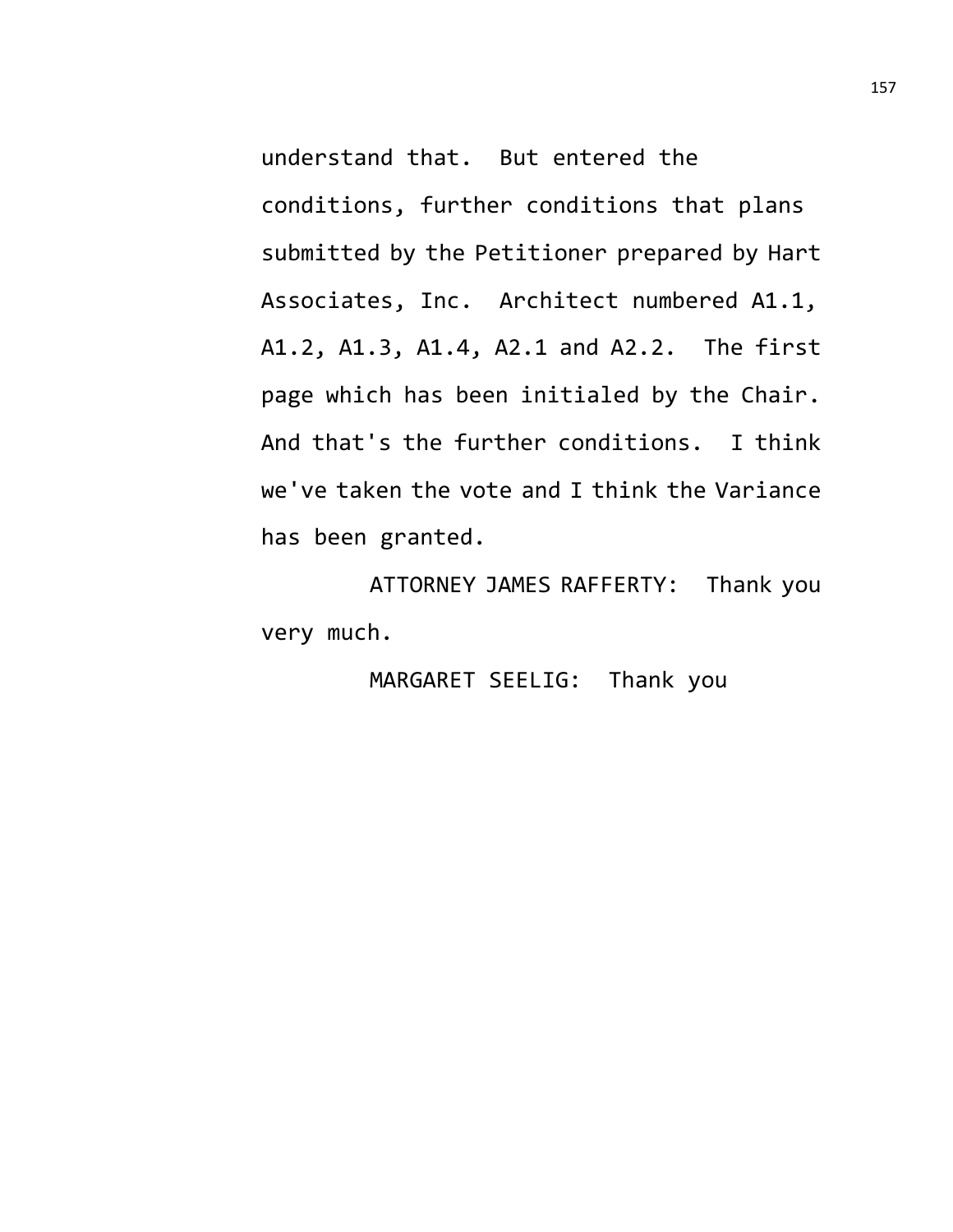(9:50 p.m.)

(Sitting Members: Constantine Alexander, Timothy Hughes, Tad Heuer, Slater Anderson, Douglas Myers.)

CONSTANTINE ALEXANDER: The Chair will call case No. 10214, 28 Garfield Street. Is there anyone here interested to be heard on this matter?

(No Response.)

CONSTANTINE ALEXANDER: Is there a letter in the file?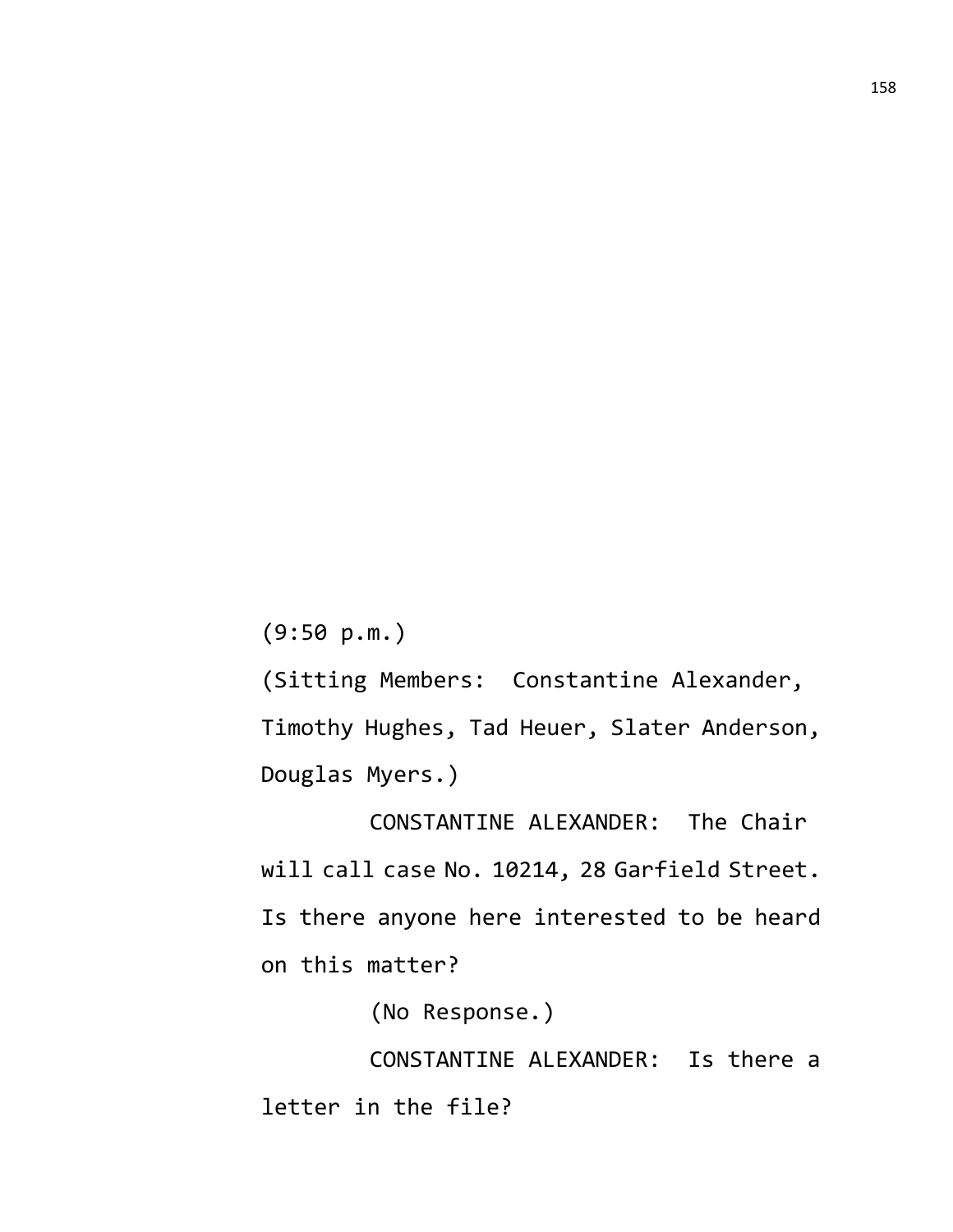SEAN O'GRADY: Is there not a letter in the file?

CONSTANTINE ALEXANDER: Let me see. I see the plans.

The Chair moves -- we're not in receipt of a letter we thought we had, but we understand that for the record, the Petitioner has improperly advertised this case so we cannot consider the case tonight. It's going to have to be re-advertised. Therefore, this case will not go forward. Probably as a matter of caution, I'm going to move that we continue the case nevertheless, although I don't think the case needs to be continued. It just can't be considered. What date would you say, Sean?

SEAN O'GRADY: I'm wondering whether or not to discontinue it until the next hearing.

CONSTANTINE ALEXANDER: They've got to re-advertise.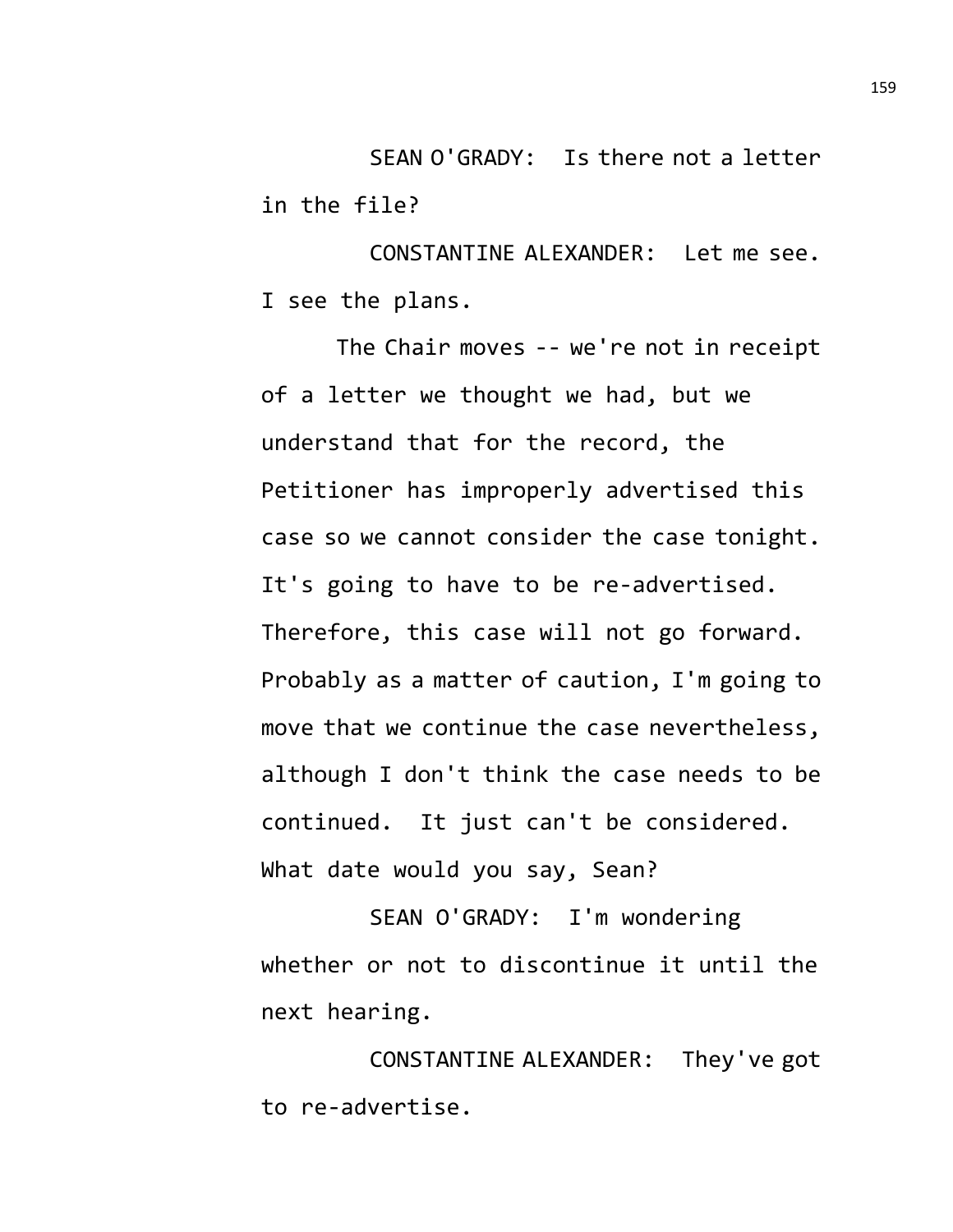SEAN O'GRADY: Just so we can get that.

CONSTANTINE ALEXANDER: That's fine. We have room in the next hearing? SEAN O'GRADY: We don't. It's really to get the sign up March 8th.

CONSTANTINE ALEXANDER: So the Chair moves that this case be continued until seven p.m. on March 8th on the condition, one, that the Petitioner sign a waiver of time for a decision. And further that the sign, the posting sign be modified to reflect the new date and time. And that the sign as modified be maintained in accordance with the requirements of our Ordinance.

All those in favor say "Aye."

(Aye.)

CONSTANTINE ALEXANDER: Five in favor.

(Alexander, Hughes, Heuer, Anderson, Myers.)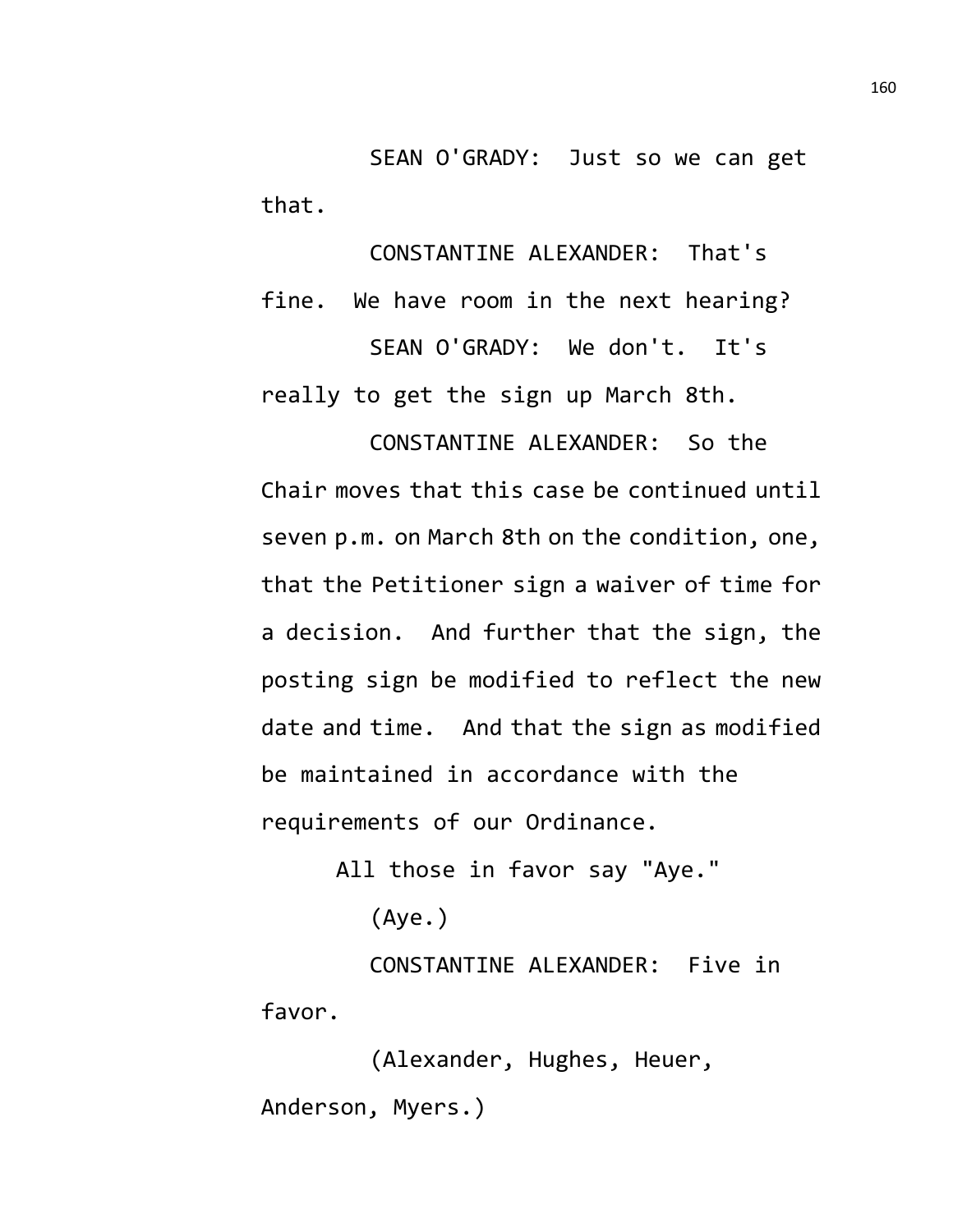(9:55 p.m.)

(Sitting Members: Constantine Alexander, Timothy Hughes, Tad Heuer, Slater Anderson, Douglas Myers.)

CONSTANTINE ALEXANDER:

Mr. Rafferty, are you ready to go back?

ATTORNEY JAMES RAFFERTY: I'm told we can recall case No. 10212.

CONSTANTINE ALEXANDER: The Chair will now hear again the case 60 Clifton Street, file No. 10212. We recessed this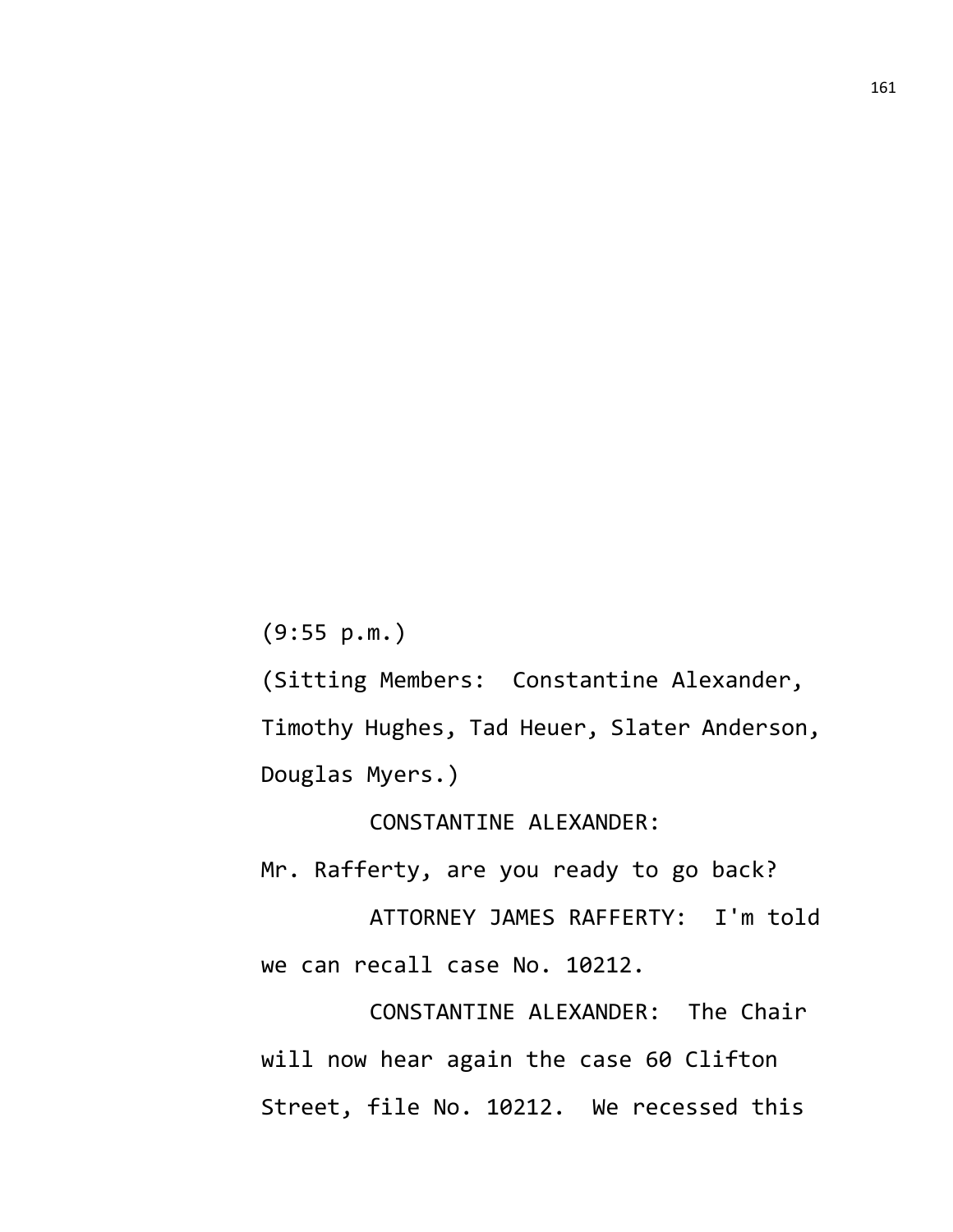case to allow you to correct the plans that you've submitted. And those are corrections. We're not talking about new plans. Otherwise you won't meet our requirements. And why don't you review with us what you have done to the plans, sir, we have seen before.

KEVIN EMERY: Again, for the record, my name is Kevin Emery. What we was removed the set of stairs that were on the plot plan. Okay? There is going to be no stairs there.

CONSTANTINE ALEXANDER: Okay.

KEVIN EMERY: And these are going to be cedar shingles.

TAD HEUER: Right. That's the front building.

KEVIN EMERY: Front of the building, yeah. And nothing changed with A2 in the front of the building. And nothing changed with A3 in front of the building.

CONSTANTINE ALEXANDER: Have you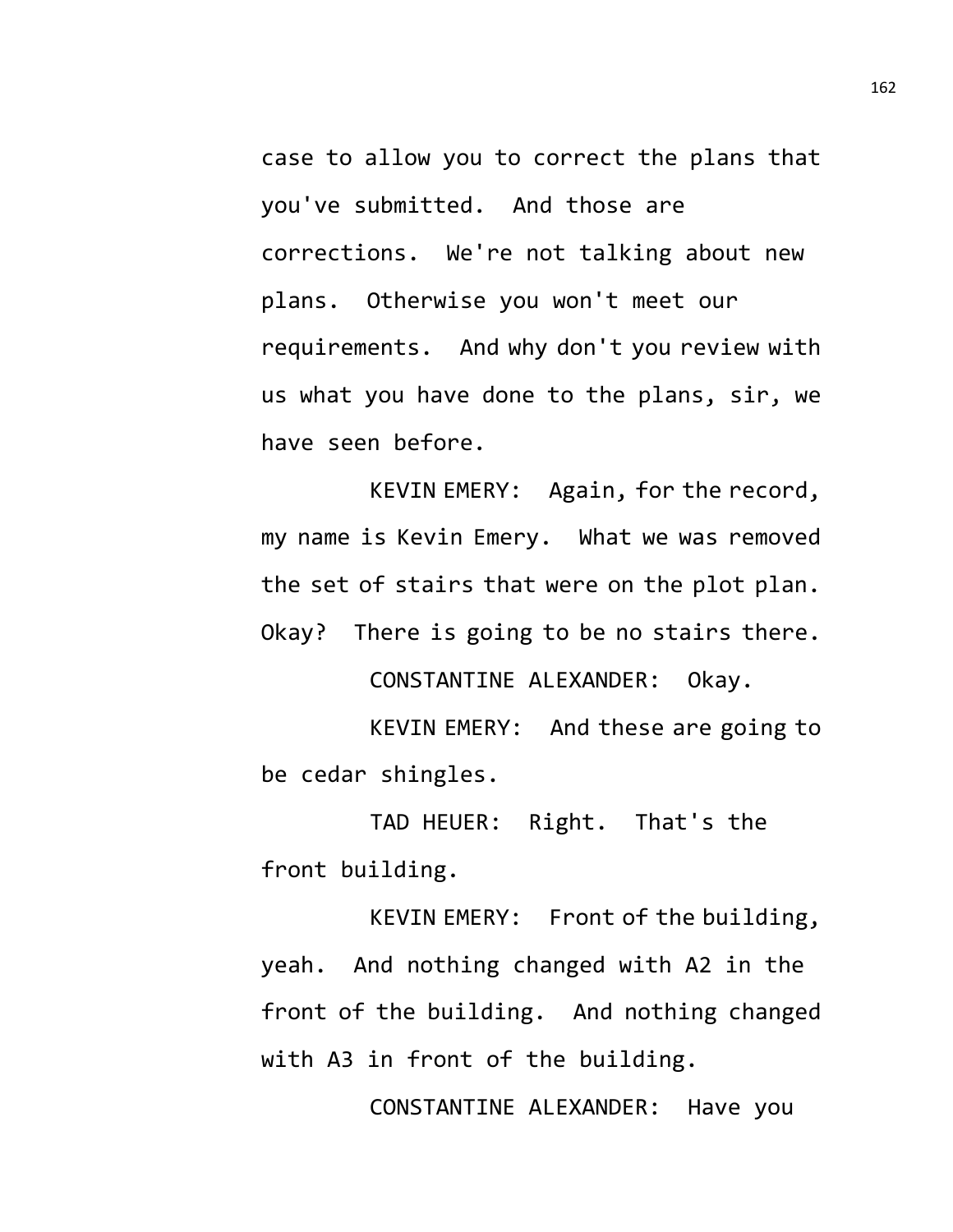marked the right elevations?

KEVIN EMERY: Yes. That's on the end. We changed that to the left side.

TAD HEUER: Yes.

KEVIN EMERY: And we changed this one to the right side in front, and we also changed the shingles there and put firm rail instead of vinyl railings.

EAMON FEE: And added the windows. TAD HEUER: And those go in the garage?

KEVIN EMERY: And we added the windows. Those go in the garage, yeah. We added windows.

The right side now, and windows in the garage on the plan.

And nothing changed on page 5.

CONSTANTINE ALEXANDER: Okay? I think we're ready for a motion. Do you have a paperclip by any chance? I want to keep this all together.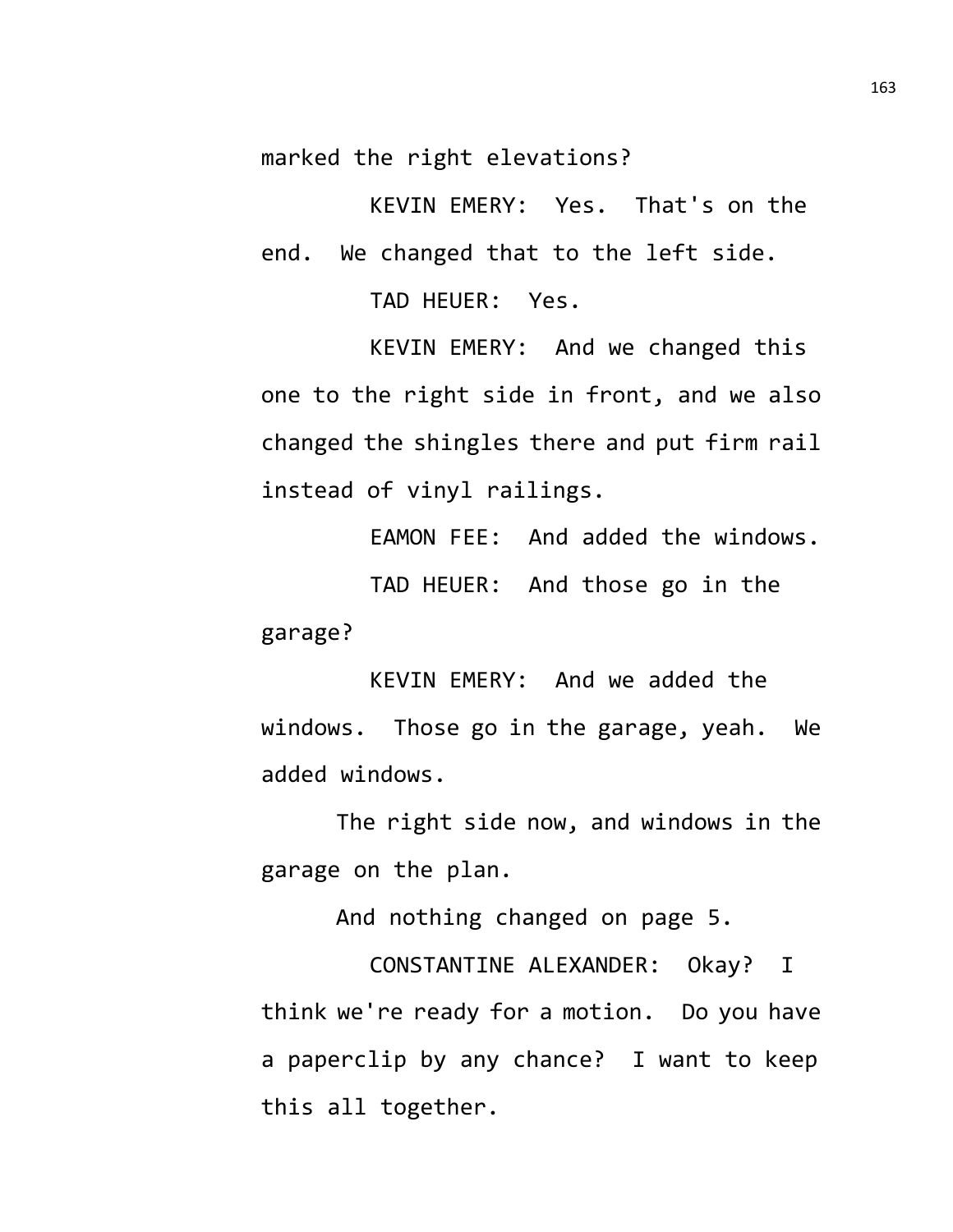The Chair moves that we make the following findings with regard to this property:

That a literal enforcement of the provisions of the Ordinance will involve a substantial hardship to the Petitioner. Such hardship being that this property is of historical significance and cannot be demolished and is in need of Zoning relief to allow the project to go forward and to maintain the historical character I'm going to call the front house.

That the hardship is owing to circumstances relating to basically the shape and topography of the front house. It's close to the street. It is off to one side of the lot and that the lot itself is not deep enough to allow compliance with the rear yard setbacks, although it is a conforming lot. And the need to maintain a certain amount of space between the two buildings,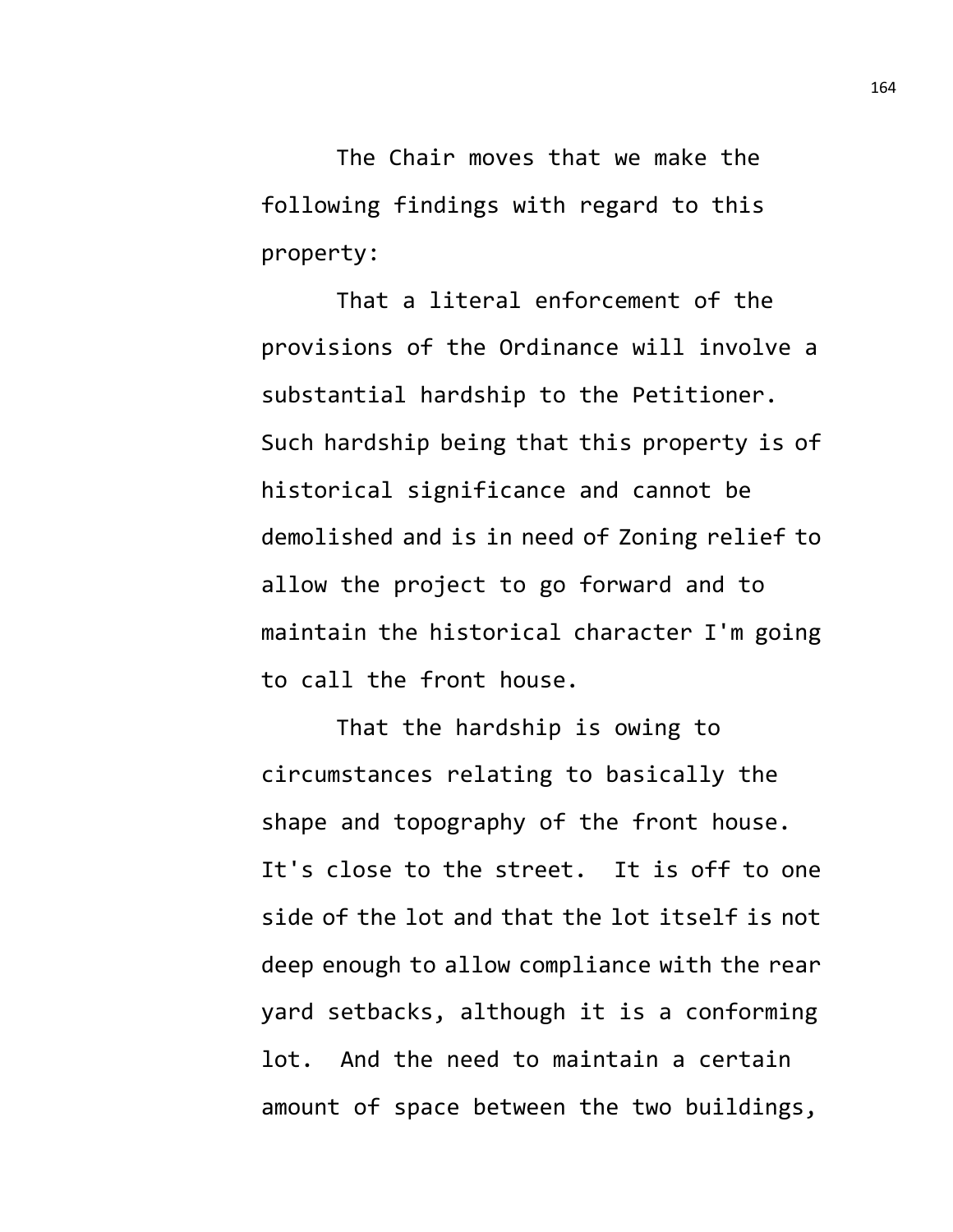the new building to be built, and the one that will be modified, as such that it results in an intrusion into the rear yard setback.

And that relief may be granted without substantial detriment to the public good or nullifying or substantially derogating to the intent or purpose of this Ordinance.

The relief will allow the continued existence of an historically significant building.

That the relief being sought is relatively modest in scope. It just affects the rear yard setback. And abutting onto the rear is Russell Field so that it's not a matter of either the privacy or the safety of abutting property owners will be adversely affected at least to any material extent by the relief being sought.

On the basis of these findings, the Chair moves that we grant the Variance on the condition that the work proceed in accordance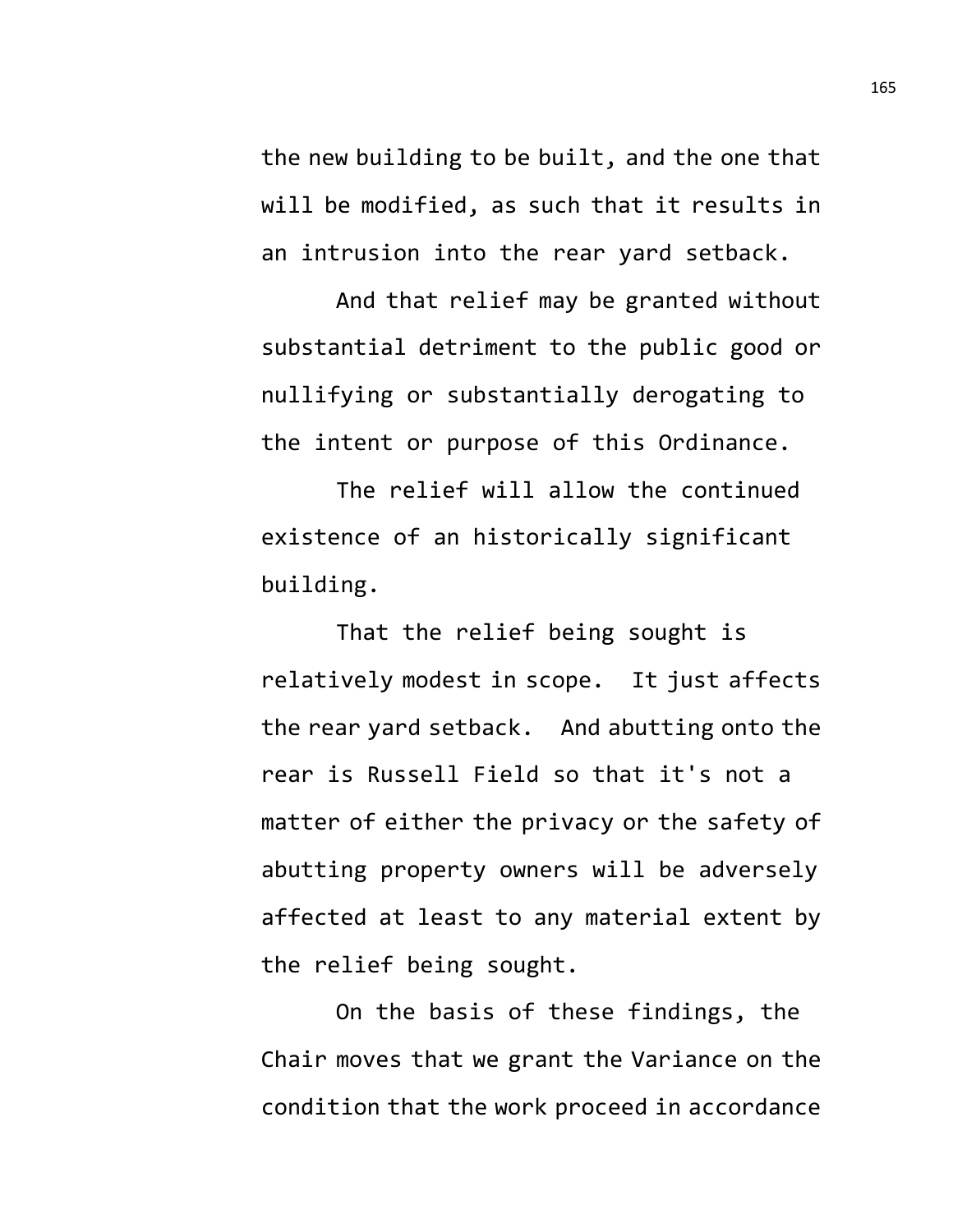with the plot plan submitted by the Petitioner, and additional drawings, one, two, three, four, five, six, seven, eight, eight pages of drawings. The first page of which has been initialed by the Chair.

All those in favor of granting the variance say "Aye."

(Aye.)

CONSTANTINE ALEXANDER: Opposed? (Heuer.)

CONSTANTINE ALEXANDER: One

opposed. Variance granted.

TAD HEUER: Good luck.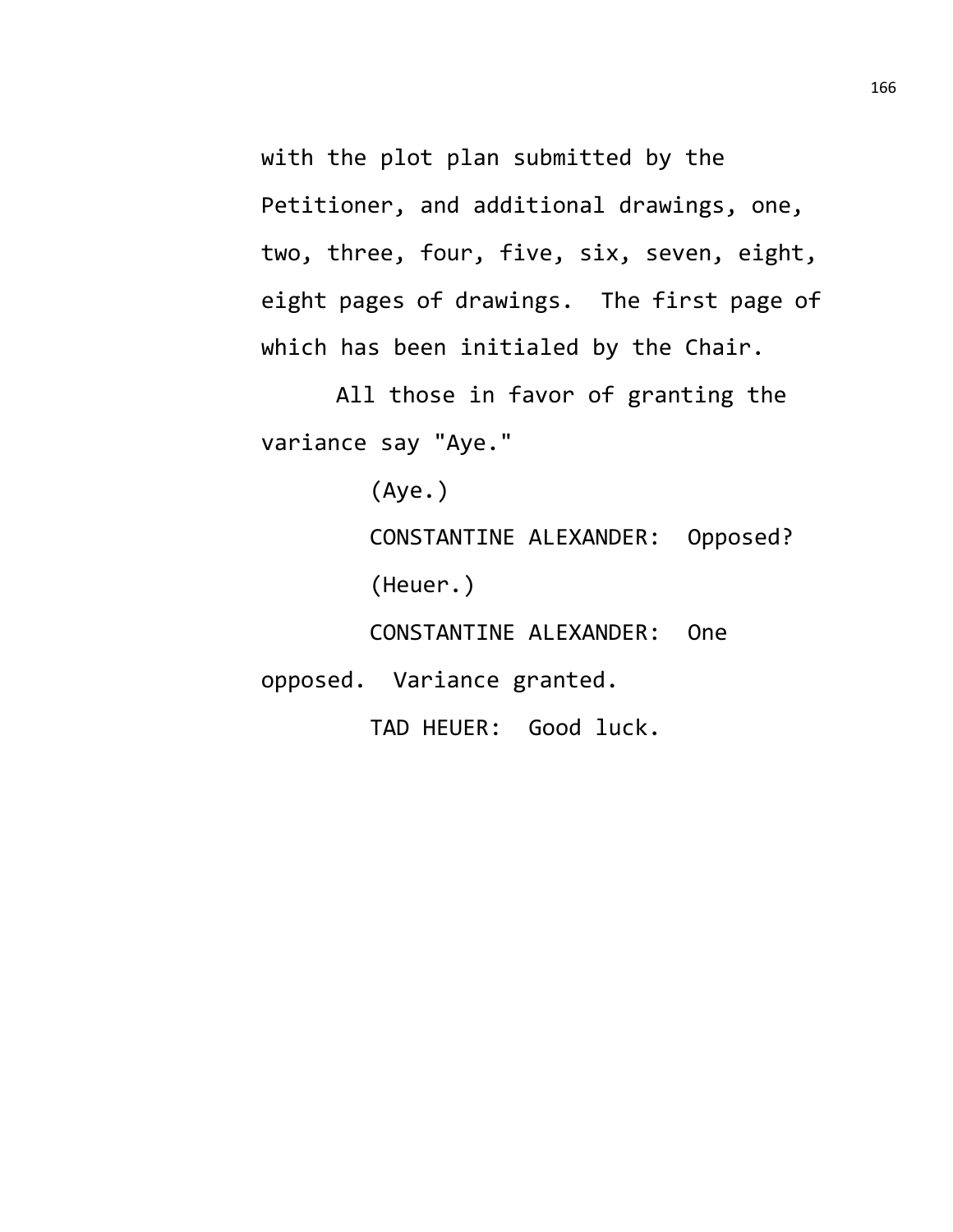(10:00 p.m.)

(Sitting Members: Constantine Alexander, Timothy Hughes, Tad Heuer, Slater Anderson, Douglas Myers.)

CONSTANTINE ALEXANDER: The Chair will call case No. 10215, 38 Union Street and 369 Windsor Street. Is there anybody here to be heard on this matter?

Mr. Rafferty.

ATTORNEY JAMES RAFFERTY: Thank you, Mr. Chairman, members of the Board,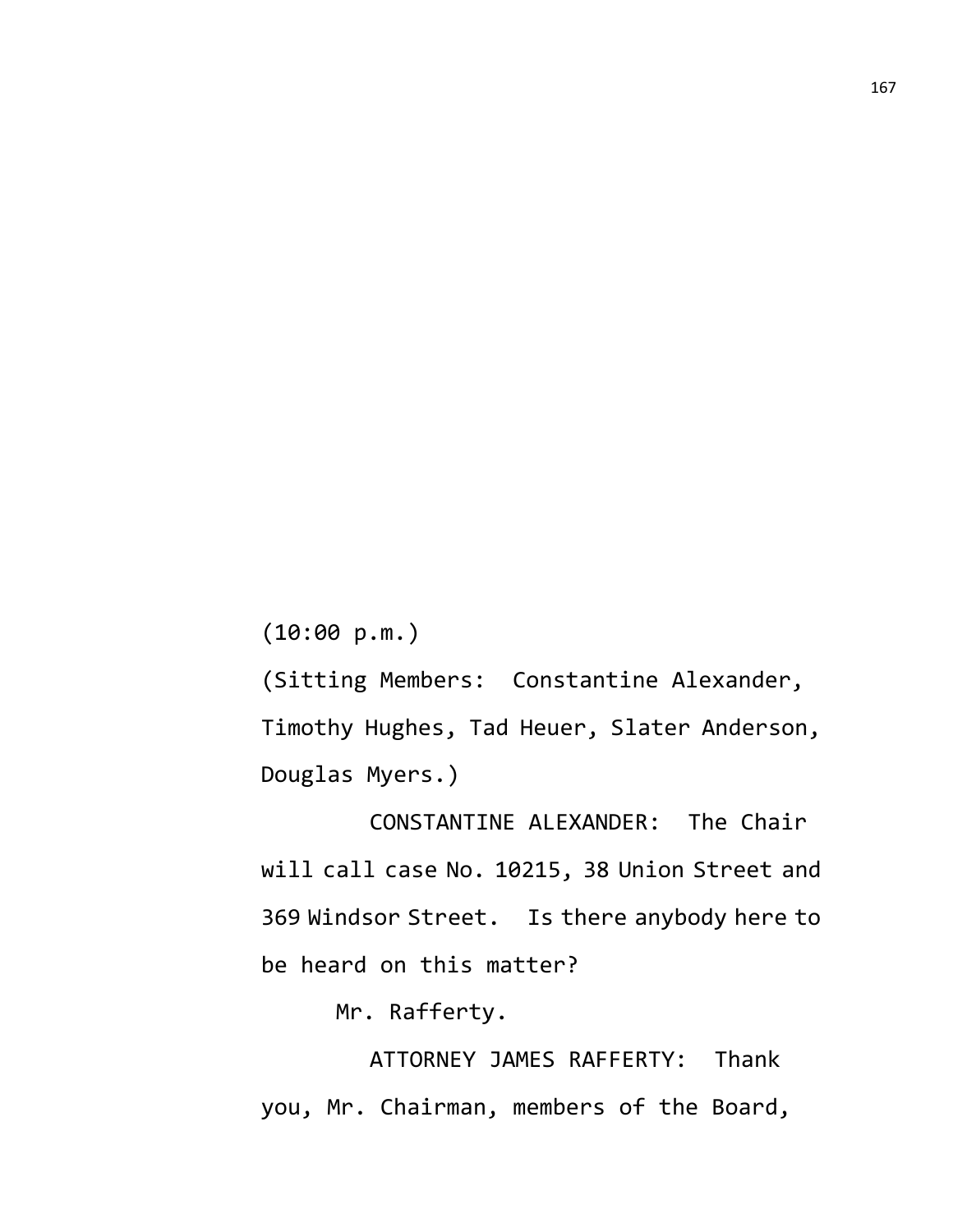James Rafferty on behalf of the applicant. Seated to my right is --

JAYAKANTH SRINIVASAN: Jayakanth Srinivasan.

ATTORNEY JAMES RAFFERTY: Yes, okay. You got that; right? Jayakanth Srinivasan. I'm going to let Mr. Srinivasan give his name. If you think his is tough, wait until his wife gives her name.

So the spelling on Srinivasan, S-r-i-n-i-v-a-s-a-n. And Mrs. Srinivasan doesn't go by Mrs. Srinivasan.

Her name is?

JAYAKANTH SRINIVASAN: Aura Neira Teicu, A-u-r-a N-e-i-r-a T-e-i-c-u.

ATTORNEY JAMES RAFFERTY: So, Mr. Chairman, this is a somewhat interesting case.

CONSTANTINE ALEXANDER: They're all interesting.

ATTORNEY JAMES RAFFERTY: True. In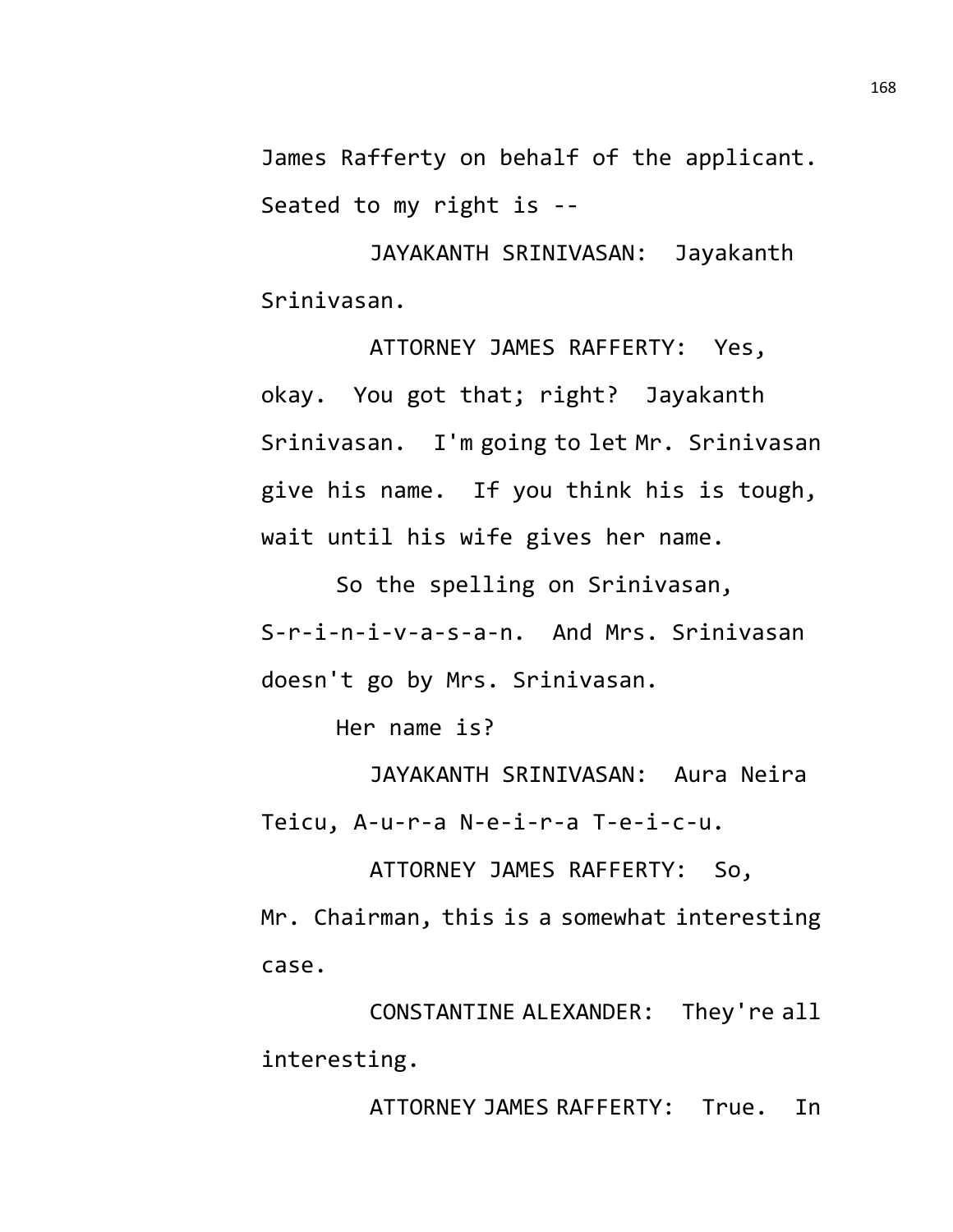this case there are two components to the relief being sought. One is a subdivision request, and then the other is then to allow for the construction of a home on the new lot.

CONSTANTINE ALEXANDER: But it's fair to say both are related? They're two, but one is part and parcel of the other.

ATTORNEY JAMES RAFFERTY: Oh, absolutely. I said there are two components of it. Same case, two components.

CONSTANTINE ALEXANDER: Oh, okay.

ATTORNEY JAMES RAFFERTY: So the story of the lots, this is one of these lots that we come across from time to time, is a case where a merger occurred quite inadvertently. The current owner of the property lives on the Windsor Street side of the lot. She owned that house -- her name is Mrs. Clang, and she and her husband owned that house and have been in it for many, many years. At some point her father passed away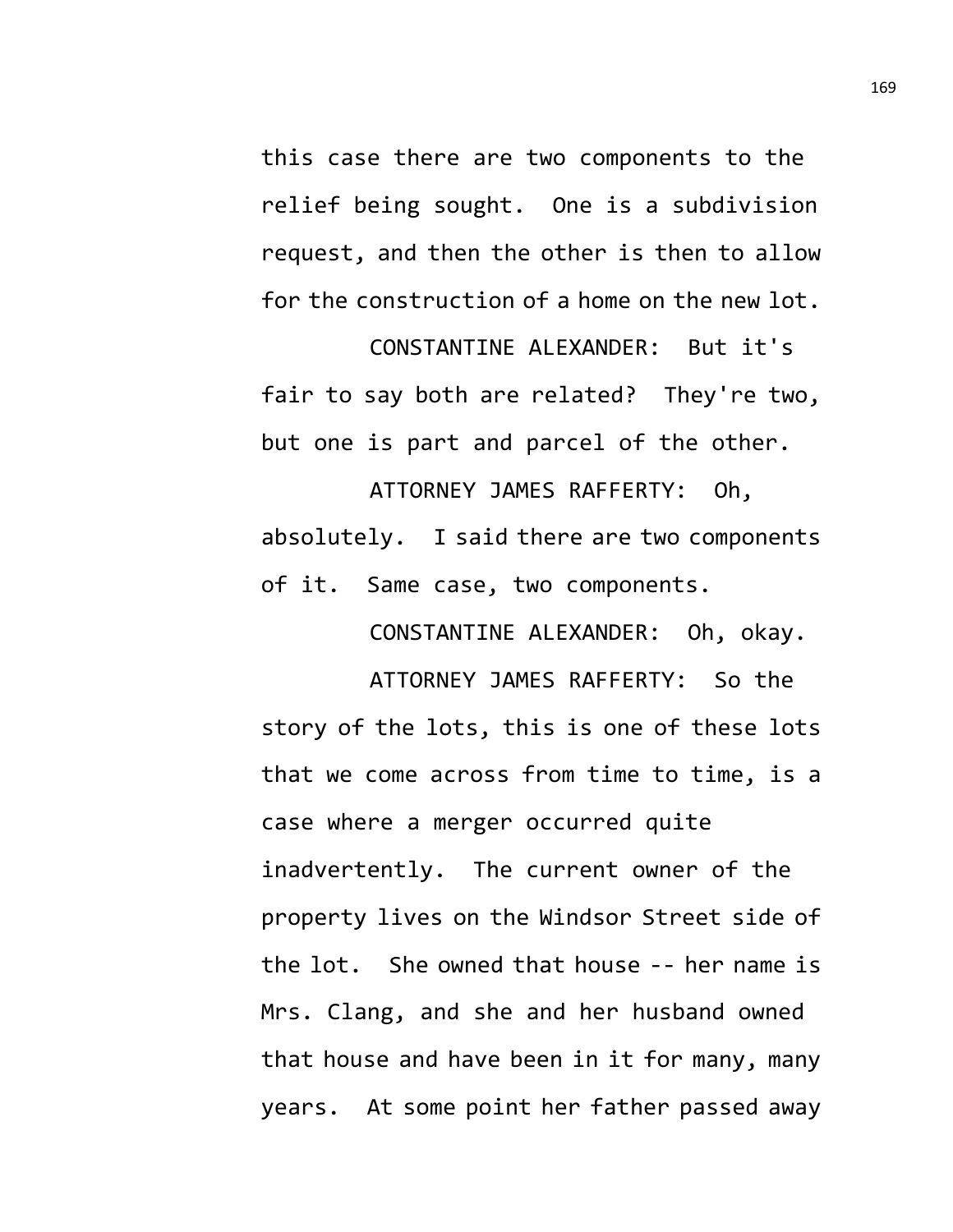and left her this lot. And she took it through his estate and she was the sole owner. So she owned the front house with her husband as tenants by the entirety, and the separate lot she owned in her own name. So there was no merger because there was not a common ownership. In an act of wifely parity she, in 1989 when doing some estate planning, she was advised to put her husband's name on that lot so that he would be able to be her successor. So unbeknownst without benefit of understanding the Zoning implications with such a conveyance, in 1999 Mrs. Clang added Mr. Clang's name to the deed for the lot she inherited from her father. At that point the two lots, while they're not the typical contiguous lots in the sense that they're not side by side or directly behind, they're a little bit -- they jog over as you can see, but nonetheless, a merger within the concept as used in Zoning occurred. So my clients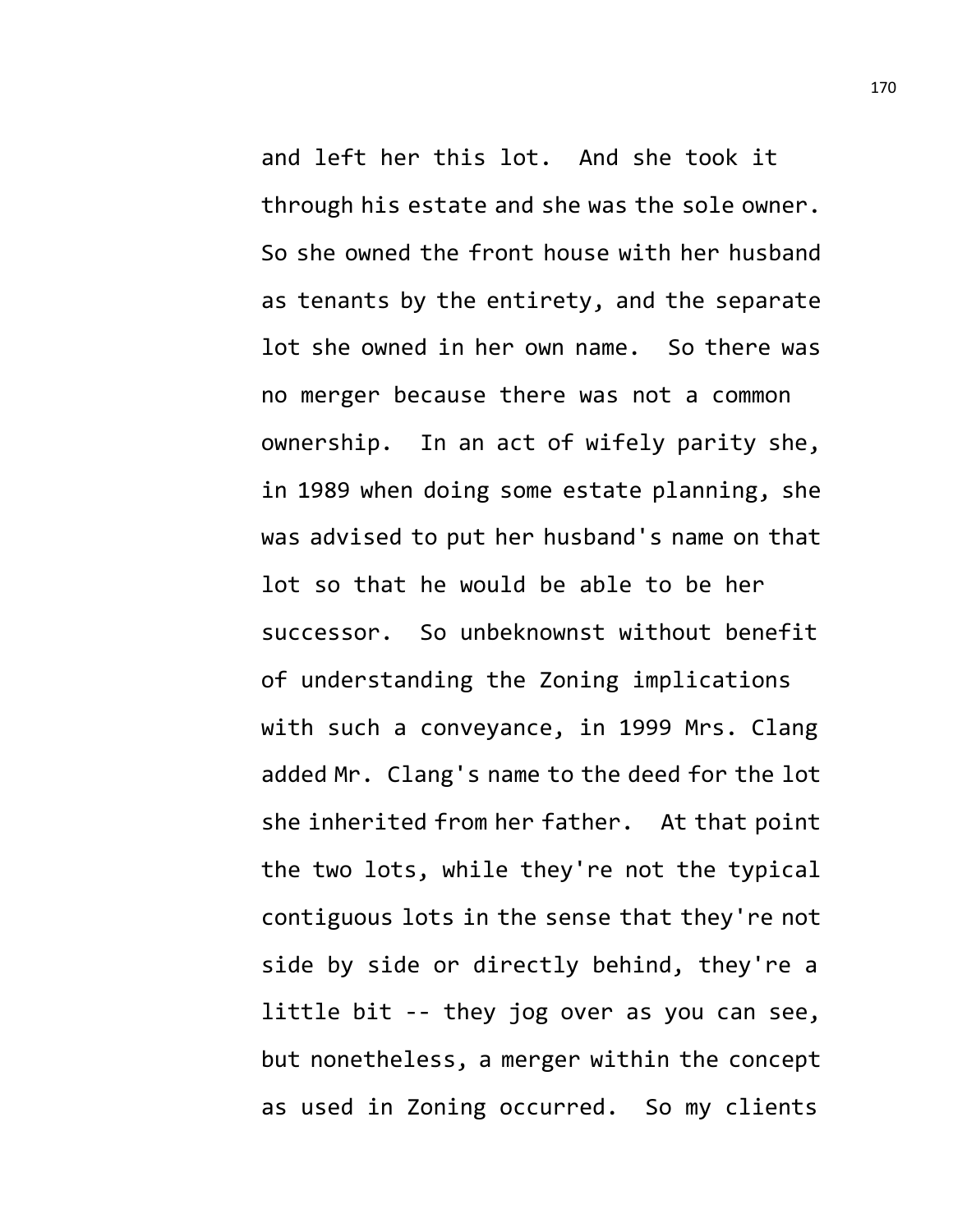live in the neighborhood and had been looking for a home to purchase and became friendly with Mrs. Clang and expressed an interest in acquiring the lot. And she discovered that she didn't have the ability to sell the lot in its merged status. So we have filed this petition with Ms. Clang's ascent as evidenced by the ownership --

CONSTANTINE ALEXANDER: Why can't she sell the lot as merged?

ATTORNEY JAMES RAFFERTY: Because she would be creating a Zoning non-conformity. The area of that lot is being relied upon for the FAR of the structure on the Windsor Street property.

CONSTANTINE ALEXANDER: You're talking about with regard to building the new structure on --

ATTORNEY JAMES RAFFERTY: No, even before you get to building. She cannot sell off a portion of her lot in a way that would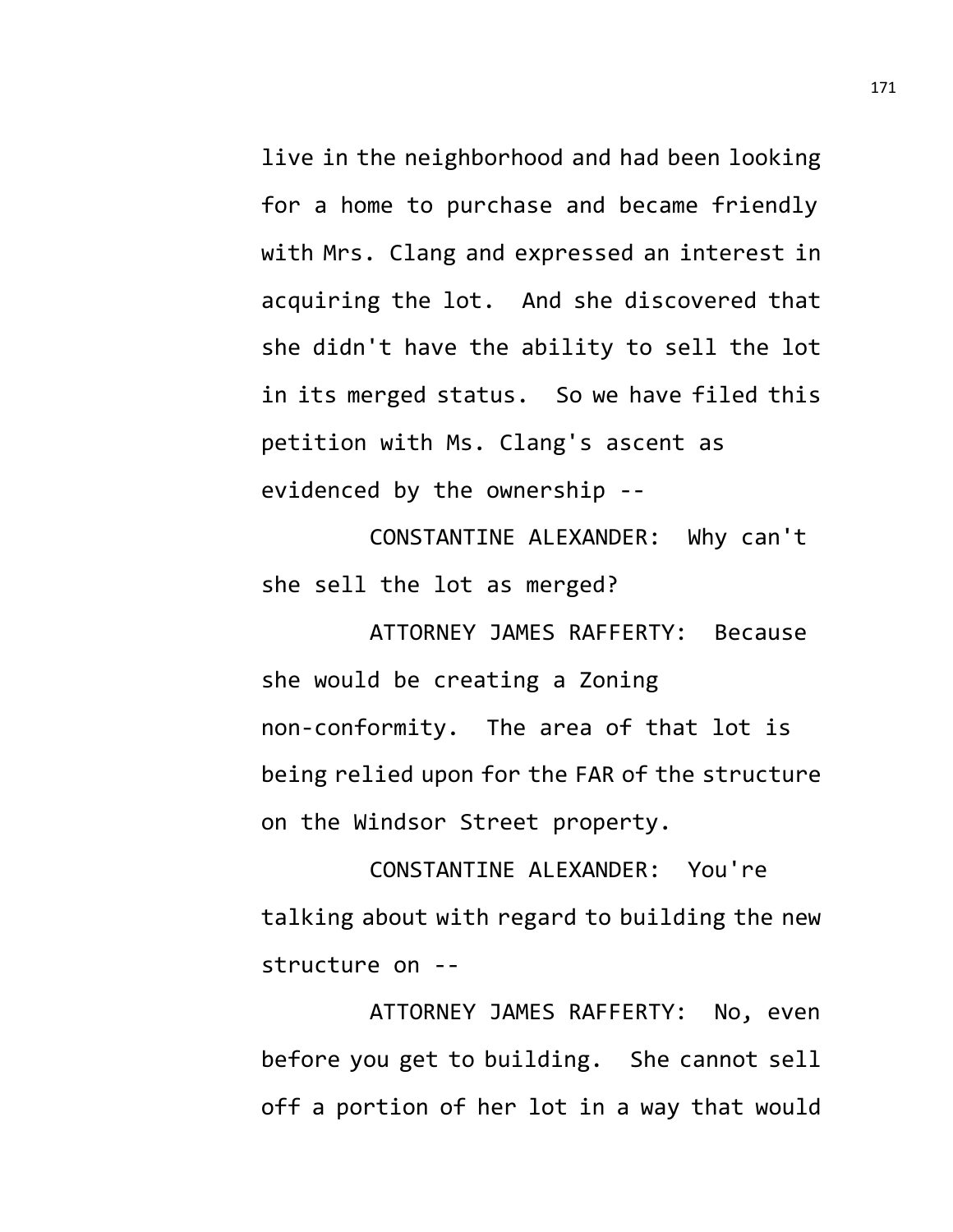create an FAR violation. See, now her current house on Windsor Street -- when the lot, the effect of the merged lot is that the lot area -- these are about 2800 square foot lots. So when these lots got merged, and they got merged because it wasn't sufficient area for the Windsor Street house. So now the area of the Union Street lot is now relied upon to make the area of the Windsor Street lot conforming.

CONSTANTINE ALEXANDER: Right.

ATTORNEY JAMES RAFFERTY: So one cannot unilaterally sell off a portion of the lot.

CONSTANTINE ALEXANDER: No, but you now have as a result of the merger, one conforming lot.

ATTORNEY JAMES RAFFERTY: Correct. CONSTANTINE ALEXANDER: And you want -- that's what merger -- that's what the merger document's all about.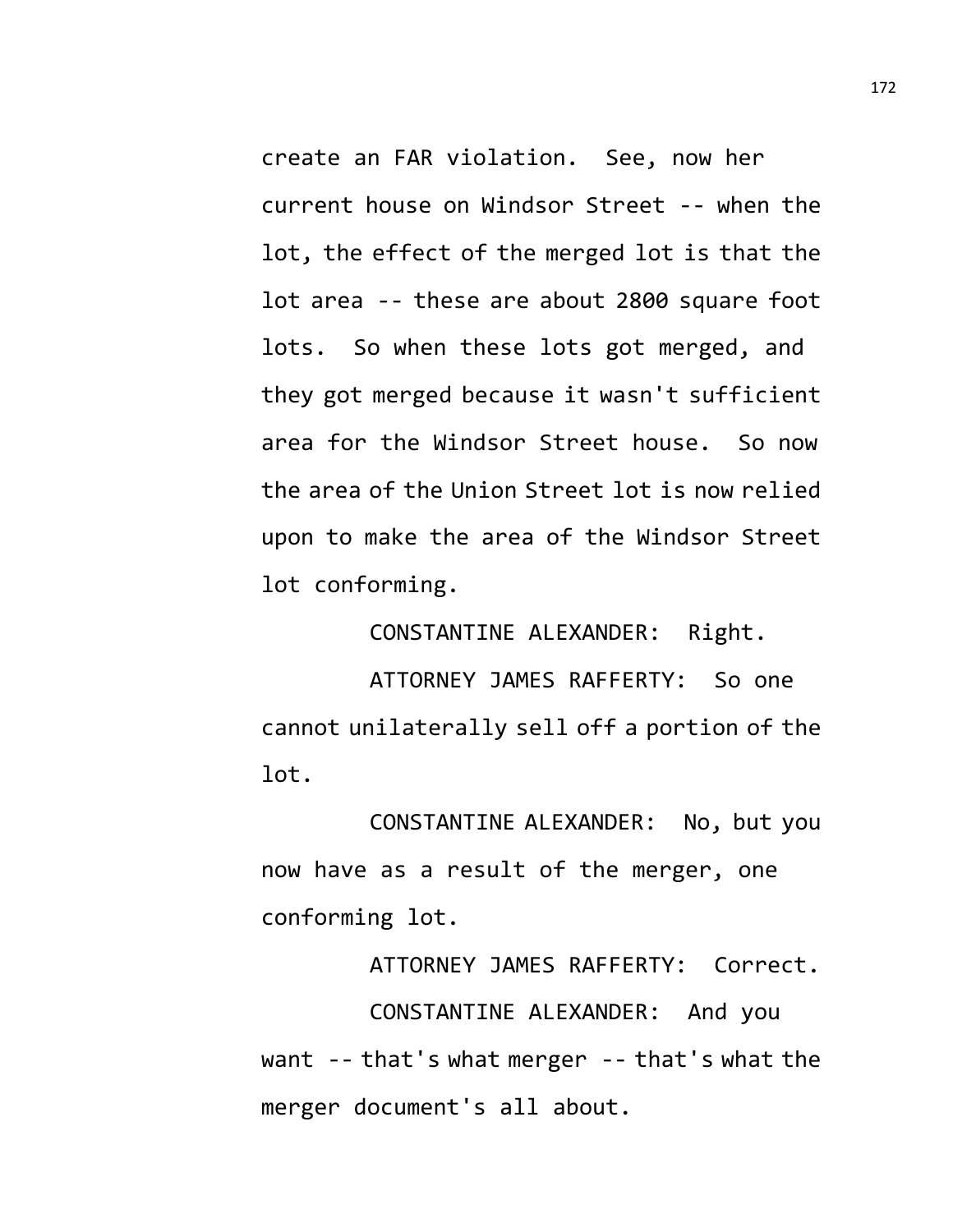ATTORNEY JAMES RAFFERTY: Right.

CONSTANTINE ALEXANDER: Is to eliminate non-conforming lots when they're contiguous and acquired by and in the same ownership. So if we were to grant the relief, we would be going back to a situation where we would have two non-conforming lots; one at Windsor Street and one at Union Street.

ATTORNEY JAMES RAFFERTY: Right. But they're -- they were pre-existing non-conforming. The non-conforming status changed with the merger, yes.

CONSTANTINE ALEXANDER: Yes, that's right.

ATTORNEY JAMES RAFFERTY: Right. But I would say that's the case perhaps in every subdivision case that involves a merger.

TAD HEUER: Well, let me stop you there. Is it really? Because usually what we have is a situation where we've got the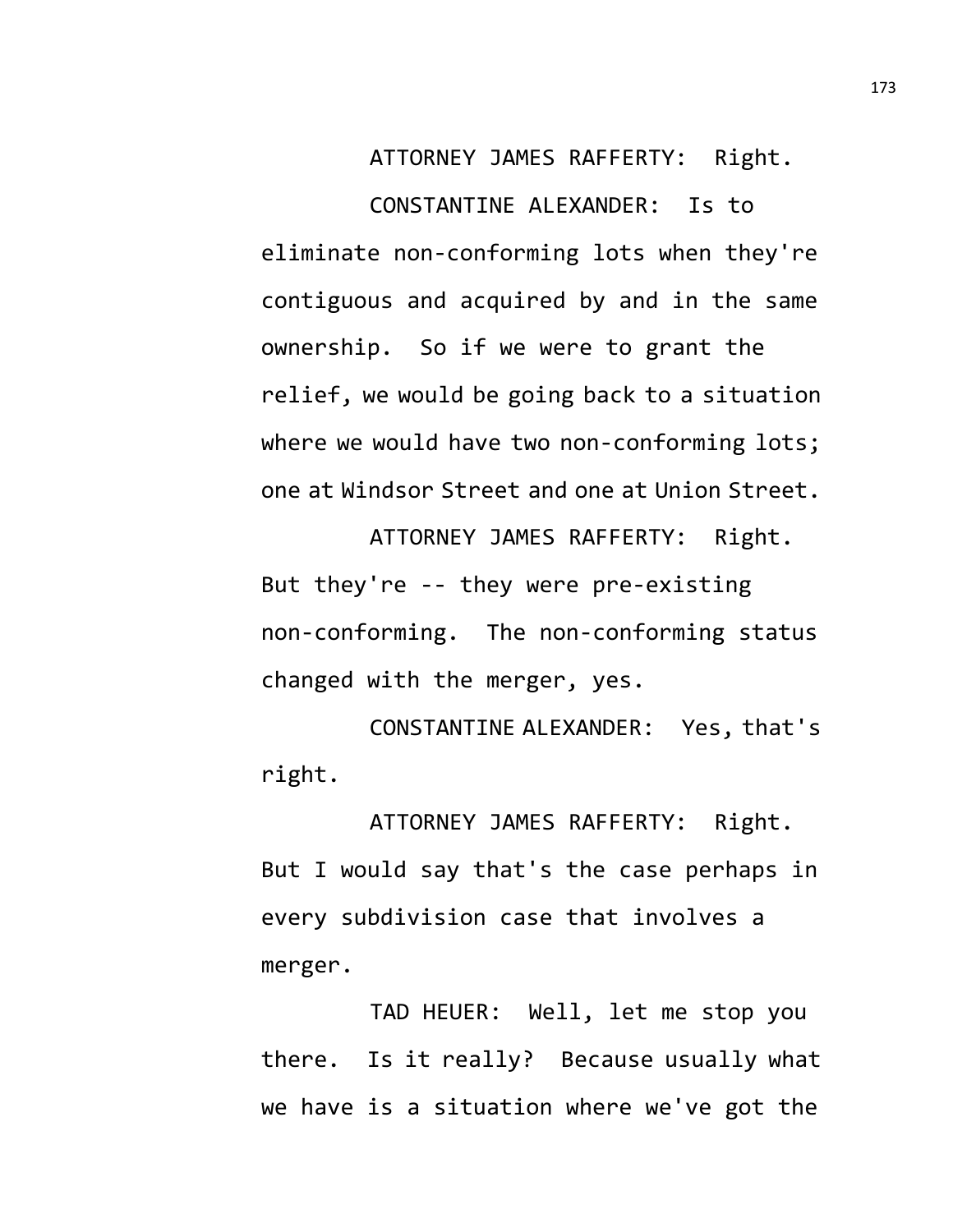weird situation, and we've had this before I believe, where we've have two buildings that have merged on sub- standard lots into one so we end up essentially condoizing two separate 880 structures. And we say well, that doesn't make a lot of sense. They were always undersized lots. They were oversized houses on those lots. Those should be de-coupled because it doesn't make sense to condoize two houses that everyone always conceived as individual lots with individual house. Here where we have an empty lot -- and I fully grant you this is unusual because they're not side by side. Usually that's the situation we have. But nevertheless they're conjoined through their rear setbacks or through their rear lot lines, and we've created a conforming lot where there's only one building. Why do we go back? Usually it's a situation, we have two buildings, we want to have two lots. Here we've got one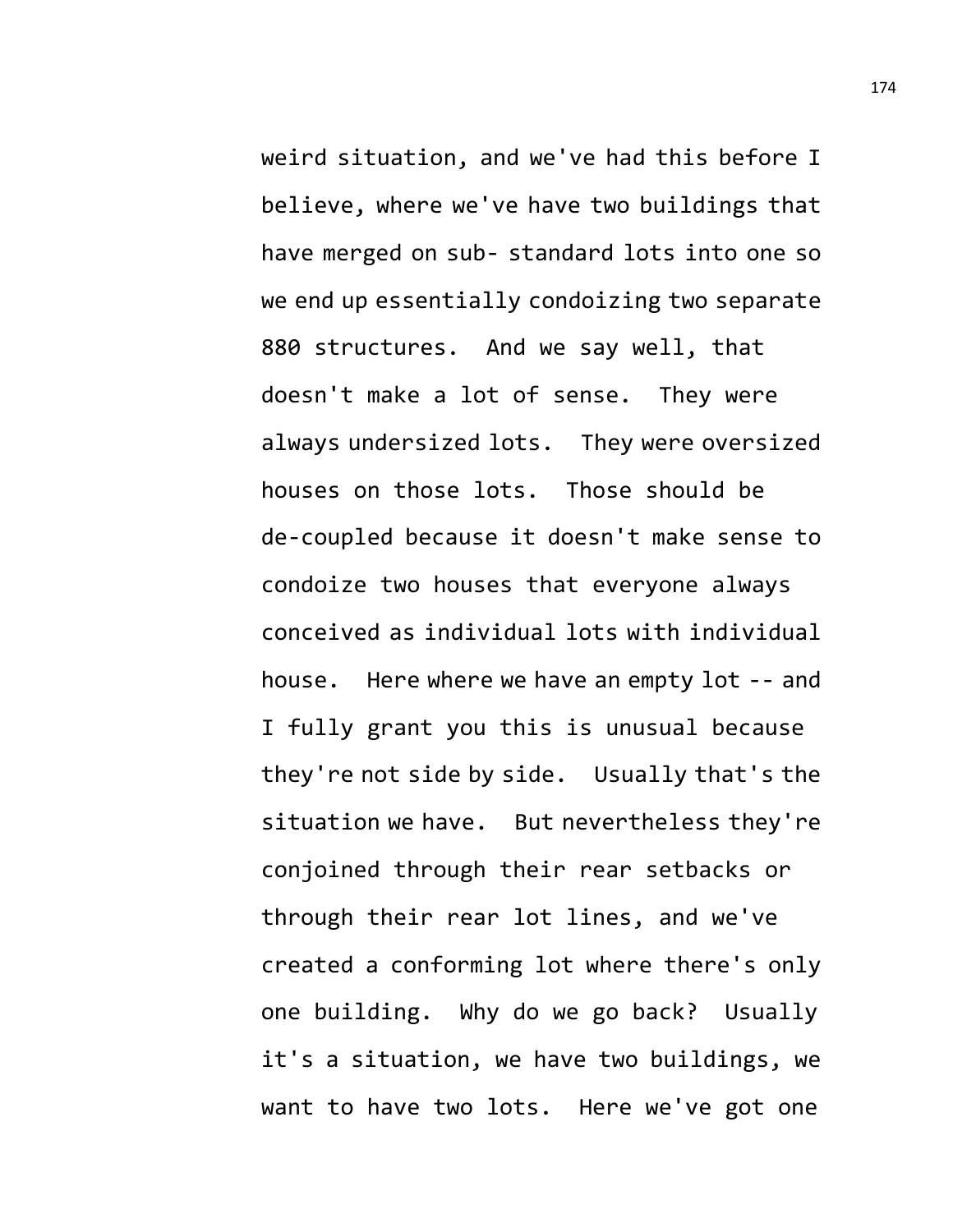building and two lots and it's two lots that made the building conforming. Like, isn't that our goal?

CONSTANTINE ALEXANDER: Isn't that the purpose of merger doctrine?

ATTORNEY JAMES RAFFERTY: Well, I'm not clear what the purpose of the merger doctrine is. Frankly it's not codified and I'm not exactly certain what the purpose is. It happens -- I agree with you, it has everything to do with sub- standard lots. But I think the case here is there had been a house on this lot, and there was a fire in the house, the house that burned down. This lot, the area of this lot, while it may dimensionally make the FAR of the Windsor Street property conforming, it really doesn't impact the context of the Windsor Street lot. I mean, one would be hard pressed to understand the relationship between the two lots if they were to walk up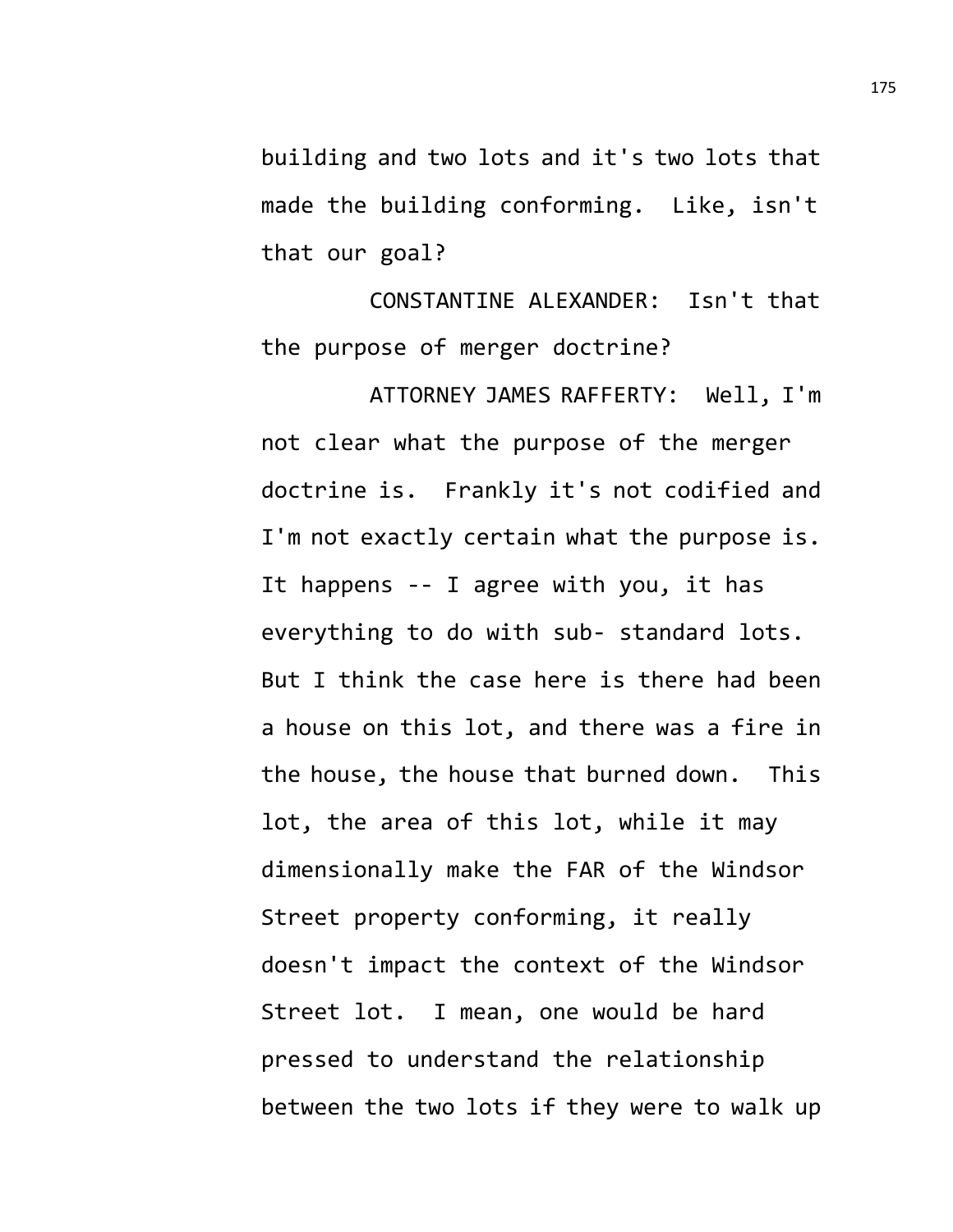and down the street.

CONSTANTINE ALEXANDER: But at the end of the day you're asking us to allow your client to build a new dwelling on a 2800 square foot lot.

ATTORNEY JAMES RAFFERTY: Correct.

CONSTANTINE ALEXANDER: If we were to do that, why can't every lot, undersized lot in the city, de-coupled or not, be ripe for relief from a Zoning Board? Why should we allow -- I mean, isn't the purpose of minimum lot size to avoid building?

ATTORNEY JAMES RAFFERTY: Right. Well, I would say that there is a hardship here to the Petitioner because of a quirk of land registration that these lots merged, and the historic use of the lot it's consistently sized with the other lots on the street.

CONSTANTINE ALEXANDER: That's true.

ATTORNEY JAMES RAFFERTY: It had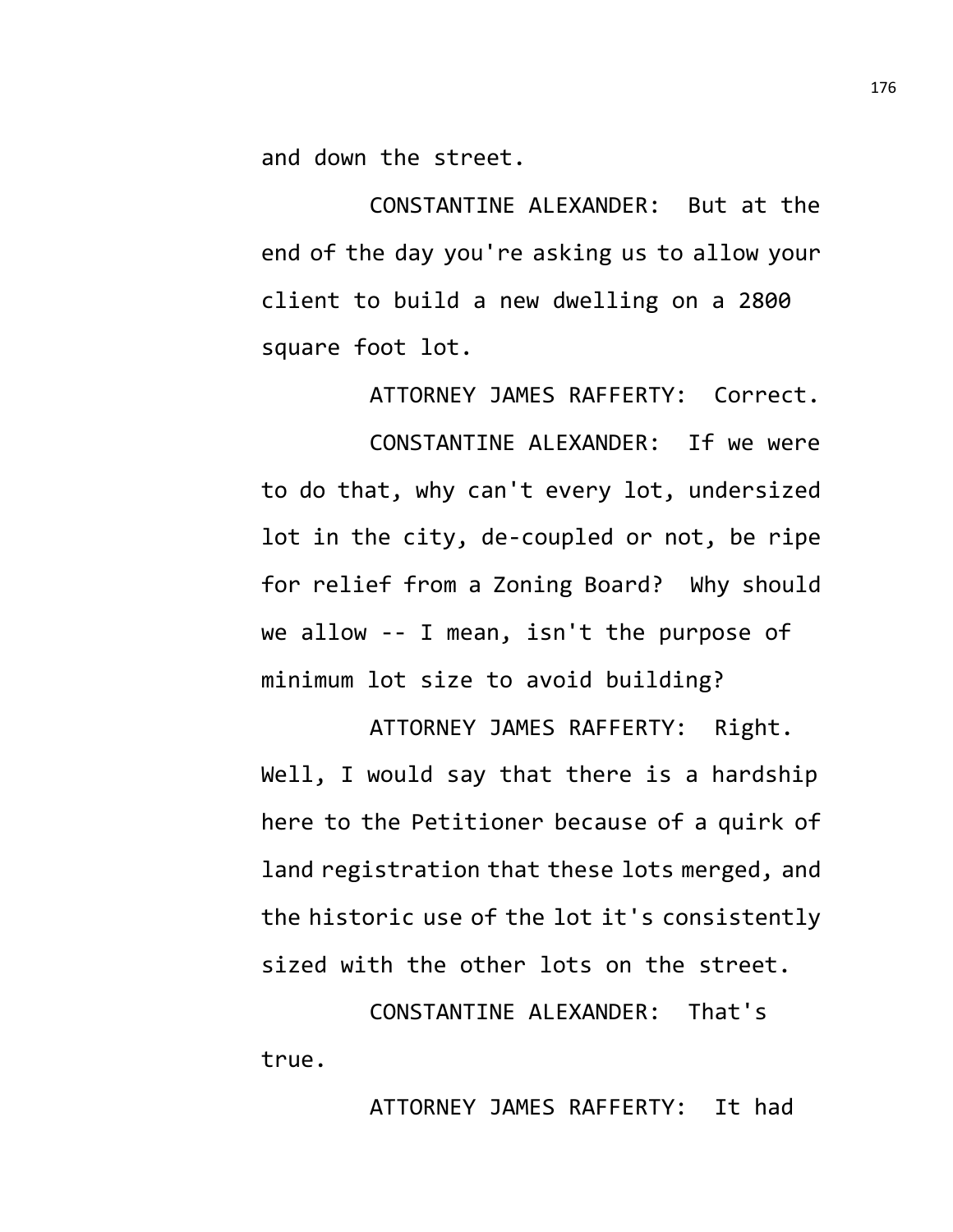previously contained a structure. Through inadvertence or without an understanding of the legal implication, someone who owned the lot, always figured some day they would do something with the lot.

TAD HEUER: Why would they always figure that?

CONSTANTINE ALEXANDER: That's exactly right.

ATTORNEY JAMES RAFFERTY: Because they --

CONSTANTINE ALEXANDER: If they had come before us and there was no merger and come before us to seek relief to build a single dwelling unit on this property, I don't think we would be granting relief on a 2800 square foot lot where by definition you can't meet the setback requirements. This is exactly what we're not supposed to be doing it seems to me as a matter of Zoning.

TAD HEUER: Might I also suggest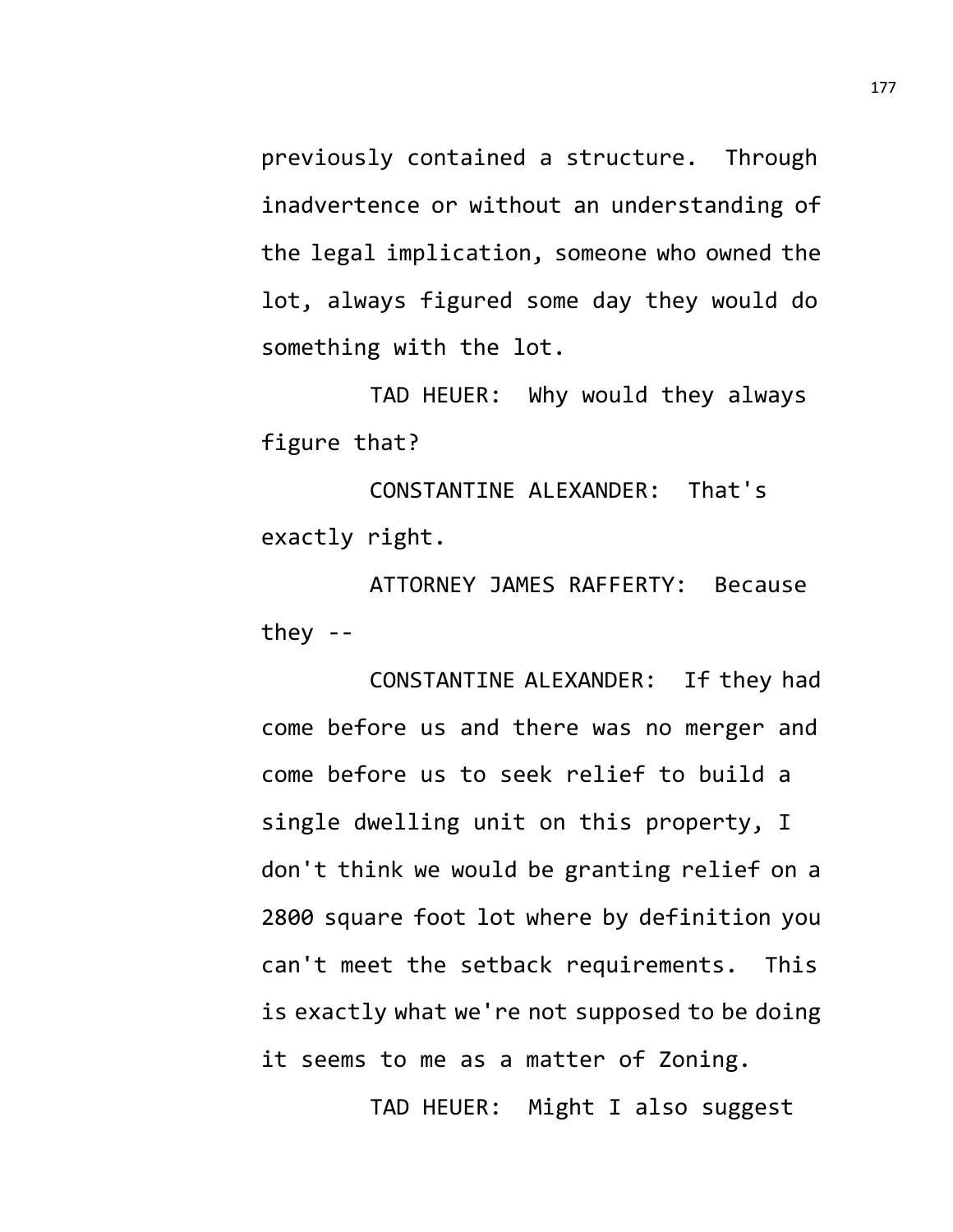that I think we had this case, a similar case with Sciarappa Street where we had a building on a lot --

CONSTANTINE ALEXANDER: Yes, exactly.

TAD HEUER: -- with a substandard lot next to it and they said can we re-subdivide so we can build on that empty lot? And we said no for exactly kind of this reason, they were side by side lots.

ATTORNEY JAMES RAFFERTY: No, but the Ordinance recognizes there are lots that are undersized that remain buildable. But this would have been a buildable lot, but for the conveyance. So the hardship stems from the fact that the conveyance resulted to build a lot. The relief -- the only relief, the only relief on the second component of the case does involve the rear setbacks. And the hardship there is driven by the width. And I haven't gotten to that part of it yet. But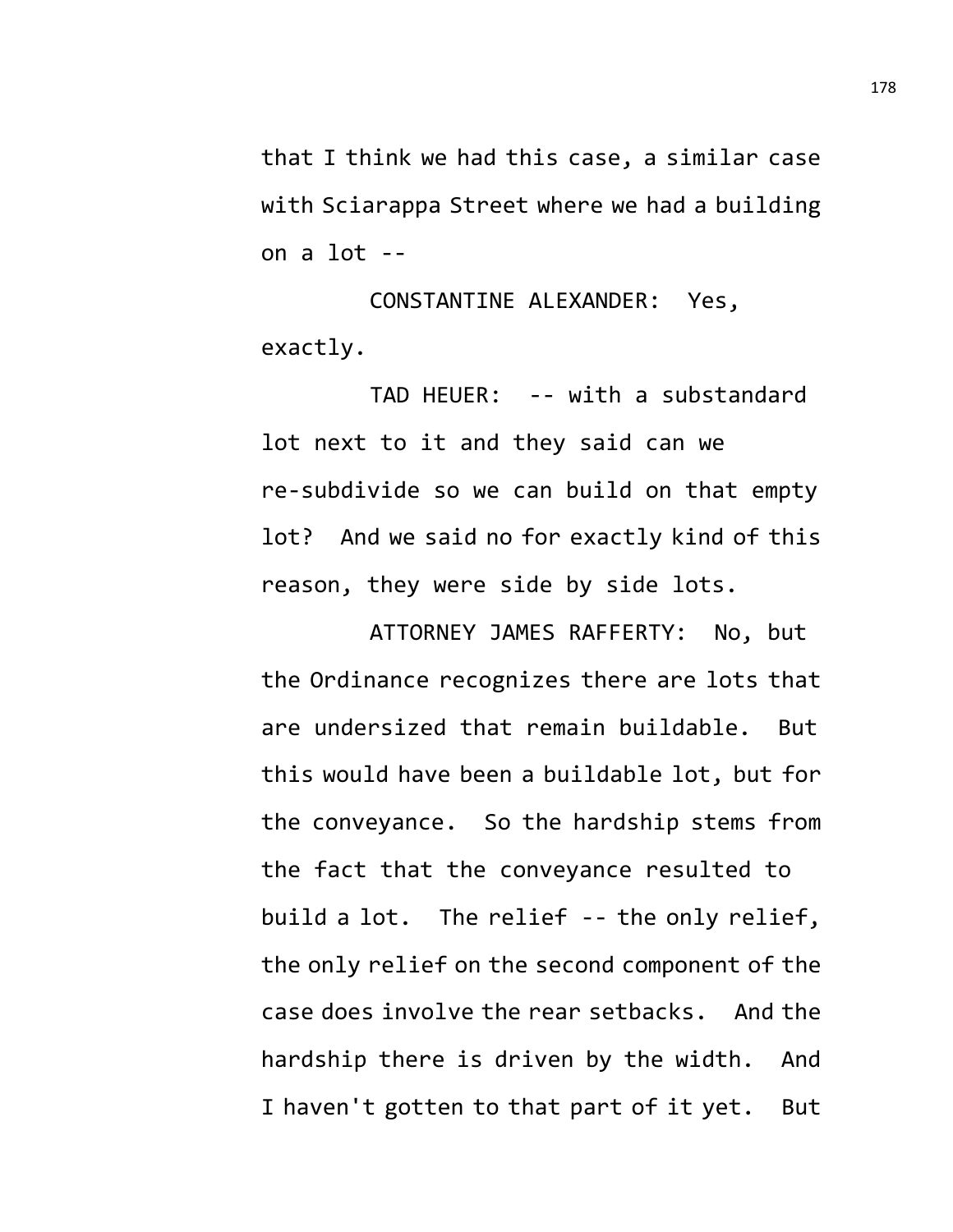it conforms, it's below the permitted FAR. It meets the front and rear setbacks. It meets the open space, it meets the parking. And the width of the lot would suggest that the width of the house now -- we'd have to take another eight, six or eight feet out of the width of the house to make it. So you could conceivably build, and I figured we would be needing to address why we need the side setback relief. Frankly, I don't think this

was a case where someone bought a large lot and over the years it had been two separate lots as I know is often the case, and then someone comes along and says well, I just want to build a house in my side yard. This -- I mean the records at the Registry and the Deeds reflect what happened here. And it seems it's a rather harsh effect for a property owner to discover that by sharing an asset with her husband, she then removed the ability to convey it out separately, whatever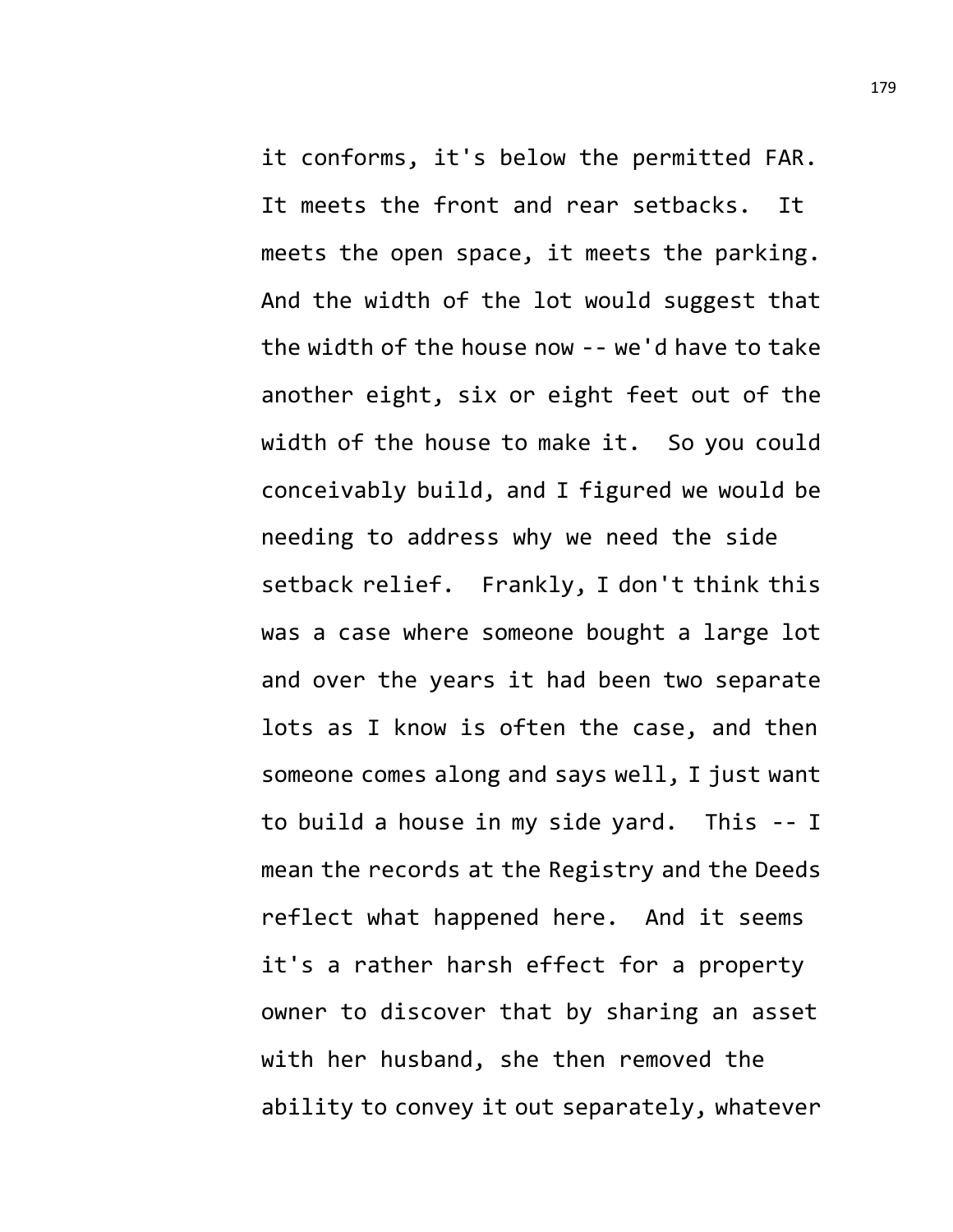opportunities exist beyond that.

TAD HEUER: But convey for what purpose? Because you mentioned the setbacks, and I understand the setbacks are there. But you also have a minimum lot size problem; right?

ATTORNEY JAMES RAFFERTY: But it wouldn't have mattered.

TAD HEUER: But there's no house there now, right, because it's burned down?

ATTORNEY JAMES RAFFERTY: It wouldn't have mattered. Look at the Ordinance. The lot was established prior to the adoption of the Ordinance.

CONSTANTINE ALEXANDER: But if there had never been a -- go ahead.

TAD HEUER: But there's nothing -- so just so I have the chronology. Was there a building on the lot before? ATTORNEY JAMES RAFFERTY: Yes. TAD HEUER: And it burned down?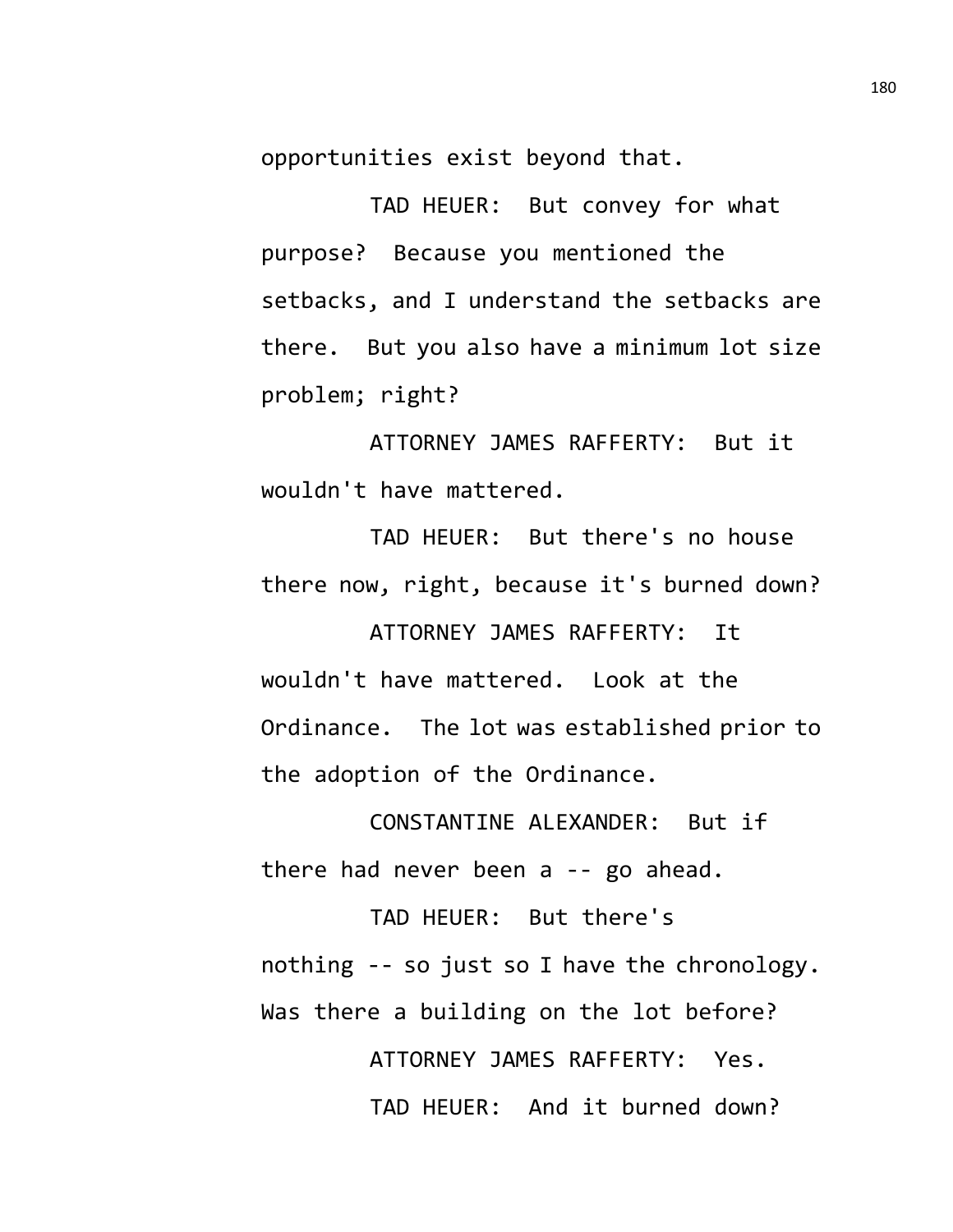ATTORNEY JAMES RAFFERTY: It burned down.

TAD HEUER: Right. And once it burns down, you have the right to rebuild within X period or it becomes non-conforming?

ATTORNEY JAMES RAFFERTY: Right.

TAD HEUER: I mean, so like if there were a structure from 1880 on that lot, and it burns down. The owner says I need to come in and I want to rebuild there on the footprint, they can do that.

ATTORNEY JAMES RAFFERTY: 5.211, okay, this lot was recorded at the Registry. So it has -- it's below the minimum required size and it's narrower. That doesn't make it a non-buildable lot. They couldn't build the same house unless they did it within two years to take advantage of the -- whatever grandfathering existed on the dimensional side.

TAD HEUER: Right.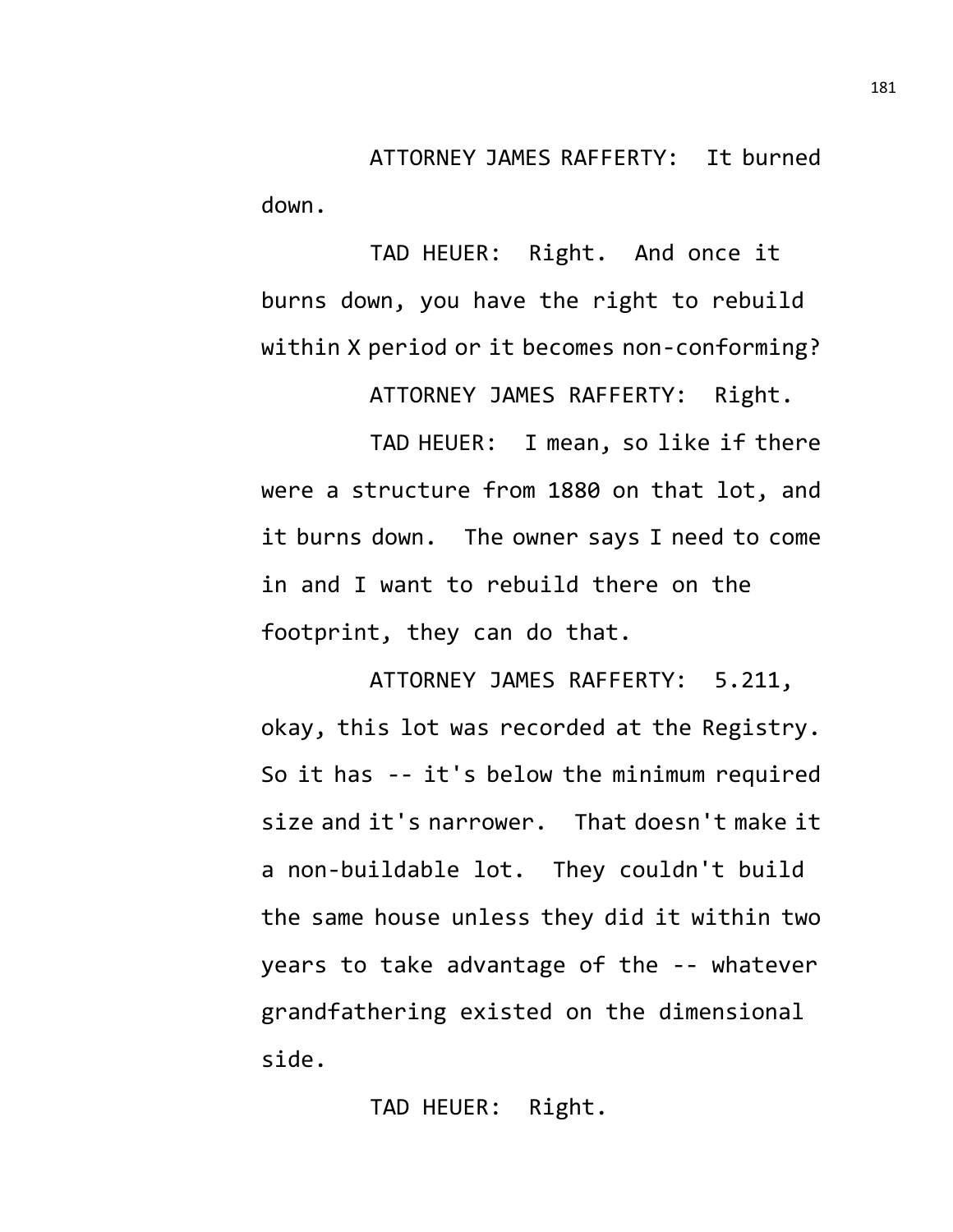ATTORNEY JAMES RAFFERTY: But it's not true to say if this conveyance hadn't occurred in 1999, that lot would qualify as buildable under 5.211.

CONSTANTINE ALEXANDER: But you would have still, before you could build on that buildable lot, you would still need Zoning relief from us, setback.

ATTORNEY JAMES RAFFERTY: No.

CONSTANTINE ALEXANDER: Setback. Side setback.

ATTORNEY JAMES RAFFERTY: If we were to build this structure.

CONSTANTINE ALEXANDER: Right.

ATTORNEY JAMES RAFFERTY: But you could build -- my point is you could build -- CONSTANTINE ALEXANDER:

(Inaudible).

ATTORNEY JAMES RAFFERTY: No, no. It doesn't make -- under this 5.211 -- CONSTANTINE ALEXANDER: Right.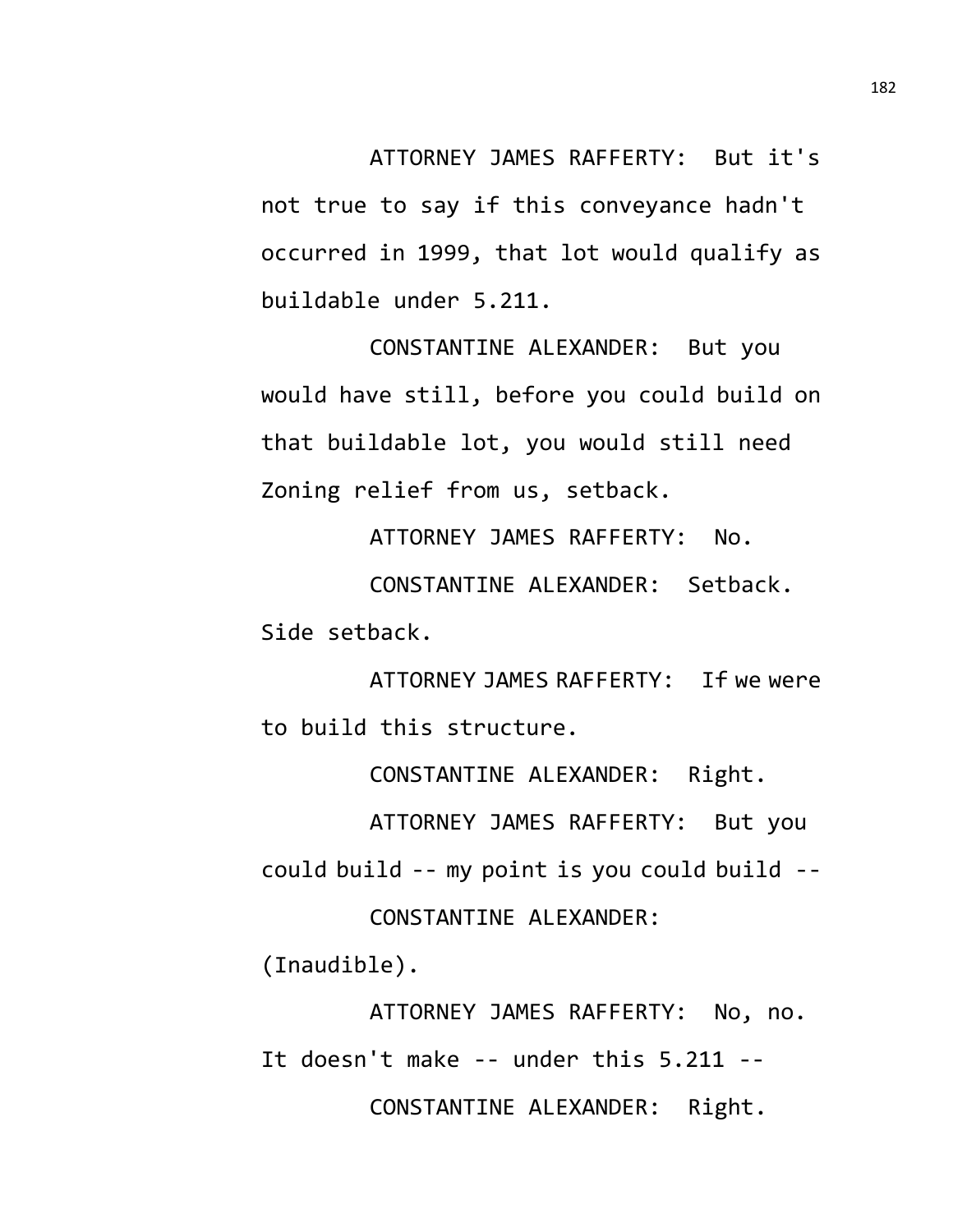ATTORNEY JAMES RAFFERTY: -- they could, the owner of that lot could have as of right, built a conforming structure --

CONSTANTINE ALEXANDER: Yes.

ATTORNEY JAMES RAFFERTY: -- or come before this Board, cite hardship issues, and sought to build a structure that didn't comply through a Variance.

CONSTANTINE ALEXANDER: But what would the hardship be?

ATTORNEY JAMES RAFFERTY: Well, we haven't gotten to that second part of the case yet. The hardship would have to do with the width of the lot and coming up with a reasonable footprint. The lot today -- I mean, the difference here, or I should say what's going on here is not a case where this was somebody's yard or this had been something. If you see the photos or had an opportunity to go out there, the foundation is -- the elements of the foundation still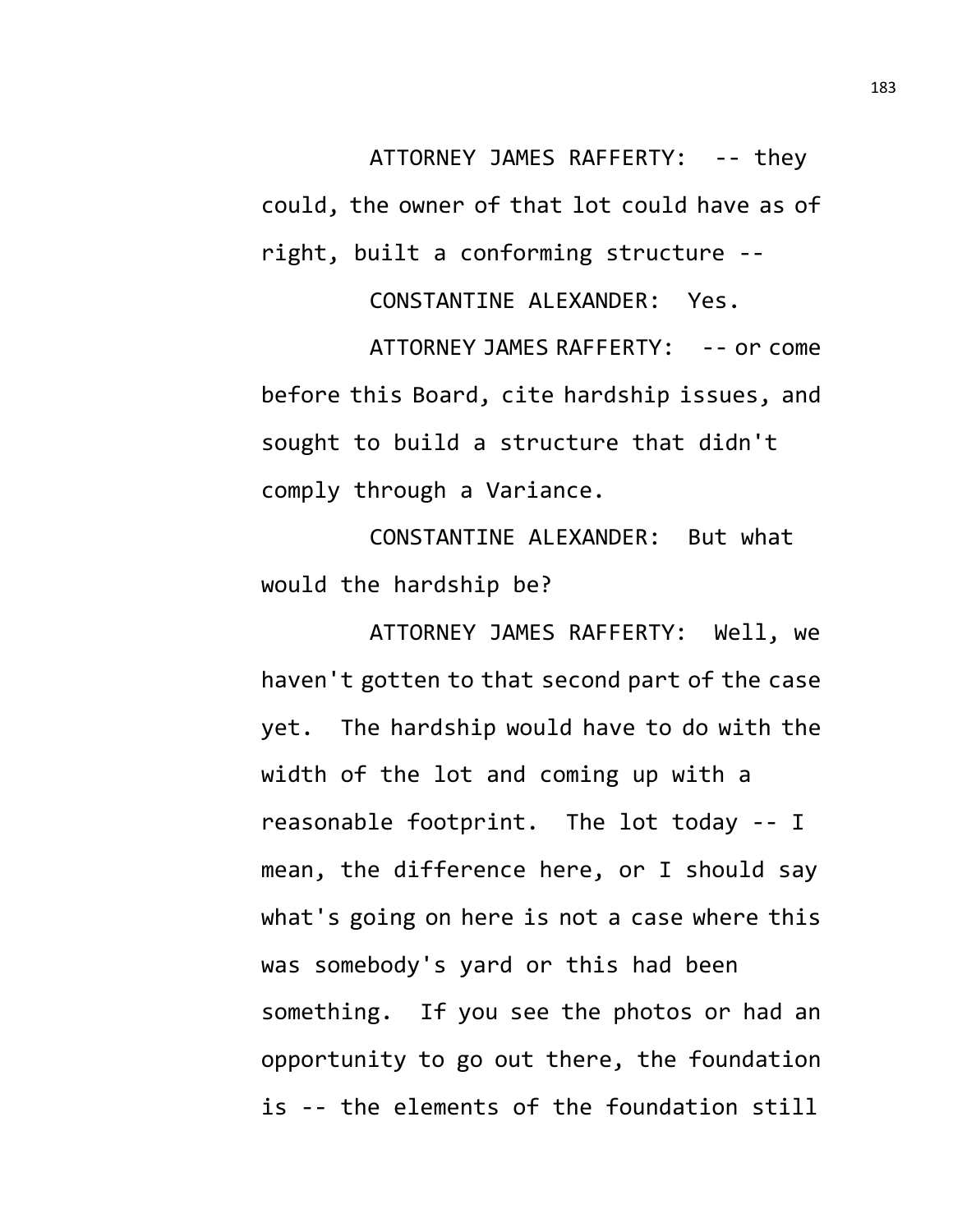remain of where the other house was. She wasn't aware until the past year that something that she had -- and she can't be here tonight, something that she had always thought she could sell, she can't sell now. So that's the hardship. And it is, it's an economic hardship and it is unique. And it comes about not as a result of any expansion of her house on the Windsor Street side. If you said to me well, you know, she built -- she took advantage of that lot area and they did -- that Windsor Street house is unchanged for years. This is the consequence of an interfamily conveyance where a wife gave half of her interest in an inheritance to her husband and was unaware of the Zoning implication of that happening.

DOUGLAS MYERS: Mr. Rafferty, as a practical matter what is the fate of 38 Union Street if this Board refuses to grant the Variance and undue the merger?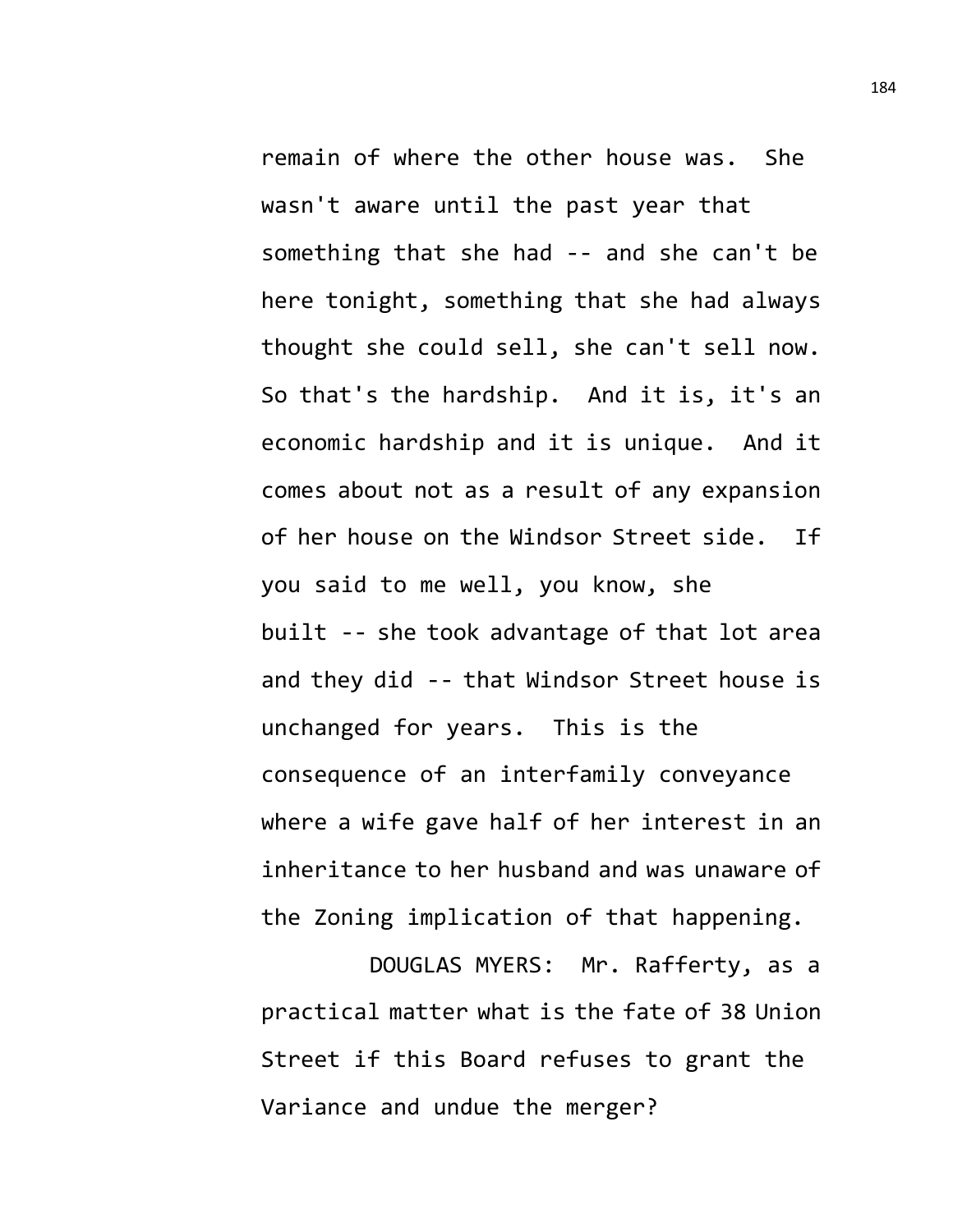ATTORNEY JAMES RAFFERTY: I think you can see it right now. I mean, I don't know if there is a way in which an addition could be attached to Windsor Street. I don't know what the FAR looks like that you could have a second or additional structure there.

DOUGLAS MYERS: I mean, is it basically a glorified backyard for the Windsor Street property?

ATTORNEY JAMES RAFFERTY: Yes, right. And it's a good question. It's very -- it's a gap in the streetscape on Union Street frankly. I mean, it's -- there is a very established street wall there, and it's houses of a certain scale and size. This is -- this frankly is unsightly and been fairly derelict. I spoke to the Pimentals who live next-door who actually support this and are happy to say it's rat infested, it's overrun. They're happy to get a structure there. I imagine -- I mean, this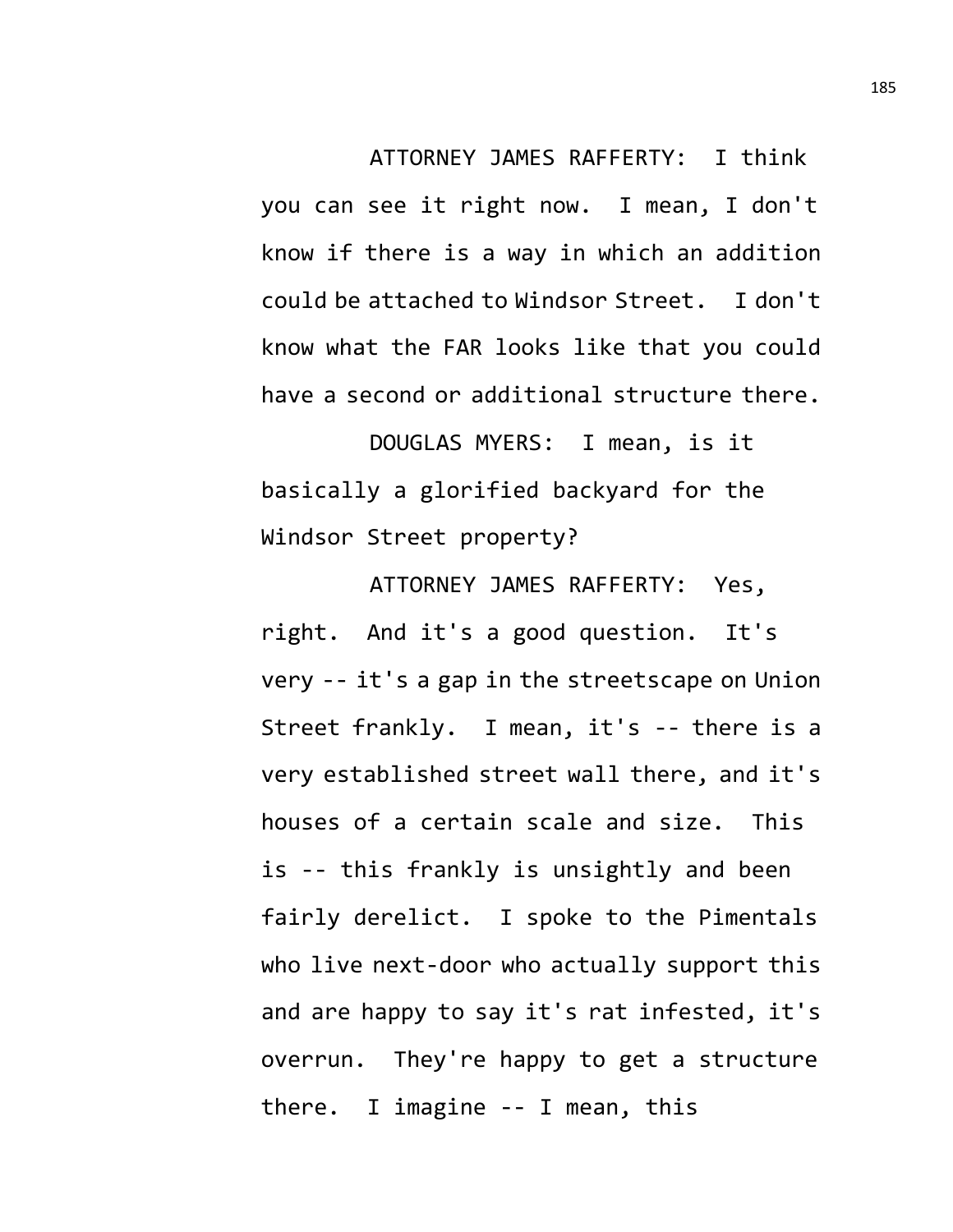transaction wouldn't go forward and then Mrs. Clang would then continue to own it but she couldn't even sell it because she --

TAD HEUER: She could maintain it; right? I mean, there is -- yes, it may be looking bad now, but there are plenty of people who would love to have a large --

> CONSTANTINE ALEXANDER: Backyard. TAD HEUER: -- lot backyard.

Admittedly that goes on to the front of another street. I understand. I mean, and I'm thinking aloud here, and, you know, maybe this is just my thinking in wishing things were side by side rather than front to back. If this were the -- if this were a request for the side neighbor to be able to subdivide these two lots so they can purchase this lot and move their house that way towards that lot, and be able to use that lot to move in towards their lot side, for some reason that seems to make a bit more intuitive sense to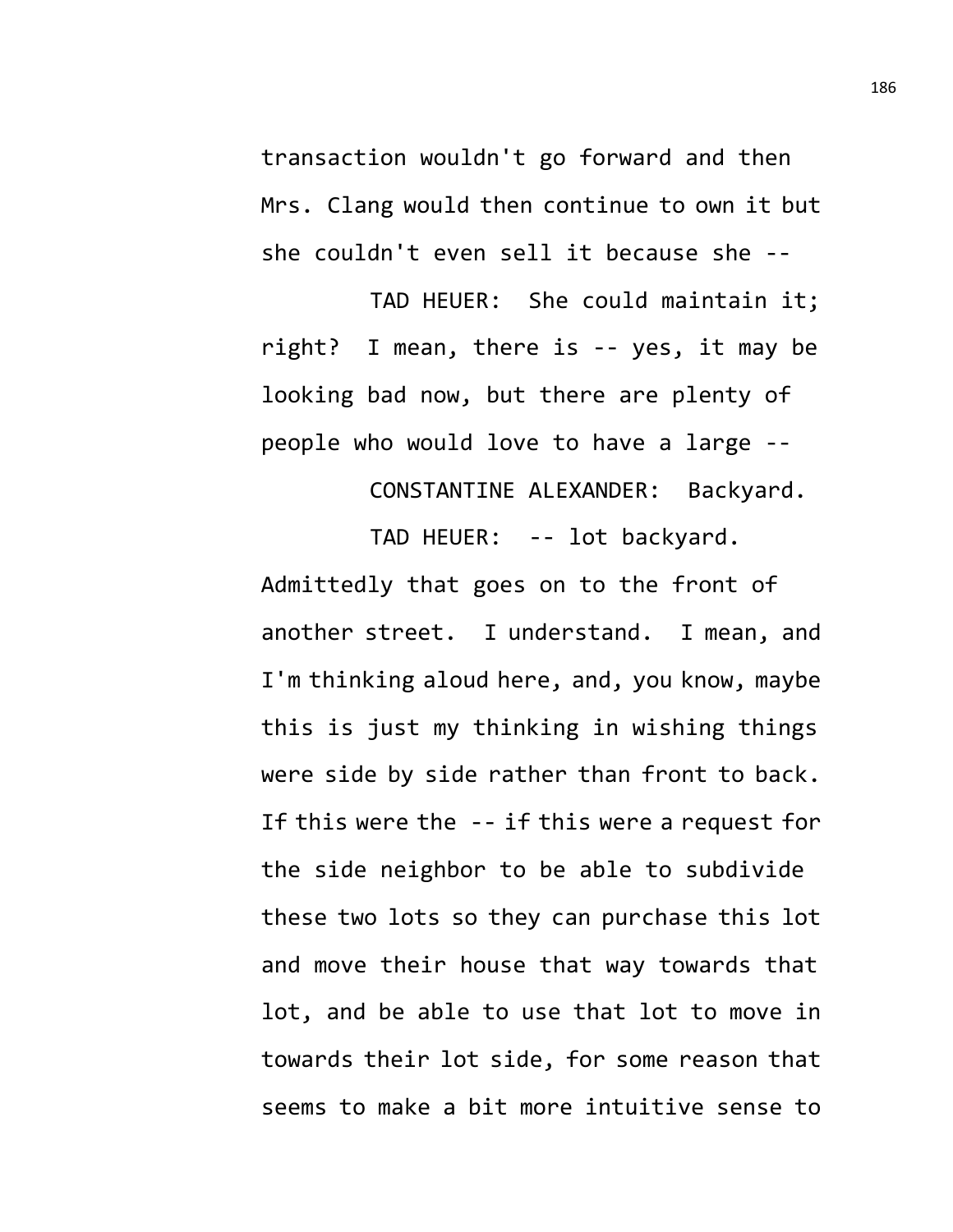me then here where we're looking to squeeze a house in on the existing lot to keep the same parameters. And I understand you would say we're just putting, you know, equivalent amounts of house into their. But it seems that the purpose of the setbacks and the lot sizes that you do get space in between the homes. And I understand that here in this area you have very narrowly -- you have homes that are very cheap by dowels to each other. It seems to me it makes more intuitive sense if that lot were handed or sold to an abutter on Union Street than simply to subdivide and then recreate a new structure on that substandard lot, substandard only in the sense that it's substandard for what it should be not that it's not buildable at that point out.

ATTORNEY JAMES RAFFERTY: Would that suggest that a lot, a structure that could be built as of right would be seen -- I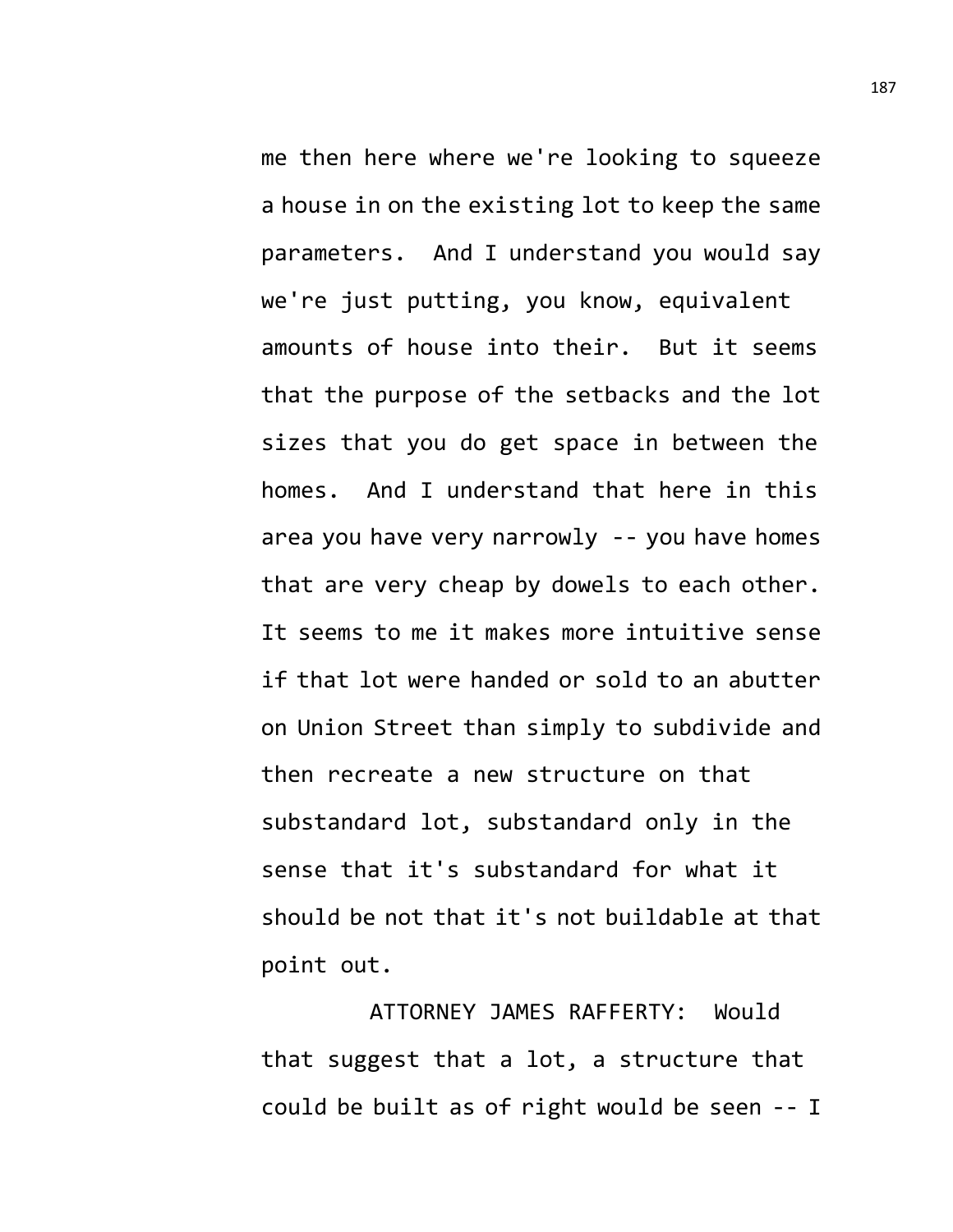mean, that's the second part of the case. I mean, I have to confess I was pretty confident that given the equity argument about what happened to this property owner, that occurred as a result of, in a conveyance with a not understood implication. And frankly I have a hard time getting what the whole merger doctrine and the statutory authority already not set forth in the Ordinance and the like. I would say that I understand the issue on the second part, and I figured we would be spending more time, frankly, on that question because we -- the house could go further in the front if we could park in the front setback or if we didn't have to have a parking space, maybe the footprint could be changed and we could pick up some additional side yard setback and there might be other configurations. But this is a case where the lot -- it was, I saw it as a parallel to other cases. There had been a structure here.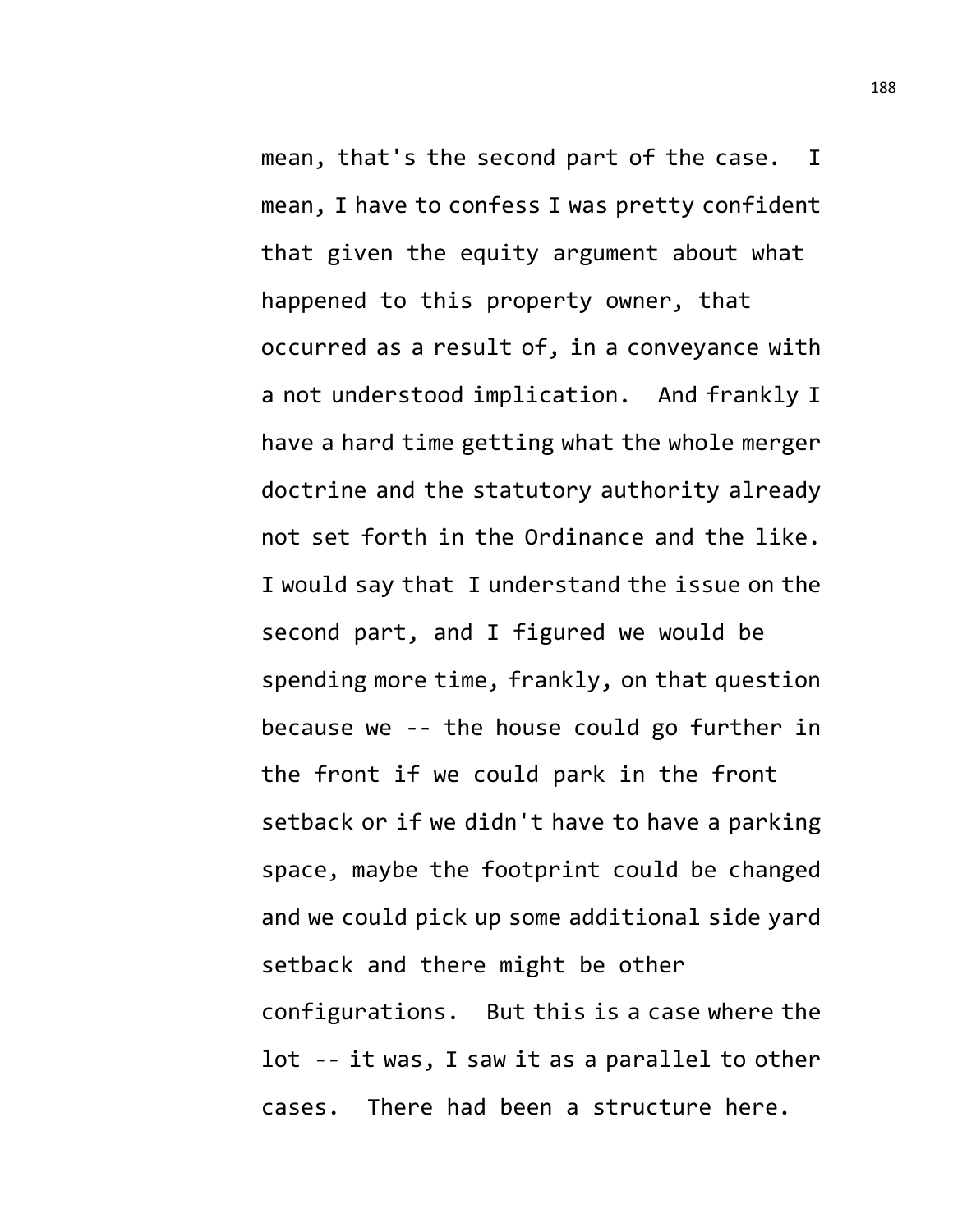Historically this is the average lot size. If you look at the Assessor's plot plan, these are the series of lots.

SLATER ANDERSON: Can I ask a question? As a 5,000 plus square foot lot, as merged hypothetical --

ATTORNEY JAMES RAFFERTY: Yes.

SLATER ANDERSON: -- wouldn't C-1 allow for the construction of a second unit? Now we would be talking hatched and that becomes a Planning Board Special Permit?

CONSTANTINE ALEXANDER: Only for 75 feet from the street.

SLATER ANDERSON: Oh, okay, you're right. That's not the case here. So just -- am I incorrect in understanding as a 5,000 square foot lot, you could build a second detached structure, not getting into the setbacks and all those issues, you could build a second structure on this property, correct.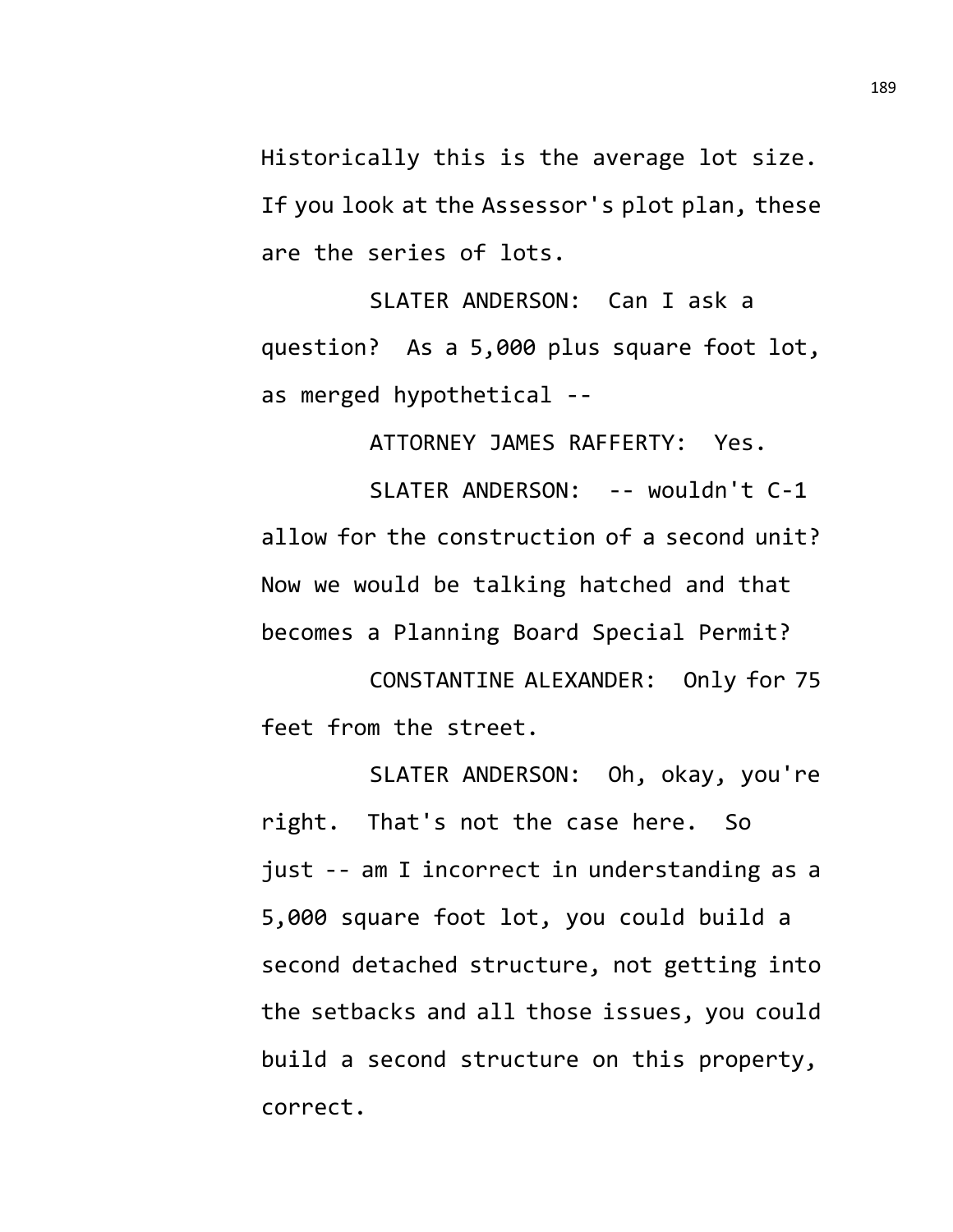ATTORNEY JAMES RAFFERTY: I'm checking. Theoretically you're correct, and the question is you are permitted to have, based on the -- permitted to have 4100 square feet of house on the combined lot. There is currently 38O0 square feet on the Windsor Street lot. So you have the capacity to add less than 300 square feet of GFA on to the lot.

SLATER ANDERSON: So 3800 on that 2800 square foot lot?

ATTORNEY JAMES RAFFERTY: There's 3881 on the 369 Windsor lot. That's -- CONSTANTINE ALEXANDER: Sounds big. ATTORNEY JAMES RAFFERTY: It sounds big.

SLATER ANDERSON: It sounds like a lot.

CONSTANTINE ALEXANDER: For that neighborhood.

ATTORNEY JAMES RAFFERTY: I have to say that we didn't -- the architect didn't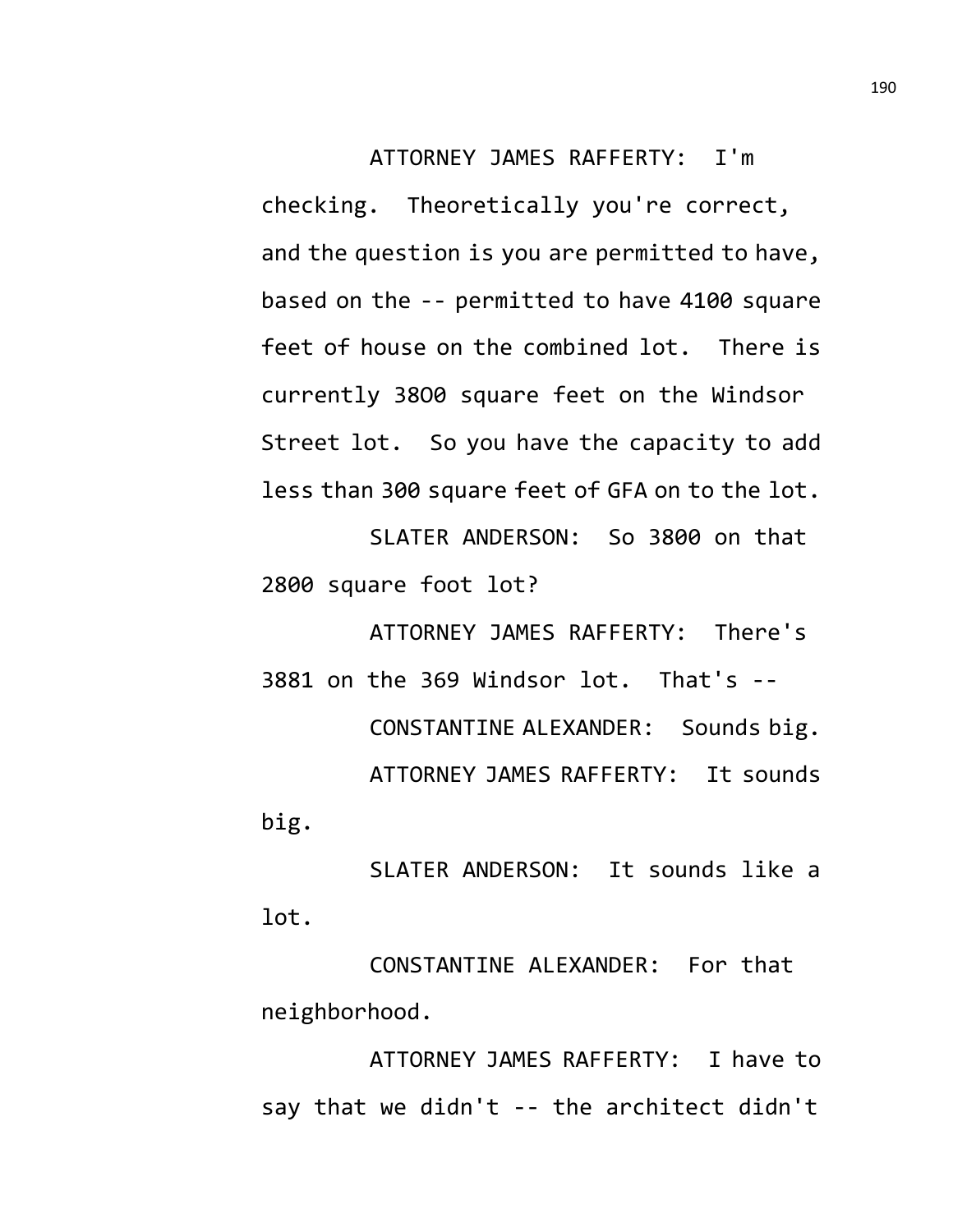measure their house. We did rely upon the Assessor's records and the surveyor doing it, but we inquired about the basement height and the surveyor gave me that number. But you are correct. I mean, to the extent that that lot area is needed, but that's the problem in the district with the 0.75 ratio today, the house today, the lot today is now what has a .70 FAR when you take the 3881 into the 5528. So there is -- unless the 3881 is overstating the size of the --

CONSTANTINE ALEXANDER: It must be. TIMOTHY HUGHES: Not necessarily. ATTORNEY JAMES RAFFERTY: You think so? Why?

CONSTANTINE ALEXANDER: Really? TIMOTHY HUGHES: Yes. What if it's three stories and it has a basement?

TAD HEUER: It's two and a half. CONSTANTINE ALEXANDER: I've seen the building, it's not that big.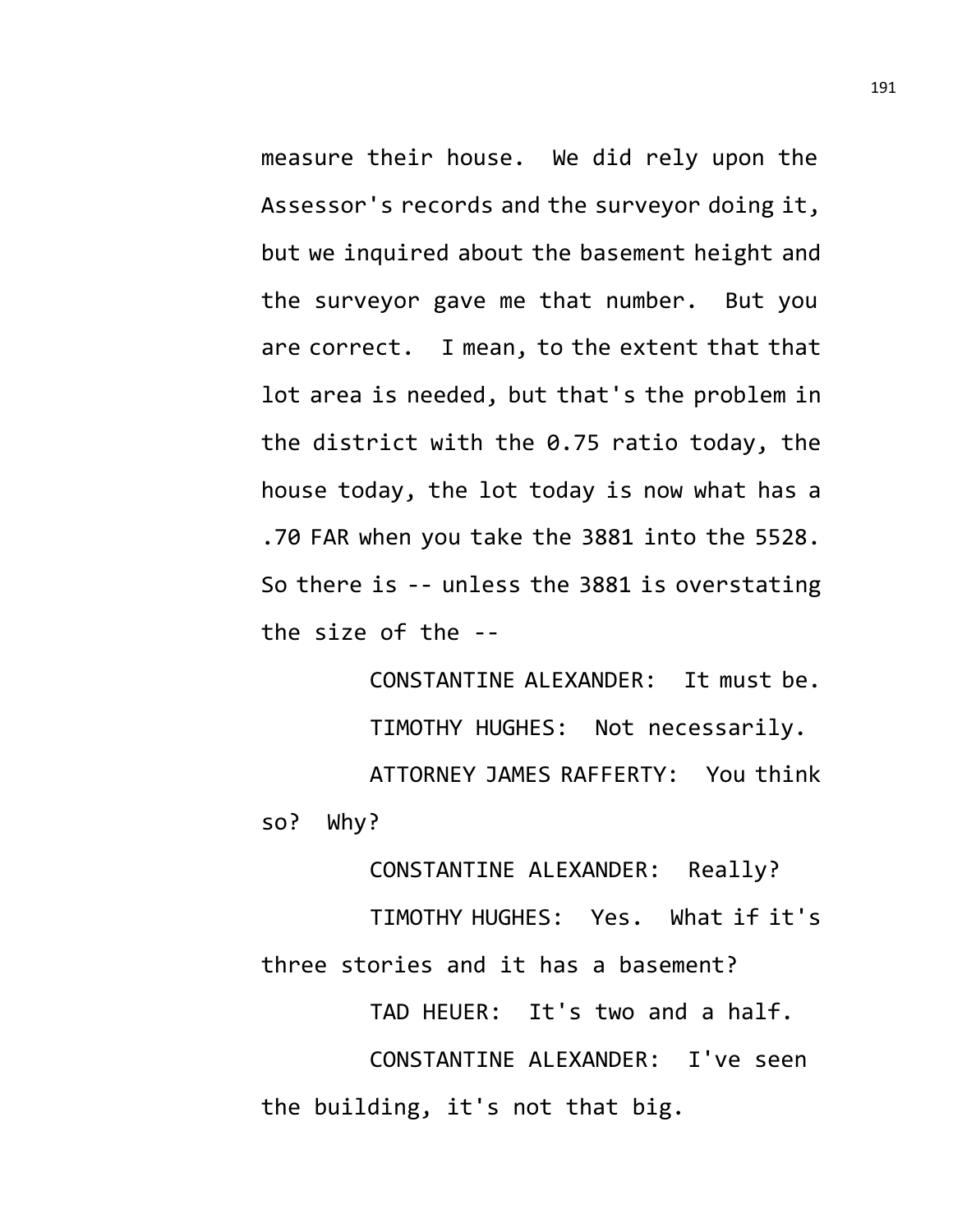TIMOTHY HUGHES: Well, maybe counting part of the attic and a full basement.

CONSTANTINE ALEXANDER: Well, anyway.

TIMOTHY HUGHES: You can start stacking things up, you get a lot of, you know, square footage. You think it's 2800?

JAYAKANTH SRINIVASAN: Yes, sir.

ATTORNEY JAMES RAFFERTY: Let me just check the Assessor's record in which case you could put 1300 square feet with additional -- 369 Windsor Street has a living area of 2379.

CONSTANTINE ALEXANDER: Oh, then you can go --

ATTORNEY JAMES RAFFERTY: My apologies. I don't know where 3881. So according to the Assessor's record, it's 2379. So your instincts were correct.

So it's 2379 on Windsor Street.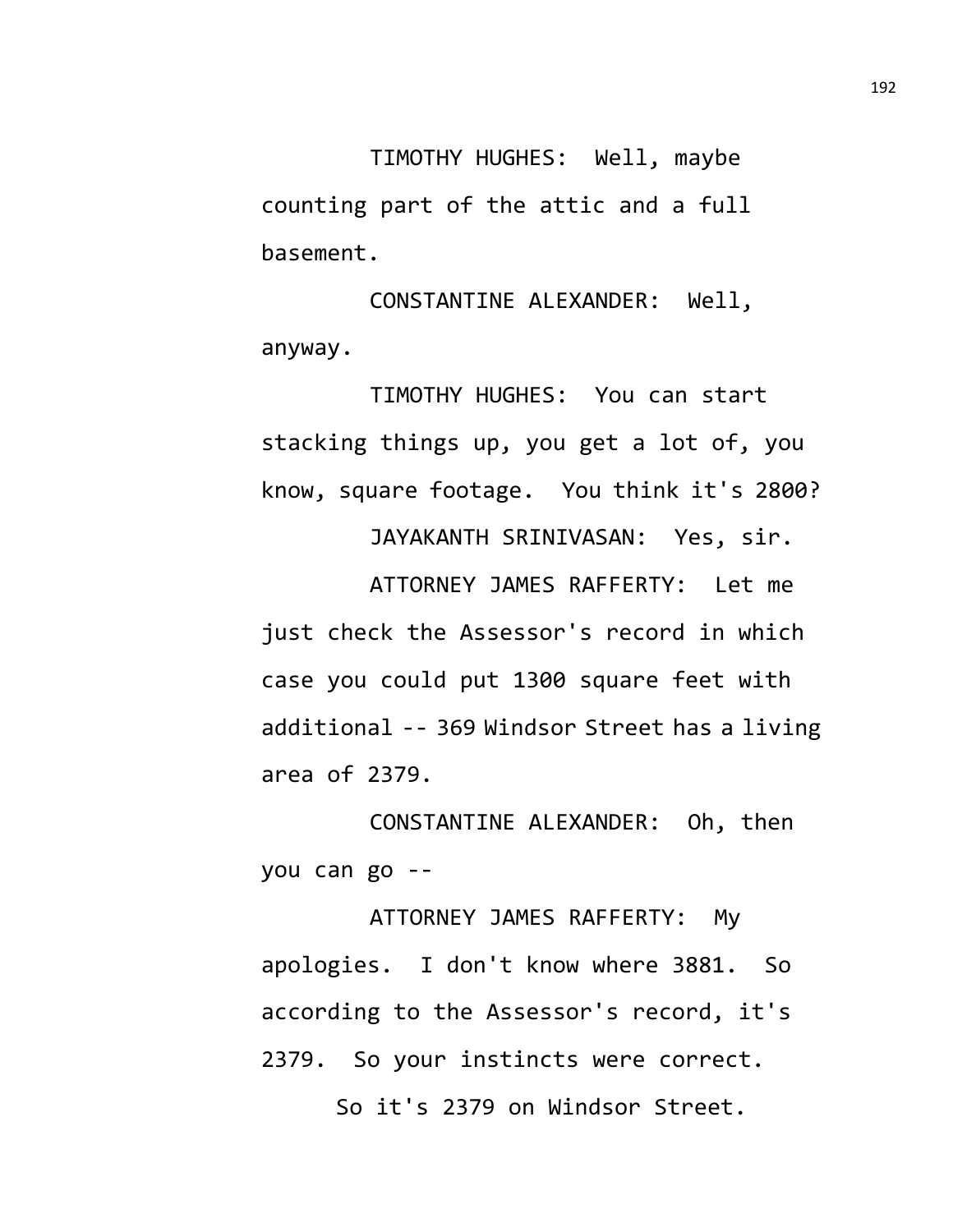CONSTANTINE ALEXANDER: Yes. You

could build a roughly 1800 square foot house.

ATTORNEY JAMES RAFFERTY: Right.

CONSTANTINE ALEXANDER: Assuming plus or minus.

ATTORNEY JAMES RAFFERTY: And that makes sense because we're proposing to build a 1750 square foot house.

SLATER ANDERSON: So we're all set. ATTORNEY JAMES RAFFERTY: Well, you know, in theory one could build two condos on this lot; right?

SLATER ANDERSON: That's what I'm getting at.

ATTORNEY JAMES RAFFERTY: And why is the public interest served better by that not being allowed to be?

TIMOTHY HUGHES: That's what I want to know.

ATTORNEY JAMES RAFFERTY: Given the way it merged is my point.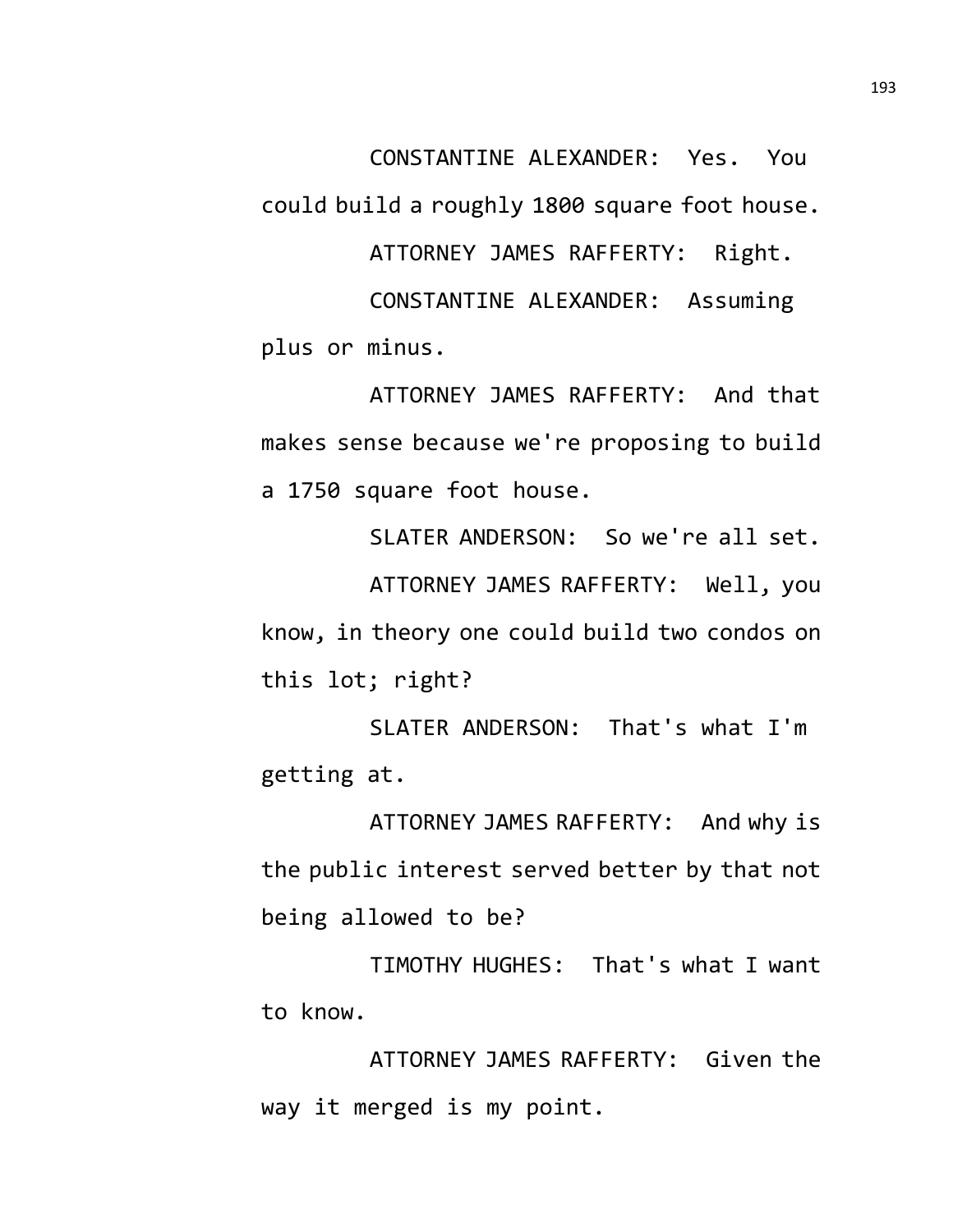## CONSTANTINE ALEXANDER: I know

that. But it did merge. You can -- every case merger that we've ever seen has come up with the circumstances you've described. The merger document is problematic, but it's there. We have an obligation to enforce the integrity of the Zoning By-Law. And if there's a matter of right solution which seems to be here, I don't know why we should torture the Zoning -- in my judgment, torture the Zoning By-Law for a different result. I think our job is to -- unless you can demonstrate the requirements for a Variance, and those are hard to do here, seems to me, maybe you do condominiumize. We've had that kind of case before. We've turned people down and we said go back and condominiumize the property.

DOUGLAS MYERS: It's hard for me to feel proud about protecting the integrity of the Zoning Ordinance when every single case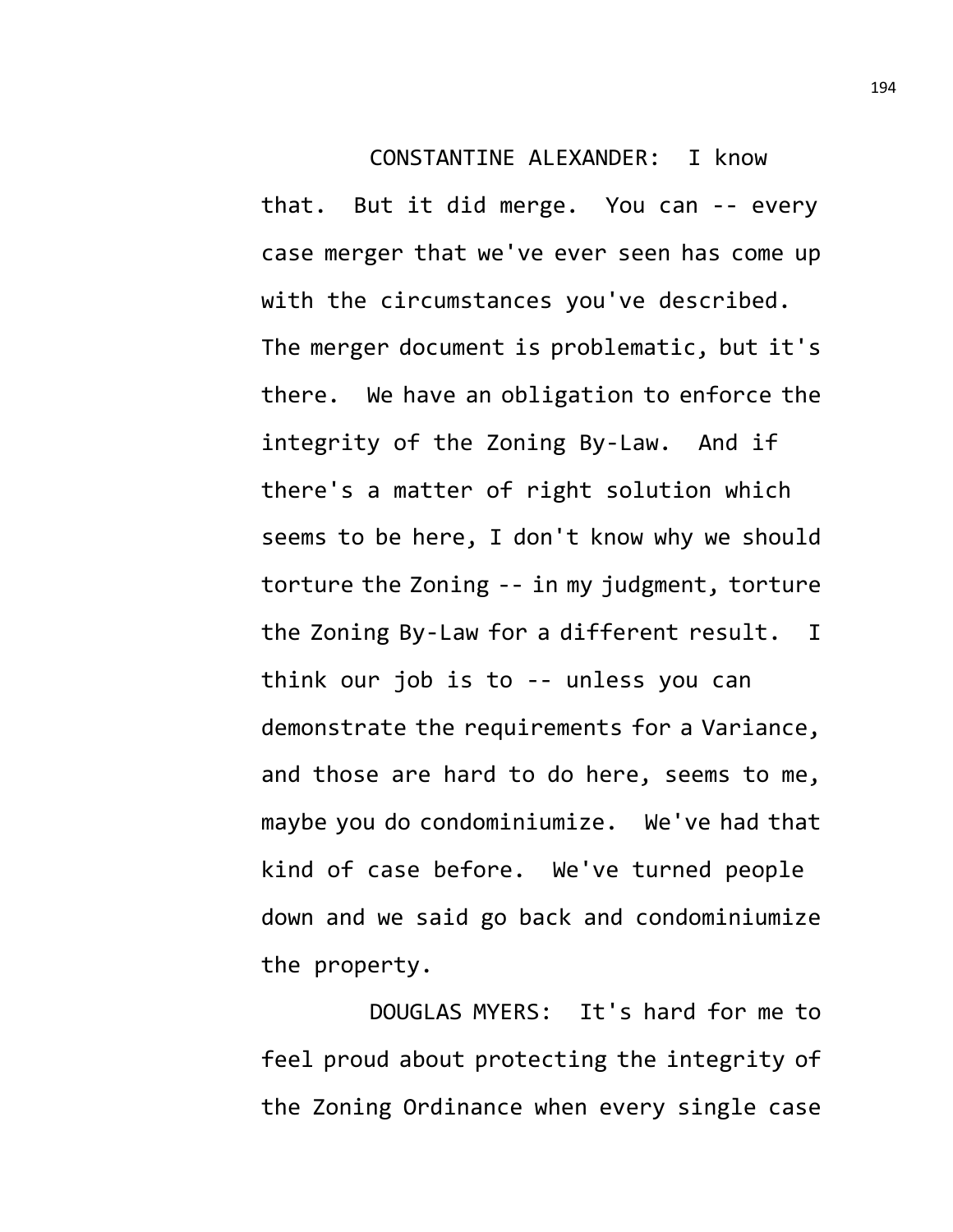is simply a pitfall for the unwary. And that's how we've vindicate the integrity of the Zoning system. I mean, here I'm satisfied this was pure inadvertence. There's no abuse. There's no end run around the Zoning Ordinance. This was happenstance. And happenstance that probably reflects poorly on the conveyancer and the poor individual person who went in to have the deed made out, completely blameless and yet suffers consequences that this Board is --

ATTORNEY JAMES RAFFERTY: You can't be too hard on the conveyancer. A Constitutional professor at Harvard Law School found himself in the same situation.

CONSTANTINE ALEXANDER: You're right.

ATTORNEY JAMES RAFFERTY: It is an obscure element of the law I would suggest. But I hear that. But speaking -- when one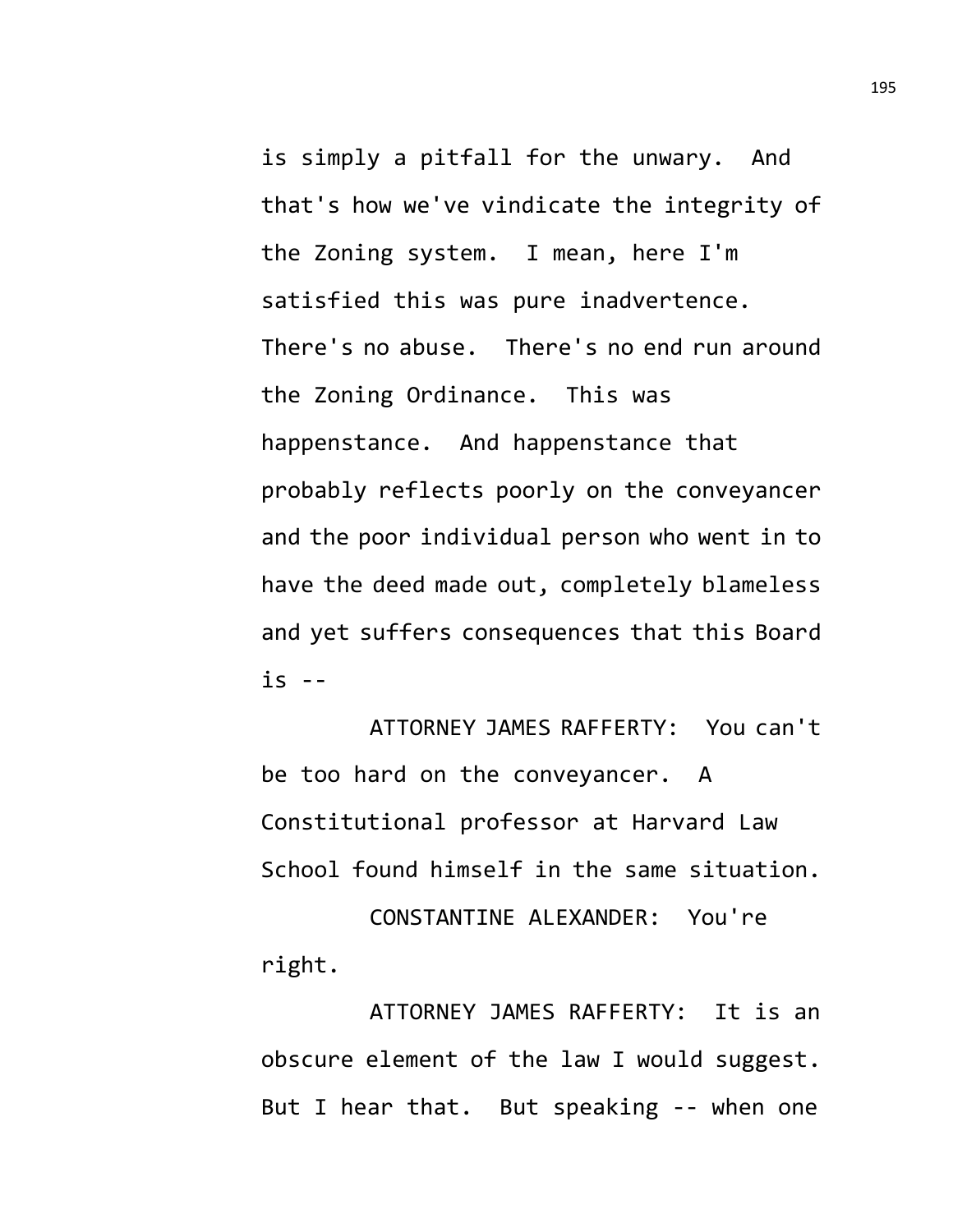speaks to the integrity of the Ordinance, I mean when -- there are -- I mean, so the proposal meets four out of the five criteria, dimensional criteria. And then the discussion should be is there adequate basis for relief? In fact, I thought that's where we'd spend our time. I'm frankly surprised to think that the subdivision alone, if it doesn't yield a big construction, that's always been an analysis I've heard the Board discuss. Well at the end of the day the Variance doesn't enhance or lead to a bigger development that might otherwise come about, then kind of no harm no foul. How is, how is the public interest served better that they would have to share a master deed of the cumbersome nature of condominium ownership in a situation that is totally artificial? I mean, I hear what you're saying, but I think if we had the time maybe to continue this for a few weeks, we might be able to run some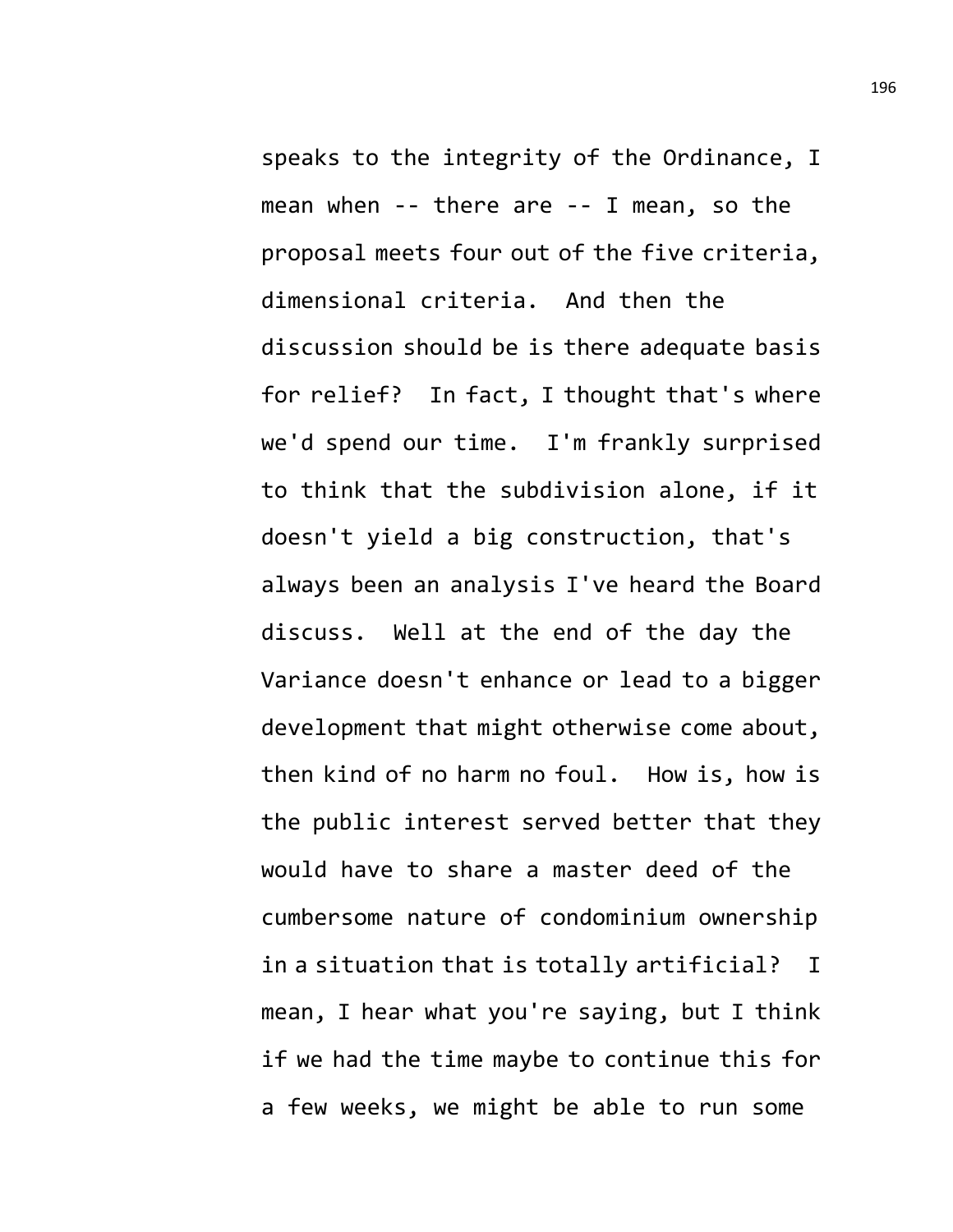numbers. I'm not convinced that at the end of the day the GFA is all that different here. I mean, we still would need the relief for the setbacks, and I think that's a legitimate conversation about whether the hardship --

CONSTANTINE ALEXANDER: If you want to continue the case, it would be a case heard obviously. It's up to you.

ATTORNEY JAMES RAFFERTY: Well, only because I'm getting the sense that I can't get to first base on the subdivision case. And this is a disappointment. You can see that this young couple have plans in the not too distant future.

CONSTANTINE ALEXANDER: I know.

ATTORNEY JAMES RAFFERTY: And this was going to be their opportunity to build a home.

TAD HEUER: Well, I mean can you give me a situation in which we would look at someone on that side of the table and say the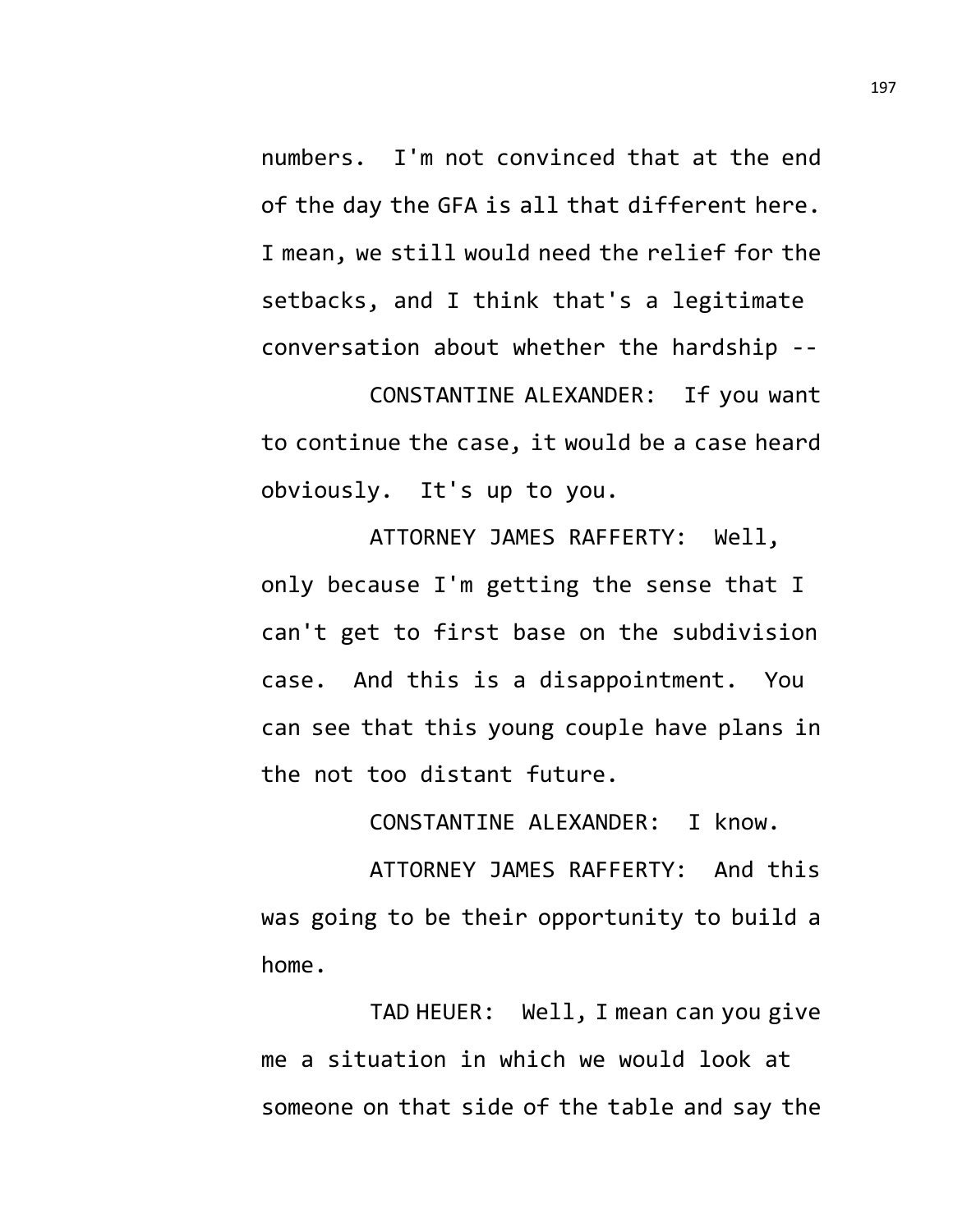merger doctrine applies and it just applies? When would we say that to anyone?

ATTORNEY JAMES RAFFERTY: When someone actively acquires a lot that they purchased and then --

TAD HEUER: If I as a professional land use attorney went in and purchased -- or a, you know, title researcher or someone who was familiar -- practiced in the land court and was familiar with these documents, went and intentionally purchased two next door lots and then pled ignorance, that should be held against me. But as we just discussed, that's so rare that anyone would -- I mean, doesn't it cut both ways? It's so weird that anyone would know that, yes, in those situations I guess you would hold it against them. But those situations would never arise because they know.

ATTORNEY JAMES RAFFERTY: Well, that may speak more to the frailties of the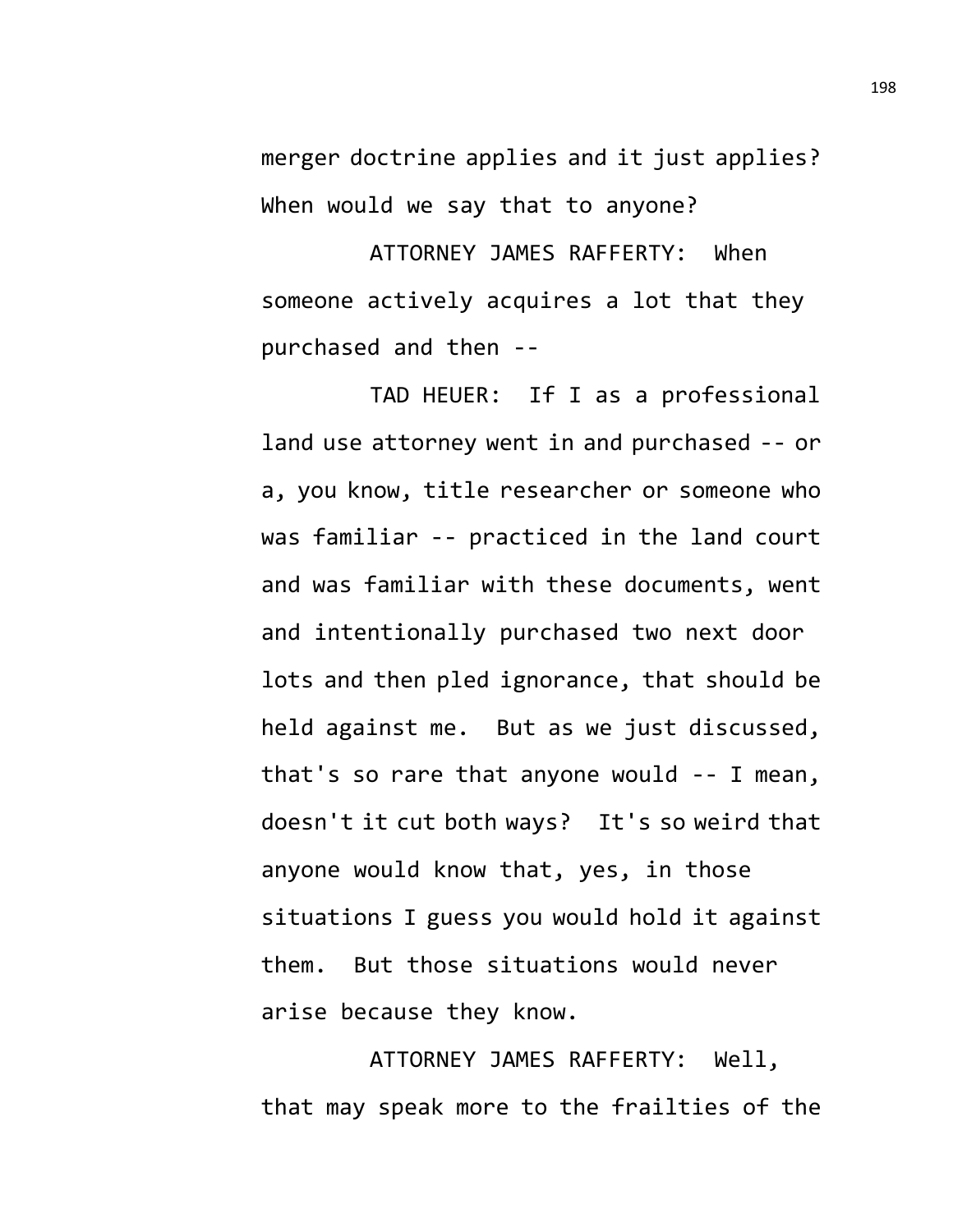merger document than anything else. But, you know, the notion is -- I think if you, I think it's reasonable to look at the context of the average lot size on the street that's being affected, the historical use of the lot which contains a single-family home, and reach a conclusion that in this case the inadvertent nature of the merger is such that restoring this to what had existed -- I mean, some day I hope to join you when I'm in retirement, but I mean I would say that if I sat on that case, I'd say that's different than someone who bought the lot next-door, it was an empty lot, and they used it, their kids played in it and they used it and they parked their car in it and then they did all these things in it and then they decided 20 years later now we'd like to build on it.

TAD HEUER: So kind of goes to the other half of the question, that you said the lot burned down. When did the house burn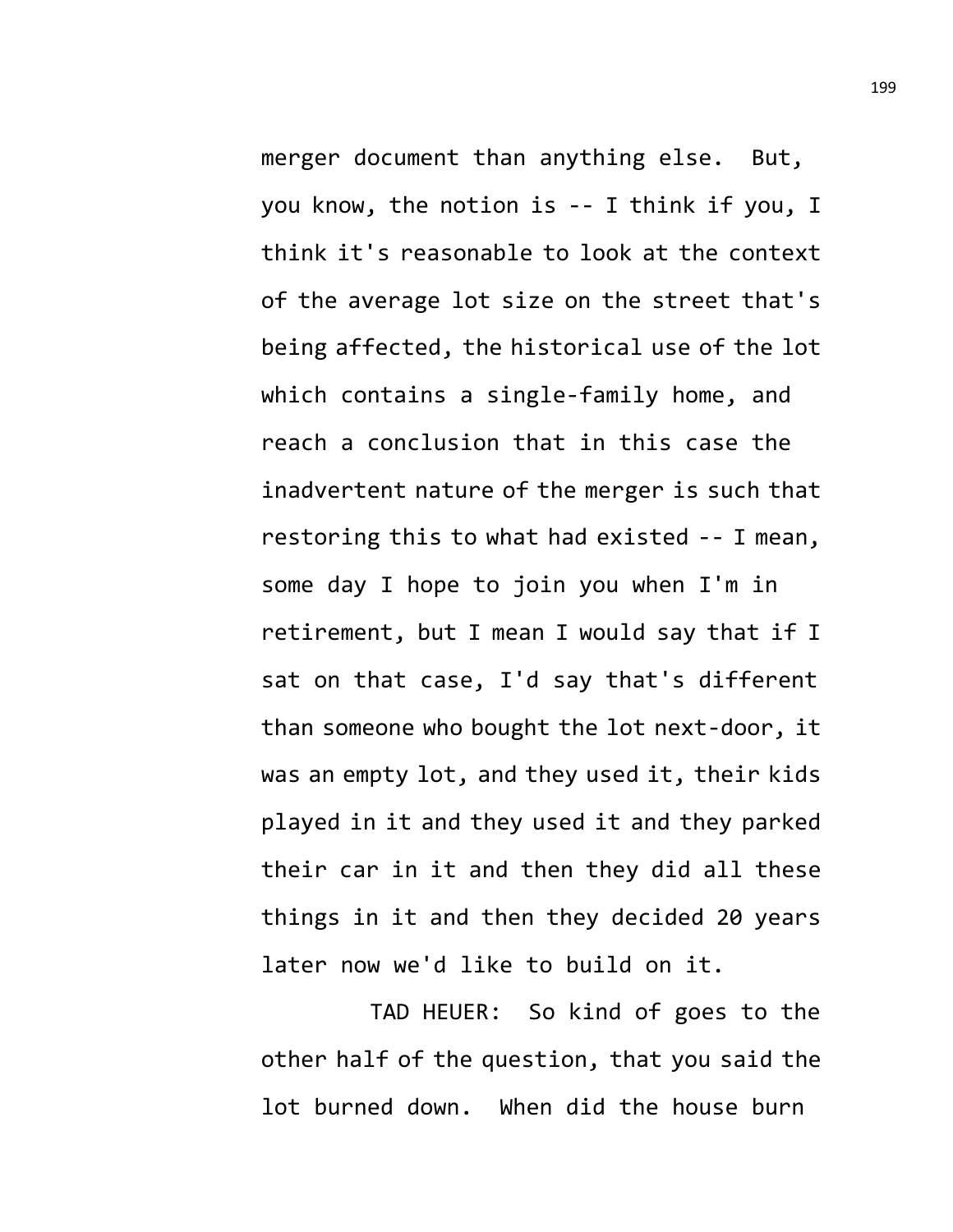down?

ATTORNEY JAMES RAFFERTY: In the sixties.

TAD HEUER: In the sixties, right. So I mean, is the argument that they didn't have enough money to rebuild the house?

ATTORNEY JAMES RAFFERTY: Is that the answer?

AURA TEICU: They never used that lot.

TAD HEUER: Well, they never used it. But if you go in and say, like, the house burned down, you know, you would think that you'd try to preserve your rights. You're saying the house burned down, I'm on the clock. I've got two years to go under rebuilding this house, and I've got to get this house on its foundation --

ATTORNEY JAMES RAFFERTY: I'm not even sure in the sixties they even would have had to worry about the two years frankly.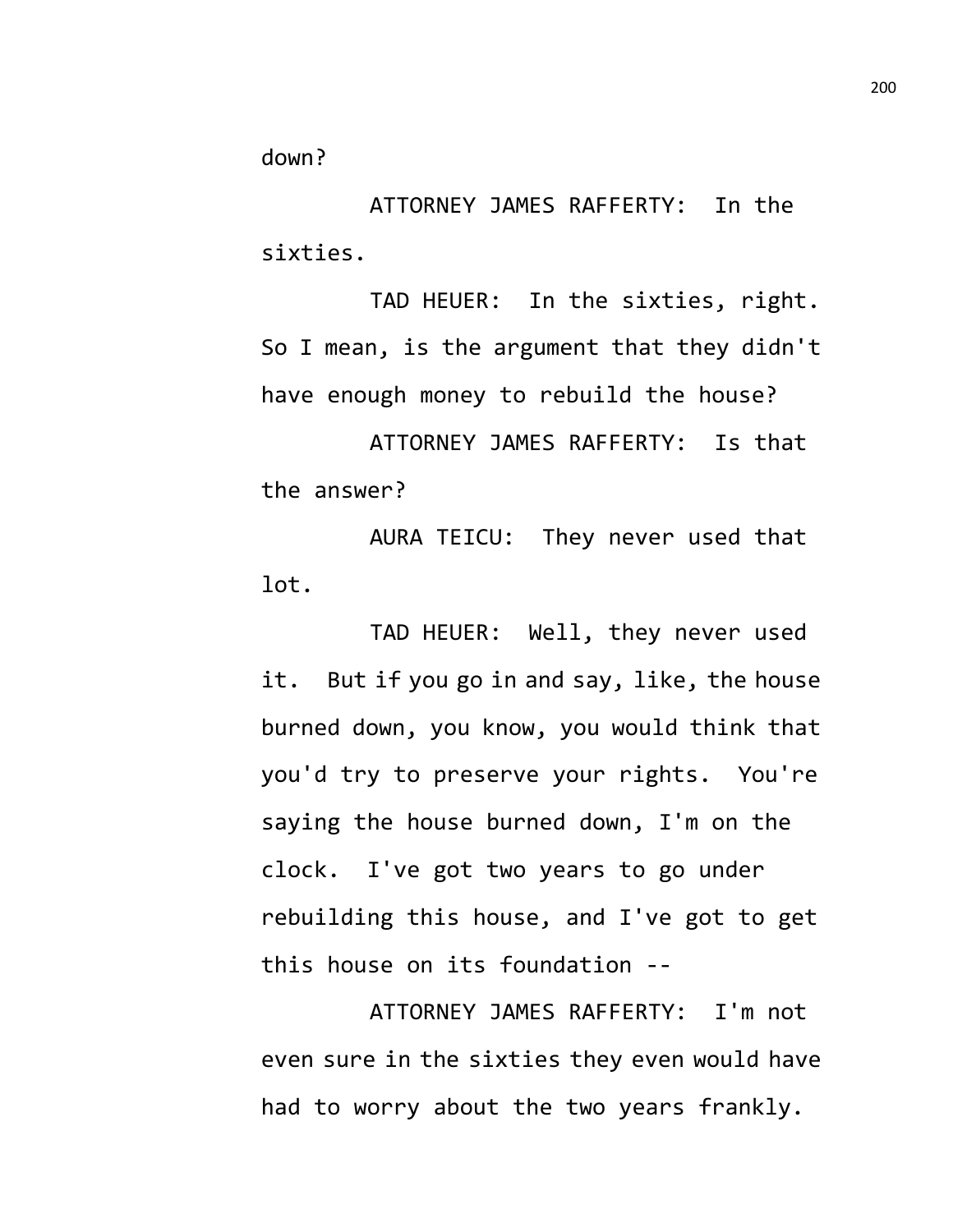TIMOTHY HUGHES: Well, maybe the owner of the house burned down with the house and the property got transferred to somebody. Who knows, you know, what happened.

CONSTANTINE ALEXANDER: Plus by the same reason you don't know about the people that know about merger, they probably wouldn't know the two year if there was a two year.

ATTORNEY JAMES RAFFERTY: I'm not even sure.

TIMOTHY HUGHES: This woman didn't know that she had to rebuild this house in two years. She didn't have the property for the first two years.

ATTORNEY JAMES RAFFERTY: Yes, she only inherited it from the father. The merger only occurred, see, the merger only occurred when she -- I mean, when she inherited it from the father, it didn't change.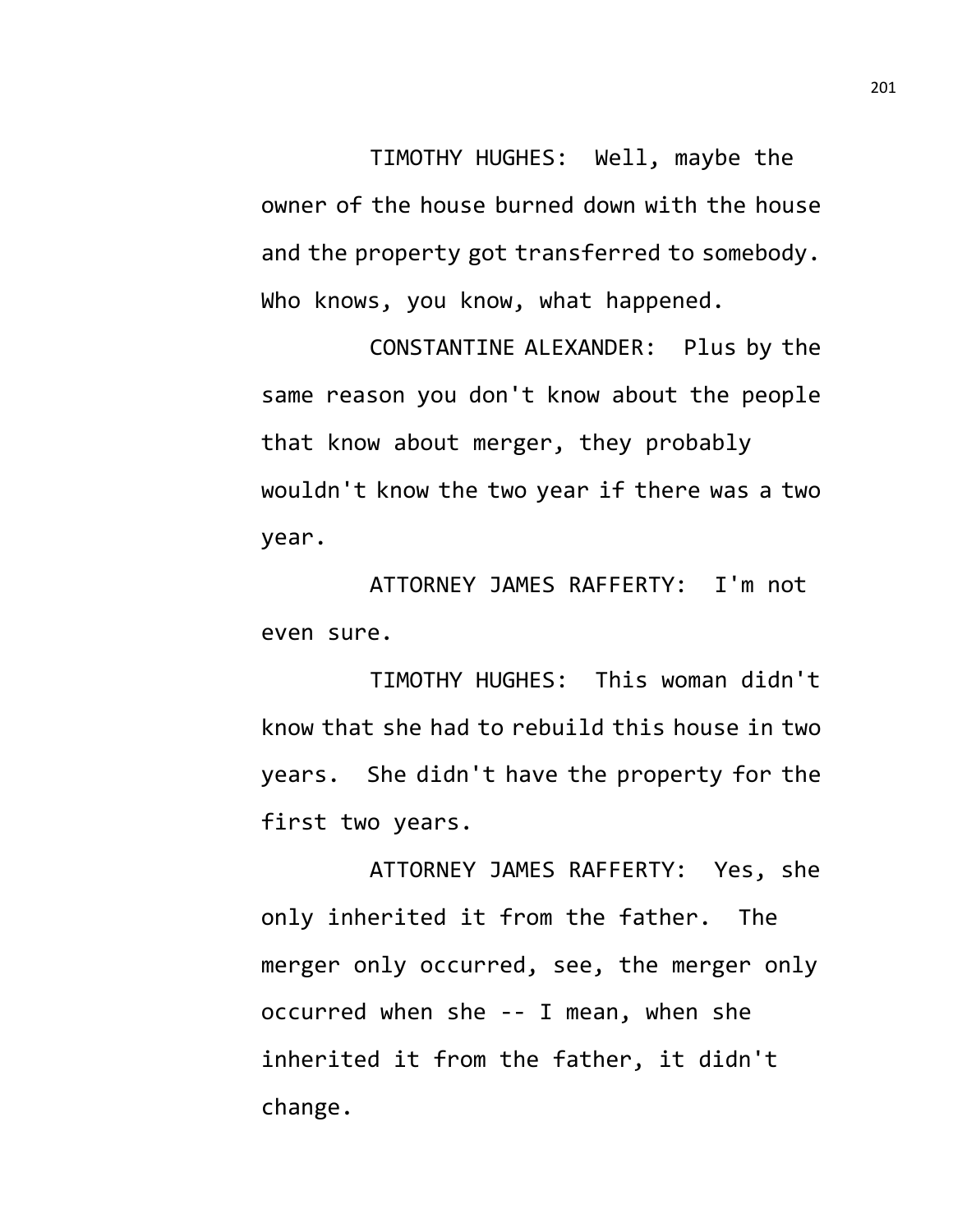TIMOTHY HUGHES: She changed the deed.

ATTORNEY JAMES RAFFERTY: Right.

TIMOTHY HUGHES: She should sue her lawyer if she doesn't get relief from this Board. And then I think what should happen to this empty lot is all of our faces should go up on a billboard with the word shame under it. I mean, we can rectify this situation by the subdivision and reinstate the economic viability that this woman thought she had when she inherited this lot, and we're sitting here talking about not doing it. I don't get it.

SLATER ANDERSON: How is the lot assessed?

ATTORNEY JAMES RAFFERTY: Separate tax bill. Separate meets and bounds.

SLATER ANDERSON: What's the assessment on it? It should be right on that right there.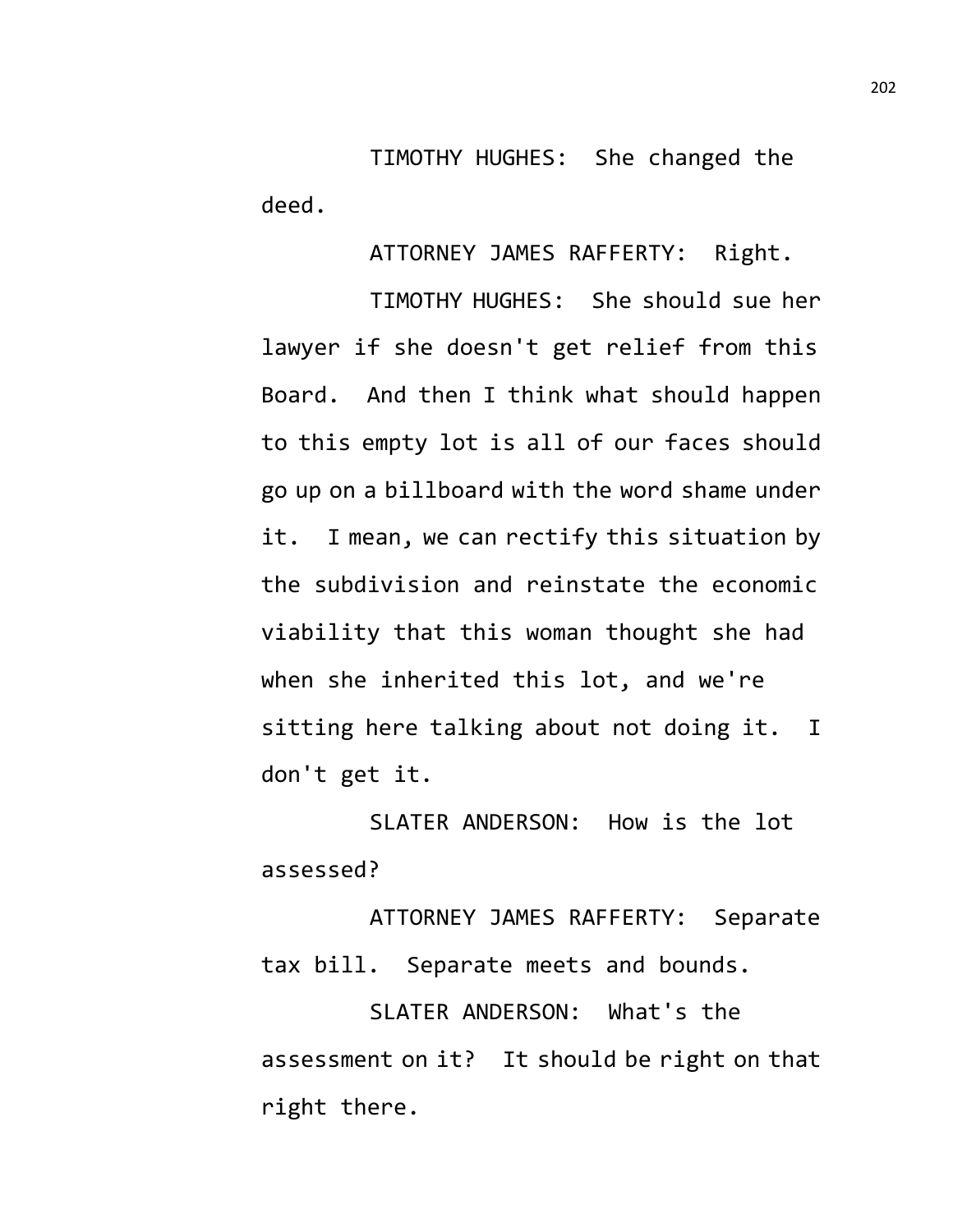ATTORNEY JAMES RAFFERTY: This is the Windsor Street lot. Just bear with me.

SLATER ANDERSON: The only thing I see this on the occasion is that, you know, someone -- this happens, it gets treated by the city as not a buildable lot.

CONSTANTINE ALEXANDER: The city doesn't -- the city would never deal with the merger. They wouldn't have -- the Assessor's office would have no way of knowing. Two separate lots.

ATTORNEY JAMES RAFFERTY: Separate lot, I don't have the bill. They had the meets and bounds. They have the lot size is the same 2007, 28. And this one. The Windsor Street lot is 2800.

SLATER ANDERSON: Sometimes the property owner can say go to the city and say, these lots are merged. You know, I don't want to be paying full freight for this lot over here.

203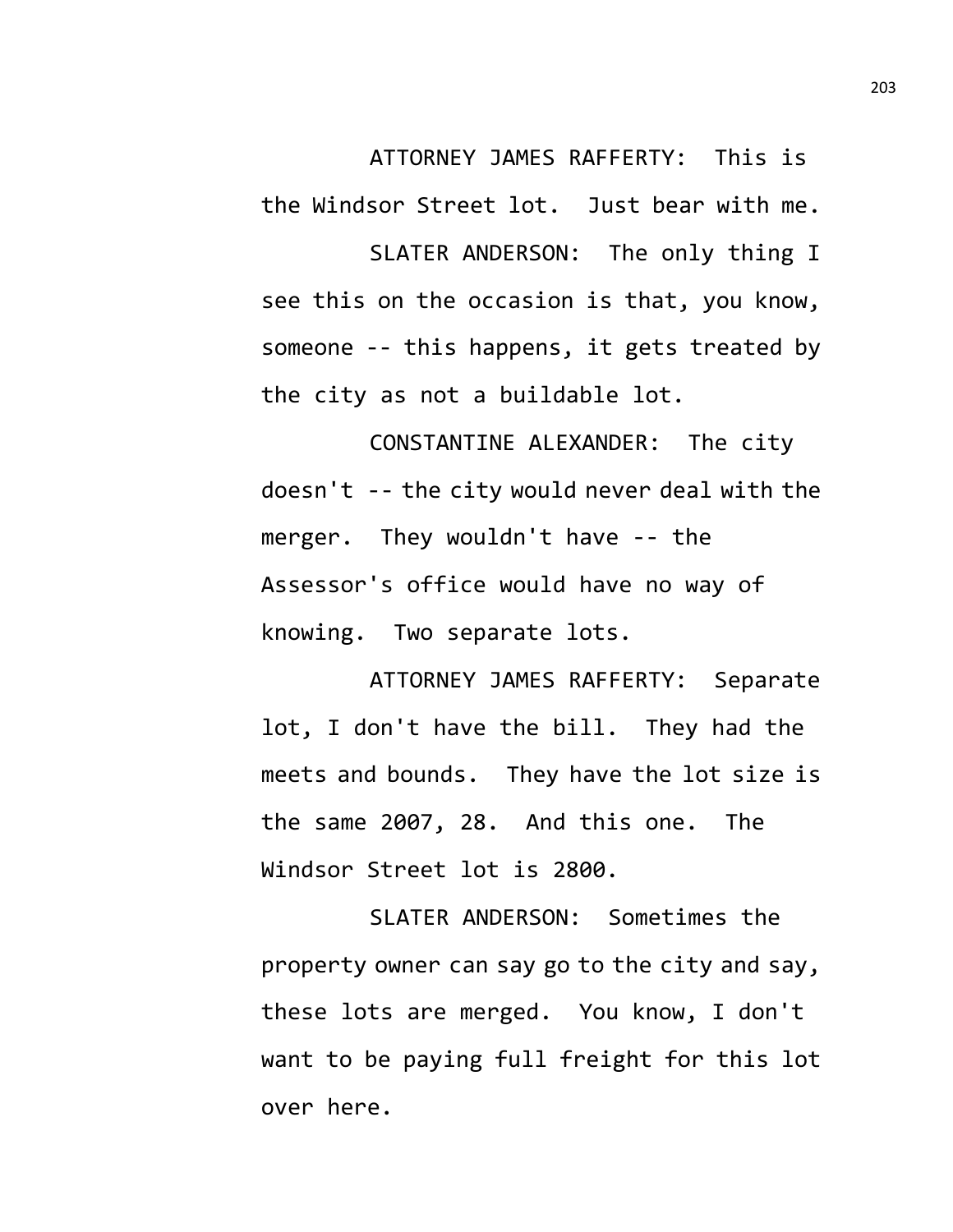ATTORNEY JAMES RAFFERTY: Oh, I see.

SLATER ANDERSON: And I would have an issue if we're now undoing what they did for their convenience for the last 20 plus years for tax purposes.

ATTORNEY JAMES RAFFERTY: Right, right.

SLATER ANDERSON: Now to be like oh, okay, you can have your lot back. That's what I'm getting at.

ATTORNEY JAMES RAFFERTY: Yes, it looks like she inherited the property in '72, and in '99 she, in doing some estate planning, put the husband on the property with her. So for 20 plus years there was no merger.

SLATER ANDERSON: Can I see that? DOUGLAS MYERS: And then unfortunately there was the --

SLATER ANDERSON: Do you have the other one?

ATTORNEY JAMES RAFFERTY: I mean,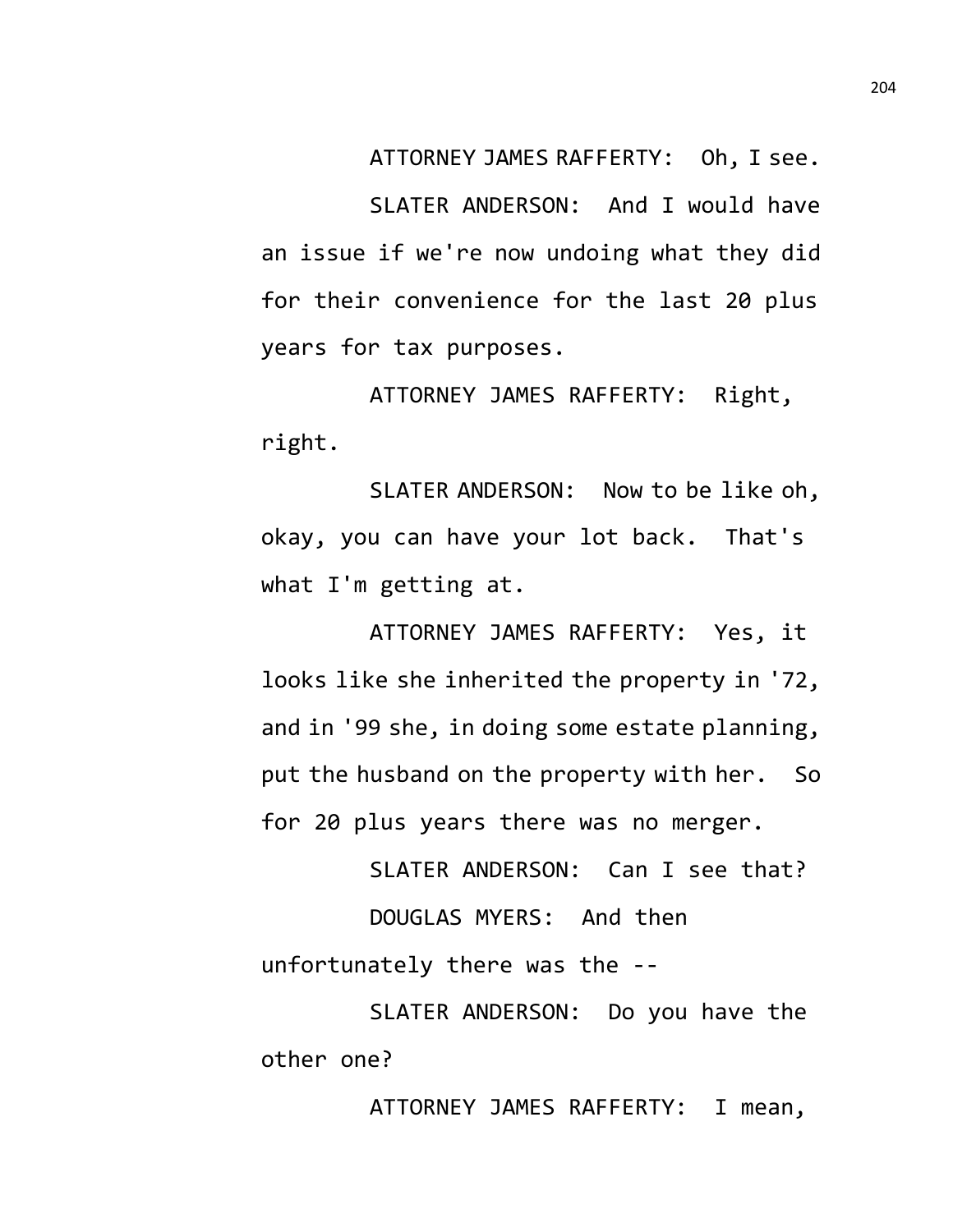here's the -- you've seen these, and these are the two properties.

CONSTANTINE ALEXANDER: I've seen the properties.

ATTORNEY JAMES RAFFERTY: I guess the reason I was thinking of a continuance I thought maybe -- I mean, I will admit I did not see this hurdle as high. I understand, you know, it's true that in several other occasions it's involved houses containing structures, and that's where I have my greatest most understanding of the application of the merger doctrine because I think it really to the extent it applies, it really has to do with buildable lots. And if they become non-buildable then you don't.... You know, this lot is, this lot had the protection of 5.211 so it really -- I mean, it was a buildable lot. It would have had to be narrow to meet the setback requirements. But it's not true to say that oh, the lot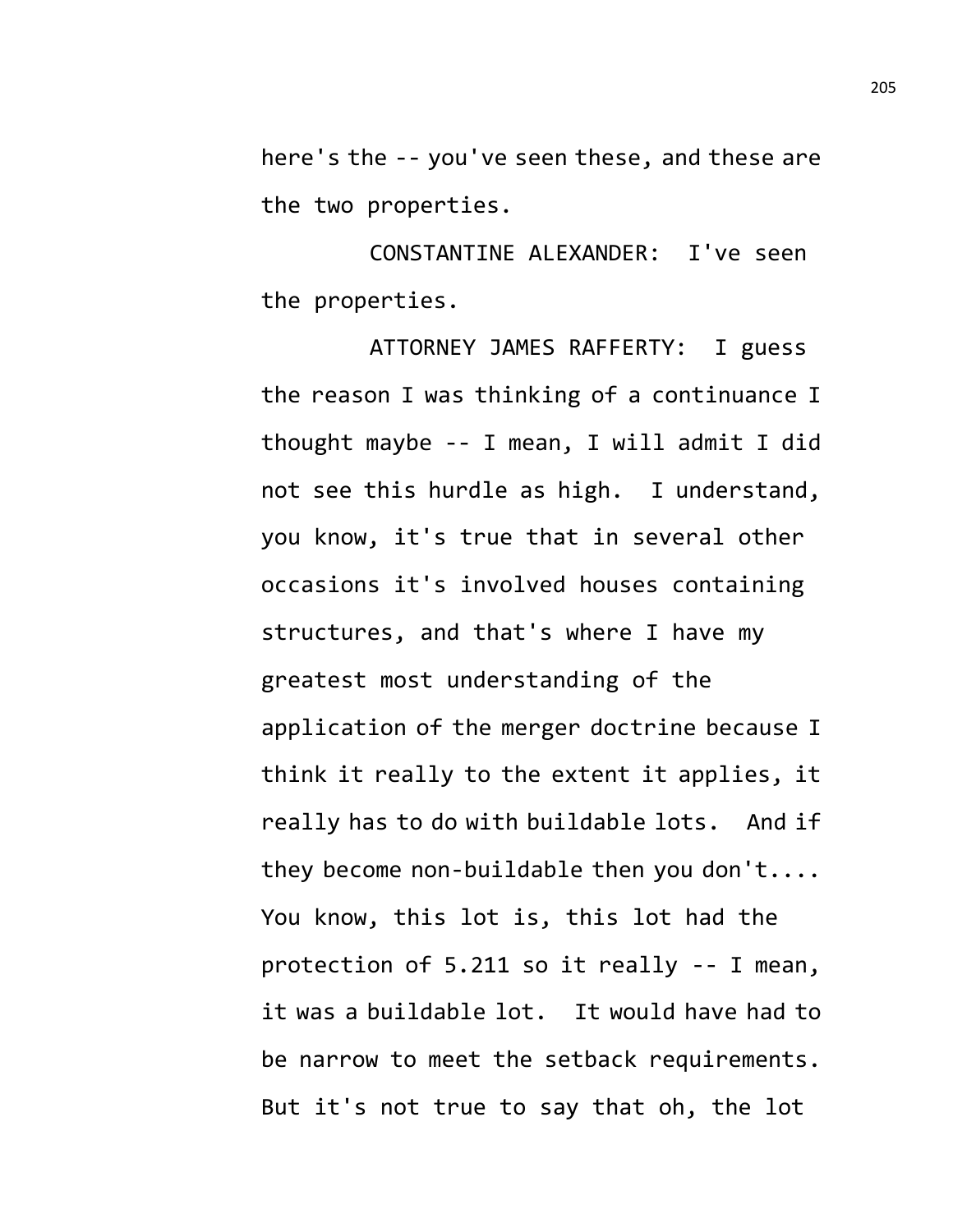wasn't buildable during its lifetime. So it's for the period of time that she didn't own it for her husband, so the 20 year interim, she could have built as of right or come in. So it's not a case of well, it was never a buildable lot and, therefore, by doing the sub -- by granting the subdivision, or at least you're giving her the ability to build something that she didn't have. We're asking to have the conveyance recognized as a hardship. And the reason I was suggesting an extension is we did some math about some numbers, I think we could probably conclude that the overall density or GFA on the combined lots is probably not that different as having two separate structures on a single lot. And I think that might beg the question then why would, why would there be a -- it's -- well, the process of filing a master deed and separating this out, these are elderly people, I don't think they have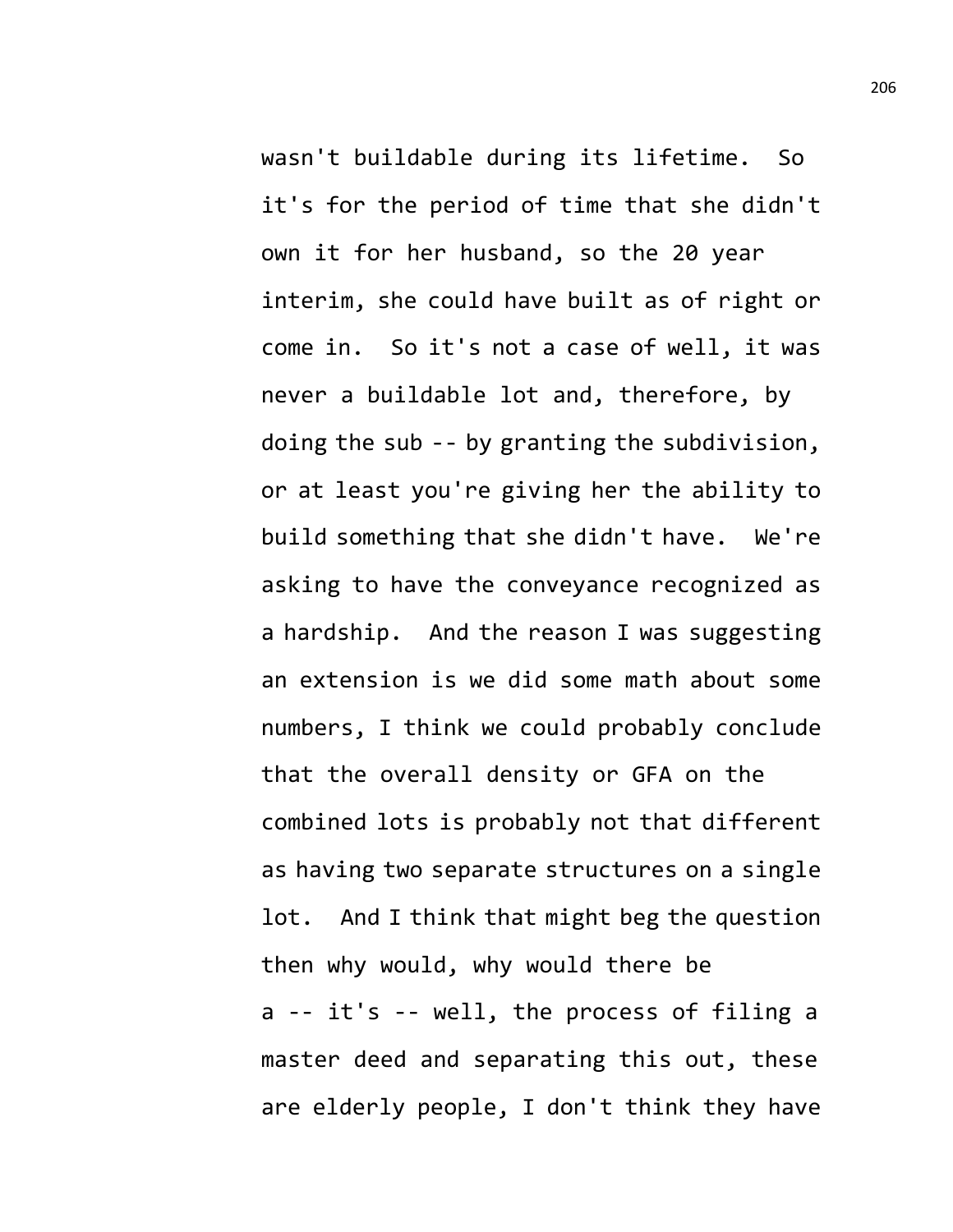the appetite for that frankly. They're willing to sign a P&S that size if you get this, we'll sell you the lot. But I think it's probably a different calculation. If we have to tell them that the home that they've lived in nearly all their life is now going to become a condominium and multi-family home on Windsor Street, I mean, it's a concept that you might -- can see where they will probably --

SLATER ANDERSON: For the record, it's assessed as unbuildable, 35,000.

ATTORNEY JAMES RAFFERTY: It's assessed as unbuildable?

SLATER ANDERSON: Undevelopable land, 132. Residential owned undevelopable land.

ATTORNEY JAMES RAFFERTY: Well, someone in the Assessor's office knows it's merged then.

SLATER ANDERSON: The previous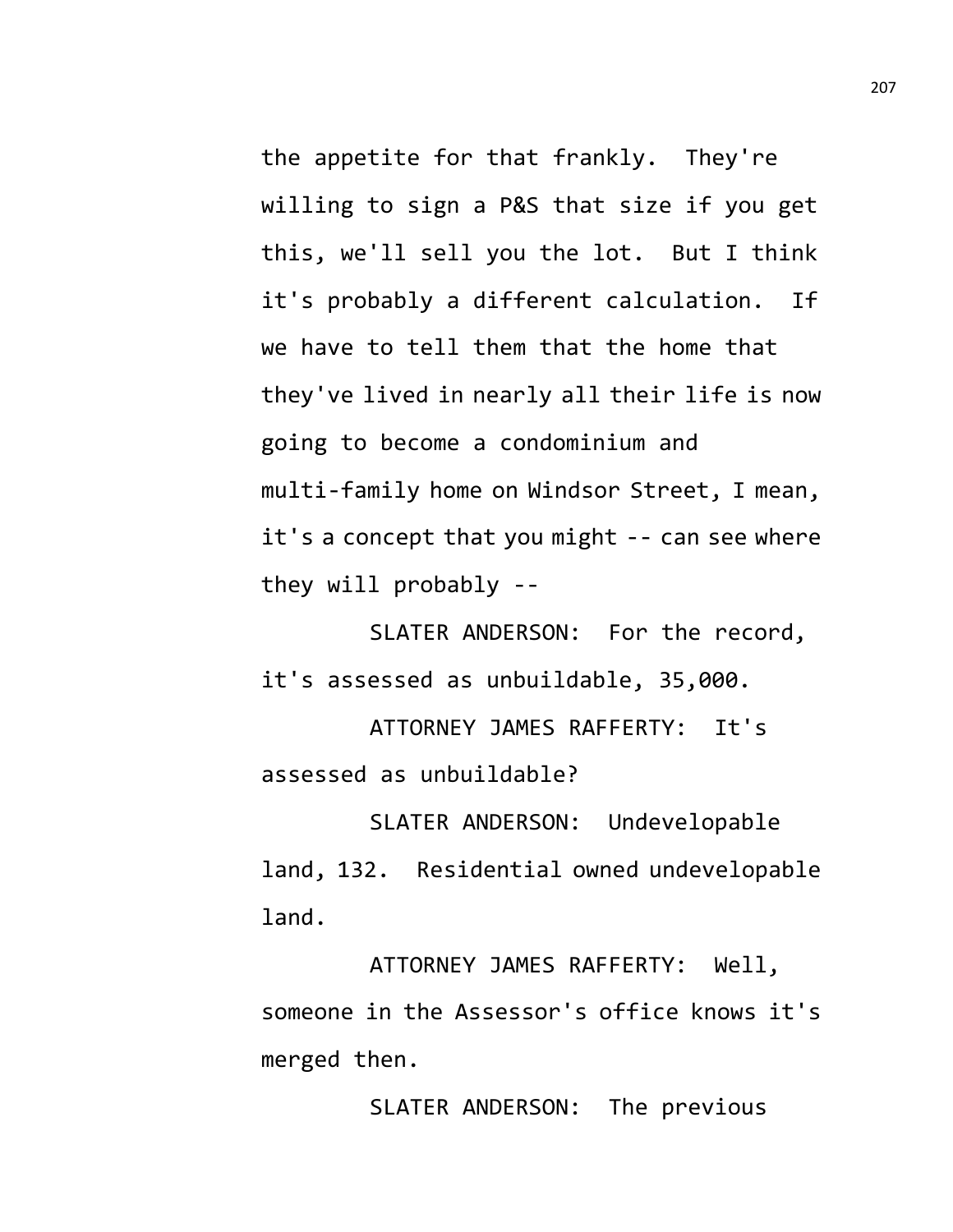assessment was -- so two years back it was also 35,000.

ATTORNEY JAMES RAFFERTY: Well, they're paying for than 35,000 I can tell you that.

CONSTANTINE ALEXANDER: Well, would you like to continue the case?

ATTORNEY JAMES RAFFERTY: Such a stirring comment a few minutes ago. I thought I may have changed a few minds.

CONSTANTINE ALEXANDER: You may have, but you've got to roll the dice.

ATTORNEY JAMES RAFFERTY: Did you say four faces would go up there?

TIMOTHY HUGHES: Well, I'm on the Board. We stand in fault together really. ATTORNEY JAMES RAFFERTY: Would that be a group photo?

TIMOTHY HUGHES: I don't know, after

that I don't know if they'd let me in a photo with them.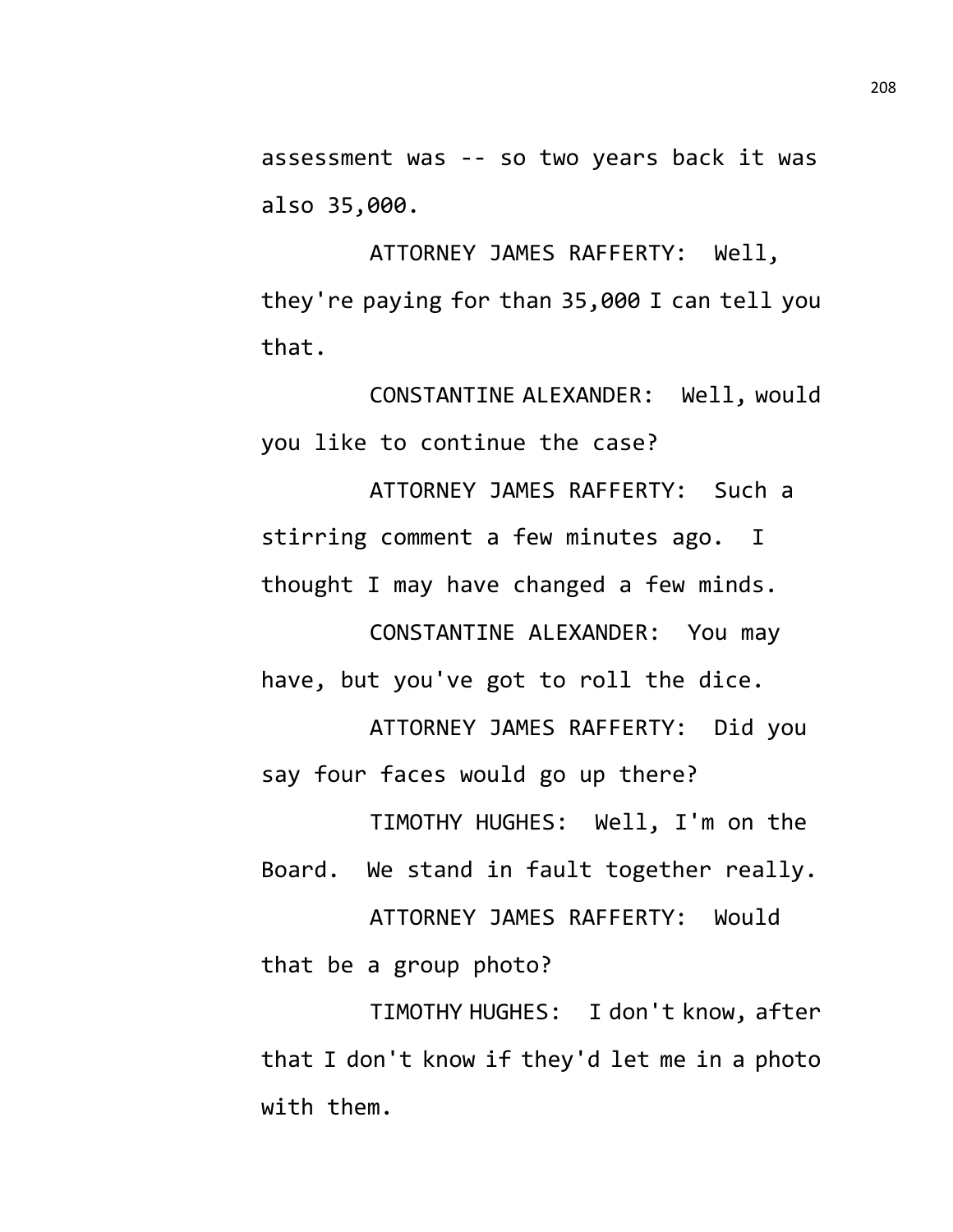TAD HEUER: I am somewhat troubled by what Slater has just said.

CONSTANTINE ALEXANDER: You better get some answers.

ATTORNEY JAMES RAFFERTY: All right.

CONSTANTINE ALEXANDER: Okay, do I take it, Mr. Rafferty, we would like a continuance?

ATTORNEY JAMES RAFFERTY: Yes, we would like a continuance.

CONSTANTINE ALEXANDER: Sean?

SEAN O'GRADY: April 12th.

CONSTANTINE ALEXANDER: April 12th. Can everybody make it April 12th?

(All agreed).

CONSTANTINE ALEXANDER: The Chair moves that this case be continued as a case heard until seven p.m. on April 12th on the condition that the Petitioner sign a waiver of time for a decision, which Mr. O'Grady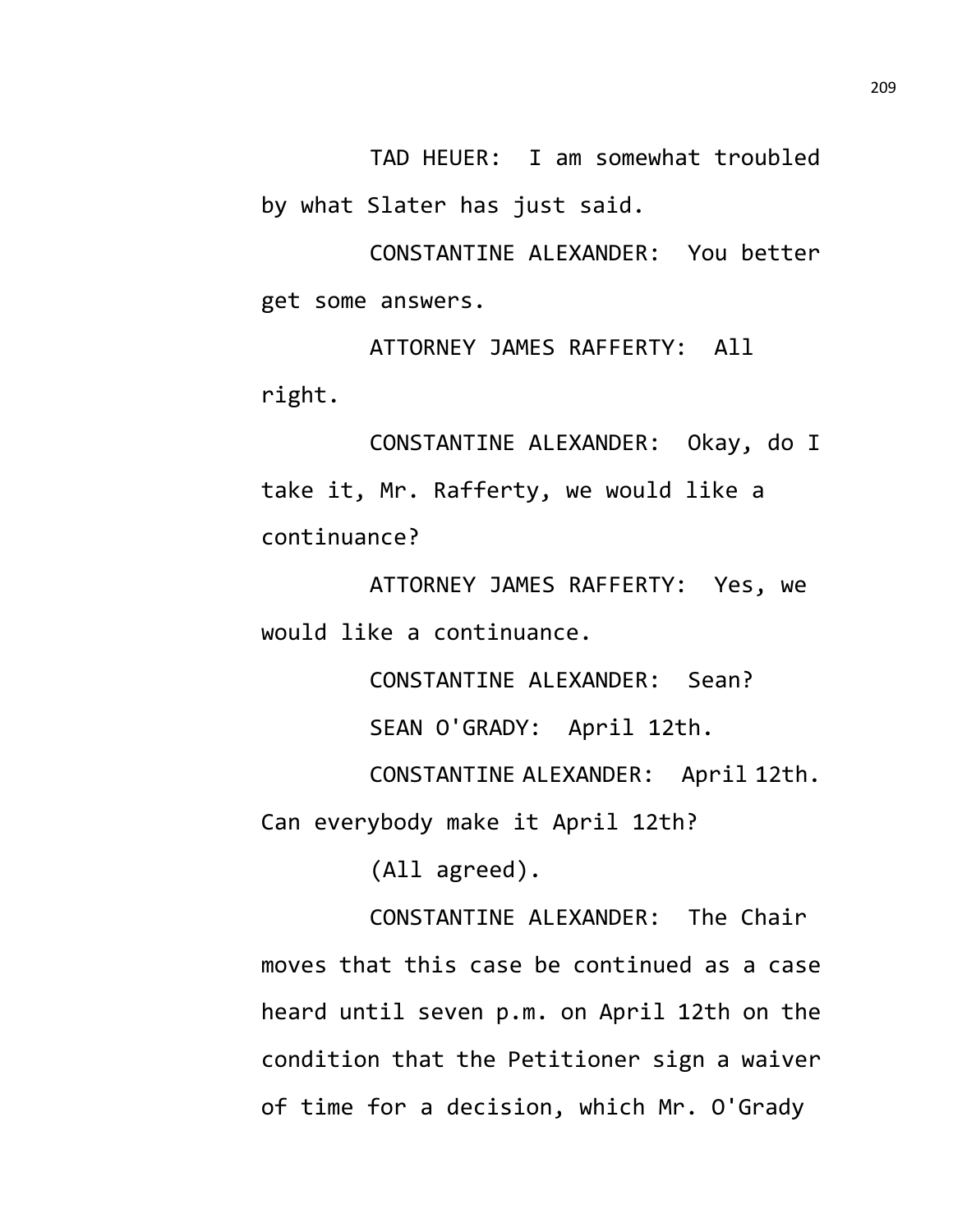will provide.

And on the further condition, the two signs that you have on the property now, have to be modified to -- write with a magic marker, change the date and the time of April 12th, seven p.m., and maintain it for the period of time that's required by our statute.

SLATER ANDERSON: I want to be clear, the assessed -- looking at the Assessor's database, it's classified as 132 which is technically undeveloped land. But it's assessed for 35,000. So I think the question -- my point is has there been a request in time by the current owners for a break on taxes because it's not a buildable or not buildable?

ATTORNEY JAMES RAFFERTY: Okay.

SLATER ANDERSON: But, you know, so I -- it isn't necessarily undevelopable. I think technically the term is undeveloped.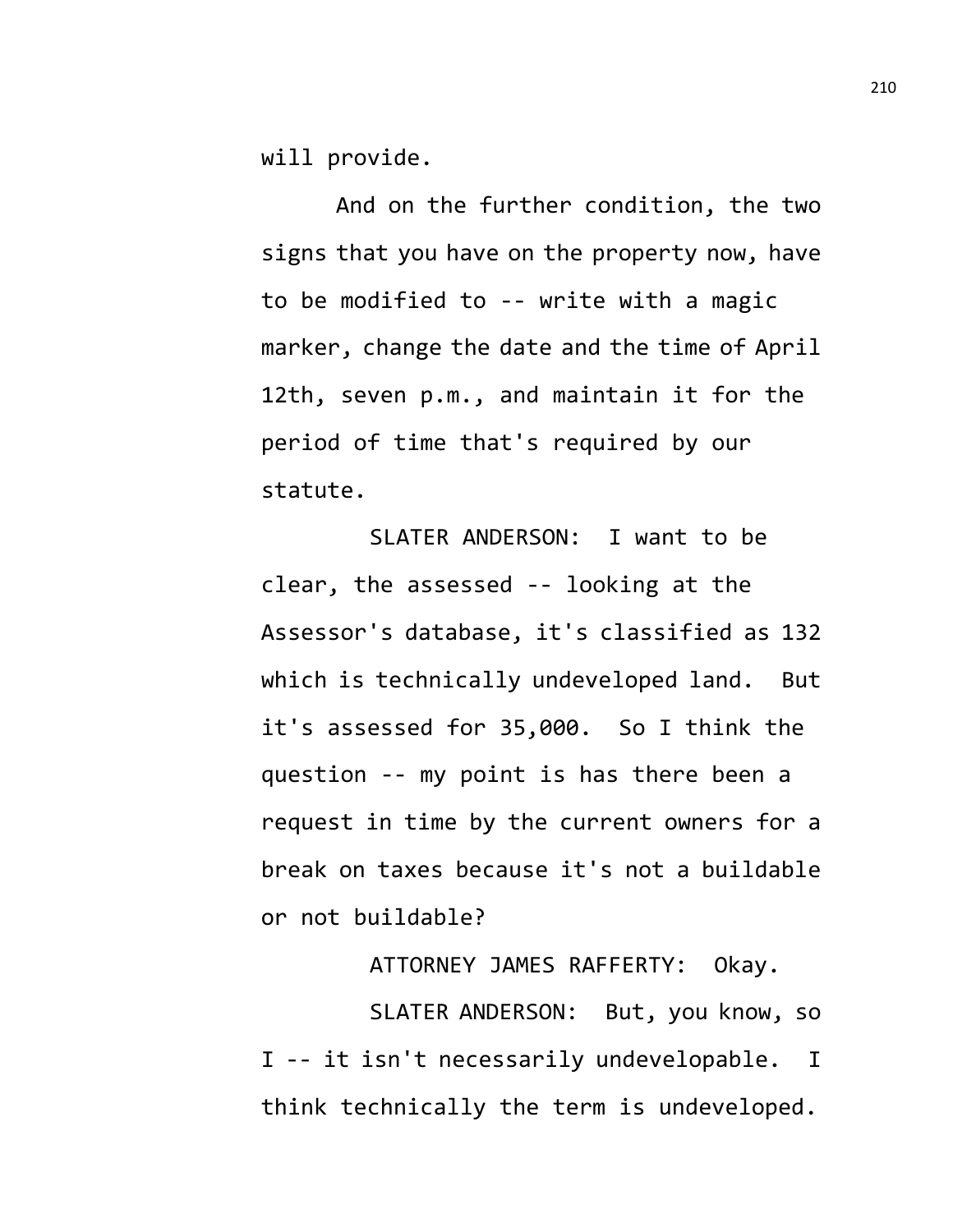ATTORNEY JAMES RAFFERTY: Yes. I'm

not familiar with unbuild --

SLATER ANDERSON: Yes, 132. There is a 133 which is unbuildable residential land.

ATTORNEY JAMES RAFFERTY: Is that the second line where it says 104?

SLATER ANDERSON: That classification. And that's the DOR tax classification.

ATTORNEY JAMES RAFFERTY: Okay.

CONSTANTINE ALEXANDER: Ready for a vote?

All those in favor of continuing the case on the basis of the motion I just made, say "Aye."

(Aye.)

CONSTANTINE ALEXANDER: Five in favor. The case is continued.

ATTORNEY JAMES RAFFERTY: Thank you very much.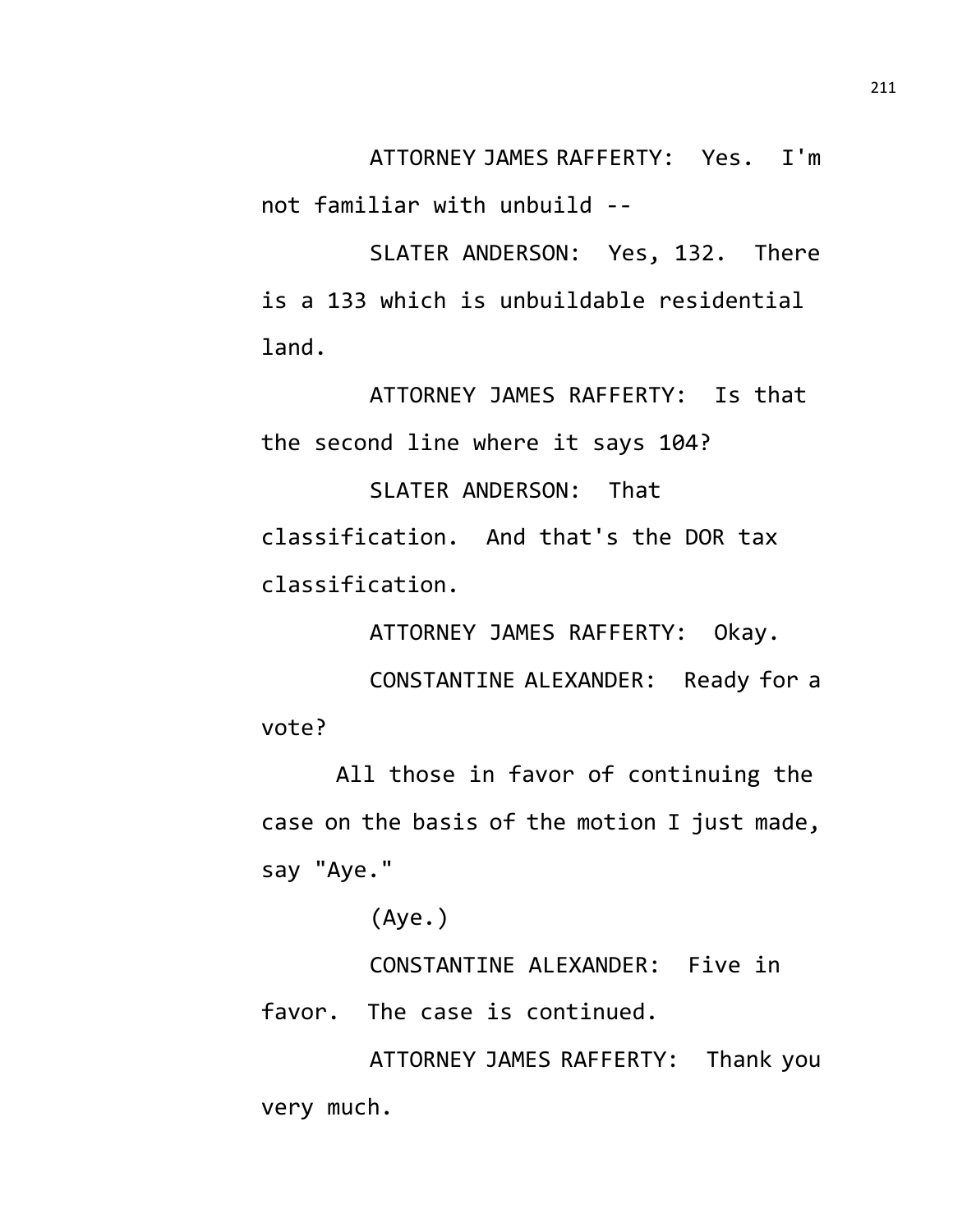(Alexander, Hughes, Heuer, Anderson, Myers.)

(10:35 p.m.)

(Sitting Members: Constantine Alexander, Timothy Hughes, Tad Heuer, Slater Anderson, Douglas Myers.)

CONSTANTINE ALEXANDER: We're going to call case No. 10216, 10 Avon Place.

Is there anyone here wishing to be heard on this matter?

ANDREW KEATING: Mr. Chairman, Andrew Keating, Stack Design Build. I'm representing the Petitioner. The Petitioners Oliver and Kathryn Grantham. I'm not an attorney. I'm a construction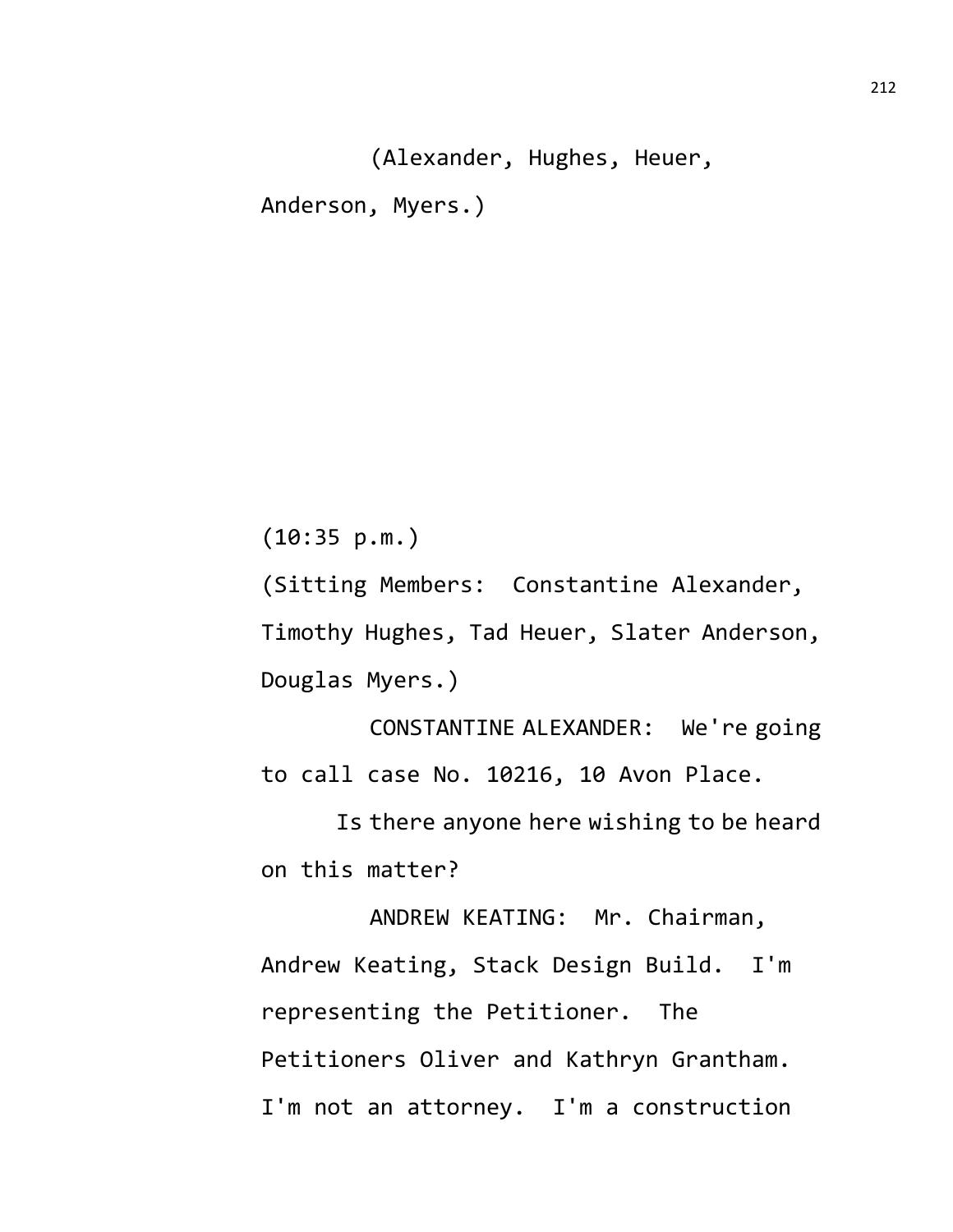manager.

CONSTANTINE ALEXANDER: Congratulations.

ANDREW KEATING: It's been a long day in the construction business. I know it's been a long day for you all as well. Andrew Kizlinski to my right is the project architect. And Oliver Grantham is the property owner to the far right.

Essentially we're here seeking relief from Article 5 in relation to a proposed alteration to an existing single-family dwelling, 10 Avon Place in A-2. And this is an existing non-conforming structure. We are not intensifying the FAR, but we are essentially proposing a small extension to the building, an eight foot by ten foot.

CONSTANTINE ALEXANDER: And you're not increasing the FAR because you're swapping other space within the structure? ANDREW KEATING: Correct. Yes, we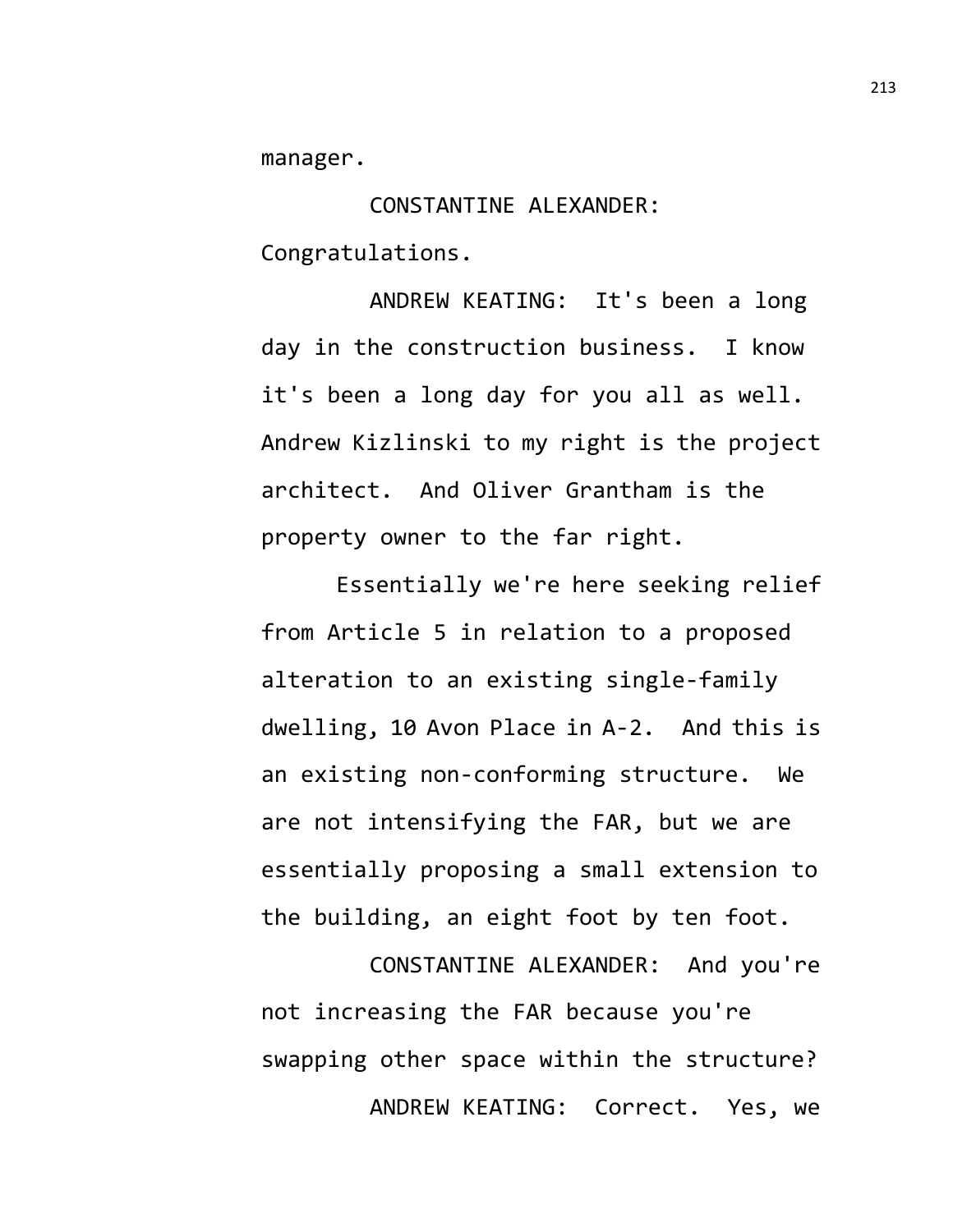are. We're swapping other space within the  $-$ 

> CONSTANTINE ALEXANDER: Say again? TAD HEUER: (Inaudible).

ANDREW KEATING: I'm sorry, there is a four square foot increase.

Thank you.

And so essentially we are seeking to construct a small addition, eight foot by ten foot at the rear of the building which impacts the rear yard setback.

In terms of hardship affecting this request, the main hardship is just our difficulty in meeting the needs of the family within the existing structure. And that's really, really what we're here tonight is just to sort of try to meet their needs. Additionally in terms of hardship as it relates to the language of the Section 6, 40-A in terms of the shape or topography of such land or structures, essentially there's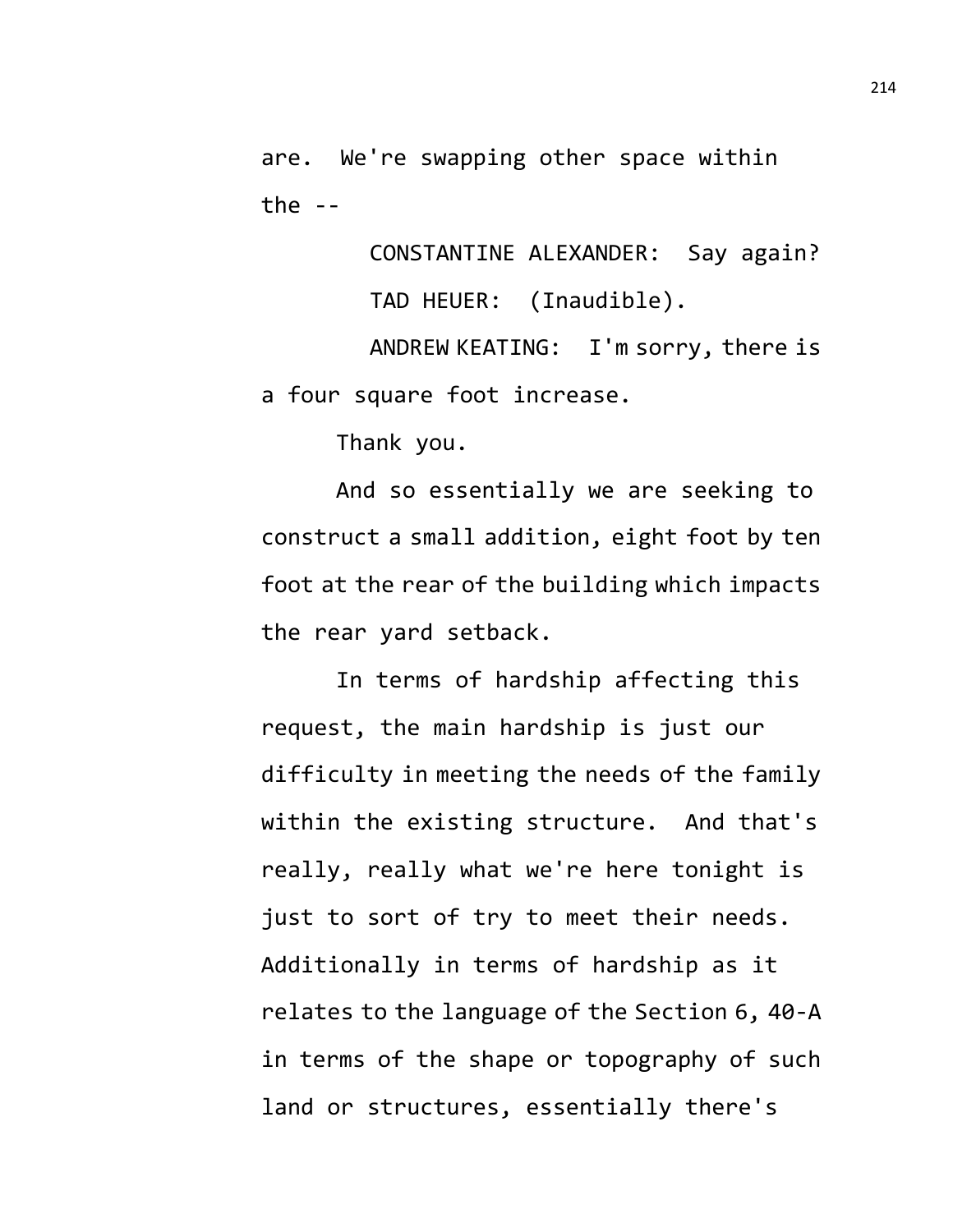theoretically a way for us to incorporate this additional space into the existing setbacks on the property. If you look to the -- at the west side of the structure, the existing dwelling, there's, there's a sort of an unusual jog in the building structure. There's a bulkhead. And essentially what I'm talking about is this area right here.

So we looked very, very closely at whether we can incorporate this structure into that part of the property. And because of the existing bulkhead, the jog of the building, the condition of the existing structure, from a construction standpoint it's a very difficult thing to do and also cost-wise.

The other thing from a visibility standpoint, this is a project that has a -- we've received a Certificate of Non-applicability from the NCD. And so essentially the siting of this extension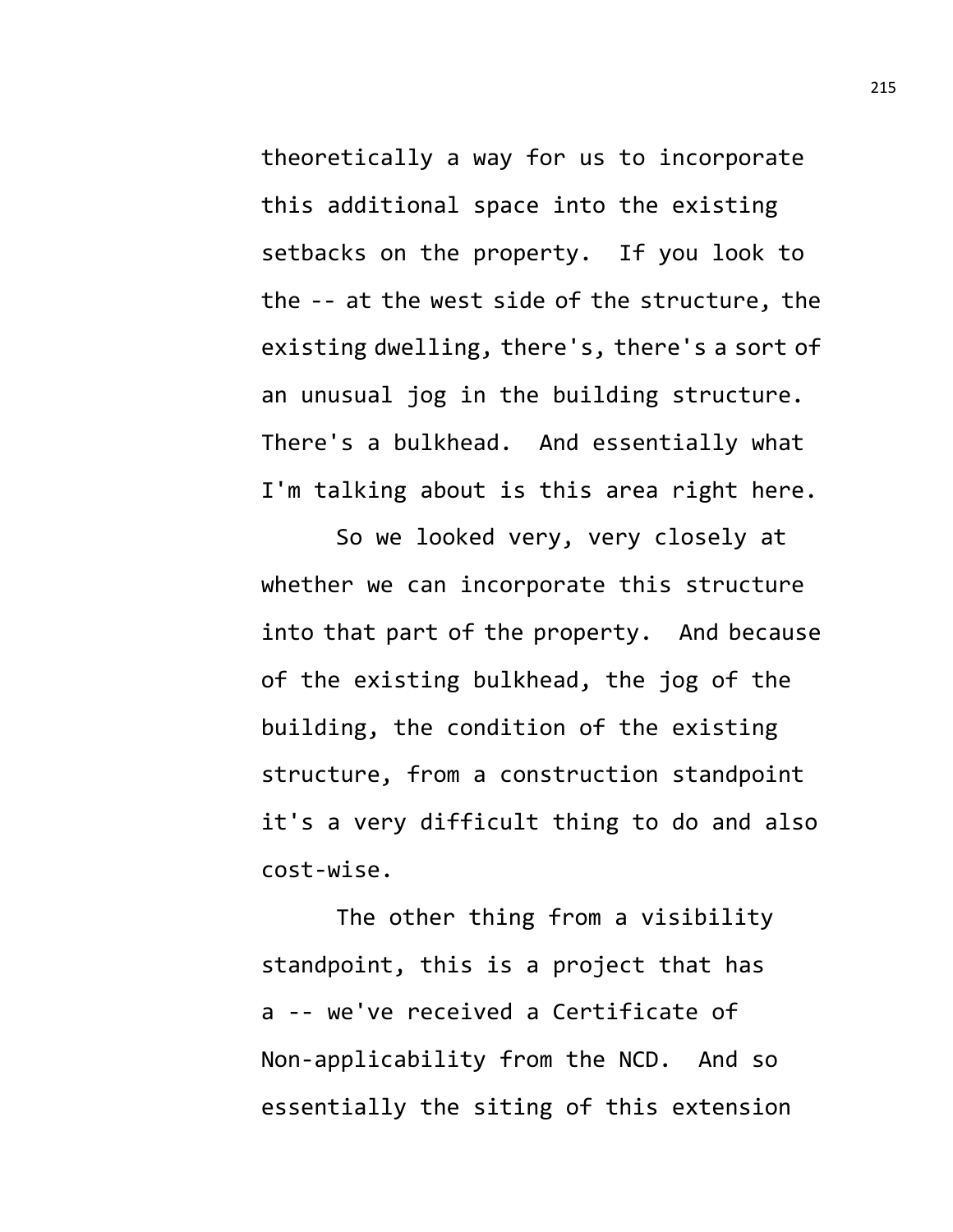where we have proposed it from a visibility standpoint is the -- we think far and away the best place where it can be located in terms of visibility as concerned to the NCD, as concerns to the public way and neighbors, etcetera. And so those are really the -- our proposal in relation to the hardships.

CONSTANTINE ALEXANDER: Have you spoken with your neighbors, shown the plans to your neighbors?

ANDREW KEATING: We have.

MEMBER FROM THE AUDIENCE: They have not.

CONSTANTINE ALEXANDER: We had a case before you owned this building a number of years ago with a relatively small change, I think removing the bulkhead or whatever. I forget now. And there was a lot of neighborhood opposition. A lot of neighborhood comment.

UNIDENTIFIED MALE: I was the one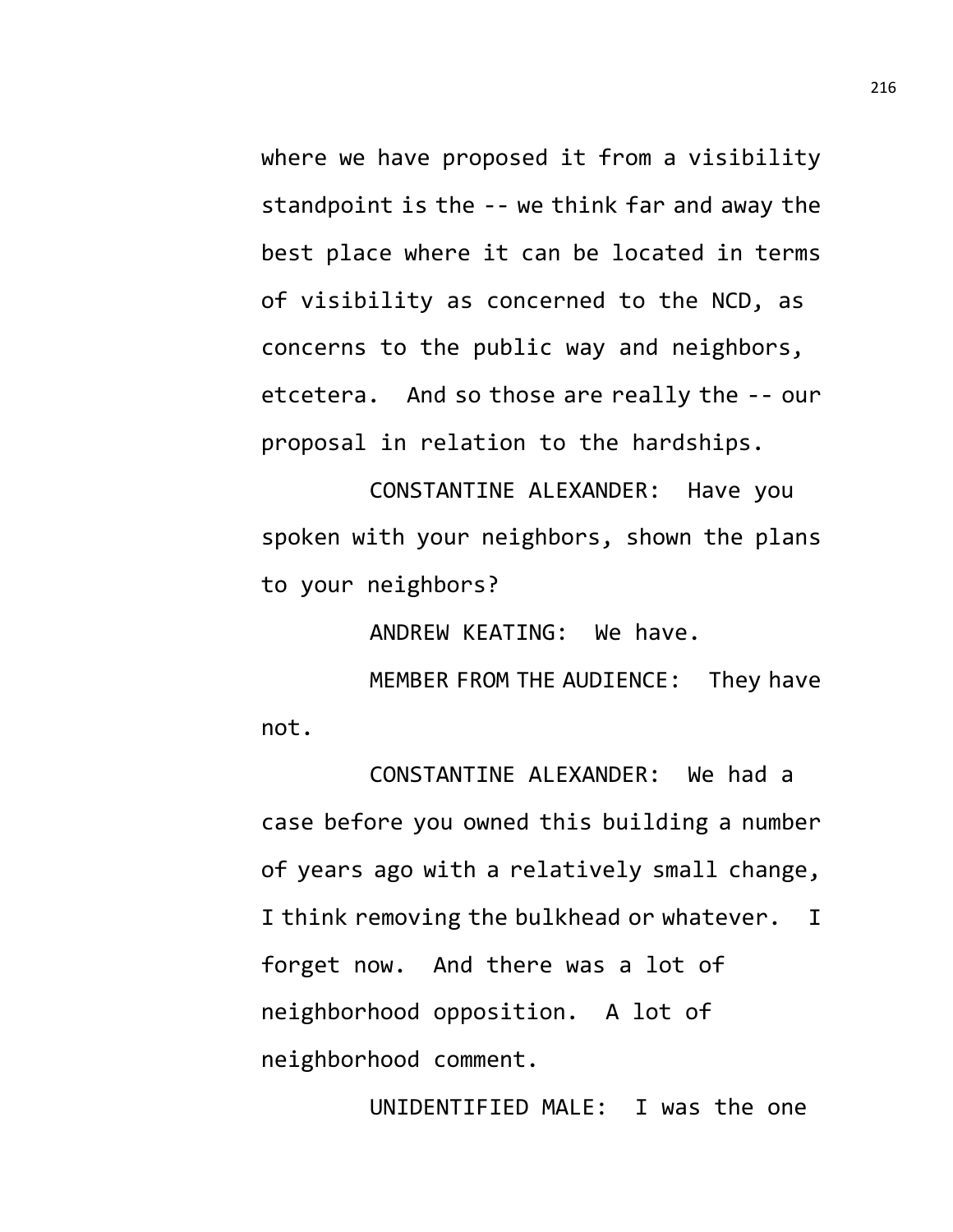who brought it up.

CONSTANTINE ALEXANDER: I'm sorry, what?

UNIDENTIFIED MALE: I brought up the fact that the --

CONSTANTINE ALEXANDER: You'll have a chance. We have a transcript. I don't want to have a dialogue with you.

ANDREW KEATING: Mr. Chairman, my understanding -- I have not personally spoken to the neighbors. My understanding, and this could be incorrect, that Kathryn Grantham, the property owner, went individually to all the neighbors in an attempt to speak to them about this. And, again, that is just my understanding.

CONSTANTINE ALEXANDER: And what was your understanding as to what the reaction was from the neighbors when she spoke with them?

ANDREW KEATING: My understanding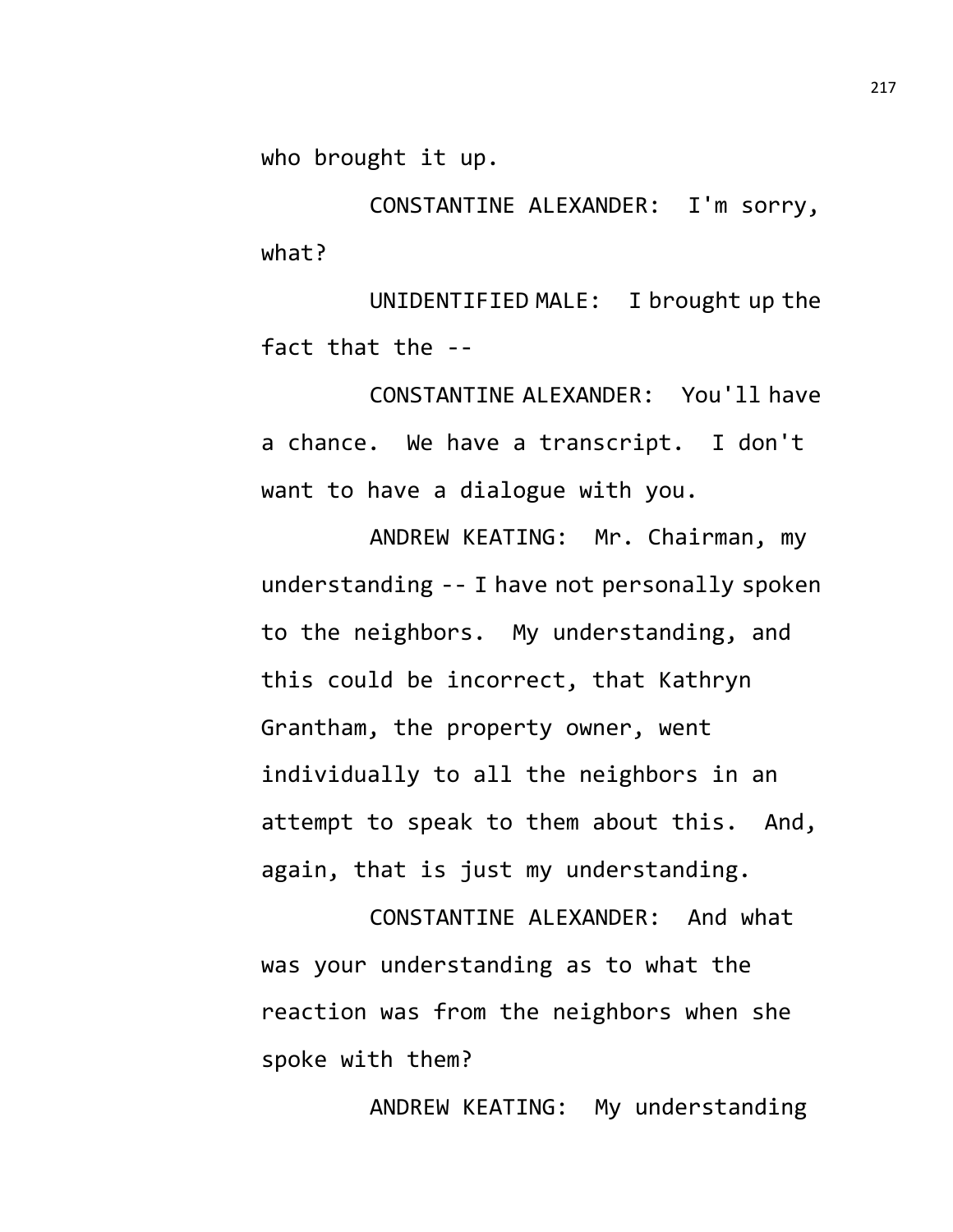at this moment at the disposition of the neighbors, I really do not have a complete understanding. I do not have a complete understanding.

CONSTANTINE ALEXANDER: I think we'll hear shortly what that is.

ANDREW KEATING: Yes. And so, in terms of hardship, that's really what we'd like to call attention to.

In terms of detriment to the public good. We really don't see an apparent detriment based on this sort of very modest alteration. And in terms of nullifying or substantially derogating from the intent of the Ordinance, basically we feel that the intent of the setbacks are to provide a buffer between neighboring structures and the existing dwelling. That there are a lot of existing mature trees, solid wood fencing along the property lines, and that essentially there's already a good screening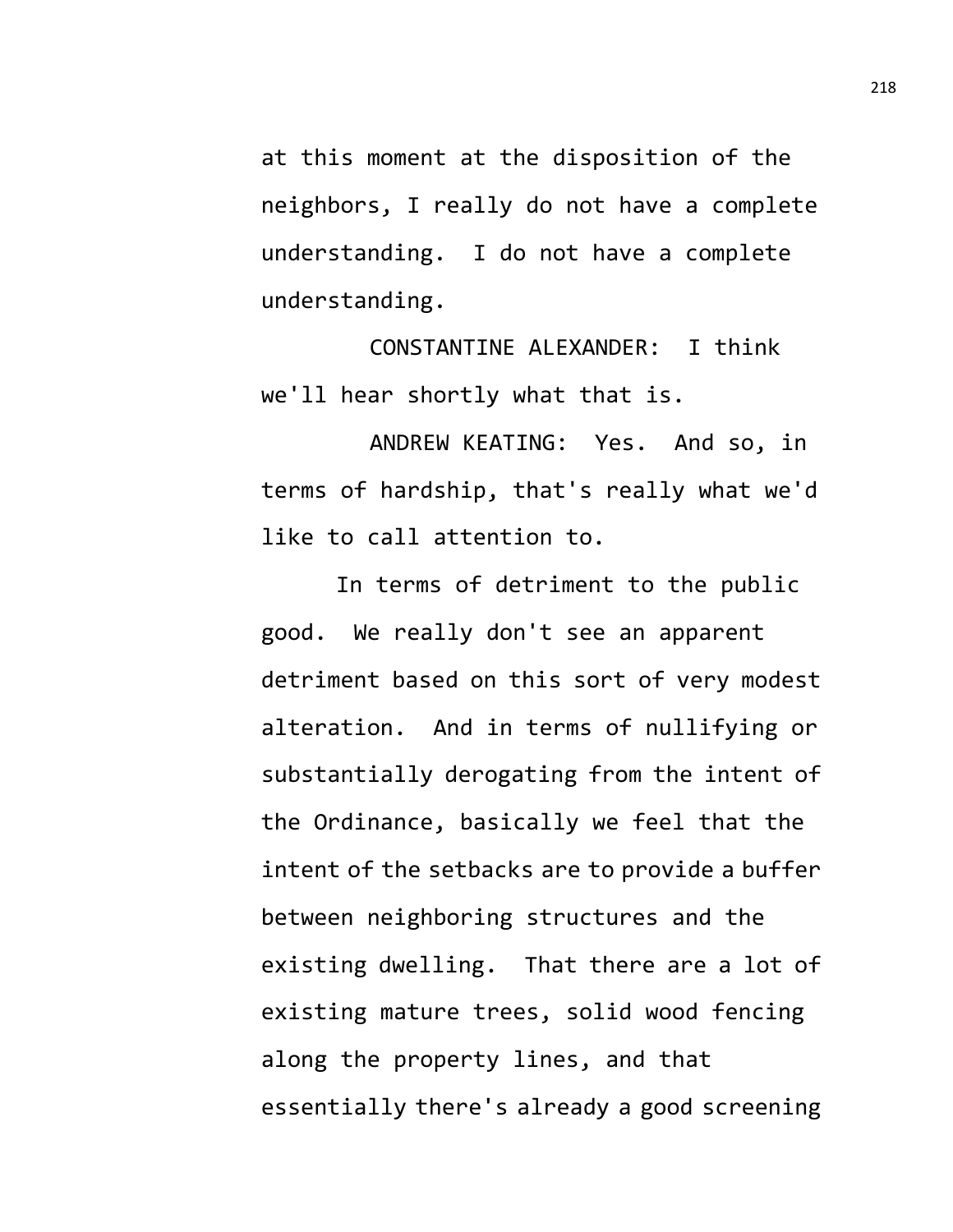and buffer existing in the area. So that's essentially -- do you want to add to that at all, Andrew?

ANDREW KIZLINSKI: No, I don't. CONSTANTINE ALEXANDER: Thank you. Questions from members of the Board? I see none.

I'll open it to public testimony. Is there anyone wishing to be heard on this matter?

Come forward, sir, and give your name and address to the stenographer, please.

ALBION SAWYER: Albion Sawyer, 14 Avon Place. I own the building directly to the north of this building, and the reason I spoke up a little earlier is simply because that addition would have been created on top of the existing bulkhead to the basement. And the architect in at that case didn't realize that there was no position for any other way of getting in the basement. And of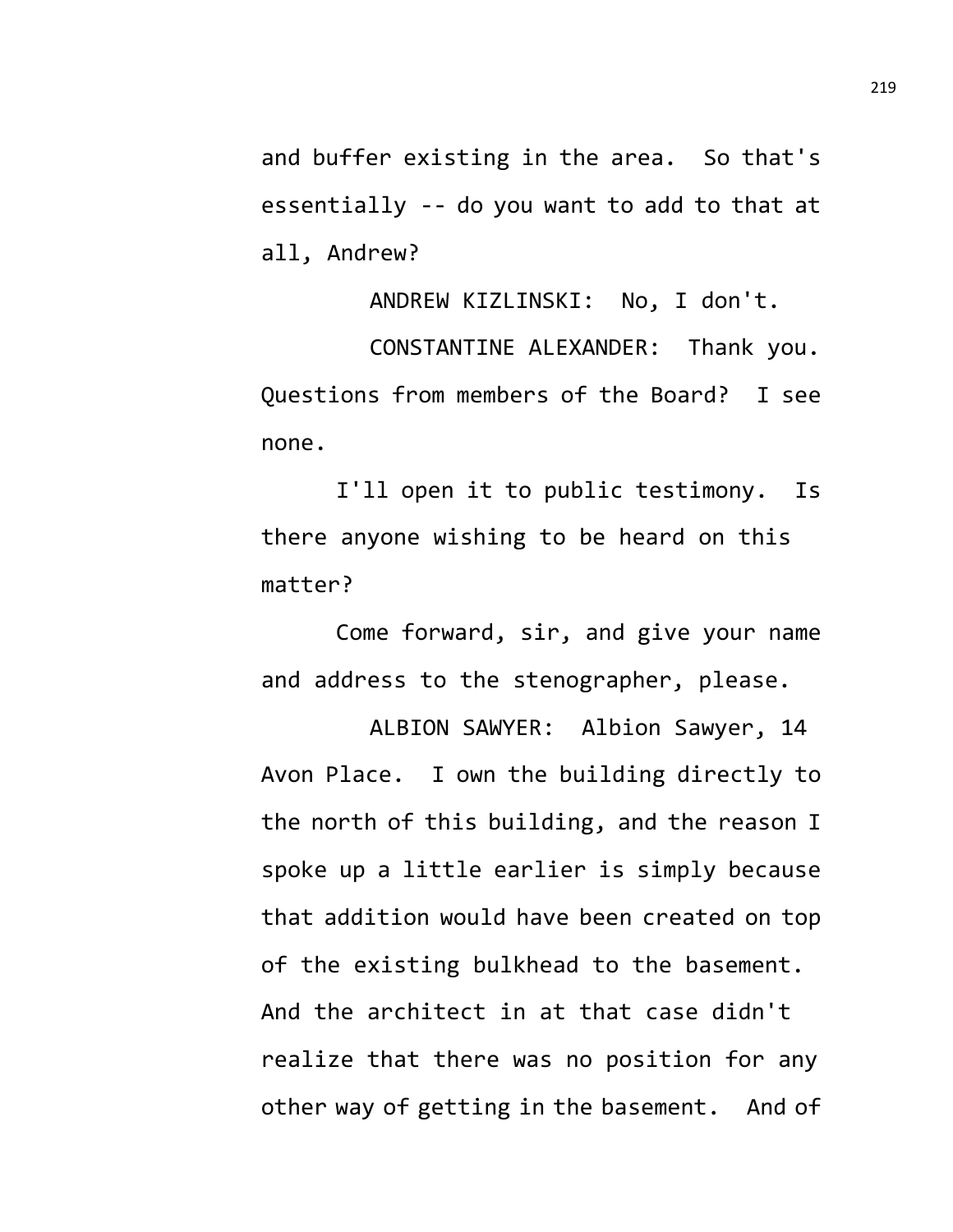course there is a furnace and all kinds of stuff in there. So on the basis of that, he subsequently moved it further up the hill and they're much better off.

CONSTANTINE ALEXANDER: I don't know how to take that comment, but go ahead.

TIMOTHY HUGHES: Somebody's much better off.

ALBION SAWYER: And here the issue is not the same, but there's not intended consequence that I perceived in this drawing that I've just had a chance to see since I've been sitting here. And incidentally I work at home and I'm there seven days a week, so I find it very difficult and I'm quite disappointed that there has been no attempt to show me any of the drawings until now. And in any case, the unintended consequence of this addition to the back of the house is is that there's a roof which constitutes a porch on the second-story level with a proposed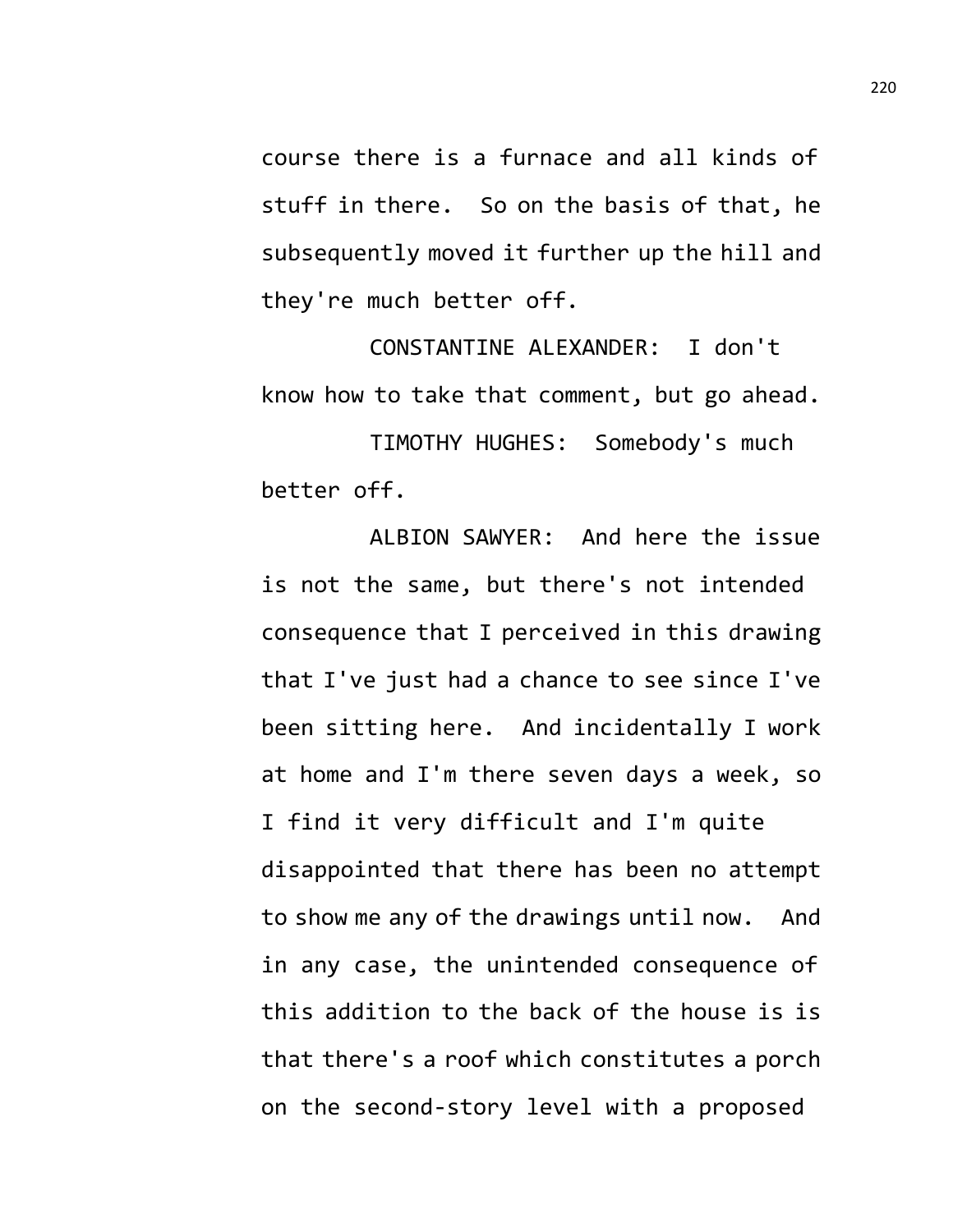door and a window from the bedroom inside which is just big enough to allow chairs, plantings, probably -- what do you call them? Curtains or what are the things that you have?

ANDREW KEATING: Umbrella.

ALBION SAWYER: Umbrella.

Exactly. I mean, there is all sorts of stuff which can be put on the roof of this building. And that would constitute a diminishment of the sun coming into the side of my house at least and that would be a very serious impediment and I don't want that to happen.

So, I don't see any danger in the one-story addition, but I don't like the idea of being able to have a two story.

CONSTANTINE ALEXANDER: I must say, sir, I agree with you. I mean, the case that you made you need a dining room, but you're going to have a second floor deck in a very tight neighborhood. And there are privacy issues as this gentleman's identified. I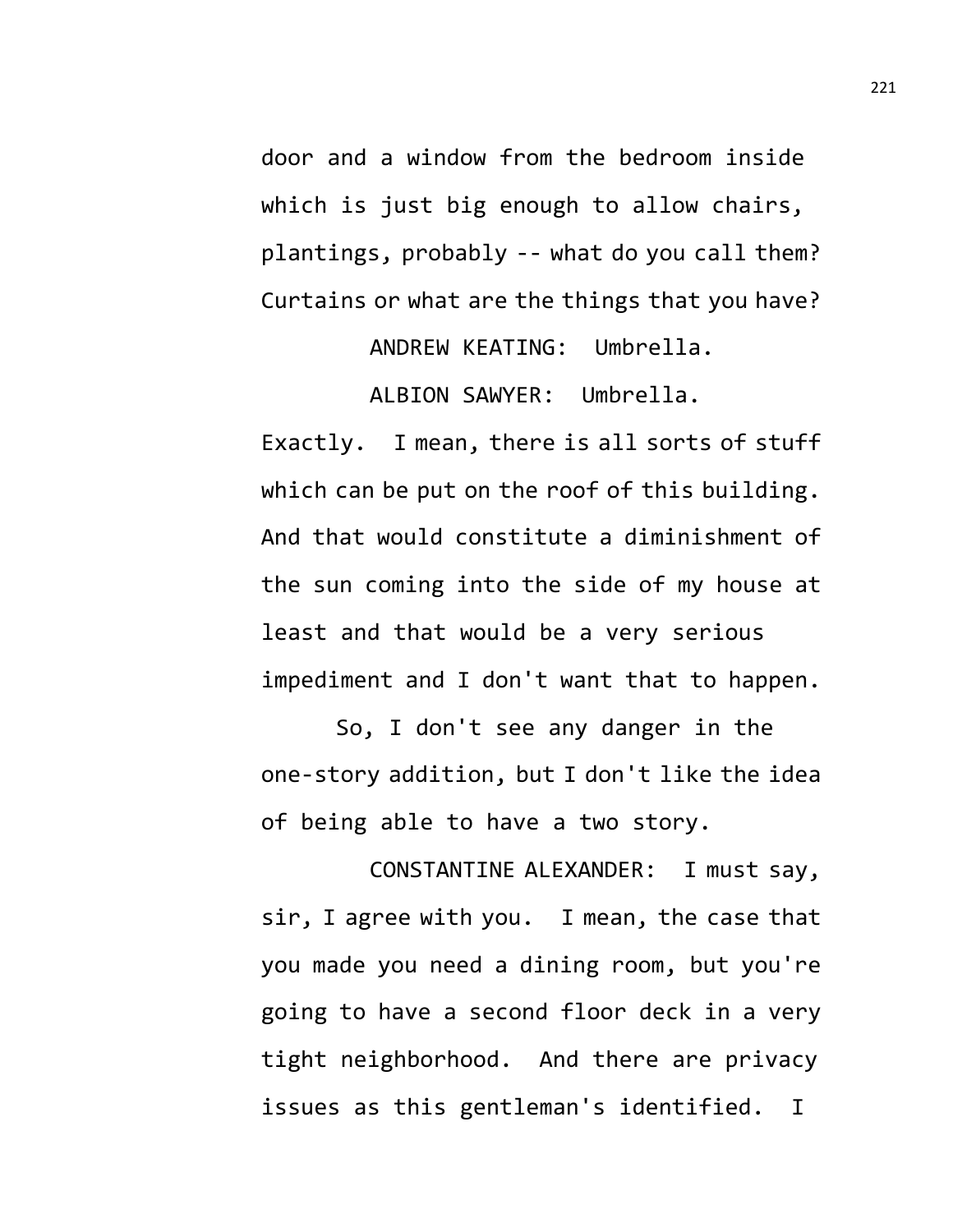was going to get to that later on, but since he raised it. Is it essential that you have a second floor deck?

ANDREW KEATING: It's been requested very, very adamantly by the homeowner that that be part of the project. In other words, is it essential? That's, from my point of view, that's what I know. And what I would say is that, I think it's unfortunate that the plans had not been communicated to this gentleman.

My comment on the issue of privacy and on the issue of insolation would be that the views from the roof deck on to neighboring properties really don't constitute to any more privacy issues than views out of other second floor windows in the property. If I'm looking out of a second floor window, I'm at the same height I would be if I'm standing on a roof deck looking at the neighbors -- this is just my --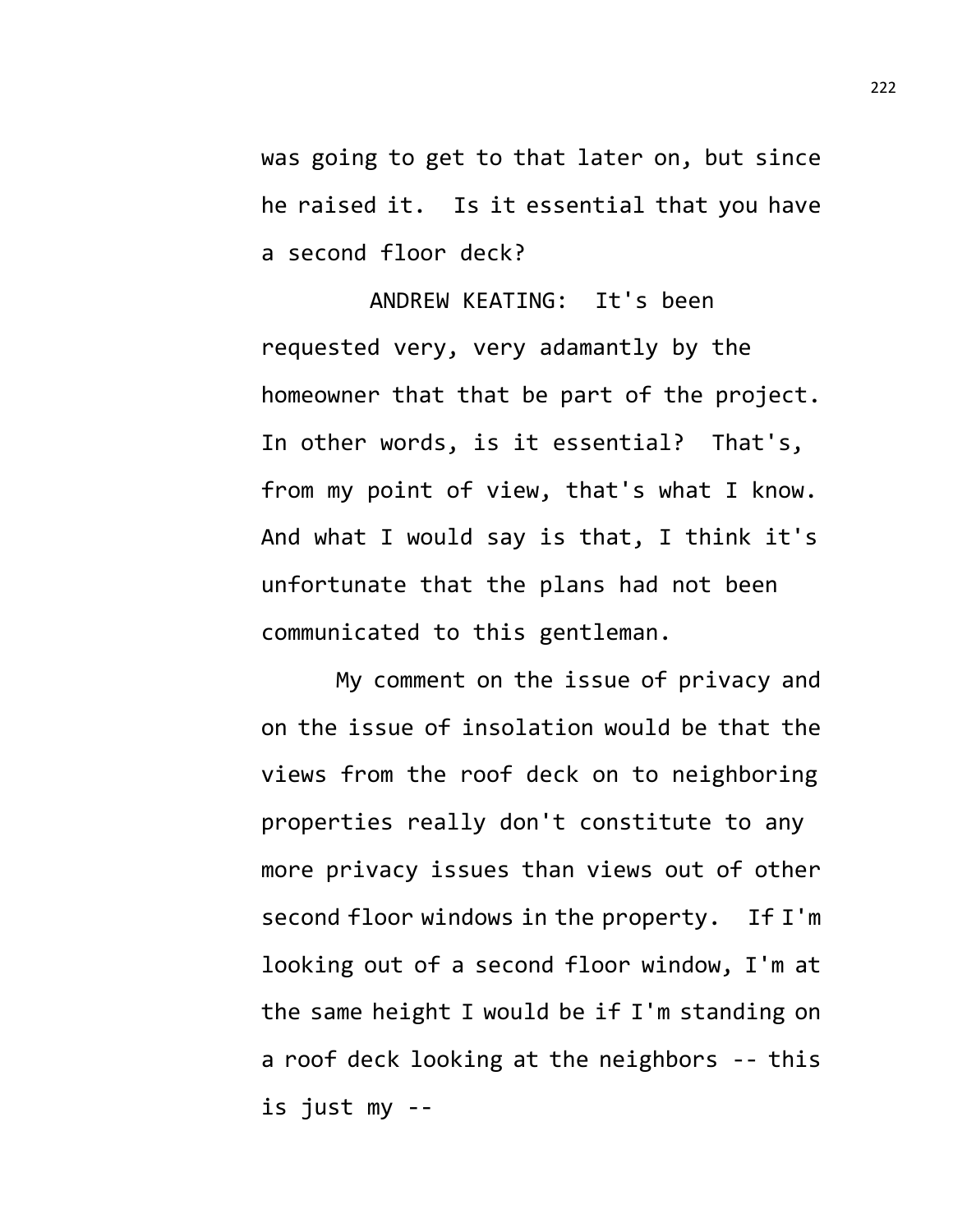CONSTANTINE ALEXANDER: I know.

TAD HEUER: You're inside.

CONSTANTINE ALEXANDER: You're having a little party. There's a little bit of a different impact.

ANDREW KEATING: Yep, absolutely. And the only other thing I would add is that in terms of --

DOUGLAS MYERS: You walk around the deck and have a much broader range of vision.

ANDREW KEATING: Okay.

TAD HEUER: And you get in the way because you're outside.

CONSTANTINE ALEXANDER: And sure we don't buy the argument, but keep going.

ANDREW KEATING: Okay. Well, I won't stress that line of argument. But I will say in terms of sun, the building itself, this is -- we're talking about an eight-foot nominal extension in the north direction from a building that -- the building itself, it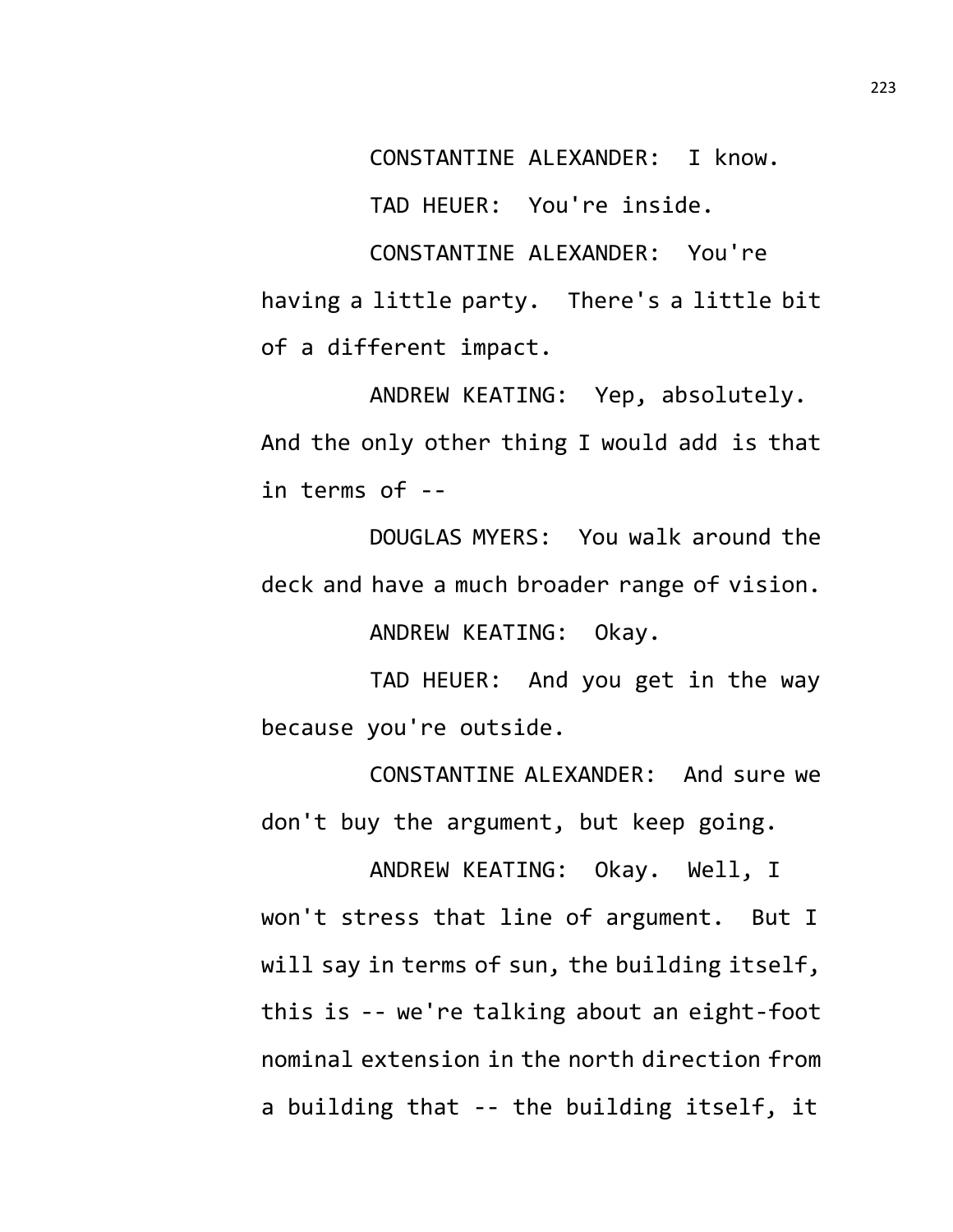blocks any sunlight that this proposed roof deck would block.

CONSTANTINE ALEXANDER: There are other people. I'm sorry I interrupted. I am the one that started this.

ANDREW KEATING: Sure, and I shouldn't be talking.

CONSTANTINE ALEXANDER: No, that's okay. I know you wanted to speak, Ma'am. Could you come forward, please.

SYLVIA FINE: I'm Sylvia Fine from Six Avon Place so I'm on the opposite side of the side-by-side two-family. I will not directly see this building, but I am speaking about it because of my concern for the other half of the house which our family hopes to buy some day. And because of my concern that my neighbor who is there now does not wish to lose site of the sky and whatever sunshine comes that way in the late part of the day. I, too, have no objection to the eight by ten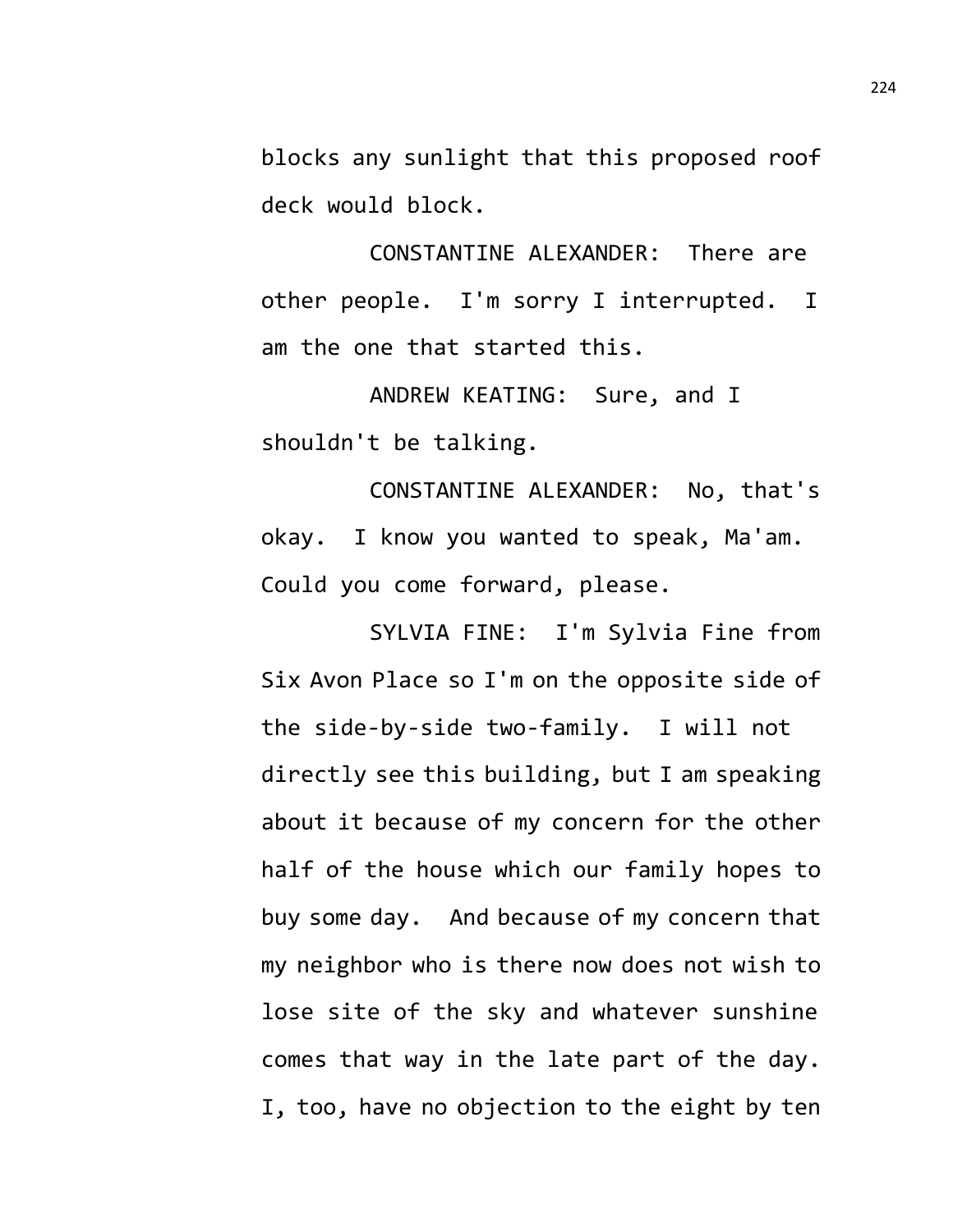extension hence that extra half of a story that's going up with a deck that I object to. Thank you.

> CONSTANTINE ALEXANDER: Thank you. Ma'am.

NEVE FOWLER: My name is Neve Fowler and I live at 8 Avon Place. And although I didn't get these -- yeah, the plans until tonight, I knew that there was an extension and I knew that my former neighbor, who also asked for an extension, but I don't remember how that went through although we're still friends now. I don't object to their going out a little. It was rather bulky looking at it, whoever took a picture of it or whoever drew it. But there was never an idea that there would be a fence at the top which would be like another story, and although in my kitchen, I can look up the house, I see the trees and the sky. I don't feel claustrophobic and I'm afraid with that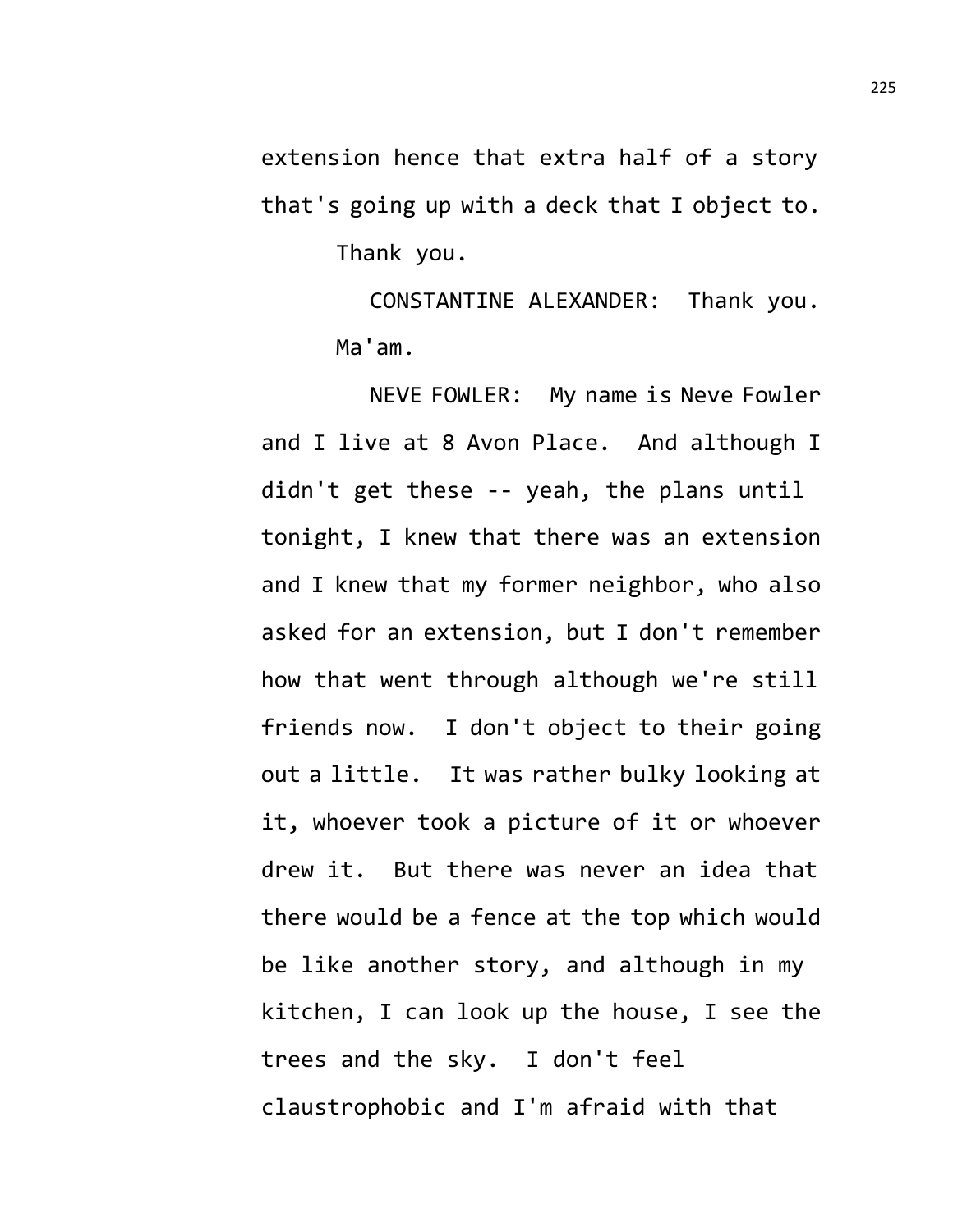fence, no matter whether they make, put more slats or less, if they're going to use the porch, it could have potted plants, umbrellas, and chairs. Well, I don't know about the chairs. If they leave them out, it would be even an additional extension.

CONSTANTINE ALEXANDER: Okay.

NEVE FOWLER: That's it.

Thank you.

CONSTANTINE ALEXANDER: Thank you very much. Thank you.

I don't think -- anyone else wishing to be heard? I think everyone in the audience has been heard.

I'm going to close public testimony. I think the only thing we have in our files is a Certificate of Non-Appropriateness from Historical.

ANDREW KEATING: Well, non-Applicability rather.

CONSTANTINE ALEXANDER: Say it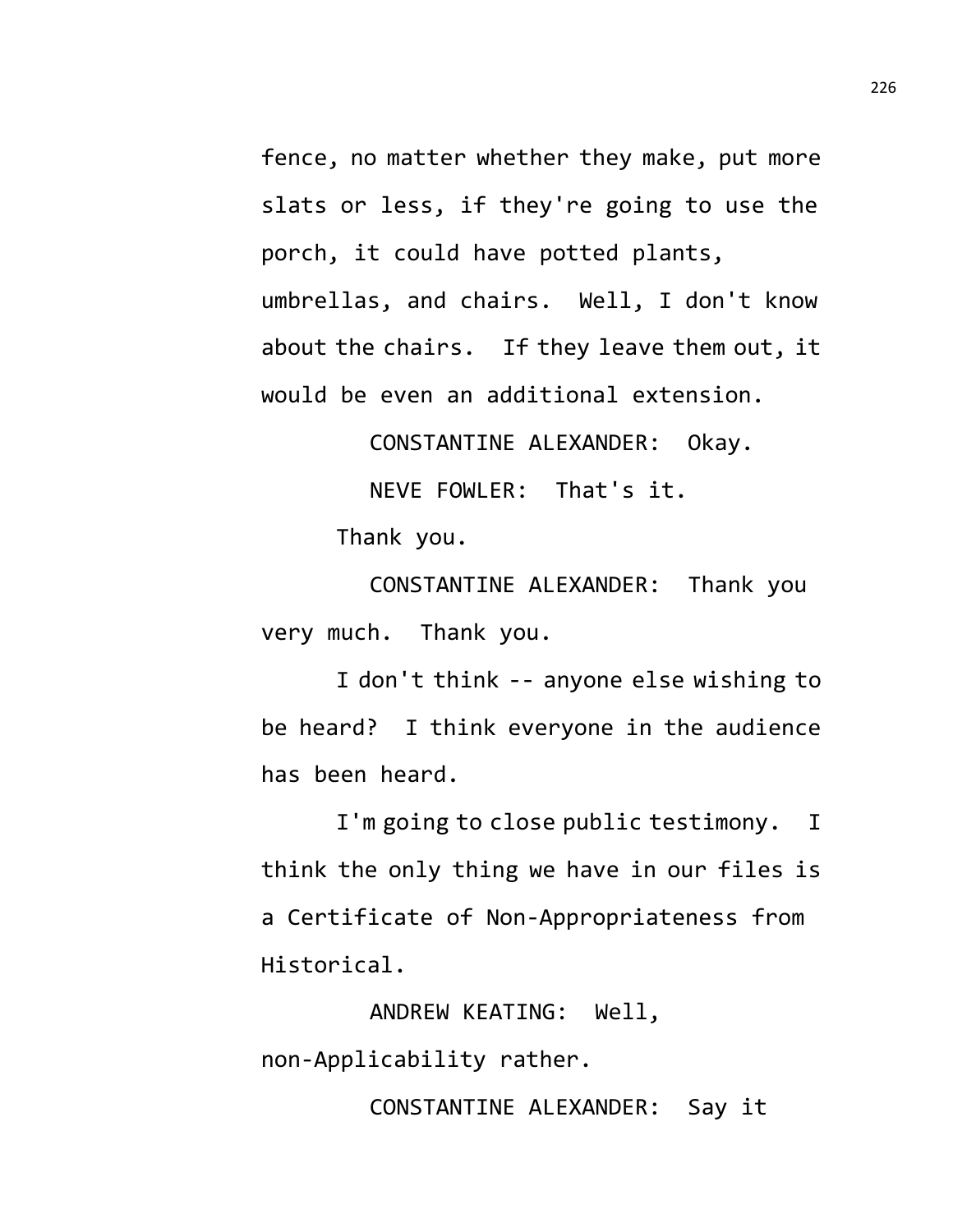again.

ANDREW KEATING: Non-Applicability rather than --

CONSTANTINE ALEXANDER: I'm sorry, Certificate of Non -- I'm just going to read it quickly.

(Reading) After review -- it identifies the property. After review of the plans by the staff, a Certificate of Non-Applicability was issued for the scope of work. See attached. And it is attached. The new addition will not be visible from the public way, and was, therefore, not subject to review at a public hearing at the Avon Hill Conservation -- NCD Commission. And there is a Certificate which has various specifics and conditions. And that's the sum and substance of our commentary in our file.

Any concluding remarks?

ANDREW KEATING: I would only just ask -- it seems that the issue of the roof deck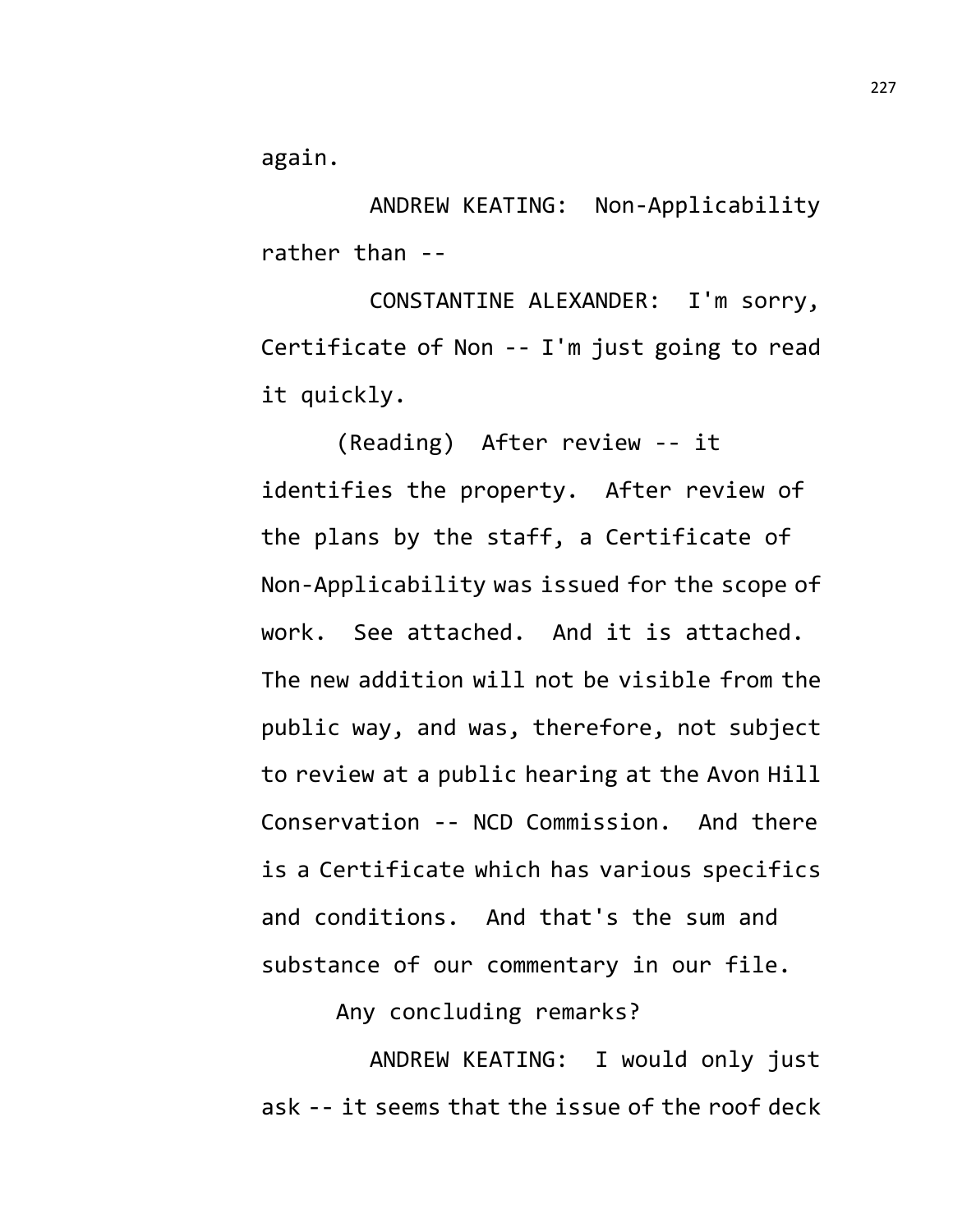is pivotal here. I know there are further questions. So I would just sort of introduce the possibility that a condition, some sort of conditional approval -- I don't know -- I honestly don't know how that works.

CONSTANTINE ALEXANDER: I think if you wanted to go forward with the extension without any roof deck and any access to the roof of the extension, I think we would need revised plans which means we wouldn't make a decision. You would have to request a continuance, and then you'd have to come back to the Board and to your neighbors with these revised plans.

ANDREW KEATING: And should we be -- as opposed to -- we know what the client wants. As opposed to sort of requesting a decision from the Board on what they want, are we sort of better off -- if we think that the disposition is more towards --

CONSTANTINE ALEXANDER: If we go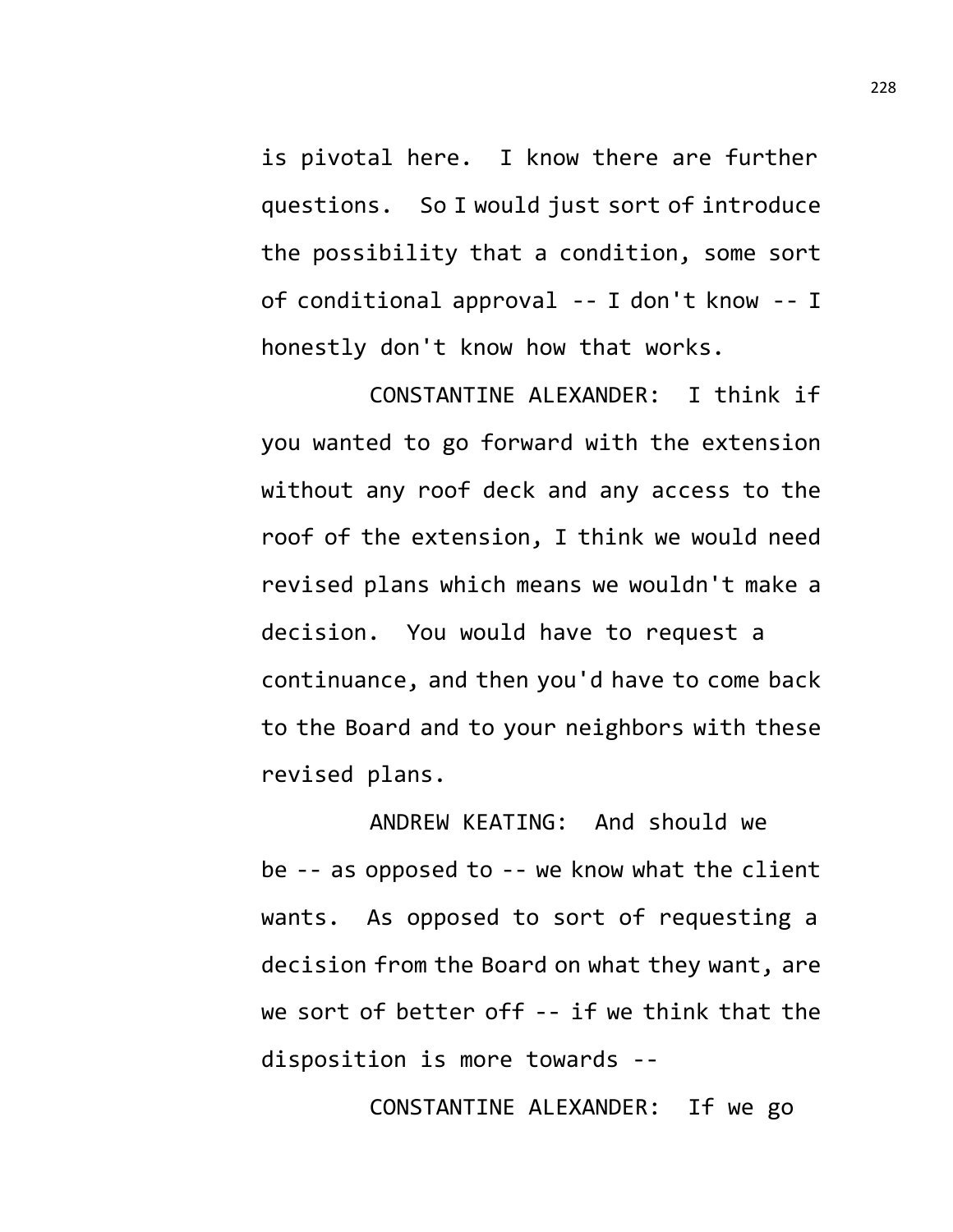forward tonight doing what your client wants --

ANDREW KEATING: Yes.

CONSTANTINE ALEXANDER: -- and we vote it down. And you need four out of five votes.

ANDREW KEATING: Yes.

CONSTANTINE ALEXANDER: That's the way, legally what's required. Then you will not be able to proceed for two years.

ANDREW KEATING: Okay.

CONSTANTINE ALEXANDER: You have to come back. Unless you brought substantially different plans and there's a procedure in our Zoning order which will allow you to do it. That's the risk you run. If you go forward, and you've heard I think some of the comments from Mr. Heuer by the way --

ANDREW KEATING: Sure.

CONSTANTINE ALEXANDER: -- before you talk about whether you want to continue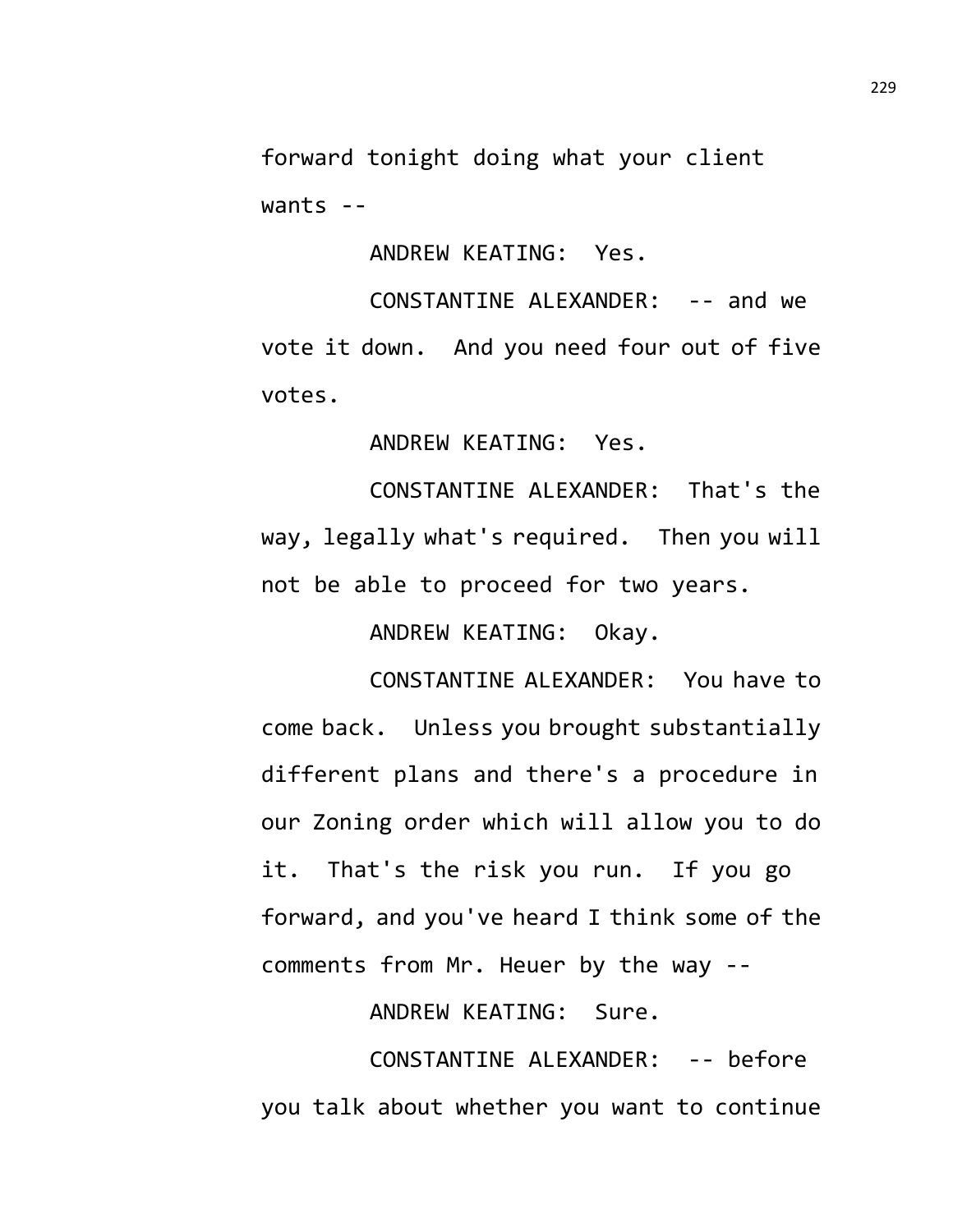the case which I'm going to suggest you do. ANDREW KEATING: At what point do I need to determine that we continue the case? CONSTANTINE ALEXANDER: Right now. ANDREW KEATING: This instant? CONSTANTINE ALEXANDER: This evening. Before we adjourn our meeting. ANDREW KEATING: Okay. In other words --

ahead. You had a question you wanted to ask? TAD HEUER: Yes. So can you walk me through how you're getting your net four, where it's coming from, where it's going? ANDREW KIZLINSKI: What we're doing is there's attic space that's included --

CONSTANTINE ALEXANDER: Tad, go

TAD HEUER: Do you have a -- CONSTANTINE ALEXANDER: These plans?

ANDREW KIZLINSKI: There's an existing attic space, which on the second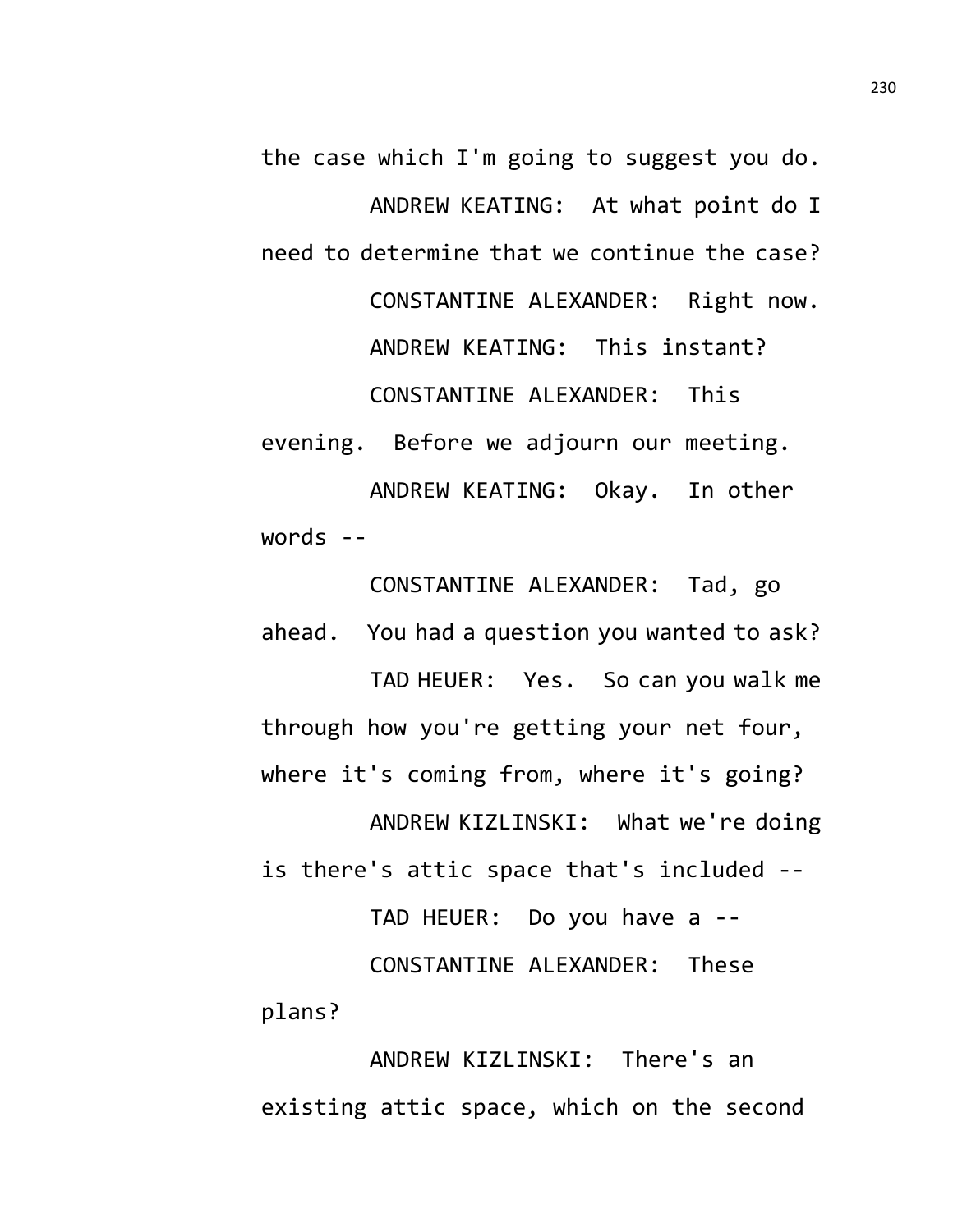floor -- we're cathedraling the second floor ceiling. So that attic space that's included in the existing FAR is -- the gross floor area is taken out because it's now within the cathedral ceiling. And the additional gross floor footage is added in. And so the net is only four.

TAD HEUER: Is there a lofting somewhere?

ANDREW KIZLINSKI: There's a loft over this bedroom. Or it's over this space here between the bedroom and bathroom closet.

TAD HEUER: So that stays in the FAR; right?

ANDREW KIZLINSKI: That's correct, yeah.

SEAN O'GRADY: Is there any part of the attic left or are you vaulting all of that?

ANDREW KIZLINSKI: Of the -- well, of the existing structure is necessary to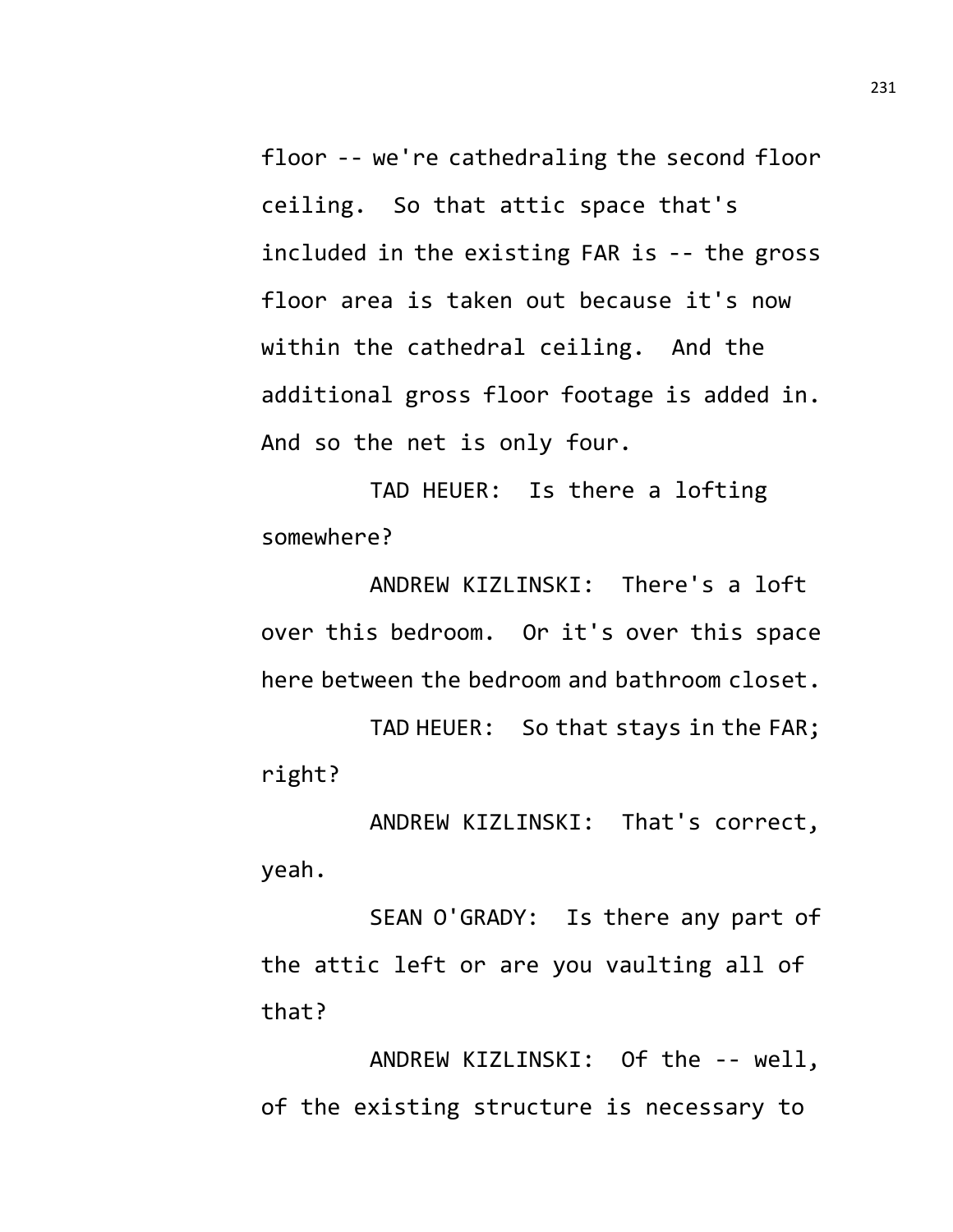come out in order to vault to do the structure.

SEAN O'GRADY: All I'm saying, though, when you're done with all your vaulting, will there be any attic left?

ANDREW KIZLINSKI: That loft area. That loft area is -- a section of the attic space per se as it exists now.

ANDREW KEATING: So the loft area that will remain above this bedroom is essentially located on top of the existing -- well, located on top of new structure and in the same place as the existing tied beam ceiling joists.

SEAN O'GRADY: You should look in the interior corridor rule. I'm not sure that you'd actually -- but that's actually correct.

TAD HEUER: Yes. So the reason I ask this is I understand technically how this is working. I'll also point out that many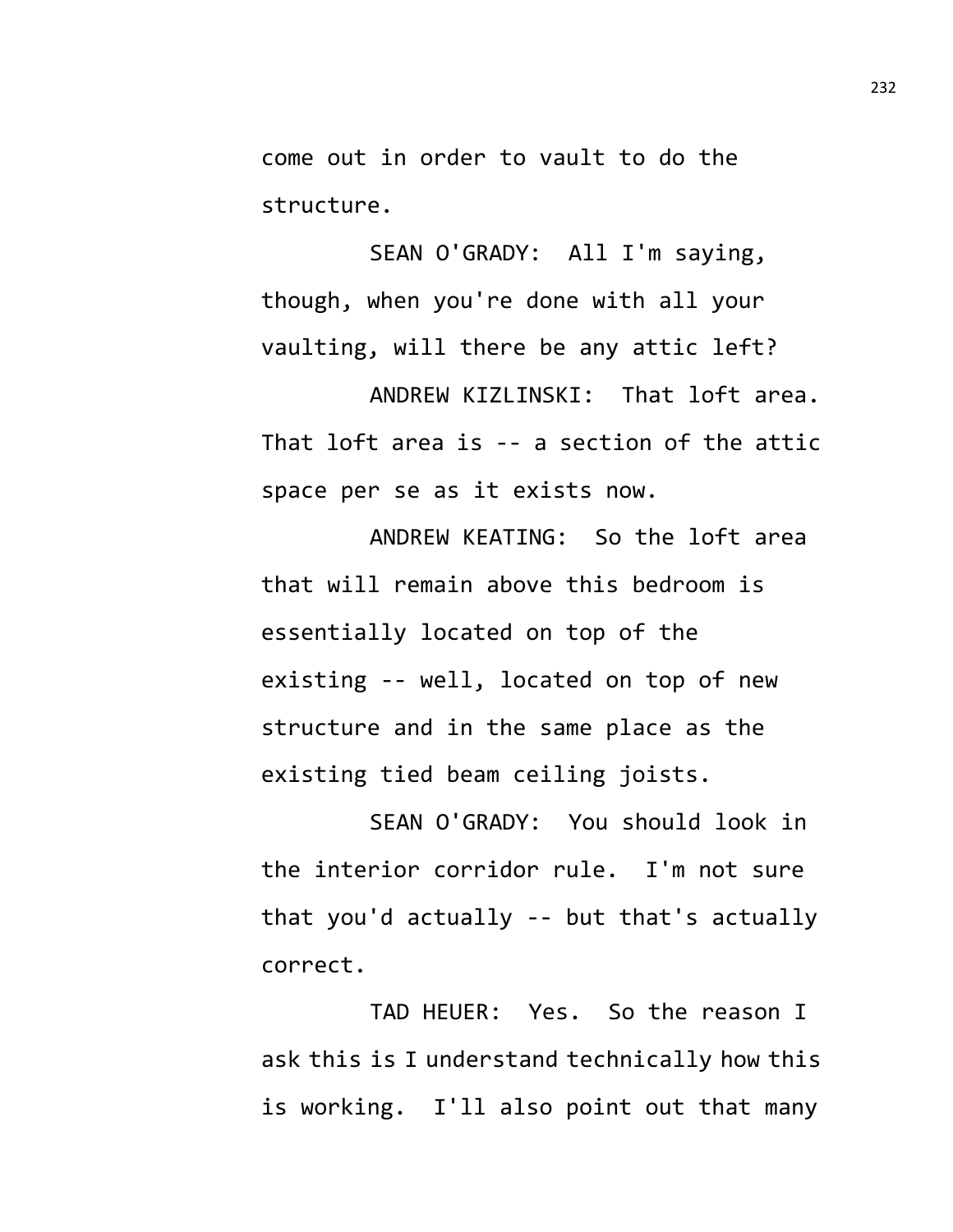other municipalities, like Brookline for instance, count cathedrals at one and a half precisely for this reason, that you can't cathedral a ceiling, gain that space and then throw it somewhere else without increasing bulk. And that's -- I think you can see that's what's happening here.

ANDREW KEATING: Absolutely. I can certainly say that is not an intended end run in any way. It's just the request of the clients.

TAD HEUER: Right. It's permitted by the Ordinance. Quite frankly I don't like the fact that it's permitted by the Ordinance because I think it allows you to bulk unnecessarily.

SEAN O'GRADY: It's not. Swapping FAR is not allowed.

TAD HEUER: Well, swapping isn't, but not -- I think it should count as one -- there should be some count of your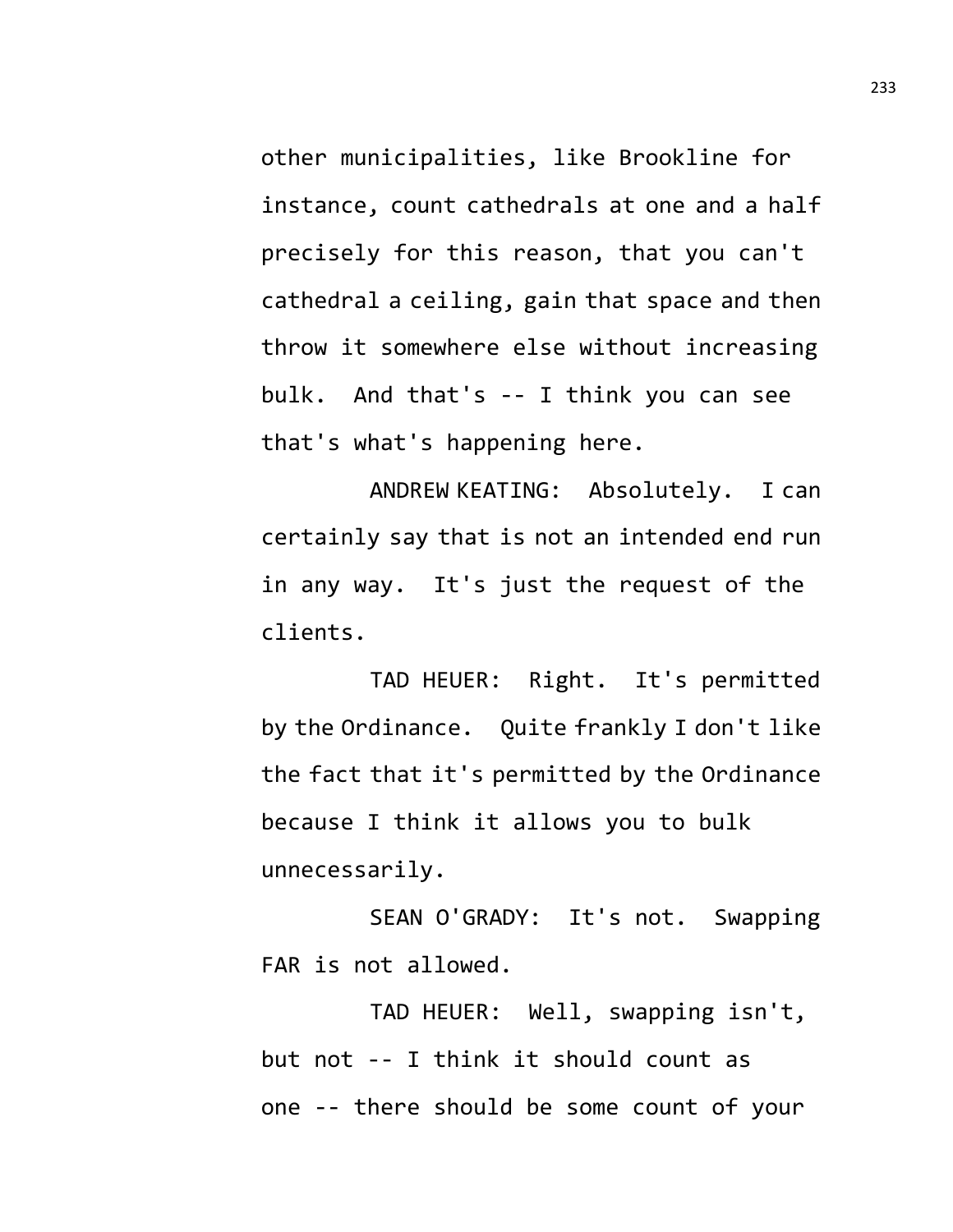cathedral in your FAR because it isn't permitted and that --

SEAN O'GRADY: And then there may be --

TAD HEUER: That may be because of the interior courtyard rule.

SEAN O'GRADY: Yes. I understand what you're saying about massing.

TAD HEUER: But in the general sense that it allows massing where the Ordinance doesn't expect massing, I think it's problematic. Not necessarily the case here. But you are getting caught up because you have nowhere to put that extra massing. Where you put that extra massing is in your rear setback which is why we're here. So you know, you get it one way but you get caught in the other side.

My sense is that I'm less inclined because of that line of thinking to treat this merely as a setback violation issue and to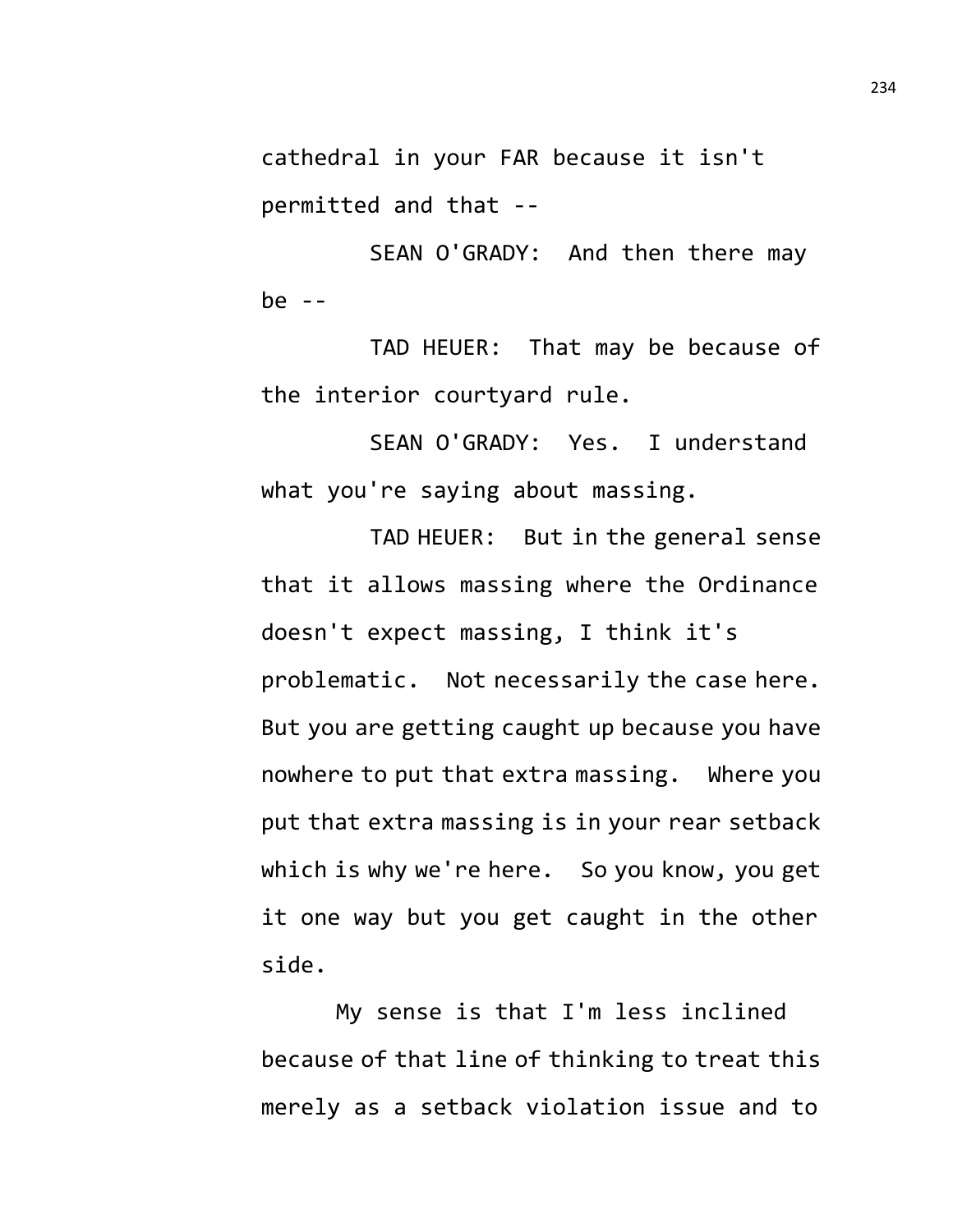think of it really as an over massing issue because you're taking space out that I think the Ordinance at least in the way it's developed is intended to try to constrain you for. So that troubles me a little bit.

And I guess my other question to you, this structure already had a 200 some odd square foot addition to it the first time around, and that put you over FAR I believe. Because it was a 0.5 and you went to a 0.55, and you got 240 feet. So I presume you're below anyone above?

> ANDREW KEATING: That's correct. TAD HEUER: Is that right? ANDREW KEATING: Yeah.

TAD HEUER: So I mean usually the situation that we, you know, you get to do these things once; right? You're under FAR. You come over, and we say well, what do you want? That's what we're going to put you over. It's rare that we say, at least in my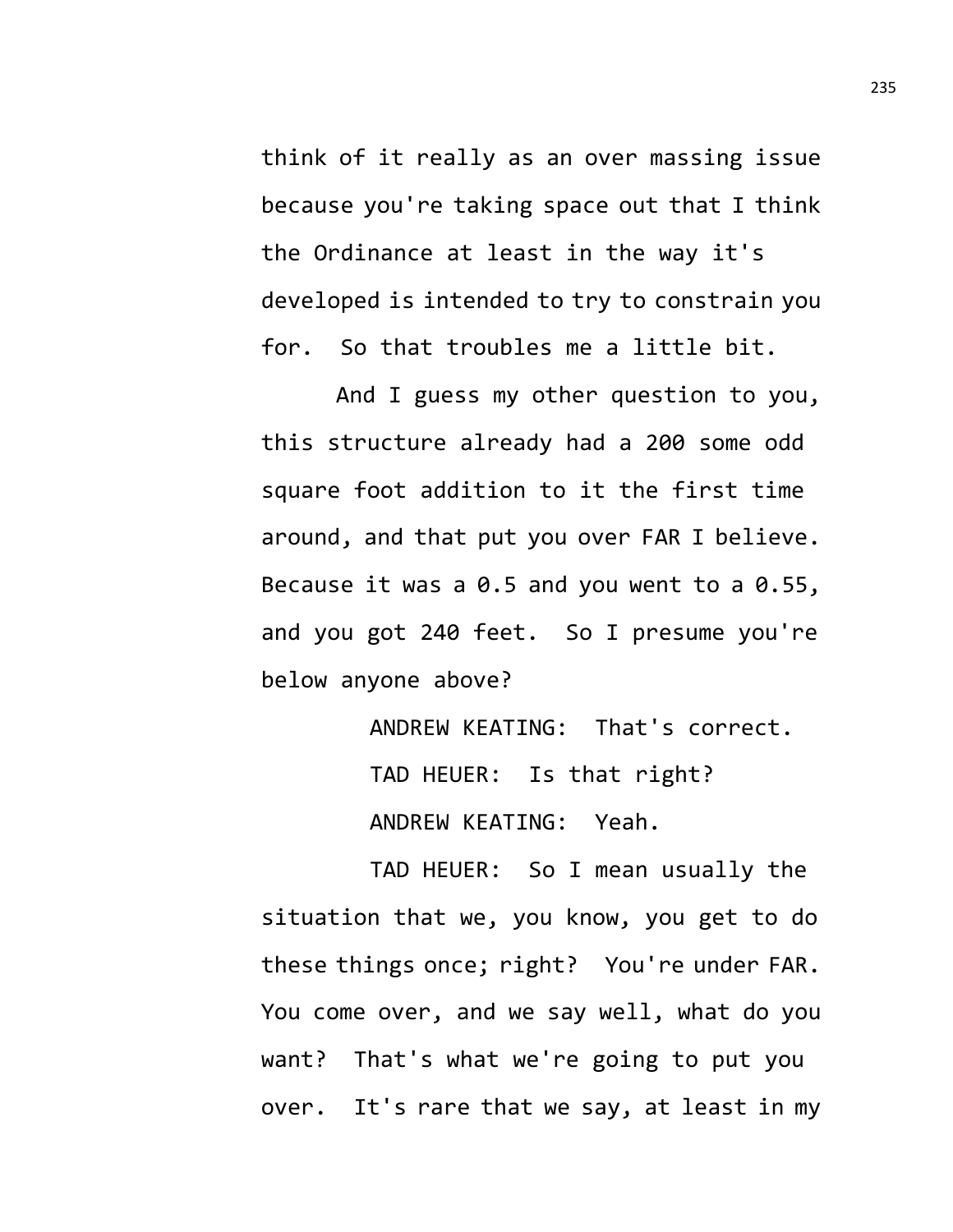experience, you were over -- you went from under to over and now you'd like to go even more over because the house doesn't meet your needs. At a certain point there's a cutoff where you say the house just isn't big enough to maintain everything that someone would like to do. Someone is willing to buy a smaller house. Someone is willing to get a bigger house. At a certain point the house just has to stay at the size it is. And this ability to add bulk because you're cathedraling a ceiling I think starts for me to push that boundary of the house is just getting too big for what it's being asked to support and that it should stay, particularly as we've gone over the FAR once by Variance at, you know, 1800 some odd feet, which is a good size house. May not be the house that your clients would like. They would like something bigger. But it's a house that is certainly workable in the City of Cambridge.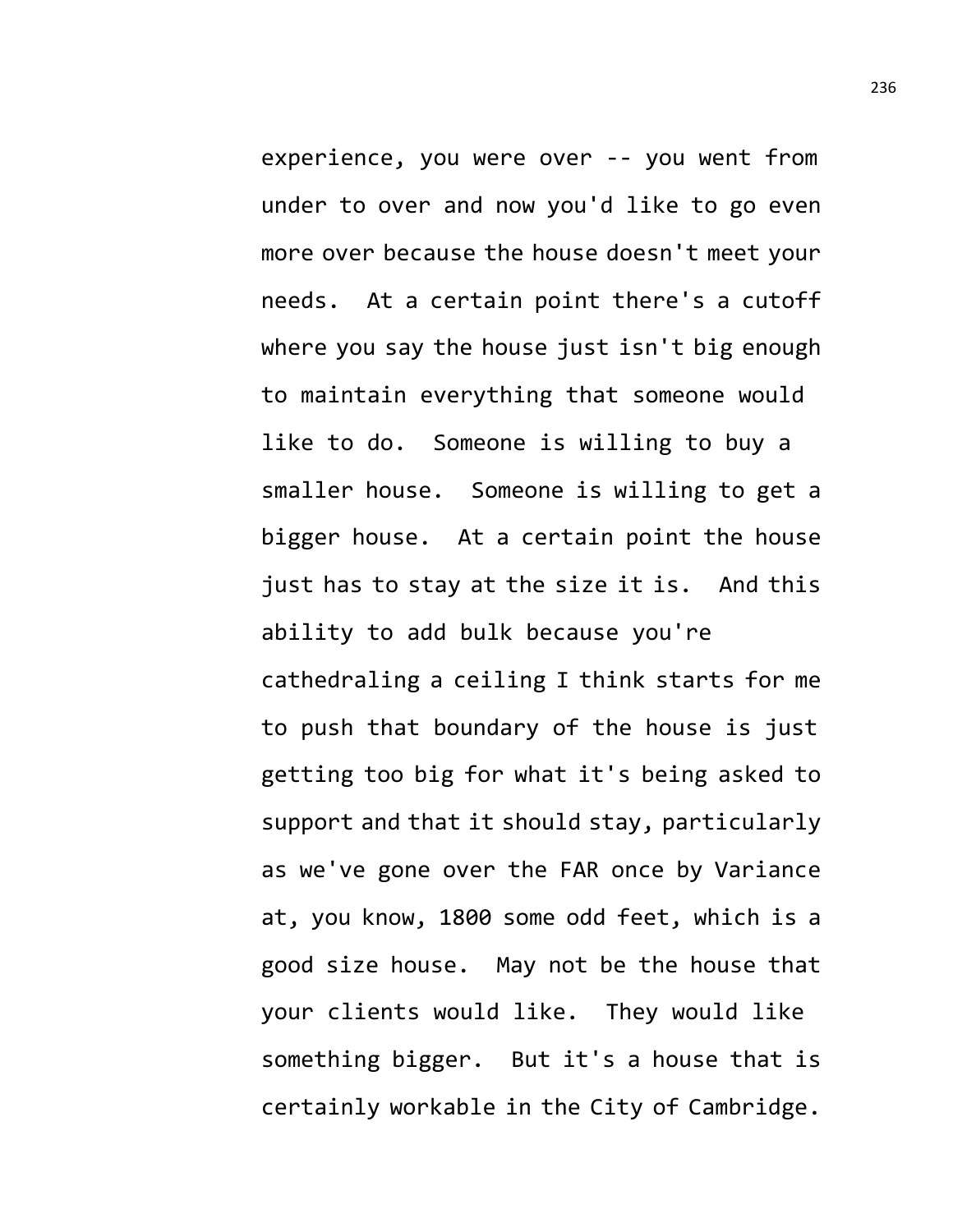And as I've said before, I'm moved to take houses, add on, you know, X thousand dollars of value and then take them out of the lower range. And the more we do that, the fewer of those houses we have left. And we end up in the city where 55-year-olds just about to (inaudible). So I have concerns as to the way the Ordinance is being used here, and I think the setback issue, while not only what is before us is really only the result of several other issues about bulk that I think the Board should be considering.

That's my thought.

CONSTANTINE ALEXANDER: The point from that really, the take away is to go back and redesign the plans and take away the roof deck. Mr. Heuer's line of thought suggesting that we're going to turn you down anyway. I don't think we're ready to make that decision tonight. He brought up some very good points of view. To my mind there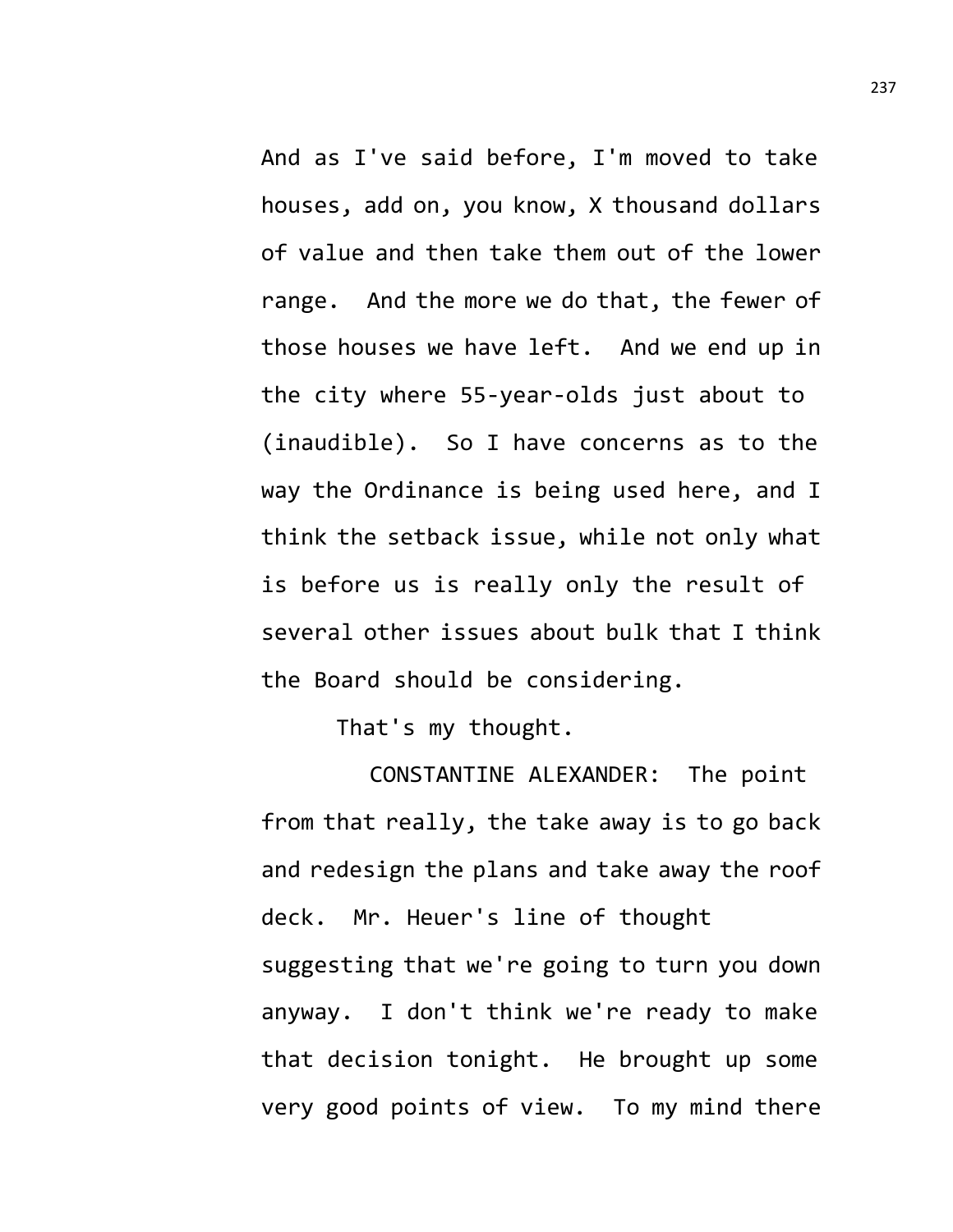are responses to that.

It's these two additions proposed now and before different owners, different times. So it deals with different needs. And so I'm -- I might be prepared to allow an extension but not the one that you're proposing right now. I'll be very frank to you.

ANDREW KEATING: Should we be speaking further now to Mr. Heuer's comments or not? Is it better left to subsequent --

## CONSTANTINE ALEXANDER: My

suggestion is that I think we should take it all with -- we should continue the case, come back with the new plans that deal with the extension and the roof deck. You've heard some of the comments. And also revisit the dimensional form. And talk a little bit more with Sean O'Grady as to how to properly -- you may have to revise your dimensional form based on what I heard. I think you do all of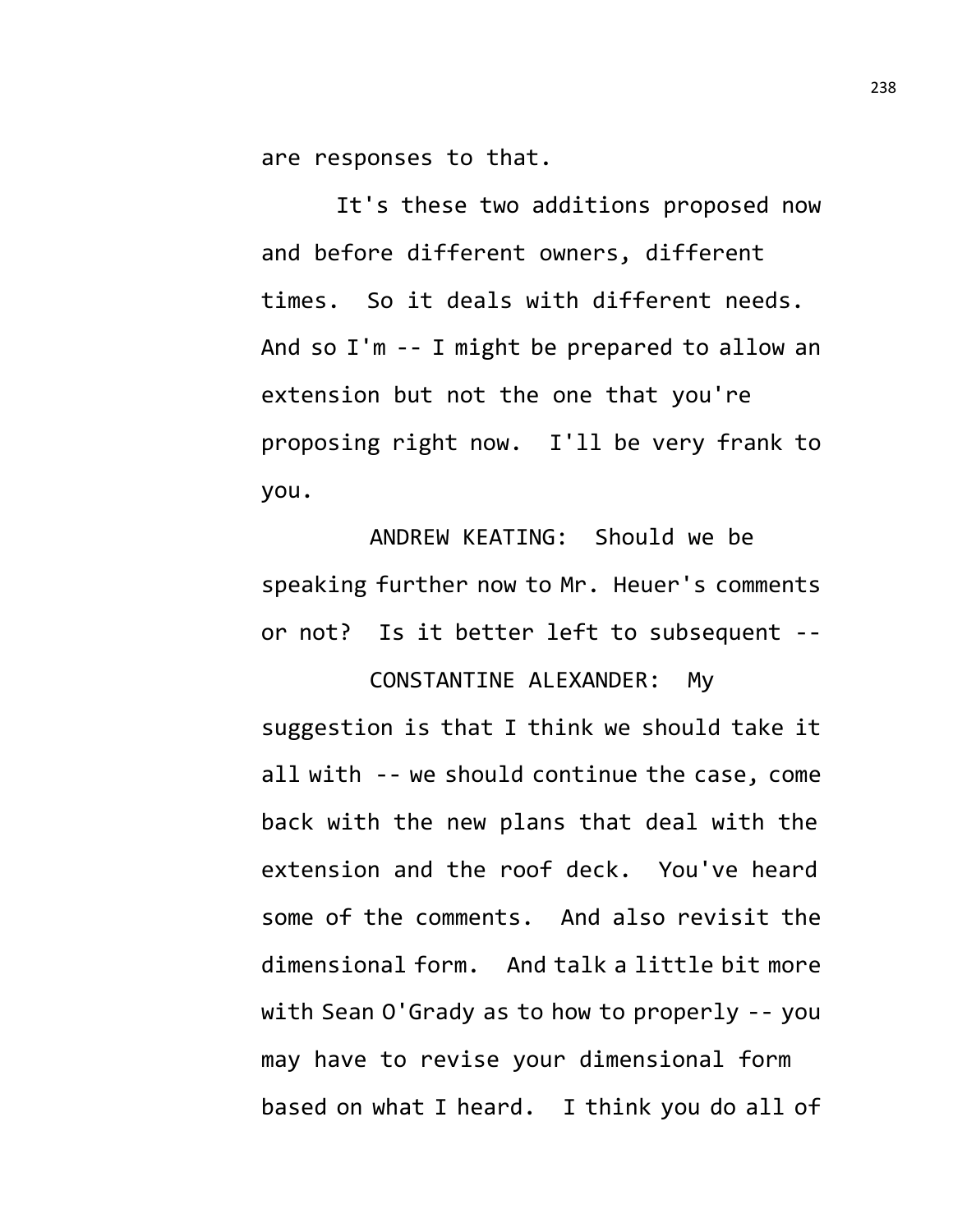that and then come back before us. We'll have a complete case. And you'll -- hopefully with new plans -- not hopefully. I'm going to ask that you show them to your neighbors in advance of the hearing. And the way our rules work, because you haven't been before us, we're jumping around a little bit. If we do continue the case, and you're going to come back with revised plans, that would be the only purpose of continuing the case. You must get those revised plans in our files by the Monday before the Thursday hearing. You just can't bring them that night.

ANDREW KEATING: Sure, right.

CONSTANTINE ALEXANDER: I don't want you to get surprised.

ANDREW KEATING: Sure. CONSTANTINE ALEXANDER: The neighbors can come down starting five p.m. on the Monday before to go the Inspectional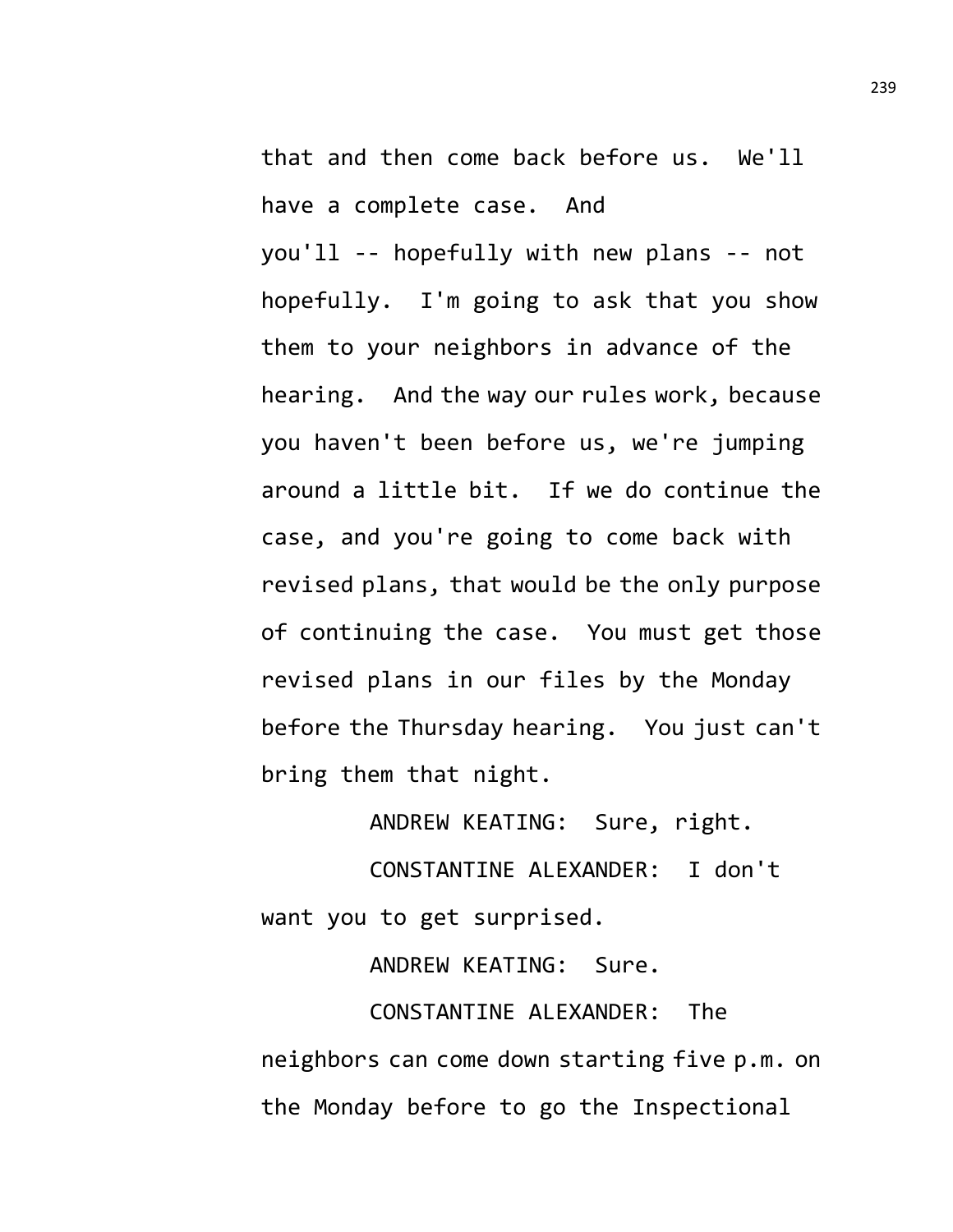Services Department to check the files and to see your new plans and your new dimensional form if you have revised it. But I would ask that you don't force them to come to the office. Reach out to them.

ANDREW KEATING: Sure.

CONSTANTINE ALEXANDER: It's always in your interest. But what I'm telling you if they don't reach out to you or for some reason you can't meet with them, you don't have to wait until the next night when we have a hearing to see the plans. You'll have three or four days down at the Inspectional Services Department to review them.

TAD HEUER: And I think you want to respond to the things I've said. You know, you can revise your supporting statement for a Variance and incorporate those kinds of arguments. I mean, that's perfectly legitimate. You know, certainly take advantage of that if you want.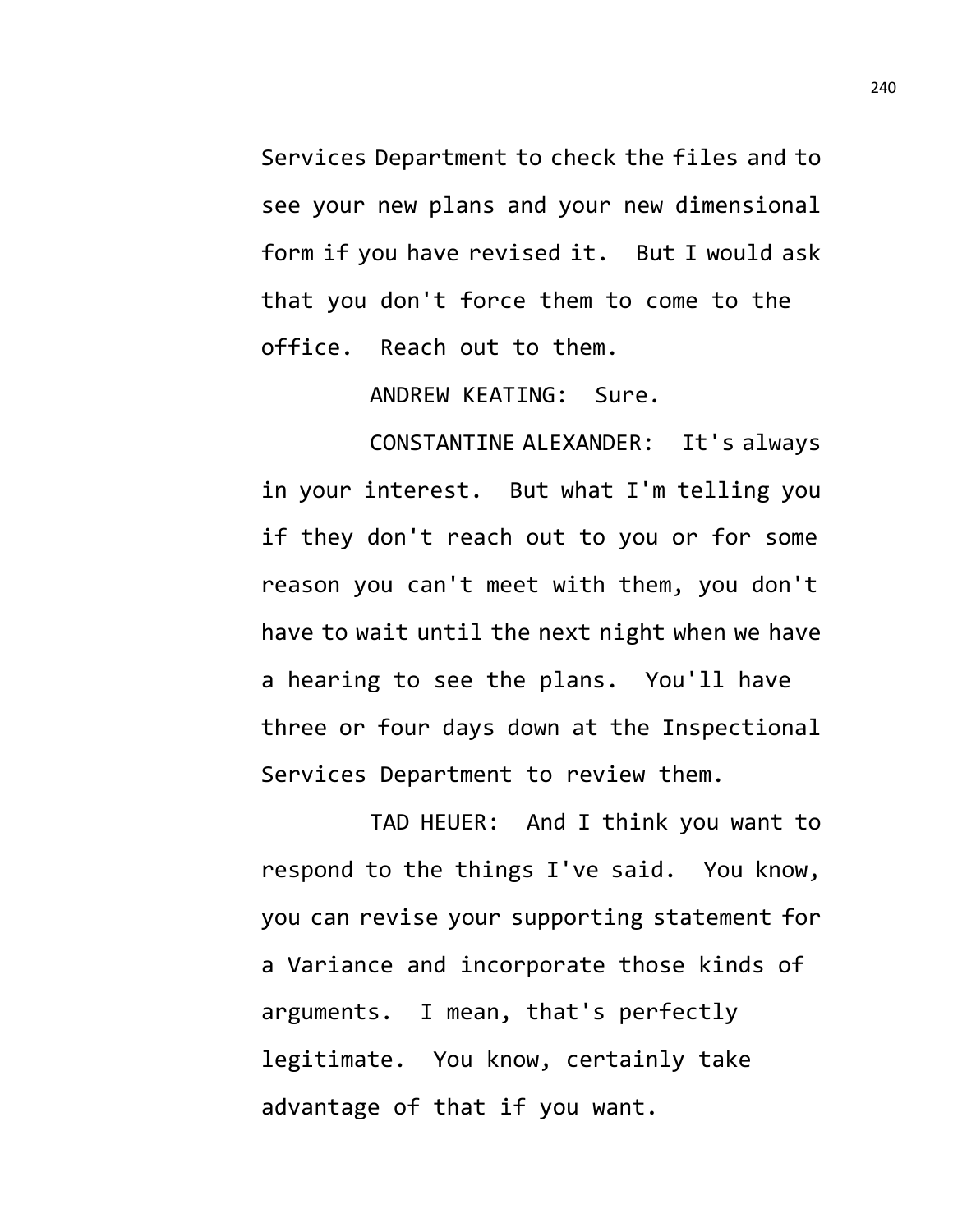ANDREW KEATING: Sure.

CONSTANTINE ALEXANDER: So I take it you want to continue this case?

ANDREW KEATING: Yes.

CONSTANTINE ALEXANDER: I think you should frankly.

ANDREW KEATING: Thank you for your guidance.

CONSTANTINE ALEXANDER: Sean, when would the case be -- it's a case heard so when?

SEAN O'GRADY: We're now into the 26th of April.

CONSTANTINE ALEXANDER: Can you make the 26th of April?

ANDREW KEATING: That's -- I believe so. Should we actually pull out calendars and look?

CONSTANTINE ALEXANDER: Well, if not, we'll continue it again on the 26th. I'm going to ask the neighbors. We're going to continue this case to April 26th. Do you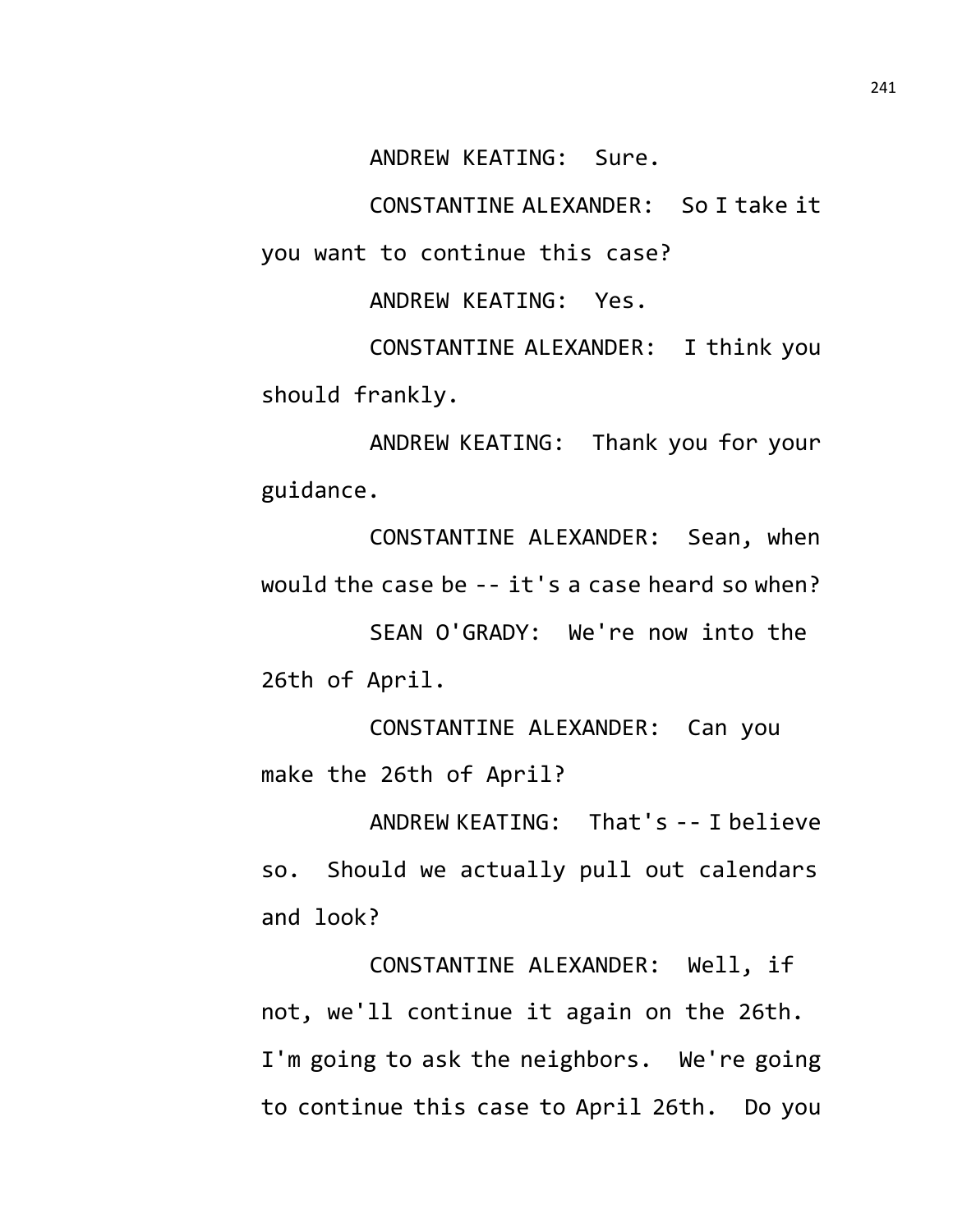know of any reason why it doesn't work for you?

ALBION SAWYER: I'll tell you in one half second. 26th of April?

CONSTANTINE ALEXANDER: Yes. I can tell you it's a Thursday night.

ANDREW KEATING: Looks good for me. Thank you.

ALBION SAWYER: I've got something at nine o'clock in the morning.

> TAD HEUER: Does it go all day? ALBION SAWYER: The evening is fine.

CONSTANTINE ALEXANDER: Okay. The Chair moves that this case be continued as a case heard until seven p.m. on Thursday, April 26th, on the condition that the Petitioners or its representative sign a waiver of the time for decision.

On the further condition that the sign that's on the building right now, be modified. You can do it yourself with a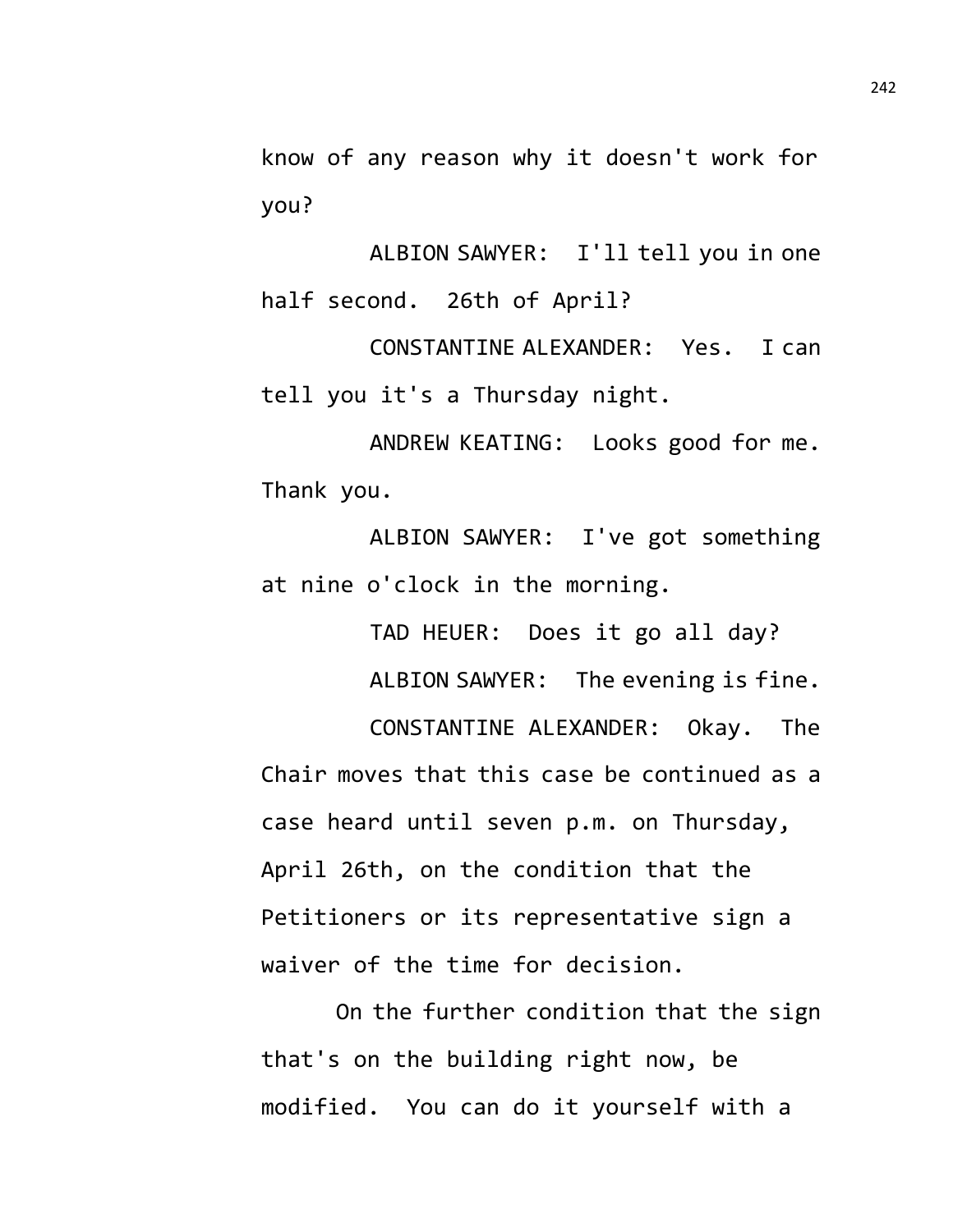magic marker, to change the date and time to seven p.m. on April 26th. If you don't do that, we're not going to hear the case on April 26th. And you maintain the sign as required by our Ordinance.

And just to remind you as I said before, but I'll put it on the record, that to the extent that you're gonna come back with revised plans or a maybe a supporting statement or maybe a revised dimensional form, all of those, you must have them in the file by five p.m. on the Monday before that April 26th date otherwise we won't hear the case then either.

## ANDREW KEATING: Sure.

CONSTANTINE ALEXANDER: All those in favor of continuing this case on that basis say "Aye."

(Aye.)

CONSTANTINE ALEXANDER: Five in favor. Case continued.

243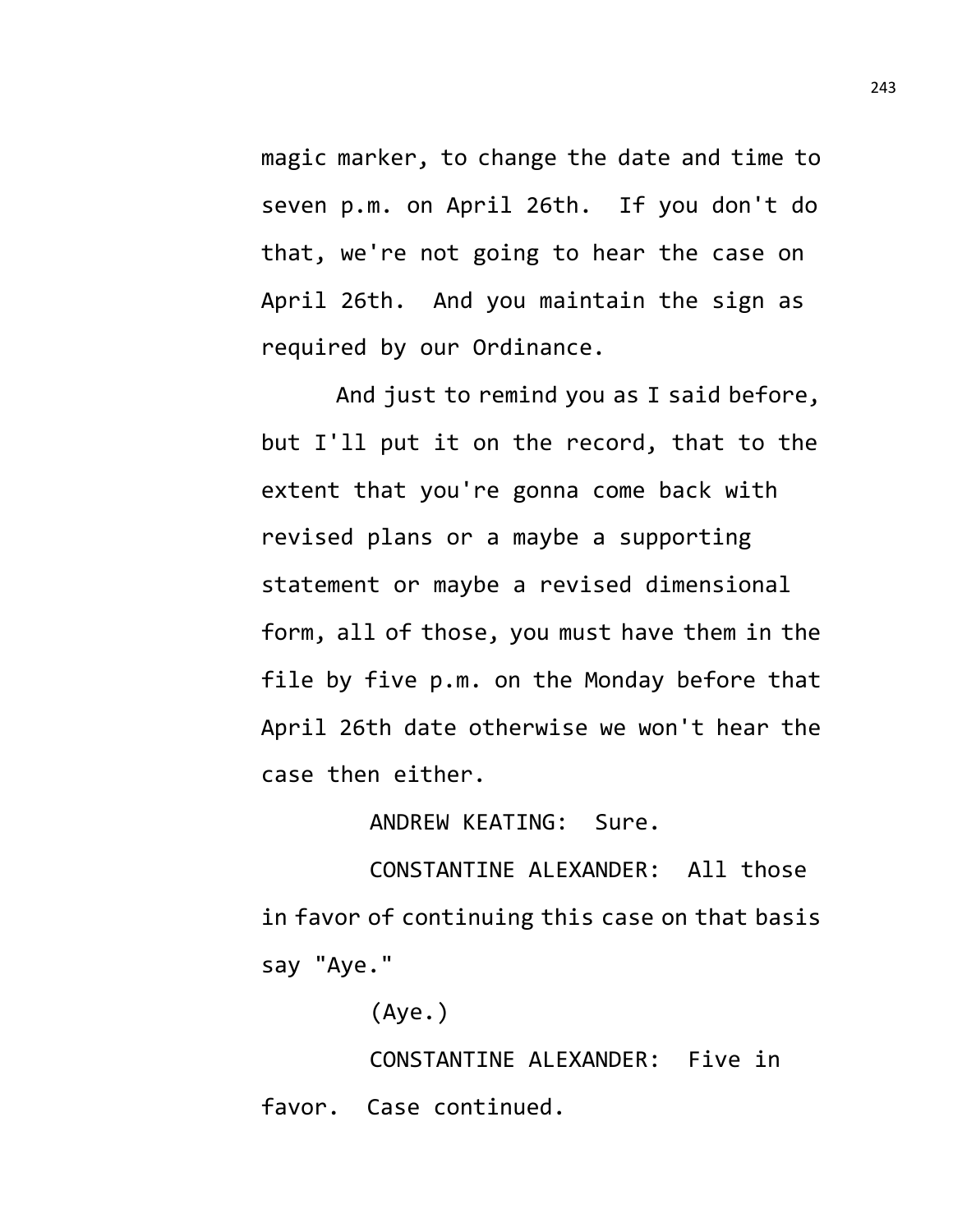(Alexander, Hughes, Heuer, Anderson, Myers.)

(11:00 p.m.)

(Sitting Members: Constantine Alexander, Timothy Hughes, Tad Heuer, Slater Anderson, Douglas Myers.)

CONSTANTINE ALEXANDER: The Chair will call case No. 10217, 167 Elm Street.

Is there anyone here wishing to be heard on this matter?

Mr. Rafferty, why don't you for the record.

ATTORNEY JAMES RAFFERTY: Thank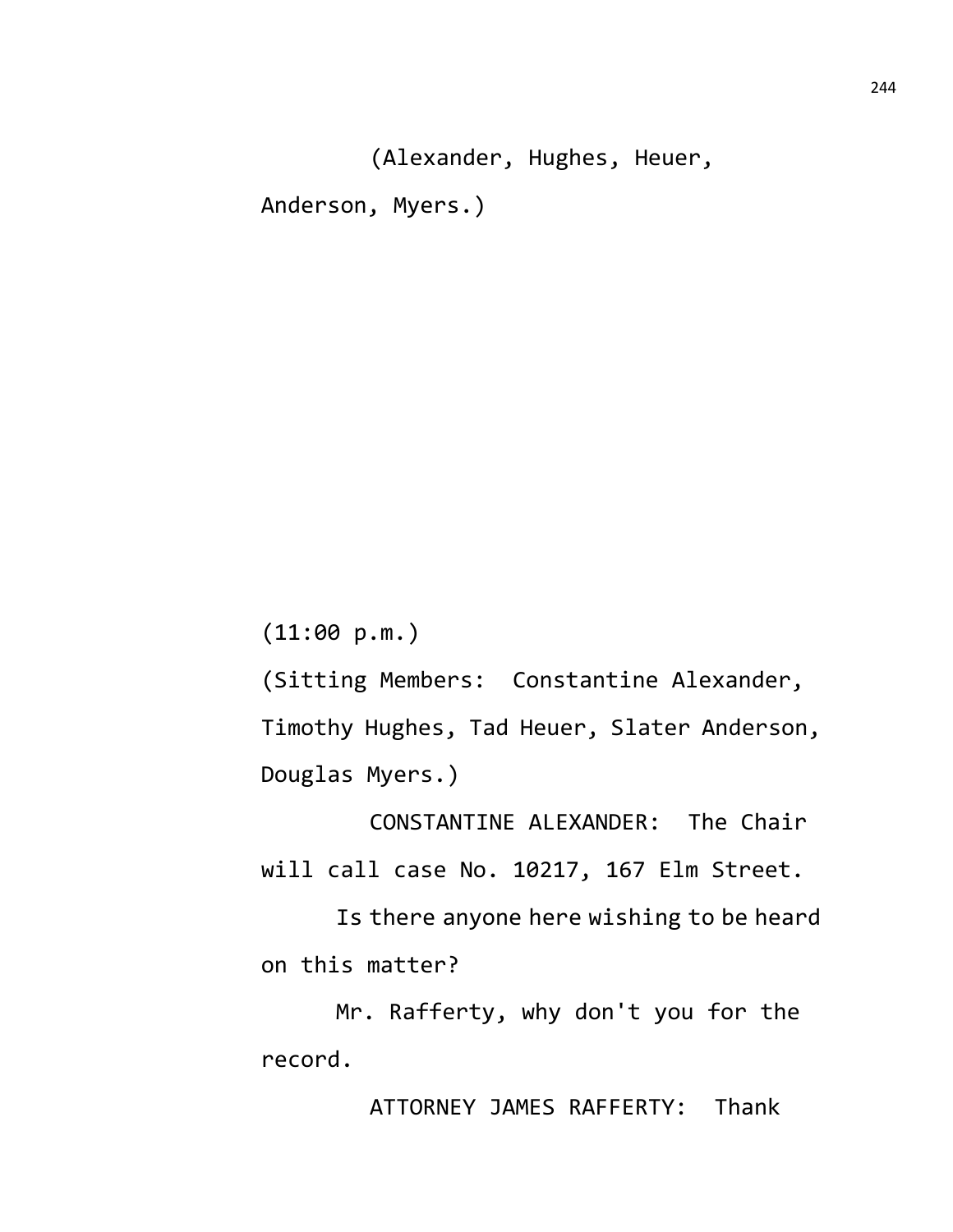you. James Rafferty, Mr. Chairman, on behalf of the Applicant. Seated to my right, Scott Shuster. This is a Special Permit case that is seeking relief under Article 8 to allow for the enclosure of some porches on a three-family structure on Elm Street.

CONSTANTINE ALEXANDER: No offense, Mr. Rafferty, but the space between where these porches are and the next building you couldn't squeeze through this.

ATTORNEY JAMES RAFFERTY: One couldn't or I couldn't?

TIMOTHY HUGHES: One couldn't.

CONSTANTINE ALEXANDER: I've never seen two structures so close together. I hope you touch on that and why in terms of the relief being sought.

TAD HEUER: He can probably touch on both of them.

ATTORNEY JAMES RAFFERTY: Yes. I mean there is an unusual closeness between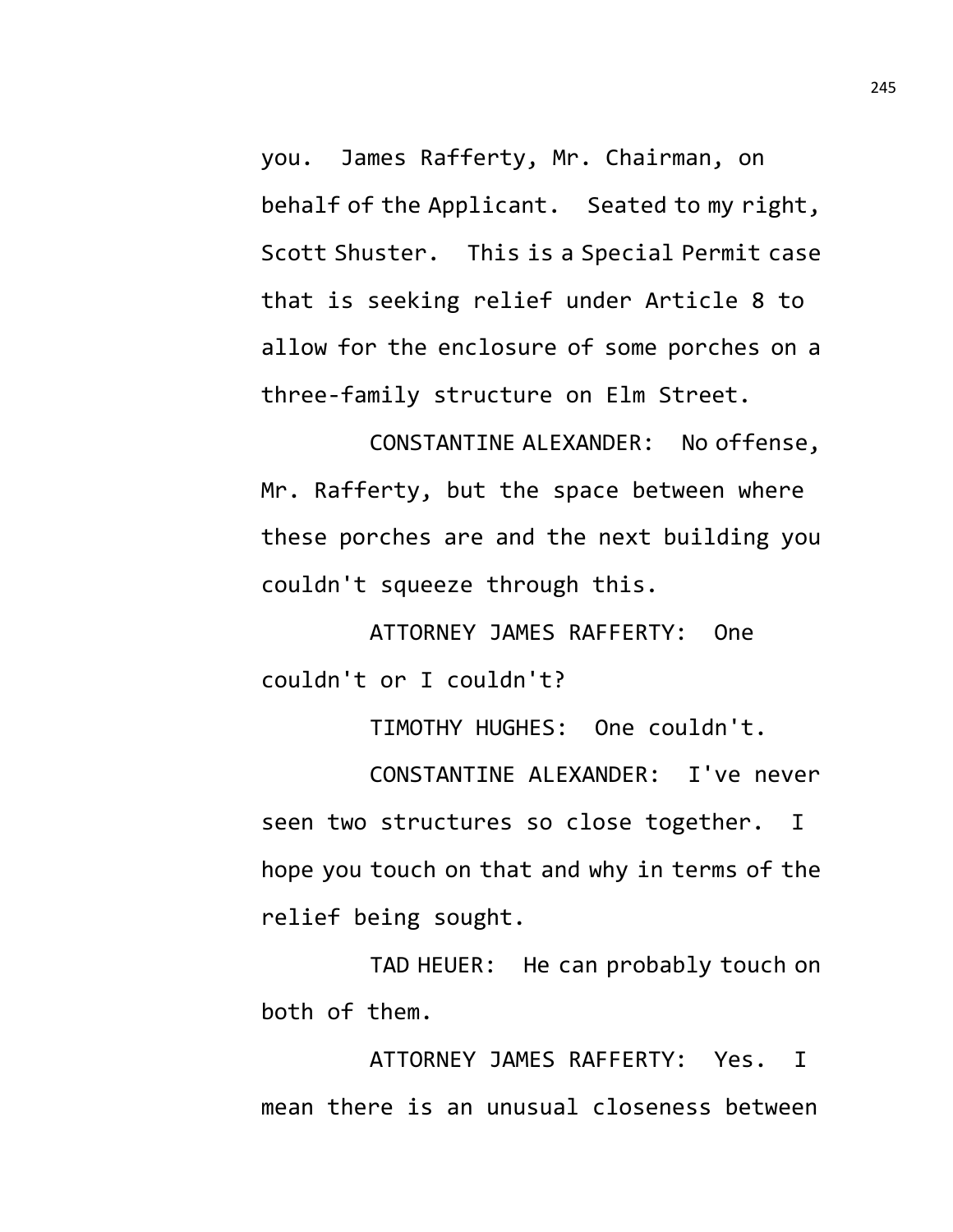the two. It's most affected at the second floor.

CONSTANTINE ALEXANDER: Yes.

ATTORNEY JAMES RAFFERTY: And not at the top floors. But that is the case.

It's interesting in talking with that abutter their concern was privacy. They actually see it as a benefit. So that open area where people are within a foot or two of their windows, the outdoor type activity will now -- it's impact in both of privacy and noise will be reduced by creating the enclosure. So the setback is unchanged by virtue of the footprint of the porch now. So I do think --

CONSTANTINE ALEXANDER: What use is going to be made of the enclosed decks?

SCOTT SHUSTER: Are you directing to me? Can I speak?

CONSTANTINE ALEXANDER: Whoever wants. Yes, sir. If he'll let you.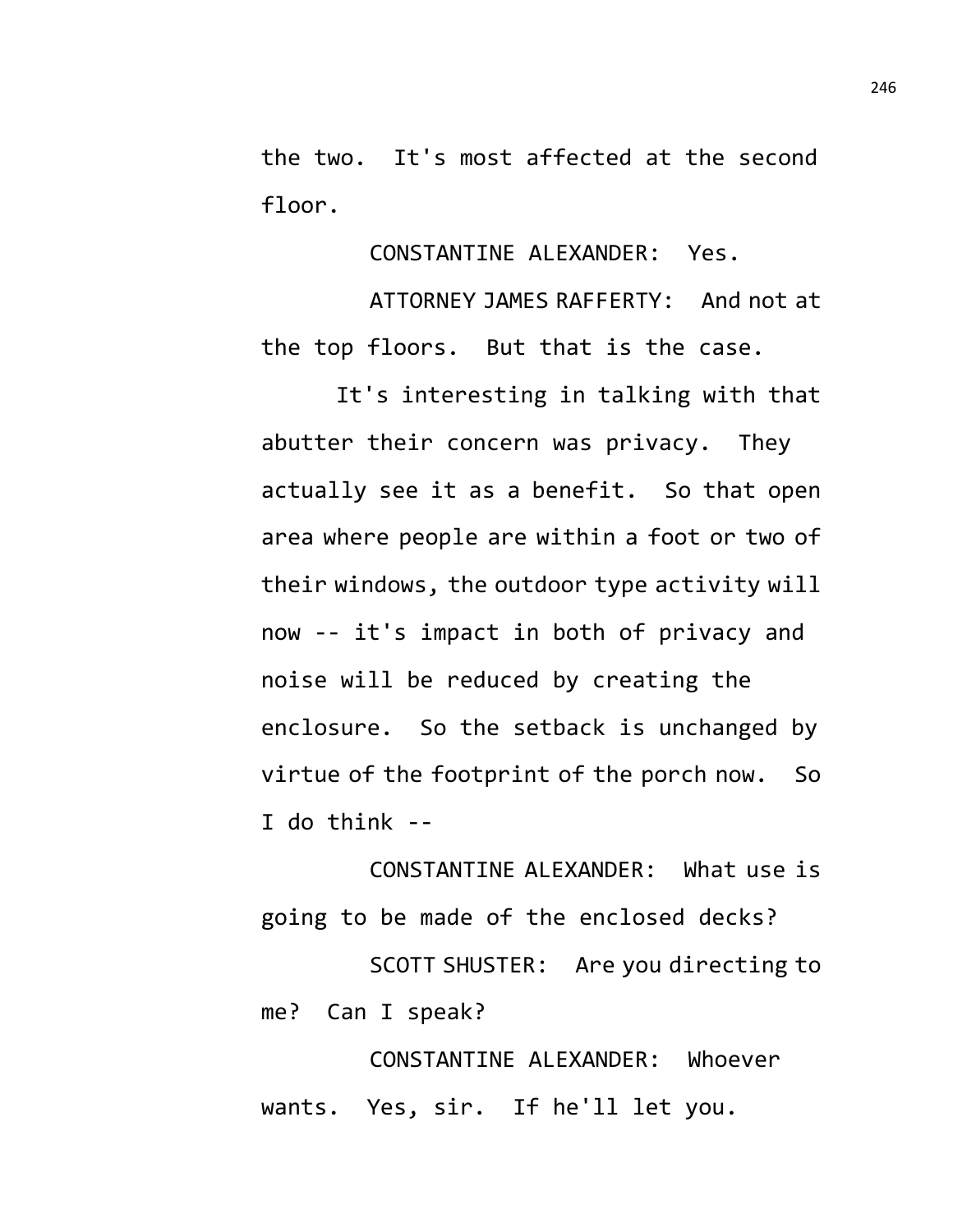SCOTT SHUSTER: Part of it is just going to be an extension of the bedroom.

CONSTANTINE ALEXANDER: The bedrooms are going to get bigger.

SCOTT SHUSTER: And there will be some closet space that you were talking about with respect to where it's really close to the abutter.

ATTORNEY JAMES RAFFERTY: The closest pinch point won't have windows or anything. It's going to be a closet.

CONSTANTINE ALEXANDER: That's my next question, there are no windows there?

ATTORNEY JAMES RAFFERTY: No, it's a closet. So that portion. It was, it was designed with an understanding of this relationship frankly. And we do have the abutters -- the people who live in that building have signed the petition that we submitted. So it's for that reason the GFA is already included within the calculation.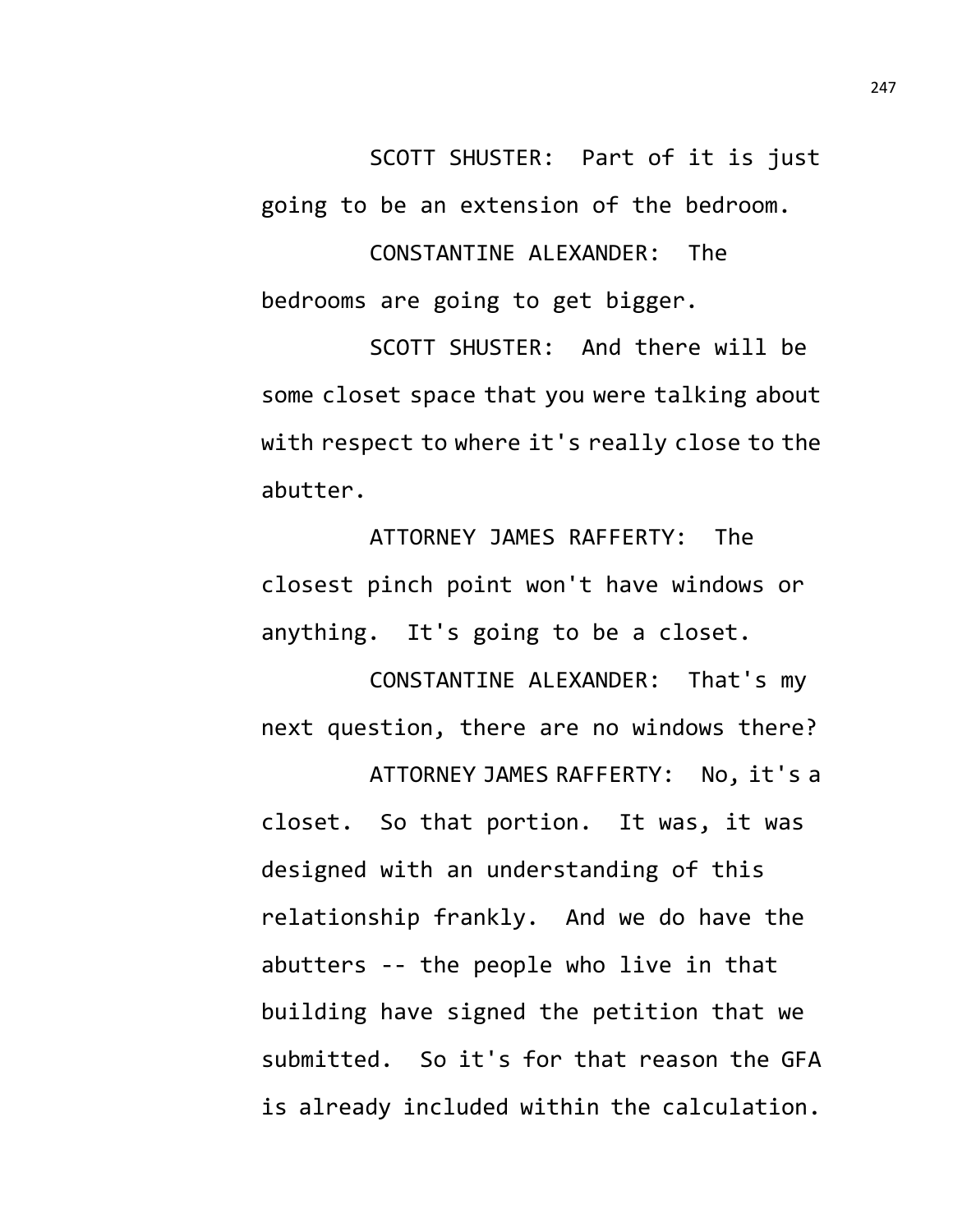And I think the closeness of the abutting structures actually a double edge sword. While it does create an unusually close relationship between the two structures, it does create a wall and a buffer between what could be an active outdoor porch. Certainly today we wouldn't permit or encourage building porches, talk about looming structures over structures.

TIMOTHY HUGHES: Massive and looming.

CONSTANTINE ALEXANDER: What about the safety issues? Is there safety improved by enclosing the decks or not?

SCOTT SHUSTER: Can I answer that? ATTORNEY JAMES RAFFERTY: He's been telling me about this for -- yes.

SCOTT SHUSTER: Well, the decks as they are now were built years ago and were built incorrectly. And we took down the one in the front and we would have taken the ones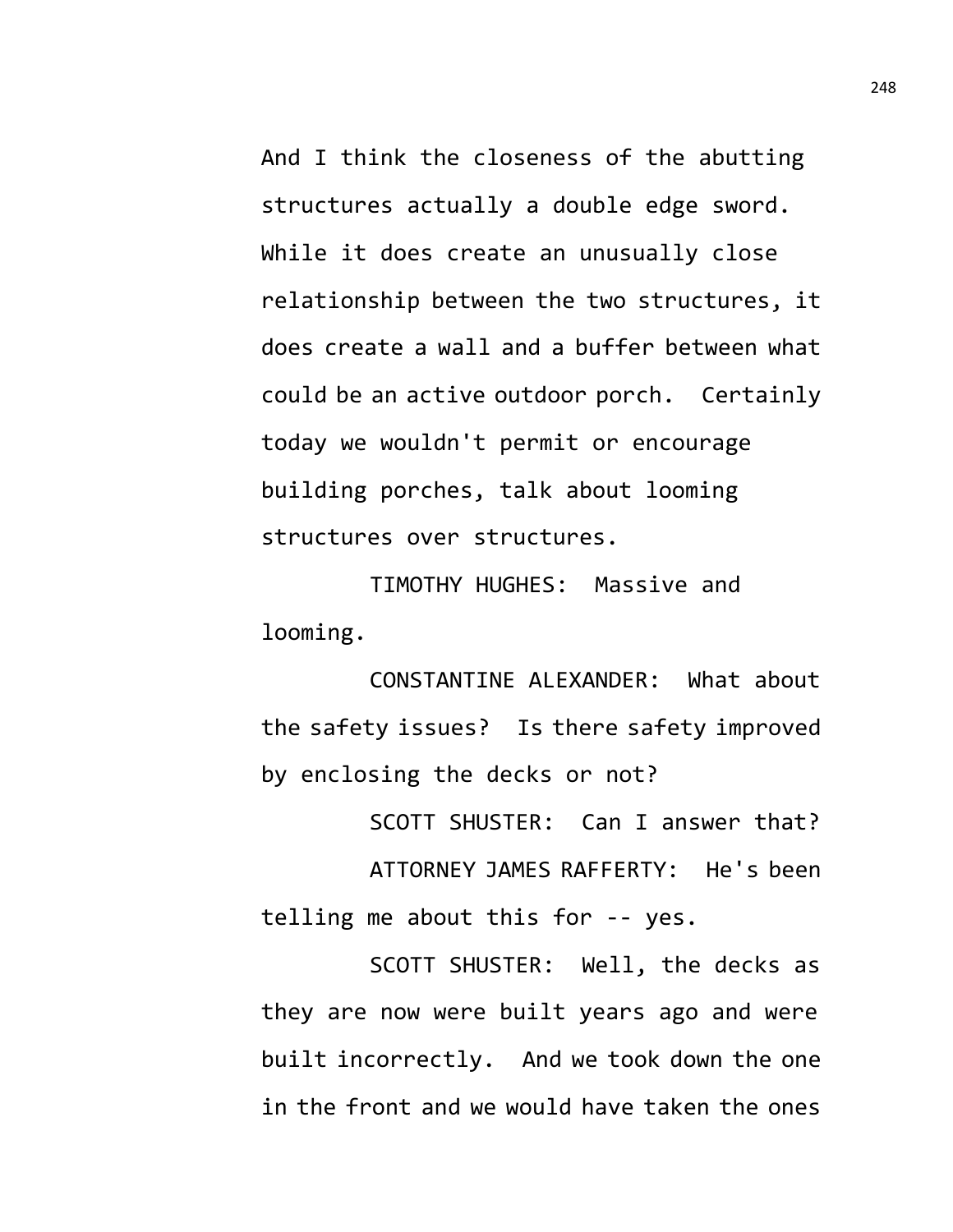down in the back regardless. So to answer your question to make it a lot more safe.

CONSTANTINE ALEXANDER: You can also just take the decks down period and just not add bedroom space.

SCOTT SHUSTER: We could do that.

CONSTANTINE ALEXANDER: That would certainly increase the space between the buildings. In terms of fire equipment, something getting back there if there's a fire.

TAD HEUER: I think 169-R is a lost cause if there's a fire.

ATTORNEY JAMES RAFFERTY: Well, right, but I mean, I think the --

CONSTANTINE ALEXANDER: I never had a safety question before in a Zoning case. This is unique.

SCOTT SHUSTER: The fire department has reviewed the plans.

ATTORNEY JAMES RAFFERTY: He did get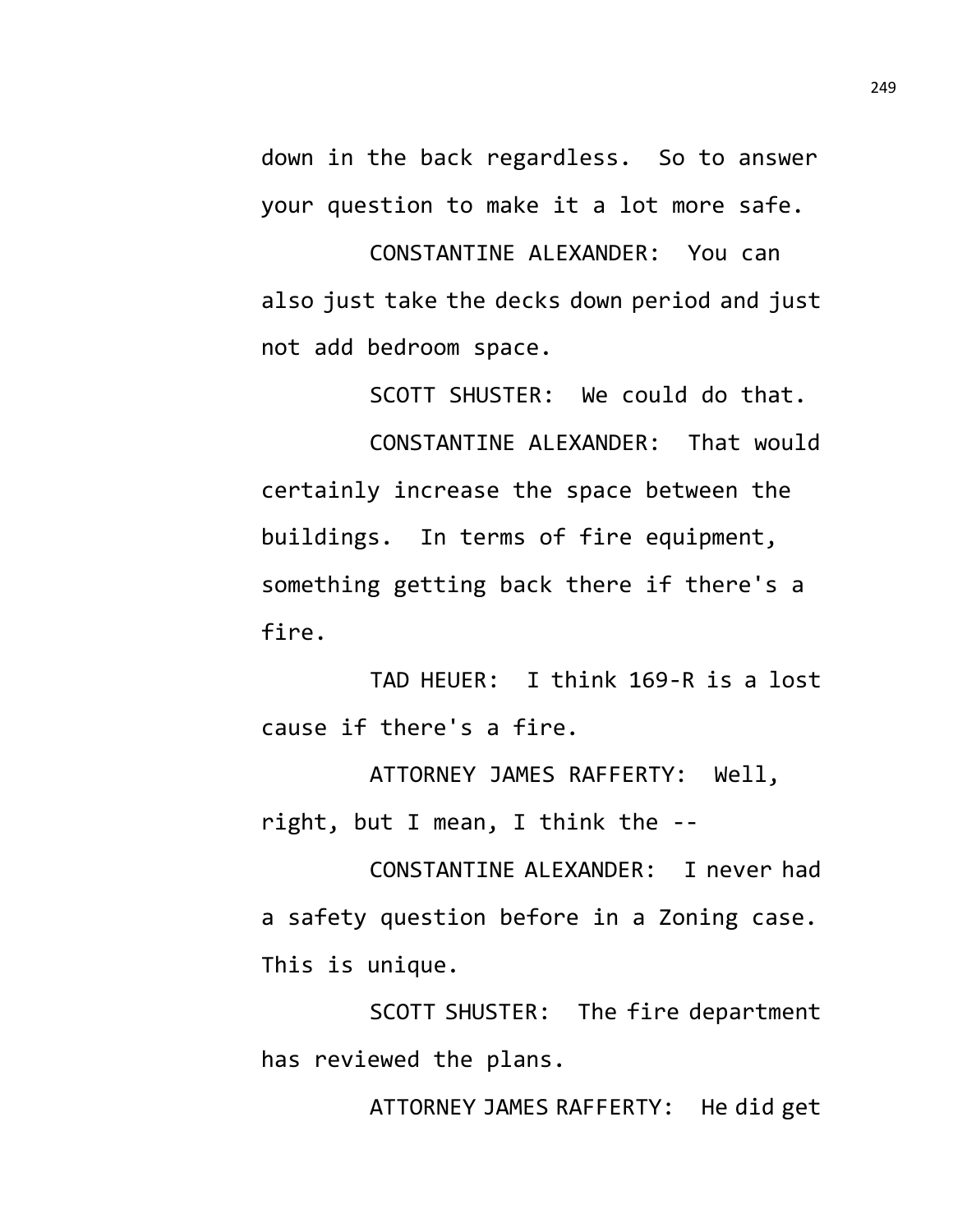the Building Permit based on that. I mean, that's house that's unusual. This house is rather traditional in its footprint. It's the other house that juts into it, and that geometry is quite awkward. I don't know how that was permitted or why that was allowed to occur.

CONSTANTINE ALEXANDER: There was no merger there that's why.

ATTORNEY JAMES RAFFERTY: I had so many great ideas I just came up with in the other room, I wish they come to me. I have to wait until April 12th.

CONSTANTINE ALEXANDER: The hour is late.

ATTORNEY JAMES RAFFERTY: Do you know what one of them is? There's no rear yard if we don't merge this and then we're going to have in-fill.

> CONSTANTINE ALEXANDER: Let's -- ATTORNEY JAMES RAFFERTY: All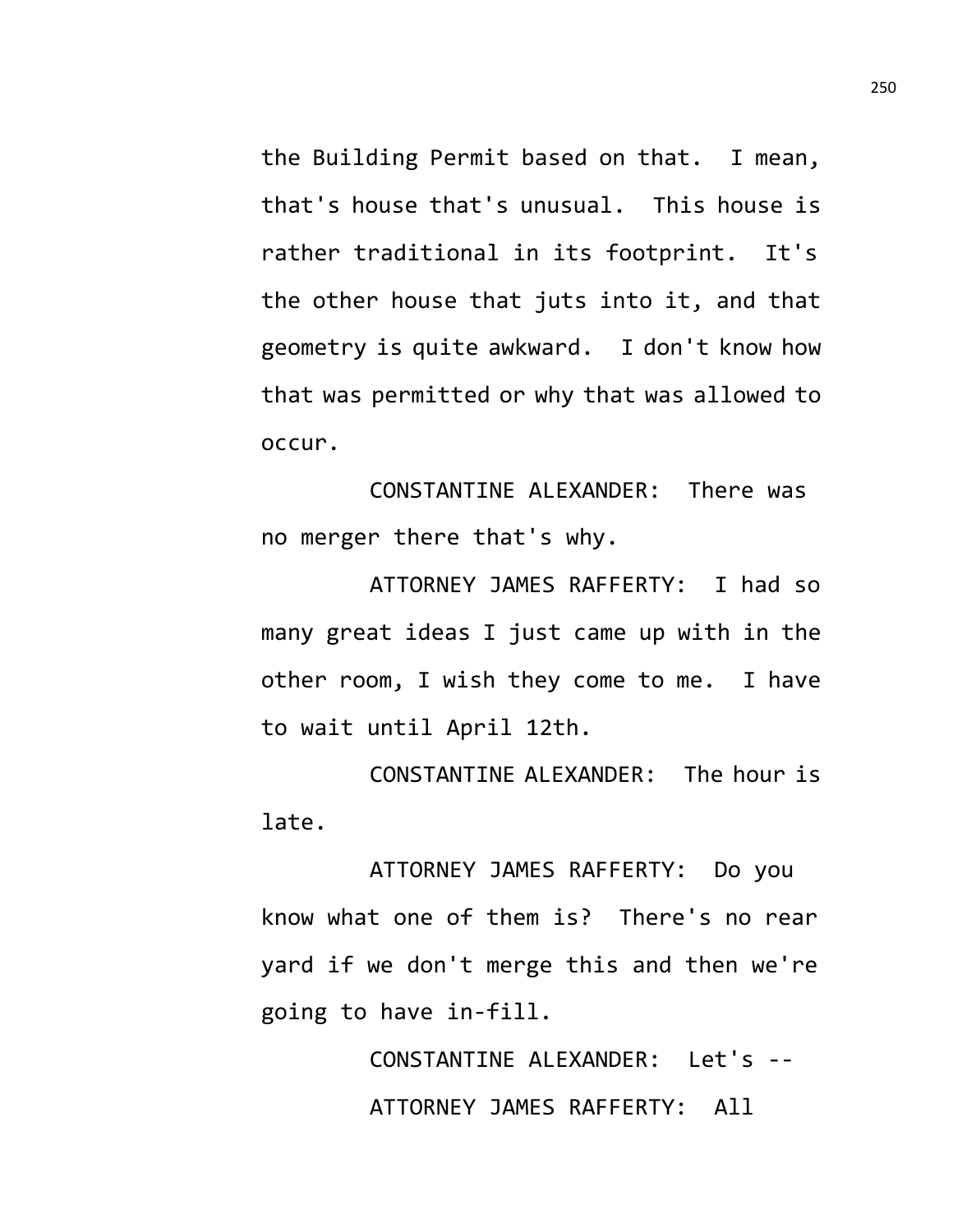right.

CONSTANTINE ALEXANDER: Any further comments?

ATTORNEY JAMES RAFFERTY: I hope we don't need to make any at this hour. It's a Special Permit. I'm hoping that it meets the Special Permit test of compatibility with surrounding uses and structures, and I think given the proximity of the abutting structure, it actually has a certain benefit to both structures, both the occupants of this home and the occupants of the abutting home.

CONSTANTINE ALEXANDER: Questions from members of the -- I'm sorry, you wanted to add?

ATTORNEY JAMES RAFFERTY: He wanted me to remind you that there's a petition from abutters and I said you will do that.

CONSTANTINE ALEXANDER: Questions from members of the Board?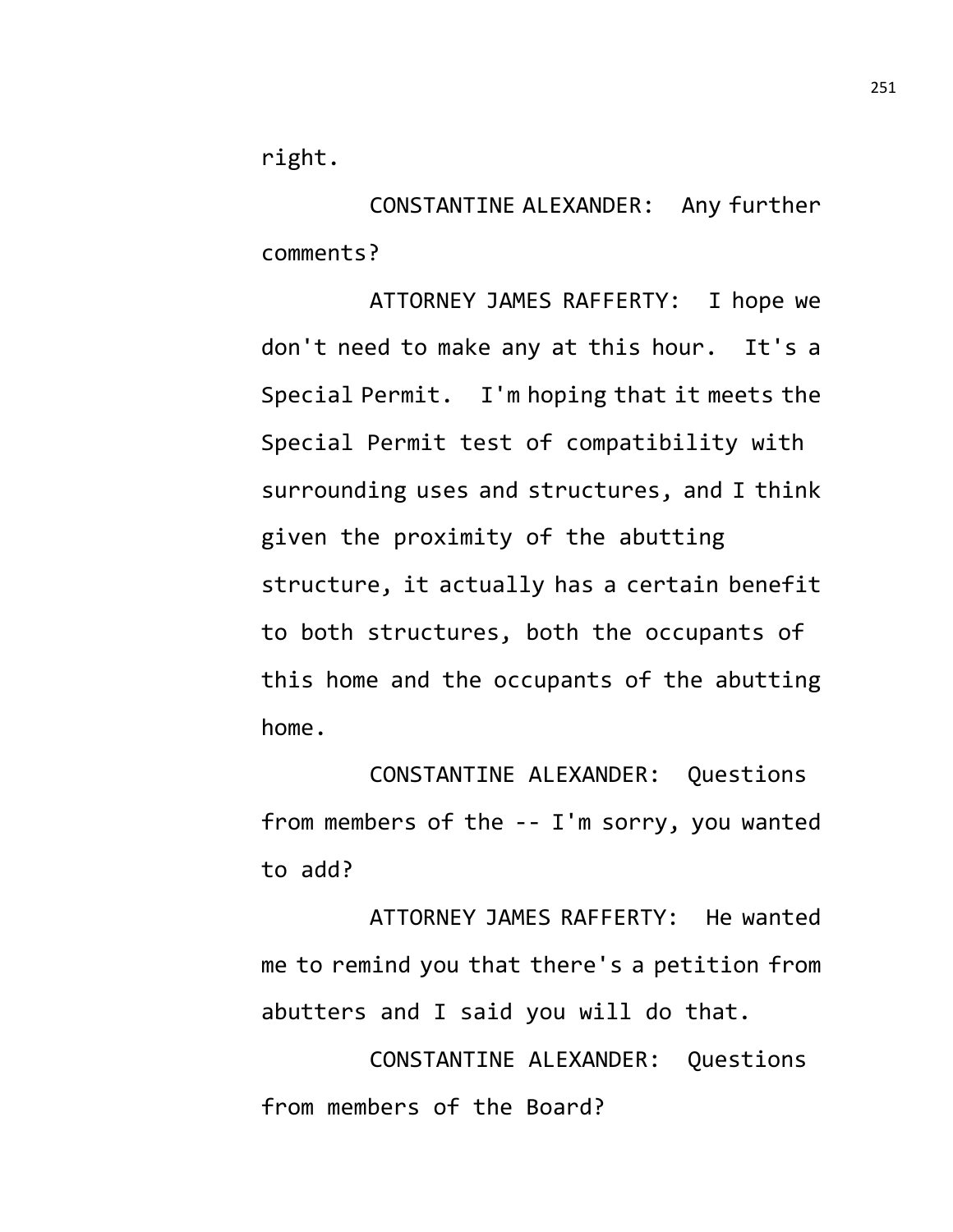SCOTT SHUSTER: Mr. Heuer is looking at windows what. Can you tell you about windows?

ATTORNEY JAMES RAFFERTY: Are we changing any windows?

TAD HEUER: They don't have it on the plan is the issue. Is there a separate plan in there? A smaller plan?

ATTORNEY JAMES RAFFERTY: Existing or proposed?

TAD HEUER: Existing we have. Proposed, we don't except on a smaller plan and here I belief it is.

SCOTT SHUSTER: There should be windows here in the back here.

TAD HEUER: Where?

CONSTANTINE ALEXANDER: Frankly, I thought there were windows. There's no windows in the notch is what Mr. Rafferty said. But there are windows in the back. TAD HEUER: No.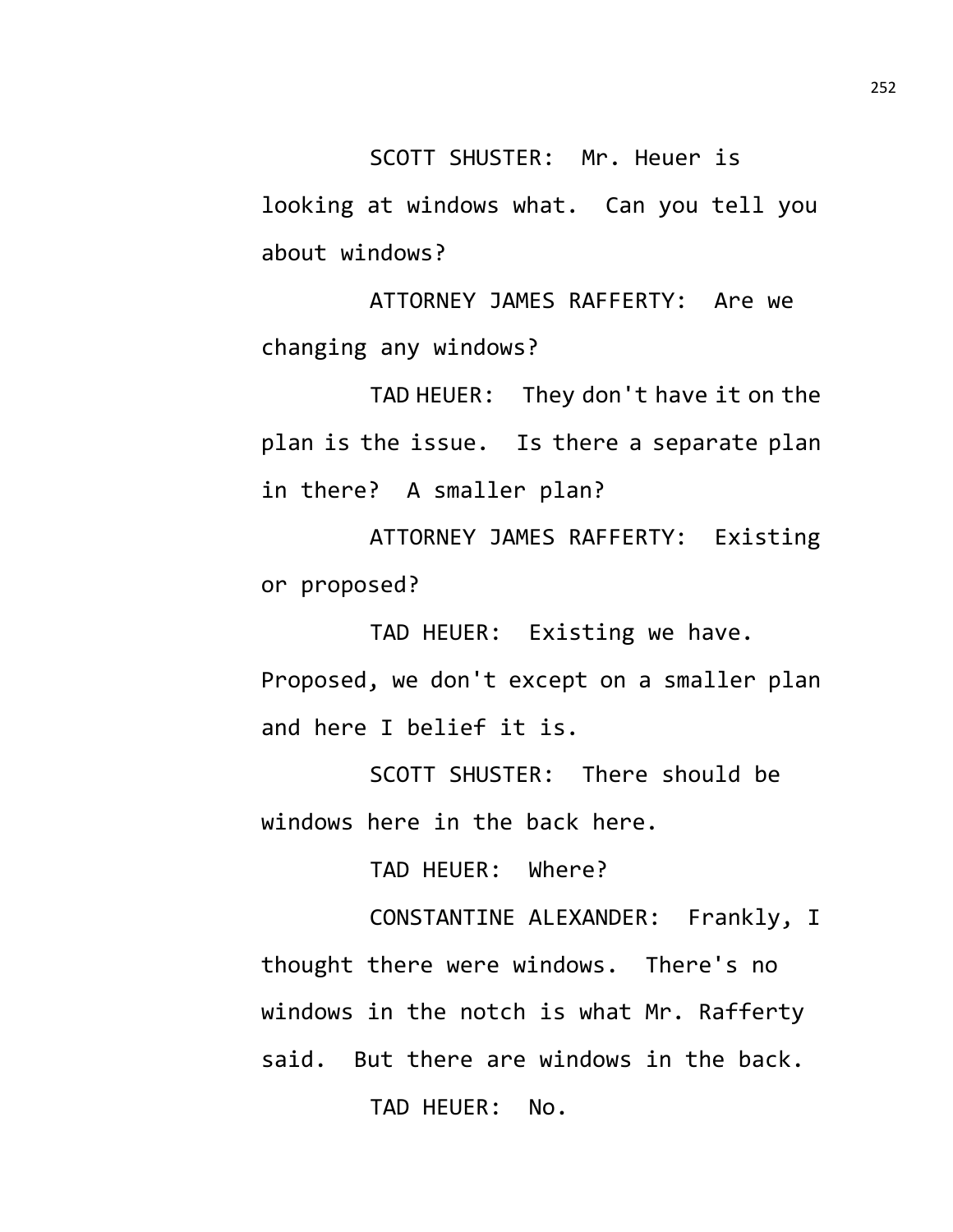ATTORNEY JAMES RAFFERTY: Do you have that elevation?

TAD HEUER: I have that; is that correct?

TIMOTHY HUGHES: A blank wall? If it's less than three feet from the property line, it would have to be a blank wall without a state building code exemption.

ATTORNEY JAMES RAFFERTY: That's correct.

I don't think the whole thing is three feet. It's actually deep.

TAD HEUER: It's only at the pinch. The rest of it runs back.

TIMOTHY HUGHES: So you have it in some places and not in others?

TAD HEUER: The lot dog legs to the right.

They've got 40 feet off the rear. They just don't have any feet off the side house. So straight back they're at 40.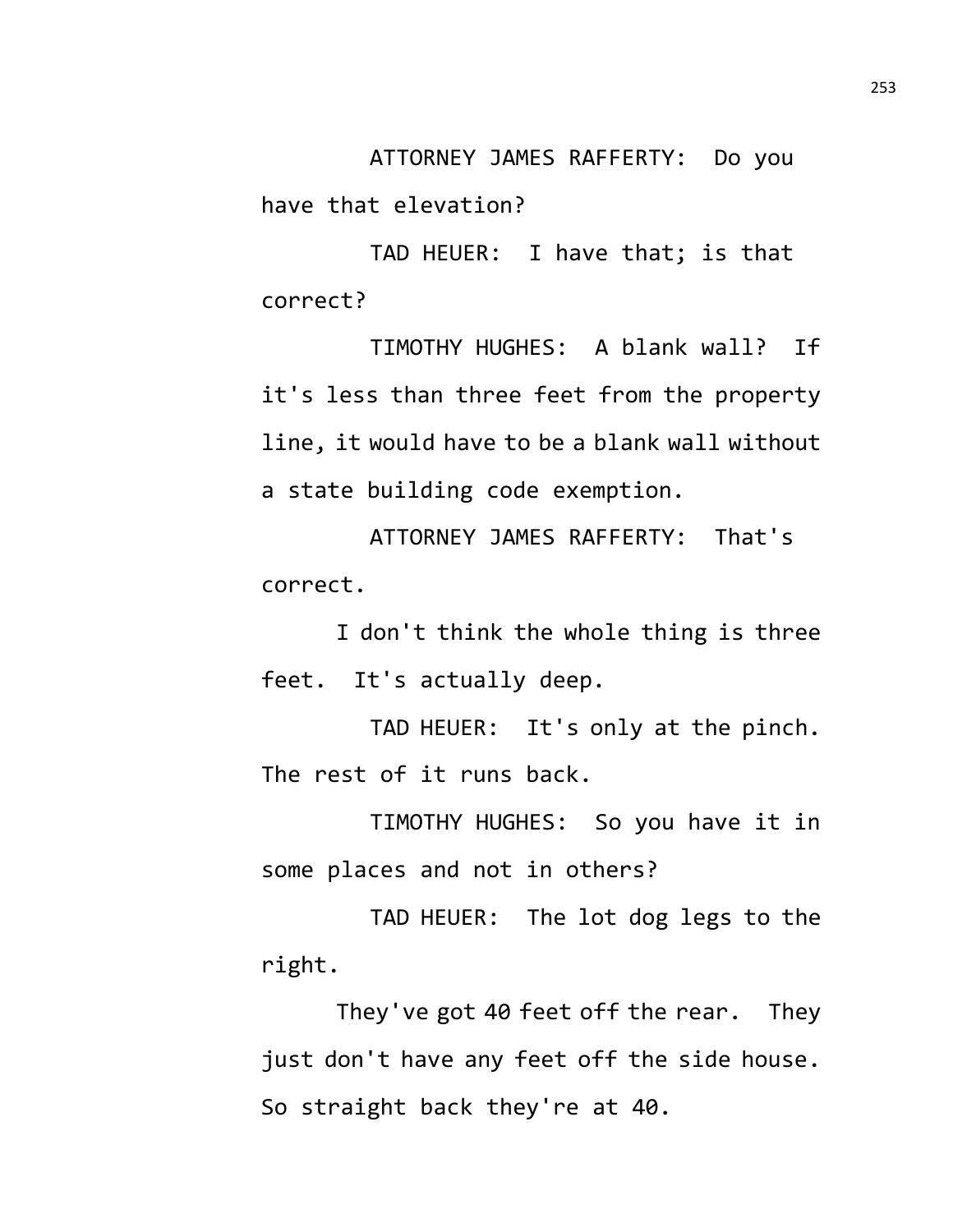ATTORNEY JAMES RAFFERTY: Right.

So we didn't apply for Special Permit. The windows would be as of right. But I do concede that the elevation is --

TAD HEUER: Is that the elevation that's being proposed?

ATTORNEY JAMES RAFFERTY: That's what's in the file, but I'm being told that's not an accurate.

TAD HEUER: I was going to ask if that was accurate or not because I was going to have questions whether that was inaccurate probably.

SCOTT SHUSTER: Well, I think there's an inaccuracy.

ATTORNEY JAMES RAFFERTY: It's anticipated that those bedrooms, which is what that wall is, would contain double windows?

> SCOTT SHUSTER: Correct. TAD HEUER: So there'd be one for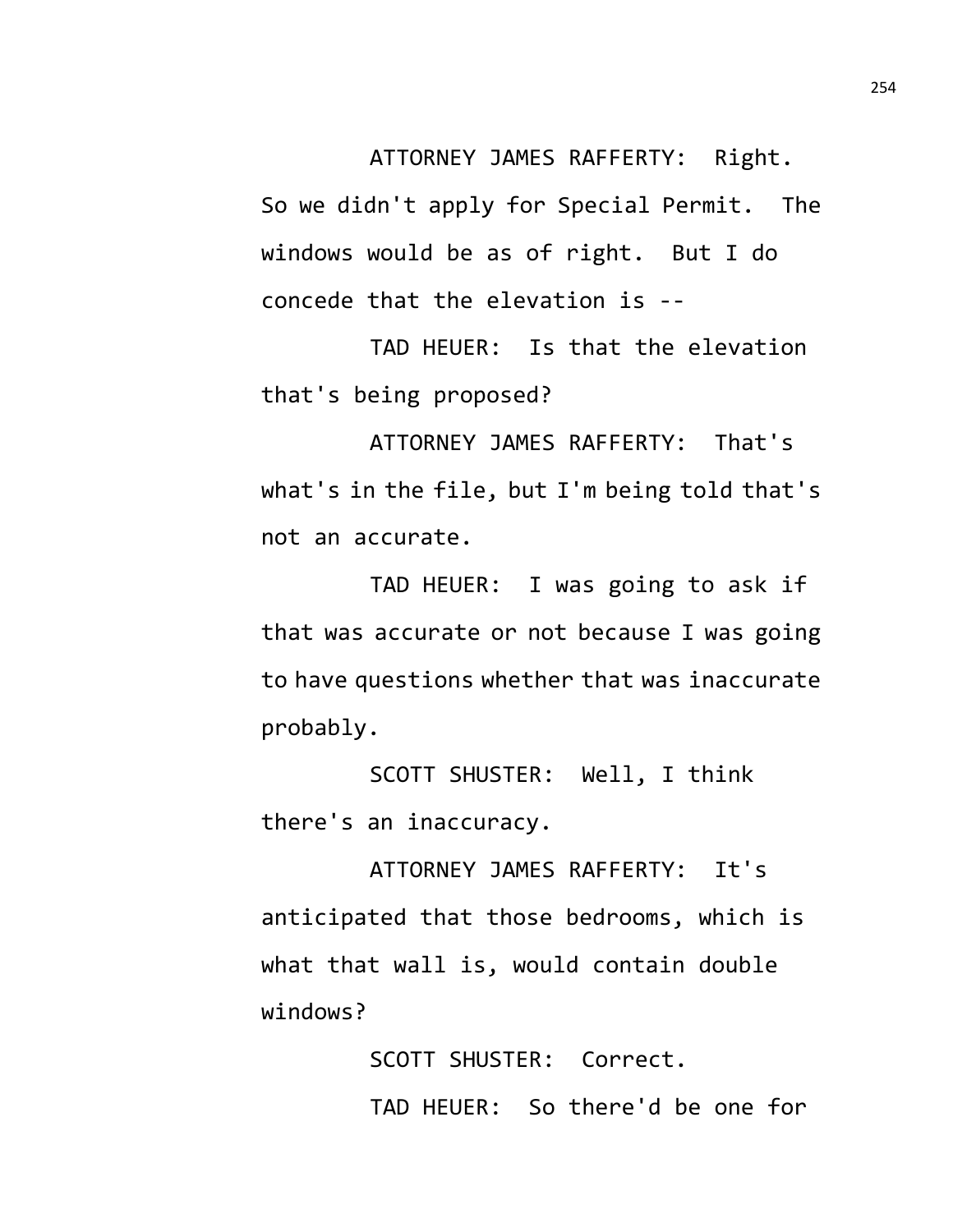each of the bedrooms; one, one, one?

SCOTT SHUSTER: Sets of doubles.

ATTORNEY JAMES RAFFERTY: Two, two, two. This would be side-by-side double hung windows.

SCOTT SHUSTER: And where this says new windows is actually closed. This is not going to be there.

TAD HEUER: So the windows in the bedroom would be on the rear. There would be two in the rear?

ATTORNEY JAMES RAFFERTY: Facing the 40-foot setback.

TAD HEUER: And one toward the front of the building?

SCOTT SHUSTER: No, there'd be none here.

> TAD HEUER: None on the left side? SCOTT SHUSTER: Right. TAD HEUER: He means correct. SCOTT SHUSTER: Correct.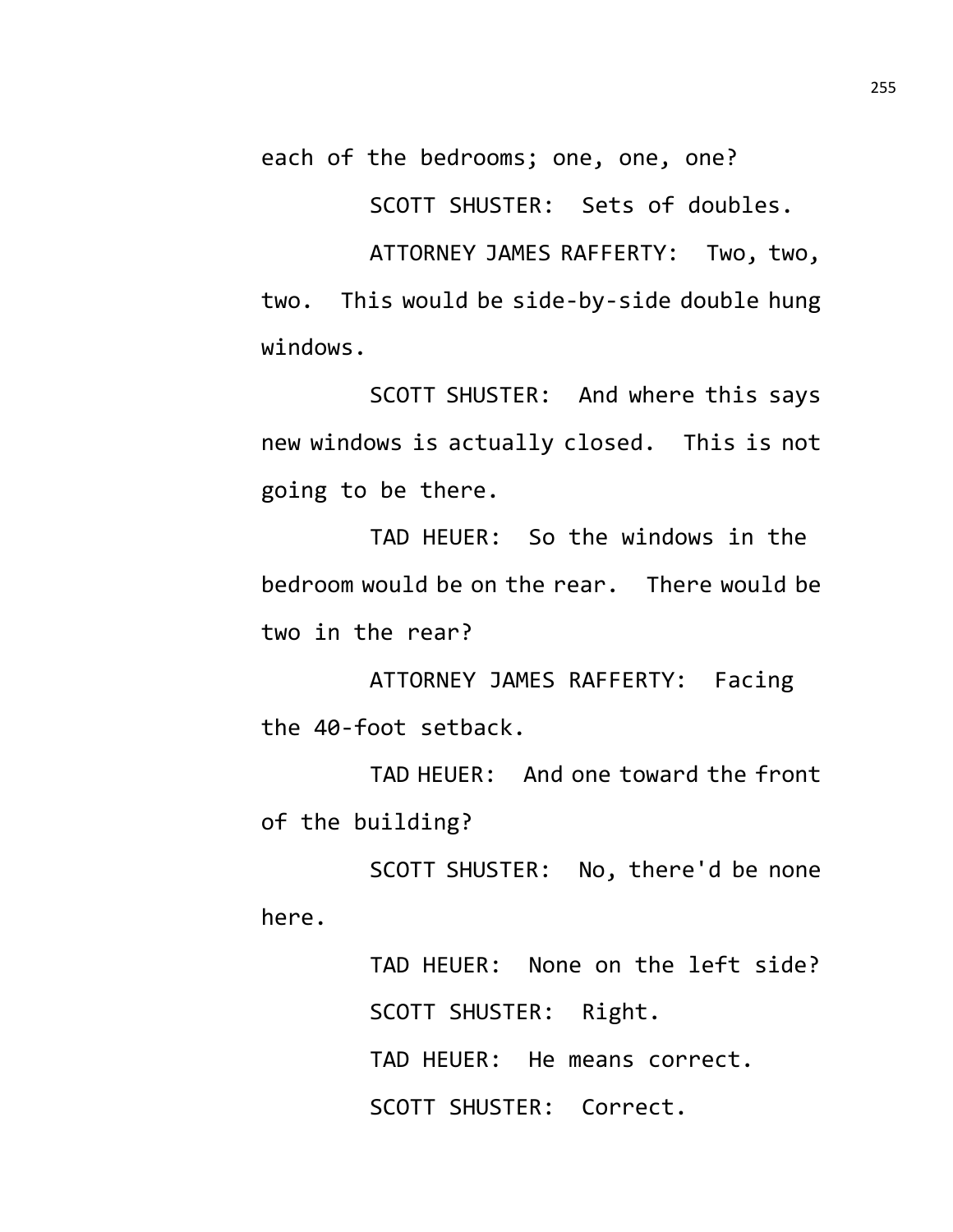TAD HEUER: Don't want to get into right and left.

SCOTT SHUSTER: No, I don't.

TAD HEUER: So there will be windows, and your abutter on that left side, that's just another three-family, that's right?

SCOTT SHUSTER: Correct.

TAD HEUER: So I mean I guess my thought would be it would make sense to put your windows in the rear and not into a wall that's three feet away.

SCOTT SHUSTER: And that in fact is the case. I apologize for that.

TAD HEUER: Okay. So we don't care about the windows that are on your left side because that's not before us because we're not in-filling anything. Correct?

ATTORNEY JAMES RAFFERTY: They're all existing. The only new windows are the in air.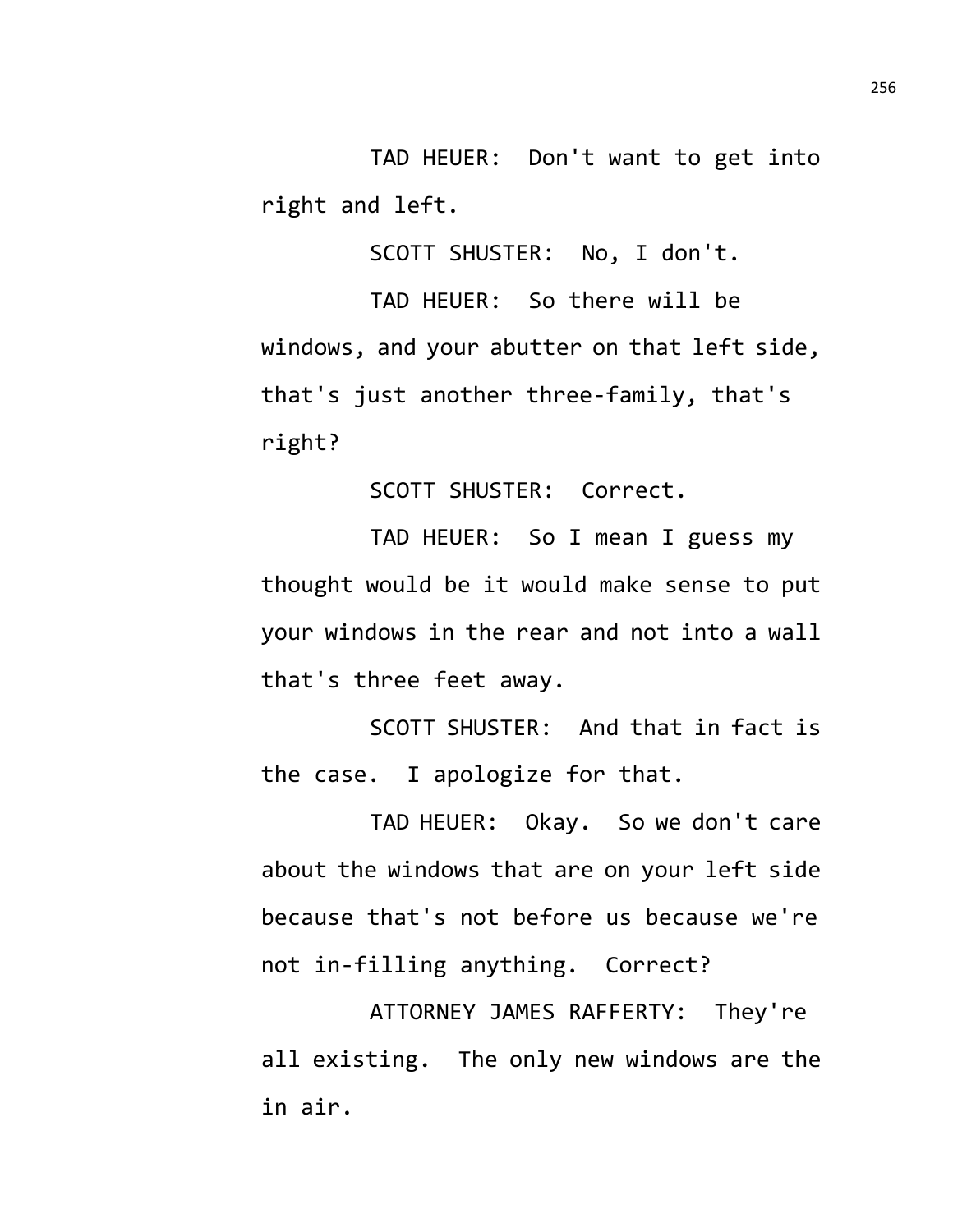CONSTANTINE ALEXANDER: The enclosed.

ATTORNEY JAMES RAFFERTY: Right. But they're not currently depicted in the elevation.

TAD HEUER: Right. And I guess we suggest since we're giving a Special Permit to enclose a porch, even though the windows might nominally be, I would want to see the windows there --

CONSTANTINE ALEXANDER: So would I.

TAD HEUER: -- before because that's the curtain wall that is being enclosed.

ATTORNEY JAMES RAFFERTY: Could we do like we did in the earlier case and draw the windows?

TAD HEUER: I'm fine with that.

CONSTANTINE ALEXANDER: Yes, absolutely. Yes, I don't want to continue this case.

ATTORNEY JAMES RAFFERTY: Can he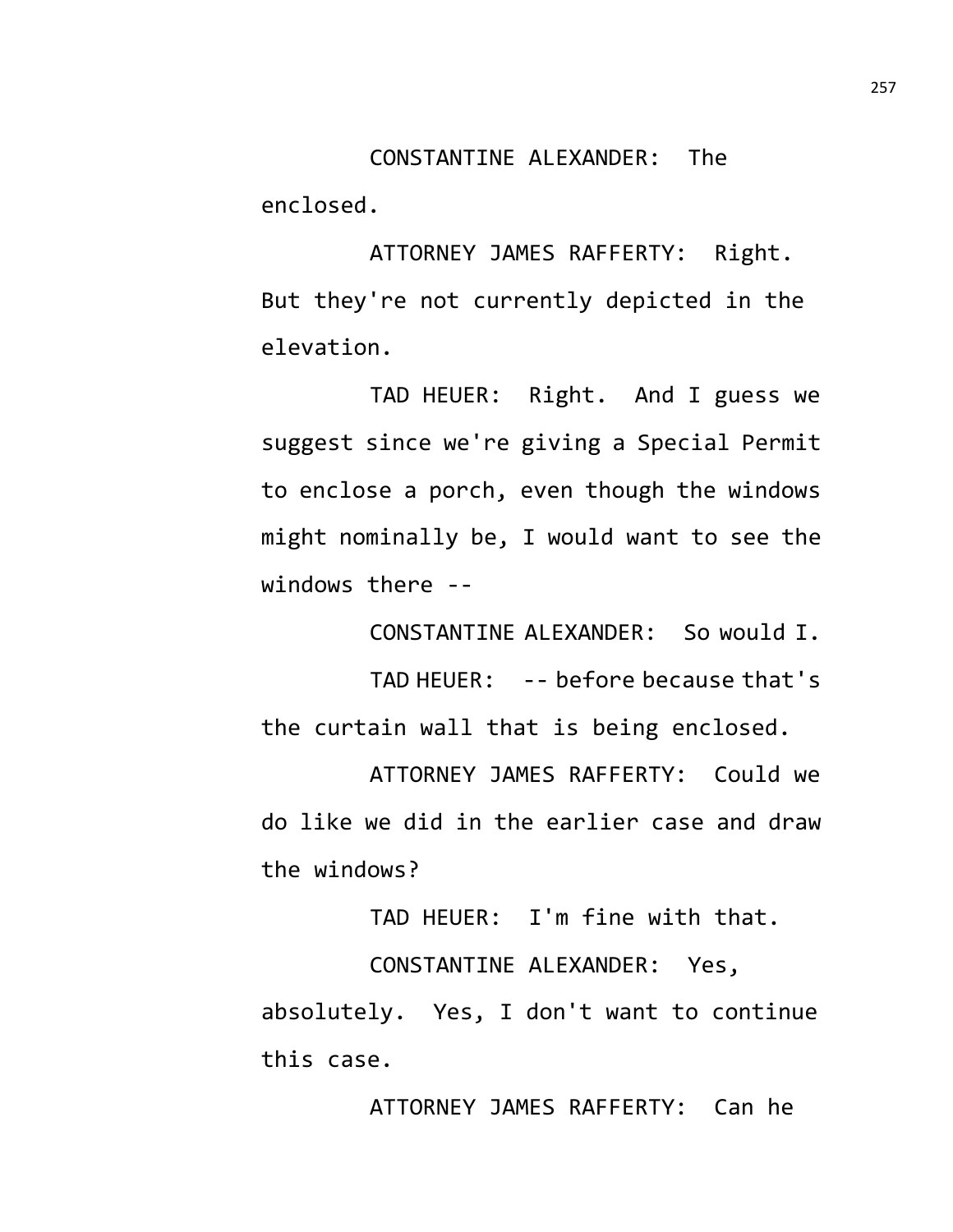draw them while a motion's being drafted?

CONSTANTINE ALEXANDER: I don't want to do a free hand. I'd like to see a little scale on those windows.

ATTORNEY JAMES RAFFERTY: You're going to draw some windows, right?

CONSTANTINE ALEXANDER: Do you need to draft the windows?

ATTORNEY JAMES RAFFERTY: Thanks for the suggestion, but no. We can take Columbia Street while he goes off and draws windows.

TAD HEUER: Do it on both the elevation and then indicate on the floor plan where they'll be.

SLATER ANDERSON: The plan in the file.

ATTORNEY JAMES RAFFERTY: I would suggest what to do is take these windows and approximate them and double them up here so you can trace them up there.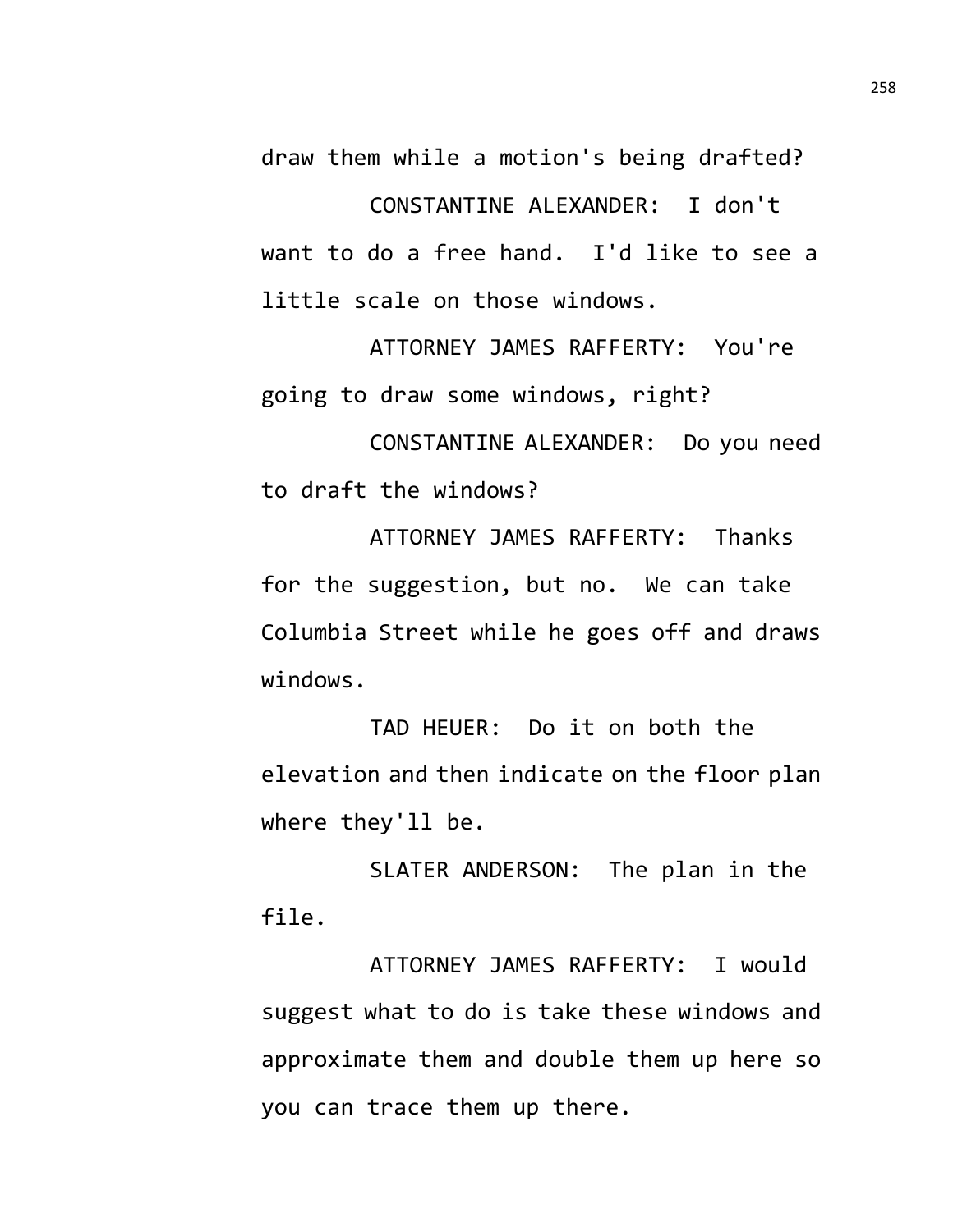SCOTT SHUSTER: Thank you. (Case Recessed.)

(11:15 p.m.)

(Sitting Members: Constantine Alexander, Timothy Hughes, Tad Heuer, Slater Anderson, Douglas Myers.)

CONSTANTINE ALEXANDER: The Chair will call case No. 10218, 140 Columbia Street.

Is there anyone here wishing to be heard on this matter?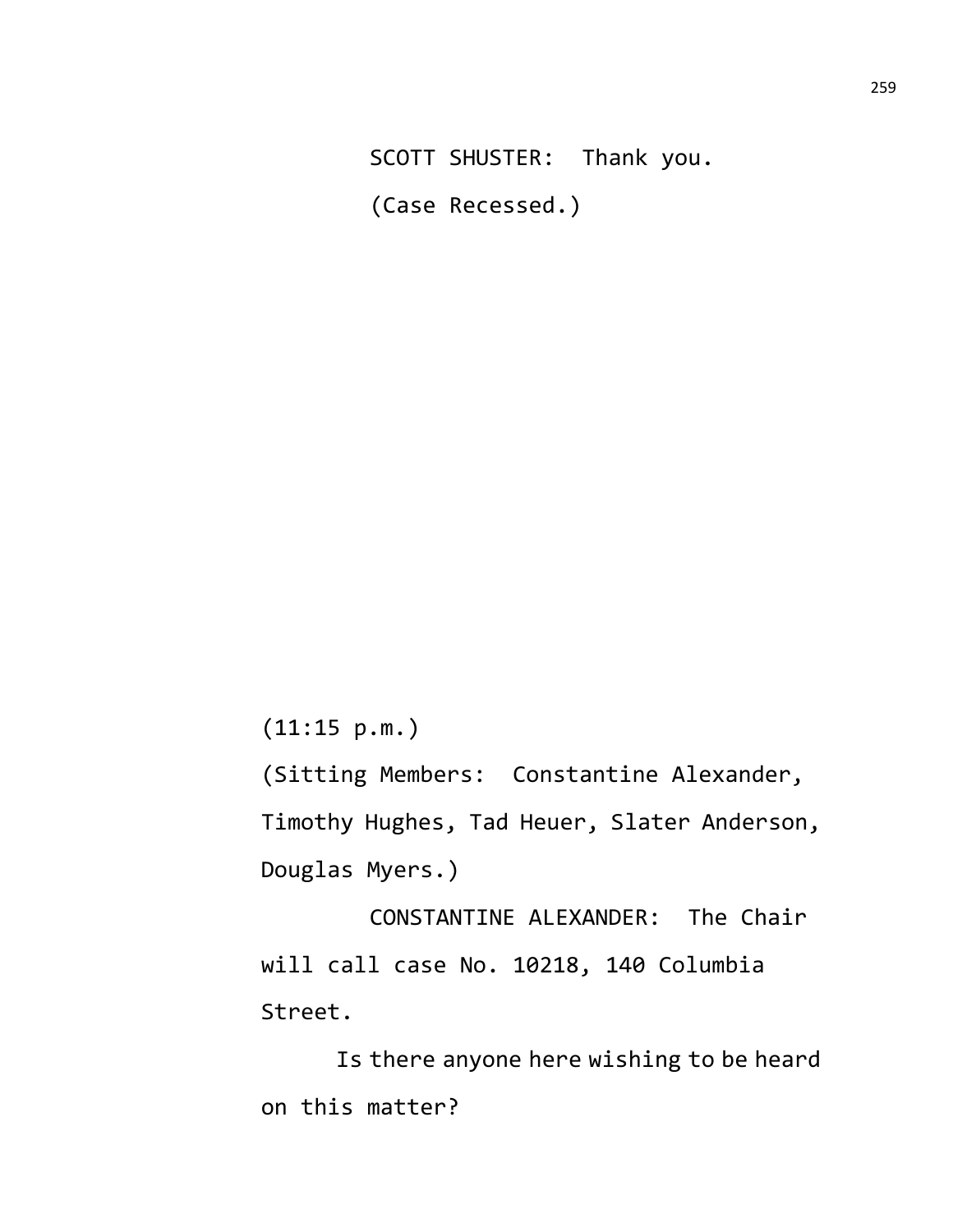ATTORNEY JAMES RAFFERTY: Good evening, Mr. Chairman. James Rafferty on behalf of the Applicant, 140 Columbia, LLC. Seated to my right is Christopher Koskores, K-o-s-k-o-r-e-s. He's a principal of the ownership entities. And to the far right is Alex Goncalves.

ALEX GONCALVES:

 $G - 0 - n - c - a - 1 - v - e - s$ .

ATTORNEY JAMES RAFFERTY: And then the project architect.

TUAN NGUYEN: Tuan, T-u-a-n first name. Last name is Nguyen, N-g-u-y-e-n.

ATTORNEY JAMES RAFFERTY: Thank you. Mr. Chairman, this is an application to make renovations to a two-family house that exists today on Elm Street -- Columbia Street. Here's a photograph of the house. Elm Street was the previous case.

The proposal has a couple of parks to it. It really involves creating some living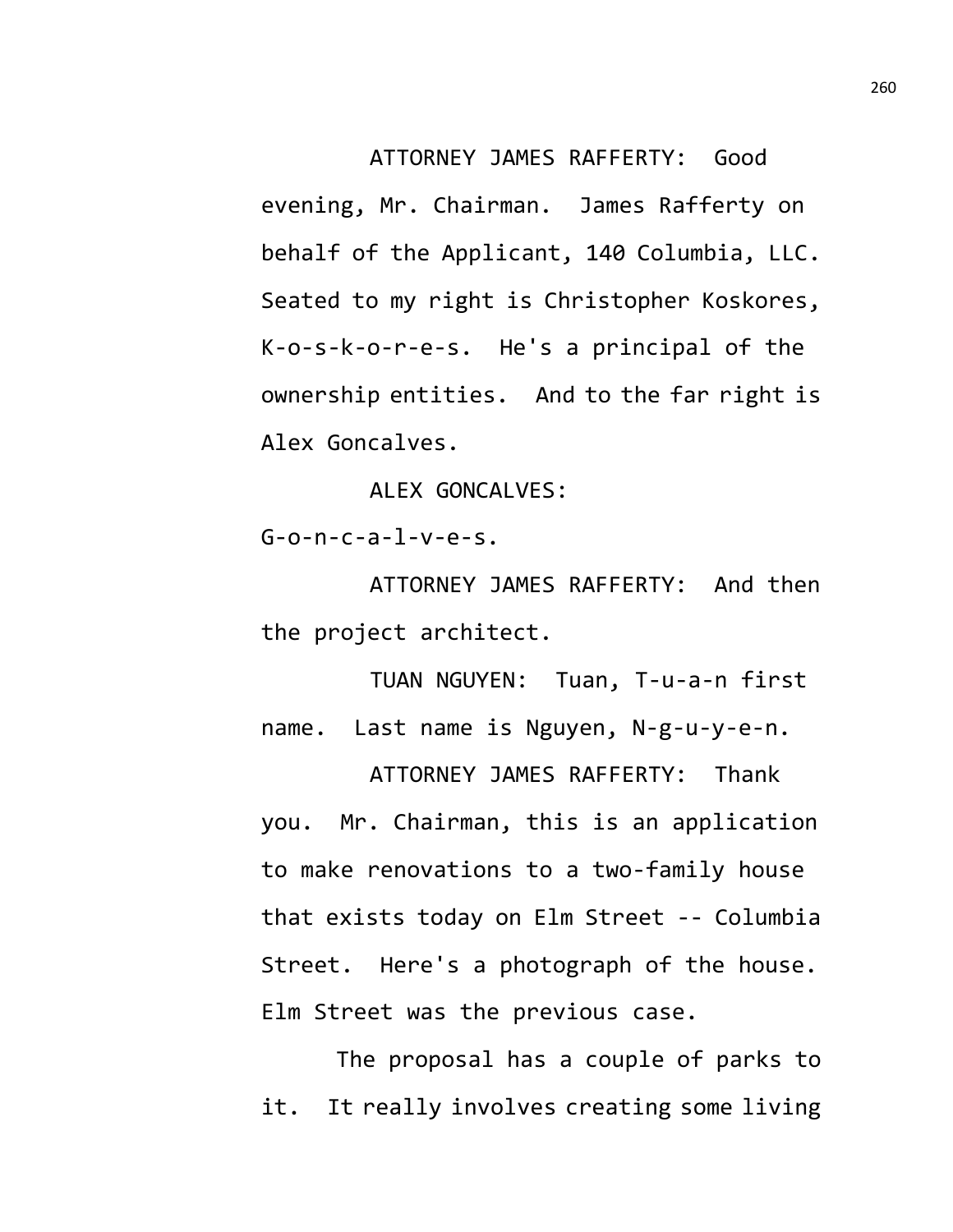space on the third floor. And because the house is undersized for its current lot, a couple of the elements in the application actually can occur as of right. But the first and most obvious one is the dormer, proposed dormer on the conforming side of the house on the right side. That right side elevation. That dormer is no longer than 15 feet and it's occurring on the third floor. And as you can see, it's built in accordance with the dormer guideline and it does not result in a non-conformity because it still remains below the FAR. The whole project, all three additions are below the FAR.

The second dormer on the other side of the house does not qualify as an as-of-right dormer because the limitation is that the cumulative length of the dormers need to be 15 feet. So in this case this becomes the as-of-right dormer. The dormer on the other side of the house is narrow and modest. And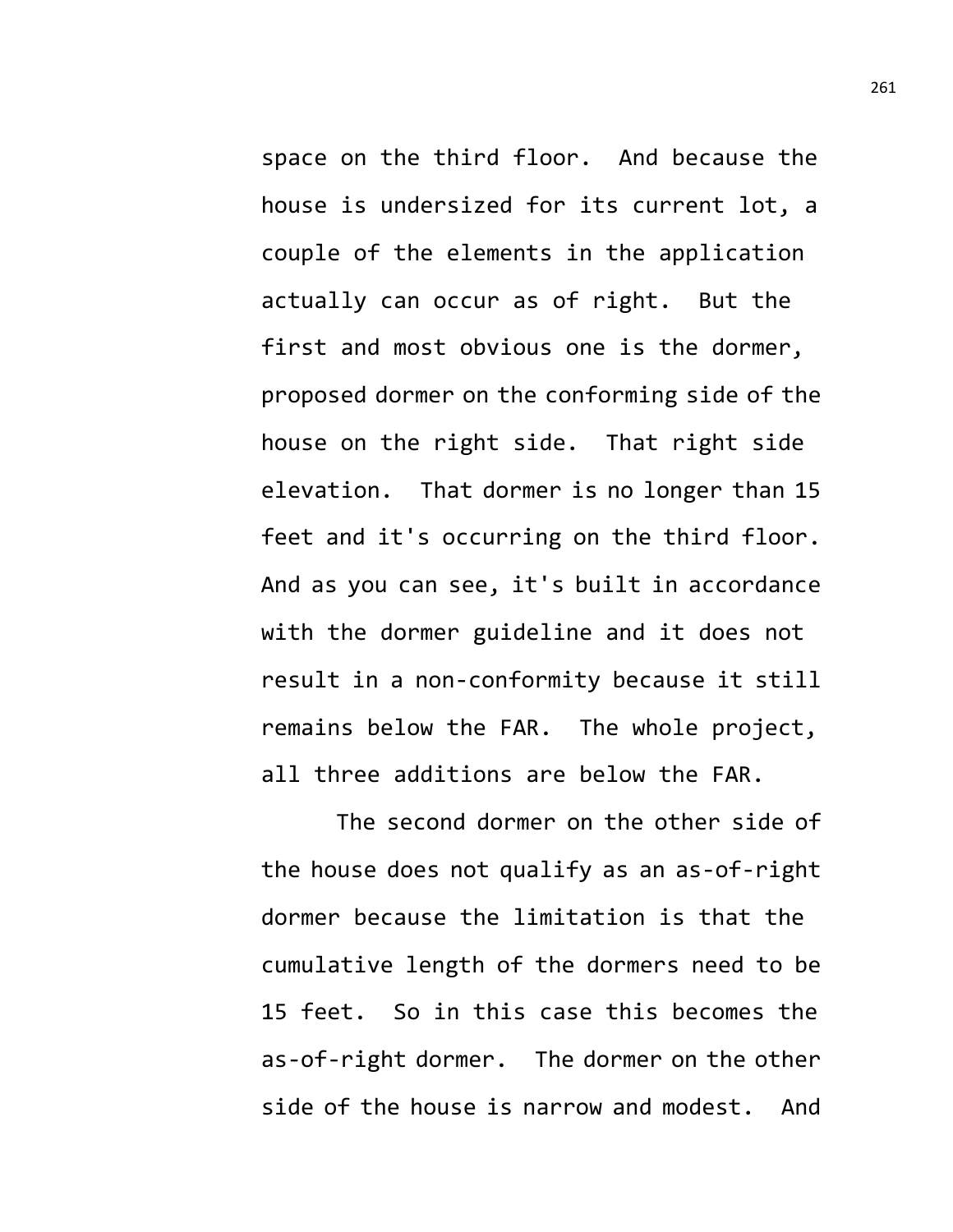if you look at the floor plan, is only in place to create a compliant staircase into the third floor.

So it is -- it is not a dormer that is into an occupied room. That glass is only providing light into the stairwell, but that's a stairwell dormer and not a dormer into a room.

CONSTANTINE ALEXANDER: And you need the dormer again for head room?

ATTORNEY JAMES RAFFERTY: For the head. To bring the head space up into the house.

And then the third component is a bit of an in-fill. And it's this component that frankly is not a conforming addition. I just want to just share with the Board why that is the case. The current rear setback on the property, as you see in this, is it's 17 and a half feet. And there is -- there is room where this -- where this room could go in this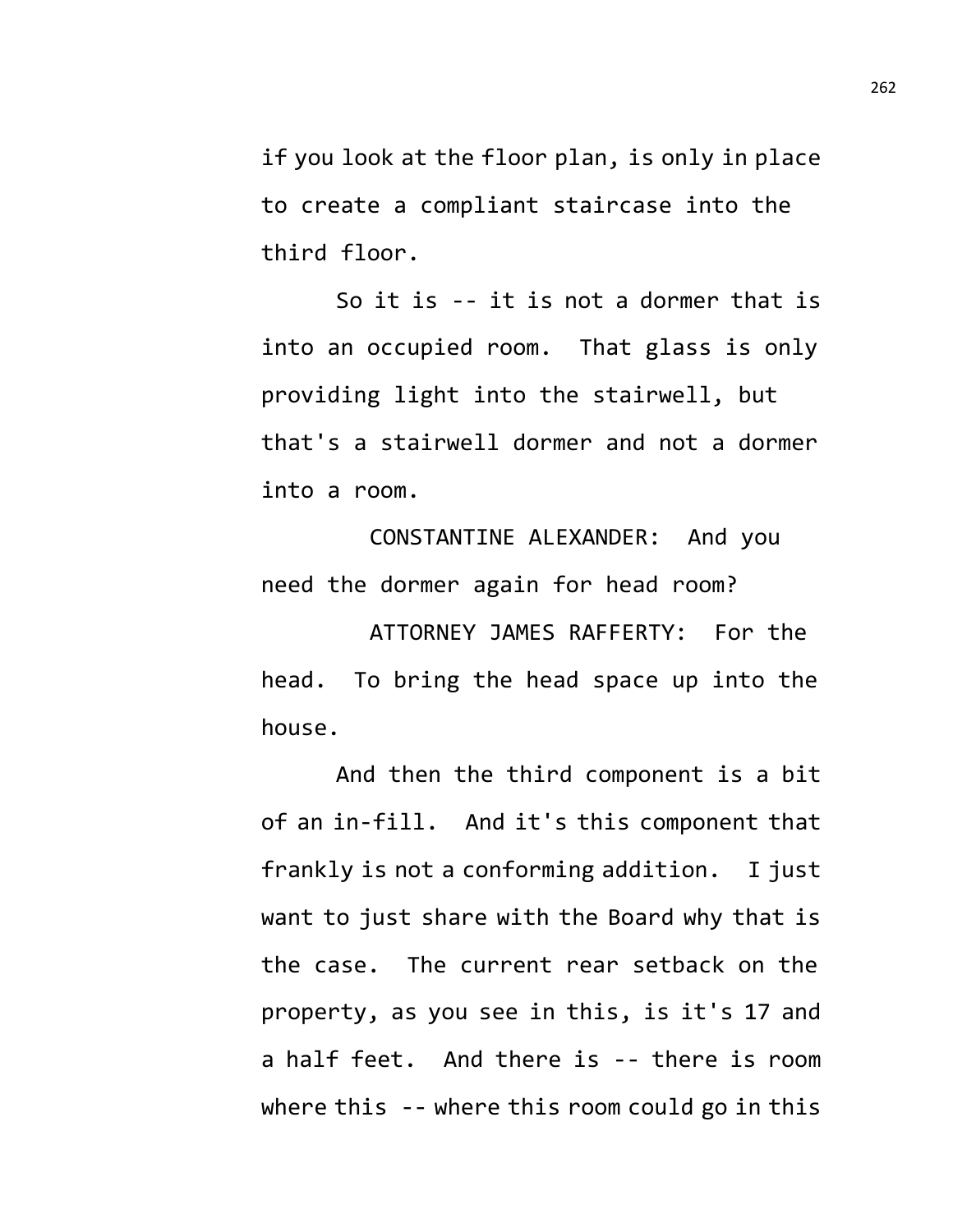direction and be made conforming. And it would be taking two and a half feet off in this direction. But the setback on this side is generous enough that it could be captured. But the plane of the house both in terms of the existing side and the rear are established. So the relief on that area is to allow for a setback relief for two and a half feet.

We did look at -- you could, as I said, you had to be honest. There is an ability to construct that addition conforming that it then just changes the geometry of the room. So it would be slightly less rectangular and more square so they'd have to pick up the square feet over here. And the preference was to take advantage to have a single rear elevation.

This is kind of an unusual looking rear facade today. It's going to be far more symmetrical when they are done. It has this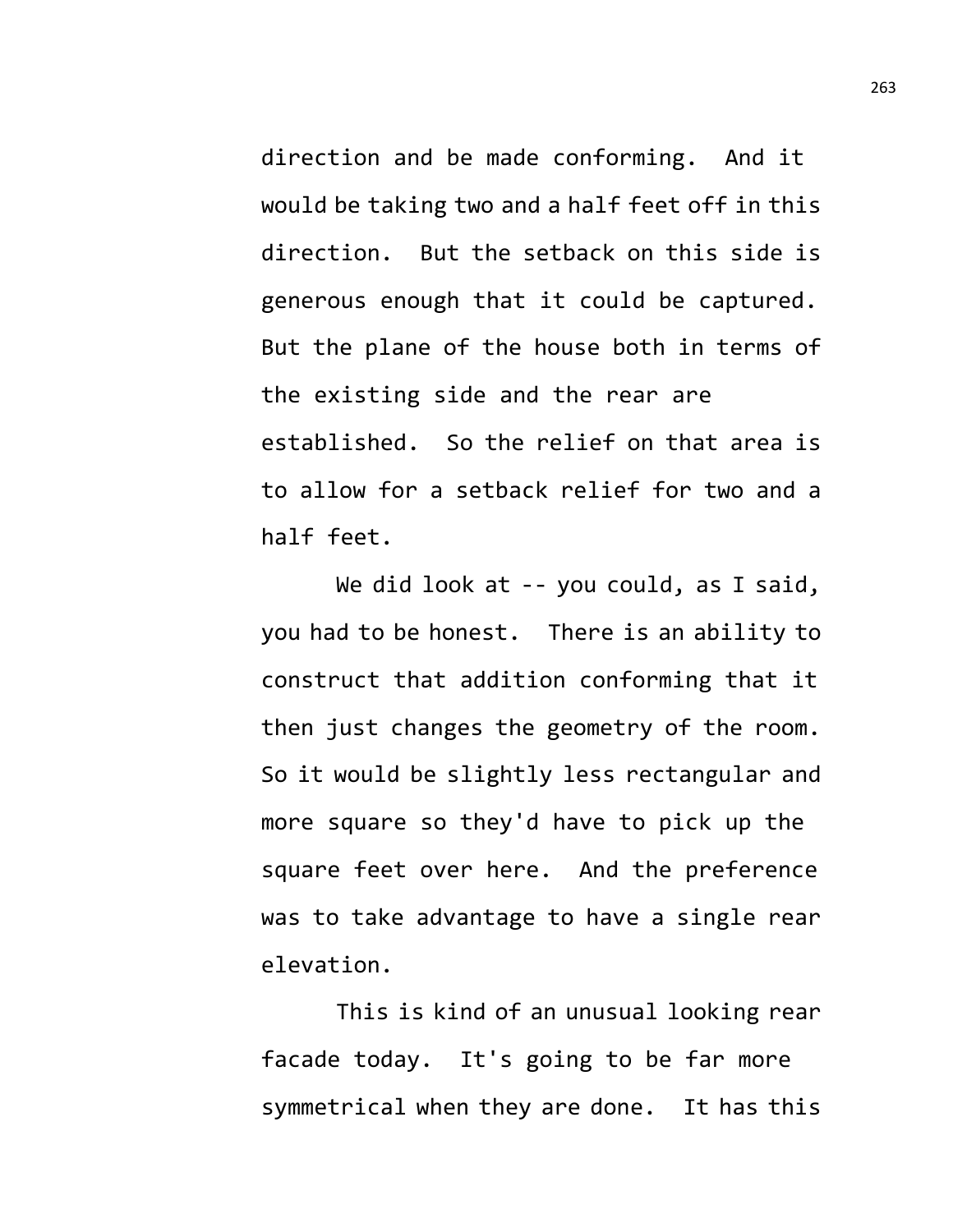gabled roof on it now. If you saw the photos, the one-story piece of the day. If you look at the existing rear elevation, it's a little on the funky side, and you'll see that they're bringing some order to that.

This is the rear elevation now. So this one-story piece loses the gable on the back which takes a mass away from the closest edge from where the property is closest. But this, this portion right here, which is new, does go two and a half feet into the setback and thus requires a Variance.

TAD HEUER: What mass does it take away?

ATTORNEY JAMES RAFFERTY: This gable.

TAD HEUER: It takes away the gable part?

ATTORNEY JAMES RAFFERTY: The gable part, right.

CONSTANTINE ALEXANDER: Is that a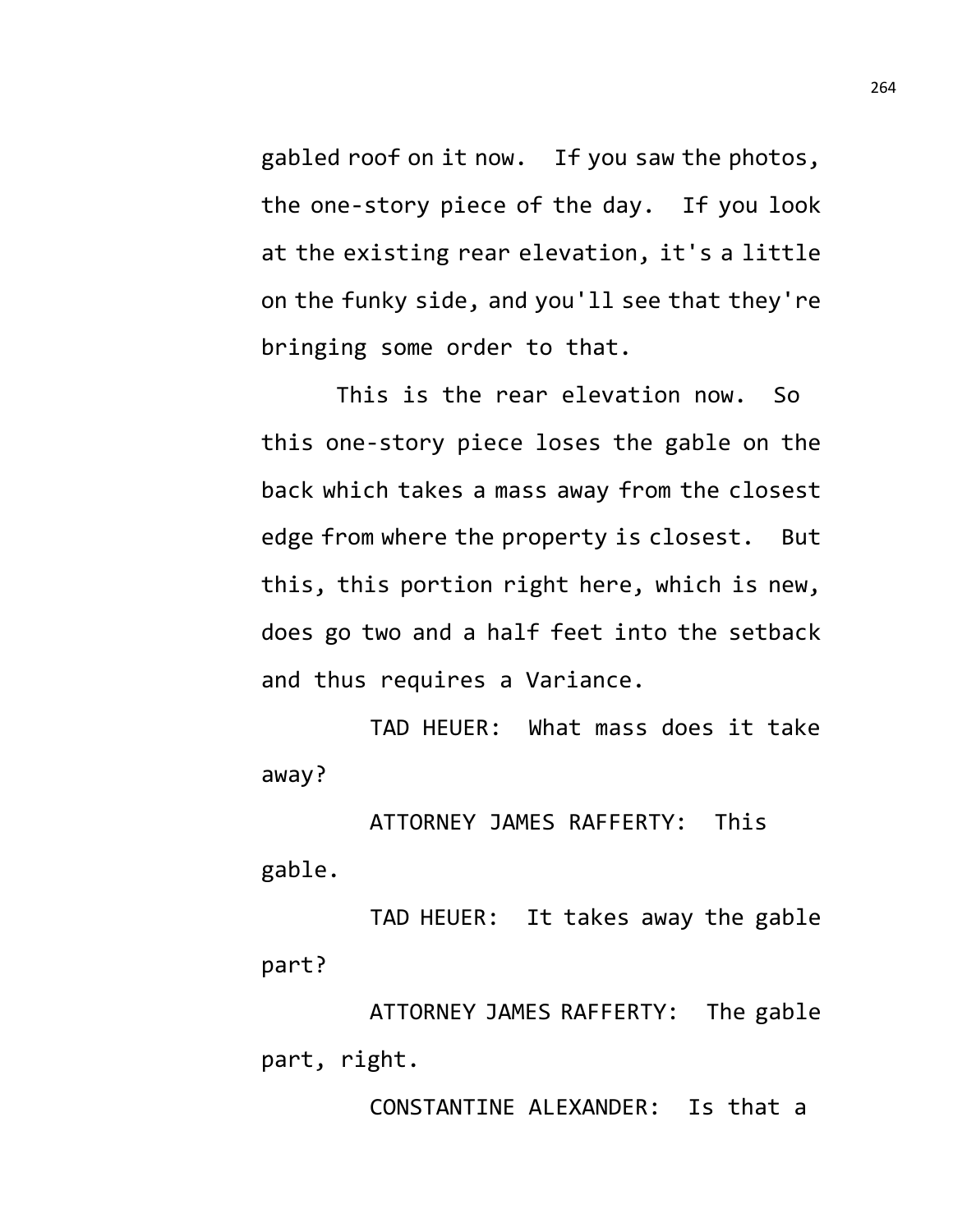deck over the -- over there?

ATTORNEY JAMES RAFFERTY: Yes. But the deck portion we pulled back. The deck portion was within the setback. And it's not included in the GFA.

CONSTANTINE ALEXANDER: Right.

TAD HEUER: And then you're raising the roof?

ATTORNEY JAMES RAFFERTY: Oh, yes, that's what we hadn't mentioned.

CONSTANTINE ALEXANDER: That's what you advertised.

ATTORNEY JAMES RAFFERTY: Yes, right. Part of the dormer construction is the roof comes up --

CHRISTOPHER KOSKORES: Three feet, what? 31 point --

CONSTANTINE ALEXANDER: 31.75 feet. ATTORNEY JAMES RAFFERTY: It looks like it's a three-foot increase in the height of the roof.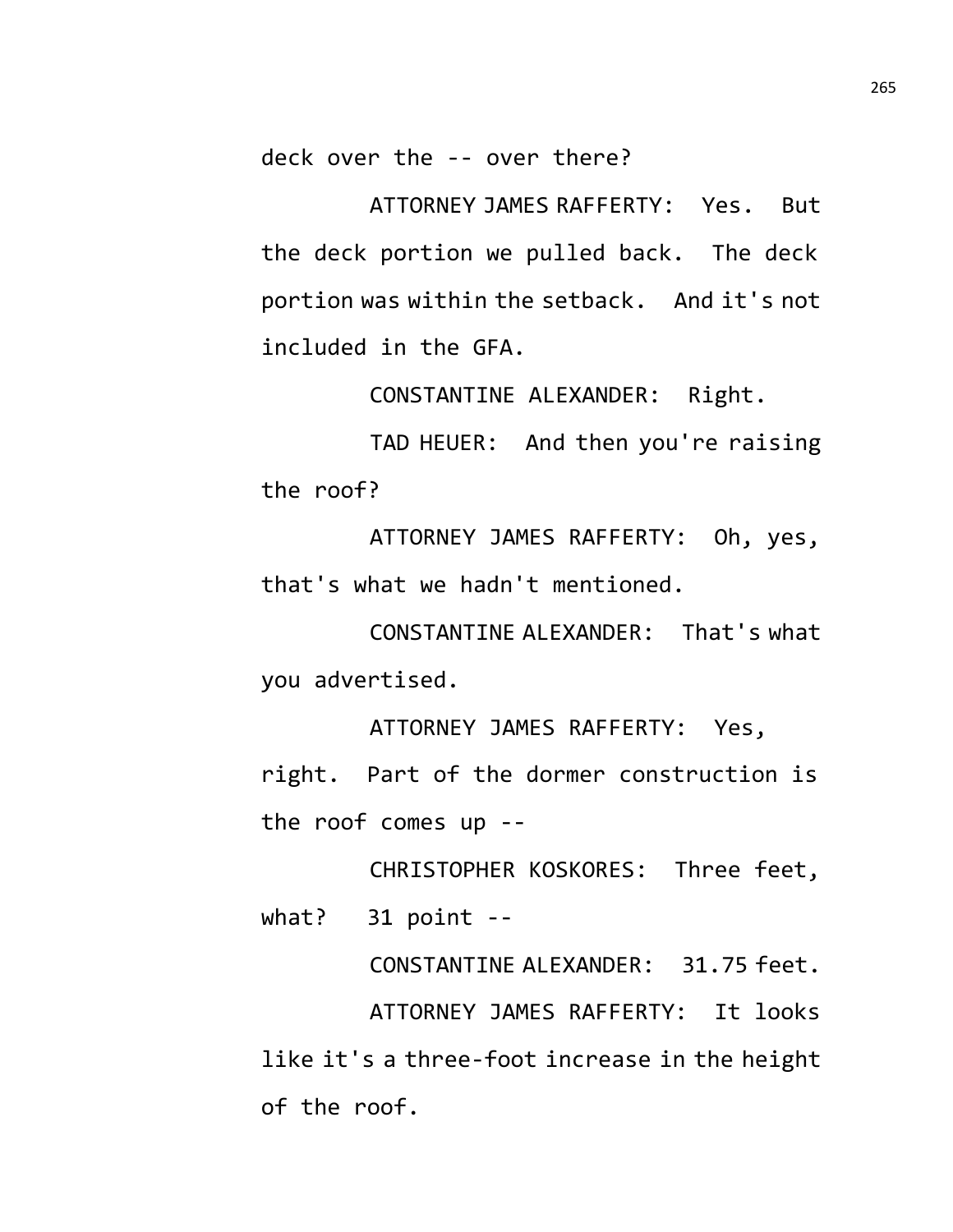The roof is conforming on three sides and it's non-conforming on this side. So we need relief to raise the roof on that side. But the front and the side.

TAD HEUER: Besides the house on the left with the fake mansard, the blue one.

ATTORNEY JAMES RAFFERTY: Yes.

TAD HEUER: What are the building heights going down the street on that side? Do you know, roughly? My question is will you be going above that height?

TUAN NGUYEN: No, way.

CHRISTOPHER KOSKORES: Here's our other side neighbor right here. He's a similar building to ours. Chuck's actually here. This is Chuck, he lives in this house. I don't  $-$ 

TAD HEUER: So how come three feet would make you.

CHARLES HENEBRY: It would go the  $two - -$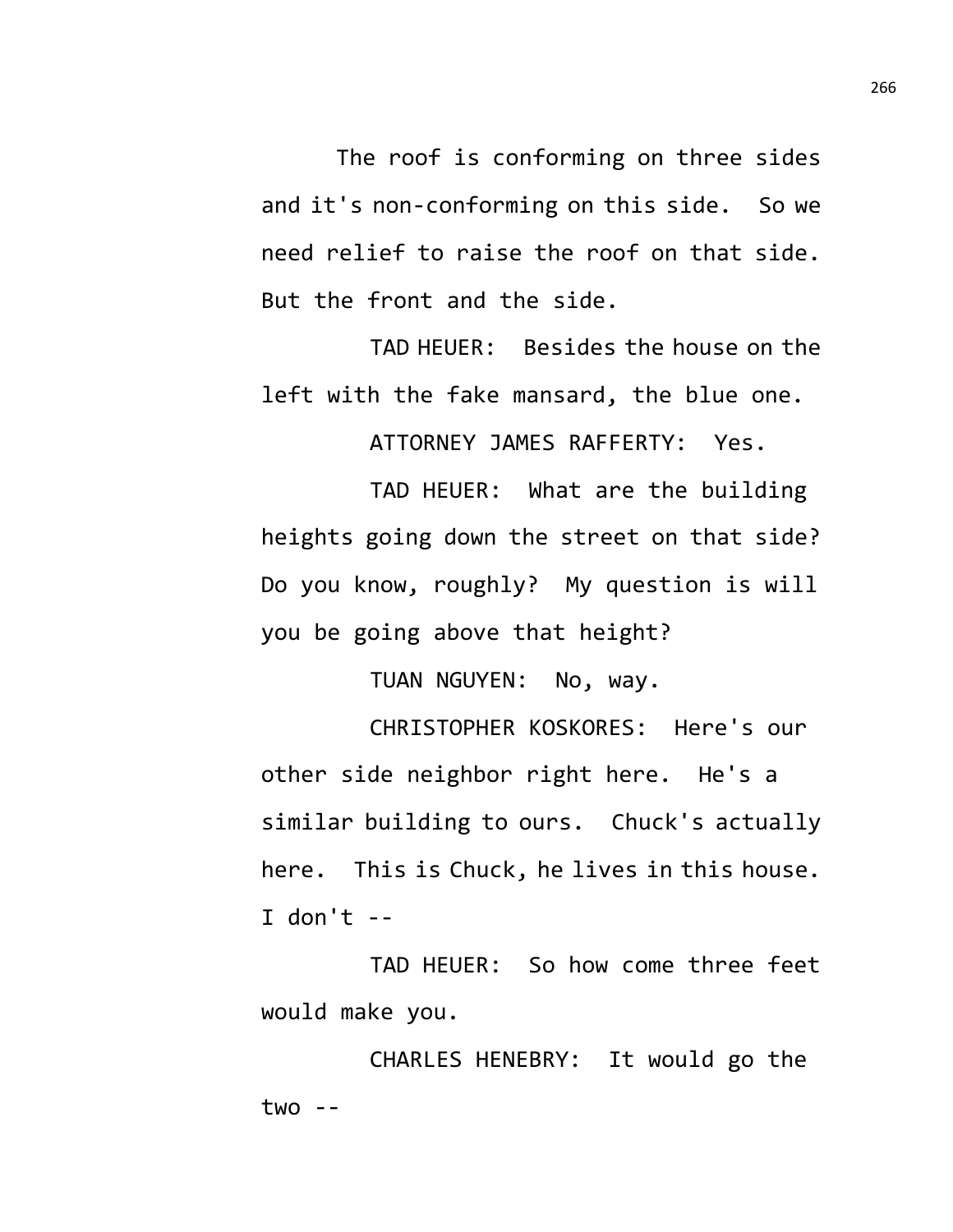CONSTANTINE ALEXANDER: Sir, you've got to come forward.

CHARLES HENEBRY: Charles Henebry, H-e-n-e-b-r-y. I live at 136 Columbia Street in this green house.

So if -- my house and the pink house, they own the 140, my green house, and the next house over are all virtually identical, were built about the same moment.

TAD HEUER: Right.

CHARLES HENEBRY: And are all I think of a height. This mansard house goes up considerably higher, about ten feet higher. And then I think the house over here is a tall building, also. The houses on the far side, on the opposite side of the street are also taller. Some of them are. And some of them are like this one.

TAD HEUER: The one that's three down, so it's not in this group, is that also a two-and-a-half-story gable?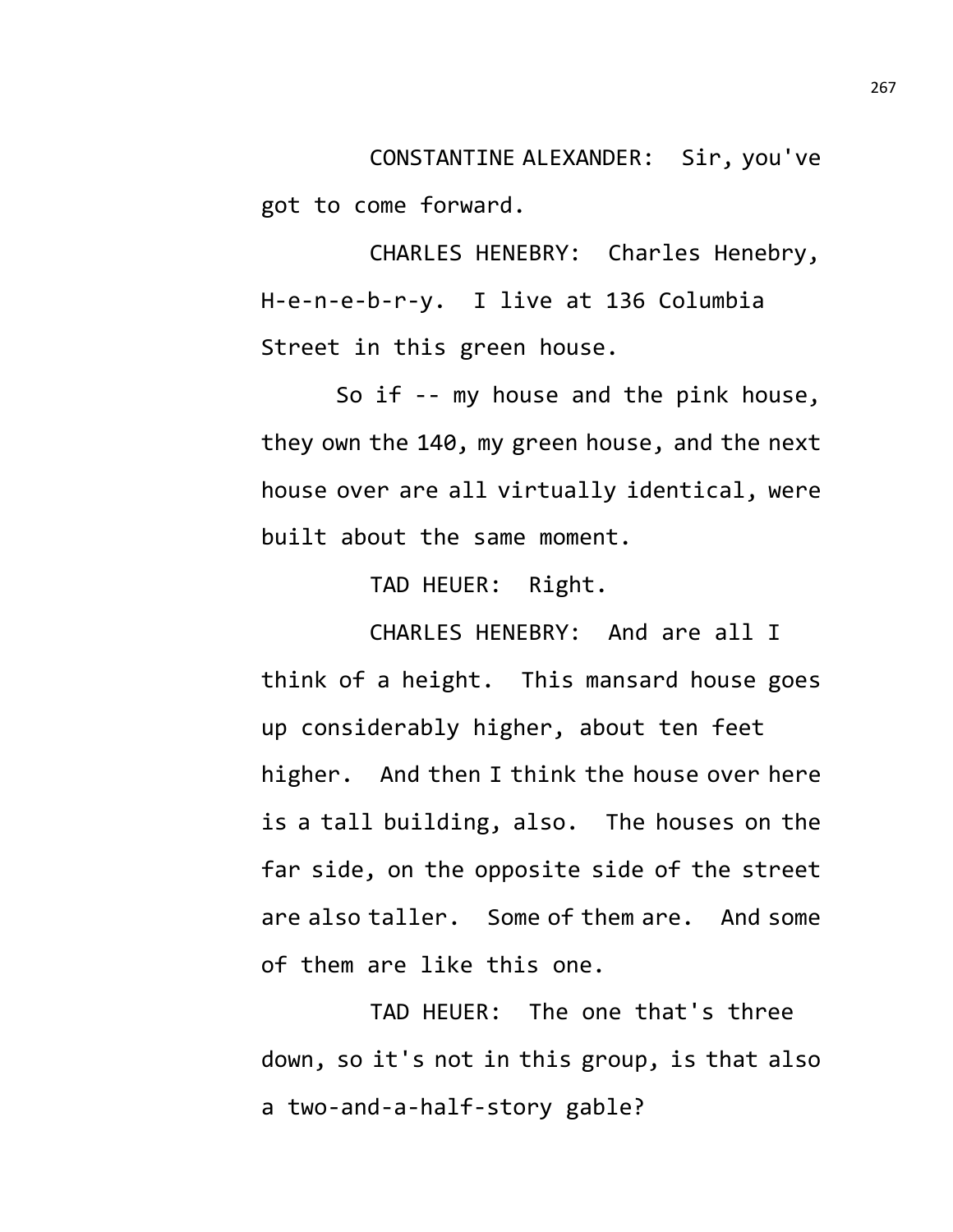CHARLES HENEBRY: Yes. This one, this one, and the next one -- the one on the far side of me are all essentially of a height and of a style.

TAD HEUER: Right, so 140, 136 and 132 are all the same.

CHARLES HENEBRY: Essentially the same.

TAD HEUER: 126 is --

CHARLES HENEBRY: Is taller I think. A different style.

TAD HEUER: A different style. And then  $-$ 

CHARLES HENEBRY: I don't think there are any others of this style, except across Columbia there's a house that's of the same style as mine.

TAD HEUER: That's 135?

CHARLES HENEBRY: I think that's

right. Not the one on the conner but one in. TAD HEUER: The one in?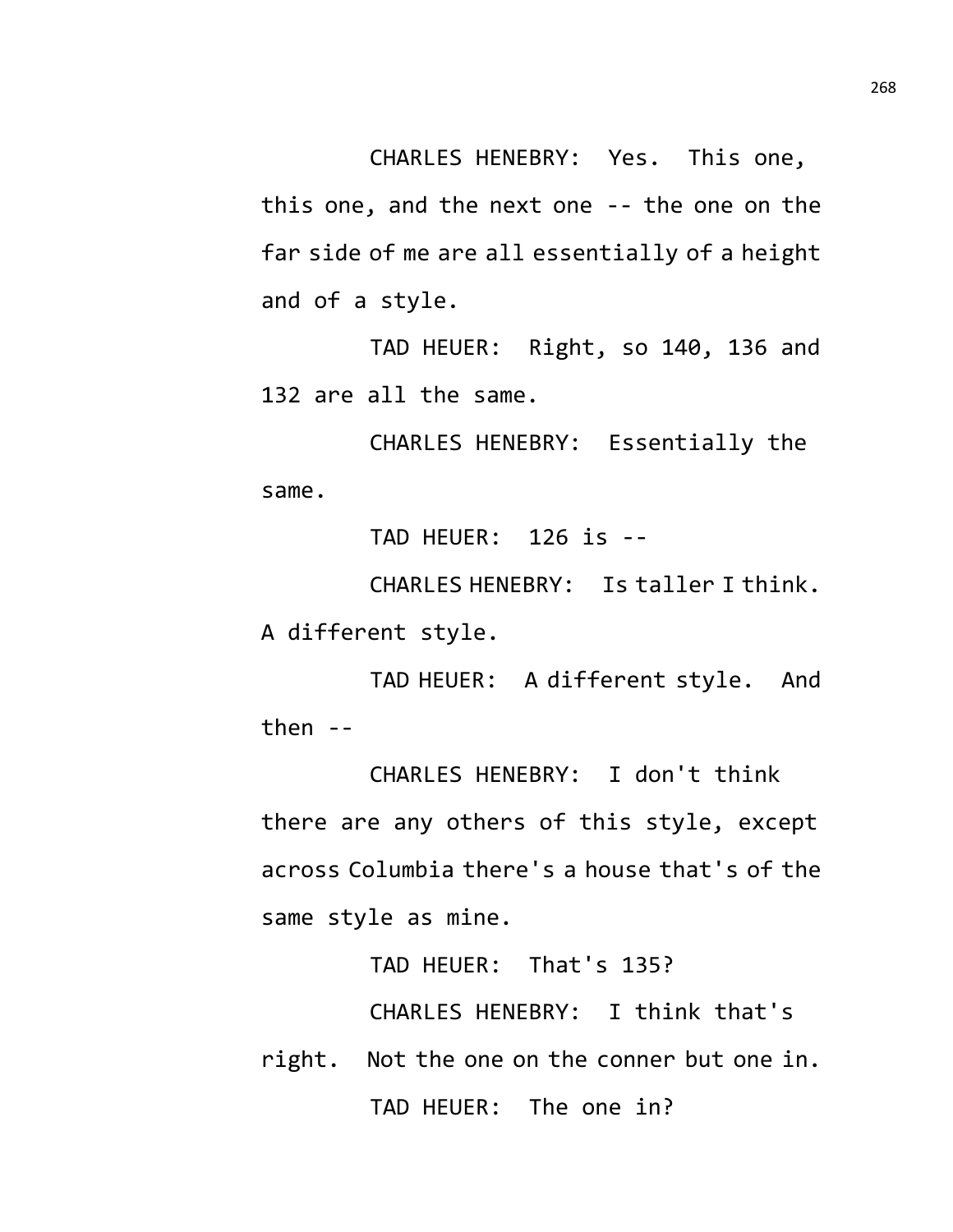CHARLES HENEBRY: That's right. CONSTANTINE ALEXANDER: Mr. Rafferty.

ATTORNEY JAMES RAFFERTY: Well, essentially for the reasons stated, the desire is to have the footprint of the two-story addition be co-planar with the existing walls of the house. So it's achieved on the side yard as of right, and the rear by way of Variance. An as-of-right solution would create a two-and-a-half-foot setback which would create an unusual rear elevation, and probably push -- and then to capture the square footage, would then push the addition beyond the plane of the house. And we looked at it and frankly it looked very awkward. And the request was to make the relief.

CONSTANTINE ALEXANDER: Okay.

TAD HEUER: Is there a and I'm sure there is, just explain it to me, a reason why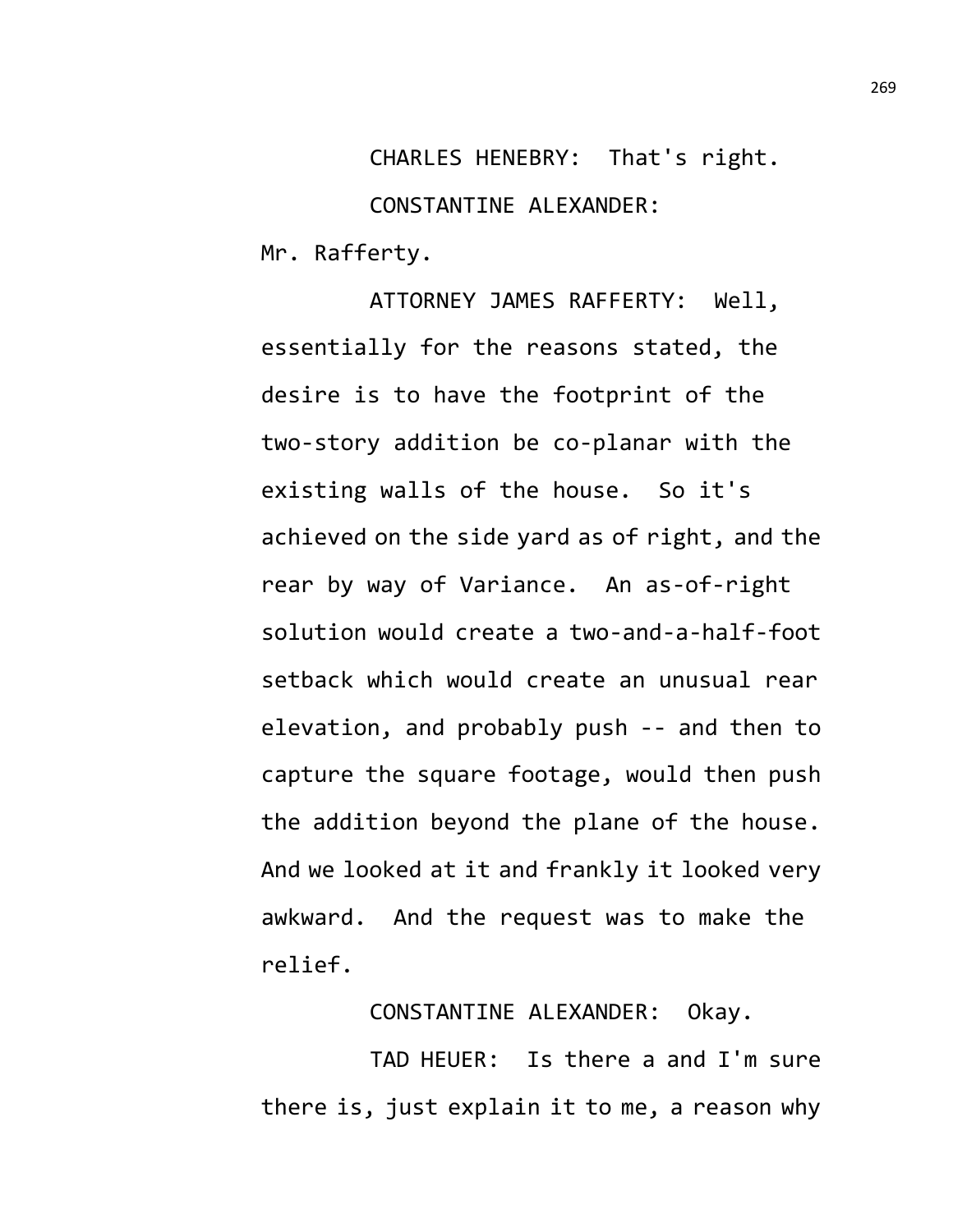you can't have either the 15-foot dormer where it is now so admittedly more in the setback but capture both the stairway and additional headroom for whatever room you want up there and not have one on the side? I know the stairway is probably where it is and that's where the head has to come out.

ATTORNEY JAMES RAFFERTY: That's right.

TAD HEUER: If we're looking to keep 15 feet working 15 and an eight, is there a reason we can't do 15 on one side and eight on the other?

TIMOTHY HUGHES: Essentially the one with the stairwell you wouldn't get 15 feet of usable space in that dormer.

TAD HEUER: Oh, I know.

TIMOTHY HUGHES: You'd get about 10.

TAD HEUER: That is what I'm asking. Is there a reason you can't do a bit less space or just the layout -- you're going to tell me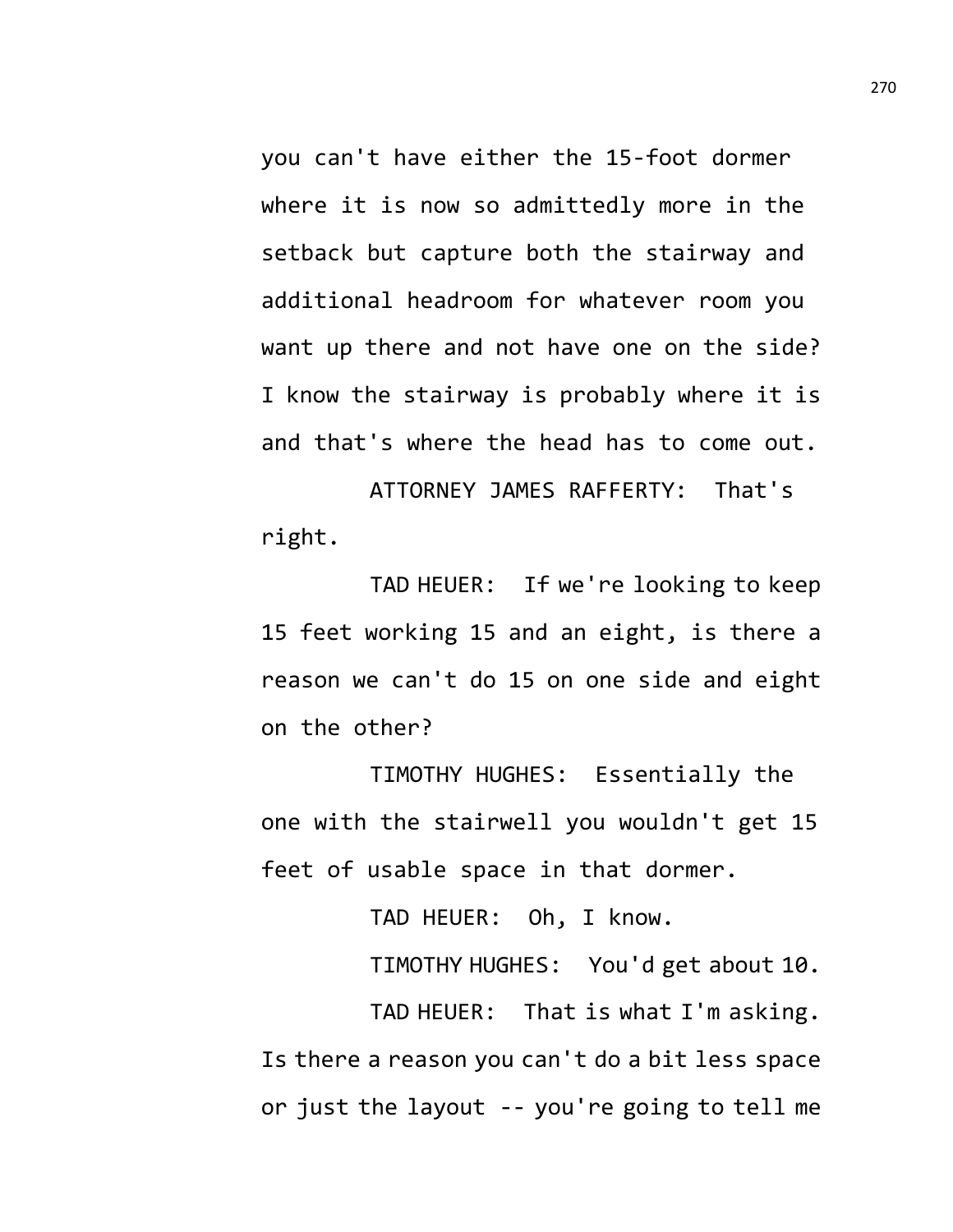layout simply doesn't work so I'm not even sure why I'm asking.

ATTORNEY JAMES RAFFERTY: The footprint is on that side of the house and existing a stairway is there now. There is a stairway going up there. So but that's the site, that's the wall that's non-conforming. So we put the as-of-right dormer on the as-of-right side of the house. If we were to shift the stairway -- excuse me, if the stairway got shifted into the as-of-right dormer and you lost room area, you'd have to relocate the second floor, put that stairway over on the other side.

TAD HEUER: I'm saying it the other way. I'm saying keep the stairway where it is. Put your 15-foot dormer over the stairway. Part of it goes to the head house in the stairway. Part of it goes to expanding the room up there and then you have nothing on your admitted but conforming side.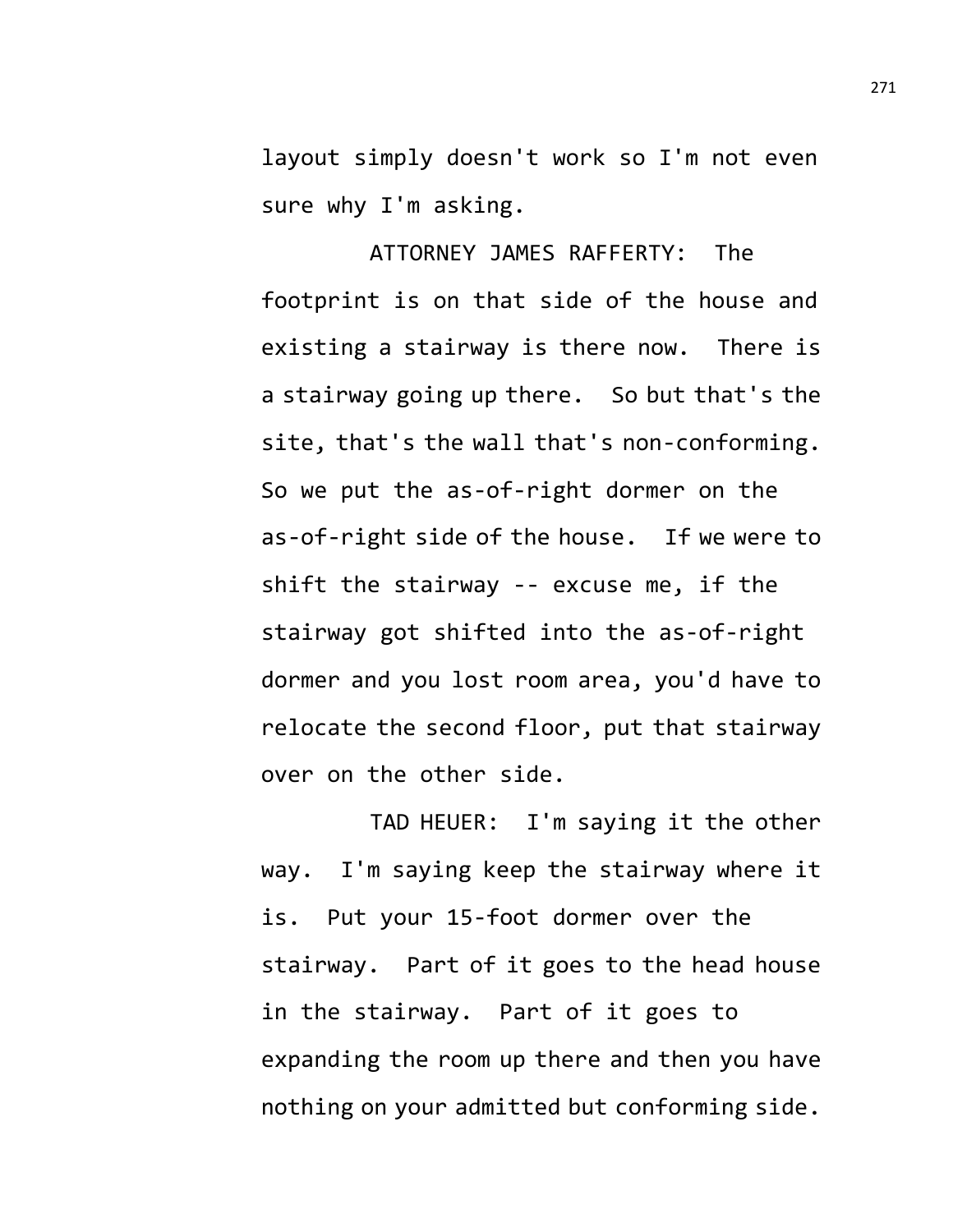ATTORNEY JAMES RAFFERTY: Right. But in that case, though, we'd be putting a 15-foot dormer where we have about a one-foot setback. So we couldn't have windows in it if we're going three feet off. I think we'd have a privacy issue. We talked to these neighbors --

TAD HEUER: So you're going to have a windowless dormer for your head house?

ATTORNEY JAMES RAFFERTY: No, there's a window, but it's not a room; right? It's just a window. It's not someone's going to be sitting there looking out.

So we looked at that, because that's where the stairway is. But if you made that the dormer, it's a -- it actually would be as of right, frankly, because you can do the dormer not withstanding the setback violation, but you then have the building code issues about being within three feet of the lot line. So now you have this expansive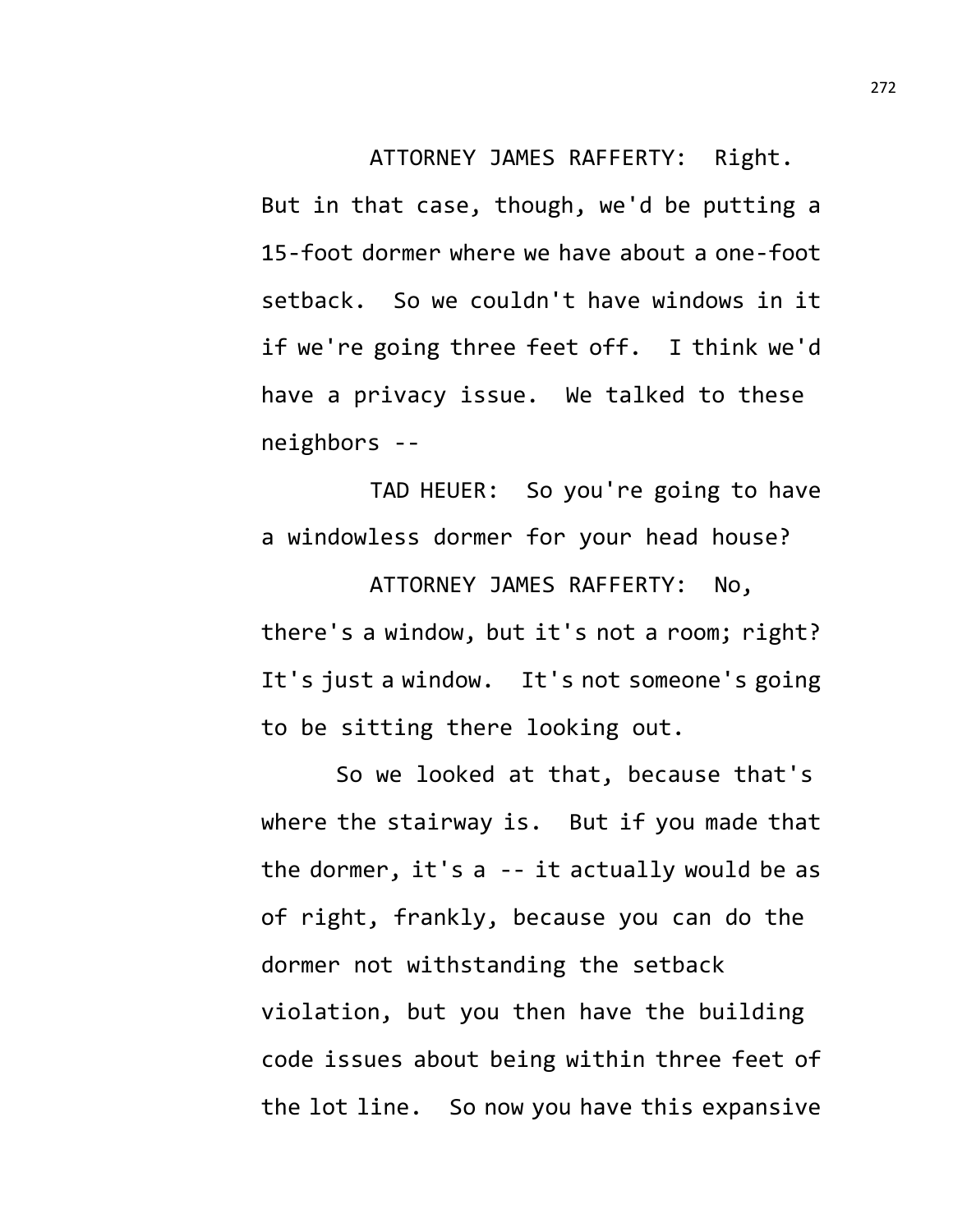dormer. This dormer is -- if you look at it, the stairway dormer sits higher into the roof in order to have the window then would be ideal for the dormer that's on this side.

TAD HEUER: Right. And on the rear, so you have something on the lot line now. You're going to be pushing in towards a by-right area; is that right? Right now you've got something essentially here.

ATTORNEY JAMES RAFFERTY: That's correct.

TAD HEUER: You're keeping a -- that stays. That footprint stays?

ATTORNEY JAMES RAFFERTY: Yes, you see it right here. So that wall is where -- that footprint is right there. But it looks like this today.

TAD HEUER: And is that your side yard setback line? No.

My question is this new addition entirely by-right because you couldn't go any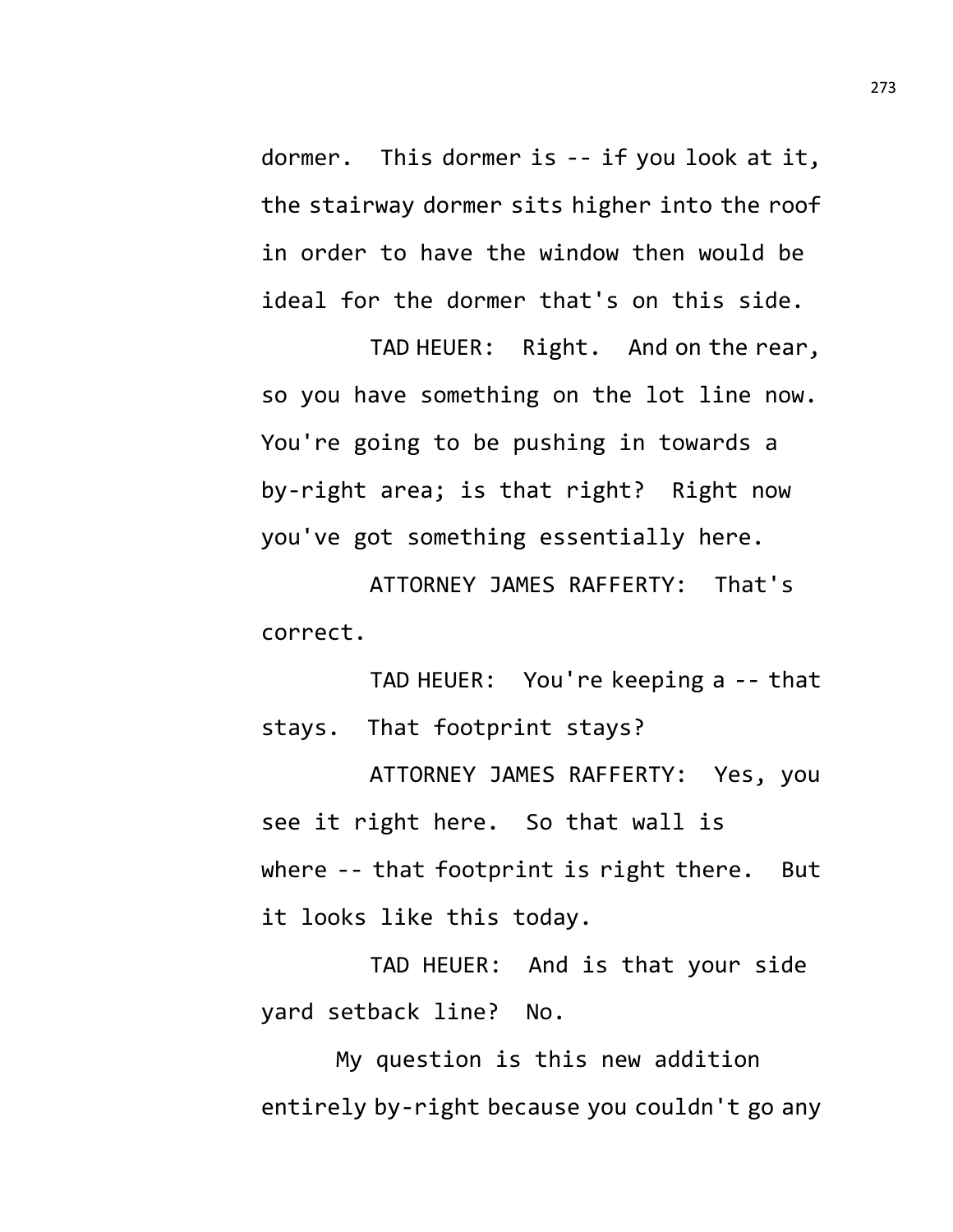further toward your left side setback? Is the reason this pops up and you don't have that -- is there a reason that this doesn't extend further?

ATTORNEY JAMES RAFFERTY: No. And it could. Just out of deference to the, again, to the property next-door. Because as you know, a second story -- that's the other thing, a second story addition in this location on a two-family house would be permitted as of right not withstanding --

TAD HEUER: That's my question.

ATTORNEY JAMES RAFFERTY: -- the setback. But we were choosing to locate the mass on this side to separate it from the closeness on that side.

TAD HEUER: Okay.

ATTORNEY JAMES RAFFERTY: So if he -- if they kept that footprint, took that off, they could put just like they're putting a dormer on, right, they could take the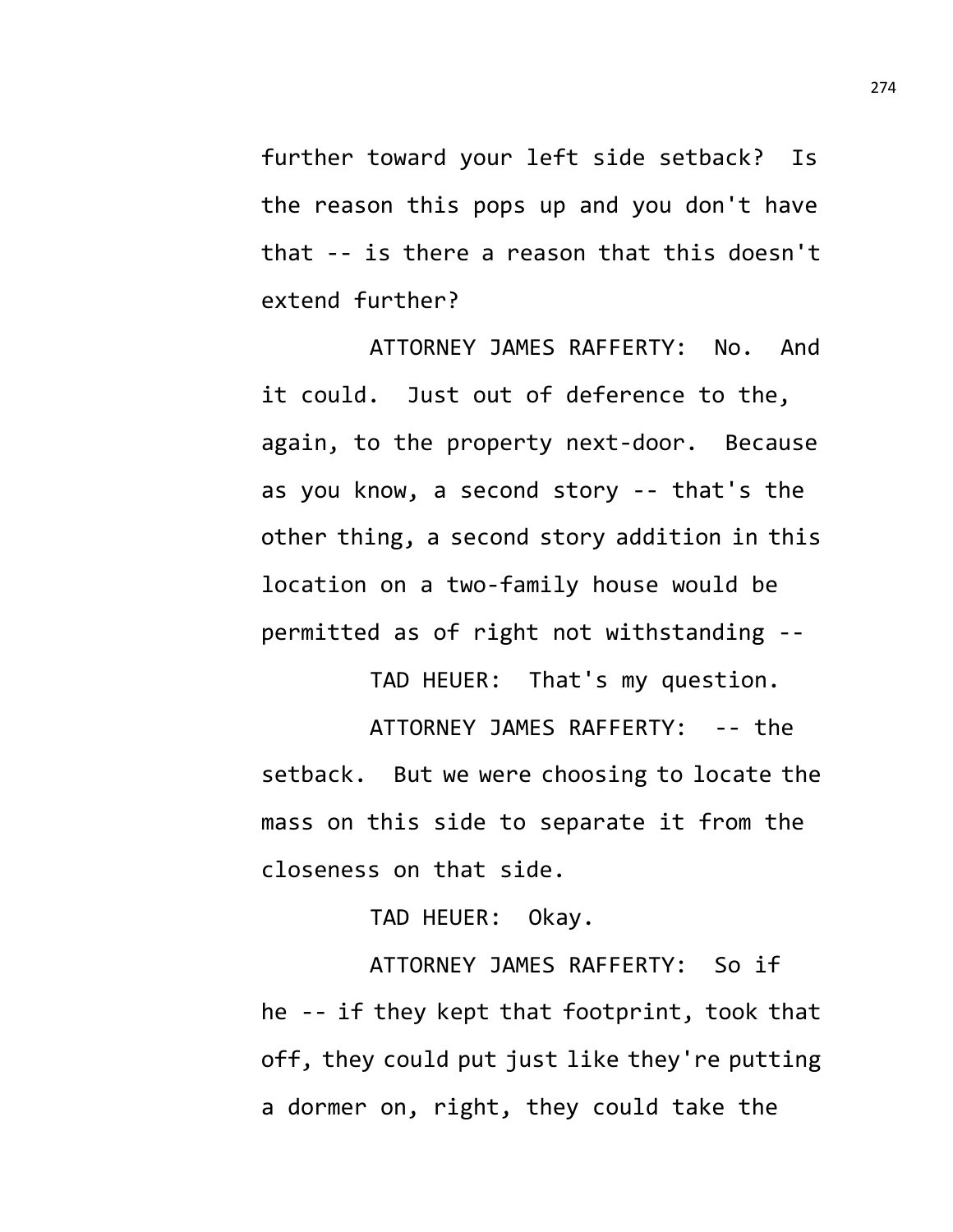Article H1 that says you can put an addition onto the second story or a dormer onto the third story.

TAD HEUER: Right.

ATTORNEY JAMES RAFFERTY: But they're electing not to do that out of deference to the proximity of this house to the lot line. And that's our most sensitive edge and they push the mass on the other side.

TAD HEUER: And your roof goes up three feet? That comes in on your edges, so what's your habitable third floor now that as oppose to what you will have after you've done this?

ATTORNEY JAMES RAFFERTY: GFA-wise you mean existing floor area?

TAD HEUER: Yes.

CHRISTOPHER KOSKORES: It's a narrow, narrow strip.

TAD HEUER: Right.

CHRISTOPHER KOSKORES: 350 square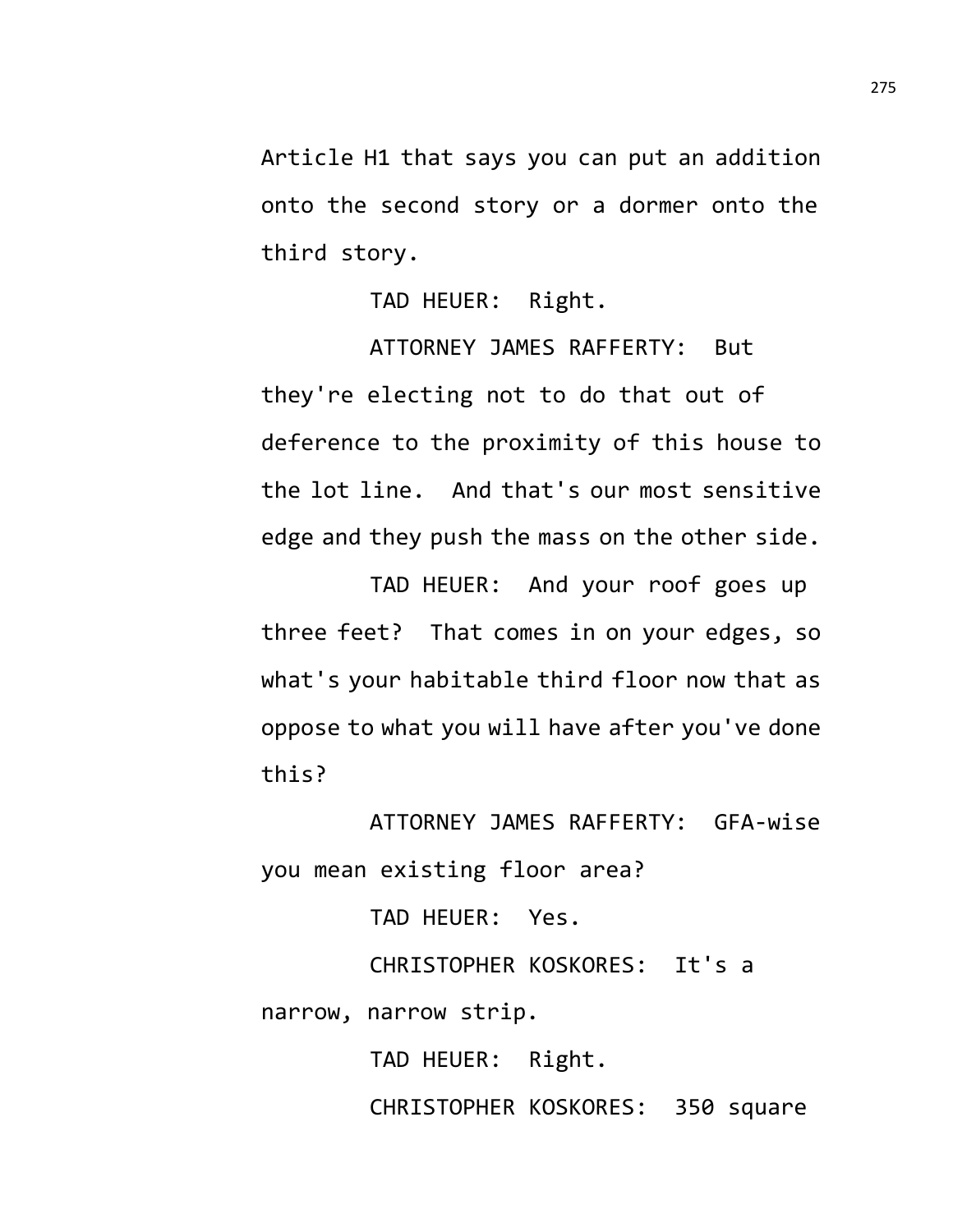feet.

TAD HEUER: That's what you have now?

CHRISTOPHER KOSKORES: No, that's proposed. Existing is 89.

TAD HEUER: Does the basement count in your FAR?

ATTORNEY JAMES RAFFERTY: I believe it does. Does it?

CHRISTOPHER KOSKORES: No. The basement for the floor area?

ATTORNEY JAMES RAFFERTY: Yes.

CHRISTOPHER KOSKORES: No.

TAD HEUER: So this is the Building Code, Zoning Code discrepancy that we've got now?

ATTORNEY JAMES RAFFERTY: Right. 73 versus 68.

TAD HEUER: So you've got unit one is basement and first, and unit two is second and third?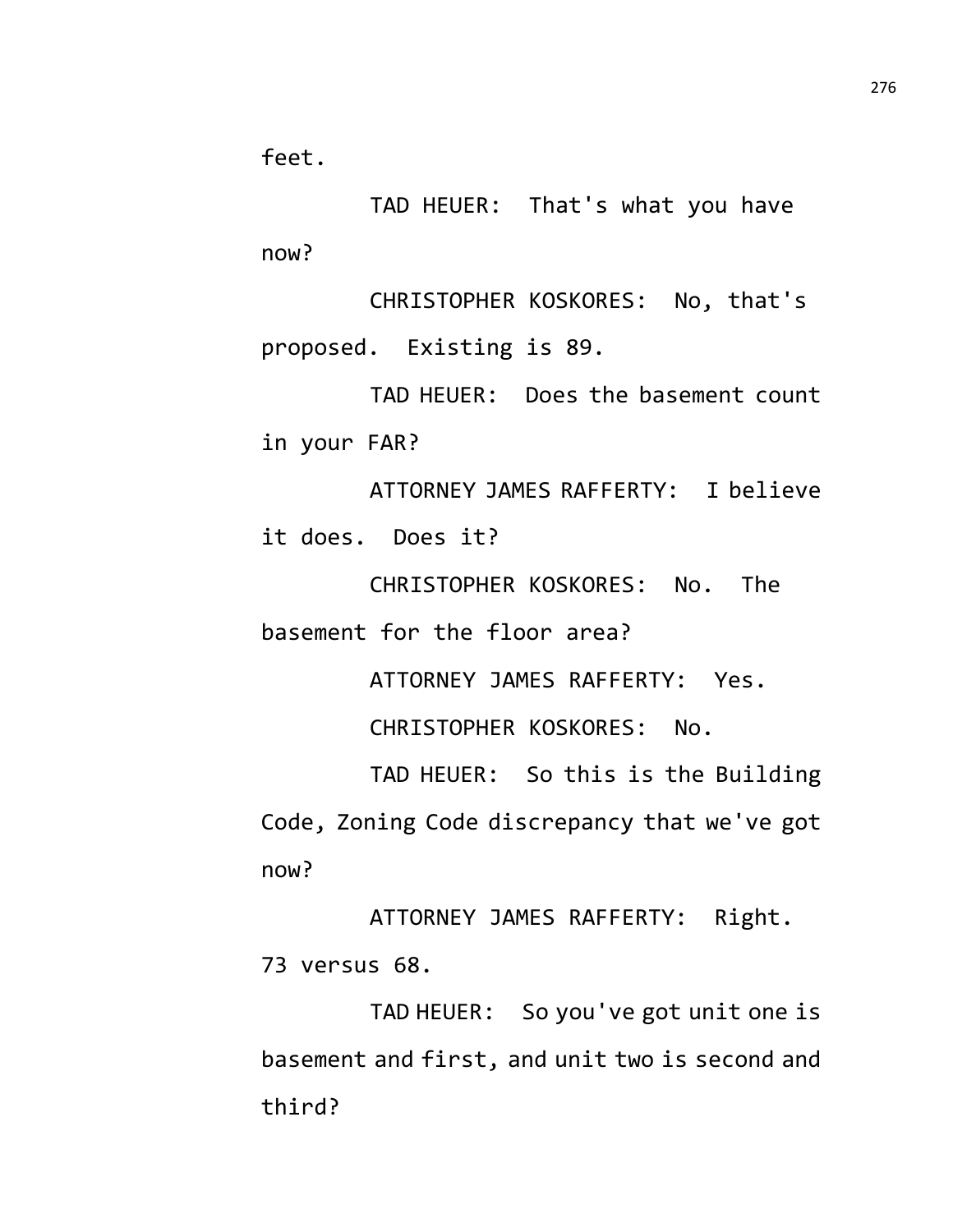CHRISTOPHER KOSKORES: That's correct.

TAD HEUER: And your dormer on the left side goes into the side wall or it doesn't? I'm sorry, it doesn't.

CHRISTOPHER KOSKORES: Right.

TAD HEUER: Okay.

CONSTANTINE ALEXANDER: Okay? Let me open it to public testimony.

Is there anyone wishing to be heard on this matter? Sir, do you want to speak at all?

CHARLES HENEBRY: Yeah.

I'm -- I've lived next-door for about 11 years now and I'm excited about the apartment being renovated or the building being renovated. It had been occupied by an elderly woman who was living in the first floor, and the second floor apartment was unused since her mother died. And the building had really fallen into disrepair. She was elderly and didn't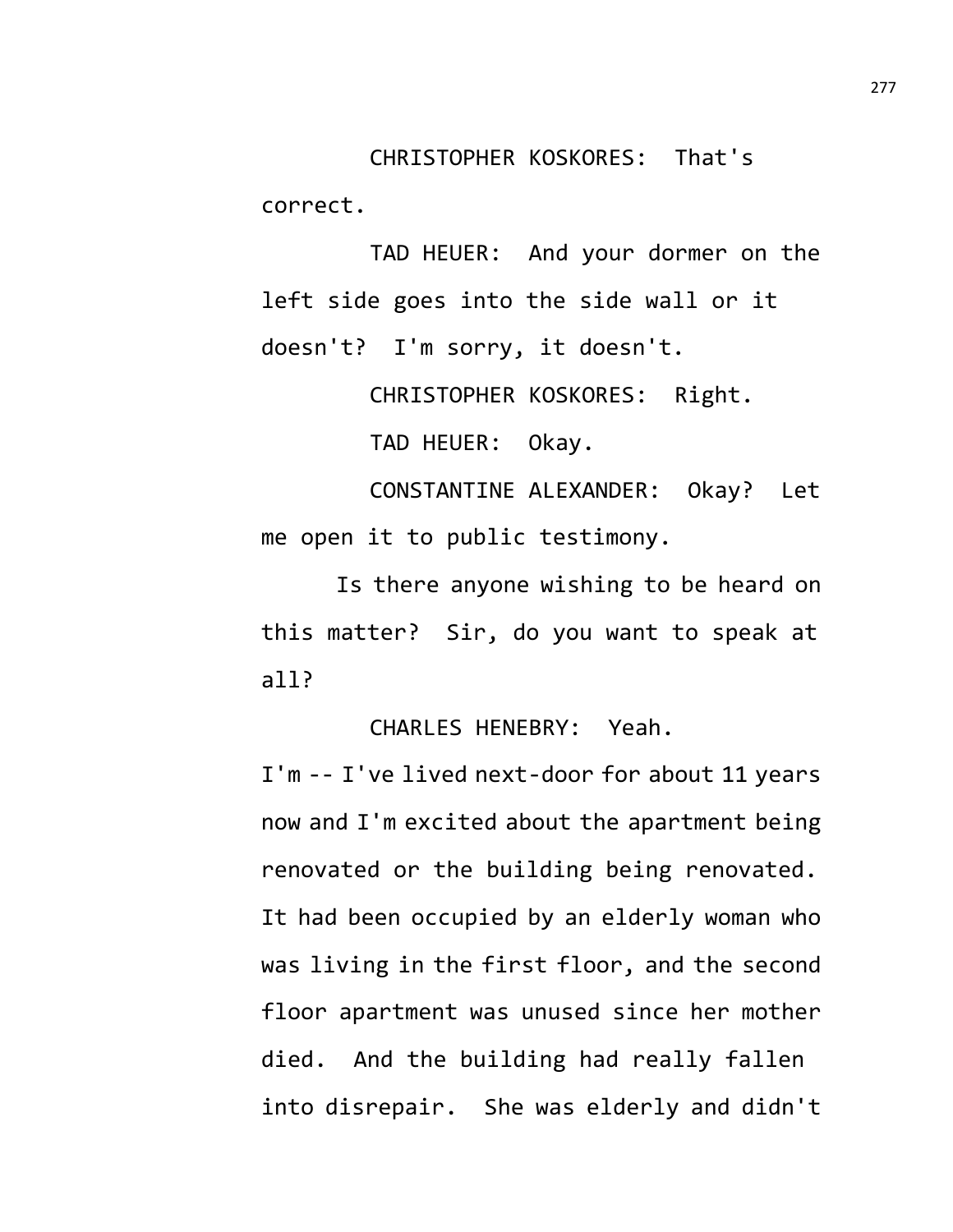have a lot of money to fix it up. I replaced the back stairs for her at one point. She was a nice woman. I'm glad, I'm excited to see the apartment falling into the hands of some people who are fixing it up in a really nice way. I've seen the plans. I'm impressed with them.

CONSTANTINE ALEXANDER: Thank you. CHARLES HENEBRY: I wish the back side didn't look quite so goofy. But I guess, I don't know, that's the compromise they've worked out with not upsetting the -- I don't even think the neighbors on the other side care, but anyway that's the compromise they worked out with the law I suppose.

ATTORNEY JAMES RAFFERTY: Right. CONSTANTINE ALEXANDER: Thank you.

Any final comments, Mr. Rafferty?

ATTORNEY JAMES RAFFERTY: I hope not, no.

TAD HEUER: Is that rental on that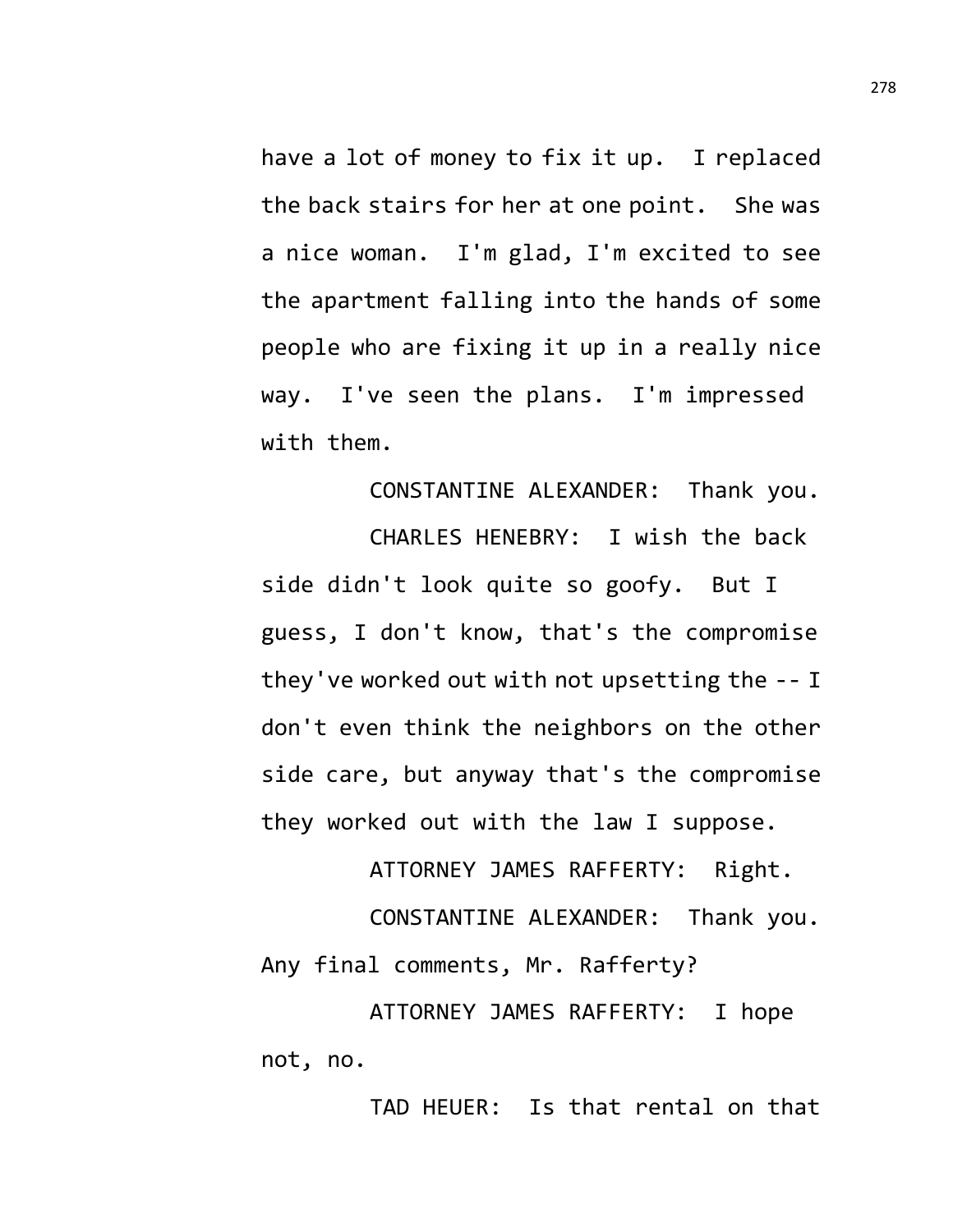side? The mansard building?

CHARLES HENEBRY: I don't think so. I don't quite understand how that family works, but I think they have some rental space, but it seems to being a large extended family.

TAD HEUER: Okay.

CONSTANTINE ALEXANDER: Questions or comments from members of the Board or are we ready for a vote.

TIMOTHY HUGHES: I'm good with it.

CONSTANTINE ALEXANDER: Okay. The Chair will make the following motion:

The Chair moves that we make the following findings with regard to this petition:

That a literal enforcement of the provisions of the Ordinance would involve a substantial hardship to the Petitioner. Such hardship being the ability to restore this building and to make it a viable economic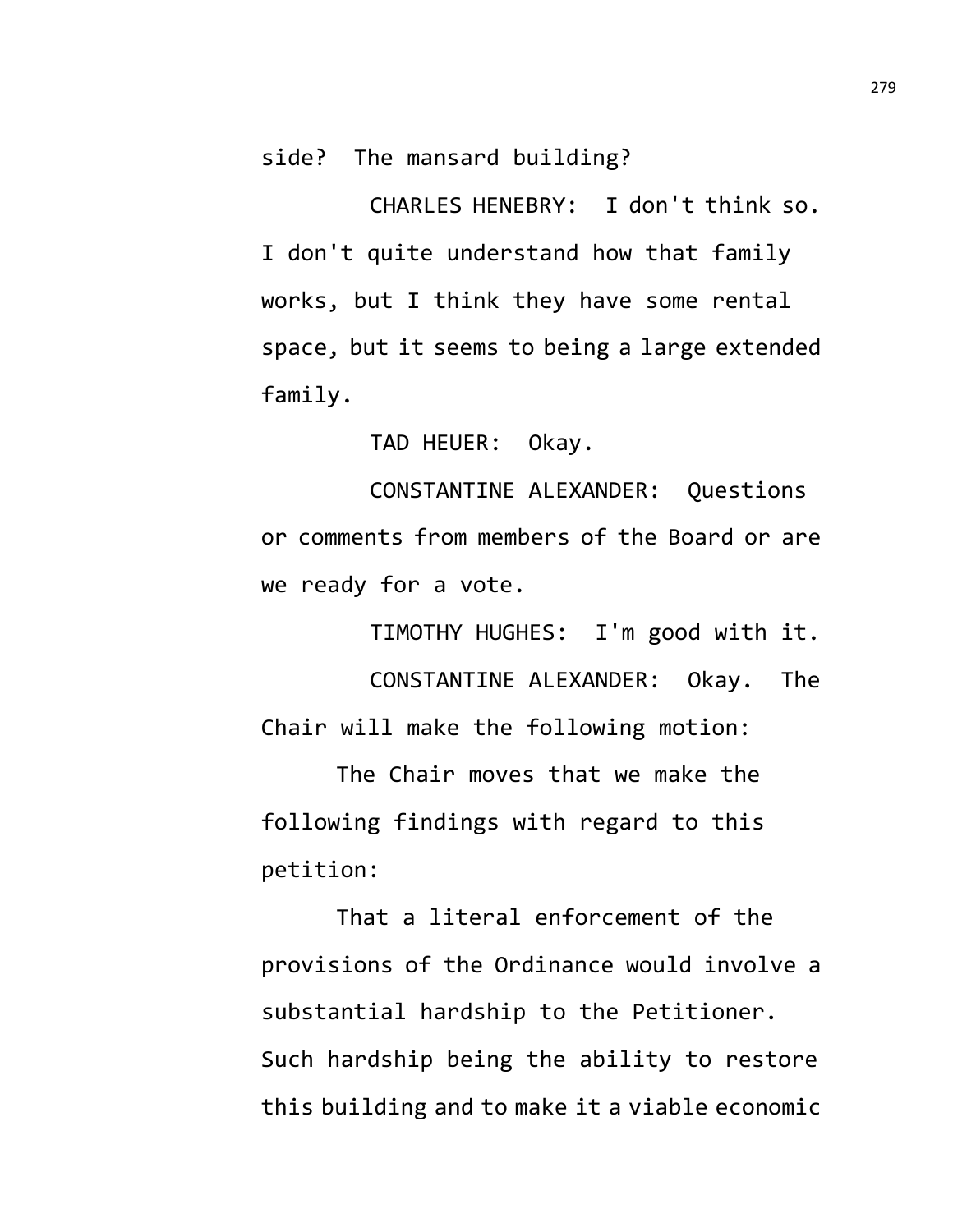enterprise.

That the hardship is owing to the circumstance related to the shape of the building. It's a non-conforming structure. A very night neighborhood.

And that relief may be granted without substantial detriment to the public good or nullifying or substantially derogating the intent or purpose of the Ordinance.

In fact, the project will improve the housing stock for the City of Cambridge.

It has the support of a neighbor who is most directly affected by this. Or maybe not most, but directly affected by what is proposed.

And so on the basis of all the foregoing, the Chair moves that a Variance be granted to the Petitioner on the condition that the work proceed in accordance with plans submitted by the Petitioner. Number of pages in length, the first page of which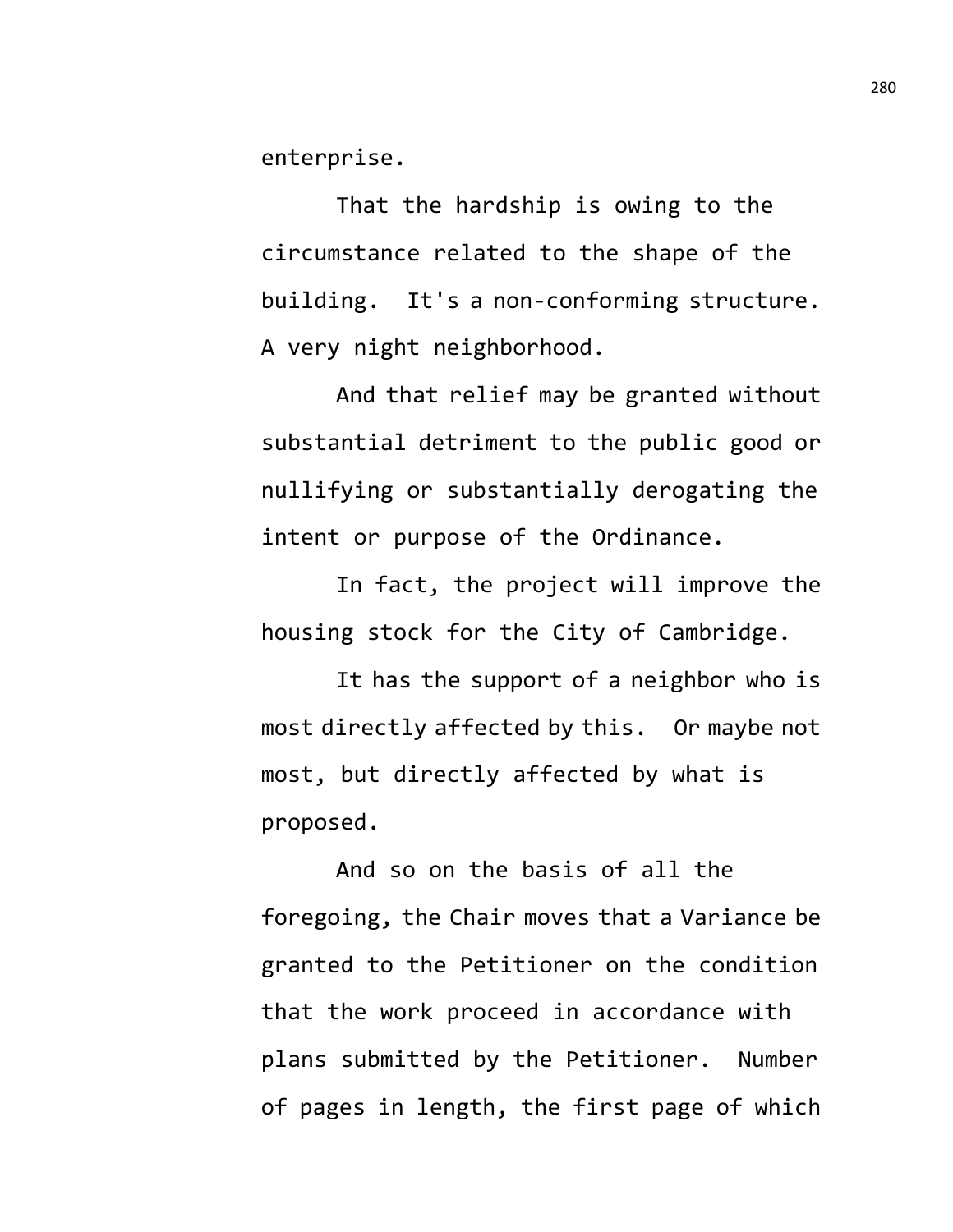has been initialed by the Chair.

All those in favor of granting the Variance, please say "Aye."

(Aye.)

CONSTANTINE ALEXANDER: Five in

favor. Variance granted. Good luck.

(Alexander, Hughes, Heuer,

Anderson, Myers.)

(11:30 p.m.)

(Sitting Members: Constantine Alexander, Timothy Hughes, Tad Heuer, Slater Anderson, Douglas Myers.)

CONSTANTINE ALEXANDER: The Chair will now call a continued case, case No. 10207, 140 Columbia Street.

> Do I hear a motion to withdraw? ATTORNEY JAMES RAFFERTY: Yes, you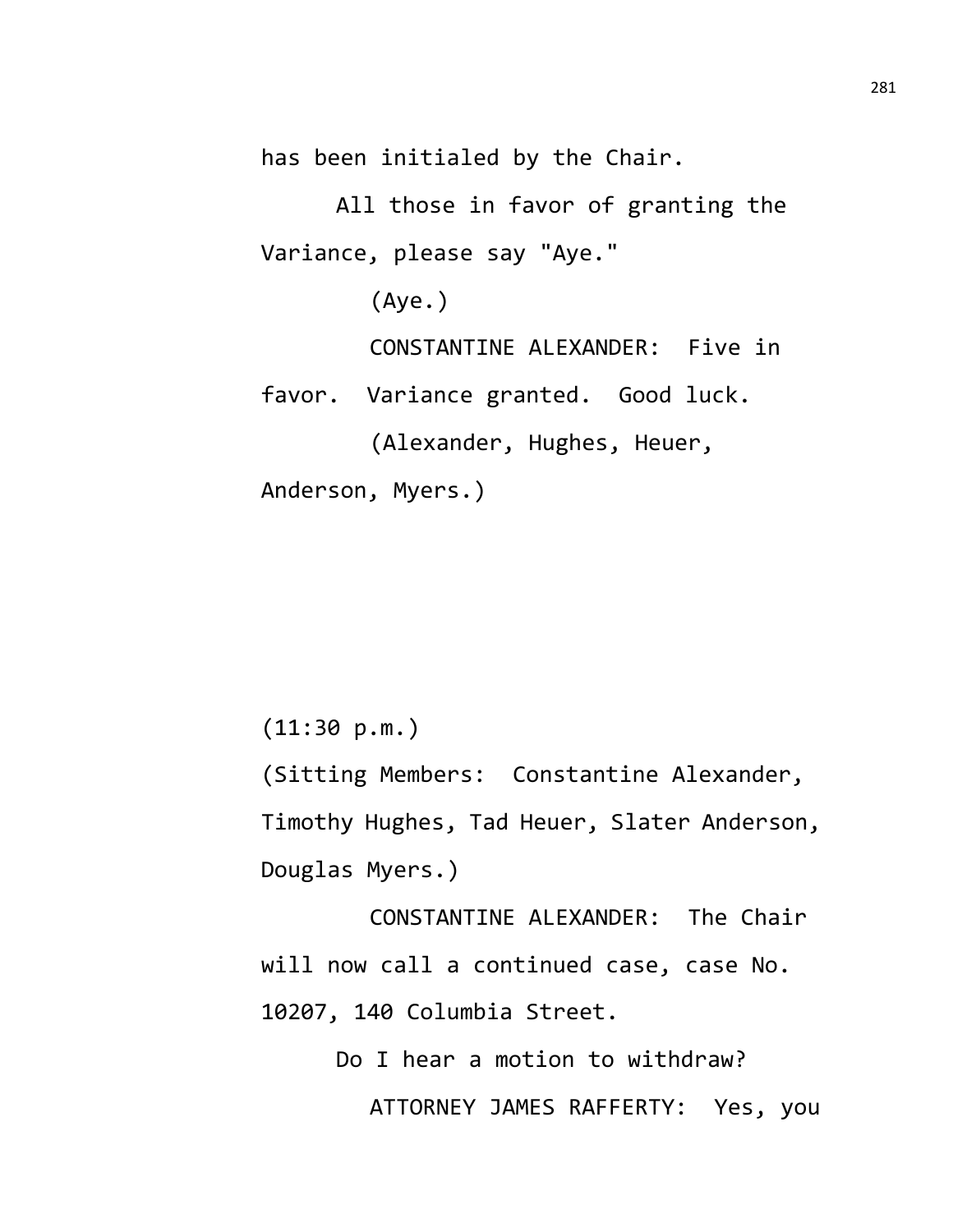do.

CONSTANTINE ALEXANDER: I move that we accept the Petitioner's request to withdraw this case.

All those in favor say "Aye."

(Aye.)

CONSTANTINE ALEXANDER: Five in favor.

(Alexander, Hughes, Heuer, Anderson, Myers.)

(11:30 p.m.)

(Sitting Members: Constantine Alexander, Timothy Hughes, Tad Heuer, Slater Anderson, Douglas Myers.)

CONSTANTINE ALEXANDER: The Chair will continue to hear the case No. 10217, 167 Elm Street. And when we last left you you were going off with a ruler and do some architectural work. Do you have it?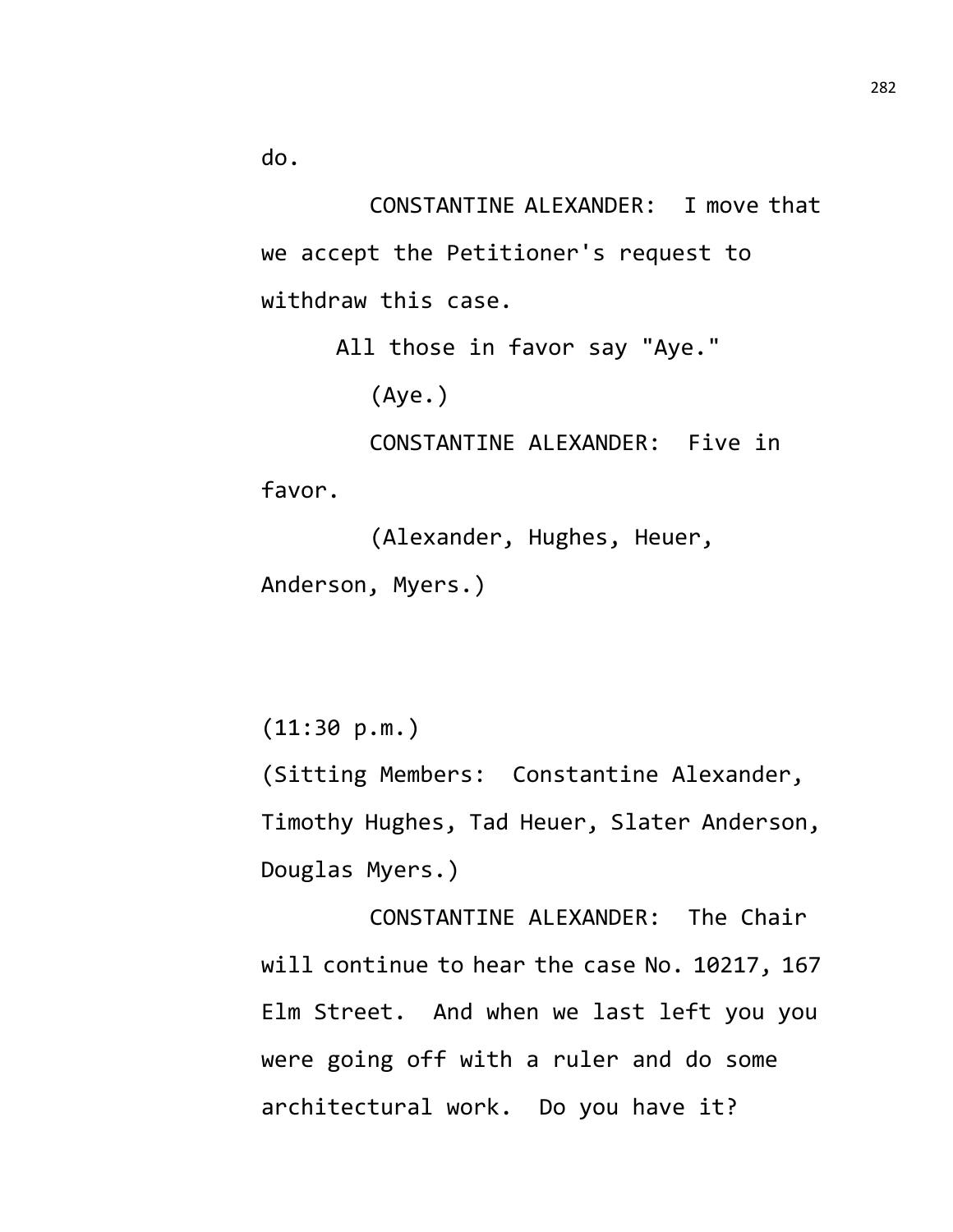SCOTT SHUSTER: I do.

CONSTANTINE ALEXANDER: Will you show us your handy work.

SCOTT SHUSTER: This is here all the way down. These will be closed here. These two windows will be closed. They'll be facing the left abutters, identical all the way down to the back of the building.

CONSTANTINE ALEXANDER: What are the size of the windows?

SCOTT SHUSTER: The same size as the other windows in the -- that are shown in the drawing.

ATTORNEY JAMES RAFFERTY: This size?

SCOTT SHUSTER: Correct.

ATTORNEY JAMES RAFFERTY: They'll match the existing windows on the facade.

CONSTANTINE ALEXANDER: I'm going to write on here new windows will match the existing windows.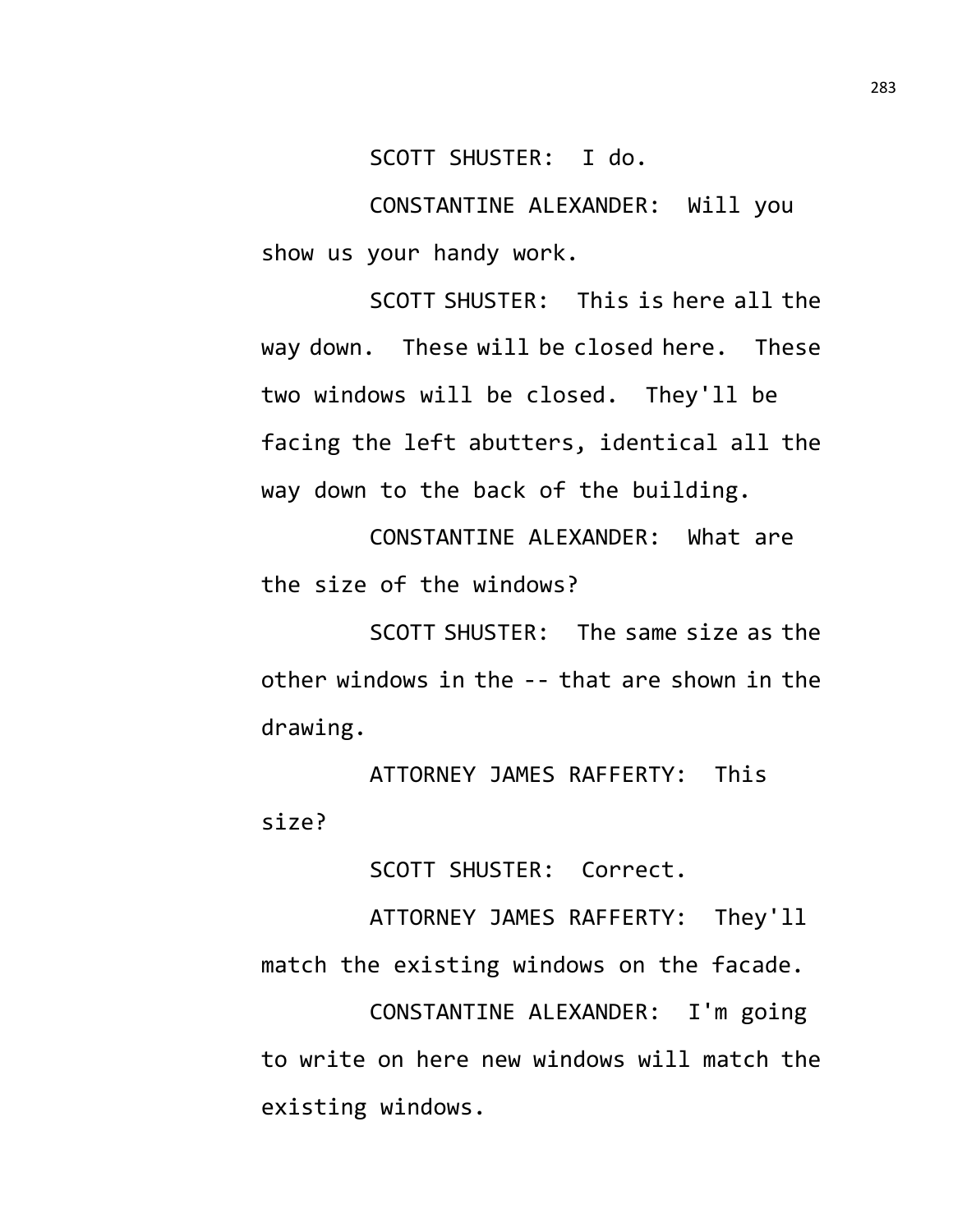SCOTT SHUSTER: That is an excellent suggestion to write that.

CONSTANTINE ALEXANDER: Yes. It's not a suggestion. It's necessary.

TAD HEUER: So will match proposed right side elevation double hung.

CONSTANTINE ALEXANDER: Okay. For the record, the Chair will note that we are in receipt of a Petition which says: We the undersigned neighbors and abutters of 167 Elm Street do support the enclosure of the back porches at 167 Elm. We urge the Board of Zoning Appeal to act favorably upon the Petitioner's request. And signed by 1, 2, 3, 4, 5, 6, 7, 8, 9, 10 persons, all of whom live on Elm Street it appears. There's 169 Elm Street, most directly affected by this. And they are one of the persons who have signed the petition.

TAD HEUER: Is that 169 your building?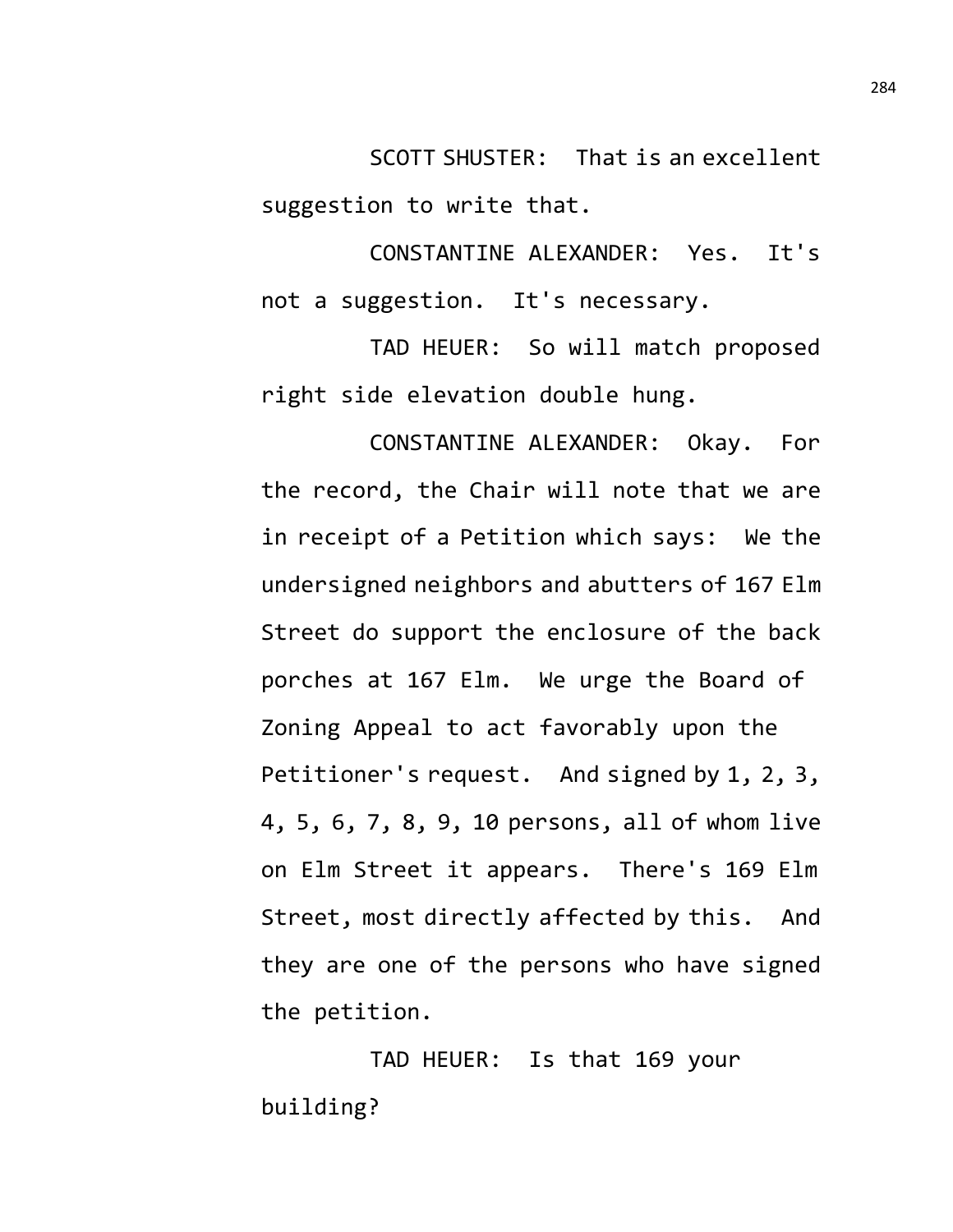CONSTANTINE ALEXANDER: That's the one in the back. 67 is theirs.

ATTORNEY JAMES RAFFERTY: We're 67.

CONSTANTINE ALEXANDER: Okay. These are the plans that you've -- what happened to the one we just marked? I just wrote on them. This is it. I think we're ready for a motion.

The Chair moves that we make the following findings with regard to this matter:

That a literal enforcement of the provisions of the Ordinance would involve a substantial hardship to the Petitioner. Such hardship being that there are existing open porches on the property which have adverse impact on the neighboring properties in terms of privacy. And to continue them would adversely affect the relationship of the Petitioner to the neighbors and to potential occupants of the units.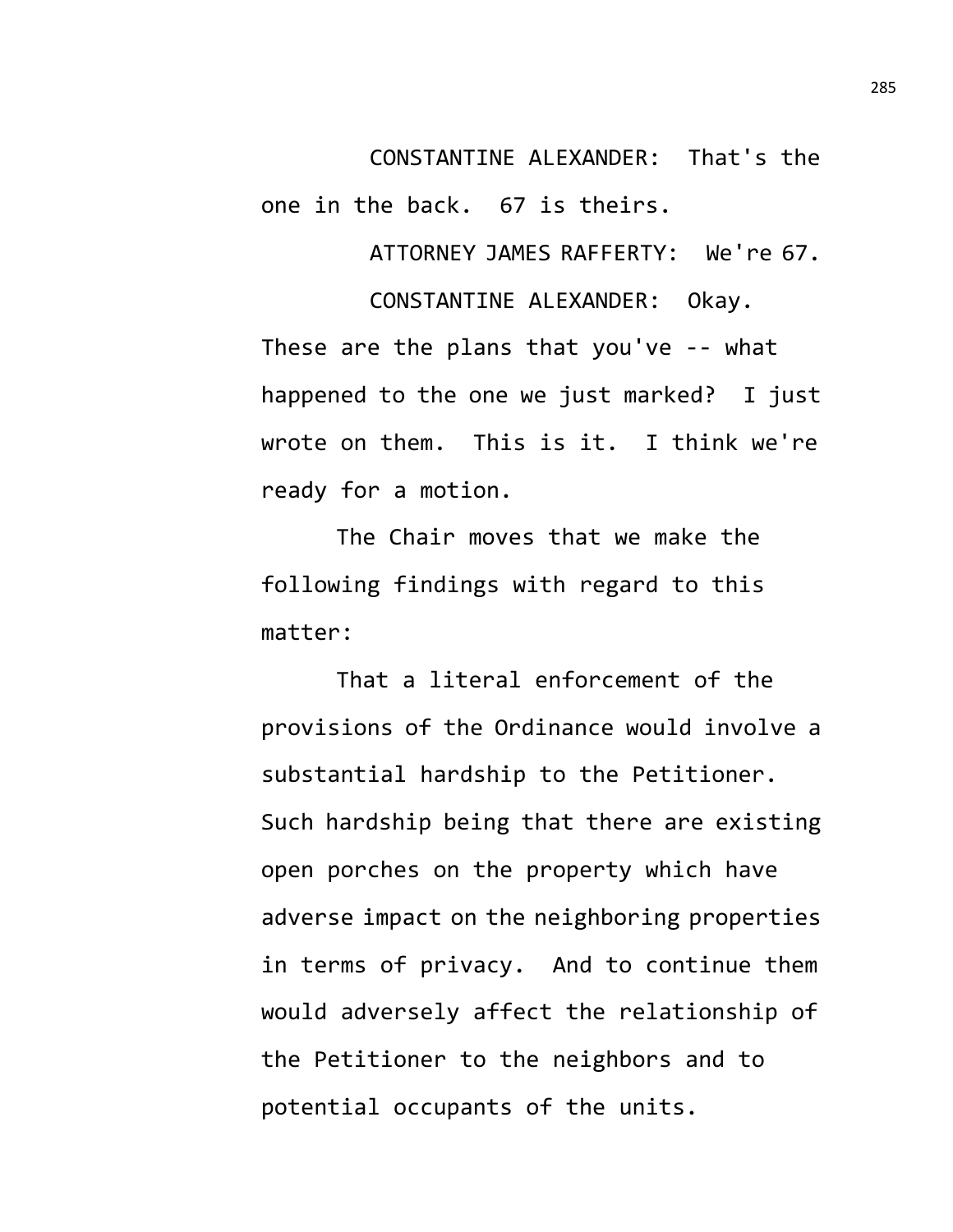Hardship is owing to the shape of the structure itself.

ATTORNEY JAMES RAFFERTY: Excuse me, this is a Special Permit.

CONSTANTINE ALEXANDER: Oh, I'm sorry, you're right, it's a Special Permit. Thank you. Try again.

The Chair moves that we make the following findings with respect to the Special Permit being sought:

That the proposed enclosure of the porches will not be substantially more detrimental to the neighborhood than the existing situation.

And that we make further the following findings:

That traffic generated or patterns of access or egress as proposed will not cause congestion, hazard, or substantial change in established neighborhood character.

That the continued operation of and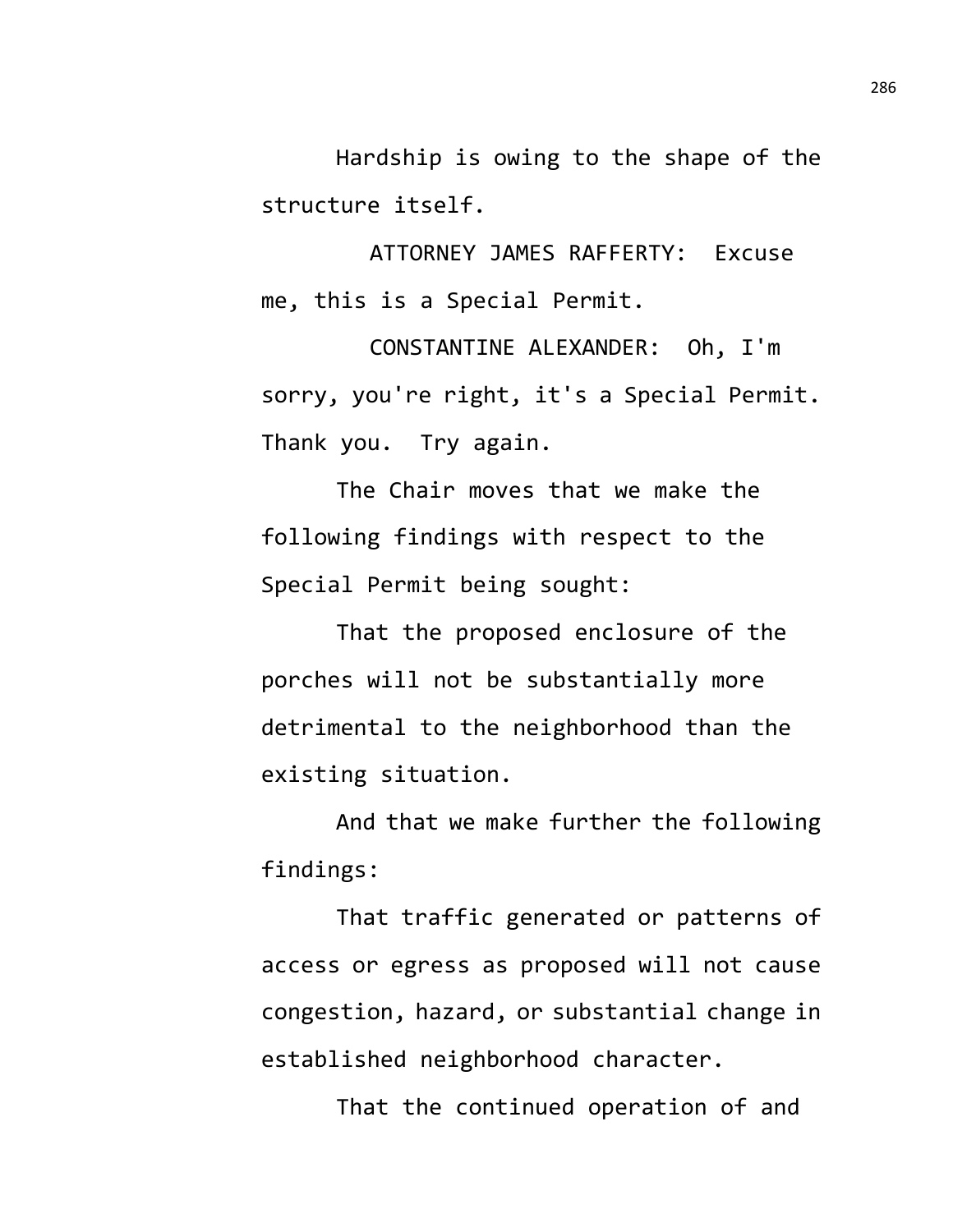development of adjacent uses will not be adversely affected.

In fact, the adjacent uses are supporting the petition and would again, all that's happening is not to change the structure -- its footprint, but to enclose existing porches.

That no nuisance or hazard would be created to the detriment of the health, safety, and welfare of the occupant or the citizens of the city. And the proposed use will not impair the integrity of the district or otherwise derogate from the intent and purpose of this Ordinance.

These findings and the Special Permit would be granted on the condition that the work proceed in accordance with the plans prepared and modified by the Petitioner at this hearing and initialed by the Chair with the plans noting that the new windows that are being proposed with the enclosure of porches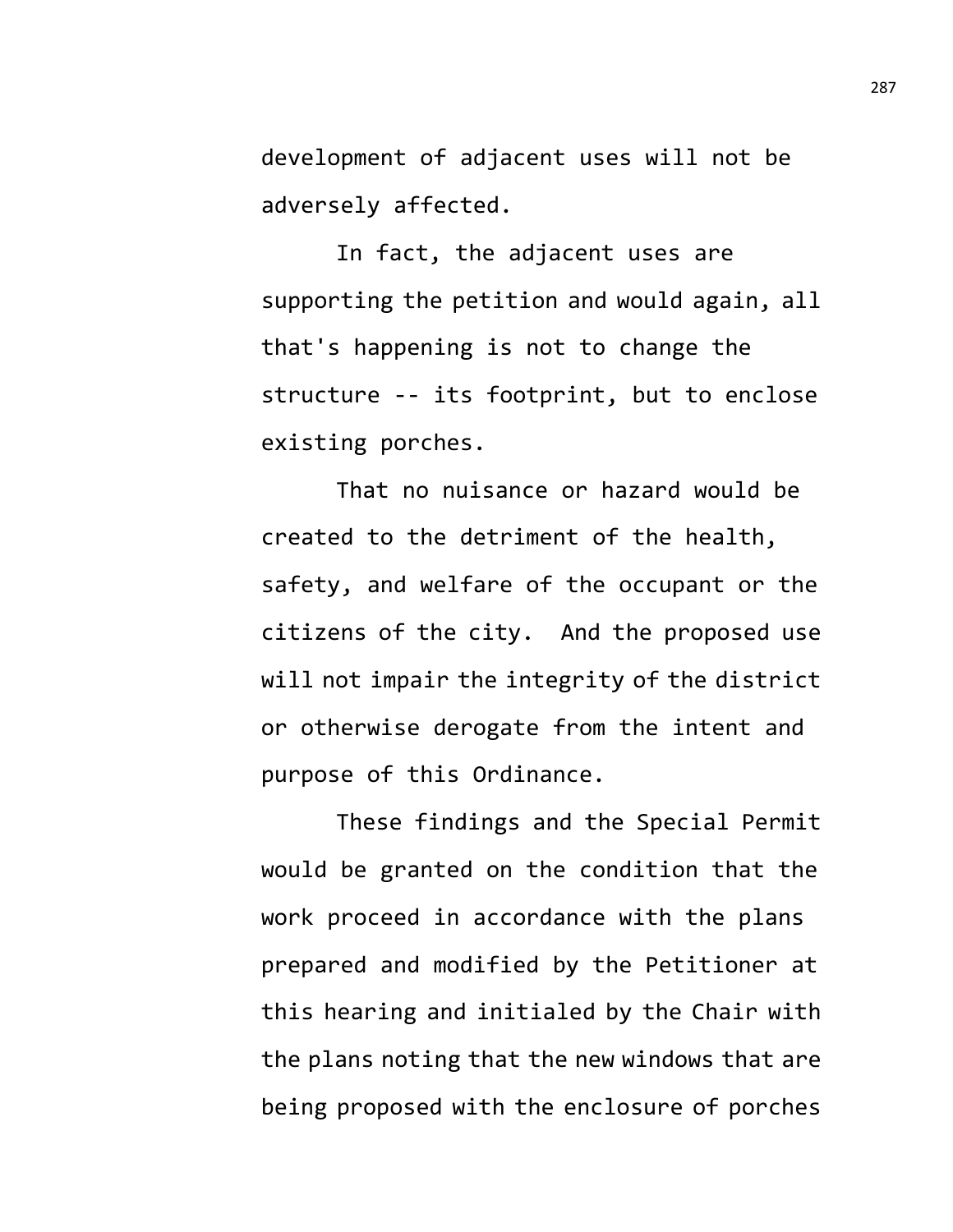will match the existing windows in the structure.

All those in favor of granting the Special Permit say "Aye."

(Aye.)

CONSTANTINE ALEXANDER: Five in

favor. Special Permit granted.

Thank you.

(Alexander, Hughes, Heuer,

Anderson, Myers.)

(Whereupon, at 11:40 p.m., the

Board of Zoning Appeal

Adjourned.)

## **ERRATA SHEET AND SIGNATURE INSTRUCTIONS**

The original of the Errata Sheet has been delivered to the Board of Zoning Appeal. When the Errata Sheet has been completed and signed, a copy thereof should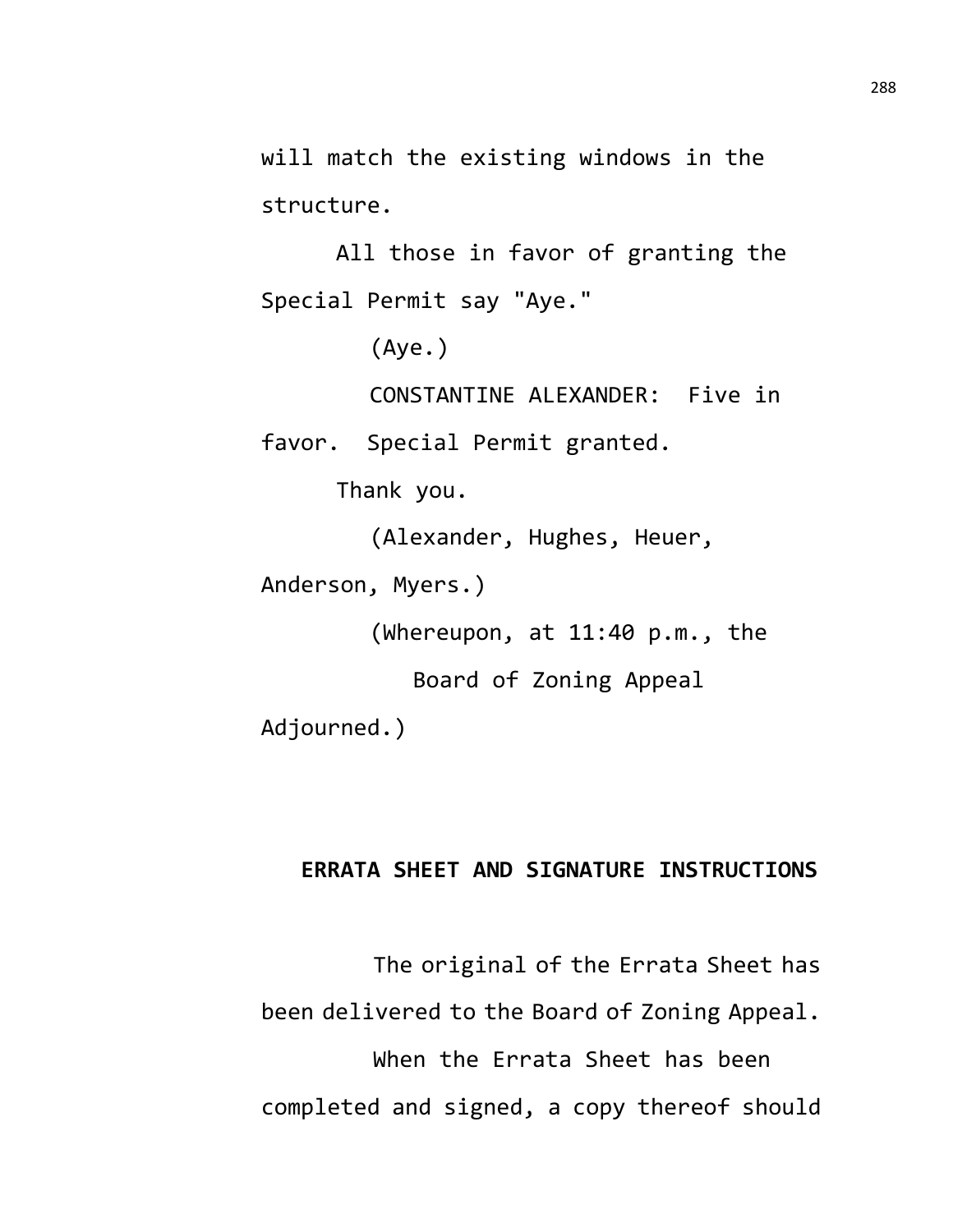be delivered to the Board of Zoning Appeal, to whom the original transcript was delivered.

## **INSTRUCTIONS**

After reading this volume, indicate any corrections or changes and the reasons therefor on the Errata Sheet supplied and sign it. **DO NOT** make marks or notations on the transcript volume itself.

**REPLACE THIS PAGE OF THE TRANSCRIPT WITH THE COMPLETED AND SIGNED ERRATA SHEET WHEN RECEIVED.**

**ATTACH TO ZONING BOARD OF APPEAL DATE:** 02/16/12<br>REP: CAZ  $REP:$ **ERRATA SHEET**

**INSTRUCTIONS:** After reading the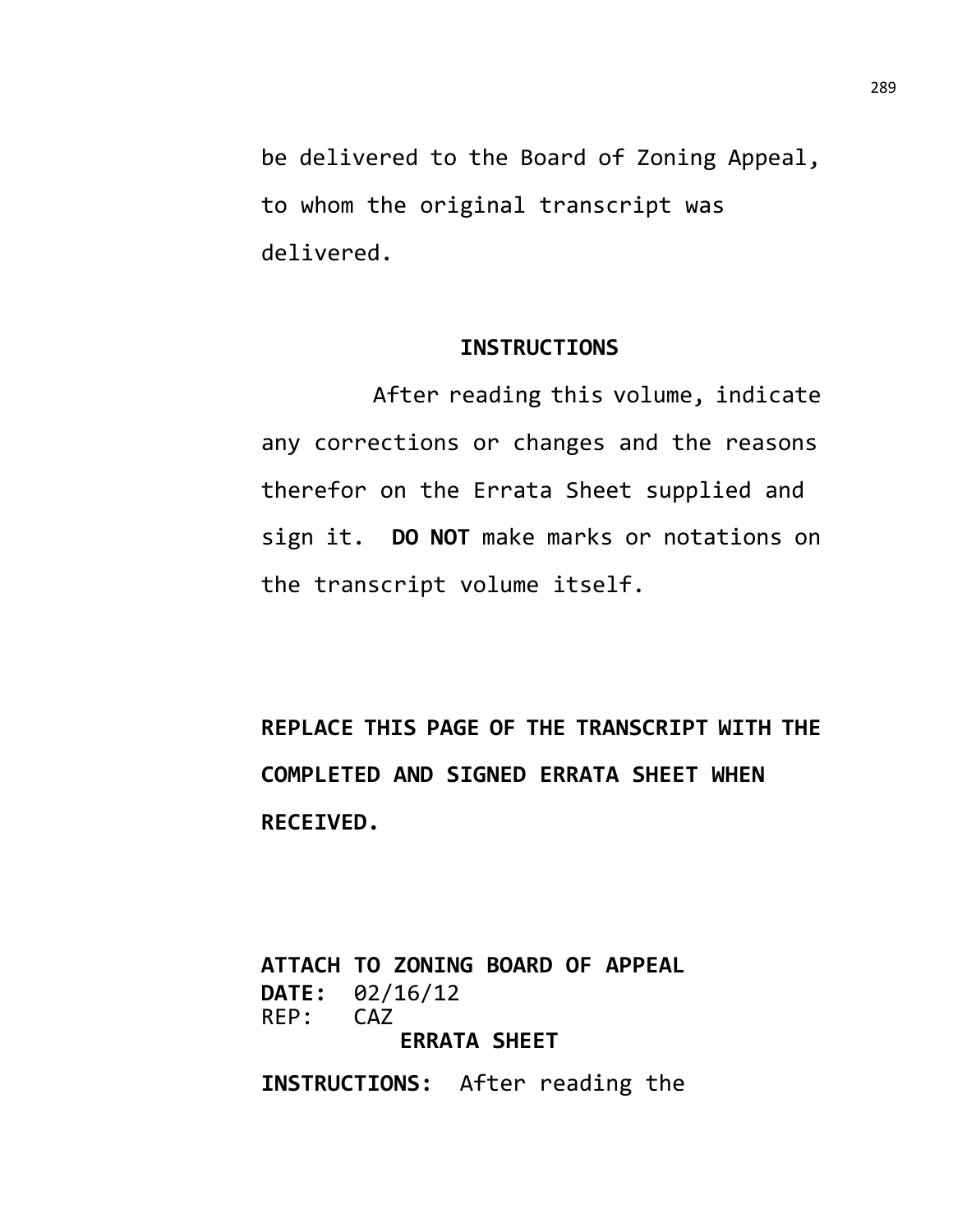transcript, note any changes or corrections and the reason therefor on this sheet. **DO NOT** make any marks or notations on the transcript volume itself. Sign and date this errata sheet. Refer to Page 222 of the transcript for Errata Sheet distribution instructions.

| <b>PAGE</b> | <b>LINE</b> |                                  |  |
|-------------|-------------|----------------------------------|--|
|             |             | <b>CHANGE:</b>                   |  |
|             |             | <b>REASON:</b>                   |  |
|             |             | <b>CHANGE:</b>                   |  |
|             |             | <b>REASON:</b>                   |  |
|             |             | <b>CHANGE:</b>                   |  |
|             |             | <b>REASON:</b>                   |  |
|             |             | <b>CHANGE:</b>                   |  |
|             |             | <b>REASON:</b><br><b>CHANGE:</b> |  |
|             |             | <b>REASON:</b>                   |  |
|             |             | <b>CHANGE:</b>                   |  |
|             |             | <b>REASON:</b>                   |  |
|             |             | <b>CHANGE:</b>                   |  |
|             |             | <b>REASON:</b>                   |  |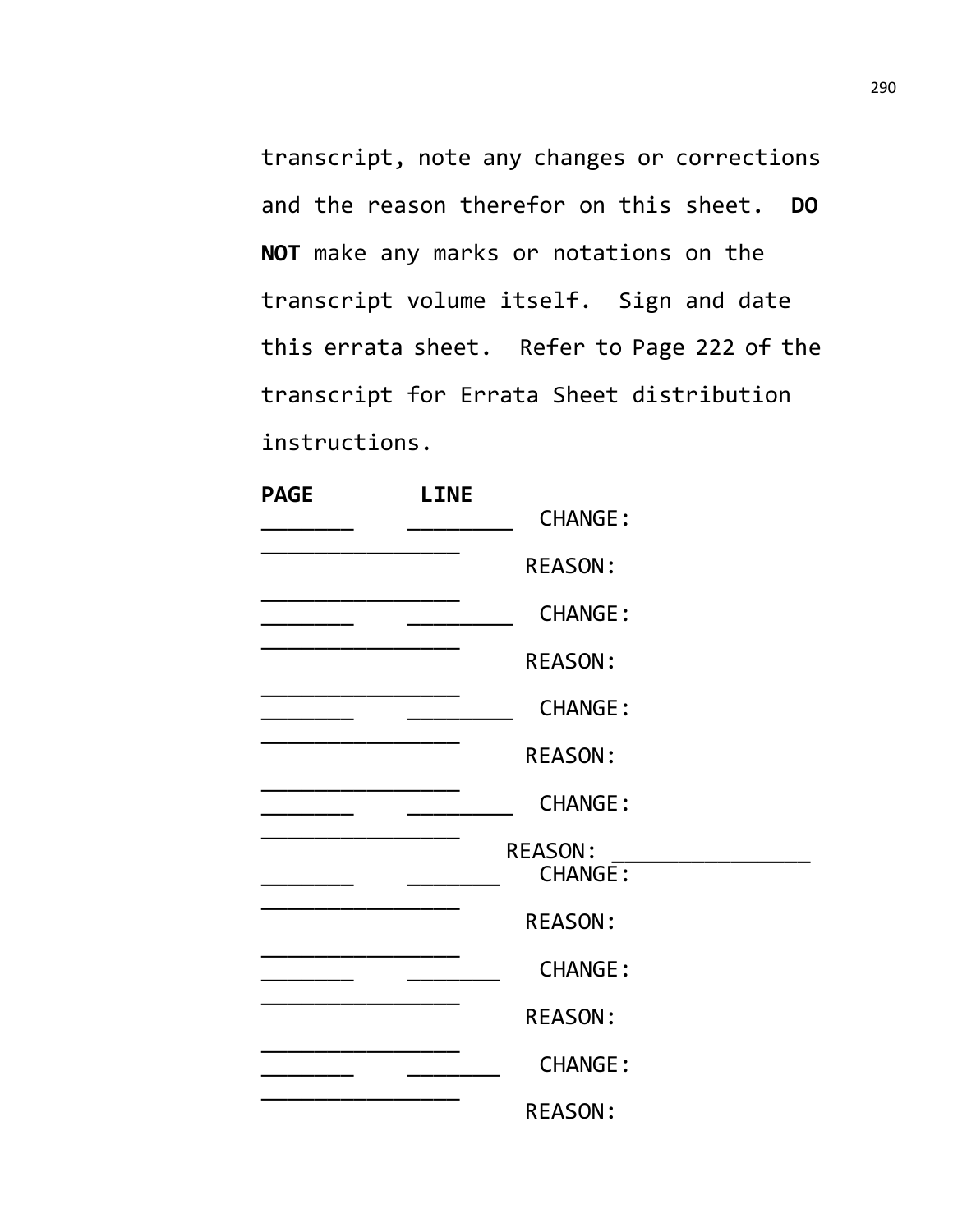| <b>CHANGE:</b> |
|----------------|
| <b>REASON:</b> |
| <b>CHANGE:</b> |
| <b>REASON:</b> |
|                |

I have read the foregoing transcript, and except for any corrections or changes noted above, I hereby subscribe to the transcript as an accurate record of the statements made.

## **C E R T I F I C A T E**

## **COMMONWEALTH OF MASSACHUSETTS BRISTOL, SS.**

I, Catherine Lawson Zelinski, a Certified Shorthand Reporter, the undersigned Notary Public, certify that:

I am not related to any of the parties in this matter by blood or marriage and that I am in no way interested in the outcome of this matter.

I further certify that the testimony hereinbefore set forth is a true and accurate transcription of my stenographic notes to the best of my knowledge, skill and ability.

**IN WITNESS WHEREOF**, I have hereunto set my hand this 1st day of March 2012.